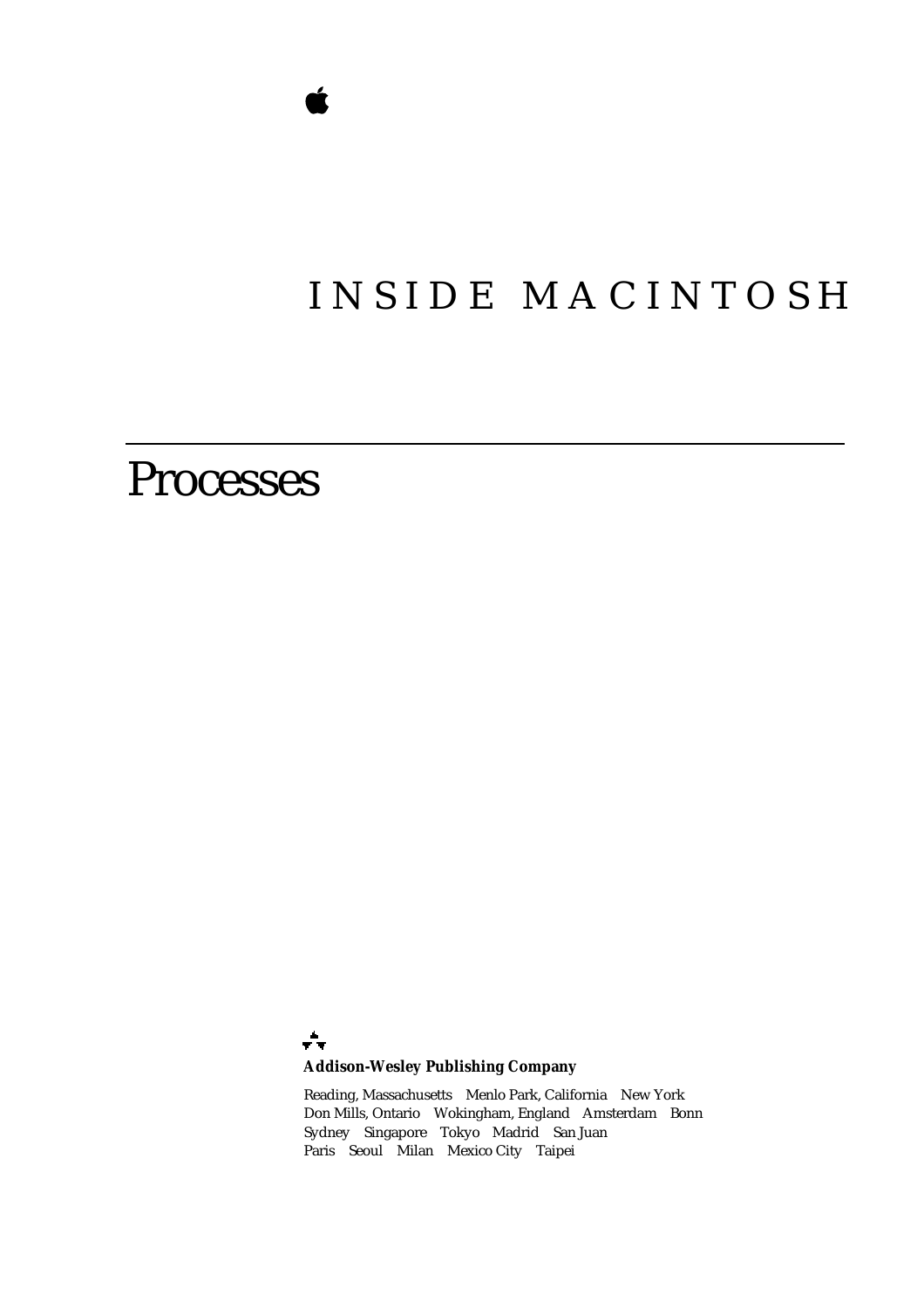**4** Apple Computer, Inc.

© 1992, Apple Computer, Inc. All rights reserved.

No part of this publication may be reproduced, stored in a retrieval system, or transmitted, in any form or by any means, mechanical, electronic, photocopying, recording, or otherwise, without prior written permission of Apple Computer, Inc. Printed in the United States of America. No licenses, express or implied, are granted with respect to any of the technology described in this book. Apple retains all intellectual property rights associated with the technology described in this book. This book is intended to assist application developers to develop applications only for Apple Macintosh computers.

Apple Computer, Inc. 20525 Mariani Avenue Cupertino, CA 95014 408-996-1010

Apple, the Apple logo, APDA, A/UX, LaserWriter, LocalTalk, Macintosh, MPW, and MultiFinder are trademarks of Apple Computer, Inc., registered in the United States and other countries.

Classic is a registered trademark licensed to Apple Computer, Inc.

Apple DeskTop Bus, Finder, Macintosh Quadra, PowerBook, and QuickDraw are trademarks of Apple Computer, Inc. Adobe Illustrator and PostScript are trademarks of Adobe Systems Incorporated, which may be registered in certain jurisdictions.

AGFA is a trademark of Agfa-Gevaert. FrameMaker is a registered trademark of Frame Technology Corporation. Helvetica and Palatino are registered trademarks of Linotype Company. ITC Zapf Dingbats is a registered trademark of International Typeface Corporation.

NuBus is a trademark of Texas Instruments.

Simultaneously published in the United States and Canada.

**LIMITED WARRANTY ON MEDIA AND REPLACEMENT**

**ALL IMPLIED WARRANTIES ON THIS MANUAL, INCLUDING IMPLIED WARRANTIES OF MERCHANTABILITY AND FITNESS FOR A PARTICULAR PURPOSE, ARE LIMITED IN DURATION TO NINETY (90) DAYS FROM THE DATE OF THE ORIGINAL RETAIL PURCHASE OF THIS PRODUCT.**

**Even though Apple has reviewed this manual, APPLE MAKES NO WARRANTY OR REPRESENTATION, EITHER EXPRESS OR IMPLIED, WITH RESPECT TO THIS MANUAL, ITS QUALITY, ACCURACY, MERCHANTABILITY, OR FITNESS FOR A PARTICULAR PURPOSE. AS A RESULT, THIS MANUAL IS SOLD "AS IS," AND YOU, THE PURCHASER, ARE ASSUMING THE ENTIRE RISK AS TO ITS QUALITY AND ACCURACY.**

**IN NO EVENT WILL APPLE BE LIABLE FOR DIRECT, INDIRECT, SPECIAL, INCIDENTAL, OR CONSEQUENTIAL DAMAGES RESULTING FROM ANY DEFECT OR INACCURACY IN THIS MANUAL, even if advised of the possibility of such damages.**

**THE WARRANTY AND REMEDIES SET FORTH ABOVE ARE EXCLUSIVE AND IN LIEU OF ALL OTHERS, ORAL OR WRITTEN, EXPRESS OR IMPLIED. No Apple dealer, agent, or employee is authorized to make any modification, extension, or addition to this warranty.**

**Some states do not allow the exclusion or limitation of implied warranties or liability for incidental or consequential damages, so the above limitation or exclusion may not apply to you. This warranty gives you specific legal rights, and you may also have other rights which vary from state to state.**

ISBN 0-201-63241-1 1 2 3 4 5 6 7 8 9-MU-9695949392 First Printing, August 1992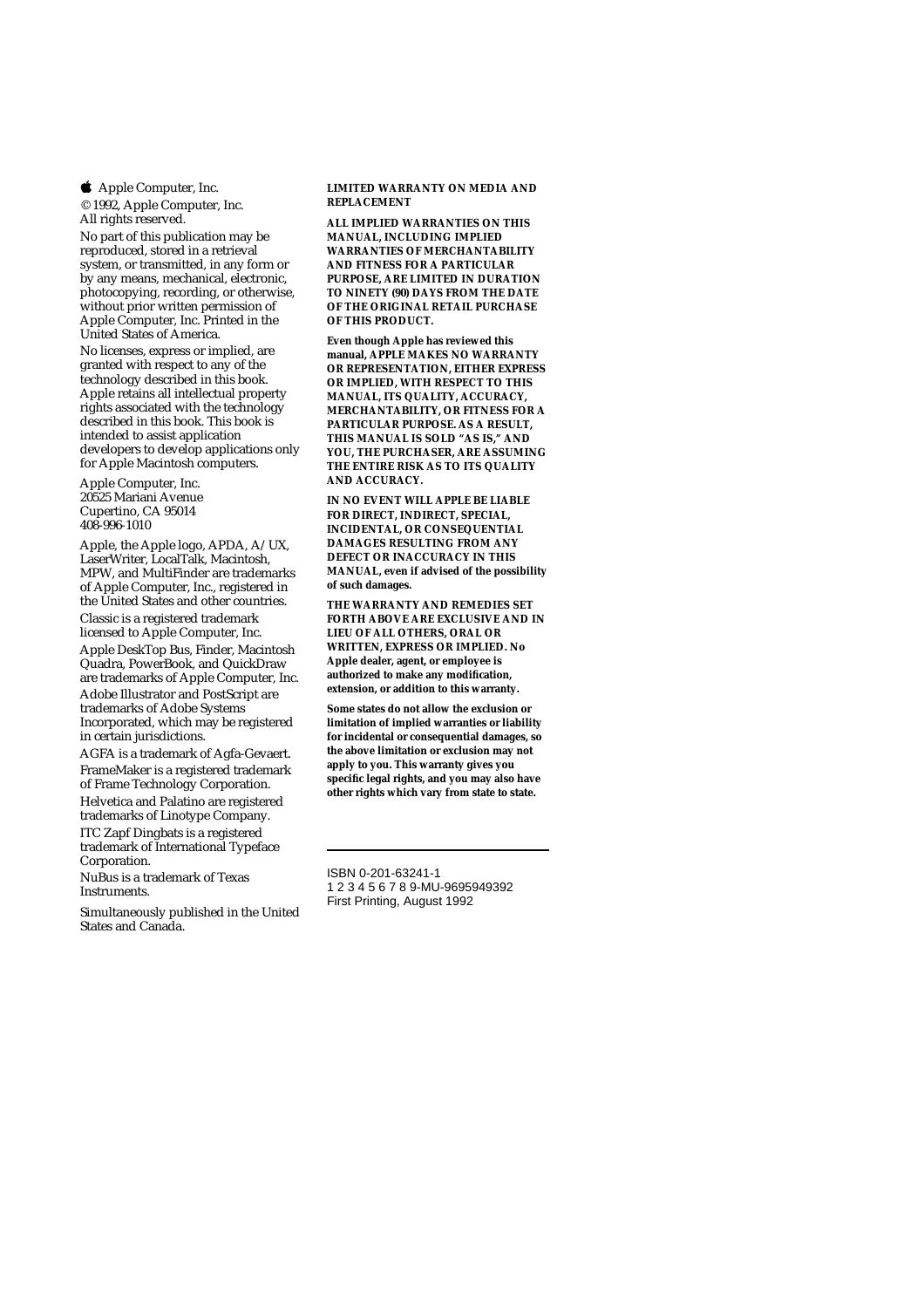## **Contents**

Figures and Listings ix Preface About This Book xi Format of a Typical Chapter xii Conventions Used in This Book xiii Special Fonts xiii Types of Notes xiii Assembly-Language Information xiii Development Environment xiv Chapter 1 **Introduction to Processes and Tasks** 1-1 The Cooperative Multitasking Environment 1-3 About Processes 1-5 Process Creation 1-6 Process Scheduling 1-7 About Tasks 1-9 Task Creation 1-10 Task Scheduling 1-11 Task Guidelines 1-13 Chapter 2 **Process Manager** 2-1 About the Process Manager 2-3 Using the Process Manager 2-4 Getting Information About Other Processes 2-5 Launching Other Applications 2-7 Launching Desk Accessories 2-11 Terminating an Application 2-11 Process Manager Reference 2-13 Constants 2-13 Gestalt Selector and Response Bits 2-14 Process-Identification Constants 2-14 Launch Options 2-15 Data Structures 2-16 Process Serial Number 2-16 Process Information Record 2-16 Launch Parameter Block 2-19 Application Parameters Record 2-20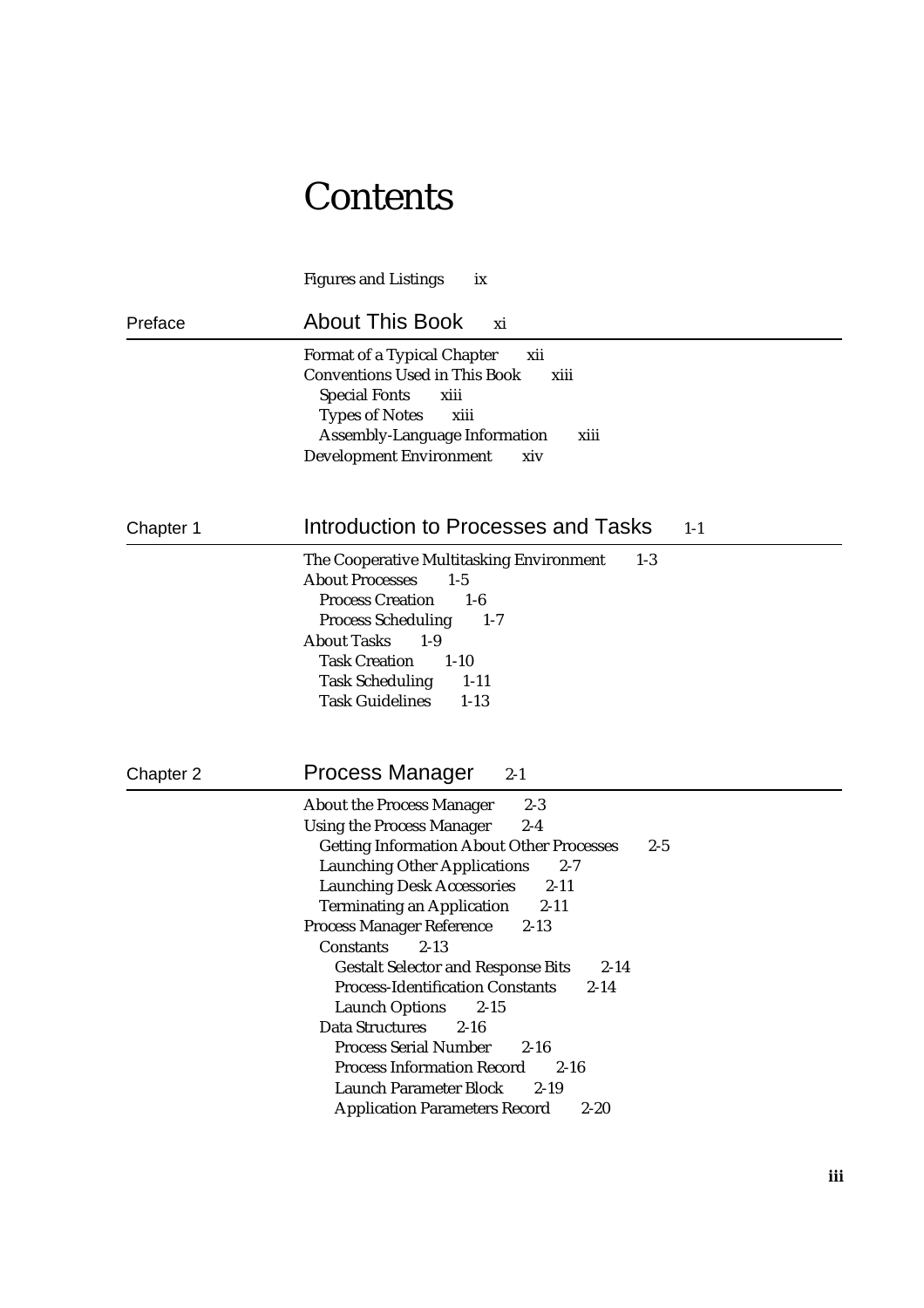Routines 2-21 Getting Process Information 2-21 Launching Applications and Desk Accessories 2-28 Terminating Processes 2-31 Summary of the Process Manager 2-32 Pascal Summary 2-32 Constants 2-32 Data Types 2-33 Routines 2-34 C Summary 2-35<br>Constants 2-35 Constants Data Types 2-36 Routines 2-38 Assembly-Language Summary 2-39 Data Structures 2-39 Trap Macros 2-40<br>esult Codes 2-40 **Result Codes** 

## Chapter 3 Time Manager 3-1

| <b>About the Time Manager</b><br>$3-3$             |          |
|----------------------------------------------------|----------|
| The Original Time Manager<br>$3-4$                 |          |
| The Revised Time Manager<br>$3-5$                  |          |
| The Extended Time Manager<br>$3-6$                 |          |
| <b>Using the Time Manager</b><br>$3-9$             |          |
| <b>Installing and Activating Tasks</b><br>$3 - 10$ |          |
| <b>Using Application Global Variables in Tasks</b> | $3 - 11$ |
| <b>Performing Periodic Tasks</b><br>$3-13$         |          |
| <b>Computing Elapsed Time</b><br>$3-14$            |          |
| Time Manager Reference 3-17                        |          |
| Data Structures<br>$3 - 17$                        |          |
| Time Manager Routines 3-18                         |          |
| <b>Application-Defined Routine</b><br>$3 - 22$     |          |
| <b>Time Manager Tasks</b><br>$3 - 22$              |          |
| <b>Summary of the Time Manager</b><br>$3 - 23$     |          |
| <b>Pascal Summary</b><br>$3 - 23$                  |          |
| Constants<br>$3 - 23$                              |          |
| Data Types<br>$3 - 23$                             |          |
| Time Manager Routines 3-24                         |          |
| <b>Application-Defined Routine</b><br>$3 - 24$     |          |
| C Summary<br>$3 - 24$                              |          |
| Constants 3-24                                     |          |
| Data Types<br>$3 - 24$                             |          |
| <b>Time Manager Routines</b><br>$3 - 25$           |          |
| <b>Application-Defined Routine</b><br>$3 - 25$     |          |
| <b>Assembly-Language Summary</b><br>$3 - 25$       |          |
|                                                    |          |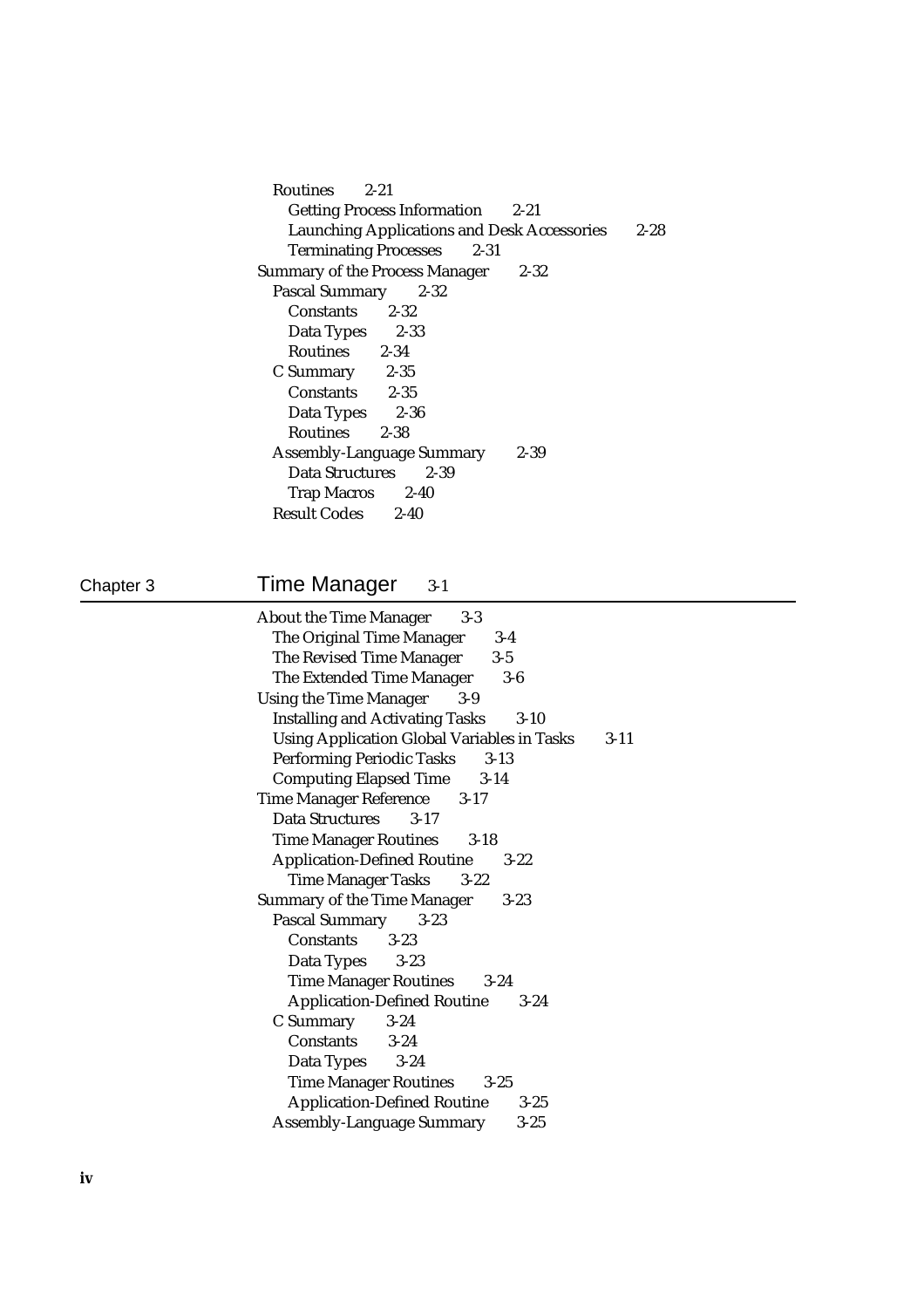Data Structures 3-25 Result Codes 3-26

### Chapter 4 Vertical Retrace Manager 4-1

About the Vertical Retrace Manager 4-4 VBL Tasks Installed by the Operating System 4-5 Types of VBL Tasks 4-5 The VBL Task Record 4-6 Vertical Retrace Queues 4-8 VBL Tasks and Application Execution 4-8 Using the Vertical Retrace Manager 4-10 Installing a VBL Task 4-10 Accessing a Task Record at Interrupt Time 4-12 Accessing Application Global Variables in a VBL Task 4-13 Spinning the Cursor 4-16 Installing a Persistent VBL Task 4-20 Vertical Retrace Manager Reference 4-21 Data Structure 4-21 The VBL Task Record 4-21 Vertical Retrace Manager Routines 4-22 Slot-Based Installation and Removal Routines 4-22 System-Based Installation and Removal Routines 4-24 Utility Routines 4-26 Application-Defined Routine 4-28 VBL Tasks 4-28 Summary of the Vertical Retrace Manager 4-31 Pascal Summary 4-31 Data Type 4-31 Vertical Retrace Manager Routines 4-31 Application-Defined Routine 4-31 C Summary 4-32 Data Types 4-32 Vertical Retrace Manager Routines 4-32 Application-Defined Routine 4-32 Assembly-Language Summary 4-33 Constants 4-33 Data Structures 4-33 Global Variables 4-33 Result Codes 4-33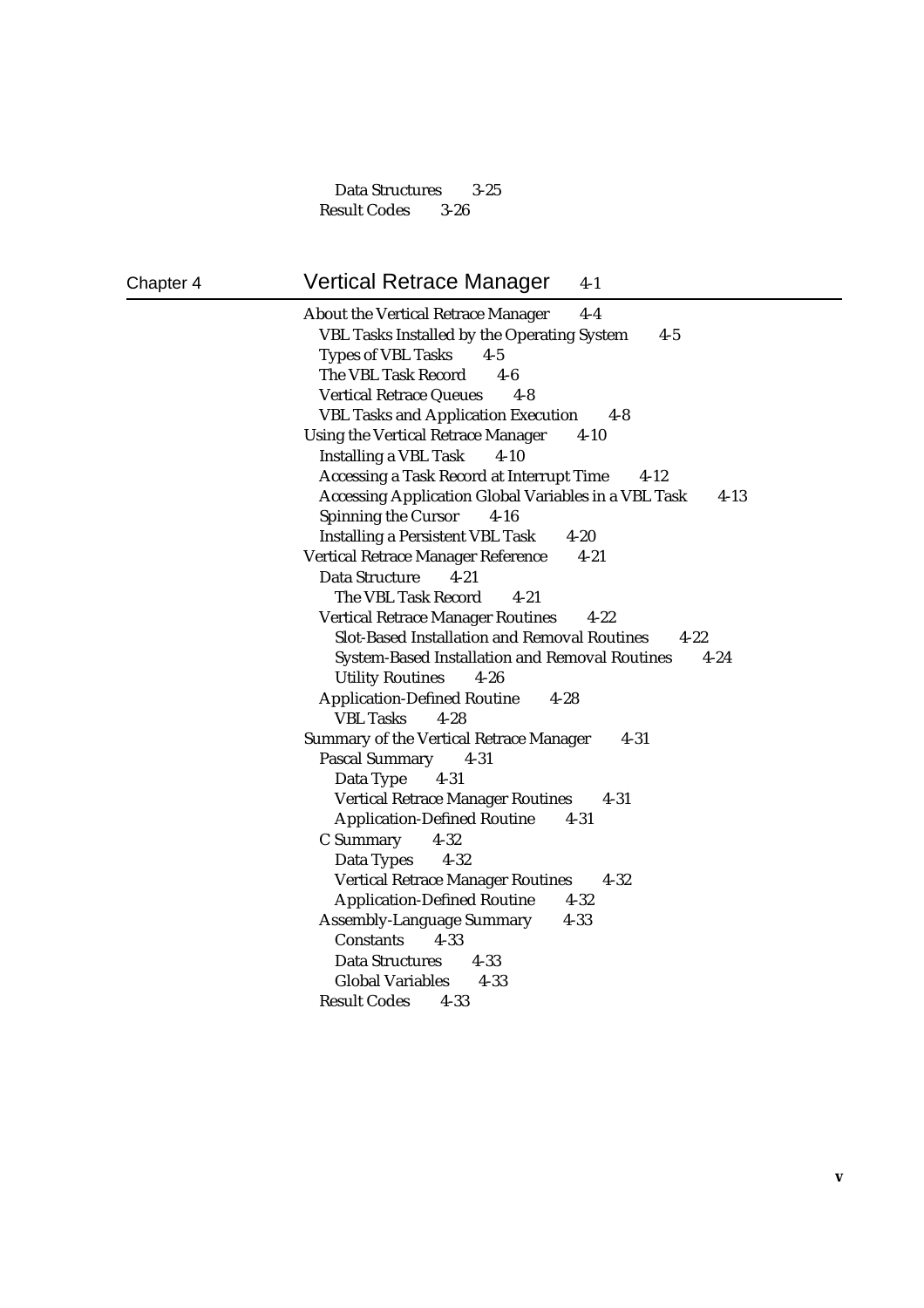| Chapter 5 | <b>Notification Manager</b><br>$5-1$                                                                                                                                                                                                                                                                                                                                                                              |
|-----------|-------------------------------------------------------------------------------------------------------------------------------------------------------------------------------------------------------------------------------------------------------------------------------------------------------------------------------------------------------------------------------------------------------------------|
|           | <b>About the Notification Manager</b><br>$5-3$<br><b>Using the Notification Manager</b><br>$5-6$<br><b>Creating a Notification Request</b><br>$5-6$<br>Defining a Response Procedure<br>$5-9$<br><b>Installing a Notification Request</b><br>$5-9$<br><b>Removing a Notification Request</b><br>$5 - 10$<br><b>Notification Manager Reference</b><br>$5 - 10$<br><b>Notification Manager Routines</b><br>$5 - 10$ |
|           | <b>Application-Defined Routine</b><br>$5 - 12$<br><b>Notification Response Procedures</b><br>$5 - 12$<br><b>Summary of the Notification Manager</b><br>$5 - 14$<br><b>Pascal Summary</b><br>$5 - 14$<br>Constant<br>$5 - 14$<br>Data Types<br>$5-14$<br><b>Notification Manager Routines</b><br>$5 - 14$                                                                                                          |
|           | <b>Application-Defined Routine</b><br>$5 - 14$<br>C Summary<br>$5 - 15$<br>Constant<br>$5 - 15$<br>$5 - 15$<br>Data Types<br><b>Notification Manager Routines</b><br>$5 - 15$<br><b>Application-Defined Routine</b><br>$5 - 15$<br><b>Result Codes</b><br>$5 - 15$                                                                                                                                                |

## Chapter 6 **Deferred Task Manager** 6-1

| <b>About the Deferred Task Manager</b><br>6-3         |
|-------------------------------------------------------|
| <b>Using the Deferred Task Manager</b><br>6-6         |
| <b>Checking for the Deferred Task Manager</b><br>6-6  |
| <b>Installing a Deferred Task</b><br>$6 - 7$          |
| Defining a Deferred Task<br>6-8                       |
| Deferring a Slot-Based VBL Task<br>6-9                |
| Deferred Task Manager Reference<br>$6 - 11$           |
| Data Structure<br>$6 - 11$                            |
| <b>Deferred Task Manager Routine</b><br>$6 - 12$      |
| <b>Application-Defined Routine</b><br>$6 - 13$        |
| Deferred Tasks 6-13                                   |
| <b>Summary of the Deferred Task Manager</b><br>$6-14$ |
| Pascal Summary<br>$6-14$                              |
| Data Type<br>$6 - 14$                                 |
| <b>Deferred Task Manager Routine</b><br>$6 - 14$      |
| <b>Application-Defined Routine</b><br>$6 - 14$        |
| C Summary<br>$6 - 14$                                 |
| Data Type 6-14                                        |
| <b>Deferred Task Manager Routine</b><br>6-15          |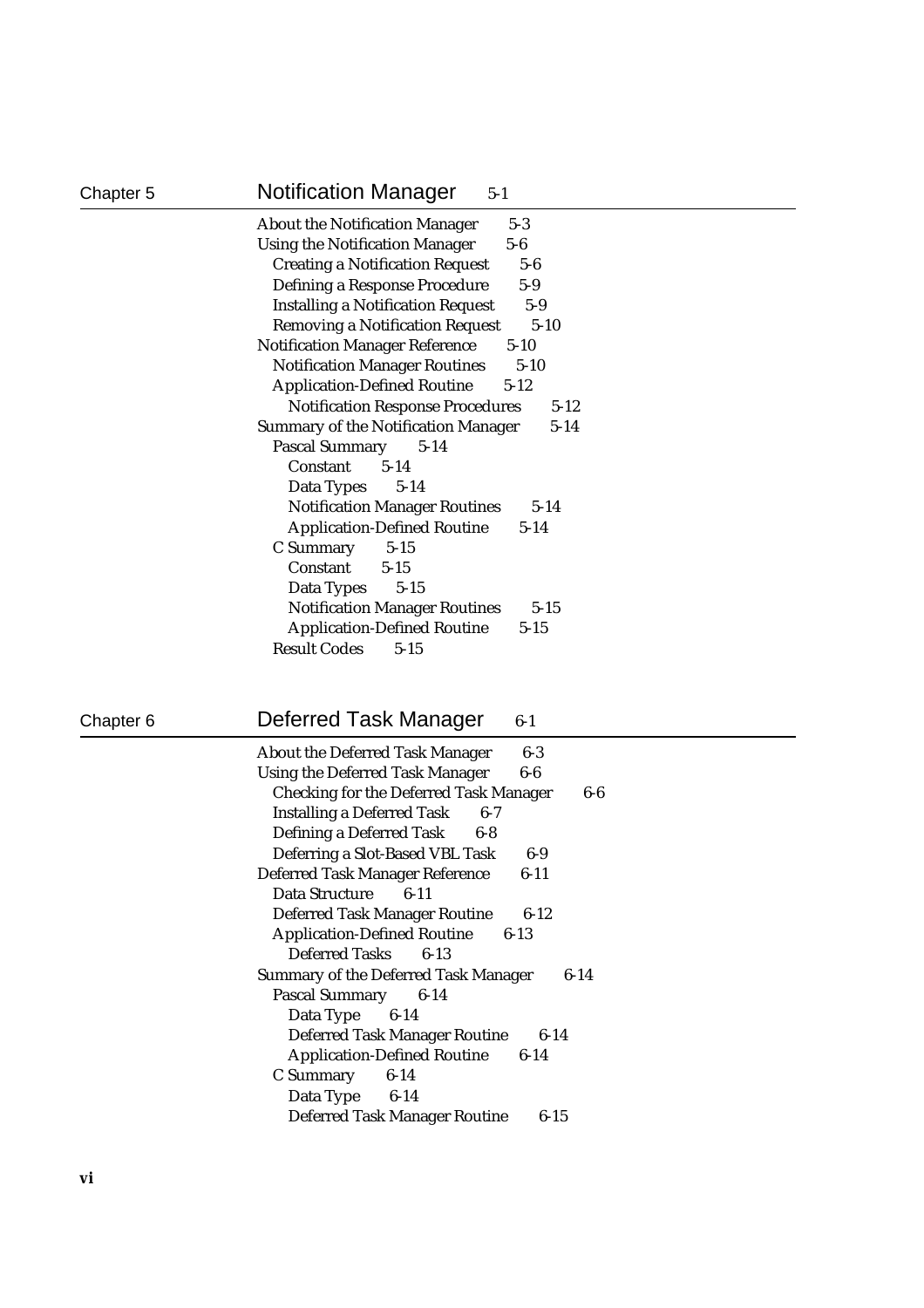| <b>Application-Defined Routine</b> | $6 - 15$ |
|------------------------------------|----------|
| <b>Assembly-Language Summary</b>   | $6 - 15$ |
| Global Variables 6-15              |          |
| <b>Result Codes</b> 6-15           |          |

| Chapter 7 | Segment Manager<br>$7-1$                                                                             |
|-----------|------------------------------------------------------------------------------------------------------|
|           | $7-3$<br><b>About the Segment Manager</b><br><b>Code Segmentation</b><br>$7-4$<br>The Jump Table 7-5 |
|           | <b>Using the Segment Manager</b><br>$7-8$                                                            |
|           | $7 - 8$<br><b>Unloading Code Segments</b>                                                            |
|           | <b>Loading Code Segments</b><br>$7-9$                                                                |
|           | <b>Segment Manager Reference</b><br>$7 - 10$                                                         |
|           | <b>Routine</b><br>$7-10$                                                                             |
|           | <b>Summary of the Segment Manager</b><br>$7-11$                                                      |
|           | <b>Pascal Summary</b><br>- 7-11                                                                      |
|           | Routine 7-11                                                                                         |
|           | 7-11<br>C Summary                                                                                    |
|           | Routine 7-11                                                                                         |
|           | <b>Assembly-Language Summary</b><br>$7 - 11$                                                         |
|           | <b>Global Variables</b><br>$7 - 11$                                                                  |
|           | <b>Advanced Routine</b><br>$7 - 11$                                                                  |

| Chapter 8 | <b>Shutdown Manager</b><br>$8 - 1$                                                 |
|-----------|------------------------------------------------------------------------------------|
|           | <b>About the Shutdown Manager</b><br>$8-3$<br><b>The Shutdown Process</b><br>$8-4$ |
|           | <b>Closing Open Applications</b><br>$8 - 5$                                        |
|           | <b>Checking for Custom Shutdown Procedures</b><br>$8 - 5$                          |
|           | <b>Checking for Open Device Drivers</b><br>$8-5$                                   |
|           | <b>Saving the Desk Scrap</b><br>$8-6$                                              |
|           | <b>Unmounting Volumes</b><br>$8-6$                                                 |
|           | <b>Turning Off the Computer</b><br>$8-6$                                           |
|           | <b>Using the Shutdown Manager</b><br>$8-7$                                         |
|           | Sending a Shutdown or Restart Event<br>$8 - 7$                                     |
|           | <b>Installing a Custom Shutdown Procedure</b><br>$8-9$                             |
|           | <b>Shutdown Manager Reference</b><br>$8-11$                                        |
|           | <b>Shutdown Manager Routines</b><br>$8-11$                                         |
|           | <b>Shutting Down or Restarting a Macintosh Computer</b><br>$8 - 12$                |
|           | <b>Installing or Removing a Shutdown Procedure</b><br>$8 - 13$                     |
|           | <b>Application-Defined Routine</b><br>$8 - 16$                                     |
|           | <b>Shutdown Procedures</b><br>$8 - 16$                                             |
|           | <b>Summary of the Shutdown Manager</b><br>$8 - 18$                                 |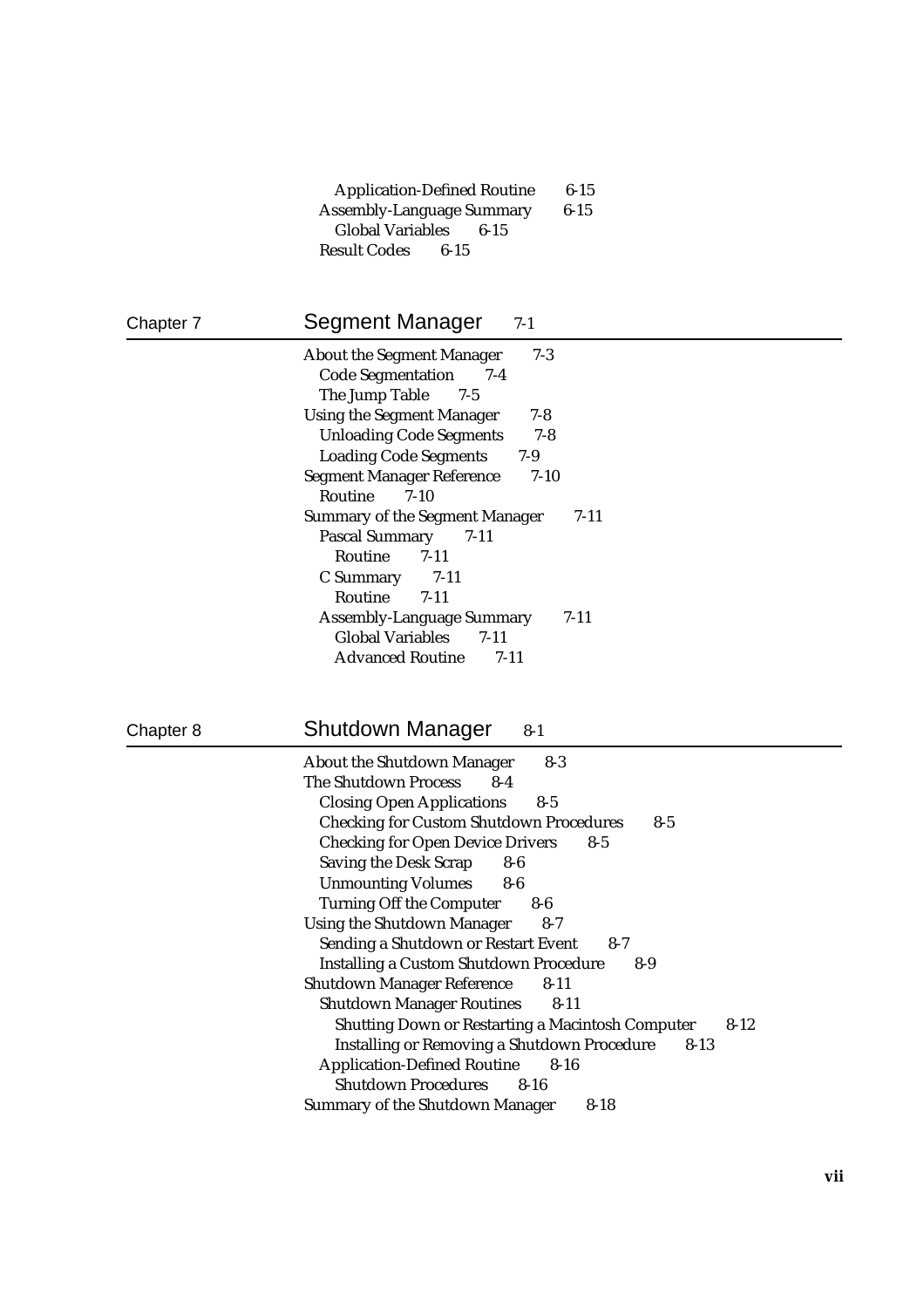| $8 - 18$<br>Pascal Summary                     |          |      |
|------------------------------------------------|----------|------|
| Constants<br>8-18                              |          |      |
| <b>Shutdown Manager Routines</b>               | $8 - 18$ |      |
| <b>Application-Defined Routine</b>             | $8 - 18$ |      |
| $8 - 19$<br>C Summary                          |          |      |
| Constants 8-19                                 |          |      |
| $8-19$<br>Data Types                           |          |      |
| <b>Shutdown Manager Routines</b>               | 8-19     |      |
| <b>Application-Defined Routine</b>             | $8 - 19$ |      |
| <b>Assembly-Language Summary</b>               | $8 - 20$ |      |
| <b>Constants</b><br>8-20                       |          |      |
| <b>Trap Macros Requiring Routine Selectors</b> |          | 8-20 |

Glossary GL-1

Index IN-1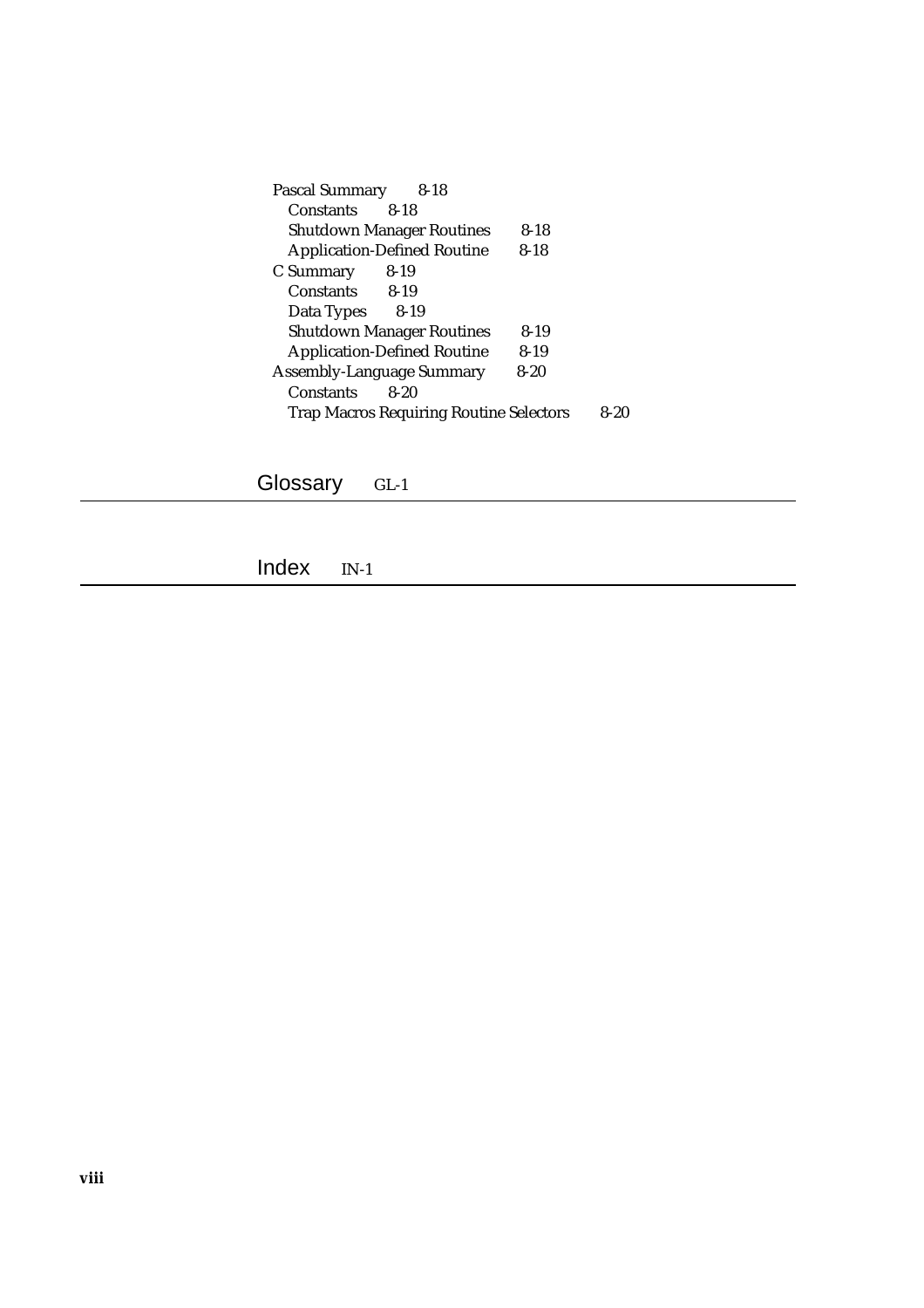## Figures and Listings

| Chapter 1 |                                                  | Introduction to Processes and Tasks<br>$1 - 1$                                                                                |  |  |
|-----------|--------------------------------------------------|-------------------------------------------------------------------------------------------------------------------------------|--|--|
|           | Figure 1-1                                       | $1 - 4$<br>The desktop with several applications open                                                                         |  |  |
| Chapter 2 | Process Manager<br>$2 - 1$                       |                                                                                                                               |  |  |
|           | <b>Listing 2-1</b><br>Listing 2-2<br>Listing 2-3 | Searching for a specific process<br>$2 - 6$<br>Launching an application<br>$2 - 10$<br>Terminating an application<br>$2 - 12$ |  |  |
| Chapter 3 | Time Manager                                     | $3 - 1$                                                                                                                       |  |  |
|           | Figure 3-1                                       | Original and revised Time Managers (drifting, unpredictable<br>frequency)<br>3-7                                              |  |  |
|           | Figure 3-2                                       | The extended Time Manager (drift-free, fixed frequency)<br>3-7                                                                |  |  |
|           | <b>Listing 3-1</b>                               | Installing and activating a Time Manager task<br>$3 - 10$                                                                     |  |  |
|           | Listing 3-2                                      | Passing the address of the application's A5 world to a Time<br>Manager task<br>$3 - 12$                                       |  |  |
|           | Listing 3-3                                      | Defining a Time Manager task that can manipulate global<br>variables<br>3-13                                                  |  |  |
|           | Listing 3-4                                      | Defining a periodic Time Manager task<br>$3 - 14$                                                                             |  |  |
|           | Listing 3-5                                      | Calculating the time required to install and activate a Time<br>$3 - 15$<br>Manager task                                      |  |  |
|           | Listing 3-6                                      | $3 - 16$<br>Calculating the time consumed by a 1-tick delay                                                                   |  |  |
| Chapter 4 | Vertical Retrace Manager<br>4-1                  |                                                                                                                               |  |  |
|           | <b>Listing 4-1</b>                               | $4 - 11$<br>Checking whether you can use slot-based VBL routines                                                              |  |  |
|           | Listing 4-2                                      | Determining the slot number of the main graphics device<br>$4 - 11$                                                           |  |  |
|           | Listing 4-3                                      | Initializing and installing a task record<br>4-12                                                                             |  |  |
|           | <b>Listing 4-4</b>                               | Finding the address of the task record from within a VBL<br>task<br>4-12                                                      |  |  |
|           | Listing 4-5                                      | 4-13<br>Resetting a VBL task so that it executes again                                                                        |  |  |
|           | Listing 4-6                                      | Storing the value of the A5 register directly after the task record in<br>memory<br>4-14                                      |  |  |
|           | <b>Listing 4-7</b>                               | Saving the value of the A5 register when installing a VBL<br>task<br>4-14                                                     |  |  |
|           | Listing 4-8                                      | Setting up the A5 register and modifying a global variable in a VBL<br>task<br>4-15                                           |  |  |
|           | Listing 4-9                                      | $4 - 15$<br>Modifying application global variables in a VBL task                                                              |  |  |
|           | Listing 4-10                                     | Setting up and restoring the A5 register in a VBL task<br>$4 - 16$                                                            |  |  |
|           | Listing 4-11                                     | Defining a cursor information record<br>$4 - 17$                                                                              |  |  |
|           | Listing 4-12                                     | Changing the cursor within a VBL task<br>$4 - 17$                                                                             |  |  |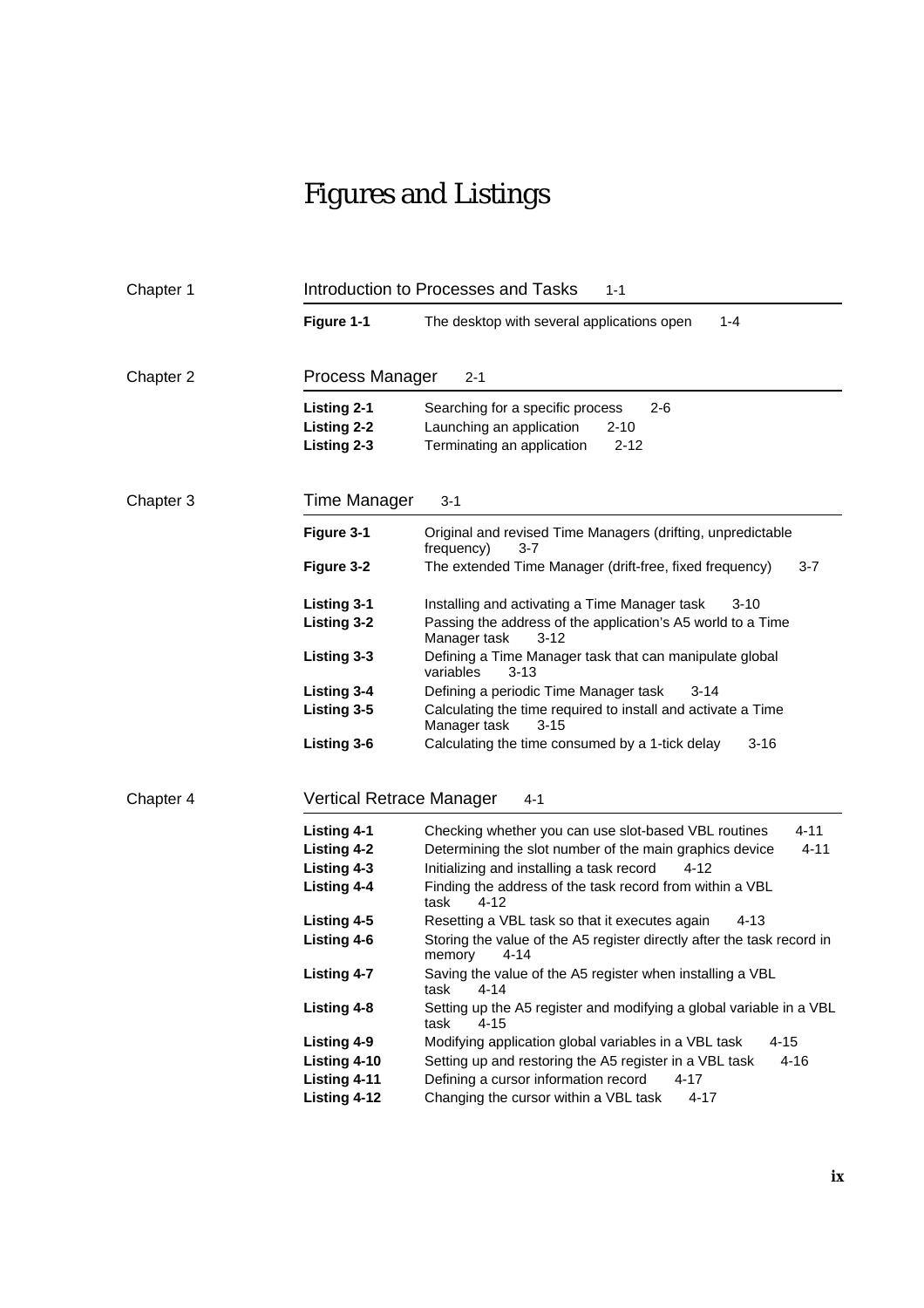|                                               | Listing 4-13                                                                   | Installing the cursor-spinning task into a vertical retrace<br>$4 - 18$<br>queue                                                                                                                                                                                                  |  |  |  |
|-----------------------------------------------|--------------------------------------------------------------------------------|-----------------------------------------------------------------------------------------------------------------------------------------------------------------------------------------------------------------------------------------------------------------------------------|--|--|--|
|                                               | Listing 4-14                                                                   | Removing the cursor-spinning task from its vertical retrace<br>$4 - 19$<br>queue                                                                                                                                                                                                  |  |  |  |
|                                               | Listing 4-15                                                                   | $4 - 20$<br>Installing a persistent VBL task                                                                                                                                                                                                                                      |  |  |  |
| Chapter 5                                     |                                                                                | <b>Notification Manager</b><br>$5 - 1$                                                                                                                                                                                                                                            |  |  |  |
|                                               | Figure 5-1                                                                     | A notification in the Application menu<br>$5 - 4$                                                                                                                                                                                                                                 |  |  |  |
|                                               | Figure 5-2                                                                     | A notification alert box<br>$5 - 5$                                                                                                                                                                                                                                               |  |  |  |
|                                               | <b>Listing 5-1</b>                                                             | Setting up a notification record<br>$5 - 8$                                                                                                                                                                                                                                       |  |  |  |
| Deferred Task Manager<br>Chapter <sub>6</sub> |                                                                                | $6 - 1$                                                                                                                                                                                                                                                                           |  |  |  |
|                                               | <b>Listing 6-1</b><br>Listing 6-2<br>Listing 6-3<br>Listing 6-4<br>Listing 6-5 | $6-6$<br>Checking for the availability of the Deferred Task Manager<br>Installing a task into the deferred task queue<br>$6 - 7$<br>Finding the value of the A1 register<br>6-8<br>Defining a deferred task<br>$6 - 8$<br>Deferring cursor updating to noninterrupt time<br>$6-9$ |  |  |  |
| Chapter 7                                     | Segment Manager                                                                | $7 - 1$                                                                                                                                                                                                                                                                           |  |  |  |
|                                               | Figure 7-1                                                                     | The location of the jump table<br>7-5                                                                                                                                                                                                                                             |  |  |  |
|                                               | Figure 7-2                                                                     | The structure of segment 0<br>$7-6$                                                                                                                                                                                                                                               |  |  |  |
|                                               | Figure 7-3                                                                     | Format of an MPW jump table entry when the segment is<br>unloaded<br>7-7                                                                                                                                                                                                          |  |  |  |
|                                               | Figure 7-4                                                                     | Format of an MPW jump table entry when the segment is<br>loaded<br>7-8                                                                                                                                                                                                            |  |  |  |
| Chapter 8                                     | Shutdown Manager                                                               | $8 - 1$                                                                                                                                                                                                                                                                           |  |  |  |
|                                               | Figure 8-1                                                                     | A shutdown alert box<br>$8-6$                                                                                                                                                                                                                                                     |  |  |  |
|                                               | <b>Listing 8-1</b>                                                             | Sending a Shutdown event<br>8-8                                                                                                                                                                                                                                                   |  |  |  |
|                                               | Listing 8-2                                                                    | $8 - 10$<br>A sample custom shutdown procedure                                                                                                                                                                                                                                    |  |  |  |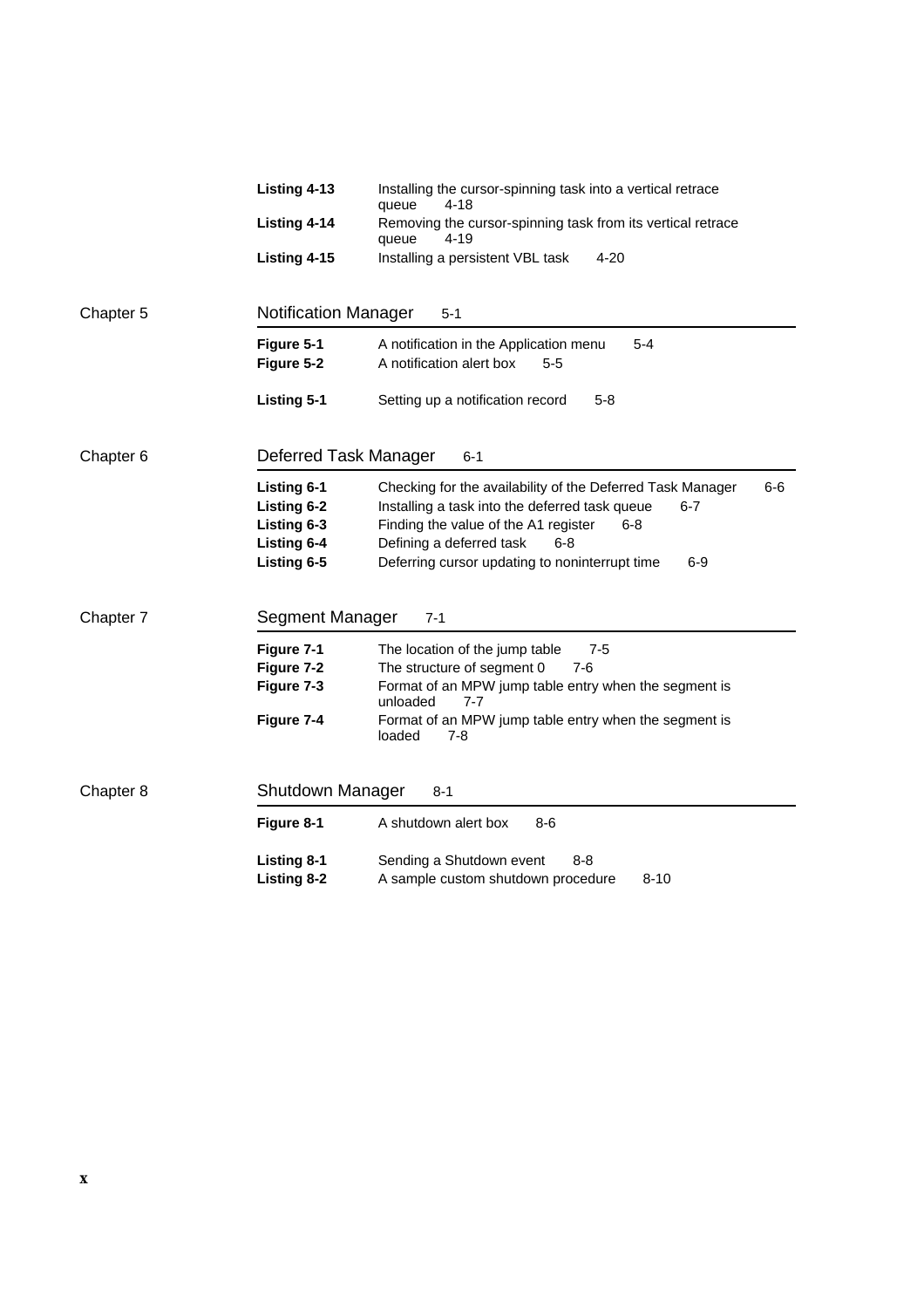## About This Book

This book describes the parts of the Macintosh Operating System that allow you to manage processes and tasks. It includes introductory material about managing processes on Macintosh computers as well as a complete technical reference to the Process Manager, the Time Manager, the Vertical Retrace Manager, and other process-related services provided by the system software.

If you are new to programming on the Macintosh Operating System, you should begin with the chapter "Introduction to Processes and Tasks." This chapter provides a general introduction to process and task management on Macintosh computers. It describes how the Operating System controls access to the CPU and other system resources to create a cooperative multitasking environment in which your application and any other open applications run. This environment is managed primarily by the Process Manager, which is responsible for launching processes, scheduling their use of the available system resources, and handling their termination.

This chapter also describes how your application can install tasks that are executed asynchronously from your application, usually in response to interrupts. You can

- execute a task after a certain amount of time has elapsed
- execute a task repetitively  $\overline{p}$
- notify the user while your application is in the background n
- execute a task between screen refreshes  $\mathsf{n}$
- execute a routine as part of the shutdown or restart process  $n$

Once you are familiar with basic process and task management on Macintosh computers, you might need to look at the chapter "Process Manager." It describes how you can get information about open processes and, if necessary, launch processes and desk accessories. You can also use the Process Manager to alter the processing status of an application or to terminate your application.

If you want a task to be executed after some specified amount of time has elapsed, you can use the Time Manager to schedule that task for later execution. The task can reschedule itself, so you can use the Time Manager to execute a routine repetitively. You can also use the Time Manager to calculate elapsed times and to synchronize events in the Macintosh computer. See the chapter "Time Manager" for details.

The Vertical Retrace Manager allows you to schedule a task for execution during vertical retrace interrupts. Like Time Manager tasks, vertical retrace tasks can reschedule themselves so that they are executed repetitively. In general, you should use the Vertical Retrace Manager to handle repetitive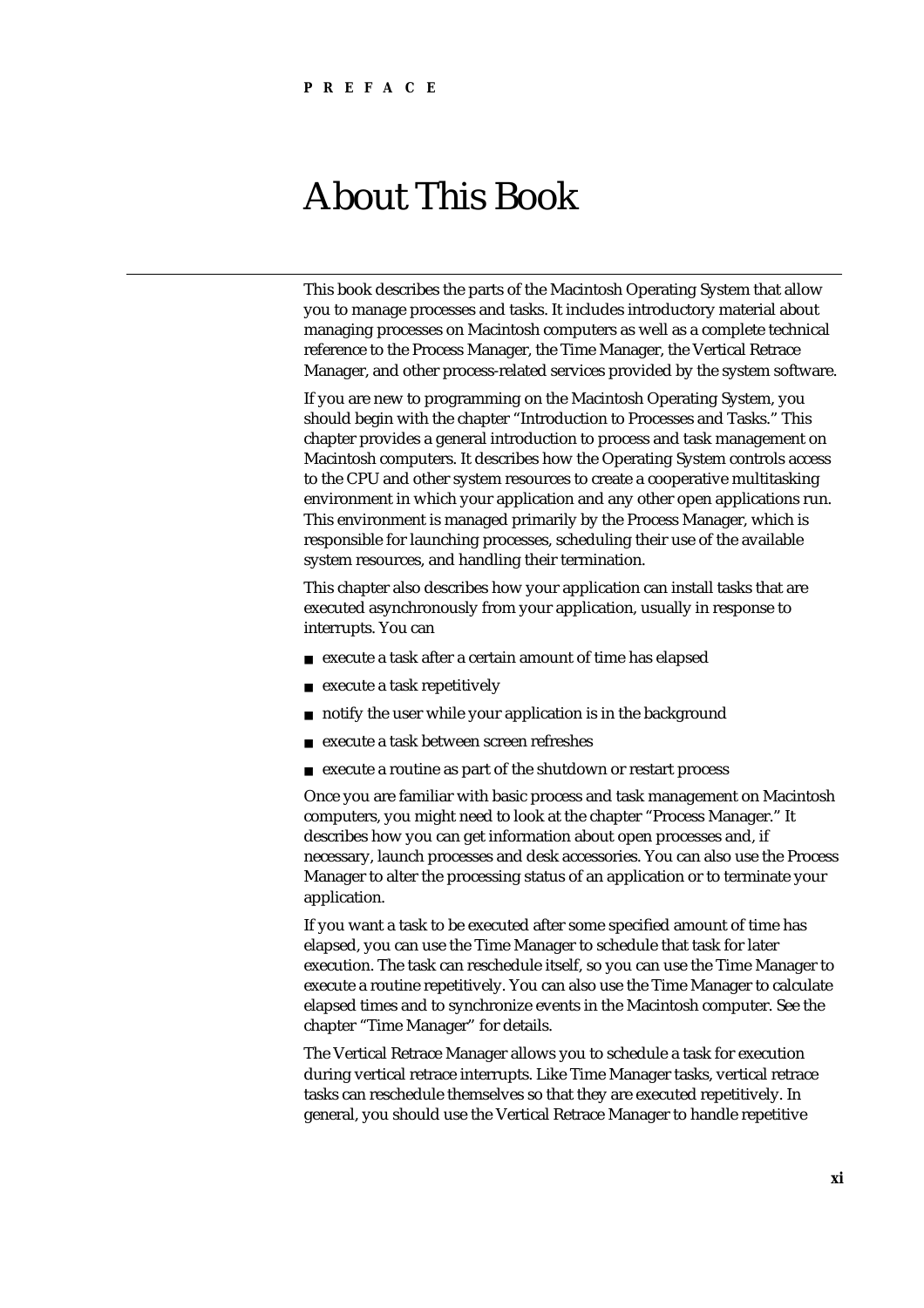tasks that need to be synchronized with the redrawing of the screen and the Time Manager to handle those tasks that don't. See the chapter "Vertical Retrace Manager" for details.

You can use the Notification Manager to inform users of significant occurrences in applications that are running in the background or in software that is largely invisible to the user. This software includes device drivers, vertical blanking (VBL) tasks, Time Manager tasks, completion routines, and desk accessories that operate behind the scenes. See the chapter "Notification Manager" for complete details.

You should read the chapter "Segment Manager" for information about how the Operating System manages the loading and unloading of your application's code segments into and out of memory. By dividing your application's executable code into segments, you allow it to run in a memory partition that is smaller than the total size of the application itself.

The final chapter in this book, "Shutdown Manager," shows how you can install procedures that are executed as part of the final stages of shutting down or restarting a Macintosh computer.

## Format of a Typical Chapter

Almost all chapters in this book follow a standard structure. For example, the chapter "Process Manager" contains these sections:

- n "About the Process Manager." This section provides an overview of the features provided by the Process Manager.
- n "Using the Process Manager." This section describes the tasks you can accomplish using the Process Manager. It describes how to use the most common routines, gives related user interface information, provides code samples, and supplies additional information.
- n "Process Manager Reference." This section provides a complete reference to the Process Manager by describing the constants, data structures, and routines that it uses. Each routine description also follows a standard format, which gives the routine declaration and description of every parameter of the routine. Some routine descriptions also give additional descriptive information, such as assembly-language information or result codes.
- n "Summary of the Process Manager." This section provides the Process Manager's Pascal interface, as well as the C interface, for the constants, data structures, routines, and result codes associated with the Process Manager. It also includes relevant assembly-language interface information.

Some chapters contain additional main sections that provide more detailed discussions of certain topics. For example, in the chapter "Shutdown Manager," the section "The Shutdown Process" describes the process that the Shutdown Manager procedures perform to shut down or restart the system.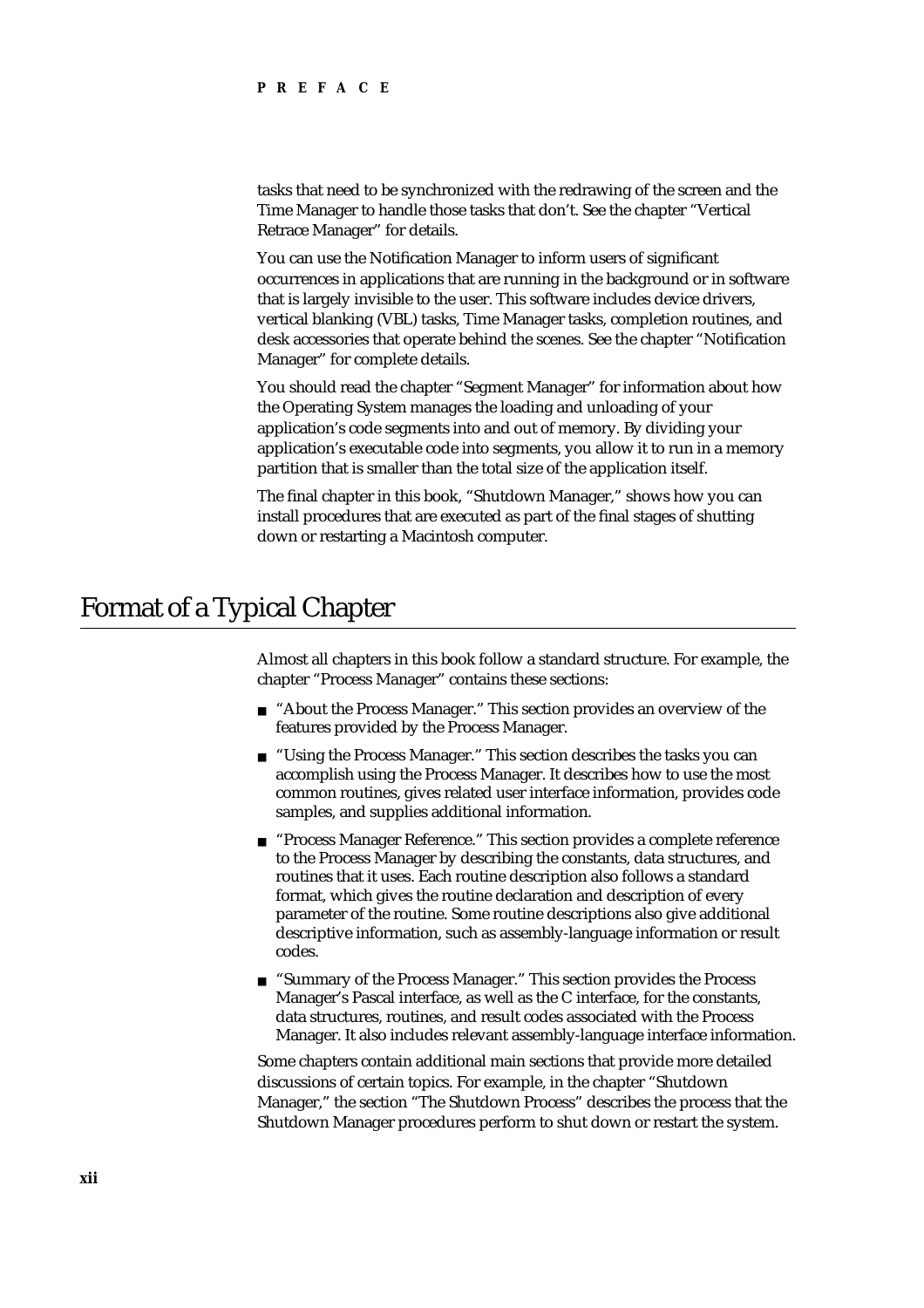## Conventions Used in This Book

*Inside Macintosh* uses various conventions to present information. Words that require special treatment appear in specific fonts or font styles. Certain information, such as parameter blocks, use special formats so that you can scan them quickly.

## Special Fonts

All code listings, reserved words, and the names of actual data structures, constants, fields, parameters, and routines are shown in Courier (this is Courier).

Words that appear in **boldface** are key terms or concepts and are defined in the Glossary.

## Types of Notes

There are several types of notes used in this book.

#### **Note**

A note like this contains information that is interesting but possibly not essential to an understanding of the main text. (An example appears on page 1-4.)

#### **IMPORTANT**

A note like this contains information that is essential for an understanding of the main text. (An example appears on page 2-16.)

#### **WARNING** S

Warnings like this indicate potential problems that you should be aware of as you design your application. Failure to heed these warnings could result in system crashes or loss of data. (An example appears on page 1-12.)

### Assembly-Language Information

*Inside Macintosh* provides information about the registers for specific routines like this:

#### **Registers on entry**

A0 Contents of register A0 on entry

#### **Registers on exit**

D0 Contents of register D0 on exit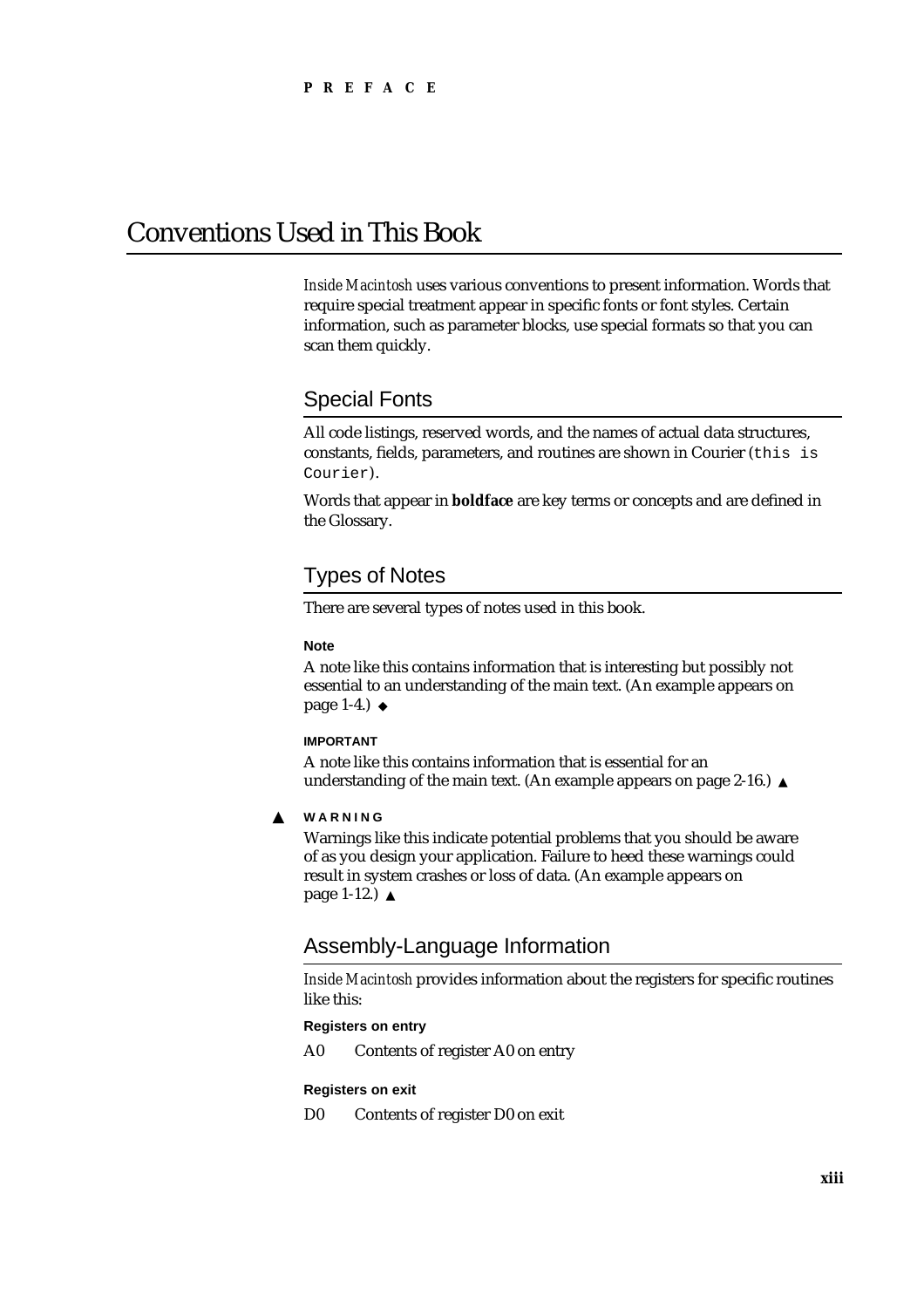In addition, *Inside Macintosh* presents information about the fields of a parameter block in this format:

#### **Parameter block**

| inAndOut | Integer | Input/output parameter. |
|----------|---------|-------------------------|
| output1  | Ptr     | Output parameter.       |
| input1   | Ptr     | Input parameter.        |

The arrow in the far left column indicates whether the field is an input parameter, output parameter, or both. You must supply values for all input parameters and input/output parameters. The routine returns values in output parameters and input/output parameters.

The second column shows the field name as defined in the MPW Pascal interface files; the third column indicates the Pascal data type of that field. The fourth column provides a brief description of the use of the field. For a complete description of each field, see the discussion that follows the parameter block or the description of the parameter block in the reference section of the chapter.

## Development Environment

The system software routines described in this book are available using Pascal, C, or assembly-language interfaces. How you access these routines depends on the development environment you are using. This book shows system software routines in their Pascal interface using the Macintosh Programmer's Workshop (MPW).

All code listings in this book are shown in Pascal. They show methods of using various routines and illustrate techniques for accomplishing particular tasks. All code listings have been compiled and, in most cases, tested. However, Apple Computer does not intend that you use these code samples in your application.

This book occasionally uses *SurfWriter* as the name of a sample application for illustrative purposes; this is not an actual product of Apple Computer, Inc.

APDA, Apple's source for developer tools, offers worldwide access to a broad range of programming products, resources, and information for anyone developing on Apple platforms. You'll find the most current versions of Apple and third-party development tools, debuggers, compilers, languages, and technical references for all Apple platforms. To establish an APDA account, obtain additional ordering information, or find out about site licensing and developer training programs, contact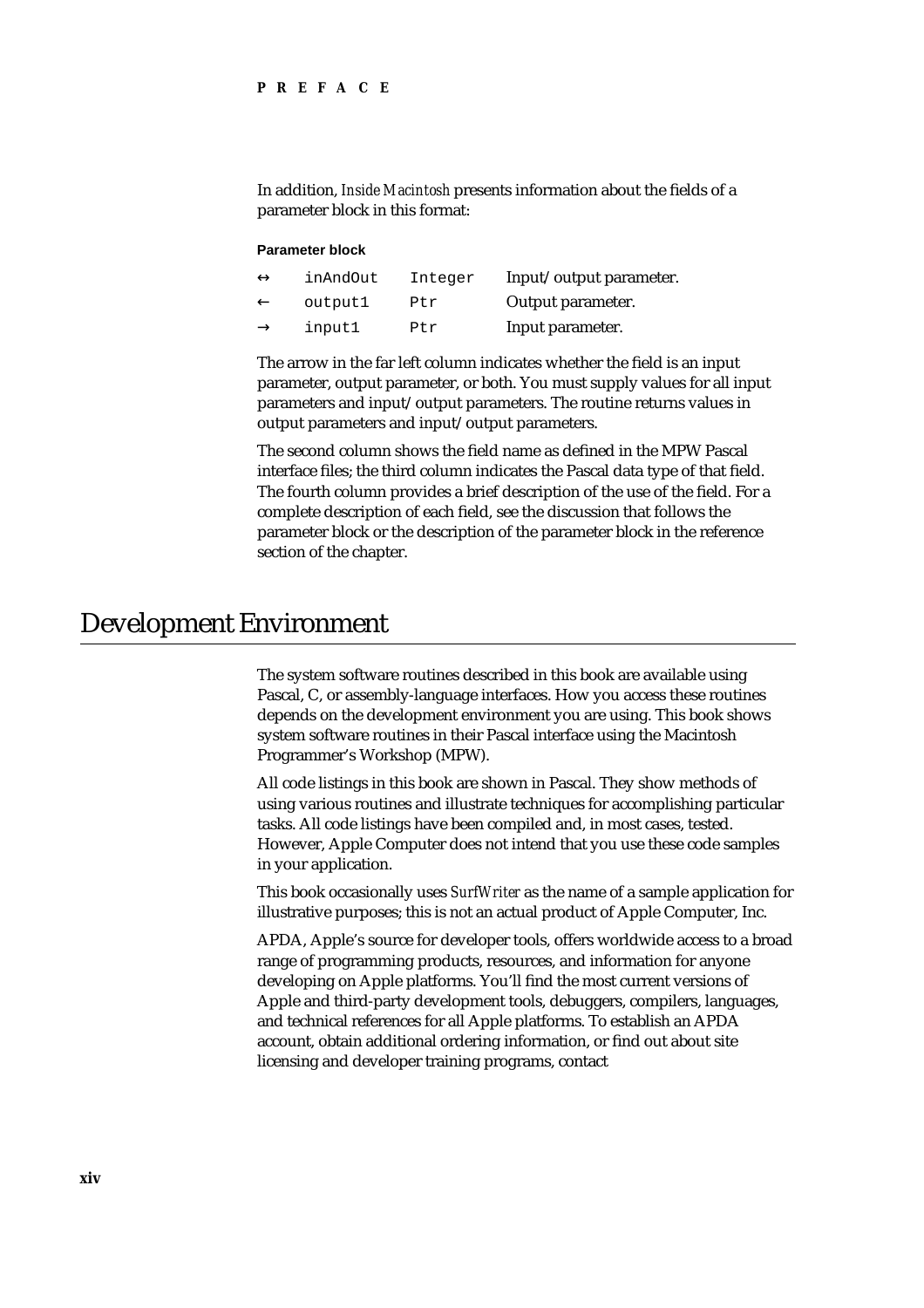### **PREFACE**

APDA

Apple Computer, Inc. 20525 Mariani Avenue, M/S 33-G Cupertino, CA 95014-6299

| Telephone: | 800-282-2732 (United States)          |
|------------|---------------------------------------|
|            | 800-637-0029 (Canada)                 |
|            | 800-562-3910 (elsewhere in the world) |
| Fax:       | 408-562-3971                          |
| Telex:     | 171-576                               |

If you provide commercial products and services, call 408-974-4897 for information on the developer support programs available from Apple.

For information on registering signatures, file types, Apple events, and other technical information, contact

Macintosh Developer Technical Support Apple Computer, Inc. 20525 Mariani Avenue, M/S 75-3T Cupertino, CA 95014-6299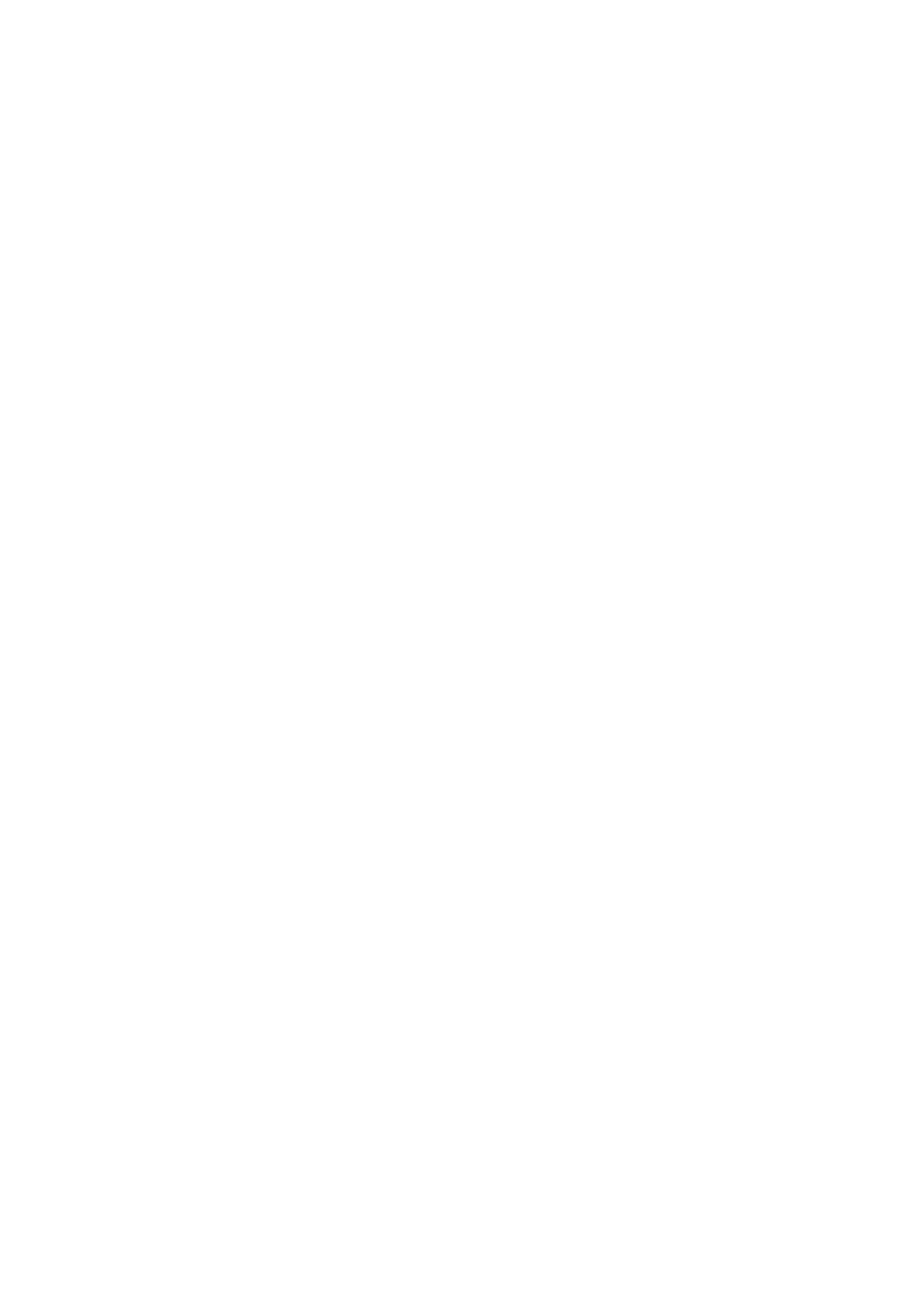# Introduction to Processes and Tasks

## **Contents**

The Cooperative Multitasking Environment 1-3 About Processes 1-5 Process Creation 1-6 Process Scheduling 1-7 About Tasks 1-9 Task Creation 1-10 Task Scheduling 1-11 Task Guidelines 1-13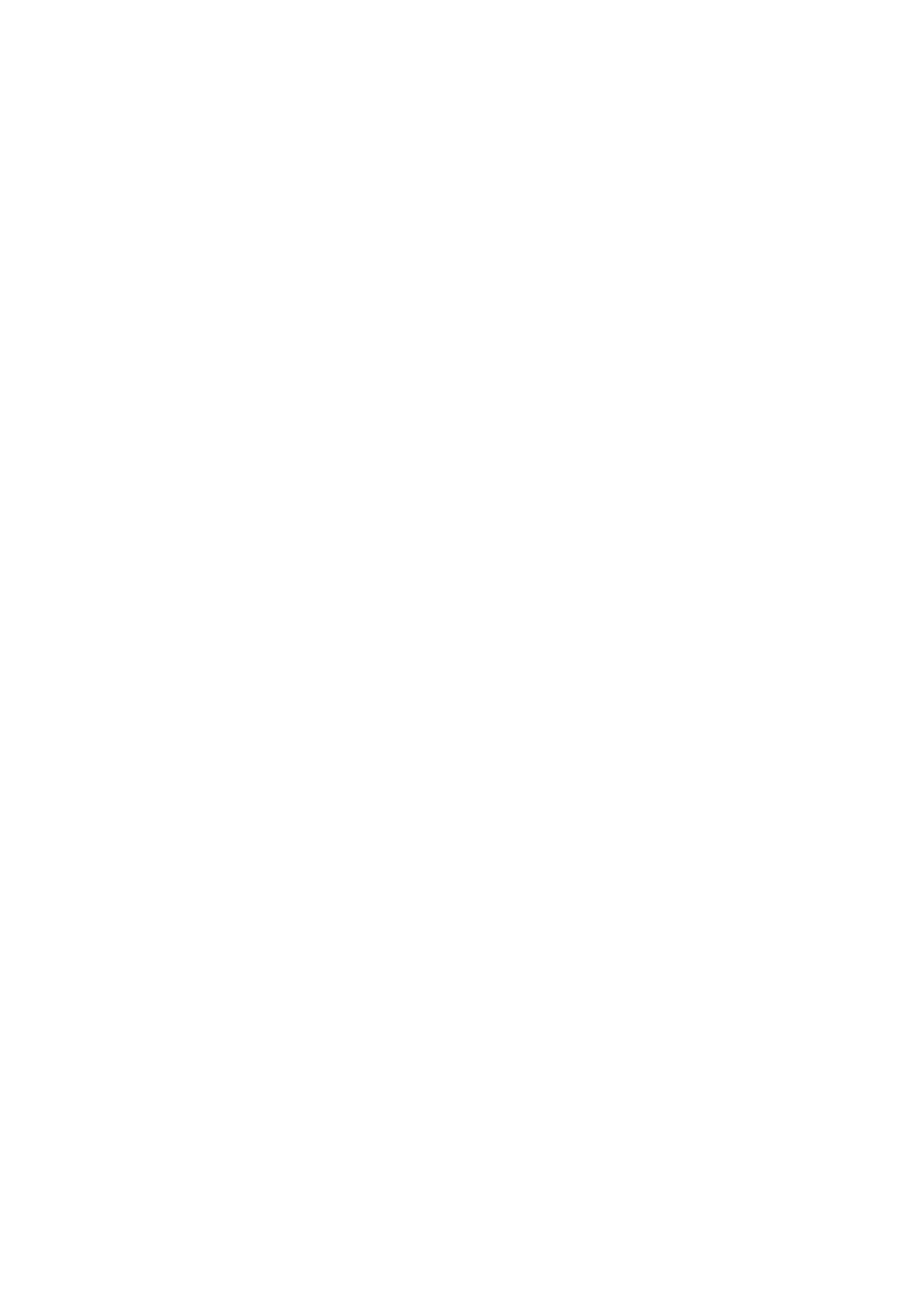#### Introduction to Processes and Tasks

This chapter is a general introduction to process and task management on Macintosh computers. It describes how the Operating System controls access to the CPU and other system resources to create a cooperative multitasking environment in which your application and any other open applications execute. This environment is managed primarily by the Process Manager, which is responsible for launching processes, scheduling their use of the available system resources, and handling their termination.

This chapter also describes how you can use the services provided by the Time Manager, the Vertical Retrace Manager, and other parts of the Macintosh Operating System to schedule tasks for execution outside the time provided to your application by the Process Manager. Usually these tasks are executed in response to an interrupt.

You should read this chapter for an overview of how the Process Manager schedules applications and loads them into memory. You also need to read this chapter if you install any tasks that execute at interrupt time, which are subject to a number of important restrictions.

To use this chapter, you need to be familiar with how your application uses memory, as described in the chapter "Introduction to Memory Management" in *Inside Macintosh: Memory.* You should also be familiar with how your application receives events, as discussed in the chapter "Event Manager" in *Inside Macintosh: Macintosh Toolbox Essentials*.

This chapter begins with a general discussion of processes and tasks. Then it describes in detail the operation of the Process Manager in launching and scheduling processes. This chapter ends with a description of installing tasks that execute at interrupt time. For a more complete discussion of these topics, see the remaining chapters in this book.

## The Cooperative Multitasking Environment

The Macintosh Operating System, the Finder, and several other system software components work together to provide a **multitasking environment** in which a user can have multiple applications open at once and can switch between open applications as desired. To run in this environment, however, your application must follow certain rules governing its use of the available system resources.

For example, your application should include a 'SIZE' resource that specifies how large a memory partition it should be allocated at application launch time. If that much memory is available when your application is launched, the Process Manager allocates it and sets up your application partition. Similarly, your application should periodically make an event call to allow the Operating System the opportunity to schedule other applications for execution. Because the smooth operation of all applications depends on their cooperation, this environment is known as a **cooperative multitasking environment.**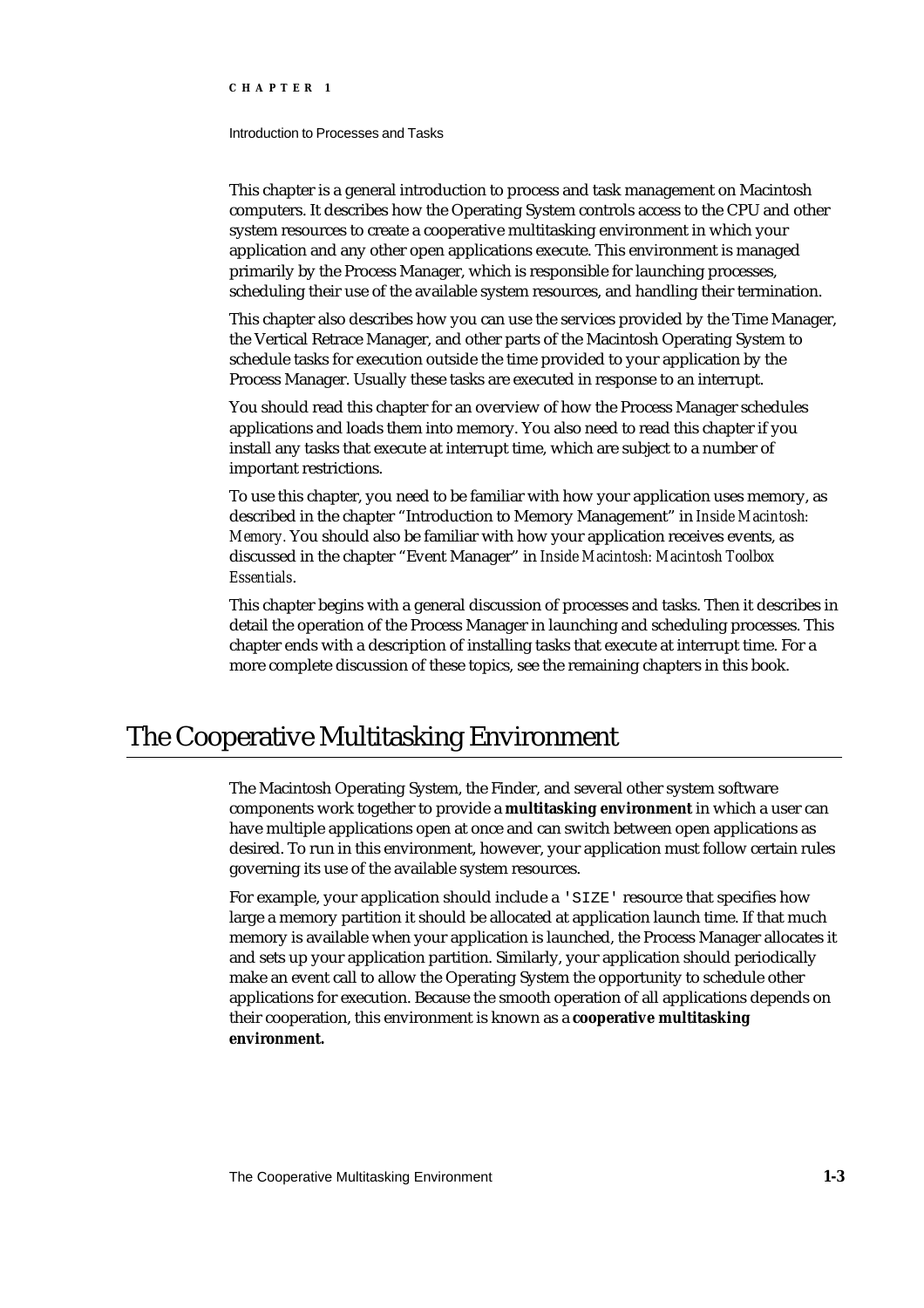Introduction to Processes and Tasks

#### **Note**

The cooperative multitasking environment is available in system software versions 7.0 and later, and when the MultiFinder option is enabled in earlier system software versions.

The Operating System schedules the processing of all applications and desk accessories. When a user opens a document or application, the Operating System loads the application code into memory and schedules the application to run at the next available opportunity, usually when the current process or application relinquishes the CPU. In most cases, the application runs immediately (or so it appears to the user).

The CPU is available only to the current application, whether it is running in the foreground or the background. The application can be interrupted only by hardware interrupts, which are transparent to the application. However, to give processing time to background applications and to allow the user to interact with your application and others, you must periodically call the Event Manager's WaitNextEvent or EventAvail function to allow your application to relinquish control of the CPU for short periods. By using these event routines in your application, you allow the user to interact not only with your application, but also with other applications.

Although a number of documents and applications can be open at the same time, only one application is the active application. The **active application** is the application currently interacting with the user; its icon appears in the right side of the menu bar. The active application displays its menu bar and is responsible for highlighting the controls of its frontmost window. In Figure 1-1, SurfWriter is the active application. Windows of other applications are visible on the desktop behind the frontmost window.



**Figure 1-1** The desktop with several applications open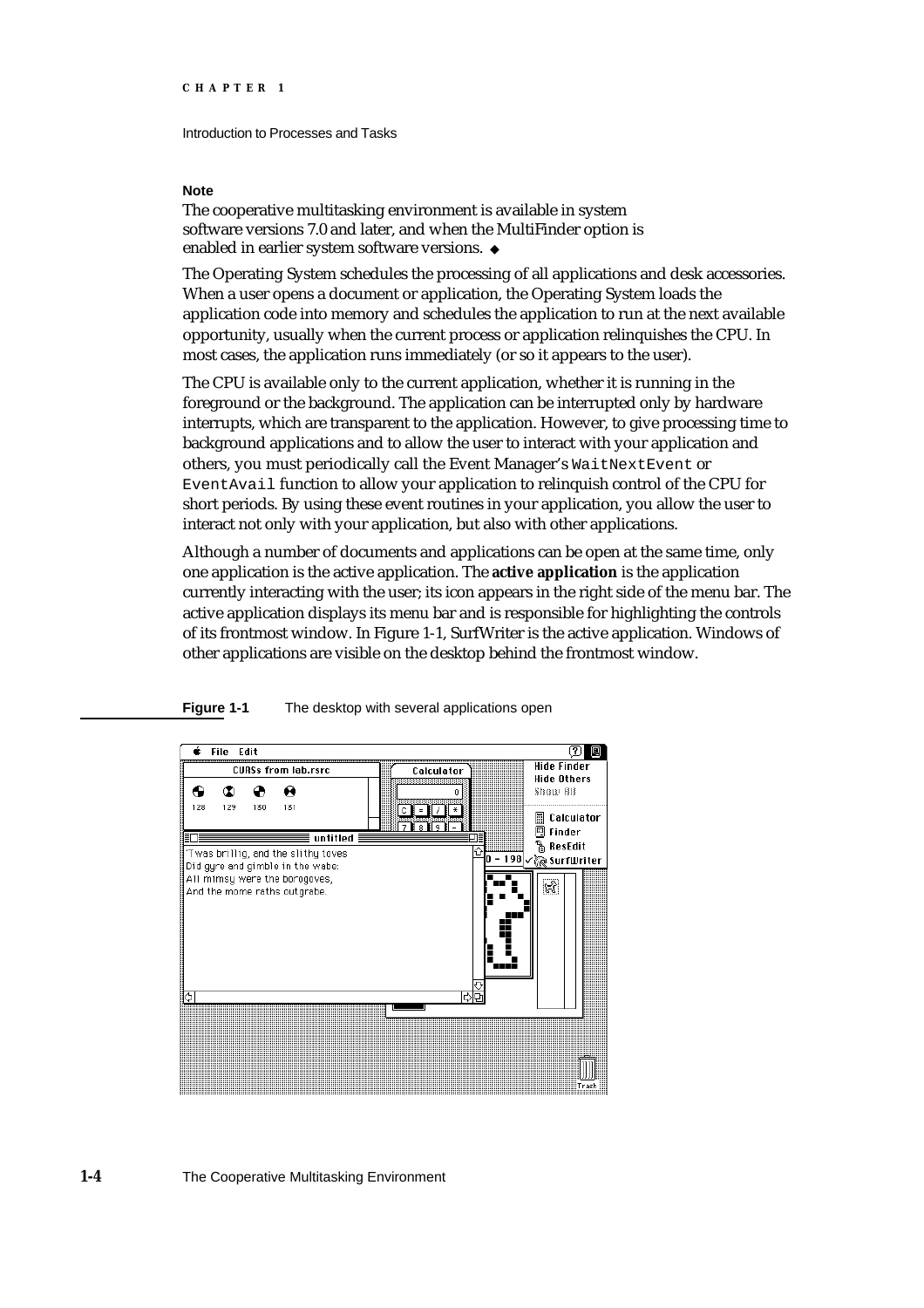Introduction to Processes and Tasks

Most processing in the cooperative multitasking environment is done by applications or desk accessories. Occasionally, you might need to install a task to be executed in response to an interrupt. In general, however, it is best to avoid installing interrupt tasks if at all possible. Interrupt tasks must be small and fast, and they are subject to a number of limitations that do not apply to applications. The Operating System itself is heavily interrupt-driven, and you can severely impair the responsiveness of the computer by installing too many tasks or tasks that take too long to complete.

## About Processes

The Process Manager manages the scheduling of processes. A **process** is an open application or, in some cases, an open desk accessory. (Desk accessories that are opened in the context of an application are not considered processes.) The number of processes is limited only by available memory.

The Process Manager maintains information about each process—for example, the current state of the process, the address and size of its partition, its type, its creator, a copy of all process-specific system global variables, information about its 'SIZE' resource, and a process serial number. This process information is referred to as the **context** of a process. The Process Manager assigns a **process serial number** to identify each process. A process serial number identifies a particular instance of an application; this number is unique during a single boot of the local machine.

The **foreground process** is the one currently interacting with the user; it appears to the user as the active application. The foreground process displays its menu bar, and its windows are in front of the windows of all other applications.

A **background process** is a process that isn't currently interacting with the user. At any given time a process is either in the foreground or the background; a process can switch between the two states at well-defined times.

The foreground process has first priority for accessing the CPU. Other processes can access the CPU only when the foreground process yields time to them. There is only one foreground process at any one time. However, multiple processes can exist in the background.

An application that is in the background can get CPU time but can't interact with the user while it is in the background. (However, the user can bring the application to the foreground—for example, by clicking in one of the application's windows.) Any application that has the canBackground flag set in its 'SIZE' resource is eligible to obtain access to the CPU when it is in the background.

Applications can be designed without a user interface; these are called **background-only applications.** A background-only application does not call the Window Manager InitWindows routine and is identified by having the onlyBackground flag set in its 'SIZE' resource. Background-only applications do not display windows or a menu bar and are not listed in the Application menu.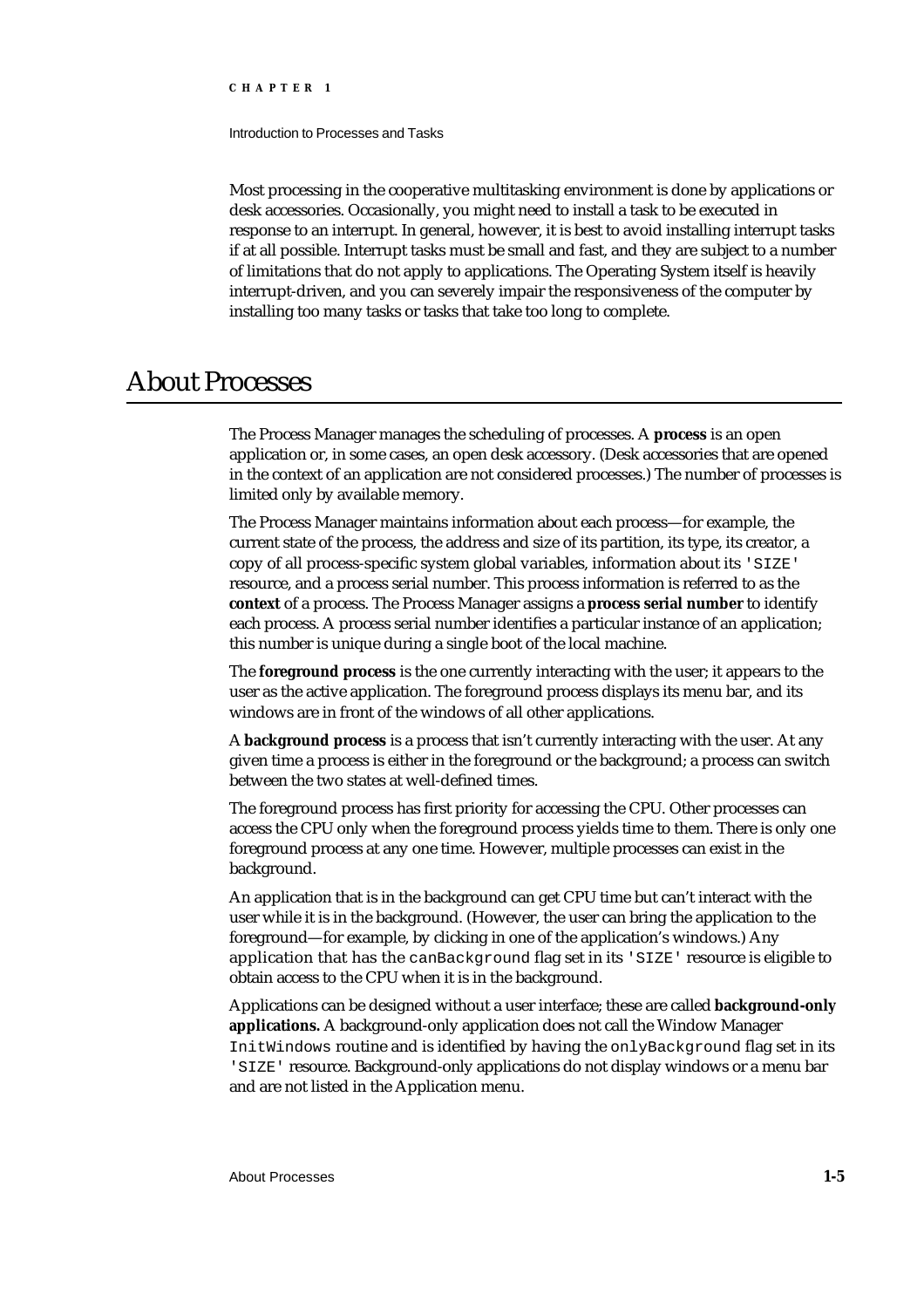#### Introduction to Processes and Tasks

Background-only applications and applications that can run in the background should be designed to relinquish the CPU often enough so that the foreground process can perform its work and respond to the user.

Once an application is running, in either the foreground or the background, the CPU is available only to that application. That application can be interrupted only by hardware interrupts, which are transparent to the scheduling of the application. However, the application that is running must periodically relinquish control of the CPU. This yielding of the CPU allows background applications access to processing time and lets users interact with the foreground application or switch to another application.

Your application can relinquish control of the CPU each time you call the Event Manager functions WaitNextEvent or EventAvail. If, at that time, there are no events pending for your application, the Process Manager may schedule other processes for execution. (You can also call the GetNextEvent function; however, you should use WaitNextEvent to provide greater support for cooperative multitasking.)

### Process Creation

When a user first opens your application, the Process Manager creates a partition for it. A **partition** is a contiguous block of memory that the Process Manager allocates for your application's use. The partition is divided into specific areas: application heap, A5 world, and stack. The **application heap** contains the application's 'CODE' segment 1, data structures, resources, and other code segments as needed. The **A5 world** contains the application's QuickDraw global variables, its application global variables, and its jump table, all of which are accessed through the A5 register. The application **jump table** contains one entry for every externally referenced routine in every code segment of your application. The application **stack** is used to store temporary variables. (See the chapter "Introduction to Memory Management" in *Inside Macintosh: Memor*y for more complete details on these areas of your application's partition.)

When you create an application, you specify in its 'SIZE' resource how much memory you want the Process Manager to allocate for your application's partition. You specify two values: the preferred amount of memory to allocate and the minimum amount of memory to allocate. When a user opens your application from the Finder, the Process Manager first attempts to allocate a partition of the preferred size. If your application cannot be launched in the preferred amount of memory, the Finder might display a dialog box giving the user the option of opening the application using less than the preferred size. The Finder will not launch your application if the minimum amount of memory specified for your application is not available.

After the Process Manager creates a partition for your application, the Process Manager loads your code into memory and sets up the stack, heap, and A5 world (including the jump table) for your application. If the user selects one or more files to open or print, the Finder sets up information your application can use to determine which files to open or print.

The Process Manager assigns the application a process serial number, records its context, and returns control to the launching application (usually the Finder). The Process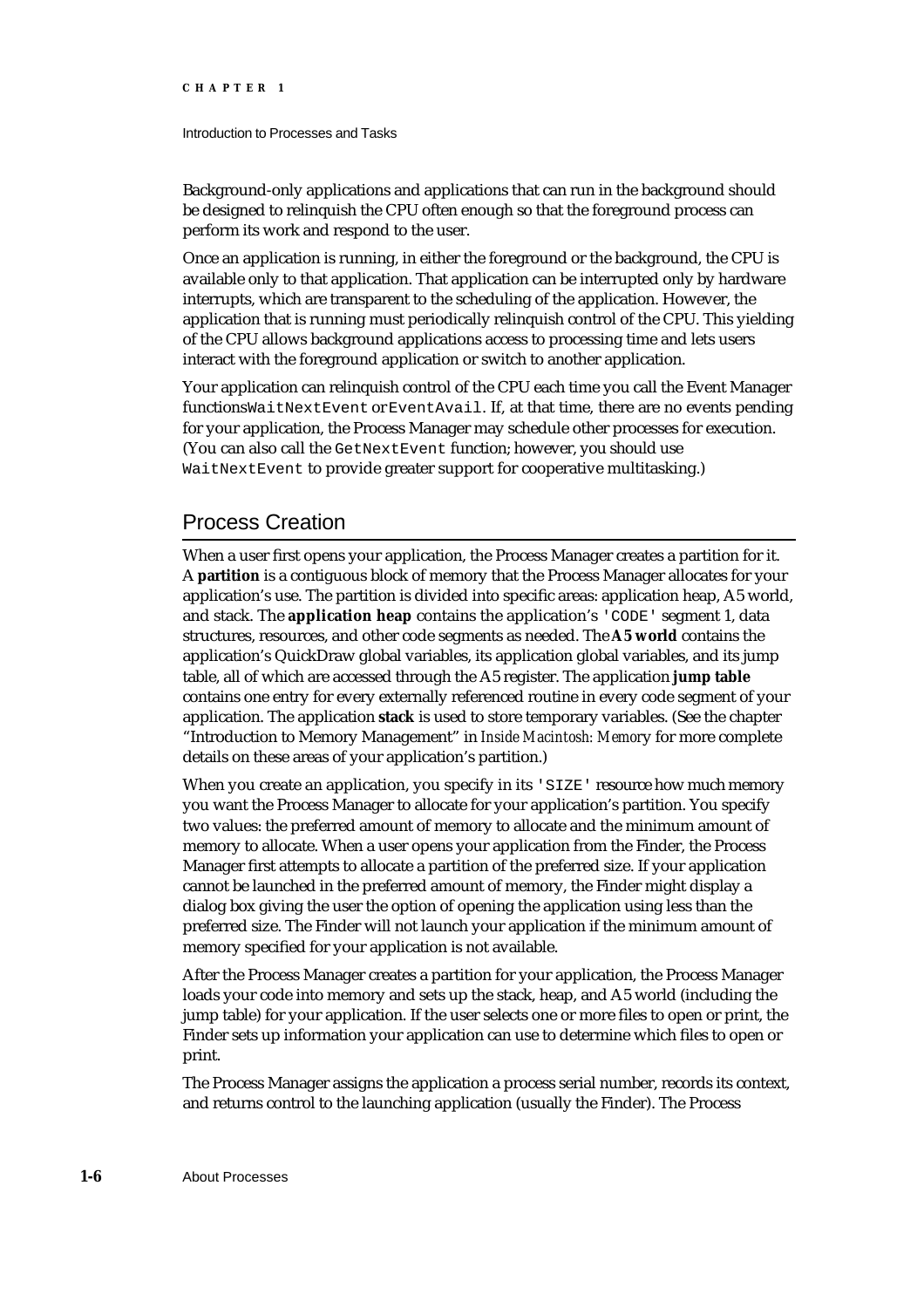Introduction to Processes and Tasks

Manager typically transfers control to the new application after the launching application makes a subsequent call to WaitNextEvent or EventAvail.

The next section describes how your application can allow other applications to receive CPU time and how the Process Manager schedules CPU time among processes.

### Process Scheduling

Your application can yield control of the CPU to other processes only at very specific times, namely when you call the Event Manager functions WaitNextEvent or EventAvail. Whenever your application calls one of these functions, the Process Manager checks the status of your process and takes the opportunity to schedule other processes.

#### **Note**

Your application can also yield processing time to other processes as a result of calling other Toolbox routines containing internal calls to WaitNextEvent or EventAvail. For example, your application can yield the CPU to other processes as a result of calling either of the Apple Event Manager functions AESend or AEInteractWithUser. See the chapter "Apple Event Manager" in *Inside Macintosh: Interapplication Communication for information on using these two functions.* u

In general, your application continues to receive processing time as long as any events are pending for it. When your application is the foreground process, it yields time to other processes in these situations: when the user wants to switch to another application or when no events are pending for your application. Your application can also choose to yield processing time to other processes when it is performing a lengthy operation.

A **major switch** occurs when the Process Manager switches the context of the foreground process with the context of a background process (including the A5 worlds and application-specific system global variables) and brings the background process to the front, sending the previous foreground process to the background.

When your application is the foreground process and the user elects to work with another application (by clicking in a window of another application, for example), the Process Manager sends your application a **suspend event** if the

acceptSuspendResumeEvents bit is set in your application's 'SIZE' resource. When your application receives a suspend event, it should prepare to suspend foreground processing, allowing the user to switch to the other application. For example, in response to the suspend event, your application should remove the highlighting from the controls of its frontmost window and take any other necessary actions. Your application is actually suspended the next time it calls WaitNextEvent or EventAvail.

After your application receives the suspend event and calls WaitNextEvent or EventAvail, the Process Manager saves the context of your process, restores the context of the process to which the user is switching, and sends a **resume event** to that process (if the acceptSuspendResumeEvents bit is set in its 'SIZE' resource). In response to a resume event, your application should resume processing and start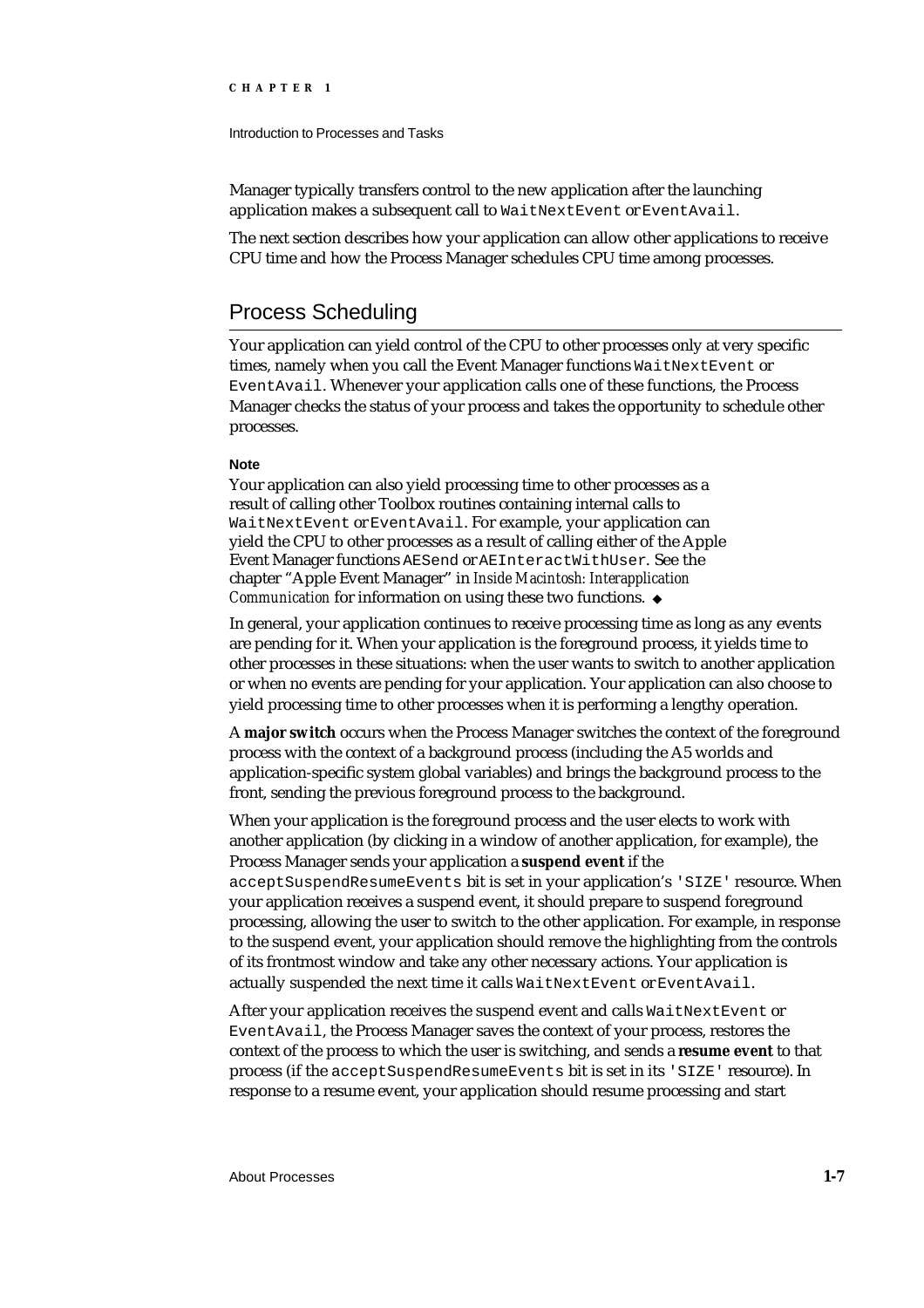#### Introduction to Processes and Tasks

interacting with the user. For example, your application should highlight the controls of its frontmost window.

A major switch also occurs when the user hides the active application (by choosing the Hide command in the Application menu). In general, a major switch cannot occur when a modal dialog box is the frontmost window. However, a major switch can occur when a movable modal dialog box is the frontmost window.

A **minor switch** occurs when the Process Manager switches the context of a process to give time to a background process without bringing the background process to the front. For example, a minor switch occurs when no events are pending in the event queue of the foreground process. In this situation, processes running in the background have an opportunity to execute when the foreground process calls WaitNextEvent or EventAvail. (If the foreground process has one or more events pending in the event queue, then the next event is returned and the foreground process again has sole access to the CPU.)

When an application is switched out in this way, the Process Manager saves the context of the current process, restores the context of the next background process scheduled to run, and sends the background process an event. At this time, the background process can receive either update, null, or high-level events.

A background process should not perform any task that significantly limits the ability of the foreground process to respond quickly to the user. A background process should call WaitNextEvent often enough to let the foreground process be responsive to the user. Upon receiving an update event, the background process should update only the content of its windows. Upon receiving a null event, the background process can use the CPU to perform tasks that do not require significant amounts of processing time.

The next time the background process calls WaitNextEvent or EventAvail, the Process Manager saves the context of the background process and restores the context of the foreground process (if the foreground process is not waiting for a specified amount of time to expire before being scheduled again). The foreground process is then scheduled to execute. If no events are pending for the foreground process and it is waiting for a specified amount of time to expire, the Process Manager schedules the next background process to run. The Process Manager continues to manage the scheduling of processes in this manner.

Drivers and vertical blanking (VBL) tasks installed in the system heap are scheduled regardless of which application is currently executing. Drivers installed in an application's heap are not scheduled to run when the application is not executing. See the section "Task Scheduling," beginning on page 1-11, for more information about the scheduling of interrupt tasks.

#### **Note**

See the chapter "Event Manager" in *Inside Macintosh: Macintosh Toolbox Essentials* for specific information on how your application can handle suspend and resume events and how your application can take advantage of the cooperative multitasking environment.

**1-8** About Processes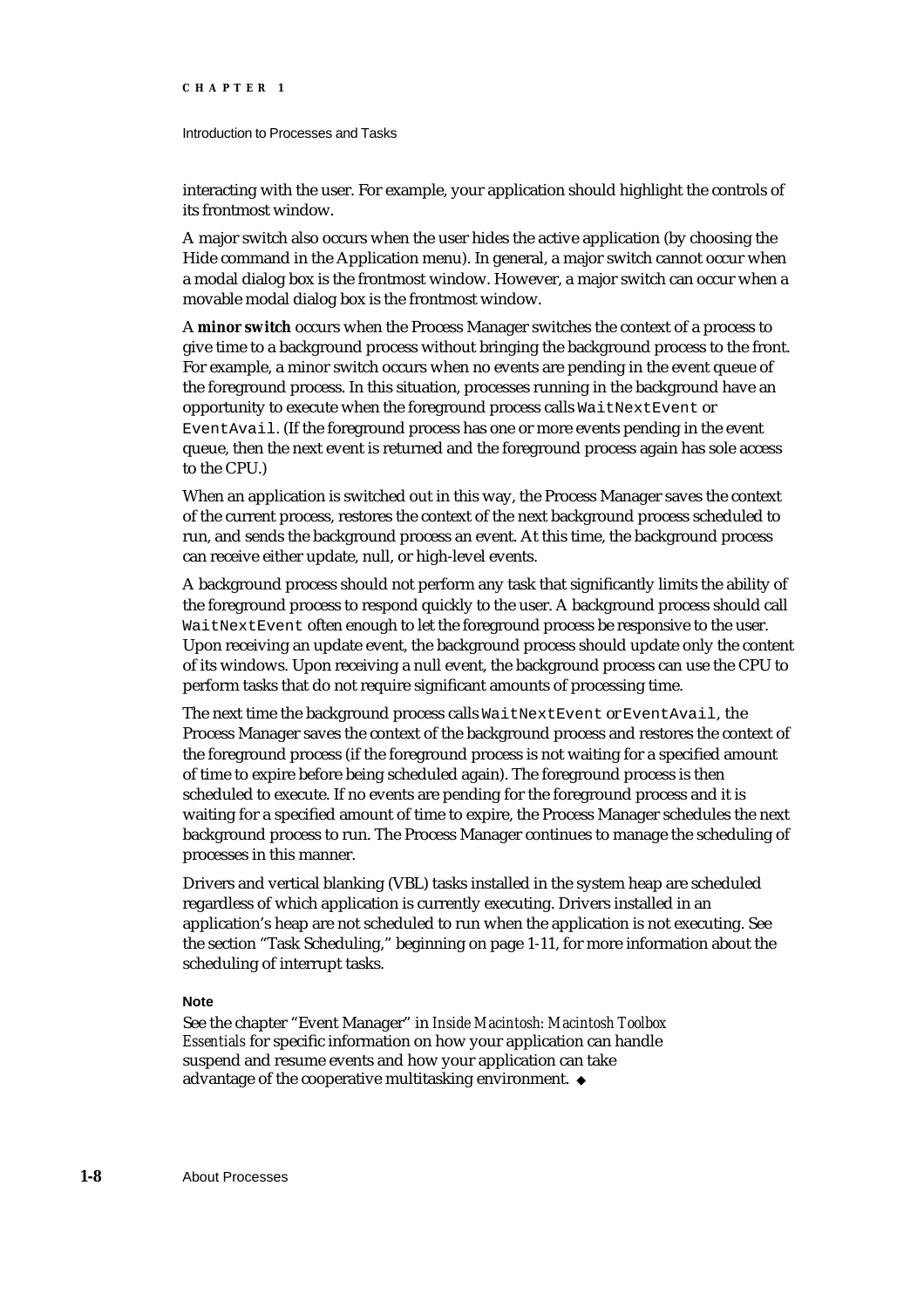Introduction to Processes and Tasks

Whenever your application calls WaitNextEvent or EventAvail, the Process Manager checks the status of your process and takes the opportunity to schedule other processes. Using the WaitNextEvent function, you can control when your process is eligible to be switched out.

The sleep parameter of the WaitNextEvent function specifies a length of time, in ticks, during which the application relinquishes the CPU if no events are pending. For example, if you specify a nonzero value in the sleep parameter and no events are pending in your application's event queue when you call WaitNextEvent, the Process Manager saves the context of your process and schedules other processes until an event becomes available or the time expires. Once the specified time expires or an event becomes available for your application, your process becomes eligible to run. At this time, the Process Manager schedules your process to run at the next available chance. (You can also call the Process Manager's WakeUpProcess function to make a process eligible to run before the time in the sleep parameter expires.) If the time specified by sleep expires and no events are pending for your application, the Process Manager sends your application a null event.

In general, you should specify a value greater than 0 in the sleep parameter so that those applications that need processing time can get it. If your application performs any periodic task, then the frequency of the task usually determines what value you specify in the sleep parameter. The less frequent the task, the higher the value of the sleep parameter. A reasonable value for the sleep parameter is 60.

## About Tasks

An **interrupt** is a form of **exception,** an error or special condition detected by the microprocessor in the course of program execution. In particular, an interrupt is an exception that is signaled to the processor by a device. You cannot predict what your application will be doing when an interrupt task is executed. Interrupts can occur not only between different statements that your application executes but also in the middle of a single call that your application makes. For example, your application might invoke a Toolbox trap, and the microprocessor could receive an interrupt in the middle of the execution of the corresponding Toolbox routine.

Interrupts are usually sent by a device to notify the microprocessor of a change in the condition of the device. Routines that are executed as a result of an interrupt are known as **interrupt tasks.** For example, an interrupt might cause execution of an interrupt task that checks regularly for a change in the position of the mouse and updates the position of the cursor to reflect any change.

Your application can initiate interrupt tasks of its own. For example, you could write an interrupt task that repeatedly spins the cursor or increments a global variable. However, even application-generated interrupt tasks do not occur at predictable points in your application's execution. Applications can schedule tasks to be performed at regular time intervals, such as 100 times per second, or in response to conditions in hardware devices. Tasks scheduled at regular time intervals are actually executed in response to hardware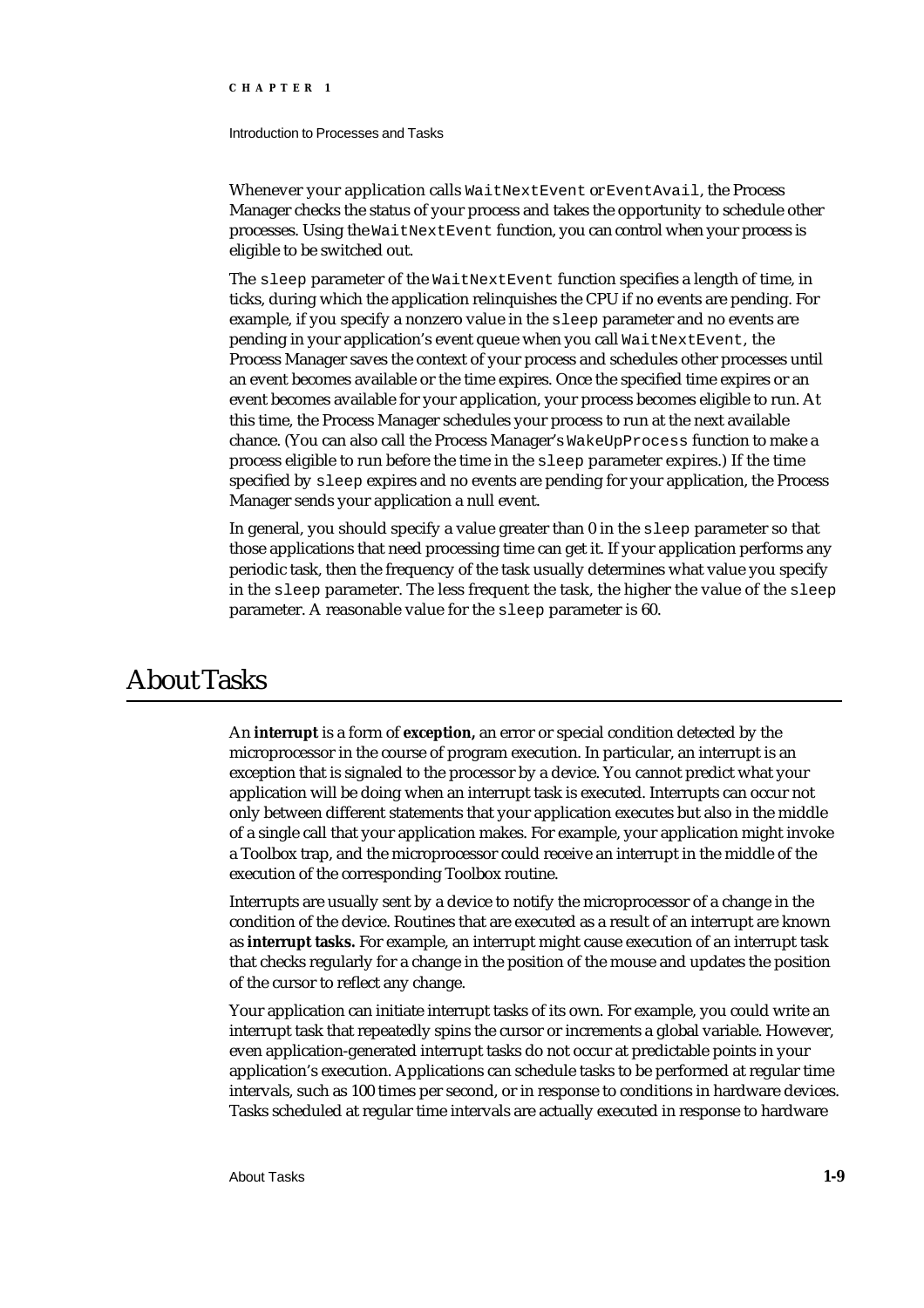Introduction to Processes and Tasks

devices that perceive that requested time intervals have elapsed. The actual execution of tasks is independent of the flow of application code.

### Task Creation

Many interrupt tasks are handled by system software and are transparent to your application. However, your application can use any of several facilities to install its own interrupt tasks that are executed not at regular points in the flow of its code but at intervals determined by hardware devices.

- $n$  The Time Manager allows you to schedule periodic tasks and tasks to be executed after a certain amount of time has elapsed. You can, for example, use the Time Manager to compute elapsed times with great precision.
- n The Vertical Retrace Manager allows you to schedule tasks to be executed between retraces of a video screen. Tasks that you schedule with the Vertical Retrace Manager can reset themselves, just like Time Manager tasks. Although the Vertical Retrace Manager lacks the great precision of the Time Manager, it is available on all Macintosh models.
- n The Notification Manager allows both processes in the background and interrupt tasks to alert the user. For example, your application might need to inform the user that some error has occurred, rendering further background processing impossible. You can pass to the Notification Manager's installation routine a pointer to a response procedure to be executed as the final stage of notification.
- $n$  The Device Manager allows device drivers for slot cards to install interrupts. If you are writing slot-interrupt tasks, you might also wish to use the Deferred Task Manager, which allows you to defer lengthy interrupt tasks that might prevent other interrupt tasks from executing.

All of these managers need to maintain information about multiple interrupt tasks that might have been installed. To hold such information, the Operating System uses data structures known as **operating-system queues.** For more information on the structure of such queues, see the chapter "Queue Utilities" in *Inside Macintosh: Operating System Utilities*.

When an interrupt causes the microprocessor to suspend normal execution, the processor uses the stack to save the address of the next instruction and the processor's internal status. In this way, when the microprocessor completes execution of interrupt tasks, it can resume the current process where it left off.

After storing these values on the stack, the microprocessor executes an **interrupt handler** to deal with the interrupt. The addresses of all of the interrupt handlers, called **interrupt vectors,** are stored in a vector table in low memory. For example, if the interrupt is a vertical retrace interrupt, the microprocessor examines the value of the Vertical Retrace Manager's interrupt vector and executes the interrupt handler whose code starts at the address referenced by that value. The vertical retrace interrupt handler might then execute one or more vertical blanking tasks. When an interrupt task is executed, the interrupt is said to be **serviced.**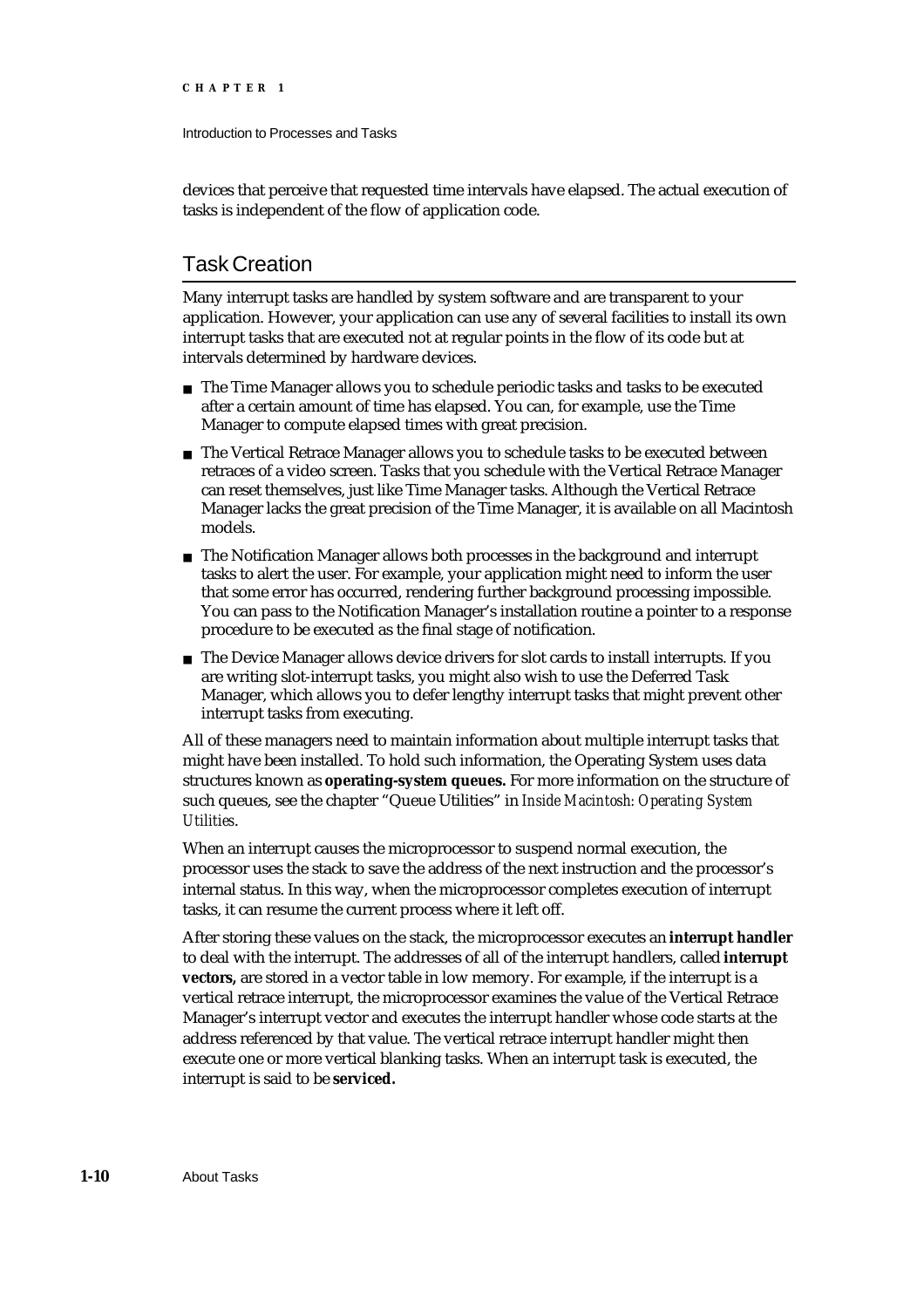#### Introduction to Processes and Tasks

Each type of interrupt has an **interrupt priority level,** which defines how important it is that an interrupt be serviced. The microprocessor also maintains a **processor priority** that limits which interrupts will be serviced. When a device generates an interrupt whose interrupt priority level is higher than the processor priority level, the processor priority level is raised to the interrupt priority level, the interrupt is serviced, and the processor priority level is lowered to its previous level. When a device generates an interrupt whose interrupt priority level is lower than or equal to the processor priority level, the interrupt is ignored; interrupts of levels lower than the processor priority are said to be **disabled** when higher-level interrupts are executing. This scheme ensures that relatively important interrupts are not themselves interrupted by less important interrupts.

If you are writing a typical application, you do not need to worry about interrupts themselves or the low-level details associated with them. Your application installs interrupt tasks and ordinarily does not need to worry about the interrupts that cause them to execute. For more information on interrupts themselves, see the chapter "Device Manager" in *Inside Macintosh: Devices* and the chapter "Deferred Task Manager" in this book.

### Task Scheduling

As previously indicated, your interrupt tasks are executed in response to an interrupt. Because the execution of an interrupt task is not tied to the normal execution of your application, that task might continue to be executed even when your application is not itself executing. For example, all Time Manager tasks installed by your application continue to be executed as scheduled, whether or not your application is still the current application.

If it doesn't make sense to continue executing a particular Time Manager task when your application is no longer receiving processing time, you need to disable the execution of that task whenever your application is switched out and then reenable the task when your application regains control of the CPU. To disable a Time Manager task, you can remove its entry from the Time Manager queue. To reenable it, reinstall its entry in the queue.

In some cases, the Operating System automatically disables some of your application's interrupt tasks when your application is switched out. All VBL tasks installed by the Vertical Retrace Manager routine VInstall (which are known as system-based VBL tasks) are disabled whenever the installing application loses control of the CPU, if the address of the task is in the application partition. If you want to continue executing a system-based VBL task when your application is switched out, you must make sure that the address of the task is in the system partition. See the chapter "Vertical Retrace Manager" in this book for details on how to accomplish this.

#### **Note**

A VBL task installed by the routine SlotVInstall (known as a slot-based VBL task) is always executed as scheduled, regardless of the task's address.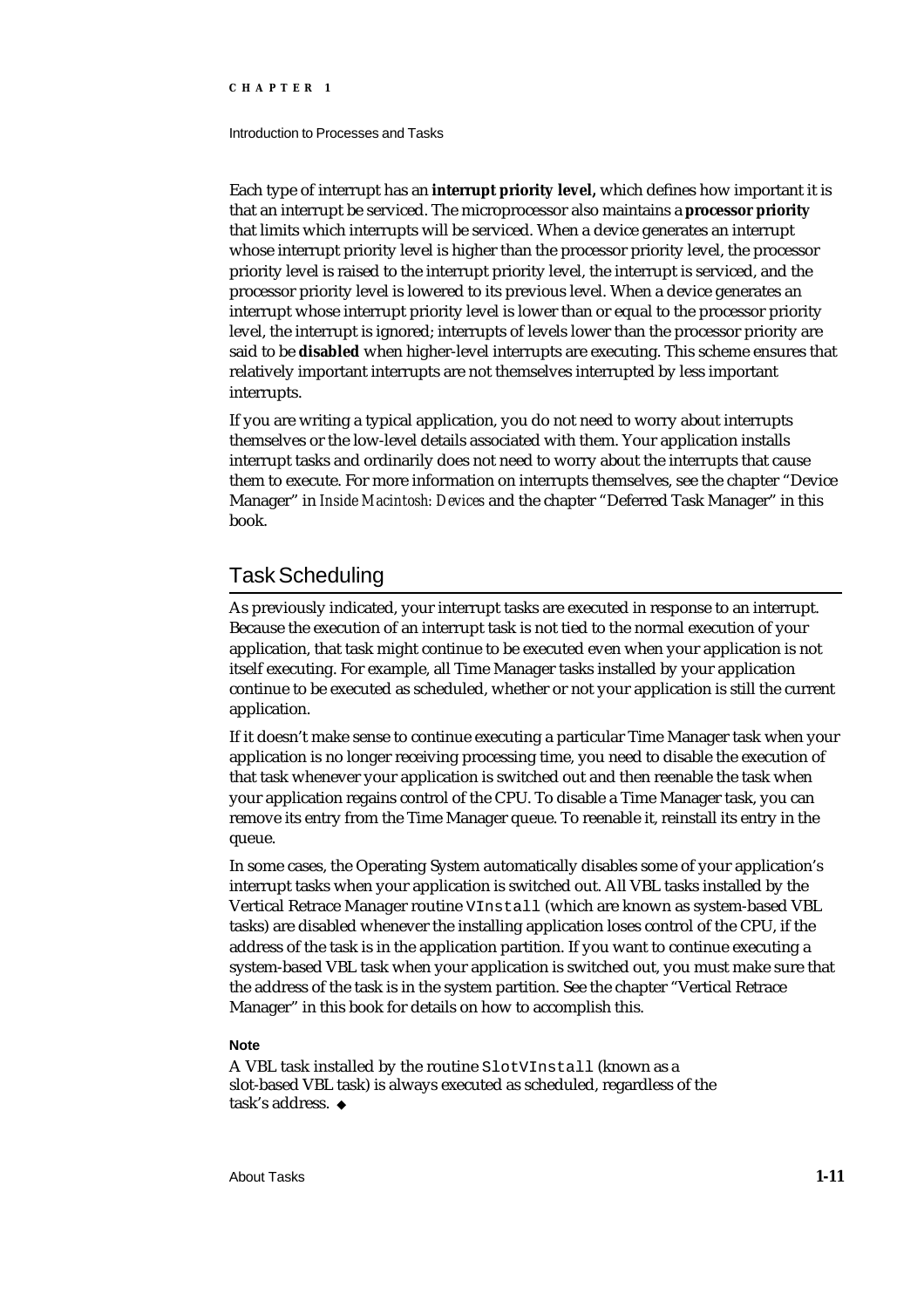#### Introduction to Processes and Tasks

When an interrupt task is executed, the Operating System does not always restore the installing application's context. As a result, you might not be able to read any application-specific system global variables from within the task. In addition, the task will not have access to any application-installed patches (which are part of its context). If your interrupt task depends on any part of your application's context, it should call the Process Manager function GetCurrentProcess to make sure that your process is currently in control of the CPU and hence that its context is valid.

#### **Note**

Your interrupt code must also avoid calling traps that access application-specific system global variables, unless you determine that your application's context is valid. In general, however, there is no way to determine whether a trap accesses system global variables.

Even if your application's context is not valid, you can still access some information in your application's partition if you suitably set up and restore the A5 register within your interrupt task. Your application global variables and your application's jump table are both accessed via an address in the microprocessor's A5 register. If you need to read or write any of your application's global variables or call routines in another segment, you must set up the A5 register with your application's value of the CurrentA5 global variable. Because you cannot in general inspect CurrentA5 at interrupt time, you need to read its value at noninterrupt time and pass the value to your interrupt routine. See the chapters "Time Manager" and "Vertical Retrace Manager" in this book for illustrations of a technique you can use for this purpose. For more information on how to set the A5 register properly, see the chapter "Memory Management Utilities" in *Inside Macintosh: Memory*.

If you do call routines in another code segment at interrupt time, you must make sure that the segment is already loaded in memory. Otherwise, the Operating System will call the Segment Manager to load the segment into memory, which could cause memory to be allocated.

#### **WARNING**  $\mathbf{S}$

Interrupt tasks should never directly or indirectly cause memory to be allocated, moved, or purged, because the heap might be in an inconsistent state when the task is executed.

For this same reason, your interrupt tasks must never depend on the validity of handles that are not locked. The interrupt task might be called in the middle of a memory-allocation request, during which time the Memory Manager might be moving an unlocked block in the heap. If you must access relocatable blocks of heap memory within an interrupt task, make sure to lock those blocks before installing the task.

If virtual memory is available in the current operating environment, you also need to make certain that your interrupt tasks do not attempt to read information in a page of memory that might not be resident in physical RAM. Otherwise, the Operating System will attempt to read the affected pages of memory into physical RAM, which is likely to cause the system to crash. To be safe, you should hold all data and code accessed at interrupt time in physical memory. For details, see the chapter "Virtual Memory Manager" in *Inside Macintosh: Memory*.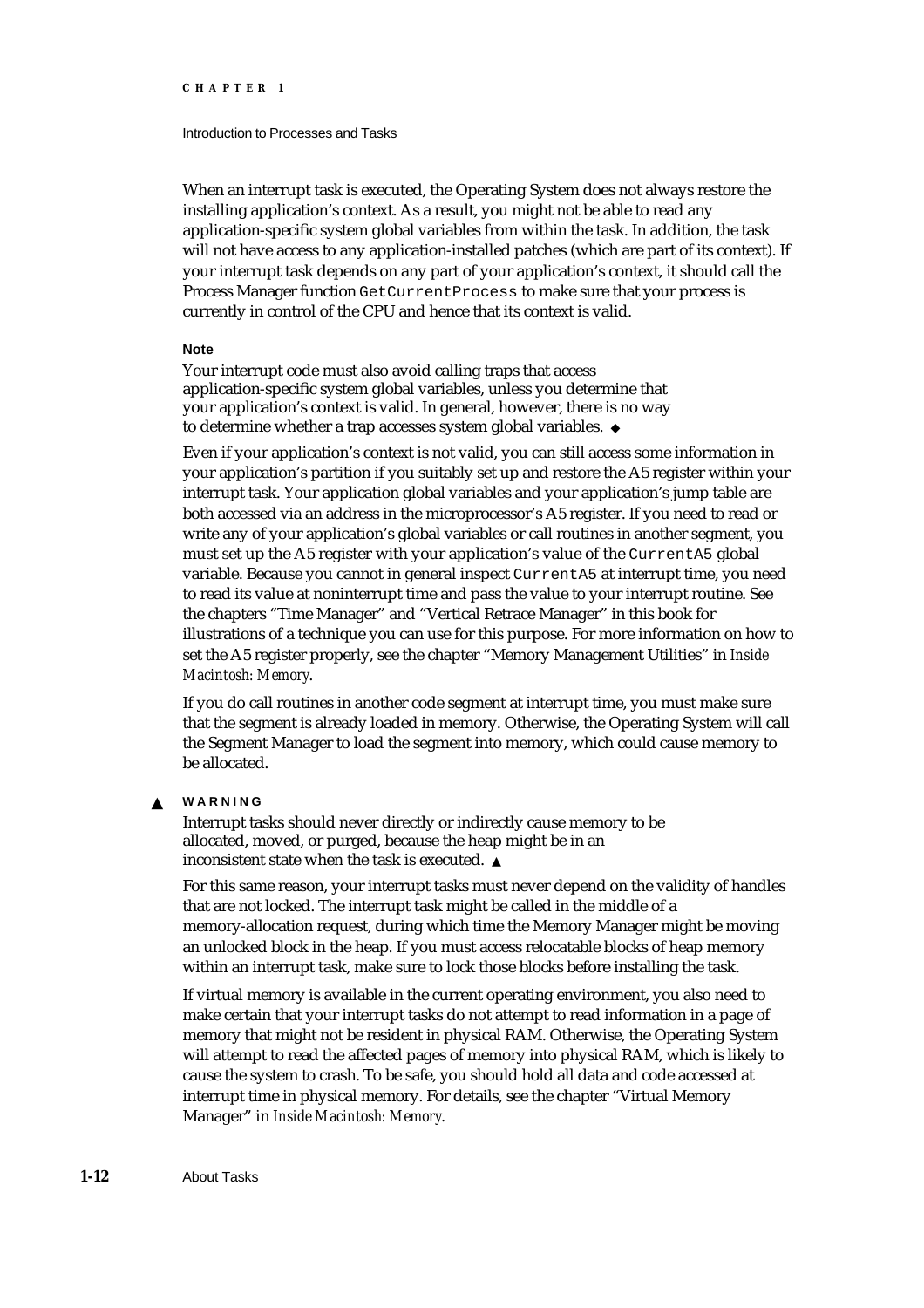Introduction to Processes and Tasks

## Task Guidelines

This section summarizes the guidelines to follow if your application installs tasks that are executed at interrupt time.

- $n$  Make your interrupt task as short as possible. A good strategy is to have the interrupt task modify a global variable from which your application can determine what noninterrupt processing to perform. If this strategy is not sufficient, you can use the Deferred Task Manager to defer lengthy interrupt tasks until all interrupts are reenabled.
- If you modify your application's global variables from within an interrupt task or call routines in another code segment, make sure to set up and restore the A5 register. The chapters "Time Manager" and "Vertical Retrace Manager" in this book contain examples of this technique.
- $n$  Don't call any routines that cause memory to be moved or compacted, either directly or indirectly.
- n Don't use any handles that are not locked.
- n Make sure that the code segment containing the interrupt task is loaded, locked, and unpurgeable. Never unload a code segment containing an active interrupt task.
- Do not allocate parameter blocks or task records as local variables of routines that might return before the interrupt task is completed.
- Do not make synchronous calls in an interrupt task.
- Minimize the amount of stack space your task uses. Remember that some interrupt tasks execute at times when your application is not the current application; as a result, you might not be able to predict how much stack space is available to your task.
- n Preserve all microprocessor registers other than A0-A3 and D0-D3. Most compilers for high-level languages automatically generate code that does this.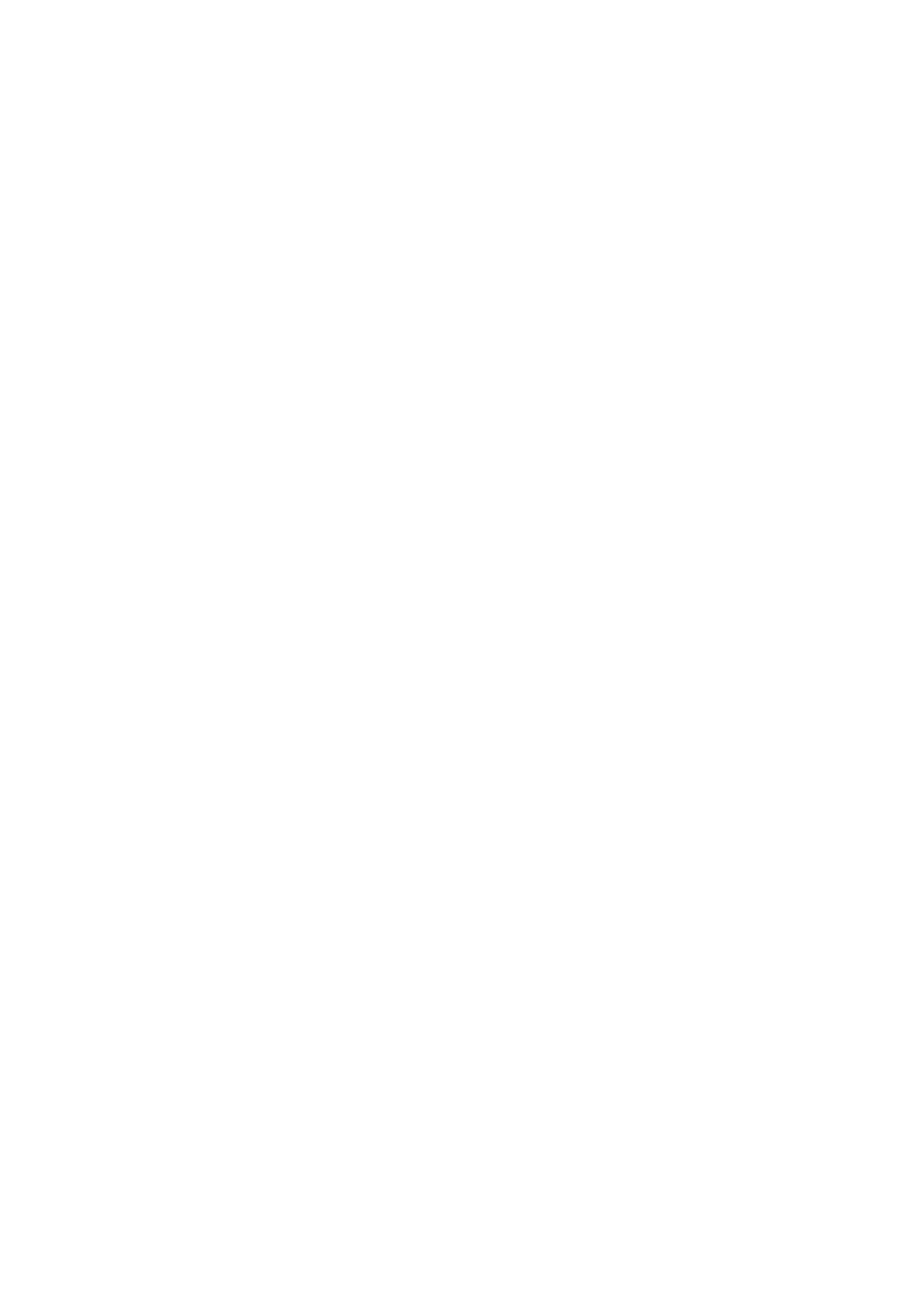## **Contents**

About the Process Manager 2-3 Using the Process Manager 2-4 Getting Information About Other Processes 2-5 Launching Other Applications 2-7 Launching Desk Accessories 2-11 Terminating an Application 2-11 Process Manager Reference 2-13 Constants 2-13 Gestalt Selector and Response Bits 2-14 Process-Identification Constants 2-14 Launch Options 2-15 Data Structures 2-16 Process Serial Number 2-16 Process Information Record 2-16 Launch Parameter Block 2-19 Application Parameters Record 2-20 Routines 2-21 Getting Process Information 2-21 Launching Applications and Desk Accessories 2-28 Terminating Processes 2-31 Summary of the Process Manager 2-32 Pascal Summary 2-32 Constants 2-32 Data Types 2-33 Routines 2-34 C Summary 2-35 Constants 2-35 Data Types 2-36 Routines 2-38 Assembly-Language Summary 2-39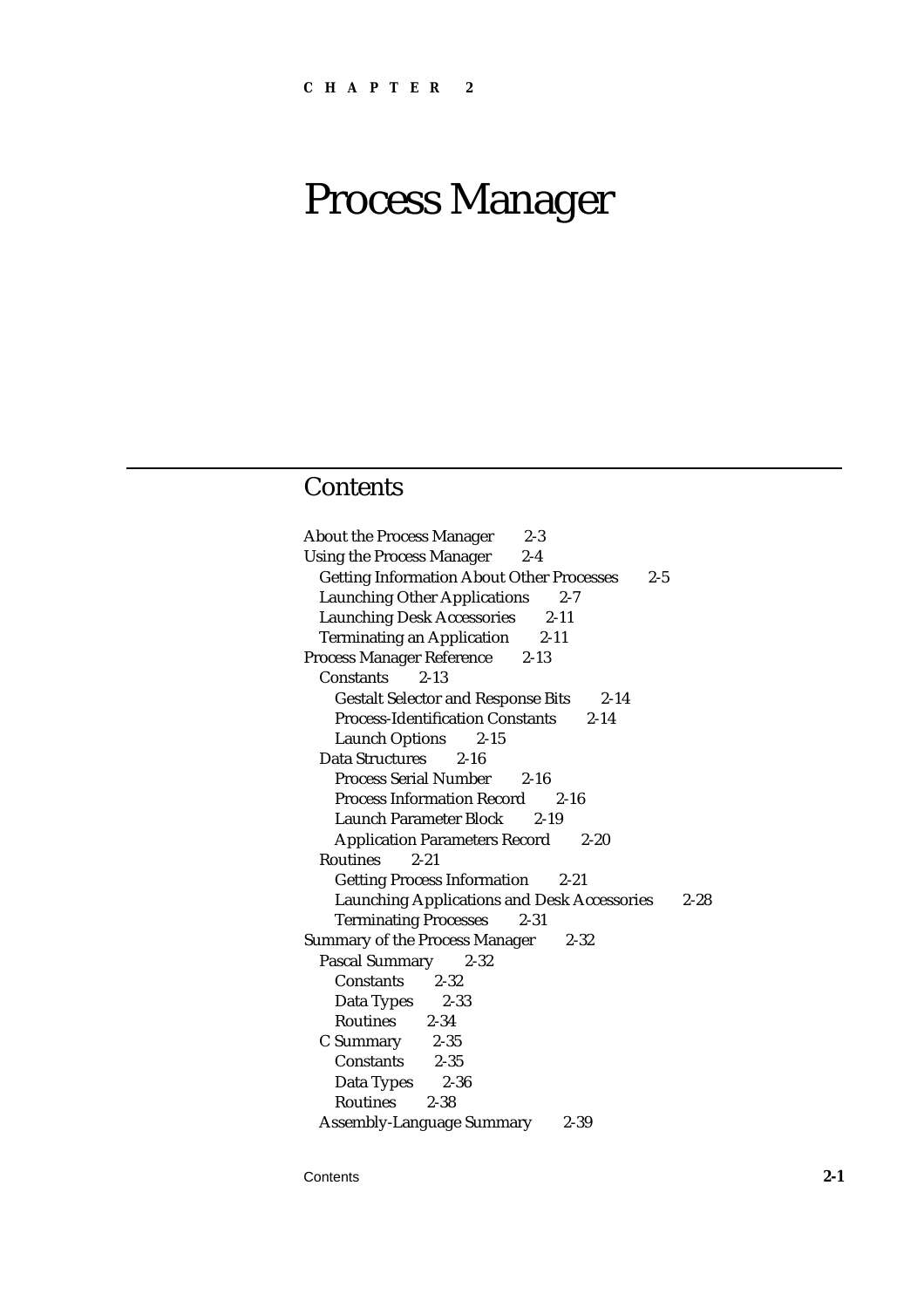Data Structures 2-39 Trap Macros 2-40 Result Codes 2-40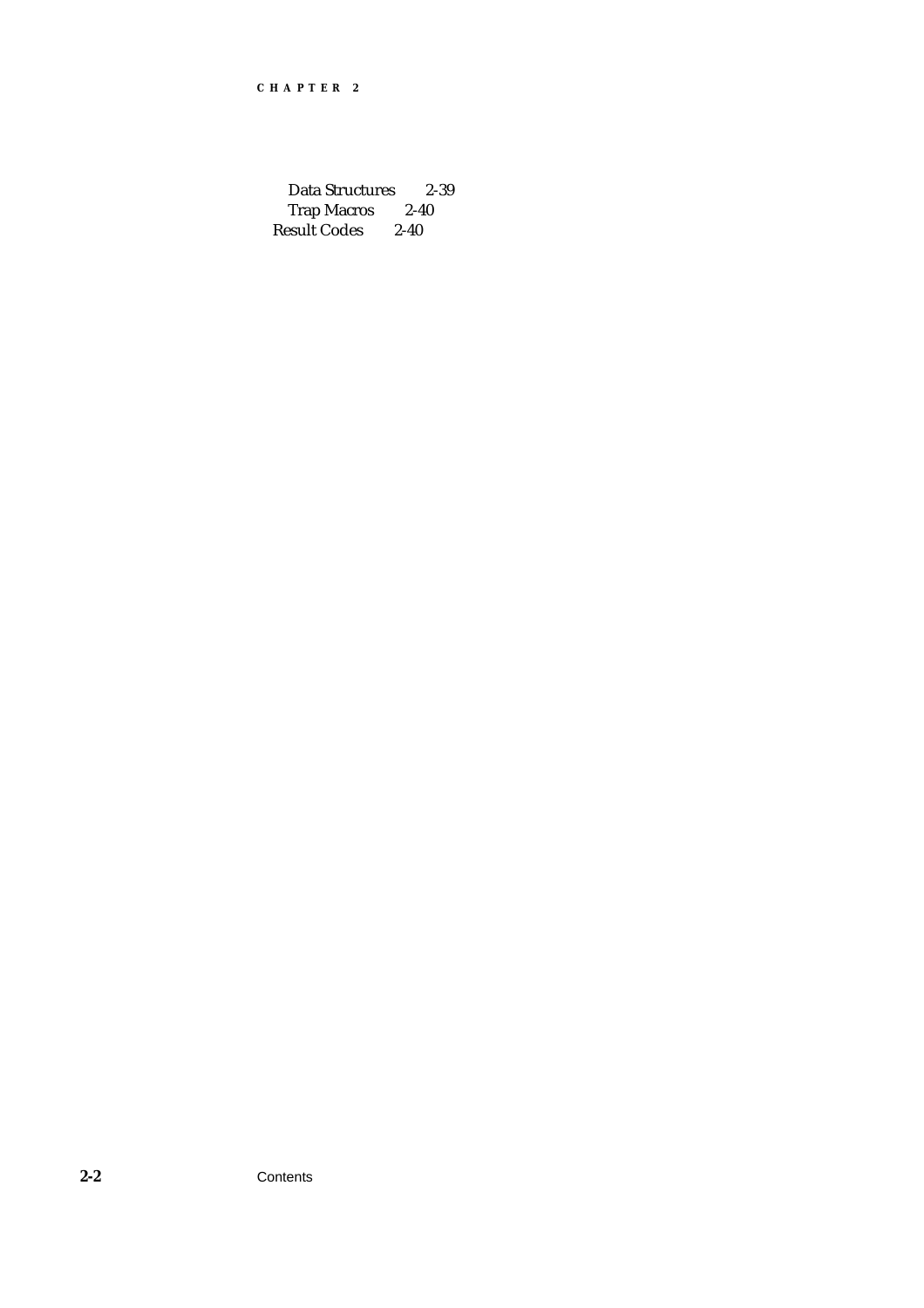#### Process Manager

This chapter describes the Process Manager, the part of the Macintosh Operating System that provides a cooperative multitasking environment. The Process Manager controls access to shared resources and manages the scheduling and execution of applications. The Finder uses the Process Manager to launch your application when the user opens either your application or a document created by your application. This chapter discusses how your application can control its execution and get information—for example, the number of free bytes in the application's heap—about itself or any other open application.

Although earlier versions of system software provide process management, the Process Manager is available to your application only in system software version 7.0 and later. The Process Manager provides a cooperative multitasking environment, similar to the features provided by the MultiFinder option in earlier versions of system software. You can use the Gestalt function to find out if the Process Manager routines are available and to see which features of the Launch function are available.

You should read the chapter "Introduction to Processes and Tasks" in this book for an overview of how the Process Manager schedules applications and loads them into memory. If your application needs to launch other applications, you need to read this chapter for information on the high-level function that lets your application launch other applications and the routines you can use to get information about open applications.

To use this chapter, you need to be familiar with how your application uses memory, as described in the chapter "Introduction to Memory Management" in *Inside Macintosh: Memory.* You should also be familiar with how your application receives events, as discussed in the chapter "Event Manager" in *Inside Macintosh: Macintosh Toolbox Essentials*.

This chapter provides a brief description of the Process Manager and then shows how you can

- control the execution of your application
- get information about your application  $\overline{p}$
- launch other applications or desk accessories
- get information about applications launched by your application  $\overline{D}$
- generate a list of all open applications and information about each one  $\sf n$
- n terminate the execution of your application

## About the Process Manager

The Process Manager schedules the processing of all applications and desk accessories. It allows multiple applications to share CPU time and other resources. Applications share the available memory and access to the CPU. Several applications can be open (loaded into memory) at once, but only one uses the CPU at any one time.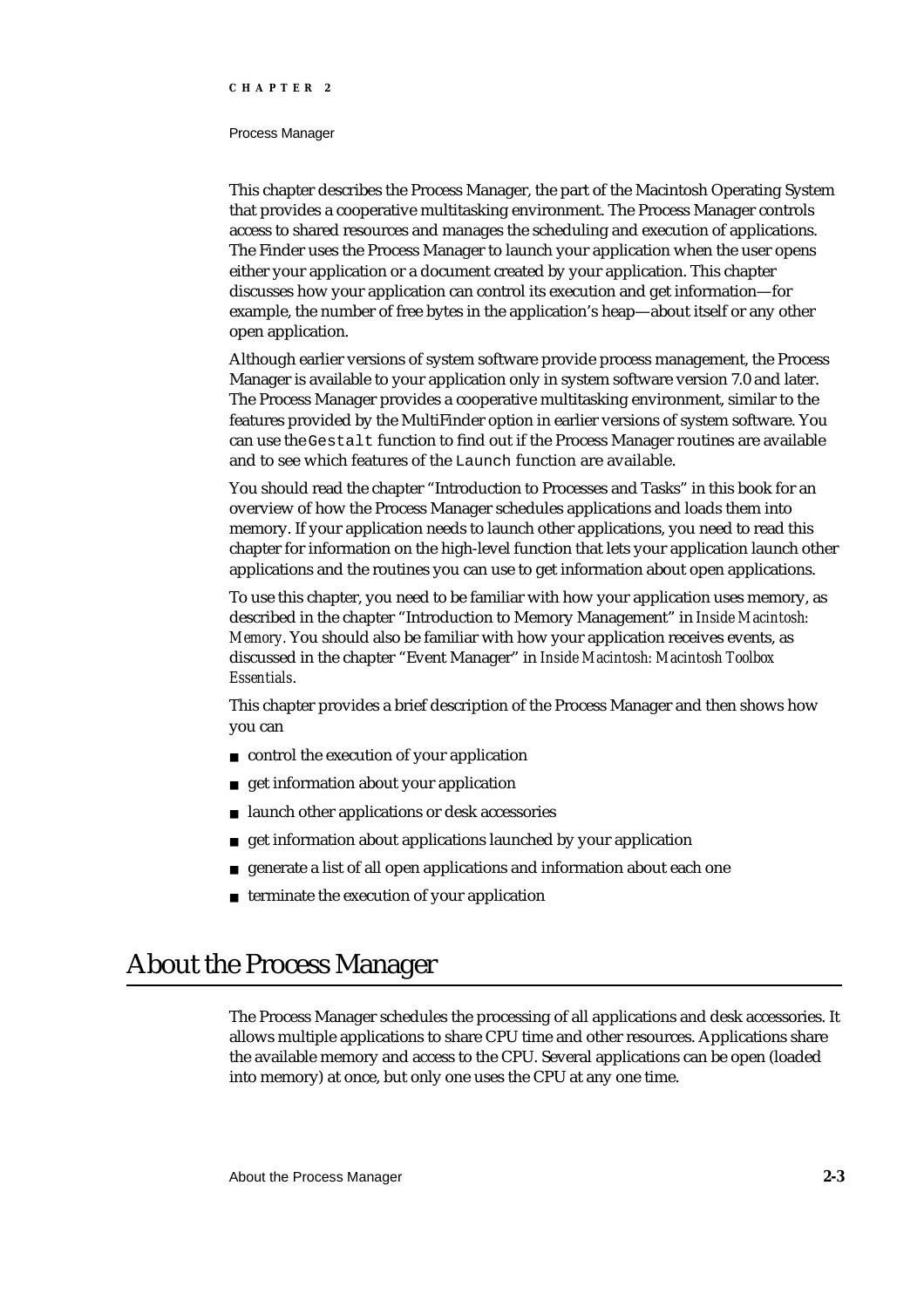#### **Note**

For a complete description of how the Process Manager schedules applications and desk accessories for execution, see the chapter "Introduction to Processes and Tasks" in this book. u

The Process Manager also provides a number of routines that allow you to control the execution of processes and to get information about processes, including your own. You can use the Process Manager routines to

- control the execution of your application
- get information about processes  $n$
- launch other applications  $\overline{a}$
- launch desk accessories

The Process Manager assigns a process serial number to each open application (or desk accessory, if it is not opened in the context of an application). The process serial number is unique to each process on the local computer and is valid for a single boot of the computer. You can use the process serial number to specify a particular process for most Process Manager routines.

When a user opens or prints a file from the Finder, it uses the Process Manager to launch the application that created the file. The Finder sets up the information from which your application can determine which files to open or print. The Finder information includes a list of files to open or print.

In system software version 7.0 and later, applications that support high-level events (that is, that have the isHighLevelEventAware flag set in the 'SIZE' resource) receive the Finder information through Apple events. The chapter "Apple Event Manager" in *Inside Macintosh: Interapplication Communication* describes how your application processes Apple events to open or print files.

Applications that do not support high-level events can call the CountAppFiles, GetAppFiles, and ClrAppFiles routines or the GetAppParms routine to get the Finder information. See the chapter "Introduction to File Management" in *Inside Macintosh: Files* for information on these routines.

## Using the Process Manager

This section shows how you can use the Process Manager to

- obtain information about open processes
- launch applications and desk accessories
- $n$  terminate your application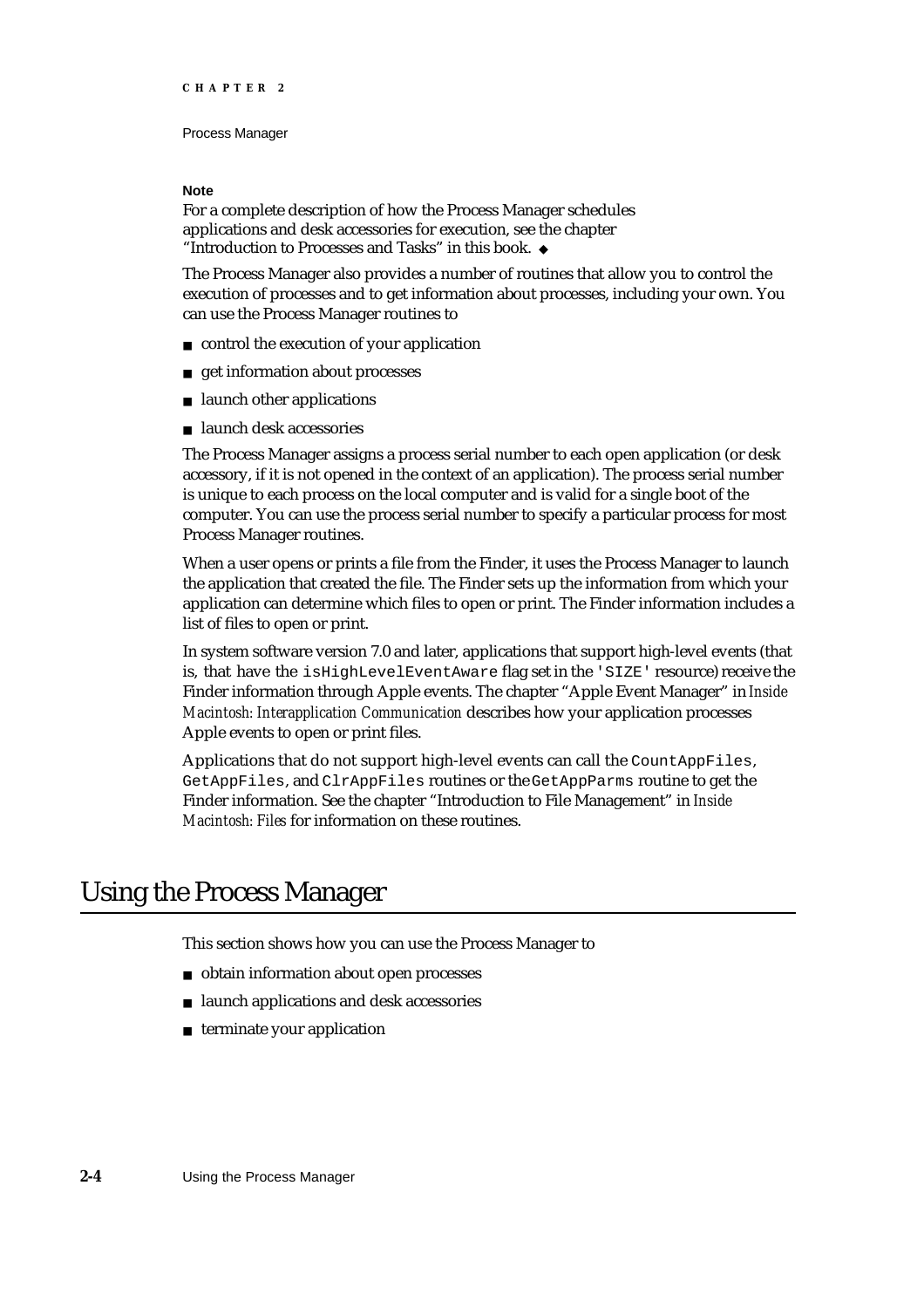## Getting Information About Other Processes

You can call the GetNextProcess, GetFrontProcess, or GetCurrentProcess functions to get the process serial number of a process. The GetCurrentProcess function returns the process serial number of the process currently executing, called the **current process.** This is the process whose A5 world is currently valid; this process can be in the background or foreground. The GetFrontProcess function returns the process serial number of the foreground process. For example, if your process is running in the background, you can use GetFrontProcess to determine which process is in the foreground.

The Process Manager maintains a list of all open processes. You can specify the process serial number of a process currently in the list and call GetNextProcess to get the process serial number of the next process in the list. The interpretation of the value of a process serial number and of the order of the list of processes is internal to the Process Manager.

When specifying a particular process, use only a process serial number returned by a high-level event or a Process Manager routine, or constants defined by the Process Manager. You can use these constants to specify special processes:

#### **CONST**

| kNoProcess      | $= 0;$ | {process doesn't exist} |
|-----------------|--------|-------------------------|
| kSystemProcess  | $= 1i$ | {process belongs to OS} |
| kCurrentProcess | $= 2i$ | {the current process}   |

In all Process Manager routines, the constant kNoProcess refers to a process that doesn't exist, the constant kSystemProcess refers to a process belonging to the Operating System, and the constant kCurrentProcess refers to the current process.

To begin enumerating a list of processes, call the GetNextProcess function and specify the constant kNoProcess as the parameter. In response, GetNextProcess returns the process serial number of the first process in the list. You can use the returned process serial number to get the process serial number of the next process in the list. When the GetNextProcess function reaches the end of the list, it returns the constant kNoProcess and the result code procNotFound.

You can also use a process serial number to specify a target application when your application sends a high-level event. See the chapter "Event Manager" in *Inside Macintosh: Macintosh Toolbox Essentials* for information on how to use a process serial number when your application sends a high-level event.

You can call the GetProcessInformation function to obtain information about any process, including your own. For example, for a specified process, you can find

- $n$  the application's name as it appears in the Application menu
- n the type and signature of the application
- the number of bytes in the application partition  $\overline{D}$
- the number of free bytes in the application heap  $\overline{a}$
- the application that launched the application $\overline{p}$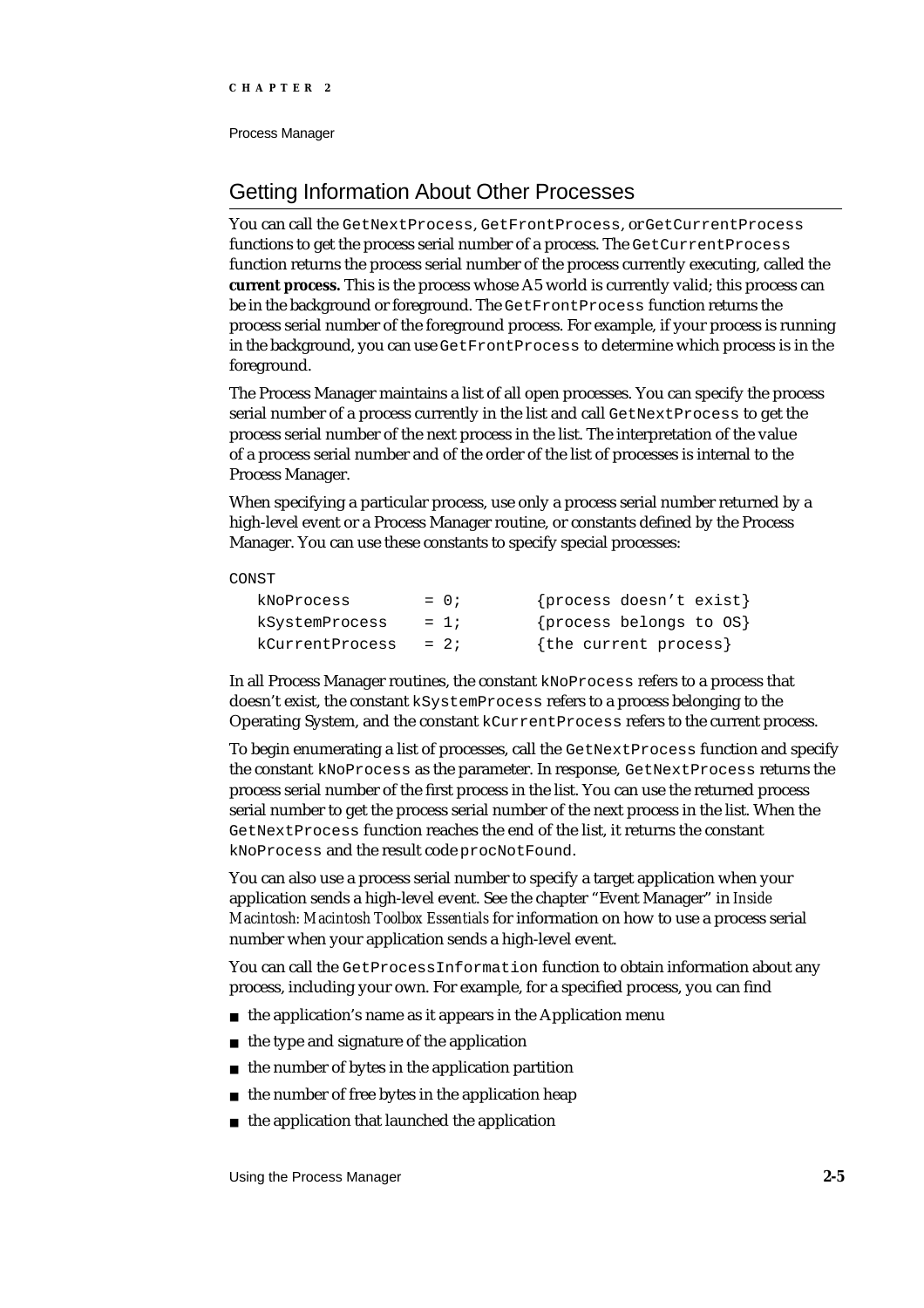```
CHAPTER 2
```
The GetProcessInformation function returns information in a process information record, which is defined by the ProcessInfoRec data type.

```
TYPE ProcessInfoRec =
```
#### RECORD

| processInfoLength: | $LongInt$ ;          | {length of process info record}  |
|--------------------|----------------------|----------------------------------|
|                    |                      |                                  |
| processName:       | StringPtr;           | {name of this process}           |
| processNumber:     | ProcessSerialNumber; |                                  |
|                    |                      | {psn of this process}            |
| processType:       | LongInt;             | {file type of application file}  |
| processSignature:  | OSType:              | {signature of application file}  |
| processMode:       | LongInt;             | {'SIZE' resource flags}          |
| processLocation:   | Ptr:                 | {address of partition}           |
| processSize:       | LongInt;             | $\{partition size\}$             |
| processFreeMem:    | LongInt;             | {free bytes in heap}             |
| processLauncher:   | ProcessSerialNumber; |                                  |
|                    |                      | {process that launched this one} |
| processLaunchDate: | LongInt;             | {time when launched}             |
| processActiveTime: | LongInt;             | {accumulated CPU time}           |
| processAppSpec:    | <b>FSSpecPtr;</b>    | {location of the file}           |
|                    |                      |                                  |

END;

You specify the values for three fields of the process information record: processInfoLength, processName, and processAppSpec. You must either set the processName and processAppSpec fields to NIL or set these fields to point to memory that you have allocated for them. The GetProcessInformation function returns information in all other fields of the process information record. See "Process Information Record" on page 2-16 for a complete description of the fields of this record.

Listing 2-1 shows how you can use the GetNextProcess function with the GetProcessInformation function to search the process list for a specific process.

#### **Listing 2-1** Searching for a specific process

```
FUNCTION FindAProcess (signature: OSType; 
                       VAR process: ProcessSerialNumber; 
                       VAR InfoRec: ProcessInfoRec;
                       myFSSpecPtr: FSSpecPtr;
                       myName: Str31): Boolean;
BEGIN
  FindAProcess := FALSE; {assume FALSE}
  process.highLongOfPSN := 0;
  process.lowLongOfPSN := kNoProcess; {start at the beginning}
  InfoRec.processInfoLength := sizeof(ProcessInfoRec);
```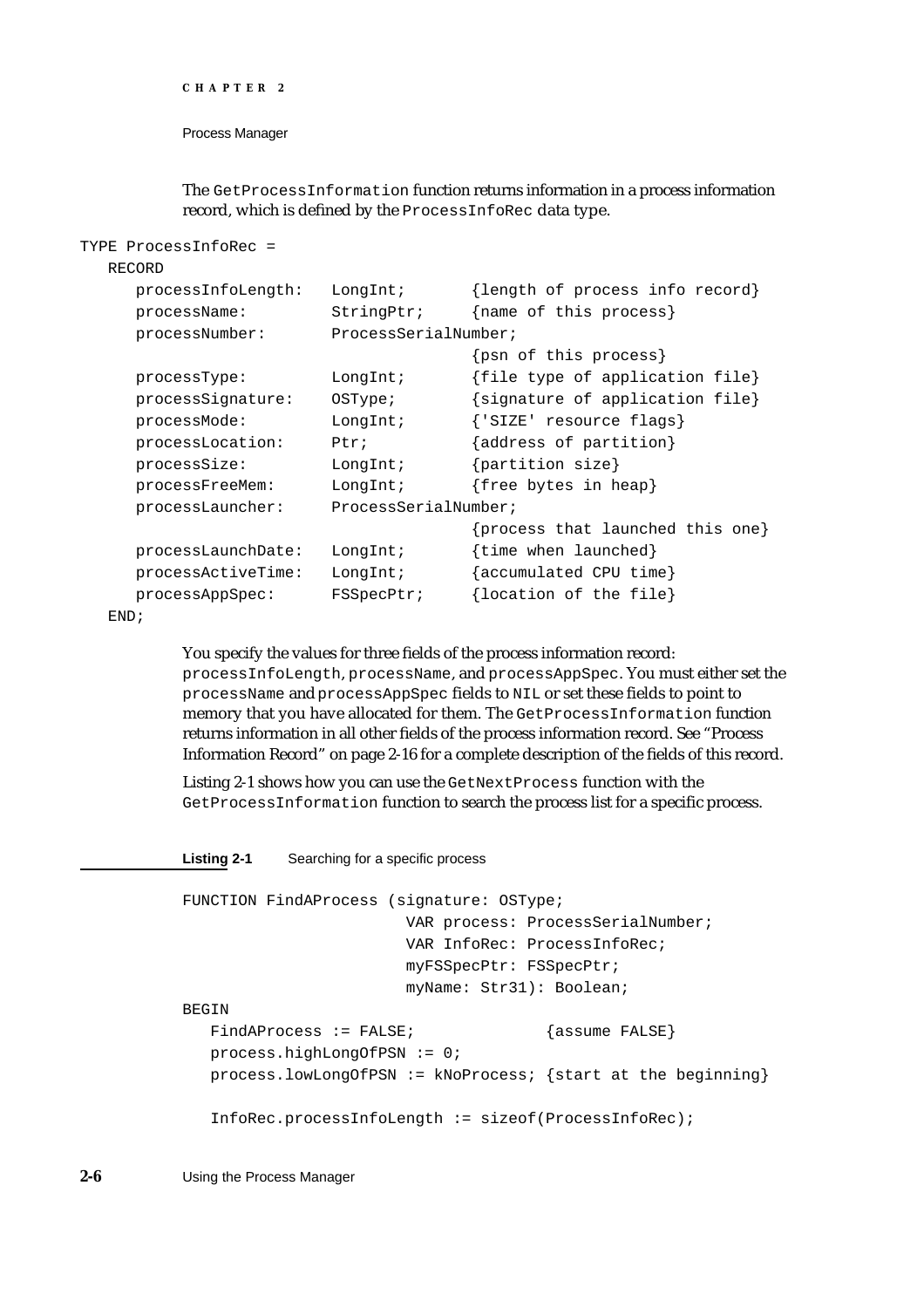```
CHAPTER 2
```

```
InfoRec.processName := myName;
   InfoRec.processAppSpec := myFSSpecPtr;
  WHILE (GetNextProcess(process) = noErr) DO
  BEGIN
     IF GetProcessInformation(process, InfoRec) = noErr THEN
     BEGIN
        IF (InfoRec.processType = LongInt('APPL')) AND
           (InfoRec.processSignature = signature) THEN 
        BEGIN \{found the process\}FindAProcess := TRUE;
           Exit(FindAProcess);
        END;
     END;
  END; {WHILE}
END;
```
The code in Listing 2-1 searches the process list for the application with the specified signature. For example, you might want to find a specific process so that you can send a high-level event to it.

# Launching Other Applications

You can launch other applications by calling the high-level LaunchApplication function. This function lets your application control various options associated with launching an application. For example, you can

- allow the application to be launched in a partition smaller than the preferred size but greater than the minimum size, or allow it to be launched only in a partition of the preferred size
- launch an application without terminating your own application, bring the launched application to the front, and get information about the launched application
- request that your application be notified if any application that it has launched terminates

Earlier versions of system software used a shorter parameter block as a parameter to the Launch trap macro. The Launch trap macro still supports the use of this parameter block. Applications using the LaunchApplication function should use the new launch parameter block (of type LaunchParamBlockRec). Use the Gestalt function and specify the selector gestaltOSAttr to determine which launch features are available.

Most applications don't need to launch other applications. However, if your application includes a desk accessory or another application, you might use either the high-level LaunchApplication function to launch an application or the

LaunchDeskAccessory function to launch a desk accessory. For example, if you have implemented a spelling checker as a separate application, you might use the

Using the Process Manager **2-7**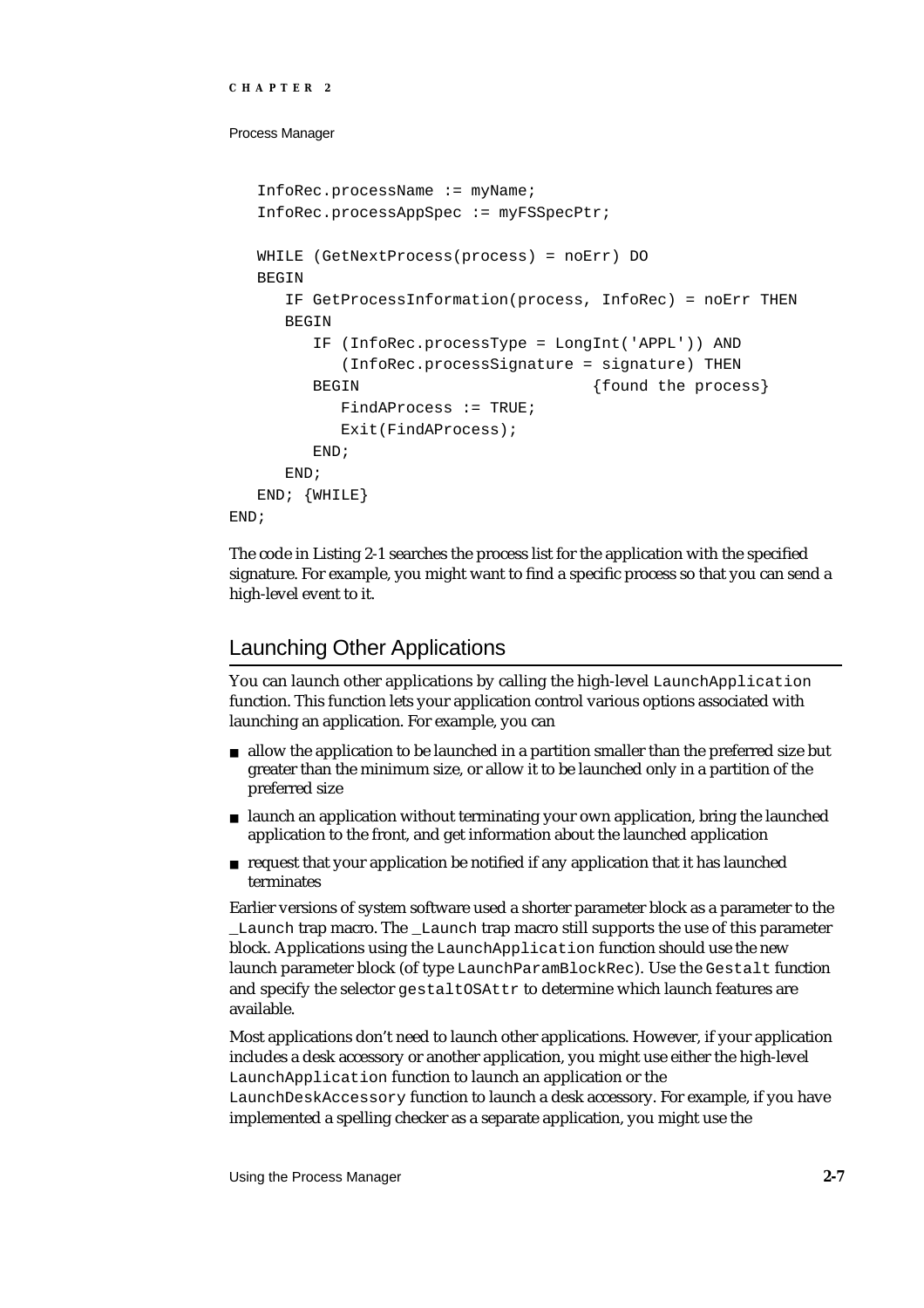#### Process Manager

LaunchApplication function to open the spelling checker when the user chooses Check Spelling from one of your application's menus.

You specify a launch parameter block as a parameter to the LaunchApplication function. In this launch parameter block, you can specify the filename of the application to launch, specify whether to allow launching only in a partition of the preferred size or to allow launching in a smaller partition, and set various other options—for example, whether your application should continue or terminate after it launches the specified application.

The LaunchApplication function launches the application from the specified file and returns the process serial number, preferred partition size, and minimum partition size if the application is successfully launched.

Note that if you launch another application without terminating your application, the launched application does not actually begin executing until you make a subsequent call to WaitNextEvent or EventAvail.

The launch parameter block is defined by the LaunchParamBlockRec data type.

TYPE LaunchParamBlockRec =

#### RECORD

| reserved1:                   | LongInt;             | $\{{\rm reserved}\}$     |
|------------------------------|----------------------|--------------------------|
| reserved2:                   | Integer;             | ${reserved}$             |
| $l$ aunch $B$ $l$ ock $ID$ : | Integer;             | $\{extended block\}$     |
| launchEPBLength:             | LongInt;             | {length of block}        |
| launchFileFlags:             | Integer;             | {app's Finder flags}     |
| launchControlFlags:          | LaunchFlaqs;         | {launch options}         |
| $l$ aunch $AppSpec:$         | FSSpecPtr;           | {location of app's file} |
| launchProcessSN:             | ProcessSerialNumber; | {returned psn}           |
| launchPreferredSize:         | LongInt;             | {returned pref size}     |
| launchMinimumSize:           | LongInt;             | {returned min size}      |
| launchAvailableSize:         | LongInt;             | ${returned avail size}$  |
| launchAppParameters:         | AppParametersPtr;    | {high-level event}       |
|                              |                      |                          |

END;

In the launchBlockID field, specify the constant extendedBlock to identify the parameter block and to indicate that you are using the fields following it in the launch parameter block.

CONST  $extendedBlock = $4C43;$  {extended block}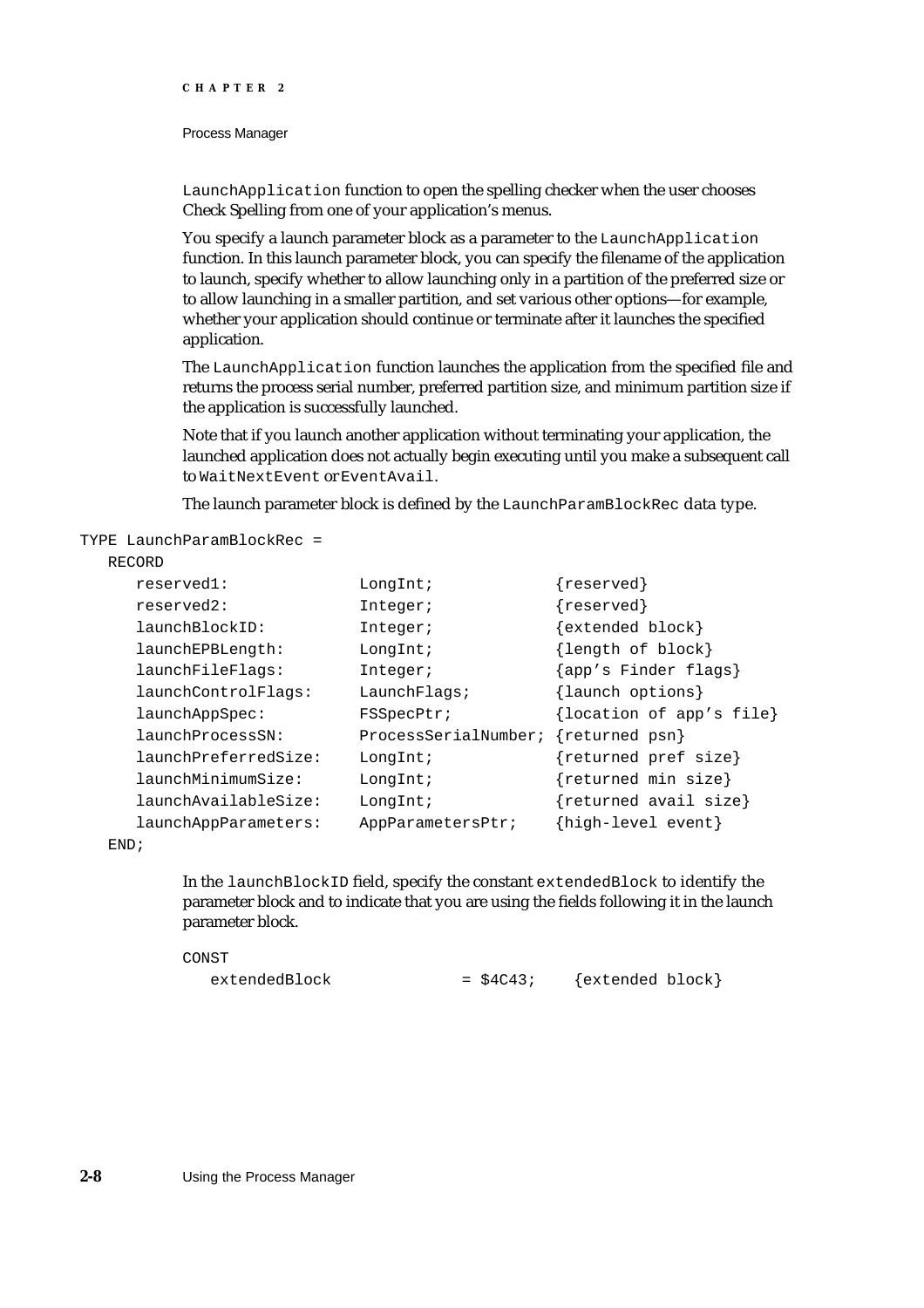#### Process Manager

In the launchEPBLength field, specify the constant extendedBlockLen to indicate the length of the remaining fields in the launch parameter block (that is, the length of the fields following the launchEPBLength field). For compatibility, you should always specify the length value in this field.

CONST

 $extendedBlockLen$  = sizeof(LaunchParamBlockRec) - 12;

The launchFileFlags field contains the Finder flags for the application file. (See the chapter "Finder Interface" in *Inside Macintosh: Macintosh Toolbox Essentials* for a description of the Finder flags.) The LaunchApplication function sets this field for you if you set the bit defined by the launchNoFileFlags constant in the launchControlFlags field. Otherwise, you must get the Finder flags from the application file and set this field yourself (by using the File Manager routine FSpGetFInfo, for example).

In the launchControlFlags field, you specify various options that control how the specified application is launched. See the section "Launch Options" on page 2-15 for information on the launch control flags.

You specify the application to launch in the launchAppSpec field of the launch parameter block. In this field, you specify a pointer to a file system specification record (FSSpec). See the chapter "File Manager" in *Inside Macintosh: Files* for a complete description of the file system specification record.

The LaunchApplication function sets the initial default directory of the application to the parent directory of the application file.

If it successfully launches the application, LaunchApplication returns, in the launchProcessSN field, a process serial number. You can use this number in Process Manager routines to refer to this application.

The LaunchApplication function returns the launchPreferredSize and launchMinimumSize fields of the launch parameter block. The values of these fields are based on their corresponding values in the 'SIZE' resource. These values may be greater than those specified in the application's 'SIZE' resource because the returned sizes include any adjustments to the size of the application's stack. See the chapter "Event Manager" in *Inside Macintosh: Macintosh Toolbox Essentials* for information on how the size of the application stack is adjusted. Values are always returned in these fields whether or not the launch was successful. These values are 0 if an error occurred—for example, if the application file could not be found.

The LaunchApplication function returns a value in the launchAvailableSize field only when the memFullErr result code is returned. This value indicates the largest partition size currently available for allocation.

The launchAppParameters field specifies the first high-level event sent to an application. If you set this field to NIL, the LaunchApplication function automatically creates and sends an Open Application event to the launched application. (See the chapter "Apple Event Manager" in *Inside Macintosh: Interapplication Communication* for a description of this event.) To send a particular high-level event to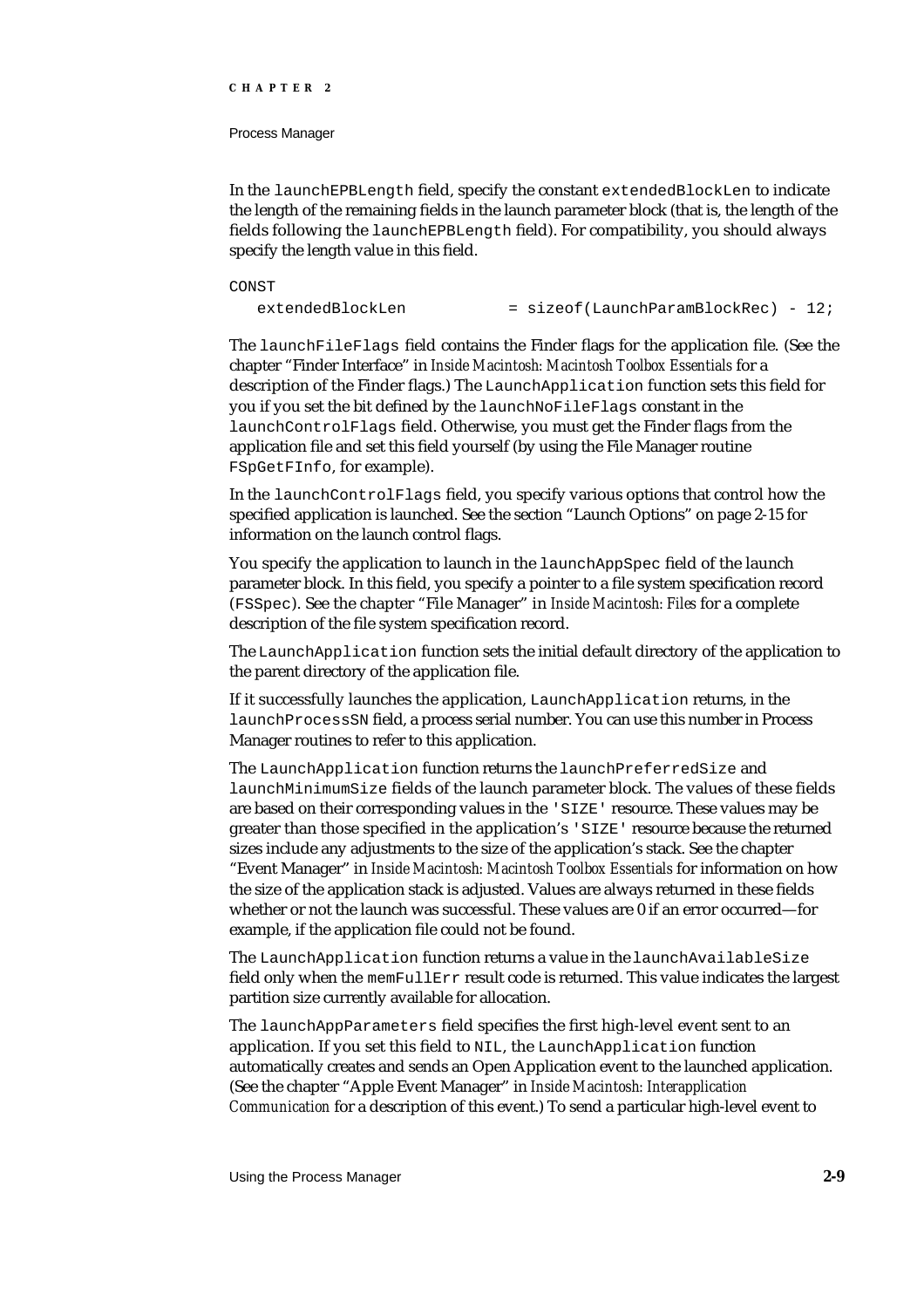```
CHAPTER 2
```
the launched application, you can specify a pointer to an application parameters record. The application parameters record is defined by the data type AppParameters.

```
TYPE AppParameters = 
  RECORD
     theMsqEvent: EventRecord; {event (high-level)}
     eventRefCon: LongInt; {reference constant}
     messageLength: LongInt; {length of buffer}
     messageBuffer: ARRAY [0..0] OF SignedByte;
  END;
```
You specify the high-level event in the fields theMsgEvent, eventRefCon, messageLength, and messageBuffer.

Listing 2-2 demonstrates how you can use the LaunchApplication function.

#### **Listing 2-2** Launching an application

```
PROCEDURE LaunchAnApplication (mySFReply: StandardFileReply);
VAR
  myLaunchParams: LaunchParamBlockRec;
  launchedProcessSN: ProcessSerialNumber;
  launchErr: OSErr;
  prefSize: LongInt;
  minSize: LongInt;
  availSize: LongInt;
BEGIN
  WITH myLaunchParams DO
  BEGIN
     launchBlockID := extendedBlock;
     launchEPBLength := extendedBlockLen;
     launchFileFlags := 0;
     launchControlFlags := launchContinue + launchNoFileFlags;
     launchAppSpec := @mySFReply.sfFile;
     launchAppParameters := NIL;
  END;
  launchErr := LaunchApplication(@myLaunchParams);
  prefsize := myLaunchParams.launchPreferredSize;
  minsize := myLaunchParams.launchMinimumSize;
  IF launchErr = noErr THEN
     launchedProcessSN := myLaunchParams.launchProcessSN
  ELSE IF launchErr = memFullErr THEN
     availSize := myLaunchParams.launchAvailableSize
```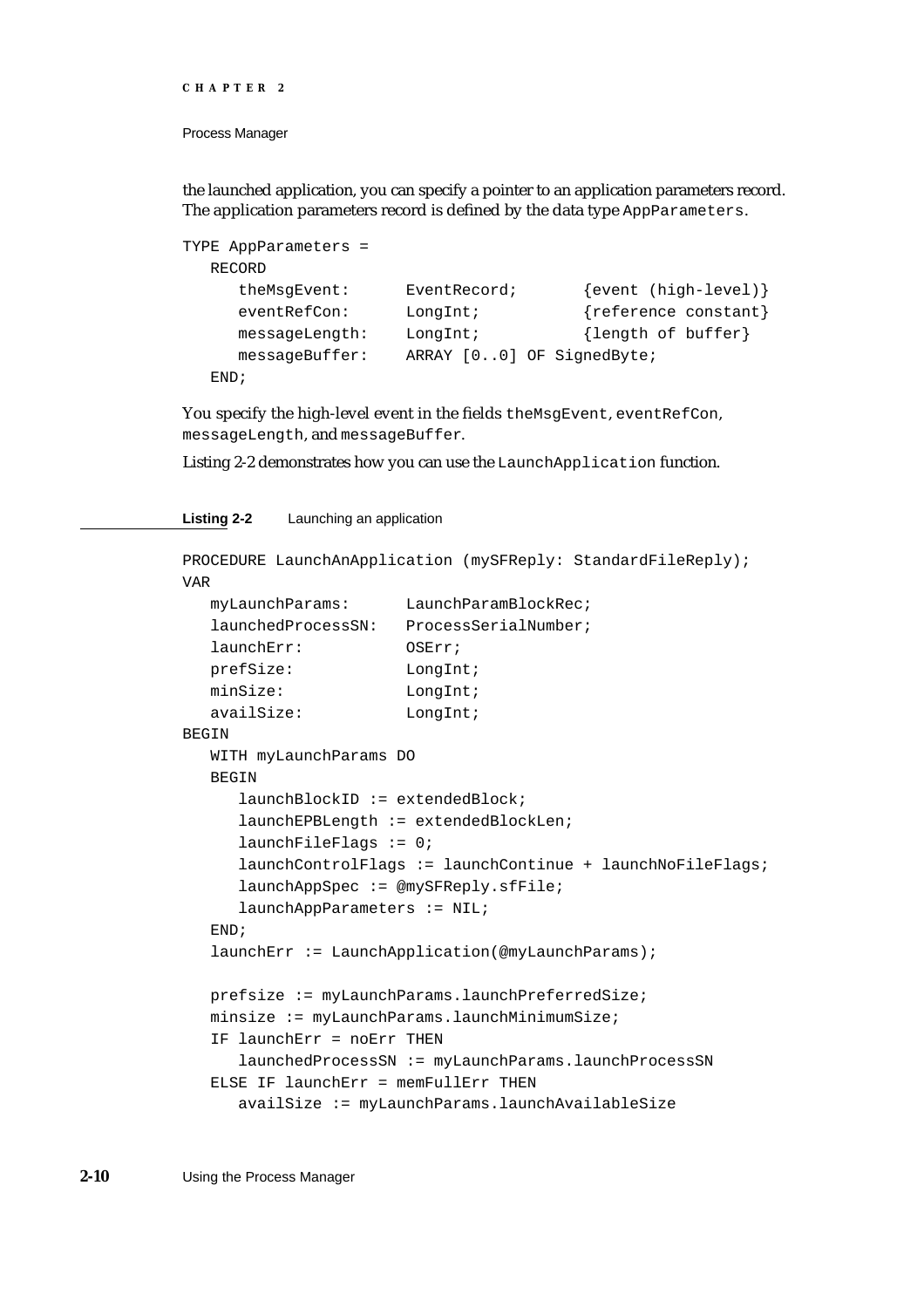#### Process Manager

ELSE DoError(launchErr); END;

Listing 2-2 indicates which application file to launch by using a file system specification record (perhaps returned by the StandardGetFile routine) and specifying, in the launchAppSpec field, a pointer to this record. The launchControlFlags field indicates that LaunchApplication should extract the Finder flags from the application file, launch the application in a partition of the preferred size, bring the launched application to the front, and not terminate the current process.

By default, LaunchApplication brings the launched application to the front and sends the foreground application to the background. If you don't want to bring an application to the front when it is first launched, set the launchDontSwitch flag in the launchControlFlags field of the launch parameter block.

In addition, if you want your application to continue to run after it launches another application, you must set the launchContinue flag in the launchControlFlags field of the launch parameter block. For a complete description of the available launch control options, see "Launch Options" on page 2-15.

If you want your application to be notified about the termination of an application it has launched, set the acceptAppDiedEvents flag in your 'SIZE' resource. If you set this flag and an application launched by your application terminates, your application receives an Application Died Apple event ('aevt' 'obit'). See "Terminating an Application" on page 2-11 for more information on the Application Died event.

# Launching Desk Accessories

In system software version 7.0 and later, the Process Manager launches a desk accessory in its own partition when that desk accessory is opened, giving it a process serial number and an entry in the process list. The Process Manager puts the name of the desk accessory in the list of open applications in the Application menu and also gives the active desk accessory its own About menu item in the Apple menu containing the name of the desk accessory. This makes desk accessories more consistent with the user interface of small applications.

Although you can use the LaunchDeskAccessory function to launch desk accessories, you should use it only when your application needs to launch a desk accessory for some reason other than the user's choosing a desk accessory from the Apple menu. Beginning in system software version 7.0, the Apple menu can contain any Finder object that the user decides to add to the menu. When the user chooses any such user-added item from the Apple menu, your application should respond by calling the OpenDeskAcc function instead.

# Terminating an Application

The Process Manager automatically terminates a process when the process either exits its main routine or encounters a fatal error condition (such as an attempt to divide by 0).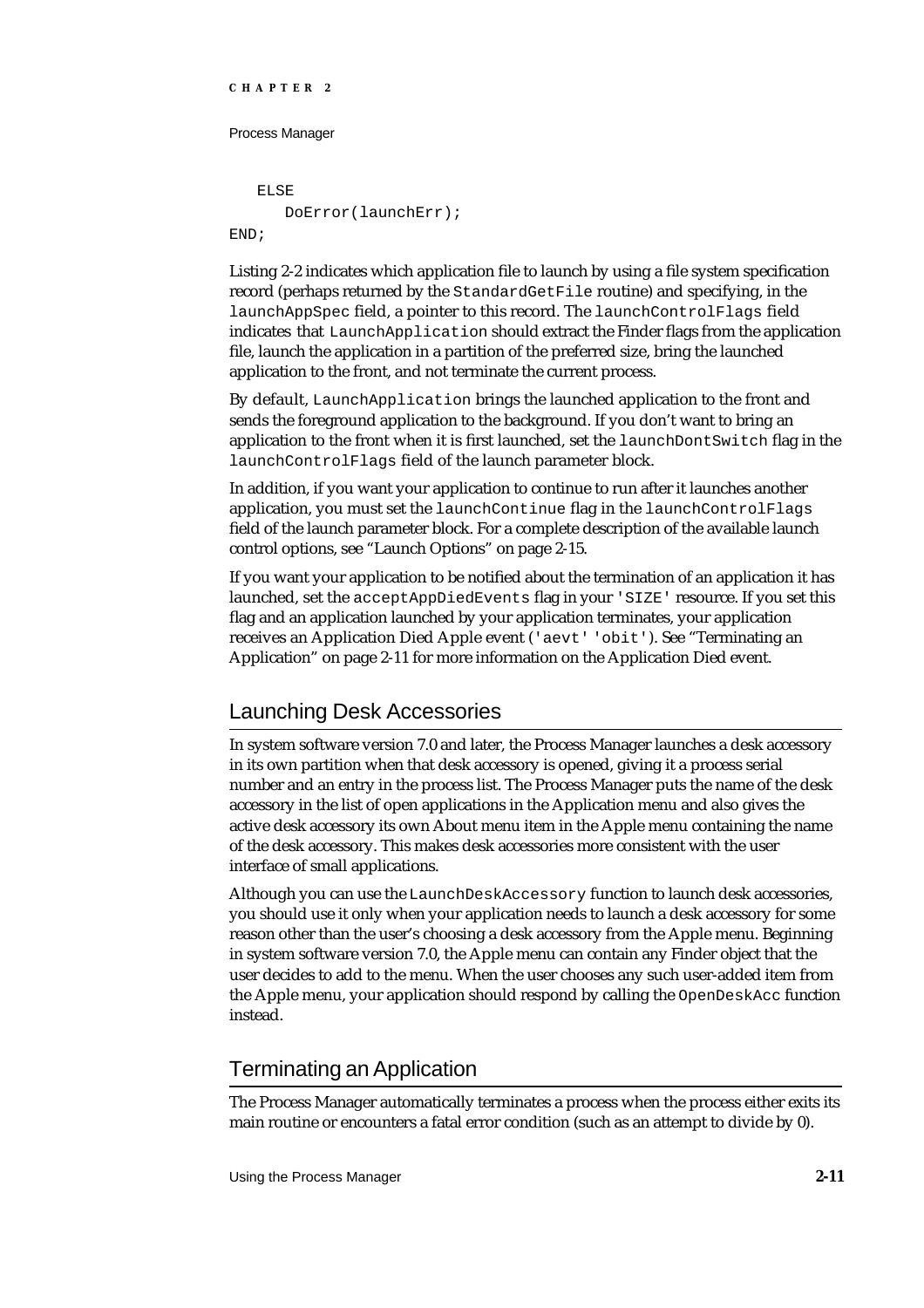#### Process Manager

When a process terminates, the Process Manager takes care of any required cleanup operations; these include removing the process from the list of open processes and releasing the memory occupied by the application partition (as well as any temporary memory the process still holds). If necessary, the Process Manager sends an Application Died event to the process that launched the one about to terminate.

Your application can also terminate itself directly by calling the ExitToShell procedure. In general, you need to call ExitToShell only if you want to terminate your application without having it return from its main routine. This might be useful when your initialization code detects that some essential system capability is not available (for instance, when the computer running a stereo sound-editing application does not support stereo sound playback). Listing 2-3 shows one way to exit gracefully in this situation.

#### **Listing 2-3** Terminating an application

```
PROCEDURE CheckForStereoSound;
VAR
  myErr: OSErr; {result code from Gestalt}
  myFeature: LongInt; {features bit flags from Gestalt}
  myString: Str255; {text of alert message}
  myItem: Integer; {item returned by StopAlert}
CONST
  kAlertBoxID = 128; {resource ID of alert template}
  kAlertStrings = 128; {resource ID of alert strings}kNoStereoAlert = 5; \{index of No Stereo alert text\}BEGIN
  myErr := Gestalt(gestaltSoundAttr, myFeature);
  IF myErr = noErr THEN
     IF BTst(myFeature, gestaltStereoCapability) = FALSE THEN
        BEGIN
          GetIndString(myString, kAlertStrings, kNoStereoAlert);
          ParamText(myString, '', '', '');
          myItem := StopAlert(kAlertBoxID, NIL);
          ExitToShell; \{exit\ the\ application\}END
  ELSE
     DoError(myErr);
END;
```
The procedure CheckForStereoSound defined in Listing 2-3 checks whether the computer supports stereo sound playback. If not, CheckForStereoSound notifies the user by displaying an alert box and terminates the application by calling ExitToShell.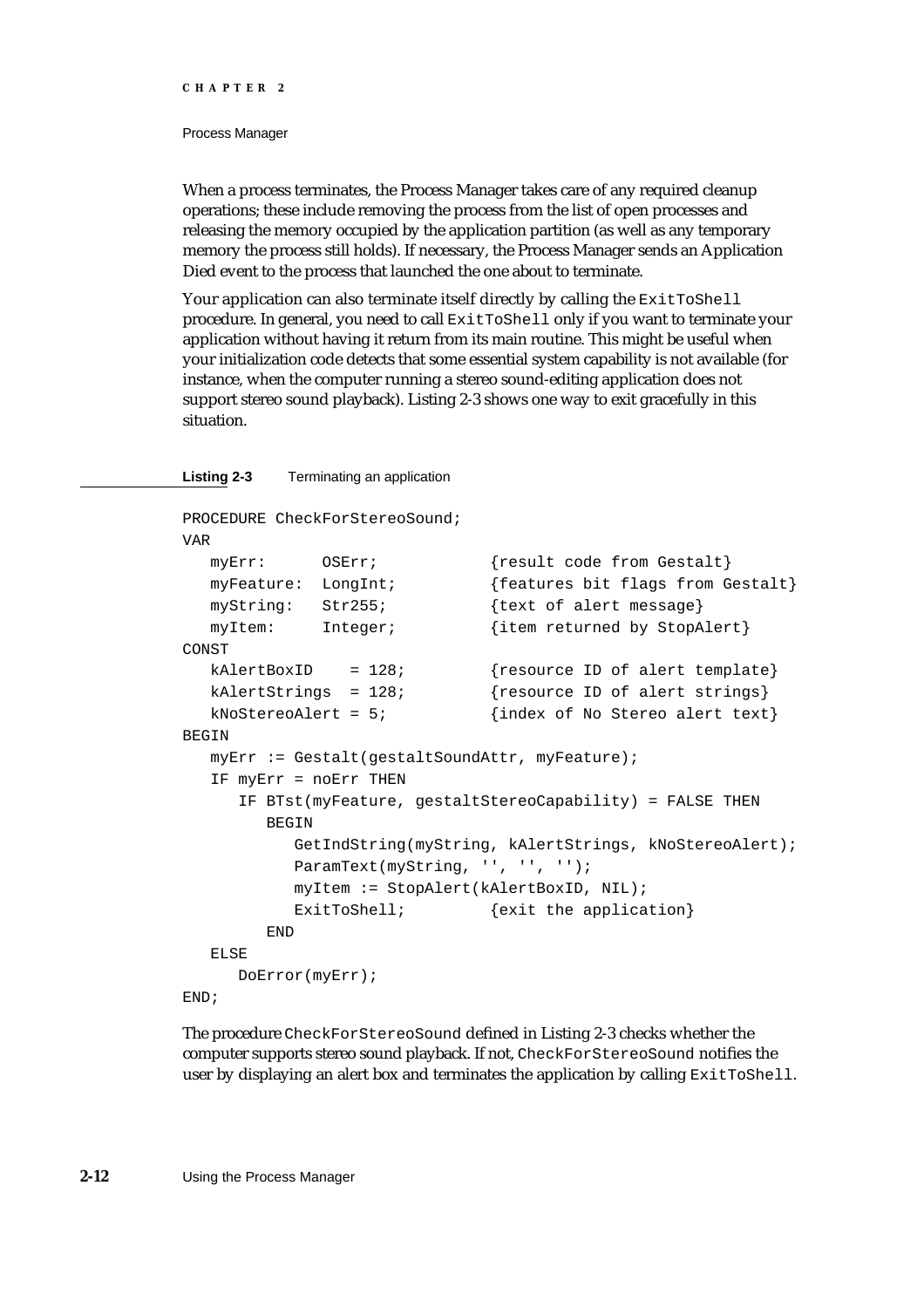#### **Note**

The ExitToShell procedure is the only means of terminating a process. It is always called during process termination, whether by your application itself, the Process Manager, or some other process.

If your application launches another application that terminates, either normally or as the result of an error, the Process Manager can notify your application by sending it an Application Died event. To request this notification, you must set the acceptAppDied flag in your application's 'SIZE' resource. (For a complete description of the 'SIZE' resource, see the chapter "Event Manager" in *Inside Macintosh: Macintosh Toolbox Essentials.*)

#### **Application Died—inform that an application has terminated**

| Event ID                   | kAEApplicationDied                                                                                                                                               |
|----------------------------|------------------------------------------------------------------------------------------------------------------------------------------------------------------|
| <b>Required parameters</b> |                                                                                                                                                                  |
| Keyword                    | keyErrorNumber                                                                                                                                                   |
| Descriptor type            | typeLongInteger                                                                                                                                                  |
| Data                       | A sign-extended OSErr value. A value of noErr indicates<br>normal termination; any other value indicates that the<br>application terminated because of an error. |
| Keyword                    | keyProcessSerialNumber                                                                                                                                           |
| Descriptor type            | typeProcessSerialNumber                                                                                                                                          |
| Data                       | The process serial number of the application that terminated.                                                                                                    |
| <b>Requested action</b>    | None. This Apple event is sent only to provide information.                                                                                                      |

The Process Manager gets the value of the keyErrorNumber parameter from the system global variable DSErrCode. This value can be set either by the application before it terminates or by the Operating System (when the application terminates as the result of a hardware exception or other problem).

# Process Manager Reference

This section describes the constants, data structures, and routines that are specific to the Process Manager.

# **Constants**

You can use Process Manager constants to get information about the attributes of the Process Manager, identify certain special processes, and specify launch options.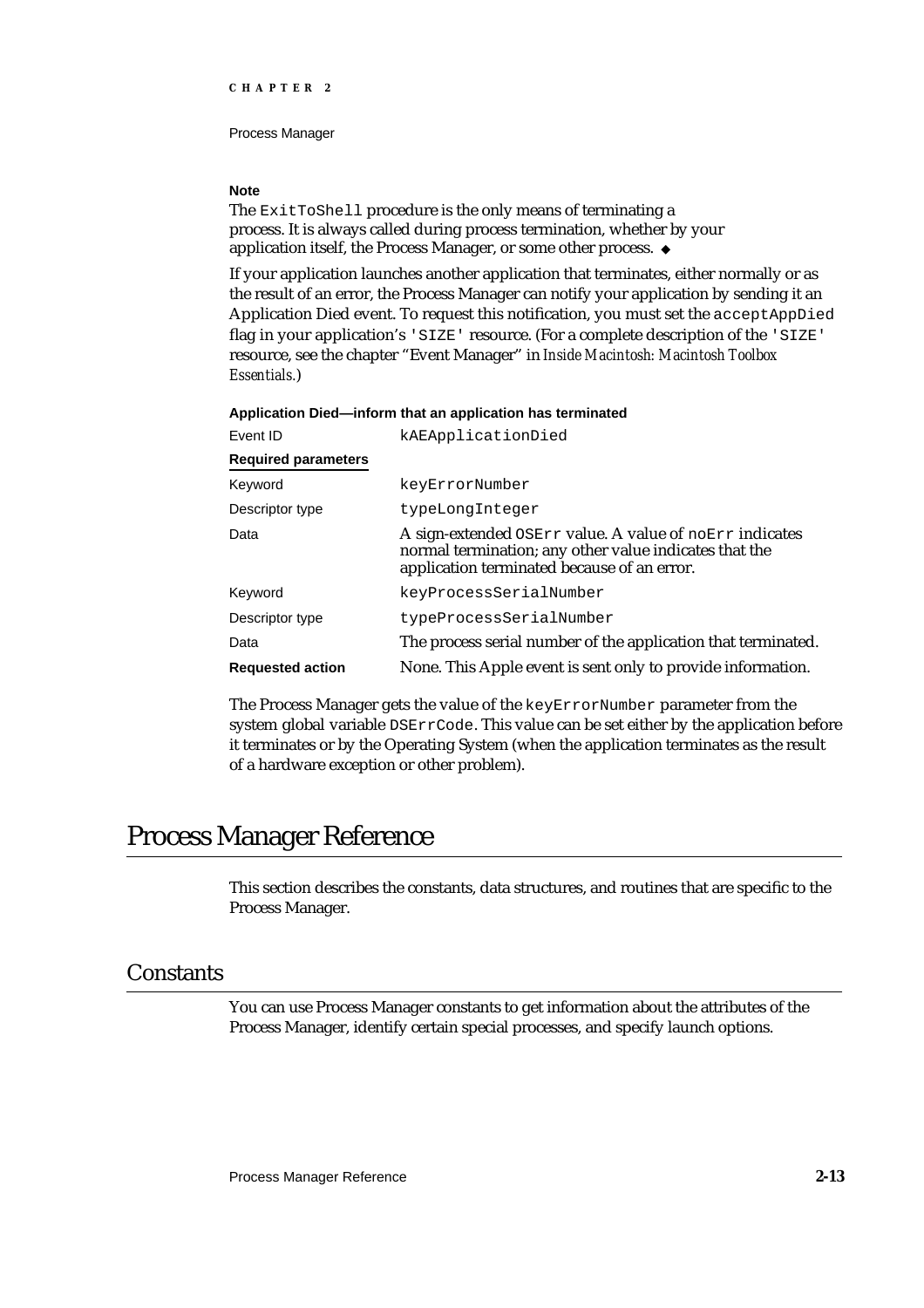### Gestalt Selector and Response Bits

You can determine if the Process Manager is available and find out which features of the launch routine are available by calling the Gestalt function with the selector gestaltOSAttr.

CONST

qestaltOSAttr  $= 'os 'i\{0/S \text{ attributes}\}$ 

The Gestalt function returns information by setting or clearing bits in the response parameter. The following constants define the bits currently used:

#### CONST

| qestaltLaunchCanReturn | $= 1$ ; {can return from launch}                                 |
|------------------------|------------------------------------------------------------------|
|                        | $gestaltLaunchFullFilespec = 2; \{LaunchApplication available\}$ |
| qestaltLaunchControl   | = 3; {Process Manager is available}                              |

#### **Constant descriptions**

gestaltLaunchCanReturn

Set if the Launch trap macro can return to the caller. The Launch trap macro in system software version 7.0 (and in earlier versions running MultiFinder) gives your application the option to continue running after it launches another application. In earlier versions of system software not running MultiFinder, the \_Launch trap macro forces the launching application to quit.

gestaltLaunchFullFileSpec

Set if the launchControlFlags field supports control flags in addition to the launchContinue flag, and if the \_Launch trap can process the launchAppSpec, launchProcessSN, launchPreferredSize, launchMinimumSize, launchAvailableSize, and launchAppParameters fields in the launch parameter block.

gestaltLaunchControl

Set if the Process Manager is available.

# Process-Identification Constants

The Process Manager provides three constants that can be used instead of a process serial number to identify a process:

#### CONST

| kNoProcess      | $= 0;$ | {process doesn't exist} |
|-----------------|--------|-------------------------|
| kSystemProcess  | $= 1i$ | {process belongs to OS} |
| kCurrentProcess | $= 2i$ | {the current process}   |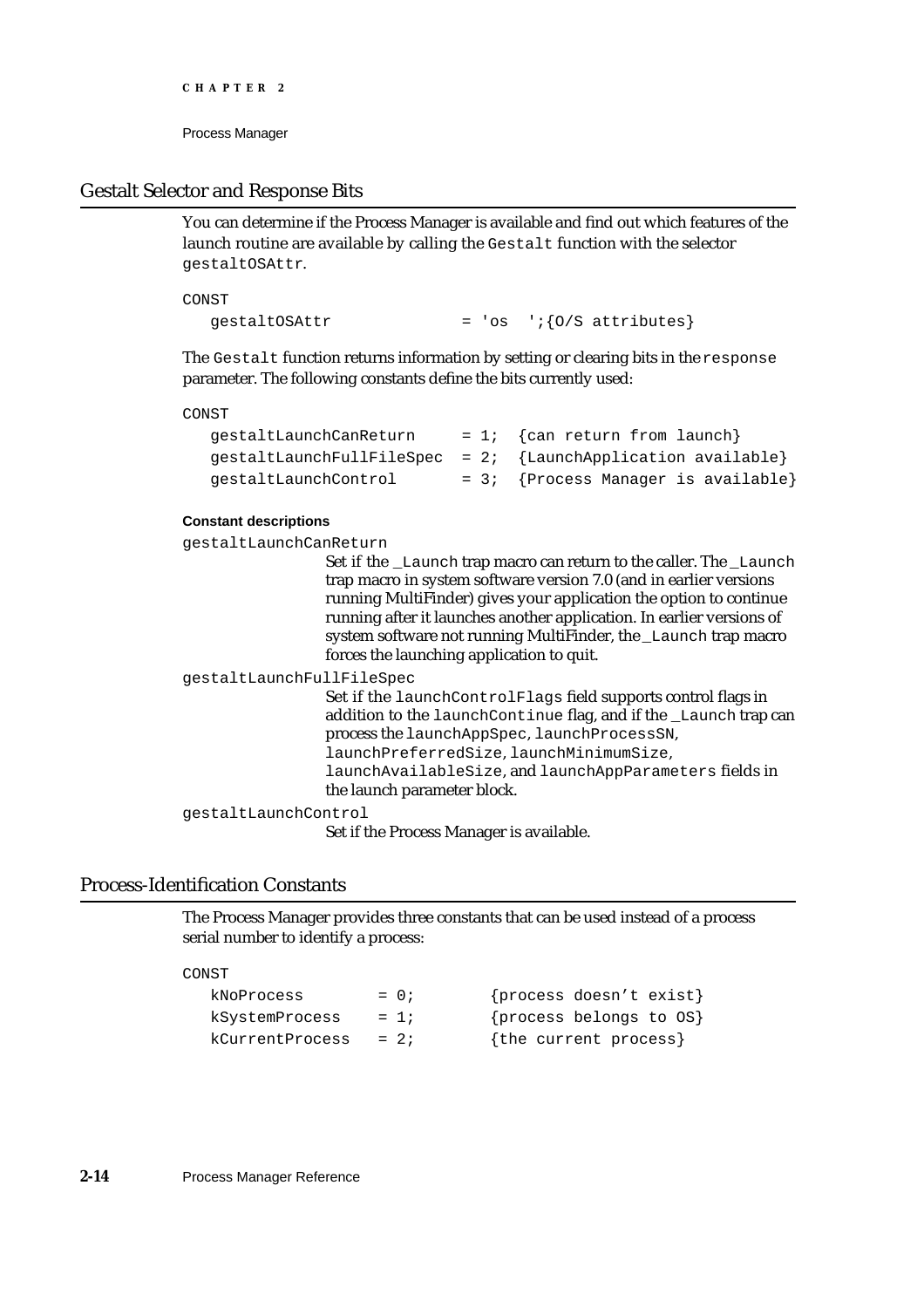Process Manager

#### **Constant descriptions**

```
kNoProcess Identifies a process that doesn't exist.
kSystemProcess
                   Identifies a process that belongs to the Operating System.
kCurrentProcess
                   Identifies the current process.
```
# Launch Options

When you use the LaunchApplication function, you specify the launch options in the launchControlFlags field of the launch parameter block. These are the constants you can specify in the launchControlFlags field:

#### CONST

| launchContinue      | $=$ \$4000; |
|---------------------|-------------|
| launchNoFileFlags   | $= $0800;$  |
| launchUseMinimum    | $=$ \$0400; |
| launchDontSwitch    | $=$ \$0200; |
| launchInhibitDaemon | $=$ \$0080; |

#### **Constant descriptions**

launchContinue Set this flag if you want your application to continue after the specified application is launched. If you do not set this flag, LaunchApplication terminates your application after launching the specified application, even if the launch fails.

launchNoFileFlags

Set this flag if you want the LaunchApplication function to ignore any value specified in the launchFileFlags field. If you set the launchNoFileFlags flag, the LaunchApplication function extracts the Finder flags from the application file for you. If you want to supply the file flags, clear the launchNoFileFlags flag and specify the Finder flags in the launchFileFlags field of the launch parameter block.

#### launchUseMinimum

Clear this flag if you want the LaunchApplication function to attempt to launch the application in the preferred size (as specified in the application's 'SIZE' resource). If you set the launchUseMinimum flag, the LaunchApplication function attempts to launch the application using the largest available size greater than or equal to the minimum size but less than the preferred size. If the LaunchApplication function returns the result code memFullErr or memFragErr, the application cannot be launched under the current memory conditions.

#### launchDontSwitch

Set this flag if you do not want the launched application brought to the front. If you set this flag, the launched application runs in the background until the user brings the application to the front—for

Process Manager Reference **2-15**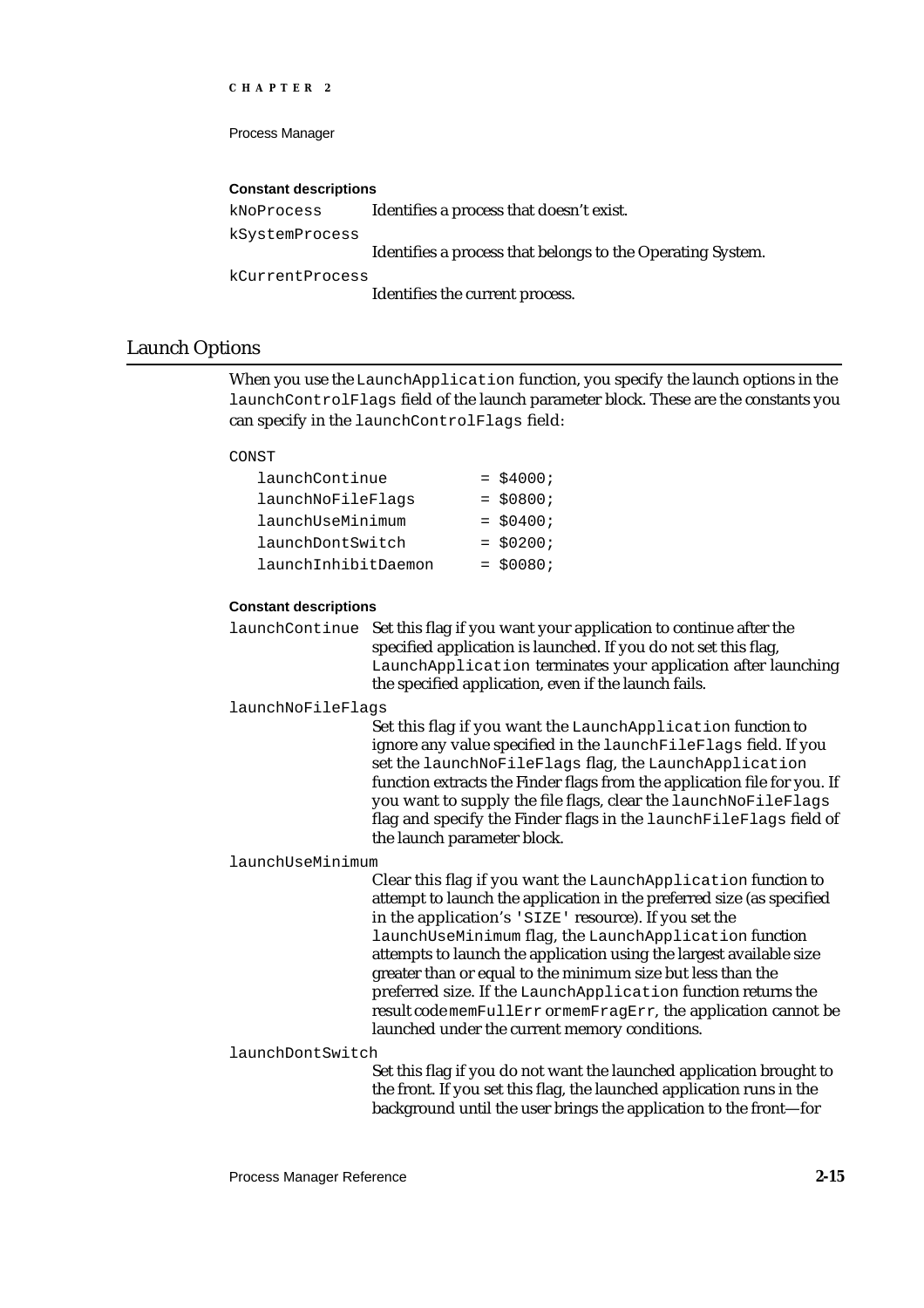example, by clicking in one of the application's windows. Note that most applications expect to be launched in the foreground. If you clear the launchDontSwitch flag, the launched application is brought to the front, and your application is sent to the background.

#### launchInhibitDaemon

Set this flag if you do not want LaunchApplication to launch a background-only application. (A background-only application has the onlyBackground flag set in its 'SIZE' resource.)

# Data Structures

This section describes the data structures that you use to provide information to the Process Manager or that the Process Manager uses to return information to your application.

# Process Serial Number

The Process Manager uses process serial numbers to identify open processes. A process serial number is a 64-bit quantity whose structure is defined by the ProcessSerialNumber data type.

#### **IMPORTANT**

The meaning of the bits in a process serial number is internal to the Process Manager. You should not attempt to interpret the value of the process serial number. If you need to compare two process serial numbers, call the SameProcess function. s

```
TYPE ProcessSerialNumber = 
  RECORD
     highLongOfPSN: LongInt; {high-order 32 bits of psn}
     lowLongOfPSN: LongInt; {low-order 32 bits of psn}
  END;
```
#### **Field descriptions**

| highLongOfPSN | The high-order long integer of the process serial number. |
|---------------|-----------------------------------------------------------|
| lowLongOfPSN  | The low-order long integer of the process serial number.  |

### Process Information Record

The GetProcessInformation function returns information in a process information record, which is defined by the ProcessInfoRec data type.

```
TYPE ProcessInfoRec =
```

```
RECORD
```

```
processInfoLength: LongInt; {length of process info record}
processName: StringPtr; {name of this process}
```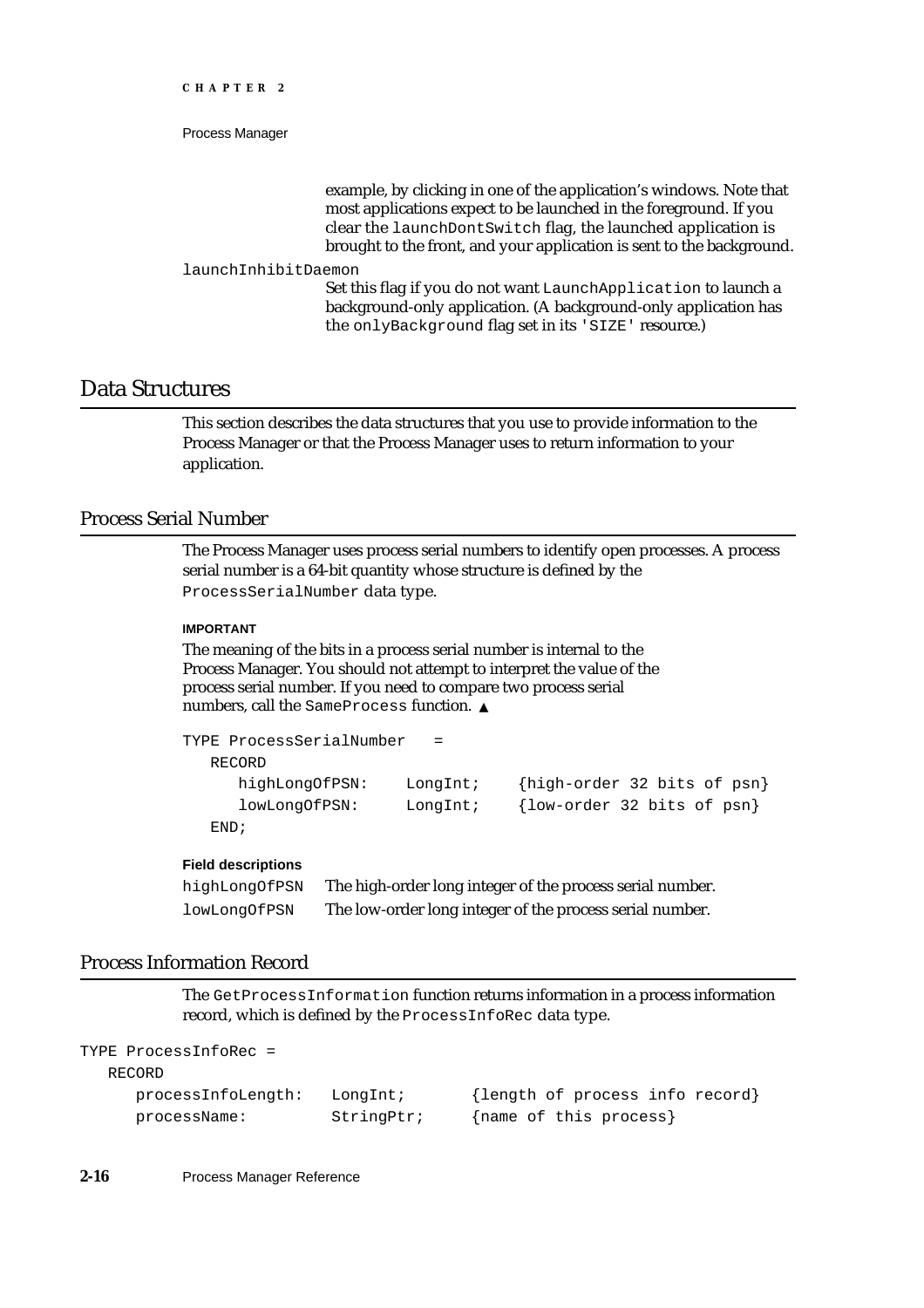```
CHAPTER 2
```

```
processNumber: ProcessSerialNumber;
                              {psn of this process}
processType: LongInt; {file type of application file}
processSignature: OSType; {signature of application file}
processMode: LongInt; {'SIZE' resource flags}
processLocation: Ptr; {address of partition}
processSize: LongInt; {partition size}
processFreeMem: LongInt; {free bytes in heap}
processLauncher: ProcessSerialNumber;
                              {process that launched this one}
processLaunchDate: LongInt; {time when launched}
processActiveTime: LongInt; {accumulated CPU time}
processAppSpec: FSSpecPtr; {location of the file}
```
END;

#### **Field descriptions**

| processInfoLength |  |
|-------------------|--|

|                  | The number of bytes in the process information record. For<br>compatibility, you should specify the length of the record in this<br>field.                                                                                                                                                                                                                                                                                                                                                                                                                                                                                                                                                                                                                                                                                                              |
|------------------|---------------------------------------------------------------------------------------------------------------------------------------------------------------------------------------------------------------------------------------------------------------------------------------------------------------------------------------------------------------------------------------------------------------------------------------------------------------------------------------------------------------------------------------------------------------------------------------------------------------------------------------------------------------------------------------------------------------------------------------------------------------------------------------------------------------------------------------------------------|
| processName      | The name of the application or desk accessory. For applications, this<br>field contains the name of the application as designated by the user<br>at the time the application was opened. For example, for foreground<br>applications, the processName field contains the name as it<br>appears in the Application menu. For desk accessories, the<br>processName field contains the name of the 'DRVR' resource. You<br>must specify NIL in the processName field if you do not want the<br>application name or the desk accessory name returned. Otherwise,<br>you should allocate at least 32 bytes of storage for the string pointed<br>to by the processName field. Note that the processName field<br>specifies the name of either the application or the 'DRVR' resource,<br>whereas the processAppSpec field specifies the location of the file. |
| processNumber    | The process serial number. The process serial number is a 64-bit<br>number; the meaning of these bits is internal to the Process<br>Manager. You should not attempt to interpret the value of the<br>process serial number.                                                                                                                                                                                                                                                                                                                                                                                                                                                                                                                                                                                                                             |
| processType      | The file type of the application, generally 'APPL' for applications<br>and 'appe' for background-only applications launched at startup.<br>If the process is a desk accessory, this field specifies the type of the<br>file containing the 'DRVR' resource.                                                                                                                                                                                                                                                                                                                                                                                                                                                                                                                                                                                             |
| processSignature | The signature of the file containing the application or the 'DRVR'<br>resource (for example, the signature of the TeachText application is                                                                                                                                                                                                                                                                                                                                                                                                                                                                                                                                                                                                                                                                                                              |

'ttxt').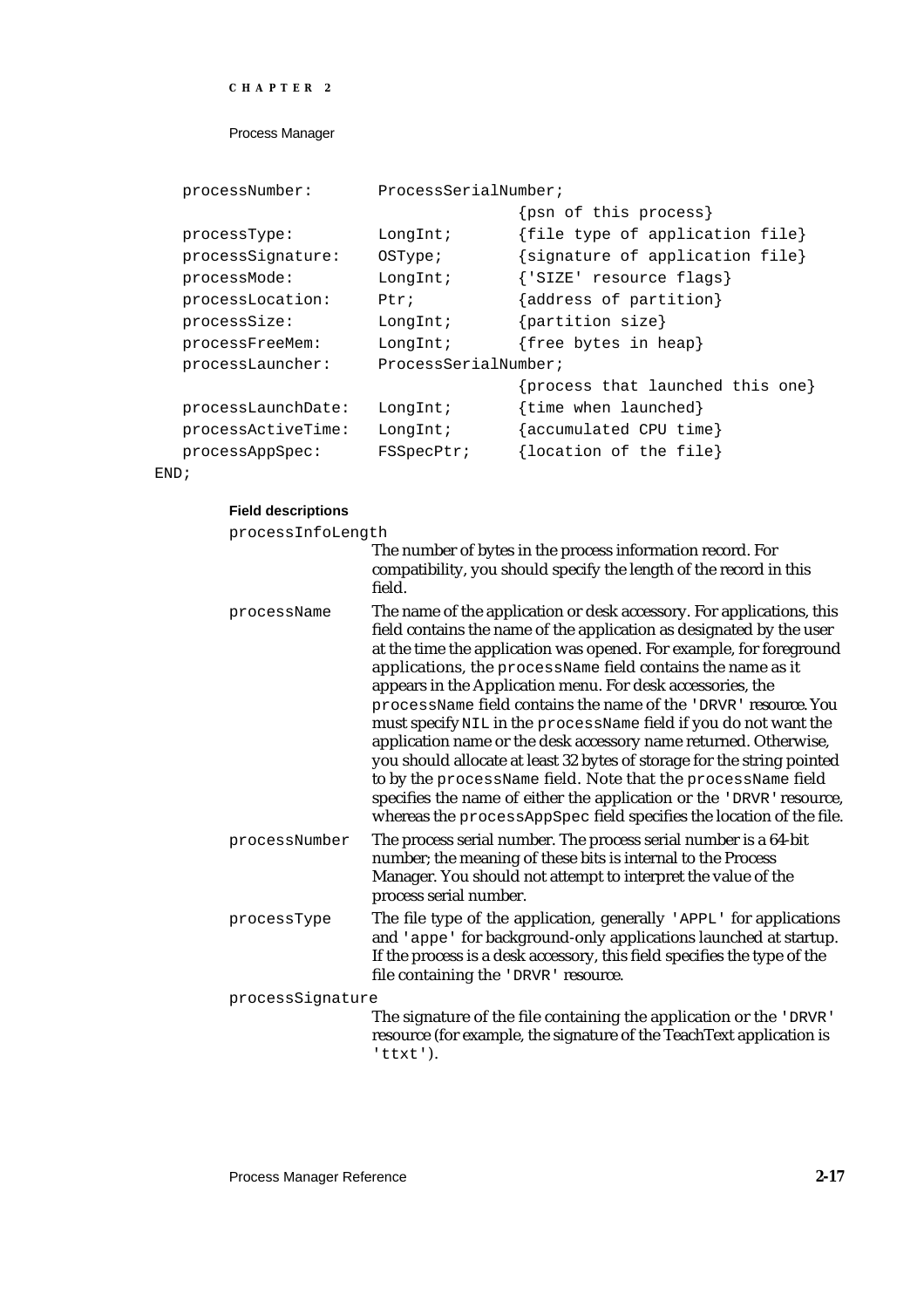processMode Process mode flags. These flags indicate whether the process is an application or desk accessory. For applications, this field also returns information specified in the application's 'SIZE' resource. This information is returned as flags. You can refer to these flags by using these constants:

# CONST

| modeDeskAccessory          | $= $00020000;$  |
|----------------------------|-----------------|
| modeMultiLaunch            | $= $00010000;$  |
| modeNeedSuspendResume      | $=$ \$00004000; |
| modeCanBackground          | $=$ \$00001000; |
| modeDoesActivateOnFGSwitch | $=$ \$00000800; |
| modeOnlyBackground         | $= $000000400;$ |
| modeGetFrontClicks         | $=$ \$00000200; |
| modeGetAppDiedMsq          | $= $00000100;$  |
| mode32BitCompatible        | $= $00000080;$  |
| modeHighLevelEventAware    | $=$ \$00000040; |
| modeLocalAndRemoteHLEvents | $=$ \$00000020; |
| modeStationeryAware        | \$00000010;     |
| modeUseTextEditServices    | \$00000008;     |

processLocation

|                   | The beginning address of the application partition.                                                                                                                                                                                                          |
|-------------------|--------------------------------------------------------------------------------------------------------------------------------------------------------------------------------------------------------------------------------------------------------------|
| processSize       | The number of bytes in the application partition (including the<br>heap, stack, and A5 world).                                                                                                                                                               |
| processFreeMem    |                                                                                                                                                                                                                                                              |
|                   | The number of free bytes in the application heap.                                                                                                                                                                                                            |
| processLauncher   |                                                                                                                                                                                                                                                              |
|                   | The process serial number of the process that launched the<br>application or desk accessory. If the original launcher of the process<br>is no longer open, this field contains the constant kNoProcess.                                                      |
| processLaunchDate |                                                                                                                                                                                                                                                              |
|                   | The value of the Ticks global variable at the time that the process<br>was launched.                                                                                                                                                                         |
| processActiveTime |                                                                                                                                                                                                                                                              |
|                   | The accumulated time, in ticks, during which the process has used<br>the CPU, including both foreground and background processing<br>time.                                                                                                                   |
| processAppSpec    |                                                                                                                                                                                                                                                              |
|                   | The address of a file specification record that stores the location of<br>the file containing the application or 'DRVR' resource. You should<br>specify NIL in the processAppSpec field if you do not want the<br><b>FSSpec record of the file returned.</b> |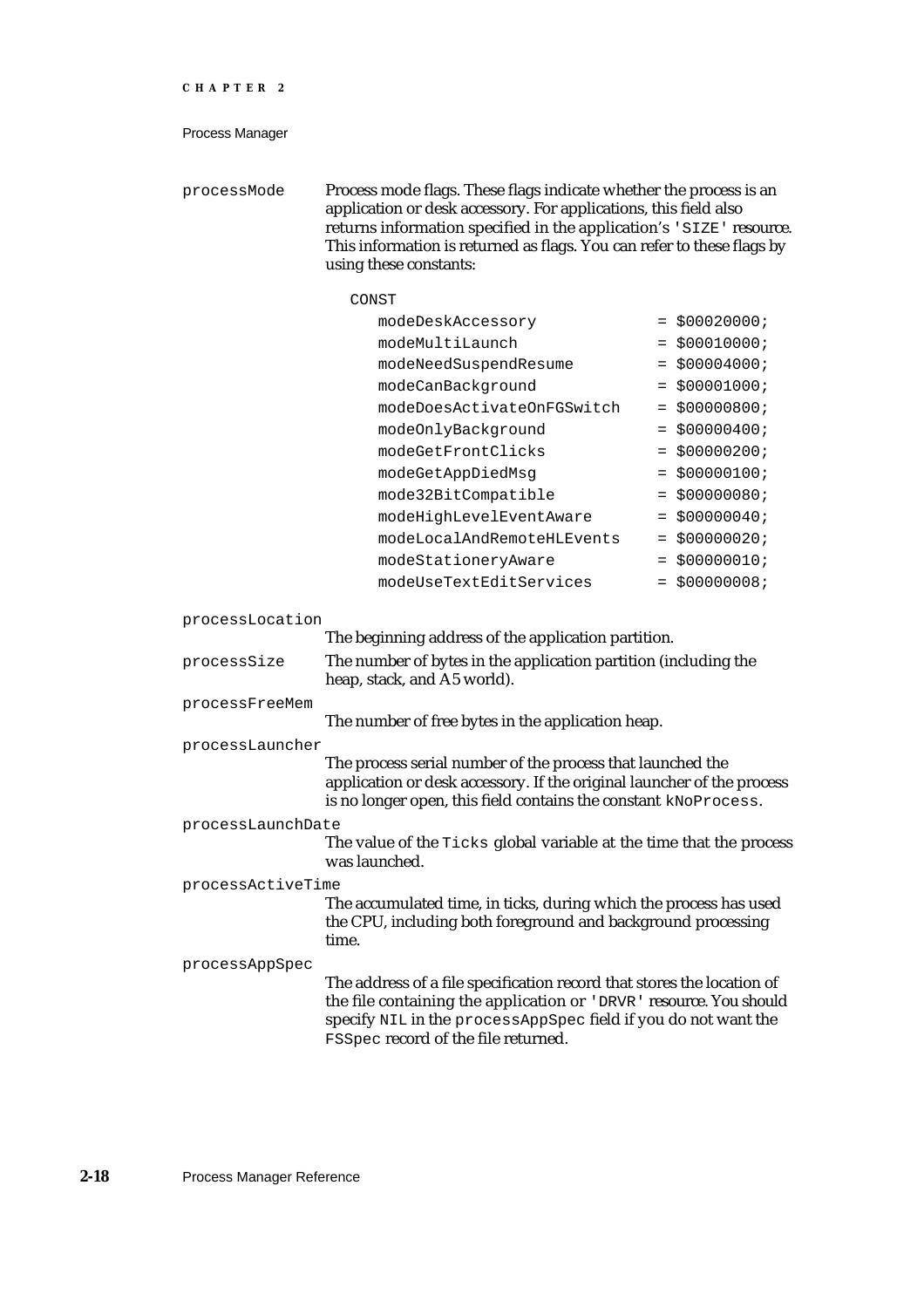```
CHAPTER 2
```
# Launch Parameter Block

```
You specify a launch parameter block as a parameter to the 
LaunchApplication function. The launch parameter block is defined 
by the LaunchParamBlockRec data type.
```

```
TYPE LaunchParamBlockRec =
```
# RECORD

| reserved1:           | LongInt;             | ${reserved}$             |
|----------------------|----------------------|--------------------------|
| reserved2:           | Integer;             | ${reserved}$             |
| launchBlockID:       | Integer;             | $\{extended block\}$     |
| launchEPBLength:     | LongInt;             | {length of block}        |
| launchFileFlags:     | Integer;             | {app's Finder flags}     |
| launchControlFlags:  | LaunchFlaqs          | {launch options}         |
| launchAppSpec:       | <b>FSSpecPtr;</b>    | {location of app's file} |
| launchProcessSN:     | ProcessSerialNumber; | {returned psn}           |
| launchPreferredSize: | LongInt;             | {returned pref size}     |
| launchMinimumSize:   | LongInt;             | {returned min size}      |
| launchAvailableSize: | LongInt;             | ${returned avail size}$  |
| launchAppParameters: | AppParametersPtr;    | {high-level event}       |

END;

| reserved1          | Reserved.                                                                                                                                                                                             |                                                                                                                                          |
|--------------------|-------------------------------------------------------------------------------------------------------------------------------------------------------------------------------------------------------|------------------------------------------------------------------------------------------------------------------------------------------|
| reserved2          | Reserved.                                                                                                                                                                                             |                                                                                                                                          |
| launchBlockID      | A value that indicates whether you are using the fields following it<br>in the launch parameter block. Specify the constant<br>extendedBlock if you use the fields that follow it.                    |                                                                                                                                          |
| launchEPBLength    |                                                                                                                                                                                                       |                                                                                                                                          |
|                    |                                                                                                                                                                                                       | The length of the fields following this field in the launch parameter<br>block. Use the constant extendedBlockLen to specify this value. |
| launchFileFlags    |                                                                                                                                                                                                       |                                                                                                                                          |
|                    | The Finder flags for the application file. Set the<br>launchNoFileFlags constant in the launchControlFlags<br>Finder flags from the application file and to set the<br>launchFileFlags field for you. | field if you want the LaunchApplication function to extract the                                                                          |
| launchControlFlags | You can specify these constant values to set various options:                                                                                                                                         | The launch options that determine how the application is launched.                                                                       |
|                    | CONST                                                                                                                                                                                                 |                                                                                                                                          |
|                    | launchContinue                                                                                                                                                                                        | $=$ \$4000;                                                                                                                              |
|                    | launchNoFileFlags                                                                                                                                                                                     | $=$ \$0800;                                                                                                                              |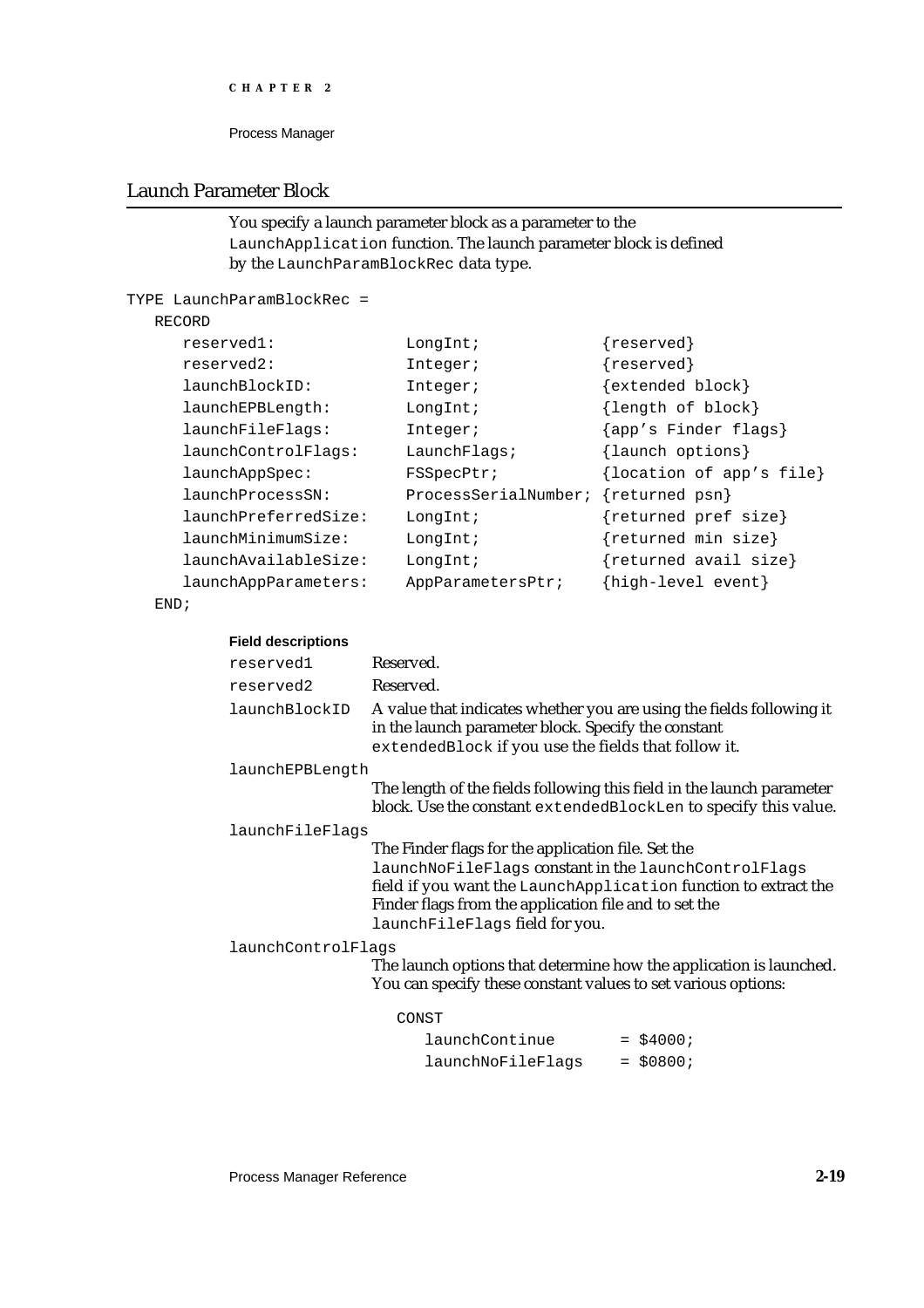|                     | launchUseMinimum                                                                                                                                                                                                                                                                                                                           | $=$ \$0400; |
|---------------------|--------------------------------------------------------------------------------------------------------------------------------------------------------------------------------------------------------------------------------------------------------------------------------------------------------------------------------------------|-------------|
|                     | launchDontSwitch                                                                                                                                                                                                                                                                                                                           | $=$ \$0200; |
|                     | launchInhibitDaemon                                                                                                                                                                                                                                                                                                                        | $=$ \$0080; |
|                     |                                                                                                                                                                                                                                                                                                                                            |             |
|                     | See "Launch Options" on page 2-15 for a complete description of<br>these flags.                                                                                                                                                                                                                                                            |             |
| launchAppSpec       | A pointer to a file specification record that gives the location of the<br>application file to launch.                                                                                                                                                                                                                                     |             |
| launchProcessSN     |                                                                                                                                                                                                                                                                                                                                            |             |
|                     | The process serial number returned to your application if the launch<br>is successful. You can use this process serial number in other<br>Process Manager routines to refer to the launched application.                                                                                                                                   |             |
| launchPreferredSize |                                                                                                                                                                                                                                                                                                                                            |             |
|                     | The preferred partition size for the launched application as<br>specified in the launched application's 'SIZE' resource.<br>LaunchApplication sets this field to 0 if an error occurred or if<br>the application is already open.                                                                                                          |             |
| launchMinimumSize   |                                                                                                                                                                                                                                                                                                                                            |             |
|                     | The minimum partition size for the launched application as<br>specified in the launched application's 'SIZE' resource.<br>LaunchApplication sets this field to 0 if an error occurred or if<br>the application is already open.                                                                                                            |             |
| launchAvailableSize |                                                                                                                                                                                                                                                                                                                                            |             |
|                     | The maximum partition size that is available for allocation. This<br>value is returned to your application only if the memFullErr result<br>code is returned. If the application launch fails because of<br>insufficient memory, you can use this value to determine if there is<br>enough memory available to launch in the minimum size. |             |
| launchAppParameters | The first high-level event to send to the launched application. If you<br>set this field to NIL, LaunchApplication creates and sends the<br>Open Application Apple event to the launched application.                                                                                                                                      |             |

# Application Parameters Record

You specify an application parameters record in the launchAppParameters field of the launch parameter block whose address is passed to the LaunchApplication function. This record specifies the first high-level event to be sent to the newly launched application. The application parameters record is defined by the AppParameters data type.

```
TYPE AppParameters = 
  RECORD
     theMsgEvent: EventRecord; {event (high-level)}
     eventRefCon: LongInt; {reference constant}
```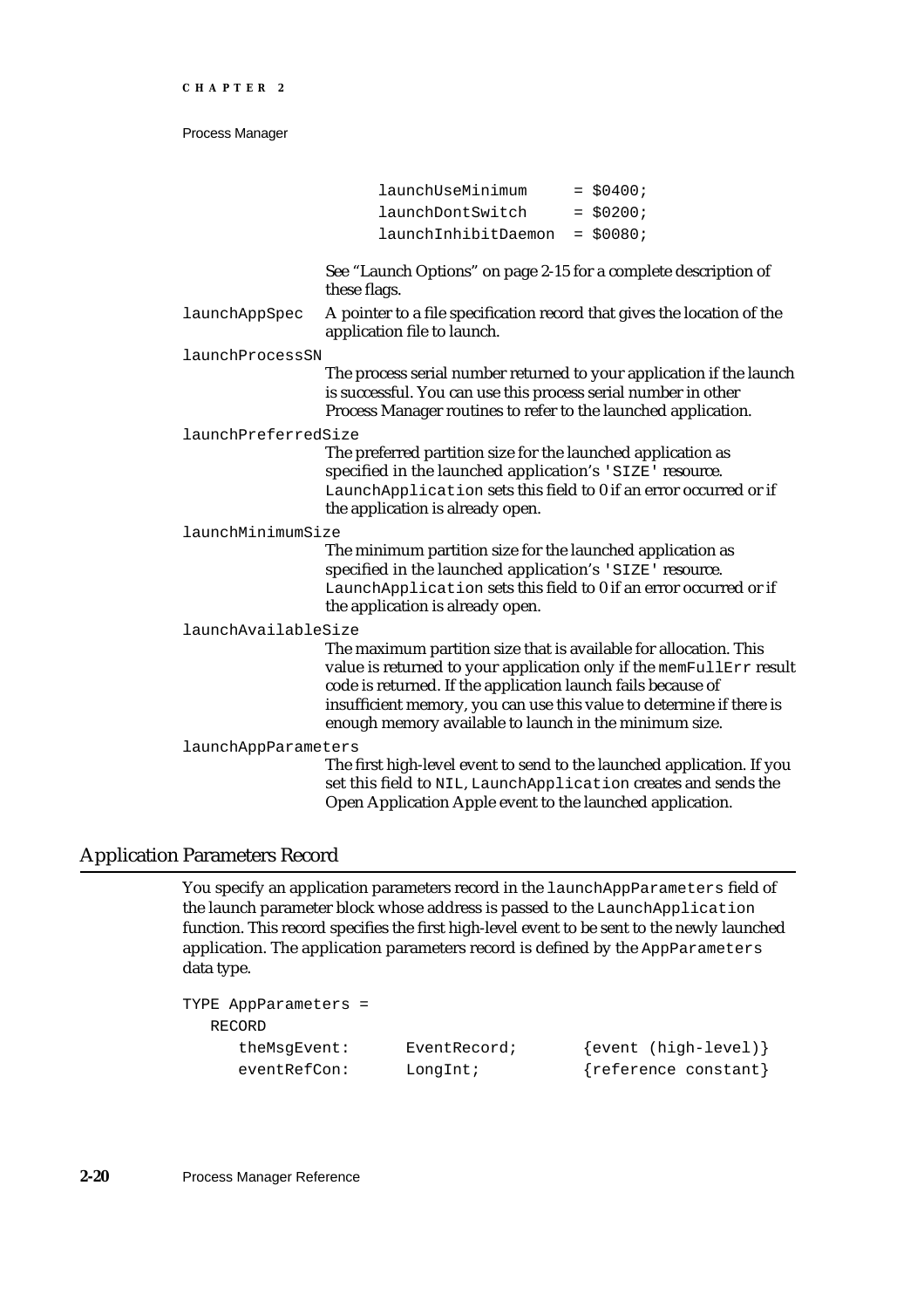```
CHAPTER 2
```

```
messageLength: LongInt; {length of buffer}
  messageBuffer: ARRAY [0..0] OF SignedByte;
END;
```
#### **Field descriptions**

| theMsgEvent   | The event record specifying the first high-level event to be sent to<br>the launched application. |
|---------------|---------------------------------------------------------------------------------------------------|
| eventRefCon   | A reference constant. Your application can use this field for its own<br>purposes.                |
| messageLength | The length of the buffer specified by the message Buffer field.                                   |
| messageBuffer | A buffer of data. The nature of this data varies according to the<br>event being sent.            |

# Routines

This section describes the Process Manager routines you can use to get information about any currently open applications, to control process execution, to launch other applications, and to terminate your application.

# Getting Process Information

You can use the Process Manager to get the process serial number of a particular process, to generate a list of all open processes, to get information about processes, or to change the scheduling status of a process.

# **GetCurrentProcess**

Use the GetCurrentProcess function to get information about the current process, if any.

FUNCTION GetCurrentProcess (VAR PSN: ProcessSerialNumber): OSErr;

PSN On output, the process serial number of the current process.

#### **DESCRIPTION**

The GetCurrentProcess function returns, in the PSN parameter, the process serial number of the process that is currently running, that is, the one currently accessing the CPU. This is the application associated with the CurrentA5 global variable. This application can be running in either the foreground or the background.

Applications can use this function to find their own process serial number. Drivers can use this function to find the process serial number of the current process. You can use the returned process serial number in other Process Manager routines.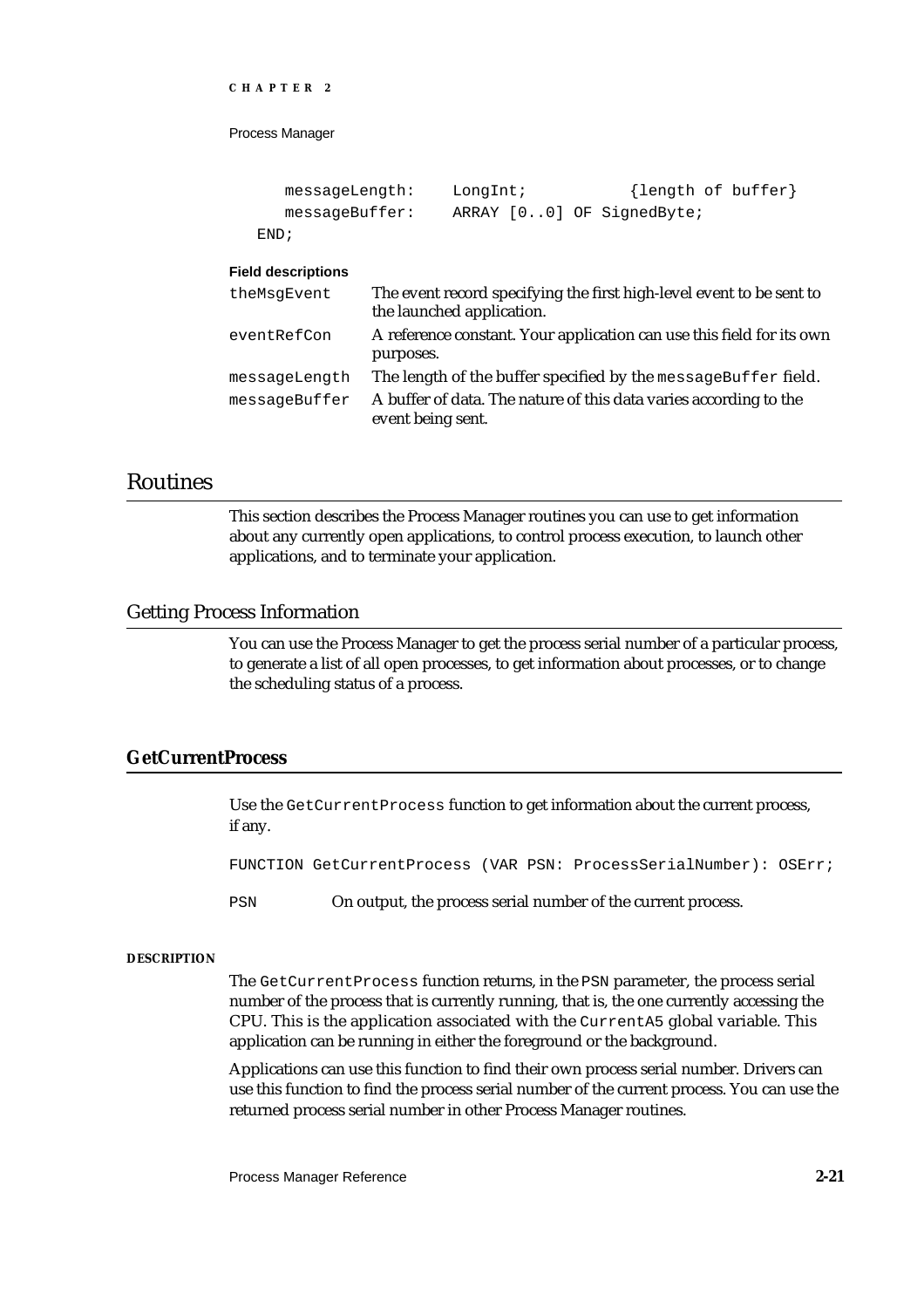Process Manager

#### **ASSEMBLY-LANGUAGE INFORMATION**

#### The trap macro and routine selector for the GetCurrentProcess function are

| Trap macro | <b>Selector</b> |
|------------|-----------------|
| OSDispatch | <b>S0037</b>    |

#### **RESULT CODE**

noErr 0 No error

# **GetNextProcess**

Use the GetNextProcess function to get information about the next process, if any, in the Process Manager's internal list of open processes.

FUNCTION GetNextProcess (VAR PSN: ProcessSerialNumber): OSErr;

PSN On input, the process serial number of a process. This number should be a valid process serial number returned from LaunchApplication, GetNextProcess, GetFrontProcess, or GetCurrentProcess, or else the defined constant kNoProcess. On output, the process serial number of the next process, or else kNoProcess.

#### **DESCRIPTION**

The Process Manager maintains a list of all open processes. You can derive this list by using repetitive calls to GetNextProcess. Begin generating the list by calling GetNextProcess and specifying the constant kNoProcess in the PSN parameter. You can then use the returned process serial number to get the process serial number of the next process. Note that the order of the list of processes is internal to the Process Manager. When the end of the list is reached, GetNextProcess returns the constant kNoProcess in the PSN parameter and the result code procNotFound.

You can use the returned process serial number in other Process Manager routines. You can also use this process serial number to specify a target application when your application sends a high-level event.

#### **ASSEMBLY-LANGUAGE INFORMATION**

The trap macro and routine selector for the GetNextProcess function are

| Trap macro | <b>Selector</b> |
|------------|-----------------|
| OSDispatch | <b>S0038</b>    |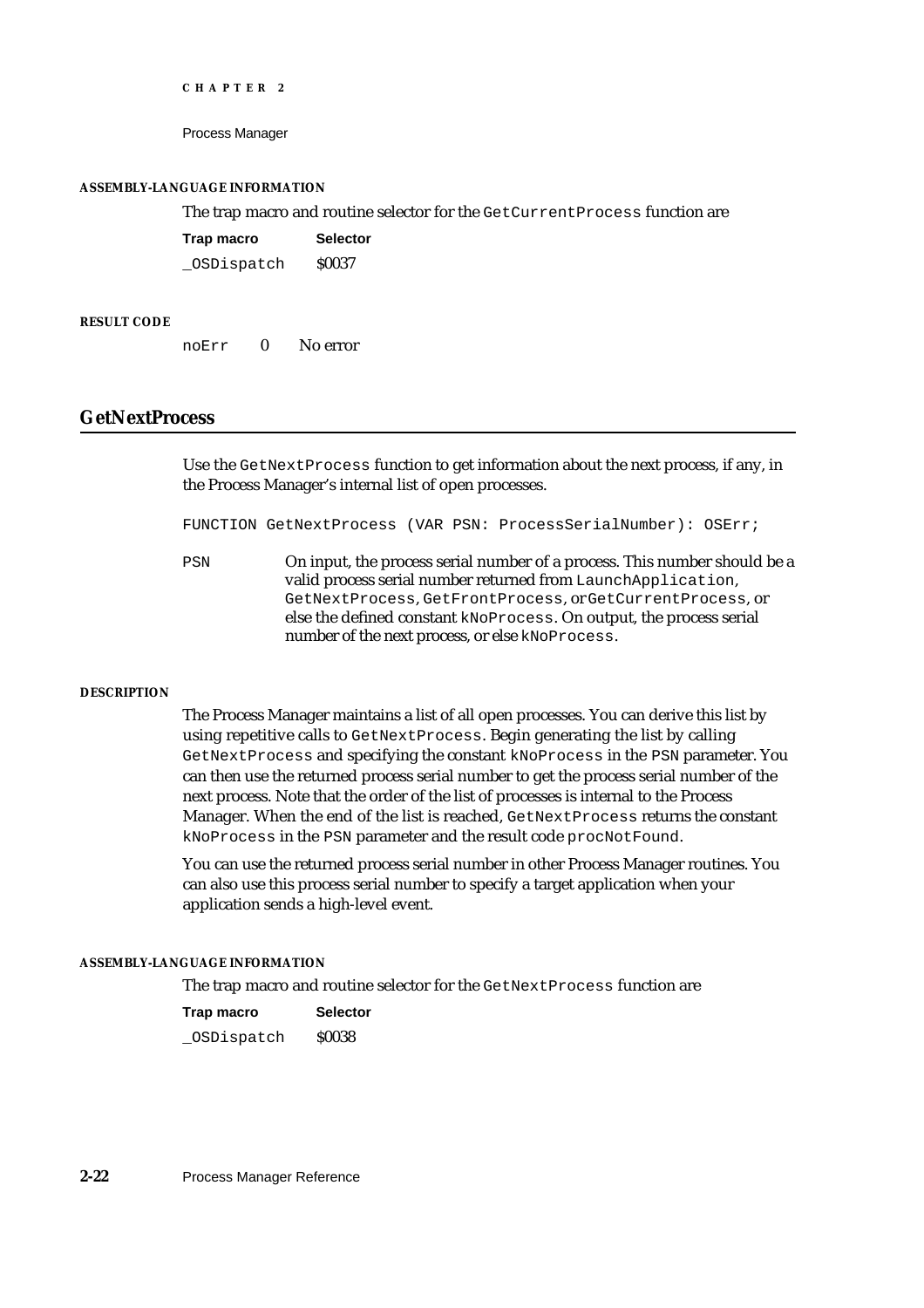Process Manager

#### **RESULT CODES**

noErr 0 No error<br>paramErr -50 Process s paramErr –50 Process serial number is invalid<br>procNotFound –600 No process in the process list fol

procNotFound –600 No process in the process list following the specified process

# **GetProcessInformation**

| Use the GetProcessInformation function to get information about a specific process.                                                                                           |  |  |
|-------------------------------------------------------------------------------------------------------------------------------------------------------------------------------|--|--|
| FUNCTION GetProcessInformation (PSN: ProcessSerialNumber;<br>VAR info: ProcessInfoRec): OSErr;                                                                                |  |  |
|                                                                                                                                                                               |  |  |
| The process serial number of a process. This number should be a valid<br>process serial number returned from LaunchApplication,                                               |  |  |
| GetNextProcess, GetFrontProcess, GetCurrentProcess, or else a<br>high-level event. You can use the constant kCurrent Process to get<br>information about the current process. |  |  |
| A record containing information about the specified process.                                                                                                                  |  |  |
|                                                                                                                                                                               |  |  |

#### **DESCRIPTION**

The GetProcessInformation function returns, in a process information record, information about the specified process. The information returned in the info parameter includes the application's name as it appears in the Application menu, the type and signature of the application, the address of the application partition, the number of bytes in the application partition, the number of free bytes in the application heap, the application that launched the application, the time at which the application was launched, and the location of the application file. See "Getting Information About Other Processes" on page 2-5 for the structure of the process information record.

The GetProcessInformation function also returns information about the application's 'SIZE' resource and indicates whether the process is an application or a desk accessory.

You need to specify values for the processInfoLength, processName, and processAppSpec fields of the process information record. Specify the length of the process information record in the processInfoLength field. If you do not want information returned in the processName and processAppSpec fields, specify NIL for these fields. Otherwise, allocate at least 32 bytes of storage for the string pointed to by the processName field and, in the processAppSpec field, specify a pointer to an FSSpec record.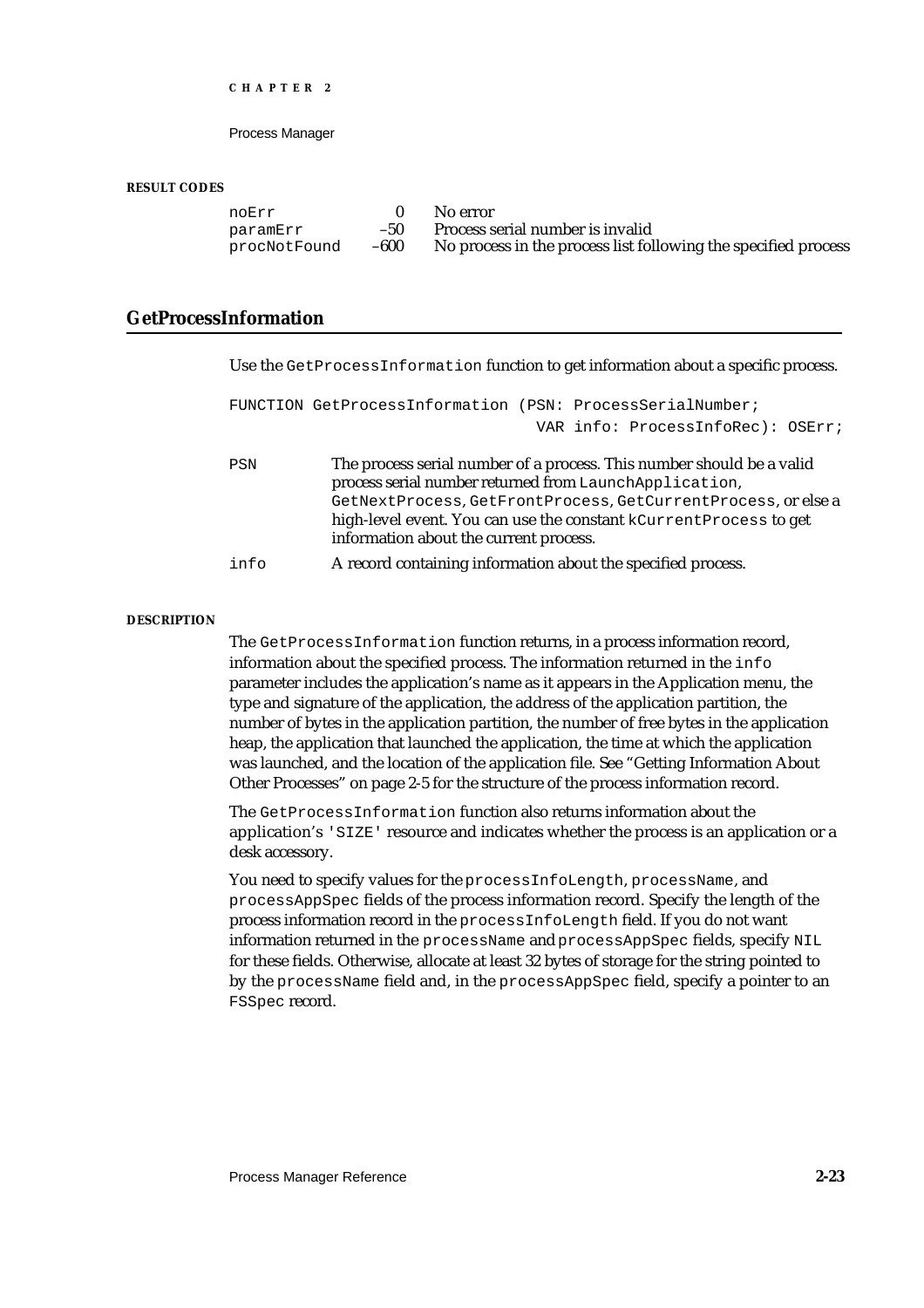Process Manager

#### **ASSEMBLY-LANGUAGE INFORMATION**

The trap macro and routine selector for the GetProcessInformation function are

| Trap macro | <b>Selector</b> |
|------------|-----------------|
| OSDispatch | <b>\$003A</b>   |

#### **SPECIAL CONSIDERATIONS**

Do not call GetProcessInformation at interrupt time.

#### **RESULT CODES**

| noErr    |     | No error                         |
|----------|-----|----------------------------------|
| paramErr | -50 | Process serial number is invalid |

#### **SameProcess**

Use the SameProcess function to determine whether two process serial numbers specify the same process.

|                  | FUNCTION SameProcess (PSN1, PSN2: ProcessSerialNumber;                                                                  |
|------------------|-------------------------------------------------------------------------------------------------------------------------|
|                  | VAR result: Boolean): OSErr;                                                                                            |
| PSN1             | A process serial number.                                                                                                |
| PSN <sub>2</sub> | A process serial number.                                                                                                |
| result           | A Boolean value that indicates whether the process serial numbers passed<br>in PSN1 and PSN2 refer to the same process. |

#### **DESCRIPTION**

The SameProcess function compares two process serial numbers and determines whether they refer to the same process. If the process serial numbers specified in the PSN1 and PSN2 parameters refer to the same process, the SameProcess function returns TRUE in the result parameter; otherwise, it returns FALSE in the result parameter.

Do not attempt to compare two process serial numbers by any means other than the SameProcess function, because the interpretation of the bits in a process serial number is internal to the Process Manager.

The values of PSN1 and PSN2 must be valid process serial numbers returned from LaunchApplication, GetNextProcess, GetFrontProcess, GetCurrentProcess, or a high-level event. You can also use the constant kCurrentProcess to refer to the current process.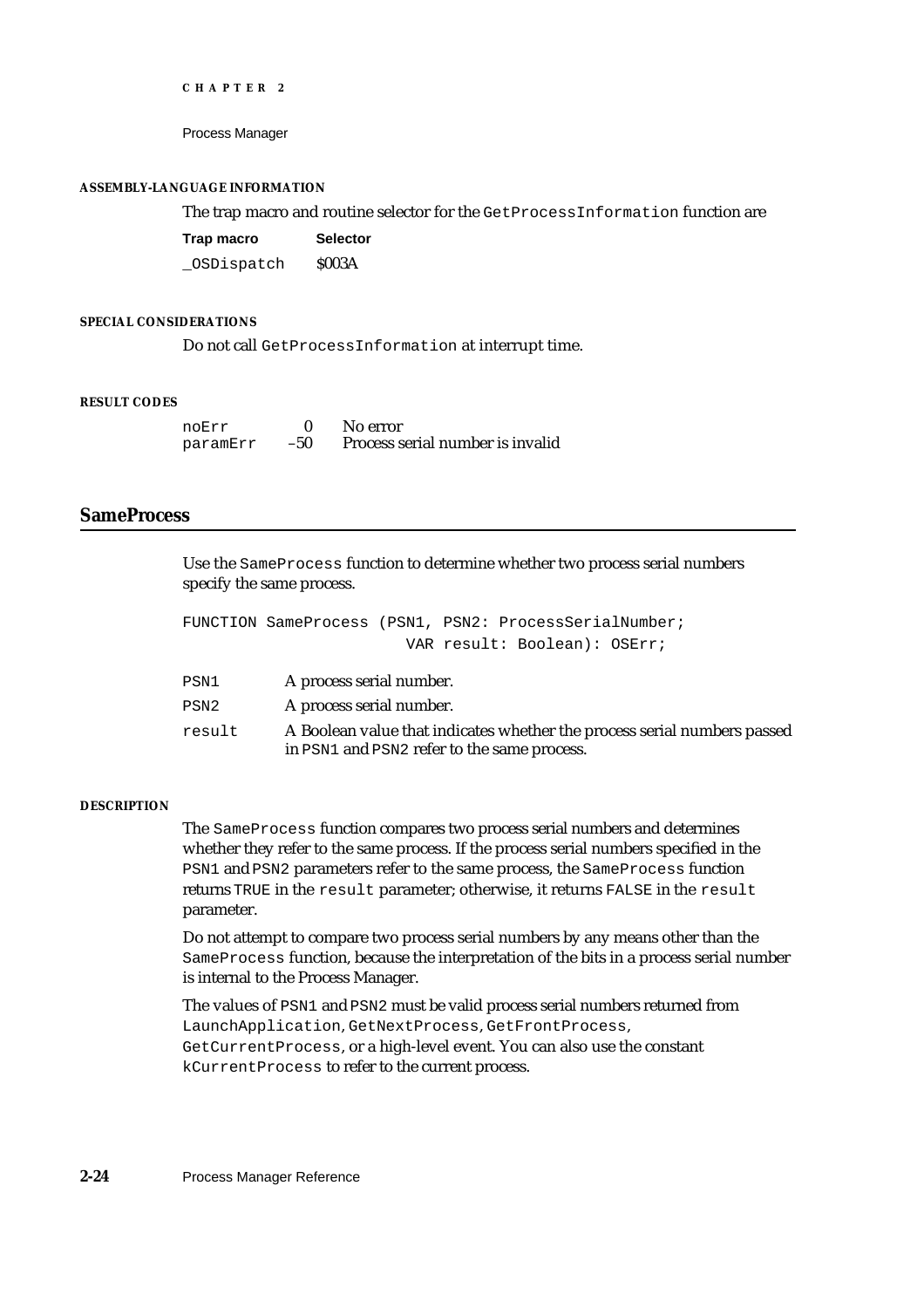Process Manager

#### **ASSEMBLY-LANGUAGE INFORMATION**

The trap macro and routine selector for the SameProcess function are

| Trap macro | <b>Selector</b> |
|------------|-----------------|
| OSDispatch | <b>S003D</b>    |

#### **RESULT CODES**

| noErr    |     | No error                         |
|----------|-----|----------------------------------|
| paramErr | -50 | Process serial number is invalid |

# **GetFrontProcess**

Use the GetFrontProcess function to get the process serial number of the front process.

FUNCTION GetFrontProcess (VAR PSN: ProcessSerialNumber): OSErr;

PSN On output, the process serial number of the process running in the foreground.

#### **DESCRIPTION**

The GetFrontProcess function returns, in the PSN parameter, the process serial number of the process running in the foreground. You can use this function to determine if your process or some other process is in the foreground. You can use the process serial number returned in the PSN parameter in other Process Manager routines.

If no process is running in the foreground, GetFrontProcess returns the result code procNotFound.

#### **ASSEMBLY-LANGUAGE INFORMATION**

The trap macro and routine selector for the GetFrontProcess function are

| Trap macro | <b>Selector</b> |
|------------|-----------------|
| OSDispatch | <b>S0039</b>    |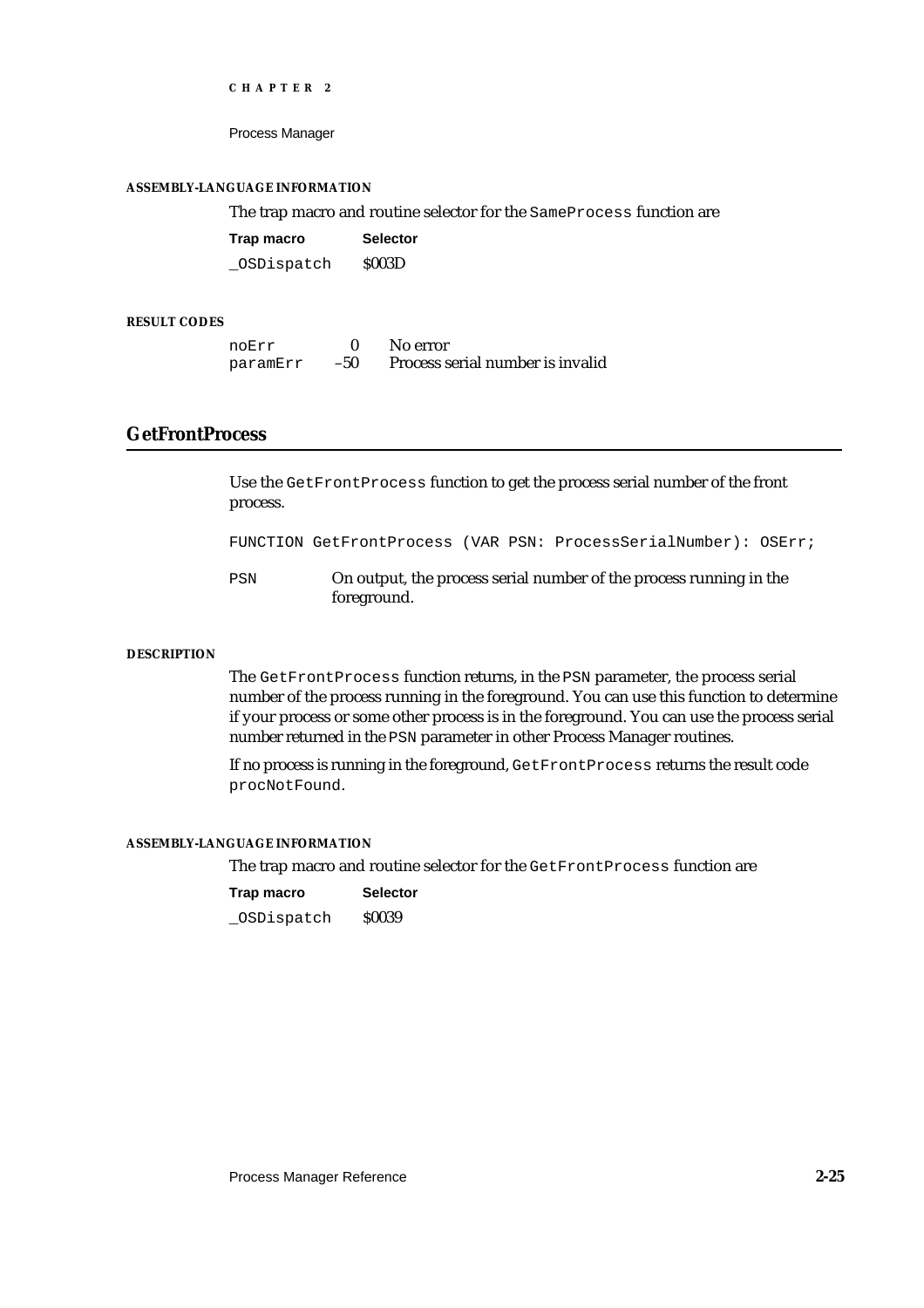Process Manager

#### **RESULT CODES**

noErr 0 No error<br>paramErr -50 Process s paramErr –50 Process serial number is invalid<br>procNotFound –600 No process in the foreground No process in the foreground

# **SetFrontProcess**

Use the SetFrontProcess function to set the front process.

FUNCTION SetFrontProcess (PSN: ProcessSerialNumber): OSErr;

PSN The process serial number of the process you want to move to the foreground. This number should be a valid process serial number returned from LaunchApplication, GetNextProcess, GetFrontProcess, GetCurrentProcess, or a high-level event. You can also use the constant kCurrentProcess to refer to the current process.

#### **DESCRIPTION**

The SetFrontProcess function schedules the specified process to move to the foreground. The specified process moves to the foreground after the current foreground process makes a subsequent call to WaitNextEvent or EventAvail.

If the specified process serial number is invalid or if the specified process is a background-only application, SetFrontProcess returns a nonzero result code and does not change the current foreground process.

If a modal dialog box is the frontmost window, the specified process remains in the background until the user dismisses the modal dialog box.

#### **ASSEMBLY-LANGUAGE INFORMATION**

The trap macro and routine selector for the SetFrontProcess function are

| Trap macro | <b>Selector</b> |
|------------|-----------------|
| OSDispatch | S003B           |

#### **SPECIAL CONSIDERATIONS**

Do not call SetFrontProcess interrupt time.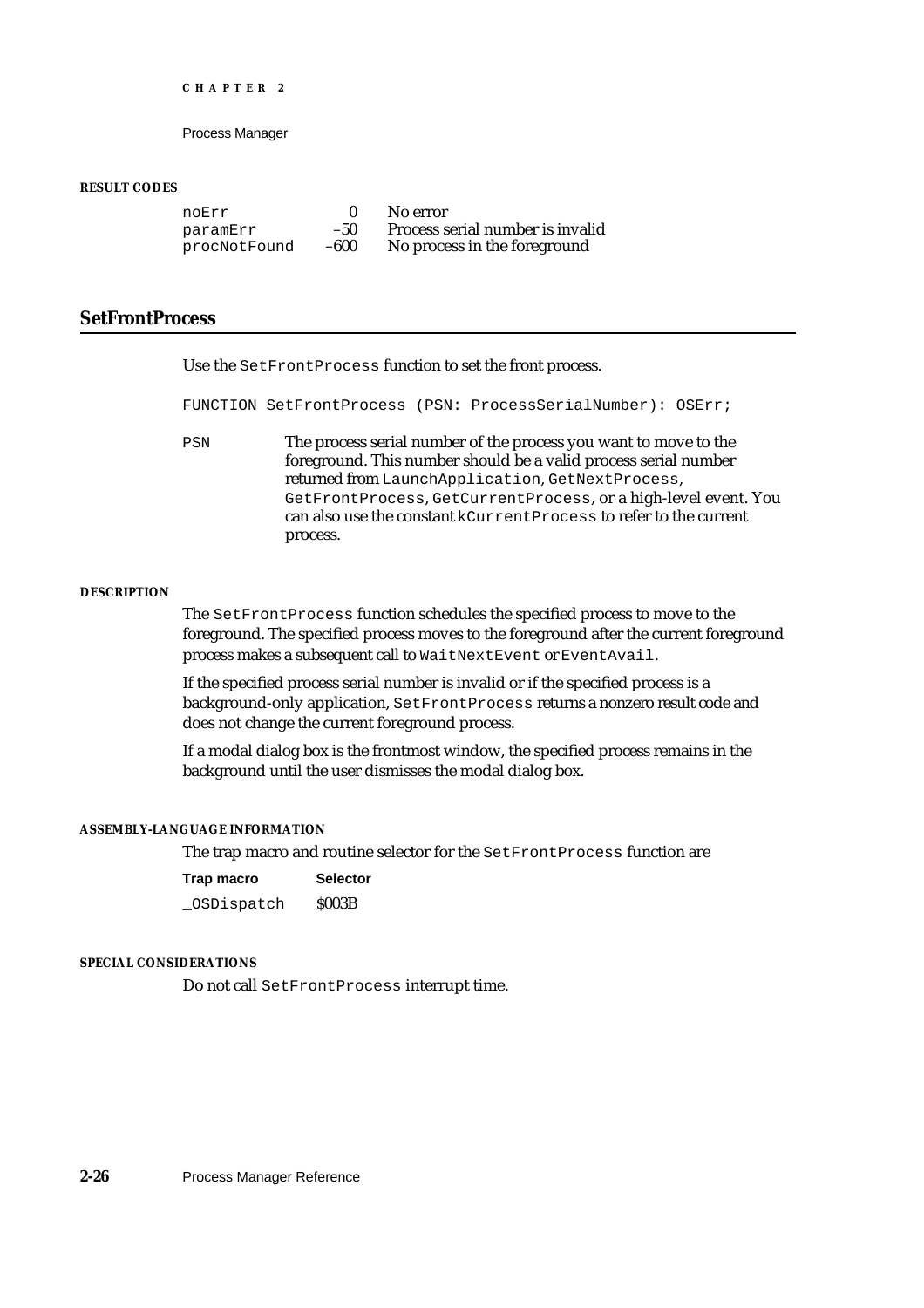Process Manager

#### **RESULT CODES**

| noErr        |        | No error                                                                                                     |
|--------------|--------|--------------------------------------------------------------------------------------------------------------|
| procNotFound | $-600$ | Process with specified process serial number doesn't exist<br>or process is suspended by high-level debugger |
| appIsDaemon  | -606   | Specified process runs only in the background                                                                |

# **WakeUpProcess**

Use the WakeUpProcess function to make a process suspended by WaitNextEvent eligible to receive CPU time.

FUNCTION WakeUpProcess (PSN: ProcessSerialNumber): OSErr;

PSN The process serial number of the process to be made eligible. This number should be a valid process serial number returned from LaunchApplication, GetNextProcess, GetFrontProcess, GetCurrentProcess, or a high-level event. You can also use the constant kCurrentProcess to refer to the current process.

#### **DESCRIPTION**

The WakeUpProcess function makes a process suspended by WaitNextEvent eligible to receive CPU time. A process is suspended when the value of the sleep parameter in the WaitNextEvent function is not 0 and no events for that process are pending in the event queue. This process remains suspended until the time specified in the sleep parameter expires or an event becomes available for that process. You can use WakeUpProcess to make the process eligible for execution before the time specified in the sleep parameter expires.

The WakeUpProcess function does not change the order of the processes scheduled for execution; it only makes the specified process eligible for execution.

#### **ASSEMBLY-LANGUAGE INFORMATION**

The trap macro and routine selector for the WakeUpProcess function are

| Trap macro | <b>Selector</b> |  |
|------------|-----------------|--|
| OSDispatch | <b>S003C</b>    |  |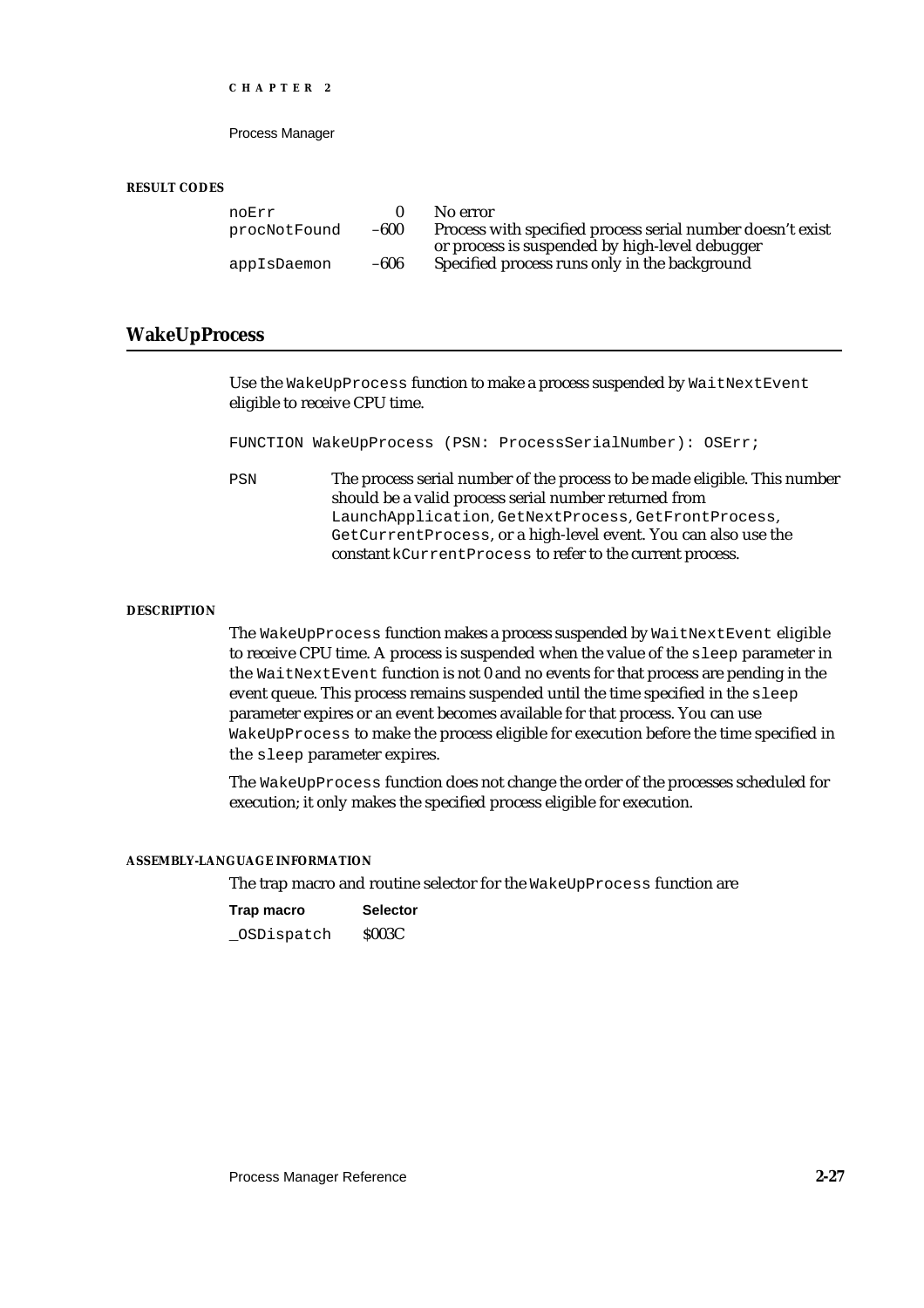Process Manager

#### **RESULT CODES**

noErr 0 No error<br>procNotFound -600 Suspende

Suspended process with specified process serial number doesn't exist

# Launching Applications and Desk Accessories

Your application can use the LaunchApplication function to launch other applications and the LaunchDeskAccessory function to launch desk accessories.

# **LaunchApplication**

You can use the LaunchApplication function to launch an application.

FUNCTION LaunchApplication (LaunchParams: LaunchPBPtr): OSErr;

#### LaunchParams

A pointer to a launch parameter block specifying information about the application to launch.

#### **Parameter block**

| launchBlockID       | Integer             | Extended block                               |
|---------------------|---------------------|----------------------------------------------|
| launchEPBLength     | LongInt             | Length of following fields                   |
| launchFileFlags     | Integer             | Finder flags for the application file        |
| launchControlFlags  | LaunchFlags         | Flags for launch options                     |
| launchAppSpec       | FSSpecPtr           | Location of application file to launch       |
| launchProcessSN     | ProcessSerialNumber | Process serial number                        |
| launchPreferredSize | LongInt             | Preferred application partition size         |
| launchMinimumSize   | LongInt             | Minimum application partition size           |
| launchAvailableSize | LongInt             | Maximum available partition size             |
| launchAppParameters | AppParametersPtr    | High-level event for launched<br>application |

#### **DESCRIPTION**

The LaunchApplication function launches the application from the specified file and returns the process serial number, preferred partition size, and minimum partition size if the application is successfully launched.

Note that if you launch another application without terminating your application, the launched application is not actually executed until you make a subsequent call to WaitNextEvent or EventAvail.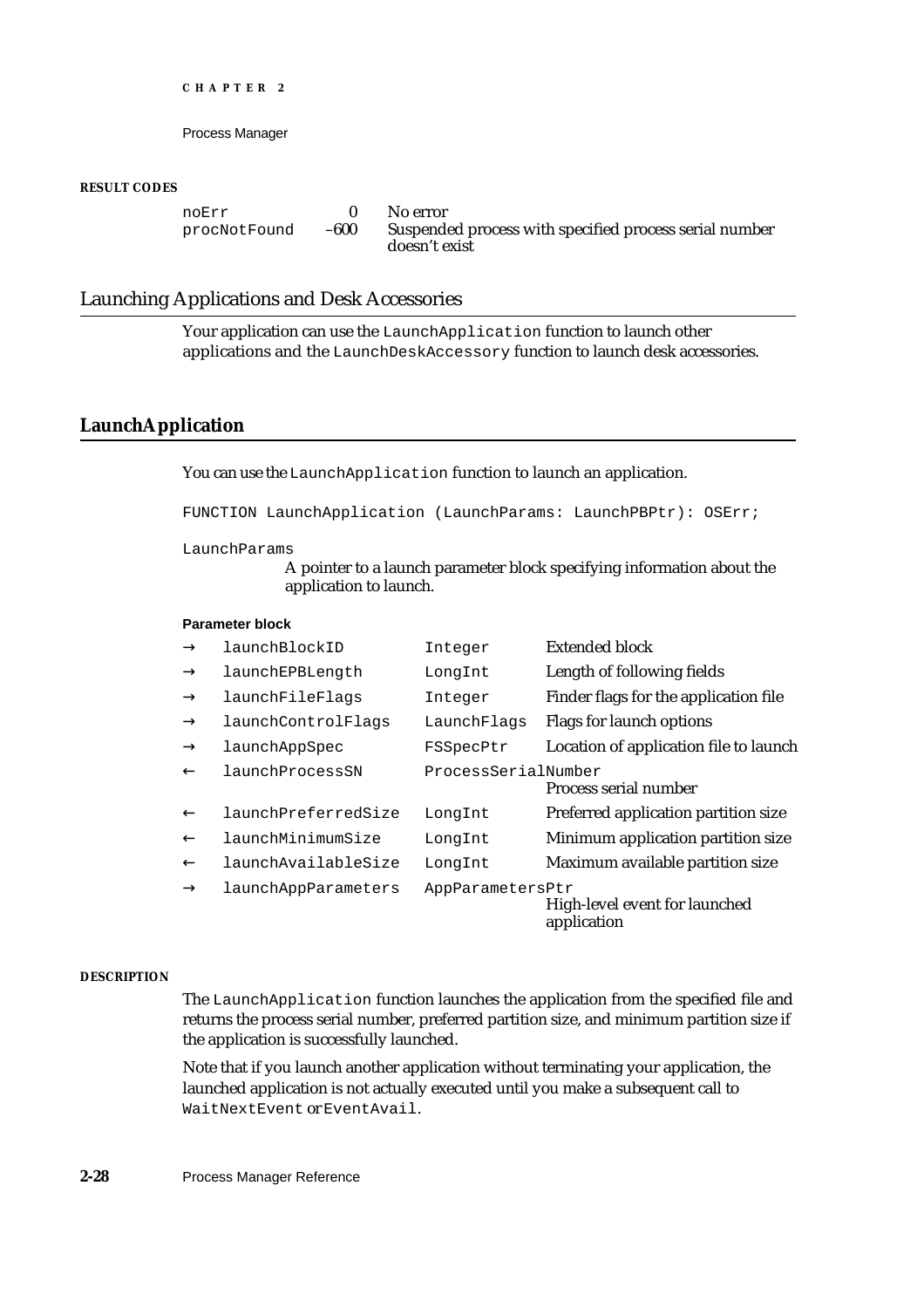#### Process Manager

Set the launchContinue flag in the launchControlFlags field of the launch parameter block if you want your application to continue after the specified application is launched. If you do not set this flag, LaunchApplication terminates your application after launching the specified application, even if the launch fails.

#### **ASSEMBLY-LANGUAGE INFORMATION**

The trap macro and registers on entry and exit for LaunchApplication are

#### **Trap macro**

\_Launch

#### **Registers on entry**

A0 Pointer to launch parameter block

#### **Registers on exit**

- A0 Pointer to launch parameter block
- D0 Result code

# **RESULT CODES**

| noErr         | 0      | No error                                                                                              |
|---------------|--------|-------------------------------------------------------------------------------------------------------|
| memFullErr    | $-108$ | Not enough memory to allocate the partition size<br>specified in the 'SIZE' resource                  |
| memFraqErr    | $-601$ | Not enough room to launch application with special<br>requirements                                    |
| appModeErr    | $-602$ | Memory mode is 32-bit, but application is not 32-bit clean                                            |
| appMemFullErr | $-605$ | More memory is required for the partition size than the<br>amount specified in the 'SIZE' resource    |
| appIsDaemon   | -606   | Application runs only in the background, and launch<br>flags don't allow background-only applications |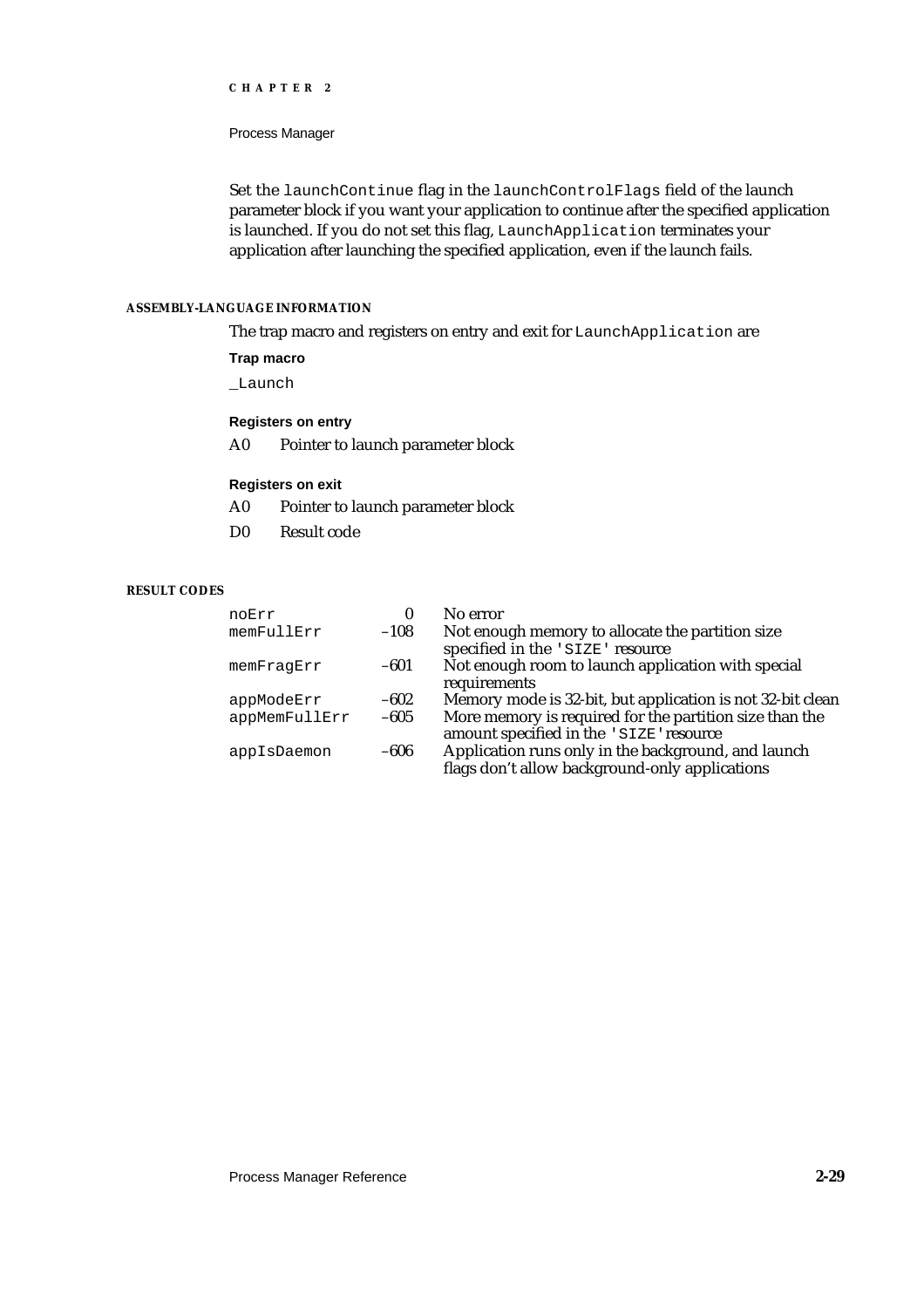# **LaunchDeskAccessory**

You can use the LaunchDeskAccessory function to launch desk accessories. Use this function only when your application needs to launch a desk accessory for some reason other than the user's choosing one from the Apple menu. (When the user chooses any Apple menu item that is not specific to your application, use the OpenDeskAcc function.)

```
FUNCTION LaunchDeskAccessory (pFileSpec: FSSpecPtr;
                              pDAName: StringPtr): OSErr;
```
pFileSpec A pointer to a file system specification of the resource fork to search for the specified desk accessory.

pDAName The name of the 'DRVR' resource to launch.

#### **DESCRIPTION**

The LaunchDeskAccessory function searches the resource fork of the file specified by the pFileSpec parameter for the desk accessory with the 'DRVR' resource name specified in the pDAName parameter. If the 'DRVR' resource name is found, LaunchDeskAccessory launches the corresponding desk accessory. If the desk accessory is already open, it is brought to the front.

Use the pFileSpec parameter to specify the file to search. Specify NIL as the value of pFileSpec if you want to search the current resource file and the resource files opened before it. Otherwise, use a pointer to an FSSpec record to specify the file.

In the pDAName parameter, specify the 'DRVR' resource name of the desk accessory to launch. Specify NIL as the value of pDAName if you want to launch the first 'DRVR' resource found in the file as returned by the Resource Manager. Because the LaunchDeskAccessory function opens the specified resource file for exclusive access, you cannot launch more than one desk accessory from the same resource file.

If the 'DRVR' resource is in a resource file that is already open by the current process or if the driver is in the System file and the Option key is pressed, LaunchDeskAccessory launches the desk accessory in the application's heap. Otherwise, the desk accessory is given its own partition and launched in the system heap.

#### **ASSEMBLY-LANGUAGE INFORMATION**

The trap macro and routine selector for the LaunchDeskAccessory function are

| Trap macro | <b>Selector</b> |  |
|------------|-----------------|--|
| OSDispatch | <b>S0036</b>    |  |

#### **RESULT CODES**

| noErr       |        | No error           |
|-------------|--------|--------------------|
| resNotFound | $-192$ | Resource not found |

**2-30** Process Manager Reference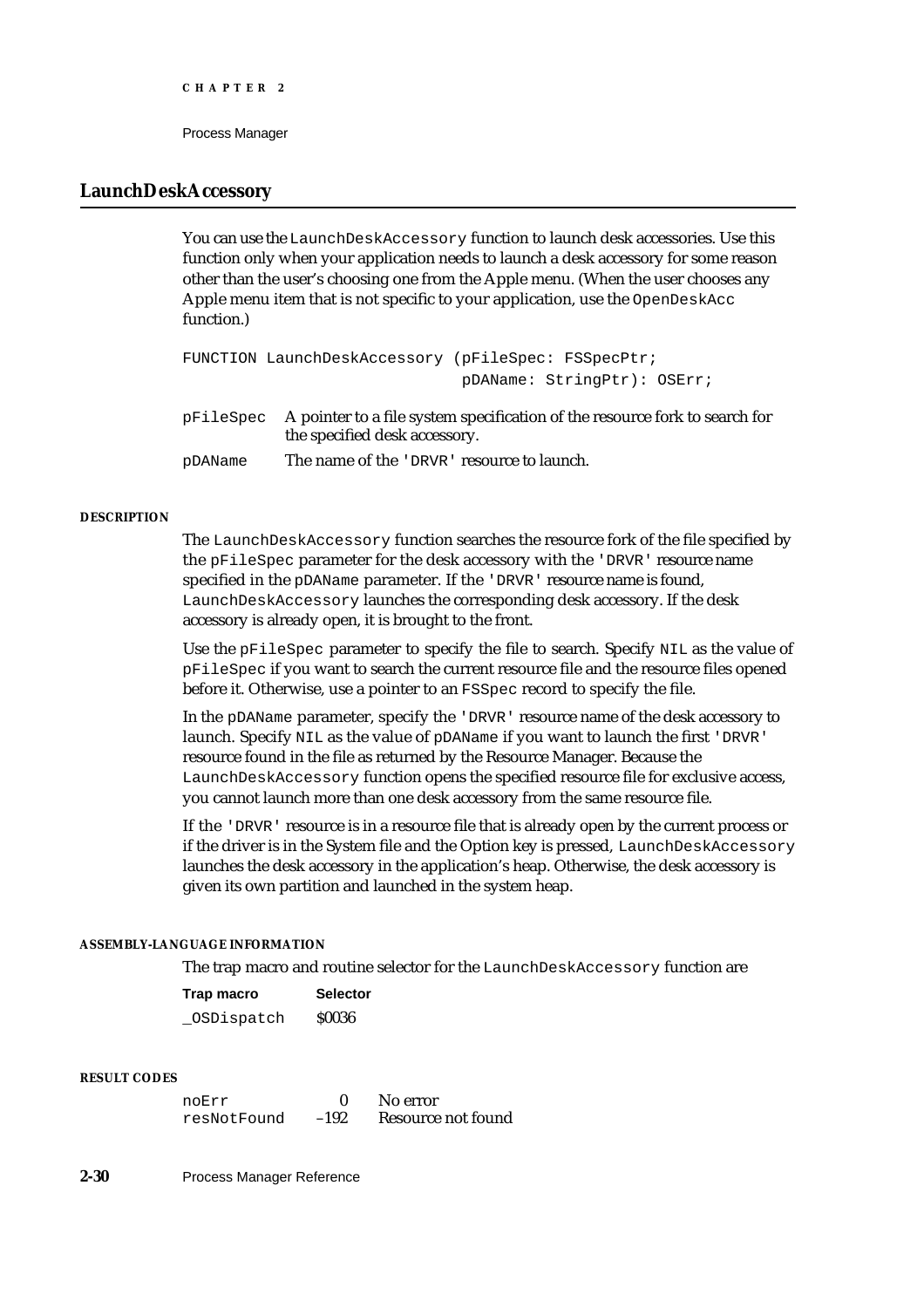```
CHAPTER 2
```
### Terminating Processes

You can use the ExitToShell procedure to have your application terminate itself directly. In general, you need to call ExitToShell only if you want your application to terminate without reaching the end of its main routine.

# **ExitToShell**

Call ExitToShell to terminate your application directly.

PROCEDURE ExitToShell;

#### **DESCRIPTION**

The ExitToShell procedure terminates the calling process. The Process Manager removes your application from the list of open processes and performs any other necessary cleanup operations. In particular, all memory in your application partition and any temporary memory still allocated to your application is released. If necessary, the Application Died Apple event is sent to the process that launched your application.

If your application was the foreground process at the time it called  $ExitToshell$ , its name is removed from the Application menu. The Process Manager selects a new foreground process, switches it into the foreground, and propagates the scrap to the new foreground application.

If your application was the last one running and the shell program is not the Finder, the Process Manager displays a dialog box that gives the user the choice of restarting the computer or shutting it down.

#### **SPECIAL CONSIDERATIONS**

Any trap patches installed by your application are removed immediately by ExitToShell. They will not affect any trap calls made by ExitToShell itself.

#### **RESULT CODES**

When ExitToShell exits, the system global variable DSErrCode holds its result code.

#### **SEE ALSO**

See "Terminating an Application" on page 2-11 for details on the parameters passed to the Application Died event.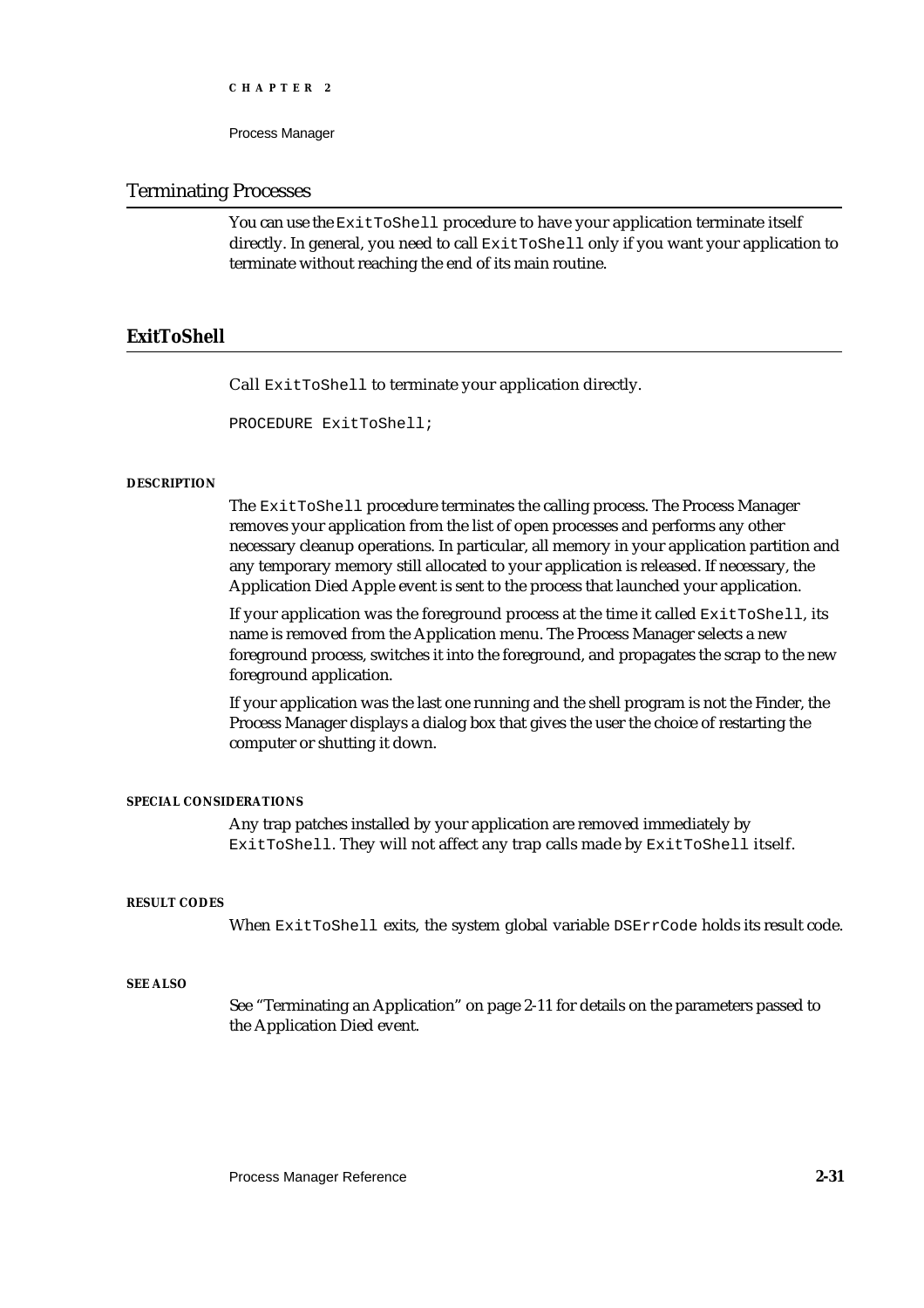# Summary of the Process Manager

# Pascal Summary

# **Constants**

| gestaltOSAttr             | $\cdot$ ;                    | {0/S attributes selector}                                                                                                                                                                                                                                                                                                                                                                                                                                       |
|---------------------------|------------------------------|-----------------------------------------------------------------------------------------------------------------------------------------------------------------------------------------------------------------------------------------------------------------------------------------------------------------------------------------------------------------------------------------------------------------------------------------------------------------|
| gestaltLaunchCanReturn    |                              | {can return from launch}                                                                                                                                                                                                                                                                                                                                                                                                                                        |
| gestaltLaunchFullFileSpec |                              | {LaunchApplication is available}                                                                                                                                                                                                                                                                                                                                                                                                                                |
| gestaltLaunchControl      |                              | {Process Manager is available}                                                                                                                                                                                                                                                                                                                                                                                                                                  |
|                           |                              |                                                                                                                                                                                                                                                                                                                                                                                                                                                                 |
| kNoProcess                |                              | {process doesn't exist}                                                                                                                                                                                                                                                                                                                                                                                                                                         |
| kSystemProcess            |                              | {process belongs to OS}                                                                                                                                                                                                                                                                                                                                                                                                                                         |
| kCurrentProcess           |                              | {the current process}                                                                                                                                                                                                                                                                                                                                                                                                                                           |
| {launch control flags}    |                              |                                                                                                                                                                                                                                                                                                                                                                                                                                                                 |
| launchContinue            |                              | {continue after launch}                                                                                                                                                                                                                                                                                                                                                                                                                                         |
| launchNoFileFlags         |                              | {ignore launchFileFlags}                                                                                                                                                                                                                                                                                                                                                                                                                                        |
| launchUseMinimum          |                              | {use minimum or greater size}                                                                                                                                                                                                                                                                                                                                                                                                                                   |
| launchDontSwitch          |                              | {launch app. in background}                                                                                                                                                                                                                                                                                                                                                                                                                                     |
| launchAllow24Bit          |                              | {reserved}                                                                                                                                                                                                                                                                                                                                                                                                                                                      |
| launchInhibitDaemon       |                              | {don't launch background app.}                                                                                                                                                                                                                                                                                                                                                                                                                                  |
|                           |                              |                                                                                                                                                                                                                                                                                                                                                                                                                                                                 |
| extendedBlockLen          |                              | $=$ sizeof(LaunchParamBlockRec) - 12;                                                                                                                                                                                                                                                                                                                                                                                                                           |
| extendedBlock             |                              | {extended block}                                                                                                                                                                                                                                                                                                                                                                                                                                                |
|                           |                              |                                                                                                                                                                                                                                                                                                                                                                                                                                                                 |
| modeDeskAccessory         |                              | {process is desk acc}                                                                                                                                                                                                                                                                                                                                                                                                                                           |
| modeMultiLaunch           |                              | {from app file's flags}                                                                                                                                                                                                                                                                                                                                                                                                                                         |
| modeNeedSuspendResume     |                              | {from 'SIZE' resource}                                                                                                                                                                                                                                                                                                                                                                                                                                          |
| modeCanBackground         |                              | {from 'SIZE' resource}                                                                                                                                                                                                                                                                                                                                                                                                                                          |
|                           |                              | {from 'SIZE' resource}                                                                                                                                                                                                                                                                                                                                                                                                                                          |
| modeOnlyBackground        |                              | {from 'SIZE' resource}                                                                                                                                                                                                                                                                                                                                                                                                                                          |
| modeGetFrontClicks        |                              | {from 'SIZE' resource}                                                                                                                                                                                                                                                                                                                                                                                                                                          |
|                           | {flags in processMode field} | {Gestalt selector and response bits}<br>$= 'os$<br>$= 1i$<br>$= 2i$<br>$= 3i$<br>{process identification constants}<br>$= 0;$<br>$= 1i$<br>$= 2i$<br>$=$ \$4000;<br>$=$ \$0800;<br>$=$ \$0400;<br>$=$ \$0200;<br>$= $0100;$<br>$=$ \$0080;<br>{launch parameter block length and ID}<br>$=$ \$4C43;<br>$=$ \$00020000;<br>$=$ \$00010000;<br>$=$ \$00004000;<br>$= $00001000;$<br>modeDoesActivateOnFGSwitch = \$00000800;<br>$=$ \$00000400;<br>$= $00000200;$ |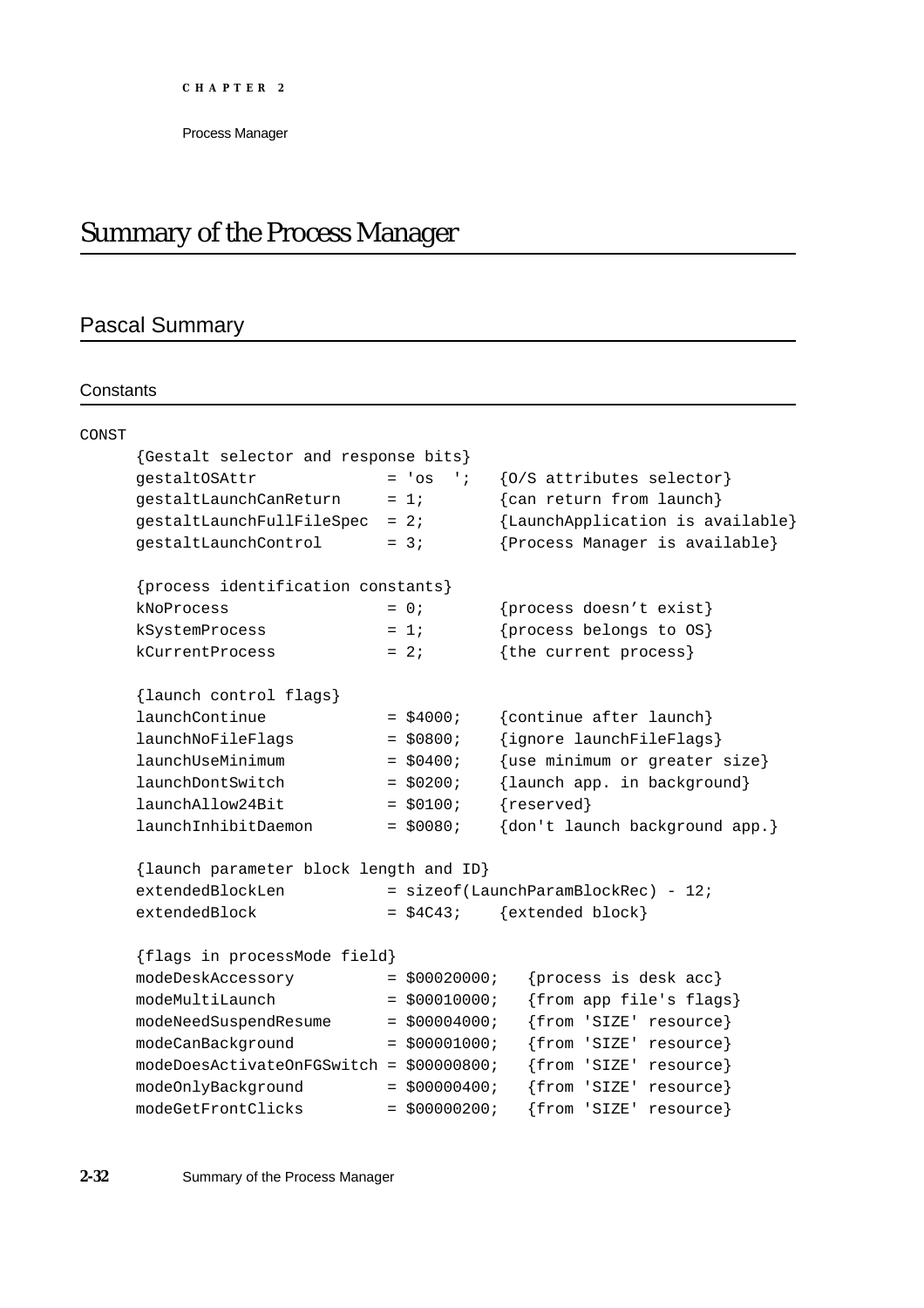### Process Manager

| modeGetAppDiedMsg                        | $=$ \$00000100; |  | {from 'SIZE' resource} |
|------------------------------------------|-----------------|--|------------------------|
| mode32BitCompatible                      | $= $00000080;$  |  | {from 'SIZE' resource} |
| modeHighLevelEventAware                  | $=$ \$00000040; |  | {from 'SIZE' resource} |
| modeLocalAndRemoteHLEvents = \$00000020; |                 |  | {from 'SIZE' resource} |
| modeStationeryAware                      | $= $000000010;$ |  | {from 'SIZE' resource} |
| modeUseTextEditServices                  | $= $000000008;$ |  | {from 'SIZE' resource} |

# Data Types

# **Process Serial Number**

| TYPE                |             |                             |
|---------------------|-------------|-----------------------------|
| ProcessSerialNumber | $=$         |                             |
| RECORD              |             |                             |
| highLongOfPSN:      | $LongInt$ ; | {high-order 32 bits of psn} |
| lowLongOfPSN:       | LongInt;    | {low-order 32 bits of psn}  |
| END:                |             |                             |
|                     |             |                             |

ProcessSerialNumberPtr = ^ProcessSerialNumber;

# **Process Information Record**

| ProcessInfoRec     |                      |                               |
|--------------------|----------------------|-------------------------------|
| RECORD             |                      |                               |
| processInfoLength: | LongInt;             | {length of record}            |
| processName:       | StringPtr;           | {name of process}             |
| processNumber:     | ProcessSerialNumber; | {psn of the process}          |
| processType:       | LongInt;             | {file type of app file}       |
| processSignature:  | OSType:              | {signature of app file}       |
| processMode:       | LongInt;             | {'SIZE' resource flags}       |
| processLocation:   | Ptx:                 | {address of partition}        |
| processSize:       | LongInt;             | $\{partition size\}$          |
| processFreeMem:    | LongInt;             | {free bytes in heap}          |
| processLauncher:   | ProcessSerialNumber; | {proc that launched this one} |
| processLaunchDate: | LongInt;             | {time when launched}          |
| processActiveTime: | LongInt;             | {accumulated CPU time}        |
| processAppSpec:    | FSSpecPtr;           | {location of the file}        |
| END:               |                      |                               |

ProcessInfoRecPtr = ^ProcessInfoRec;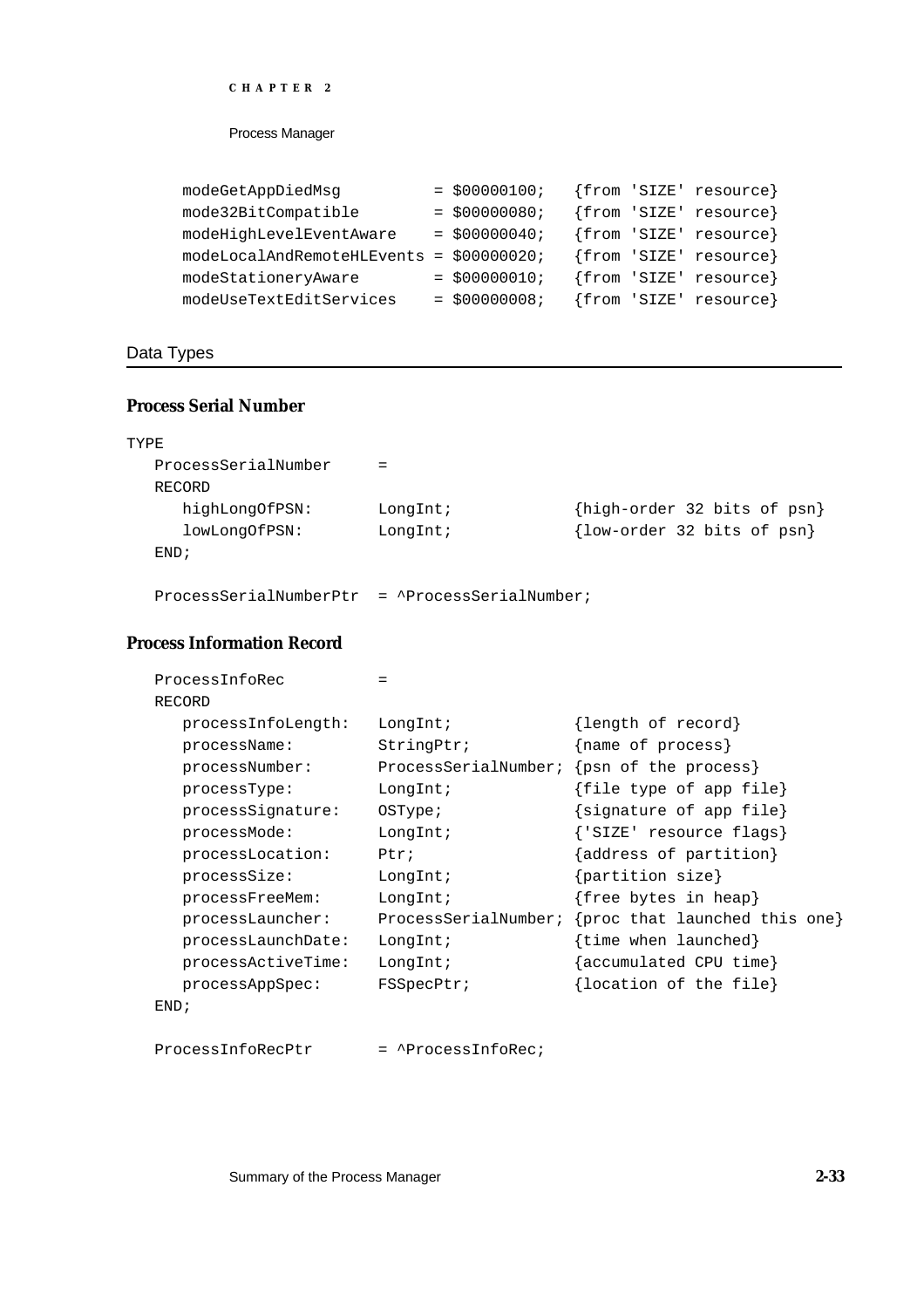```
CHAPTER 2
```
# **Application Parameters Record**

```
AppParameters =
RECORD
  theMsgEvent: EventRecord; {[event (high-level)]}eventRefCon: LongInt; {reference constant}
  messageLength: LongInt; {length of buffer}
  messageBuffer: ARRAY [0..0] OF SignedByte;
END;
AppParametersPtr = ^AppParameters;
```
# **Launch Parameter Block**

| LaunchFlags                            | Integer;<br>$=$      |                          |
|----------------------------------------|----------------------|--------------------------|
| LaunchParamBlockRec                    | $=$                  |                          |
| RECORD                                 |                      |                          |
| reserved1:                             | LongInt;             | ${reserved}$             |
| reserved2:                             | Integer;             | ${reserved}$             |
| launchBlockID:                         | Integer;             | $\{extended block\}$     |
| launchEPBLength:                       | LongInt;             | {length of block}        |
| launchFileFlags:                       | Integer;             | {app's Finder flags}     |
| launchControlFlags:                    | LaunchFlaqs          | {launch options}         |
| launchAppSpec:                         | FSSpecPtr;           | {location of app's file} |
| launchProcessSN:                       | ProcessSerialNumber; | {returned psn}           |
| launchPreferredSize:                   | LongInt;             | {returned pref size}     |
| launchMinimumSize:                     | LongInt;             | ${returned min size}$    |
| launchAvailableSize:                   | LongInt;             | {returned avail size}    |
| launchAppParameters: AppParametersPtr; |                      | {high-level event}       |
| END:                                   |                      |                          |
|                                        |                      |                          |

# LaunchPBPtr = ^LaunchParamBlockRec;

# Routines

# **Getting Process Information**

```
FUNCTION GetCurrentProcess (VAR PSN: ProcessSerialNumber): OSErr;
FUNCTION GetNextProcess (VAR PSN: ProcessSerialNumber): OSErr;
FUNCTION GetProcessInformation
                           (PSN: ProcessSerialNumber;
                            VAR info: ProcessInfoRec): OSErr;
```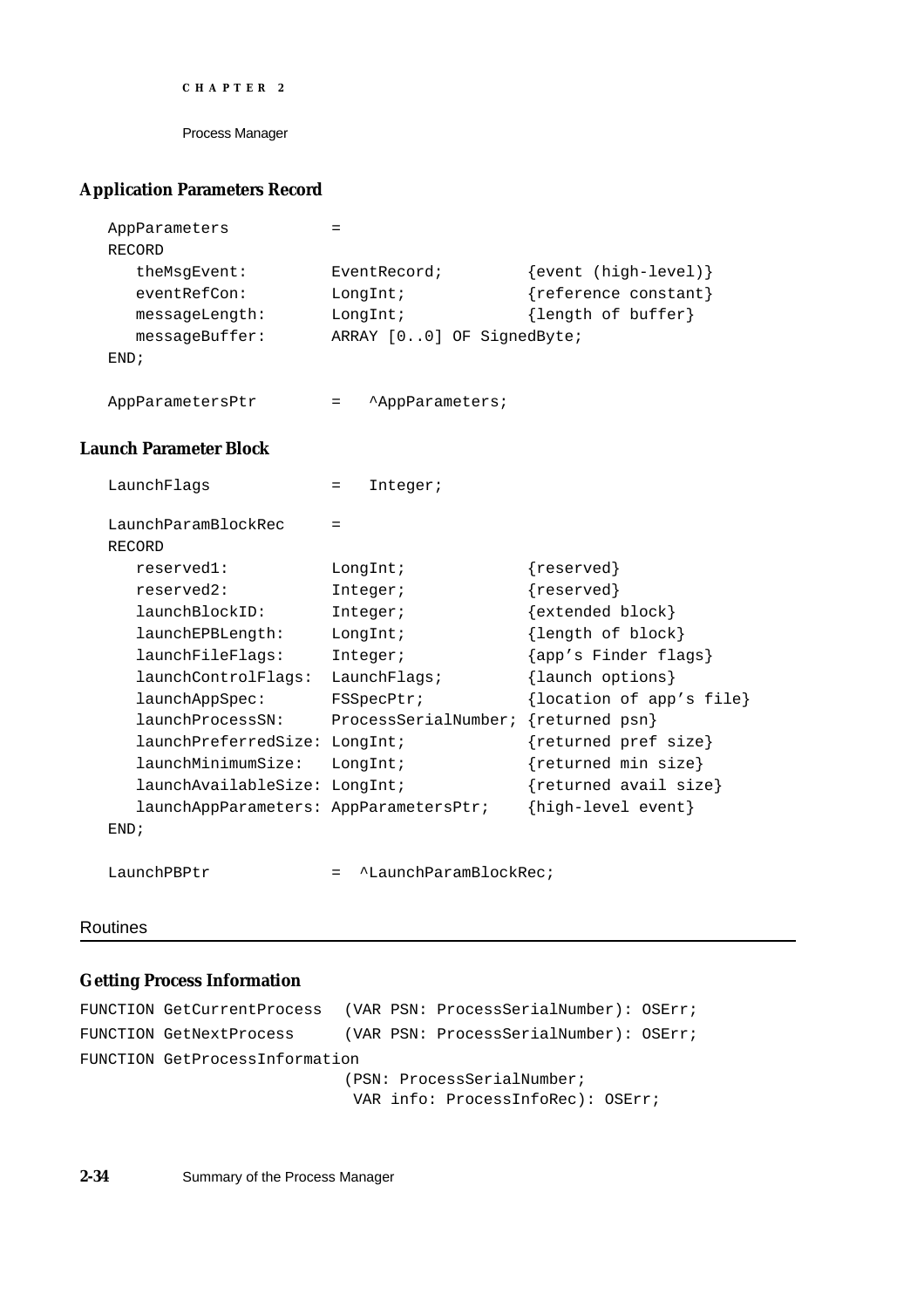```
CHAPTER 2
```

```
FUNCTION SameProcess (PSN1: ProcessSerialNumber;
                           PSN2: ProcessSerialNumber; 
                           VAR result: Boolean): OSErr;
FUNCTION GetFrontProcess (VAR PSN: ProcessSerialNumber): OSErr;
FUNCTION SetFrontProcess (PSN: ProcessSerialNumber): OSErr;
FUNCTION WakeUpProcess (PSN: ProcessSerialNumber): OSErr;
```
# **Launching Applications and Desk Accessories**

```
FUNCTION LaunchApplication (LaunchParams: LaunchPBPtr): OSErr;
FUNCTION LaunchDeskAccessory(pFileSpec: FSSpecPtr; pDAName: StringPtr): 
                             OSErr;
```
### **Terminating a Process**

PROCEDURE ExitToShell;

# C Summary

#### **Constants**

| /*Gestalt selector and response bits*/ |                                  |
|----------------------------------------|----------------------------------|
| 'os<br>$\sim 1$                        | /*0/S attributes selector*/      |
| $\mathbf{1}$                           | /*can return from launch*/       |
| 2                                      | /*LaunchApplication available*/  |
| 3                                      | /*Process Manager is available*/ |
| /*process identification constants*/   |                                  |
|                                        |                                  |
| 0,                                     | /*process doesn't exist*/        |
| 1,                                     | /*process belongs to OS*/        |
| 2                                      | /*the current process*/          |
|                                        |                                  |
|                                        |                                  |
|                                        |                                  |
| $= 0x4000$ ,                           | /*continue after launch*/        |
| $= 0x0800$ ,                           | /*ignore launchFileFlags*/       |
| $= 0x0400$ ,                           | /*use minimum or greater size*/  |
| $= 0x0200$ ,                           | /*launch app. in background*/    |
|                                        |                                  |

Summary of the Process Manager **2-35**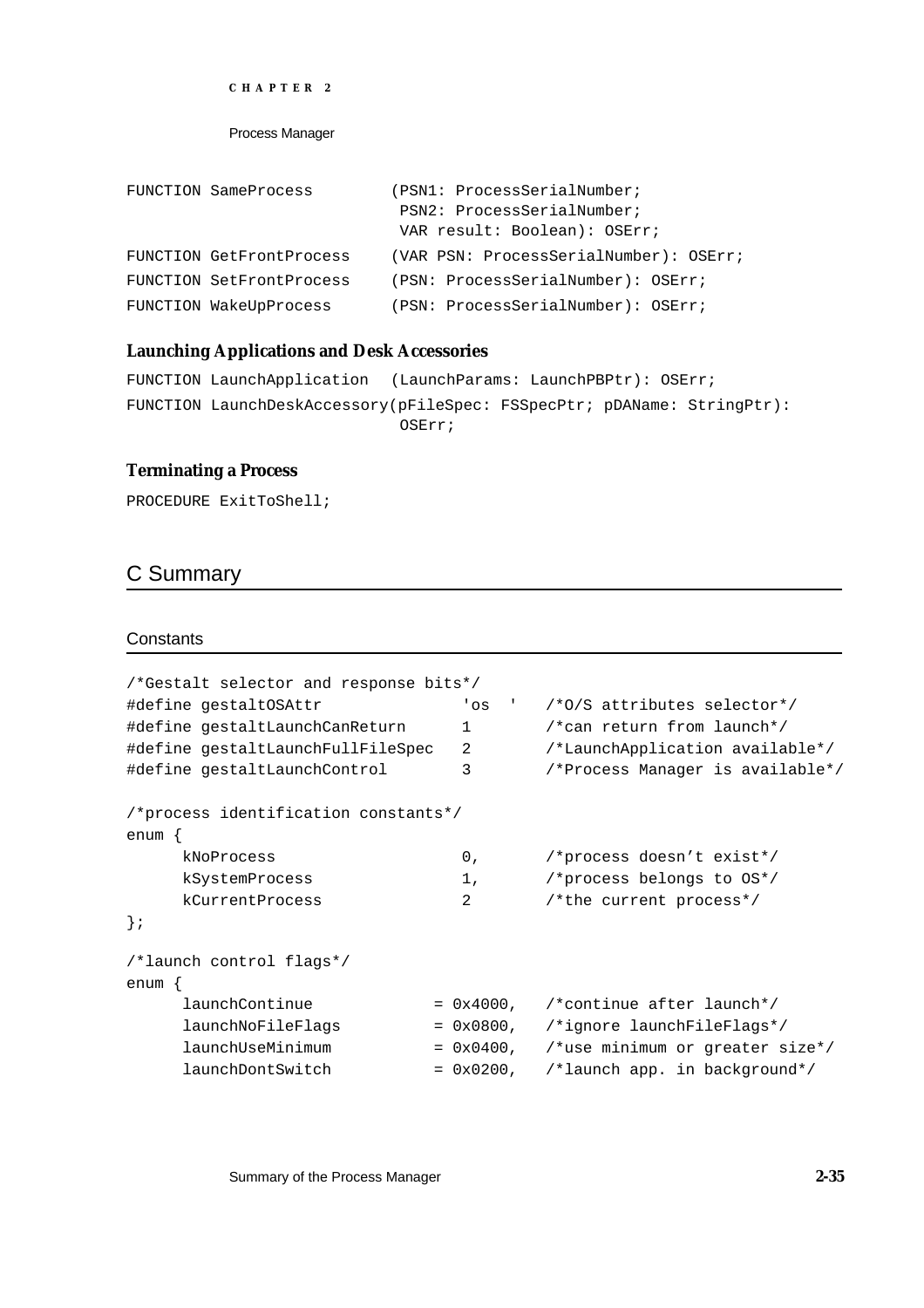```
CHAPTER 2
```

```
Process Manager
```

```
lawnchAllow24Bit = 0x0100, /*reserved*/
     launchInhibitDaemon = 0x0080 /*don't launch background app.*/
};
/*launch parameter block length and ID*/
#define extendedBlockLen (sizeof(LaunchParamBlockRec) - 12)
#define extendedBlock ((unsigned short)'LC')
/*flags in processMode field*/
enum {
     modeDeskAccessory = 0x00020000, /*process is desk acc*/
     modeMultiLaunch = 0x00010000, /*from app file's flags*/
     modeNeedSuspendResume = 0x00004000, /*from 'SIZE' resource*/
     modeCanBackground = 0x00001000, /*from 'SIZE' resource*/
     modeDoesActivateOnFGSwitch = 0x00000800, /*from 'SIZE' resource*/
     modeOnlyBackground = 0x00000400, /*from 'SIZE' resource*/
     modeGetFrontClicks = 0x00000200, /*from 'SIZE' resource*/
     modeGetAppDiedMsq = 0x00000100, /*from 'SIZE' resource*/
     mode32BitCompatible = 0x00000080, /*from 'SIZE' resource*/
     modeHighLevelEventAware = 0x00000040, /*from 'SIZE' resource*/
     modeLocalAndRemoteHLEvents = 0x00000020, /*from 'SIZE' resource*/
     modeStationeryAware = 0x00000010, /*from 'SIZE' resource*/
     modeUseTextEditServices = 0x00000008 /*from 'SIZE' resource*/
};
```
# Data Types

# **Process Serial Number**

```
struct ProcessSerialNumber {
    unsigned long highLongOfPSN; /*high-order 32 bits of psn*/
    unsigned long lowLongOfPSN; /*low-order 32 bits of psn*/
};
```
typedef struct ProcessSerialNumber ProcessSerialNumber; typedef ProcessSerialNumber \*ProcessSerialNumberPtr;

# **Process Information Record**

```
struct ProcessInfoRec {
    unsigned long processInfoLength; /*length of record*/
    StringPtr processName; /*name of process*/
    ProcessSerialNumber processNumber; /*psn of the process*/
```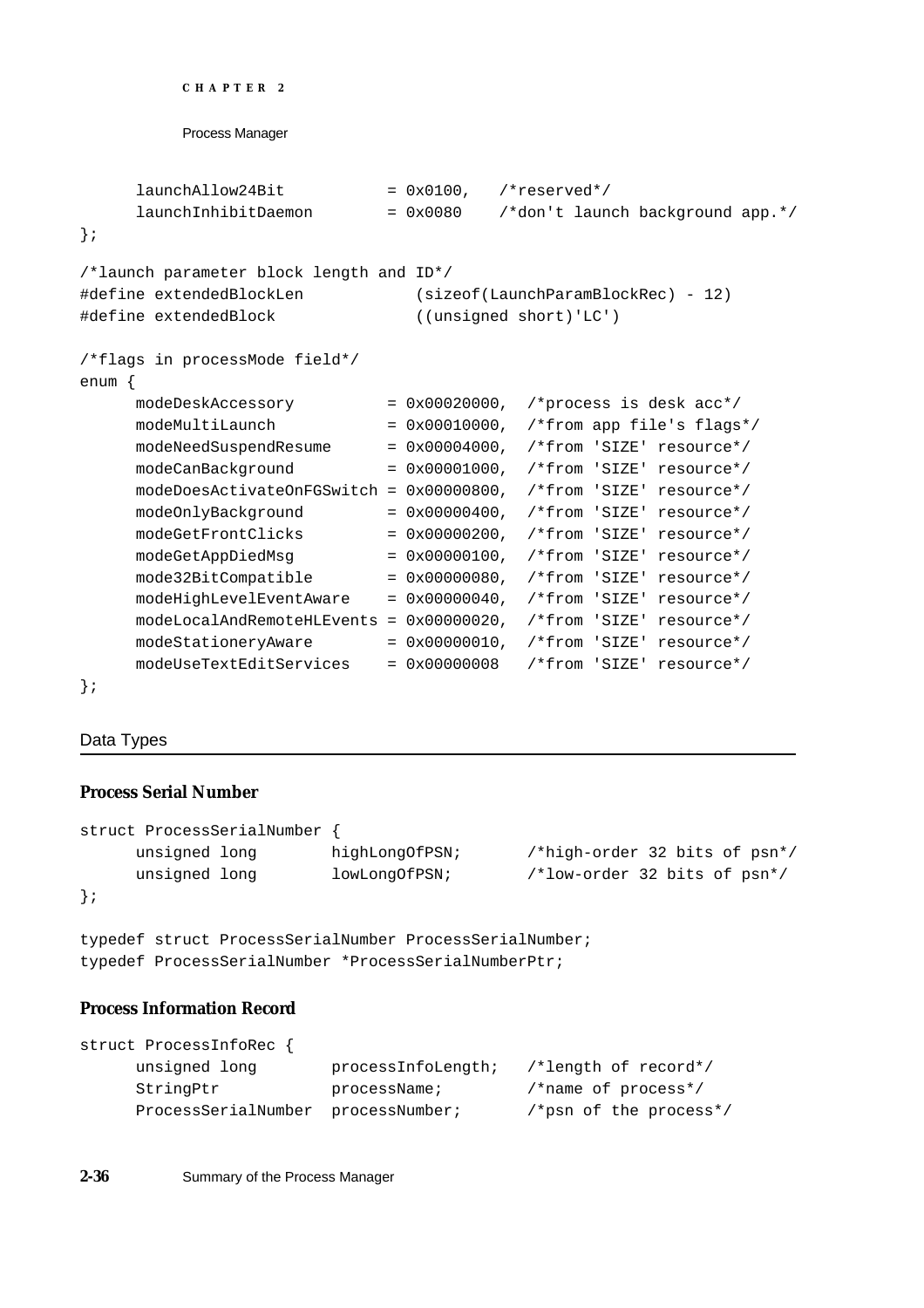```
CHAPTER 2
```

| unsigned long       | processType;       | /*file type of app file*/      |
|---------------------|--------------------|--------------------------------|
| <b>OSType</b>       | processSignature;  | /*signature of app file*/      |
| unsigned long       | processMode;       | /*'SIZE' resource flags*/      |
| Ptr                 | processLocation;   | /*address of partition*/       |
| unsigned long       | processSize;       | /*partition size*/             |
| unsigned long       | processFreeMem;    | /*free bytes in heap*/         |
| ProcessSerialNumber | processLauncher;   | /*proc that launched this $*/$ |
|                     |                    | $/*$ one <sup>*</sup> /        |
| unsigned long       | processLaunchDate; | /*time when launched*/         |
| unsigned long       | processActiveTime; | /*accumulated CPU time*/       |
| FSSpecPtr           | processAppSpec;    | /*location of the file*/       |
|                     |                    |                                |

typedef struct ProcessInfoRec ProcessInfoRec; typedef ProcessInfoRec \*ProcessInfoRecPtr;

### **Application Parameters Record**

};

| struct AppParameters |                   |                        |
|----------------------|-------------------|------------------------|
| EventRecord          | theMsqEvent;      | /*event (high-level)*/ |
| unsigned long        | eventRefCon;      | /*reference constant*/ |
| unsigned long        | $messaqelenqth$ ; | /*length of buffer*/   |
| $\}$ ;               |                   |                        |

typedef struct AppParameters AppParameters; typedef AppParameters \*AppParametersPtr;

typedef unsigned short LaunchFlags;

# **Launch Parameter Block**

```
struct LaunchParamBlockRec {
    unsigned long reserved1; /*reserved*/
    unsigned short reserved2; /*reserved*/
    unsigned short launchBlockID; /*extended block*/
    unsigned long launchEPBLength; /*length of block*/
    unsigned short launchFileFlags; /*app's Finder flags*/
    LaunchFlags launchControlFlags; /*launch options*/
    FSSpecPtr launchAppSpec; /*location of app's file*/
    ProcessSerialNumber launchProcessSN; /*returned psn*/
    unsigned long launchPreferredSize; /*returned pref size*/
    unsigned long launchMinimumSize; /*returned min size*/
     unsigned long launchAvailableSize; /*returned avail size*/
     AppParametersPtr launchAppParameters; /*high-level event*/
```
Summary of the Process Manager **2-37**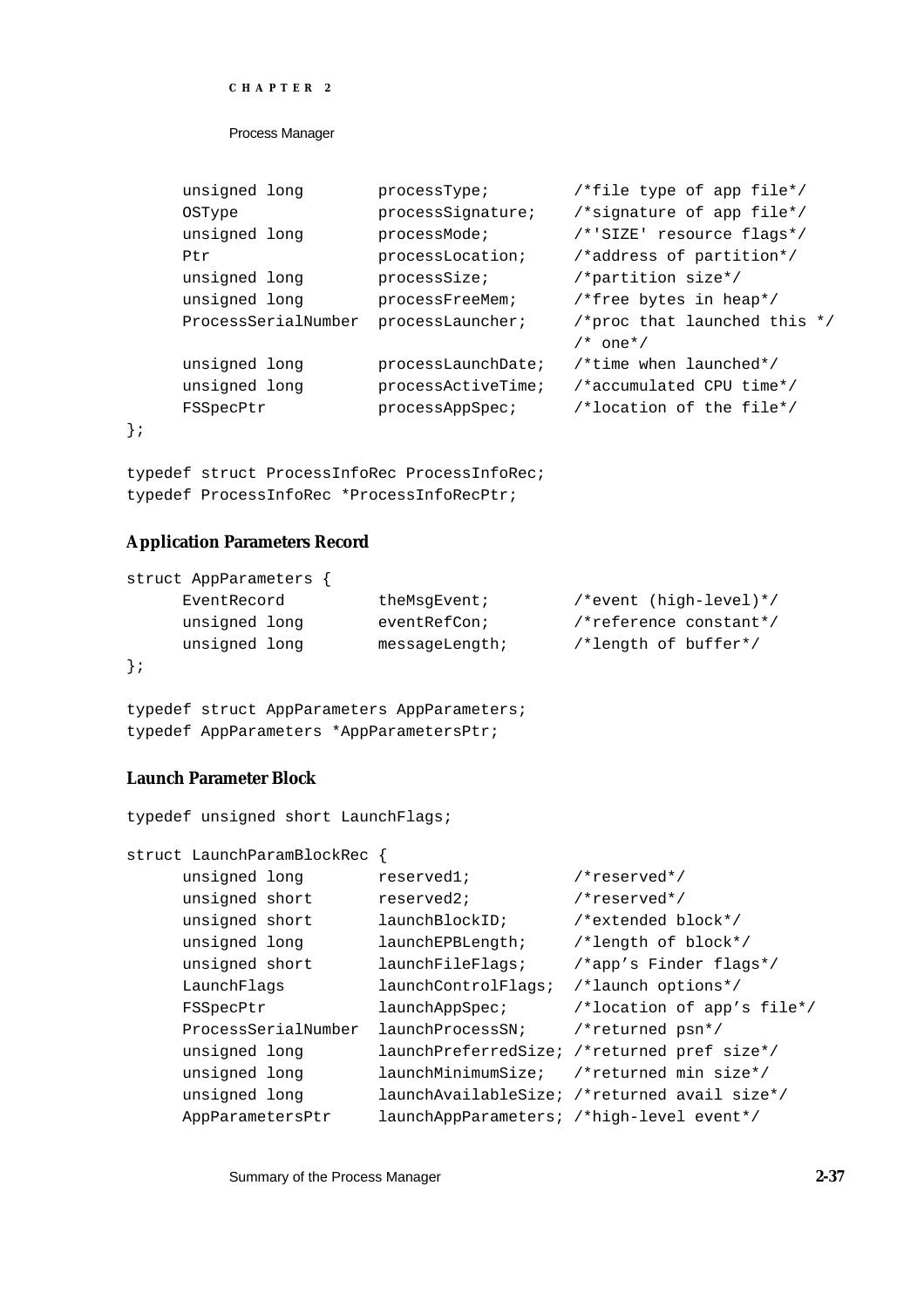```
CHAPTER 2
```
};

```
typedef struct LaunchParamBlockRec LaunchParamBlockRec;
typedef LaunchParamBlockRec *LaunchPBPtr;
```
# Routines

# **Getting Process Information**

```
pascal OSErr GetCurrentProcess
                             (ProcessSerialNumber *PSN);
pascal OSErr GetNextProcess (ProcessSerialNumber *PSN);
pascal OSErr GetProcessInformation
                             (const ProcessSerialNumber *PSN, 
                             ProcessInfoRecPtr info);
pascal OSErr SameProcess (const ProcessSerialNumber *PSN1, 
                             const ProcessSerialNumber *PSN2, 
                             Boolean *result);
pascal OSErr GetFrontProcess
                            (ProcessSerialNumber *PSN);
pascal OSErr SetFrontProcess
                             (const ProcessSerialNumber *PSN);
pascal OSErr WakeUpProcess (const ProcessSerialNumber *PSN);
```
# **Launching Applications and Desk Accessories**

```
pascal OSErr LaunchApplication
                             (const LaunchParamBlockRec *LaunchParams);
pascal OSErr LaunchDeskAccessory
                             (const FSSpec *pFileSpec, 
                              ConstStr255Param pDAName);
```
# **Terminating a Process**

pascal void ExitToShell (void);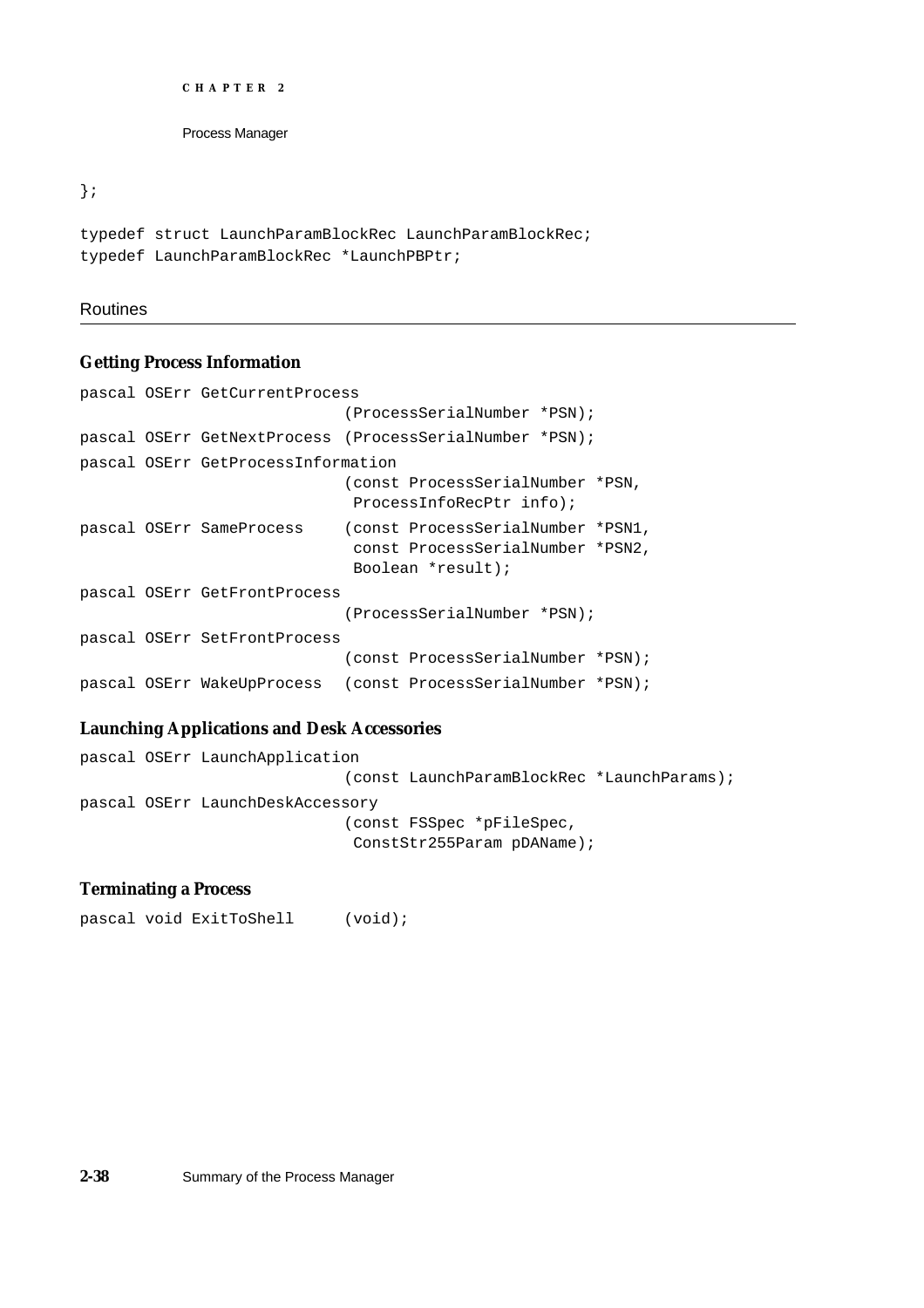# Assembly-Language Summary

# Data Structures

### **Process Serial Number**

| highLongOfPSN | long | high-order 32-bits of process serial number |
|---------------|------|---------------------------------------------|
| lowLongOfPSN  | long | low-order 32-bits of process serial number  |

# **Process Information Record**

| 0  | processInfoLength | long    | length of this record                     |
|----|-------------------|---------|-------------------------------------------|
| 4  | processName       | long    | name of process                           |
| 8  | processNumber     | 2 longs | process serial number of the process      |
| 16 | processType       | long    | type of application file                  |
| 20 | processSignature  | long    | signature of application file             |
| 24 | processMode       | long    | flags from 'SIZE' resource                |
| 28 | processLocation   | long    | address of process partition              |
| 32 | processSize       | long    | partition size (in bytes)                 |
| 36 | processFreeMem    | long    | amount of free memory in application heap |
| 40 | processLauncher   | 2 longs | process that launched this one            |
| 48 | processLaunchDate | long    | value of Ticks at time of launch          |
| 52 | processActiveTime | long    | total time spent using the CPU            |
| 56 | processAppSpec    | long    | location of the file                      |

# **Application Parameters Record**

|    | theMsqEvent   | 16 bytes | the high-level event record      |
|----|---------------|----------|----------------------------------|
| 16 | eventRefCon   | long     | reference constant               |
| 20 | messageLength | long     | length of buffer                 |
| 24 | messageBuffer | byte     | first byte of the message buffer |

# **Launch Parameter Block**

| $\bf{0}$ | reserved1           | long    | reserved                                              |
|----------|---------------------|---------|-------------------------------------------------------|
| 4        | reserved2           | word    | reserved                                              |
| 6        | launchBlockID       | word    | specifies whether block is extended                   |
| 8        | launchEPBLength     | long    | length (in bytes) of rest of parameter block          |
| 12       | launchFileFlags     | word    | the Finder flags for the application file             |
| 14       | launchControlFlags  | word    | flags that specify launch options                     |
| 16       | launchAppSpec       | long    | address of FSSpec that specifies the application file |
|          |                     |         | to launch                                             |
| 20       | launchProcessSN     | 2 longs | process serial number                                 |
| 28       | launchPreferredSize | long    | application's preferred partition size                |
| 32       | launchMinimumSize   | long    | application's minimum partition size                  |
| 36       | launchAvailableSize | long    | maximum partition size available                      |
| 40       | launchAppParameters | long    | high-level event for launched application             |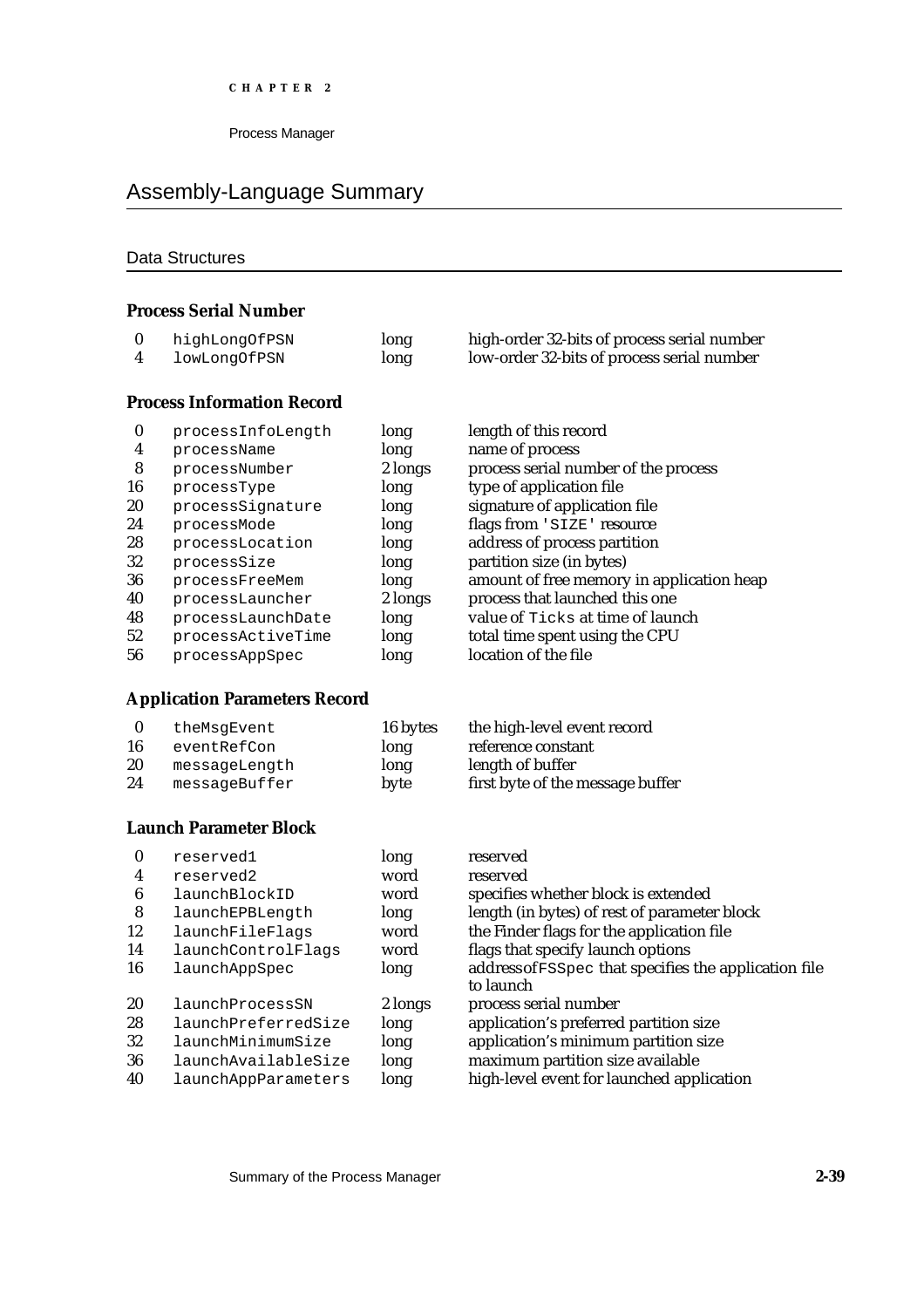# Trap Macros

# **Trap Macro Names**

| Pascal name       | Trap macro name |
|-------------------|-----------------|
| LaunchApplication | Launch          |
| ExitToShell       | ExitToShell     |

# **Trap Macros Requiring Routine Selectors**

\_OSDispatch

| <b>Selector</b> | Routine               |
|-----------------|-----------------------|
| \$0036          | LaunchDeskAccessory   |
| \$0037          | GetCurrentProcess     |
| \$0038          | GetNextProcess        |
| \$0039          | GetFrontProcess       |
| <b>\$003A</b>   | GetProcessInformation |
| <b>S003B</b>    | SetFrontProcess       |
| <b>\$003C</b>   | WakeUpProcess         |
| <b>S003D</b>    | SameProcess           |
|                 |                       |

# Result Codes

| 0      | No error                                                                             |
|--------|--------------------------------------------------------------------------------------|
| $-50$  | Process serial number is invalid                                                     |
| $-108$ | Not enough memory to allocate the partition size specified in the<br>'SIZE' resource |
| $-192$ | Resource not found                                                                   |
| $-600$ | No eligible process with specified process serial number                             |
| $-601$ | Not enough room to launch application with special requirements                      |
| $-602$ | Addressing mode is 32-bit, but application is not 32-bit clean                       |
| $-605$ | Partition size specified in 'SIZE' resource is not big enough for launch             |
| $-606$ | Application is background-only                                                       |
|        |                                                                                      |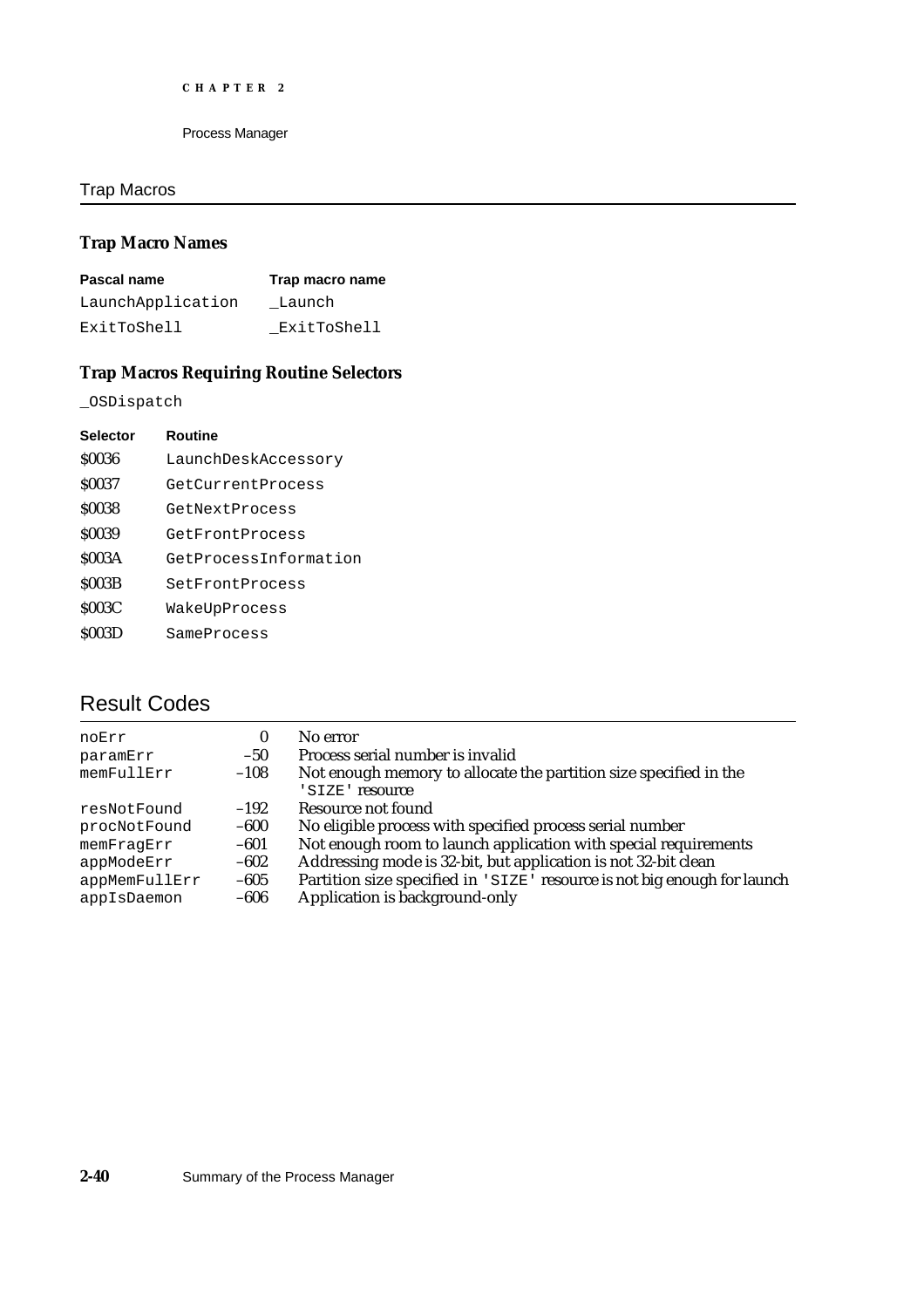# Time Manager

# **Contents**

| $3-3$<br><b>About the Time Manager</b>                  |        |
|---------------------------------------------------------|--------|
| The Original Time Manager<br>$3-4$                      |        |
| The Revised Time Manager<br>$3-5$                       |        |
| The Extended Time Manager<br>$3-6$                      |        |
| <b>Using the Time Manager</b><br>$3-9$                  |        |
| <b>Installing and Activating Tasks</b><br>$3 - 10$      |        |
| <b>Using Application Global Variables in Tasks</b>      | $3-11$ |
| <b>Performing Periodic Tasks 3-13</b>                   |        |
| <b>Computing Elapsed Time</b><br>$3-14$                 |        |
| <b>Time Manager Reference</b><br>$3-17$                 |        |
| Data Structures<br>$3 - 17$                             |        |
| <b>Time Manager Routines</b><br>$3-18$                  |        |
| <b>Application-Defined Routine</b><br>$3-22$            |        |
| Time Manager Tasks 3-22                                 |        |
| <b>Summary of the Time Manager</b><br>$3 - 23$          |        |
| <b>Pascal Summary</b><br>$3 - 23$                       |        |
| Constants 3-23                                          |        |
| Data Types<br>$3 - 23$                                  |        |
| Time Manager Routines 3-24                              |        |
|                                                         |        |
| <b>Application-Defined Routine 3-24</b>                 |        |
| C Summary 3-24                                          |        |
| Constants 3-24                                          |        |
| Data Types<br>$3 - 24$                                  |        |
| <b>Time Manager Routines</b><br>$3 - 25$                |        |
| <b>Application-Defined Routine</b><br>$3-25$            |        |
| <b>Assembly-Language Summary</b><br>$3 - 25$            |        |
| Data Structures<br>$3 - 25$<br><b>Result Codes</b> 3-26 |        |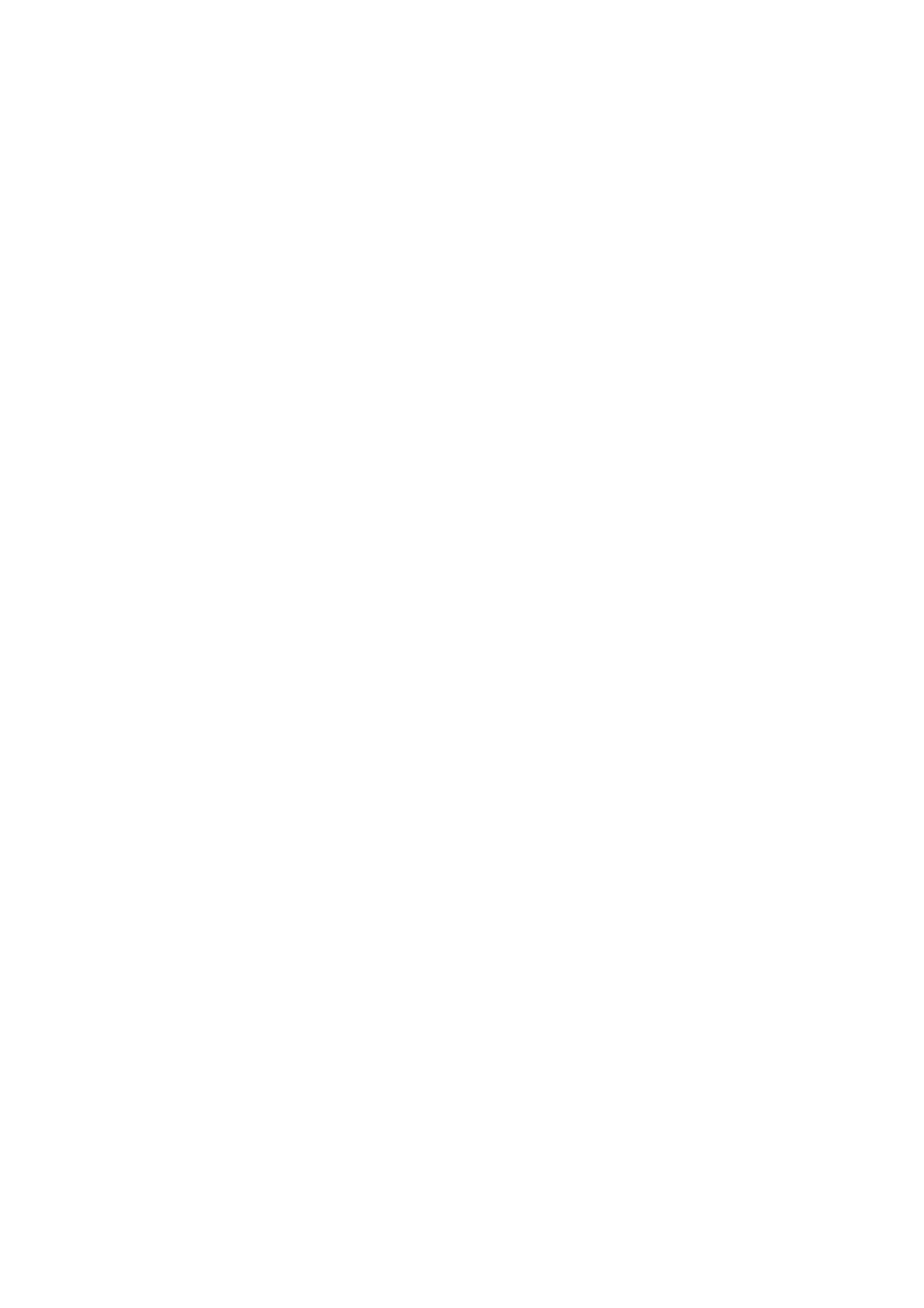Time Manager

This chapter describes how you can use the Time Manager to schedule execution of a routine after a specified amount of time has elapsed. It includes information about the original Time Manager, as well as information about the revised Time Manager introduced in system software version 6.0.3 and the extended Time Manager introduced in system software version 7.0.

Because different versions of the Time Manager are available under different system software versions, your application may need to determine which version is available in its current environment. To do so, use the Gestalt function explained in the chapter "Gestalt Manager" in *Inside Macintosh: Operating System Utilities*.

To use this chapter, you should be familiar with the Vertical Retrace Manager because it provides an alternative (and sometimes preferable) method for scheduling routines for future or periodic execution. For details on the Vertical Retrace Manager, see the chapter "Vertical Retrace Manager" in this book.

# About the Time Manager

The Time Manager allows applications and other software to schedule routines for execution at a later time. By suitably defining the routine that is to be executed later, you can use the Time Manager to accomplish a wide range of time-related activities. For example, because a routine can reschedule itself for later execution, the Time Manager allows your application to perform periodic or repeated actions. You can use the Time Manager to

- schedule routines for execution after a specified delay
- set up tasks that run periodically n
- compute the time a routine takes to run  $\overline{p}$
- coordinate and synchronize actions in the Macintosh computer

The Time Manager provides a hardware-independent method of performing these time-related tasks. In general, you should use the Time Manager instead of timing loops, which can vary in duration because they depend on clock speed and interrupt-handling speed.

To use the Time Manager, you must first issue a request by passing the Time Manager the address of a task record, one of whose fields contains the address of the routine that is to run. Then you need to activate that request by specifying the delay until the routine is to run. The Time Manager uses a **Time Manager queue** to maintain requests that you issue. The structure of this queue is similar to that of standard operating-system queues. The Time Manager queue can hold any number of outstanding requests, and each application can add any number of entries to the queue. If there are several requests scheduled for execution at exactly the same time, the Time Manager schedules them for execution as close to the specified time as possible, in the order in which they entered the Time Manager queue.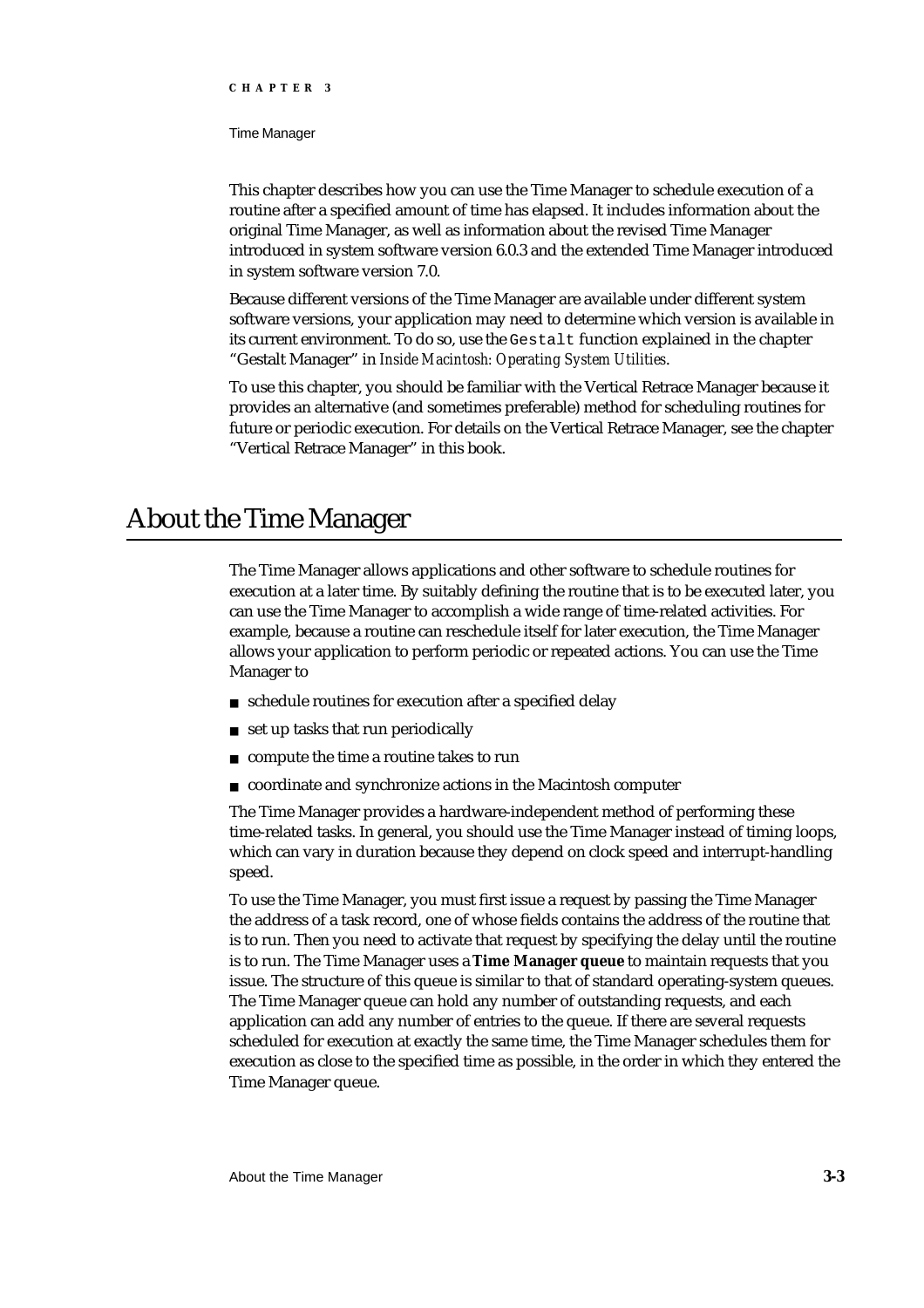#### Time Manager

The routine you place in the queue can perform any desired action so long as it does not call the Memory Manager, either directly or indirectly. (You cannot call the Memory Manager because Time Manager tasks are executed at interrupt time.)

The Time Manager introduced in system software version 7.0 is the third version released. The three versions are known as the original Time Manager, the revised Time Manager, and the extended Time Manager. The three versions are all upwardly compatible—that is, each succeeding Time Manager version is a functional superset of the previous one. However, code written for the extended Time Manager may not run properly with either the original or revised version. For this reason, it is sometimes important to know which Time Manager version is available on a specific computer.

You can use the Gestalt function to determine which version of the Time Manager is present. You should pass Gestalt the selector gestaltTimeMgrVersion.

#### CONST

```
gestaltTimeMgrVersion = 'tmgr'; {Time Manager version}
```
If Gestalt executes successfully, it returns one of three constants:

#### CONST

| qestaltStandardTimeMqr | $= 1$  | {original Time Manager} |
|------------------------|--------|-------------------------|
| qestaltRevisedTimeMqr  | $= 2i$ | {revised Time Manager}  |
| qestaltExtendedTimeMqr | $= 3i$ | {extended Time Manager} |

If Gestalt returns an error, you should assume that the original Time Manager is present. The following sections describe the features of each version of the Time Manager.

# The Original Time Manager

The Time Manager was first introduced with the Macintosh Plus ROMs (which are also used in Macintosh 512K enhanced models) and was intended for use internally by the Operating System. The original Time Manager allows delays as small as 1 millisecond, resulting in a maximum range of about 24 days.

To schedule a task for later execution, place an entry into the Time Manager queue and then activate it. All Time Manager routines manipulate elements of the Time Manager queue, which are stored in a **Time Manager task record.** The task record for the original Time Manager is defined by the TMTask data type.

```
TYPE TMTask = {original and revised Time Manager task record}
  RECORD 
     qLink: QElemPtr; {next queue entry}
     qType: Integer; {queue type}
     tmAddr: ProcPtr; {pointer to task}
     tmCount: LongInt; {reserved}
  END;
```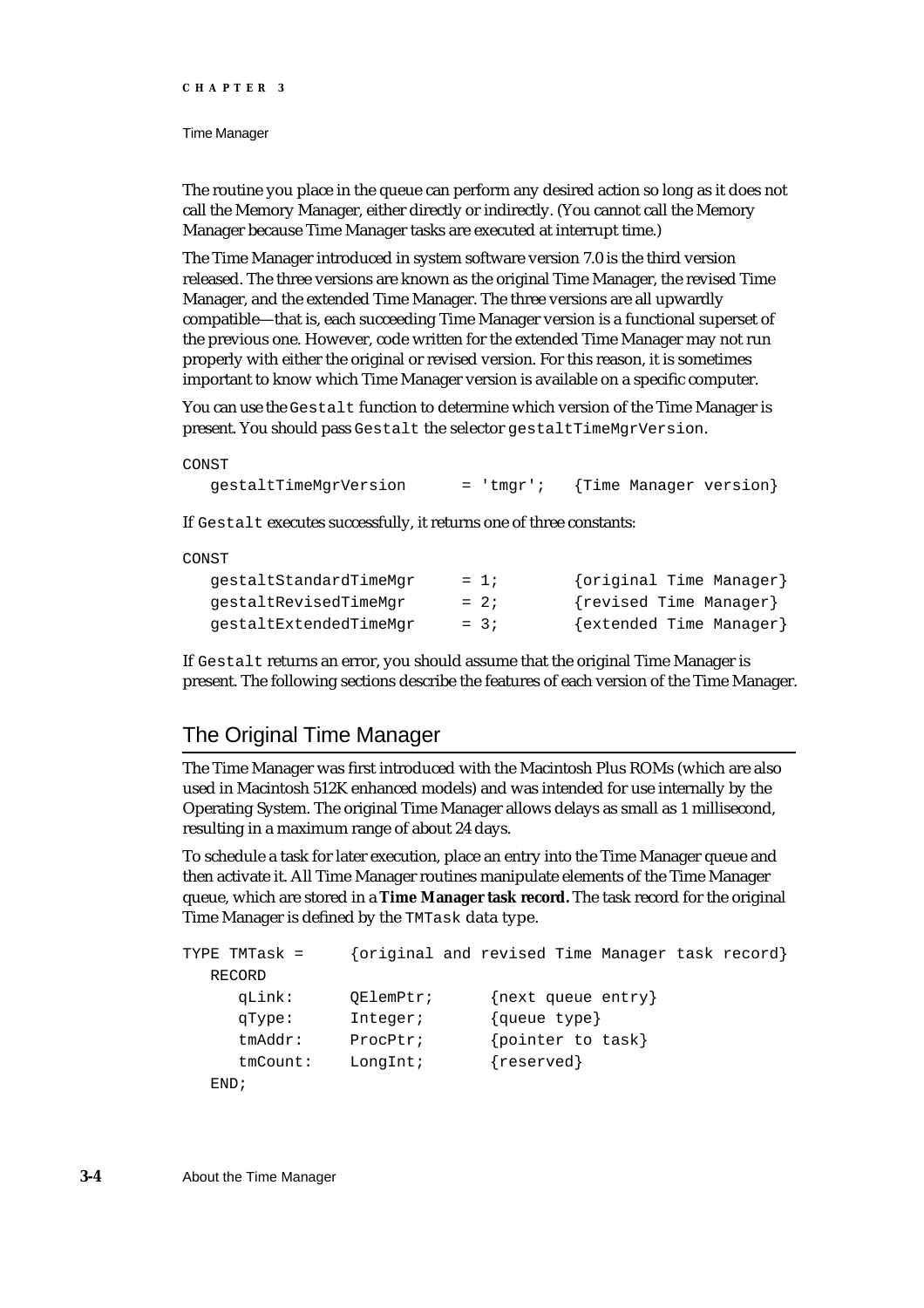#### Time Manager

Of the four fields in this record, you need to fill in only the  $t$ mAdd $r$  field, which contains a pointer to the routine that is to be executed at some time in the future. The remaining fields are used internally by the Time Manager or are reserved by Apple Computer, Inc. However, you should set the tmCount field to 0 when you set up a task record.

The original Time Manager includes three routines:

- n The InsTime procedure installs a task record into the Time Manager queue.
- $n$  The PrimeTime procedure schedules a previously queued task record for future execution.
- n The RmvTime procedure removes a task record from the Time Manager queue.

Note that installing a request into the Time Manager queue (by calling the InsTime procedure) does not by itself schedule the specified routine for future execution. After you queue a request, you still need to activate (or **prime**) the request by specifying the desired delay until execution (by calling the PrimeTime procedure). Note also that the task record is not automatically removed from the Time Manager queue after the routine is executed. For this reason, you can reactivate the task by subsequent calls to PrimeTime; you do not have to reinstall the task record.

To remove a task record from the queue, you must call the RmvTime procedure. The RmvTime procedure removes a task record from the Time Manager queue whether or not that task was ever activated and whether or not its specified time delay has expired.

# The Revised Time Manager

System software version 6.0.3 introduced a revised version of the Time Manager. This version provides better time resolution and more accurate measurements of elapsed time. You can represent time delays in the revised Time Manager as microseconds (µsec) as well as milliseconds (msec), with a finest resolution of 20 microseconds. The external programming interface did not change from the original to the revised Time Manager, although the revised version provides a means to distinguish microsecond delays from millisecond delays.

The revised Time Manager interprets negative time values (which were not formerly allowed) as negated microseconds. For example, a value of –50 is interpreted as a delay of 50 microseconds. Positive time values continue to represent milliseconds. When specified as microseconds, the maximum delay is about 35 minutes. When specified as milliseconds, the maximum delay is about 1 day. (This differs from the maximum delay in the original Time Manager because of the finer resolution of the revised Time Manager.) When passed to PrimeTime, the time value is converted to an internal form. For this reason, it makes no difference which unit you use if the delay falls within the ranges of both.

The revised Time Manager provides additional features. The principal change concerns the tmCount field of the Time Manager task record (previously reserved for use by Apple Computer, Inc.). When you remove an active task from the revised Time Manager's queue, any time remaining until the scheduled execution time is returned in the tmCount field. This change allows you to use the Time Manager to compute elapsed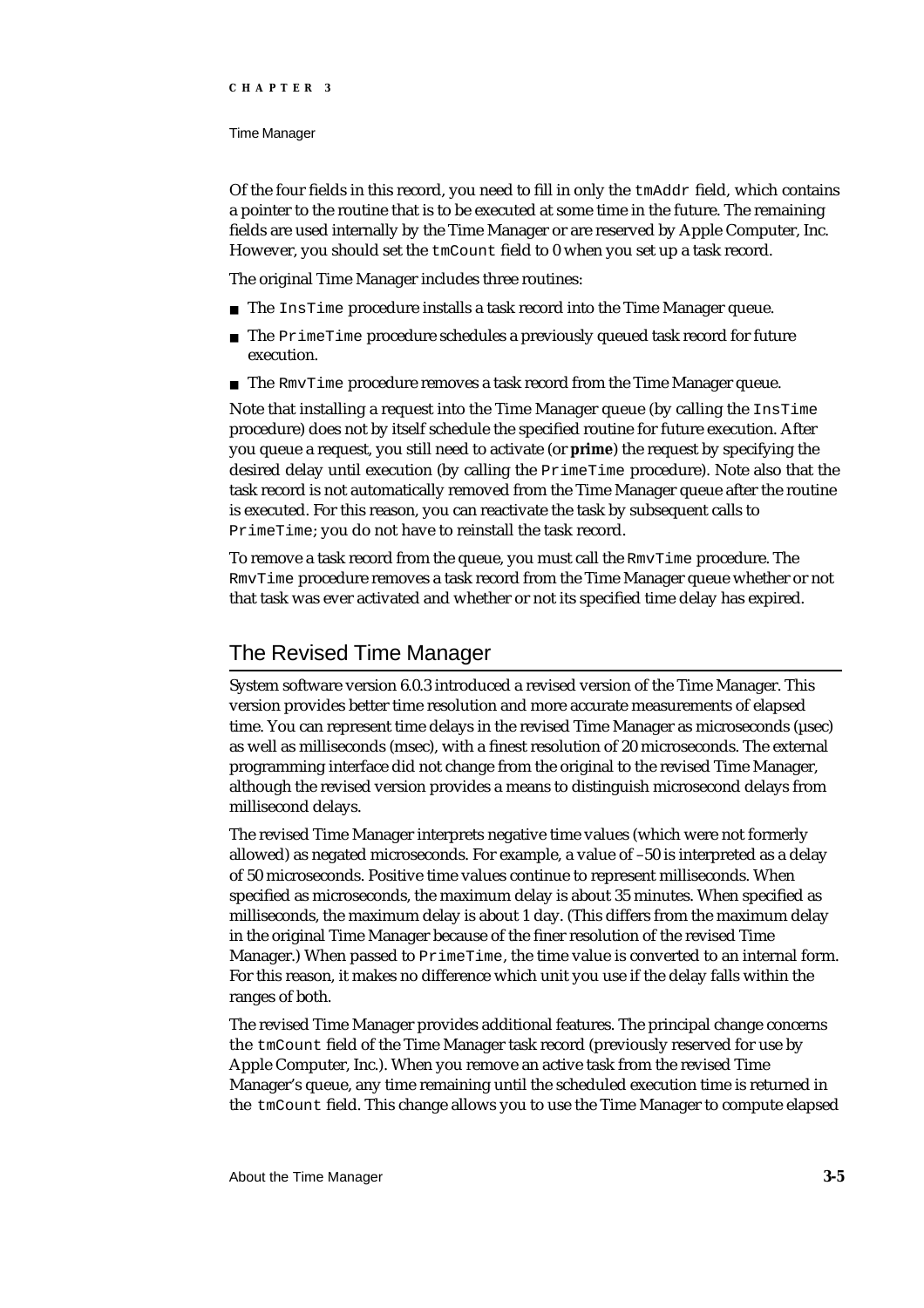### Time Manager

times (as explained in the section "Computing Elapsed Time" on page 3-14). In addition, the high-order bit of the  $qType$  field of the task record is used as a flag to indicate whether the task timer is active. The InsTime procedure initially clears this bit, and PrimeTime sets it. This bit is cleared when the time expires or when your application calls RmvTime.

Although the revised Time Manager supports the specification of delay times in microseconds, you should use this feature primarily for the more accurate measurement of elapsed times. You should avoid specifying very small delay times as a way to execute a routine repeatedly at frequent intervals because this technique may use a considerable amount of processor time. The amount of processor time consumed by such timing services varies, depending largely on the performance of the CPU. With low-performance CPUs, little or no time may be left for other processing on the system (for instance, moving the mouse or running the application).

# The Extended Time Manager

The extended Time Manager (available with system software version 7.0 and later) contains all the features of earlier Time Managers, with several extensions intended primarily to provide **drift-free, fixed-frequency** timing services. These services, which ensure that a routine is executed promptly after a specified delay, are important for sound and multimedia applications requiring precise timing and real-time synchronization among different events.

In the original and revised Time Managers, the value passed to PrimeTime indicates a delay that is relative to the current time (that is, the time when you execute  $PrimerTime)$ . This presents problems if you attempt to implement a fixed-frequency timing service by having the task call PrimeTime. The problem is that the time consumed by the Time Manager and by any interrupt latency (which is not predictable) causes the task to be called at a slightly slower and unpredictable frequency, which drifts over time. In Figure 3-1, the desired fixed frequency of 1000 microseconds cannot be achieved because the Time Manager overhead and interrupt latency cause a small and unpredictable delay each time the task is reactivated.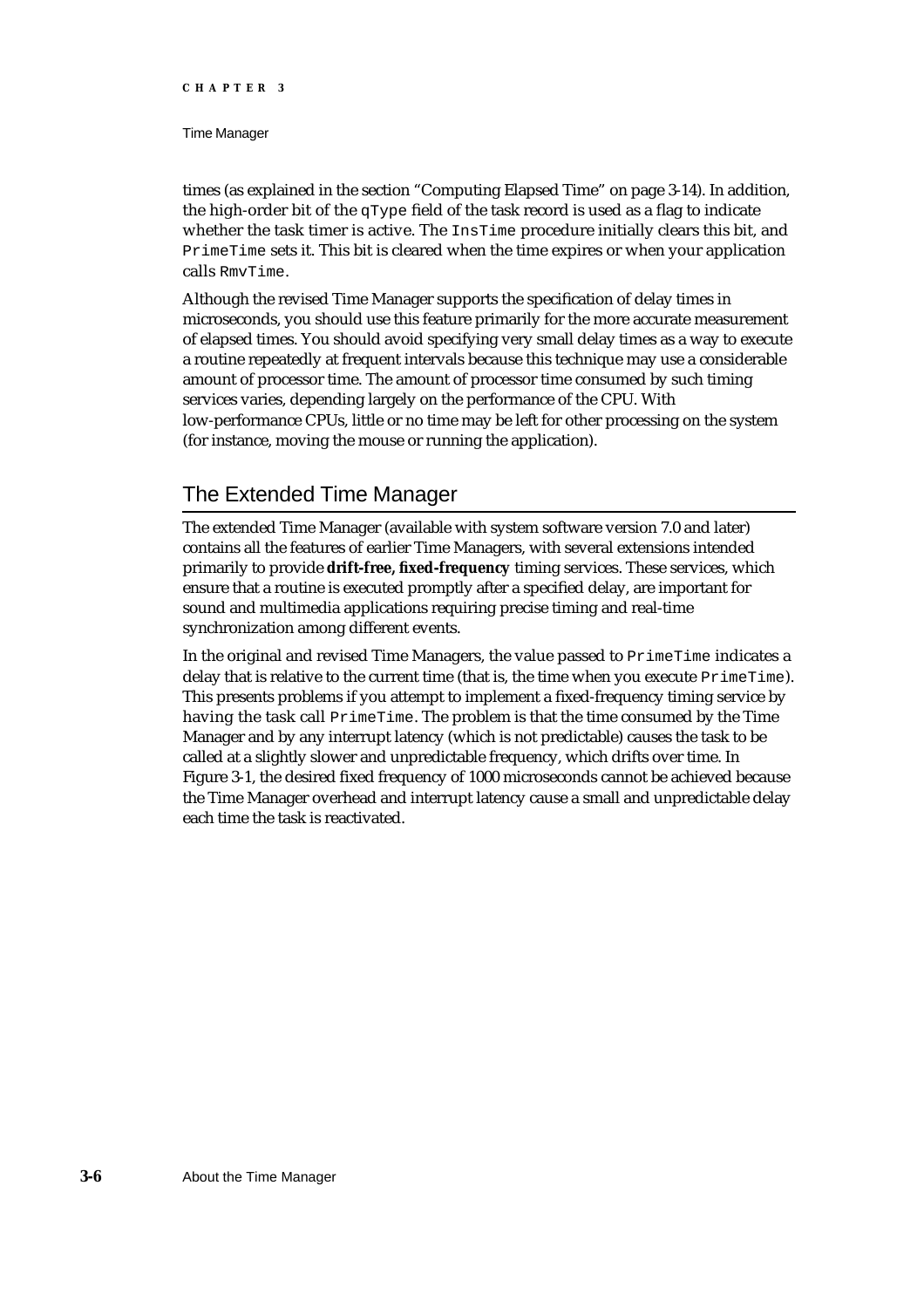

**Figure 3-1** Original and revised Time Managers (drifting, unpredictable frequency)

The extended Time Manager solves this problem by allowing you to reinstall a task with an execution time that is relative to the time when the task last expired—not relative to the time when the task is reinstalled. The extended Time Manager compensates for the delay between the time when the task last expired and the time at which it was reinstalled, thereby providing a truly drift-free, fixed-frequency timing service.

For example, if your application needs to execute a routine periodically at 1-millisecond intervals, it can reactivate the existing Time Manager queue element by calling PrimeTime in the task with a specified delay of 1 millisecond. When the Time Manager receives this new execution request, it determines how long ago the previous PrimeTime task expired and then decrements the specified delay by that amount. For instance, if the previous task expired 100 microseconds ago, then the Time Manager installs the new task with a delay of 900 microseconds. This technique is illustrated in Figure 3-2.



**Figure 3-2** The extended Time Manager (drift-free, fixed frequency)

About the Time Manager **3-7**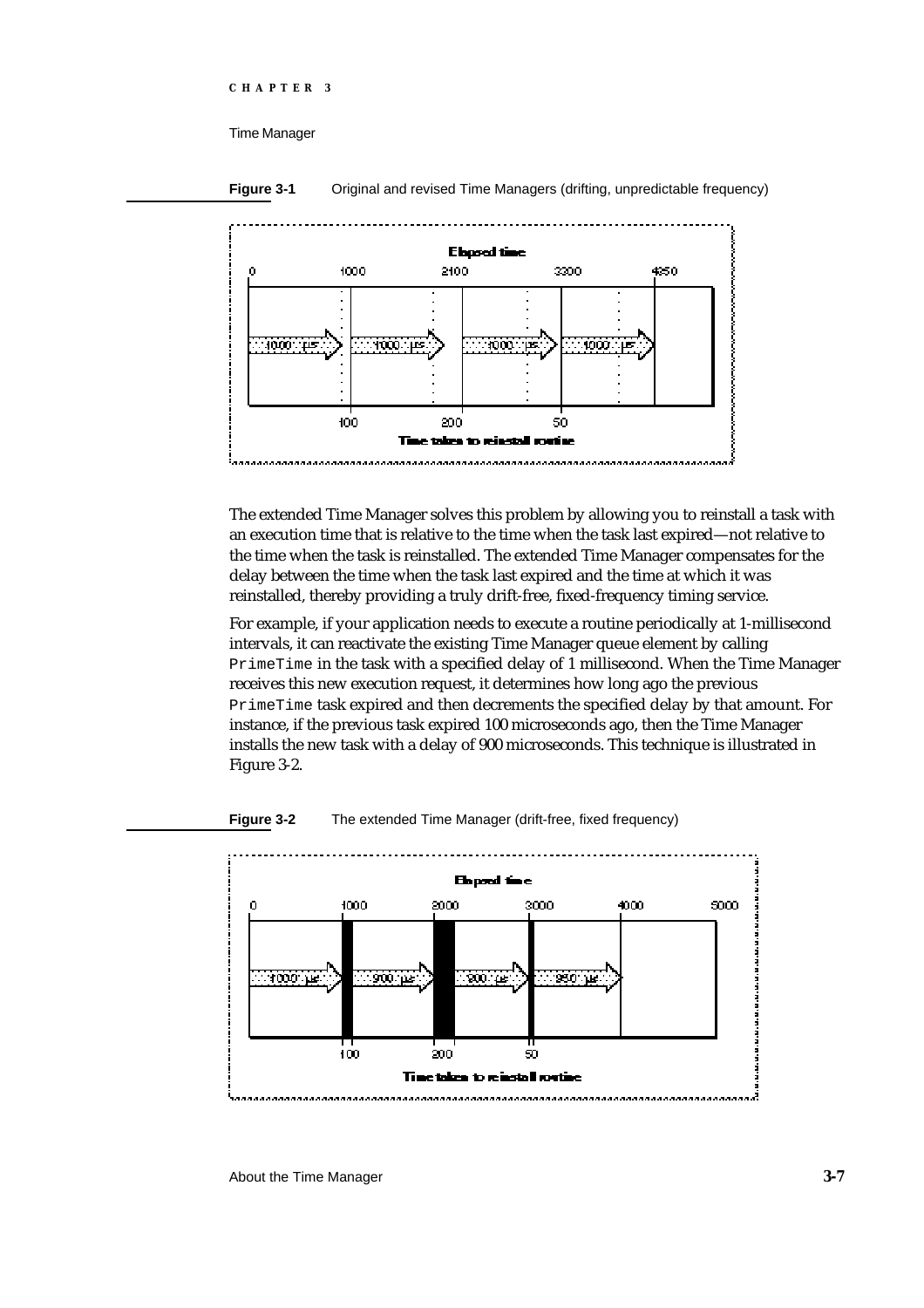```
CHAPTER 3
```
The extended Time Manager implements these features by recognizing an expanded task record and providing a new procedure, InsXTime. The Time Manager task record for the extended Time Manager looks like this:

```
TYPE TMTask = {extended Time Manager task record}
  RECORD 
     qLink: QElemPtr; {next queue entry}
     qType: Integer; {queue type}
     tmAddr: ProcPtr; {pointer to task}
     tmCount: LongInt; {unused time}
     tmWakeUp: LongInt; {wakeup time}
     tmReserved: LongInt; {reserved for future use}
  END;
```
Once again, your application fills in the tmAddr field. You should set tmWakeUp and tmReserved to 0 when you first install an extended Time Manager task. The remaining fields are used internally by the Time Manager. As in the revised Time Manager, the tmCount field holds the time remaining until the scheduled execution of the task (this field is set by RmvTime).

The tmWakeUp field contains the time at which the Time Manager task specified by tmAddr was last executed (or 0 if it has not yet been executed). Its principal intended use is to provide drift-free, fixed-frequency timing services, which are available only when you use the extended Time Manager and only when you install Time Manager tasks by calling the new InsXTime procedure.

When your application installs an extended Time Manager task (by calling the InsXTime procedure), the behavior of the PrimeTime procedure changes slightly, as described earlier in this section. If the value of the tmWakeUp field is zero when PrimeTime is called, the delay parameter to PrimeTime is interpreted as relative to the current time (just as in the original Time Manager), but the Time Manager sets the tmWakeUp field to a nonzero value that indicates when the delay time should expire. When your application calls PrimeTime with a Time Manager task whose tmWakeUp field contains a nonzero value, the Time Manager interprets the specified delay as relative to the time that the last call to PrimeTime on this task was supposed to expire.

## **Note**

Nonzero values in tmWakeUp are in a format that is used internally by the Time Manager. This format is subject to change. Your application should never use the value stored in this field and should either set it to 0 or leave it unchanged. When you first create an extended Time Manager task record, make sure that the value of the tmWakeUp field is 0; otherwise, the Time Manager may interpret it as a prior execution time. u

The extended Time Manager allows for a previously impossible situation that may lead to undesirable results. It is possible to call PrimeTime with an execution time that is in the past instead of in the future. (In the original and revised Time Managers, only future execution times are possible.) This situation arises when the value of the  $t_{\text{mWakeUp}}$  field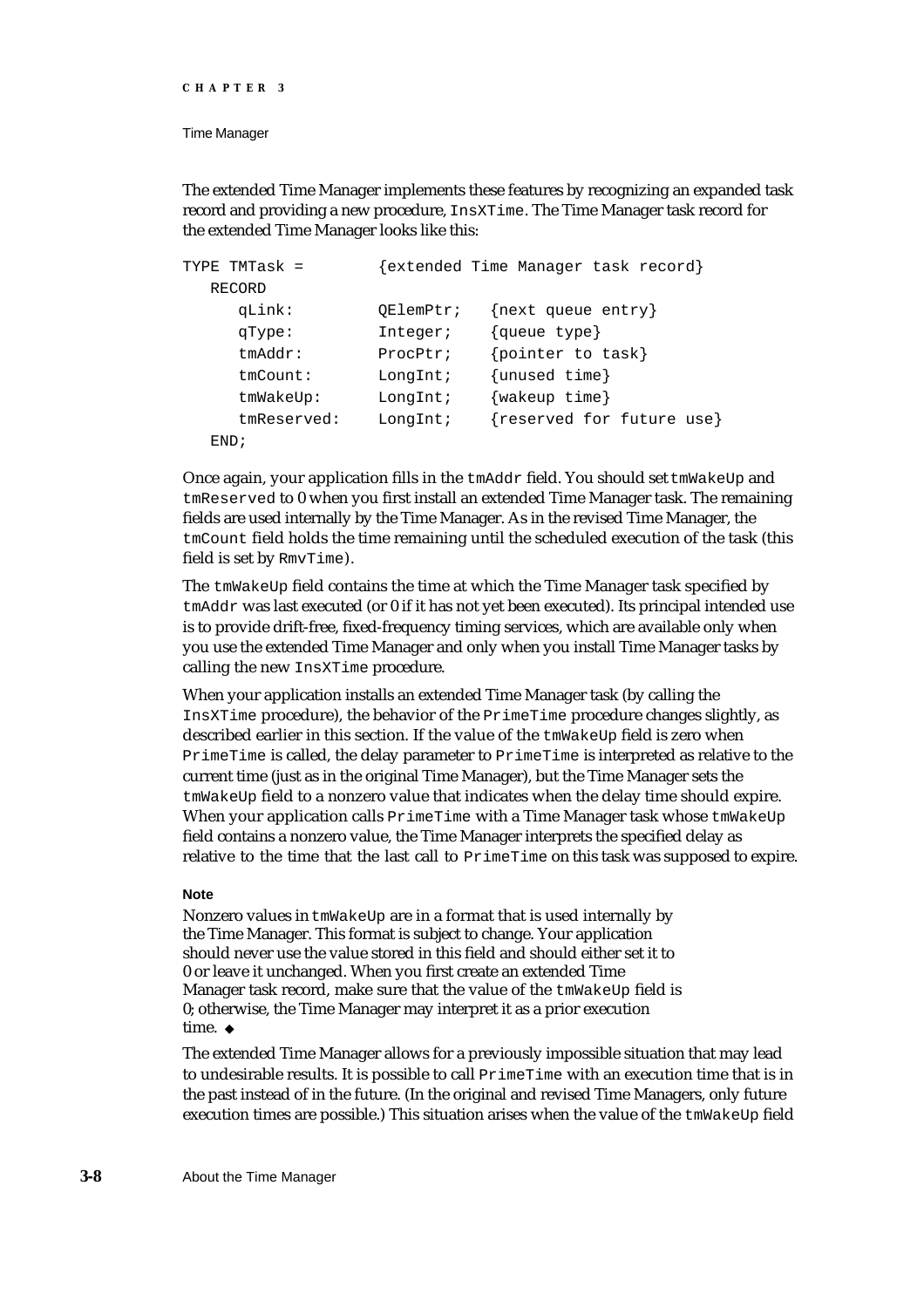#### Time Manager

specifies a time in the past and you issue a new PrimeTime request with a delay value that is not large enough to cause the execution time to be in the future. This may occur when fixed, high-frequency execution is required and the time needed to process each execution, including the Time Manager overhead, is greater than the delay time between requests.

When your application issues a  $Prim$ e $Time$  request with a  $tm$ WakeUp value that would result in a negative delay, the actual delay time is set to 0. The Time Manager updates the tmWakeUp field to indicate the time when the task should have been performed (in the past). Because the actual delay time is set to 0, the task is executed immediately. If your application continually issues PrimeTime requests for times in the past, the Time Manager and the tmAddr tasks consume all of the processor cycles. As a result, no time is left for the application to run. Because this situation is a function of processor speed, you should ensure compatibility by using the slowest processors to test applications that use extended Time Manager features. Another solution to this problem is to vary the wakeup frequency according to the processing power of the computer.

# Using the Time Manager

The Time Manager is automatically initialized when the system starts up. At that time, the queue of Time Manager task records is empty. The Operating System, applications, and other software components may place records into the queue. Because the delay time for a given task can be as small as 20 microseconds, you need to install an element into the Time Manager queue before actually issuing a request to execute it at some future time. You place elements into the queue by calling the InsTime procedure or (if you need the fixed-frequency services of the extended Time Manager) the InsXTime procedure. To activate the request, call PrimeTime. The Time Manager then marks the specified task record as active by setting the high-order bit in the  $qType$  field of that record.

The tmAddr field of the Time Manager task record contains the address of a task. The Time Manager calls this task when the time delay specified by a previous call to PrimeTime has elapsed. The task can perform any desired actions, as long as it does not call the Memory Manager (either directly or indirectly) and does not depend on the validity of handles to unlocked blocks.

## **Note**

If the routine specified in the Time Manager task record is located in your application's heap, then your application must still be active when the specified delay elapses, or the application should call RmvTime before it terminates. Otherwise, the Time Manager does not know that the address of that routine is not valid when the routine is called. The Time Manager then attempts to call the task, but with a stale pointer. If you want to let the application terminate after it has installed and activated a Time Manager task record, load the routine into the system heap. u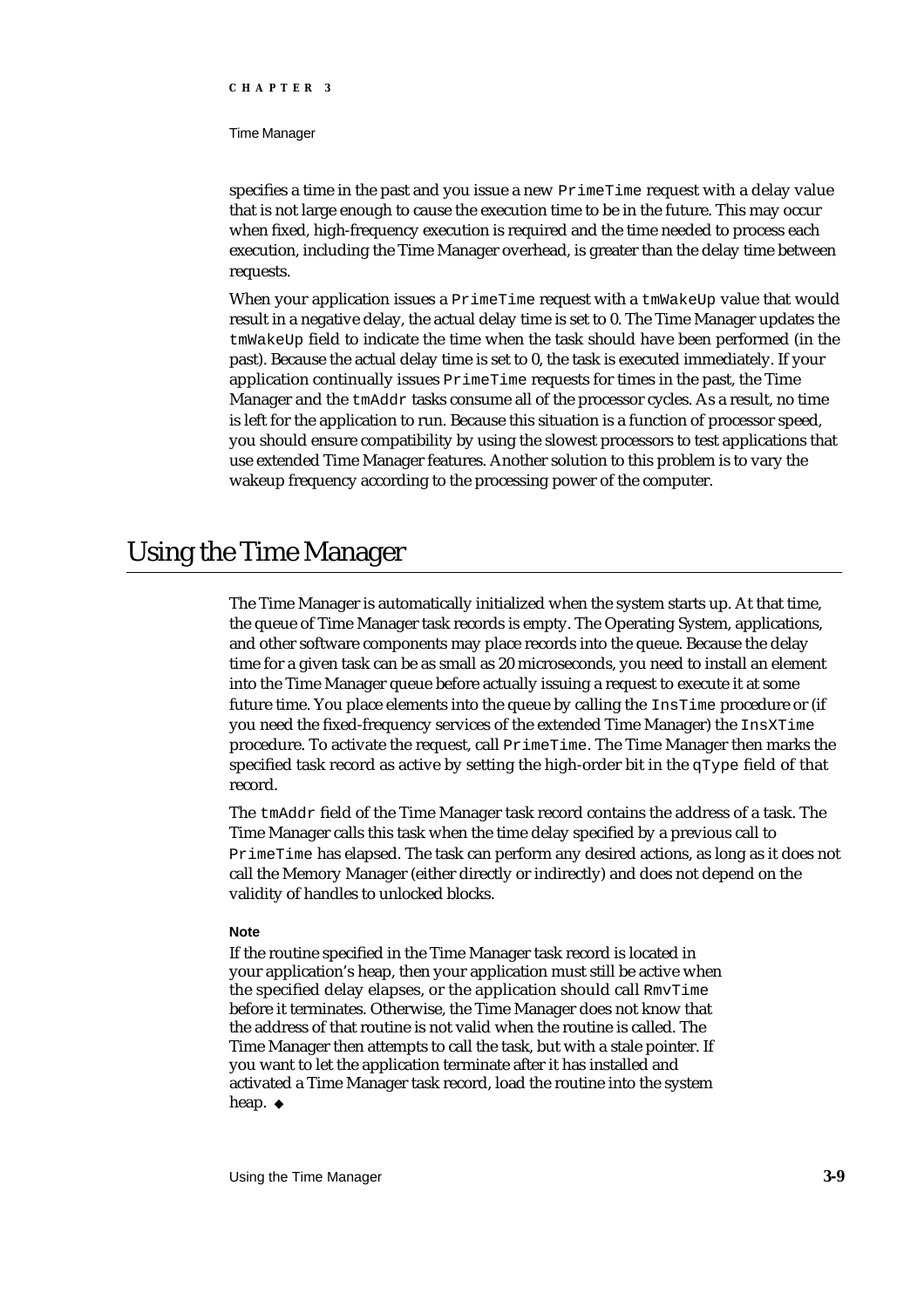#### Time Manager

There are two ways for an active queue element to become inactive. First, the specified time delay can elapse, in which case the routine pointed to by the  $t$ mAdd $r$  field is called. Second, your application can call the RmvTime procedure, in which case the amount of time remaining before the delay would have elapsed (the unused time) is reported in the tmCount field of the task record. This feature allows you to use the Time Manager to compute elapsed times (see the section "Computing Elapsed Time" on page 3-14), which is useful for obtaining performance measurements. Calling RmvTime removes an element from the queue whether or not that task is active when RmvTime is called.

To use the Time Manager for periodic execution of a task, simply have the routine pointed to by tmAddr call PrimeTime again. This technique is illustrated in the section "Performing Periodic Tasks" on page 3-13. Similarly, you can execute a Time Manager task a specific number of times by keeping a count of the number of times the task has been called. In cases where the task needs access to your application's global variables (such as a count variable), make sure that the A5 register points to your application's global variables when the task is executed and that A5 is restored to its original value when your task exits. A technique for this purpose is illustrated in "Using Application Global Variables in Tasks" on page 3-11.

# Installing and Activating Tasks

Listing 3-1 shows how to install and activate a Time Manager task. It assumes that the procedure MyTask has already been defined; see Listing 3-3 and Listing 3-4 for examples of simple task definitions.

**Listing 3-1** Installing and activating a Time Manager task

```
PROCEDURE InstallTMTask;
CONST
  kDelay = 2000; {delay value}
BEGIN
  gTMTask.tmAddr := @MyTask; {get address of task}
  gTMTask.tmWakeUp := 0; {initialize tmWakeUp}
  gTMTask.tmReserved := 0; {initialize tmReserved}
  InsXTime(@gTMTask); {install the task record}
  PrimeTime(@gTMTask, kDelay); {activate the task record}
END;
```
In this example, InstallTMTask installs an extended Time Manager task record into the Time Manager queue and then activates the task. (The extended Time Manager task record, gTMTask, is a global variable of type TMTask.) After the specified delay has elapsed (in this case, 2000 milliseconds, or 2 seconds), the procedure MyTask runs.

In cases where no task is to run after the specified delay has elapsed, you should set the tmAddr field to NIL. To determine if the time has expired, you can check the task-active bit in the qType field.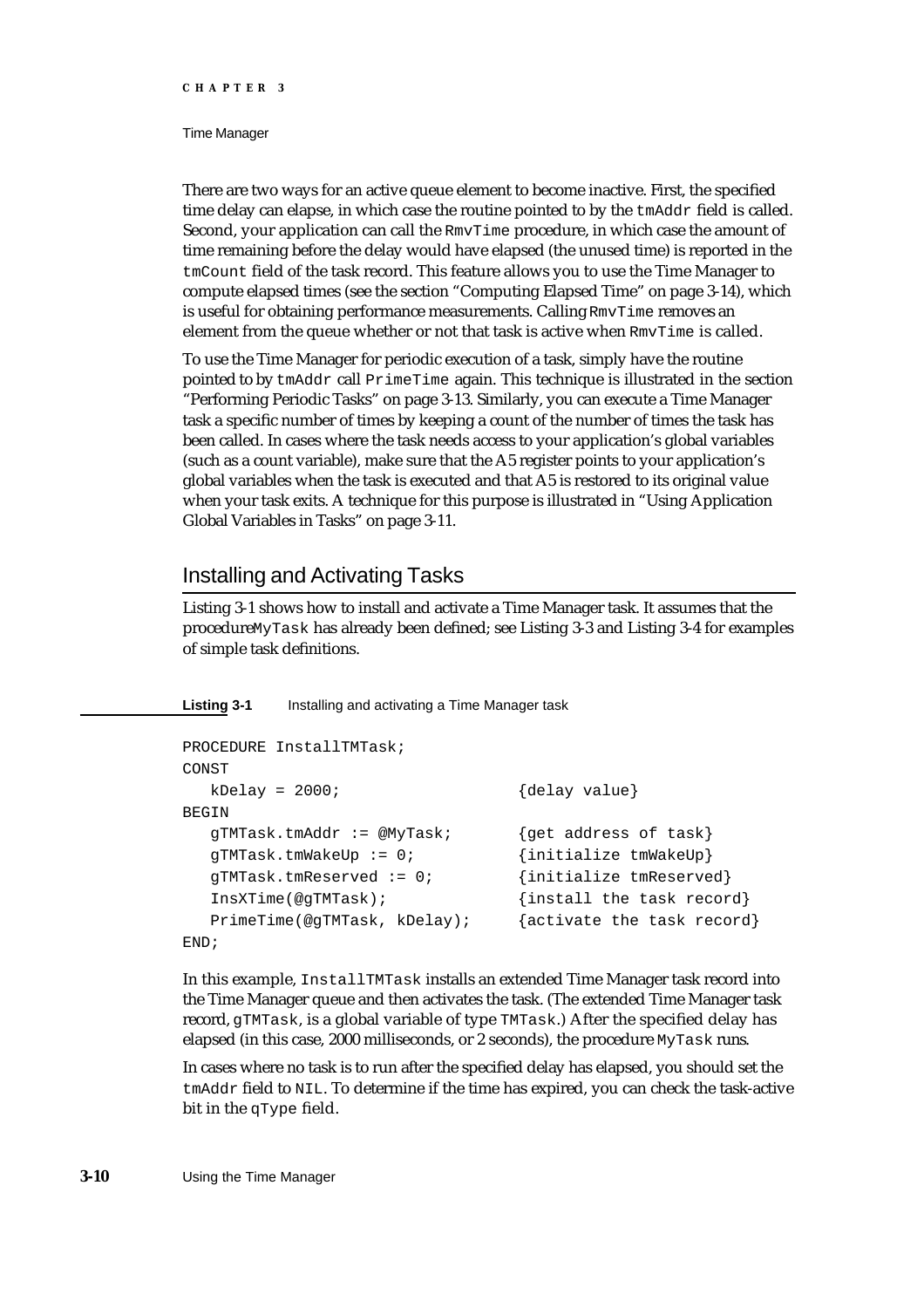#### Time Manager

Avoid calling PrimeTime with a Time Manager task record that has not yet expired, because the results are unpredictable. If you wish to reactivate a prior unexpired request in the Time Manager queue and specify a different delay, call RmvTime to cancel the prior request, then call InsTime to reinstall the timer task, and finally call PrimeTime to reschedule the task. Note, however, that it is possible and sometimes desirable to call PrimeTime with a Time Manager task that you want to reactivate, because the timer will have expired before the task is called.

# Using Application Global Variables in Tasks

When a Time Manager task executes, the A5 world of the application that installed the corresponding task record into the Time Manager queue might not be valid (for example, the task might execute at interrupt time when that application is not the current application). If so, an attempt to read the application's global variables returns erroneous results because the A5 register points to the application global variables of some other application. When a Time Manager task uses an application's global variables, you must ensure that register A5 contains the address of the boundary between the application global variables and the application parameters of the application that launched it. You must also restore register A5 to its original value before the task exits.

It is relatively straightforward to read the current value of the A5 register when a Time Manager task begins to execute (using the SetCurrentA5 function) and to restore it before exiting (using the SetA5 function). It is more complicated, however, to pass to a Time Manager task the value to which it should set A5 before accessing its application's global variables. The problem is that neither the original nor the extended Time Manager task record contains an unused field in which your application could pass this information to the task. The situation here is unlike the situation with Notification Manager tasks or Sound Manager callback routines (both of which provide an easy way to pass the address of the application's A5 world to the task), but it is similar to the situation with vertical retrace tasks.

## **Note**

For a more detailed discussion of setting and restoring your application's A5 world, see the chapter "Memory Management Utilities" in *Inside Macintosh: Memory*.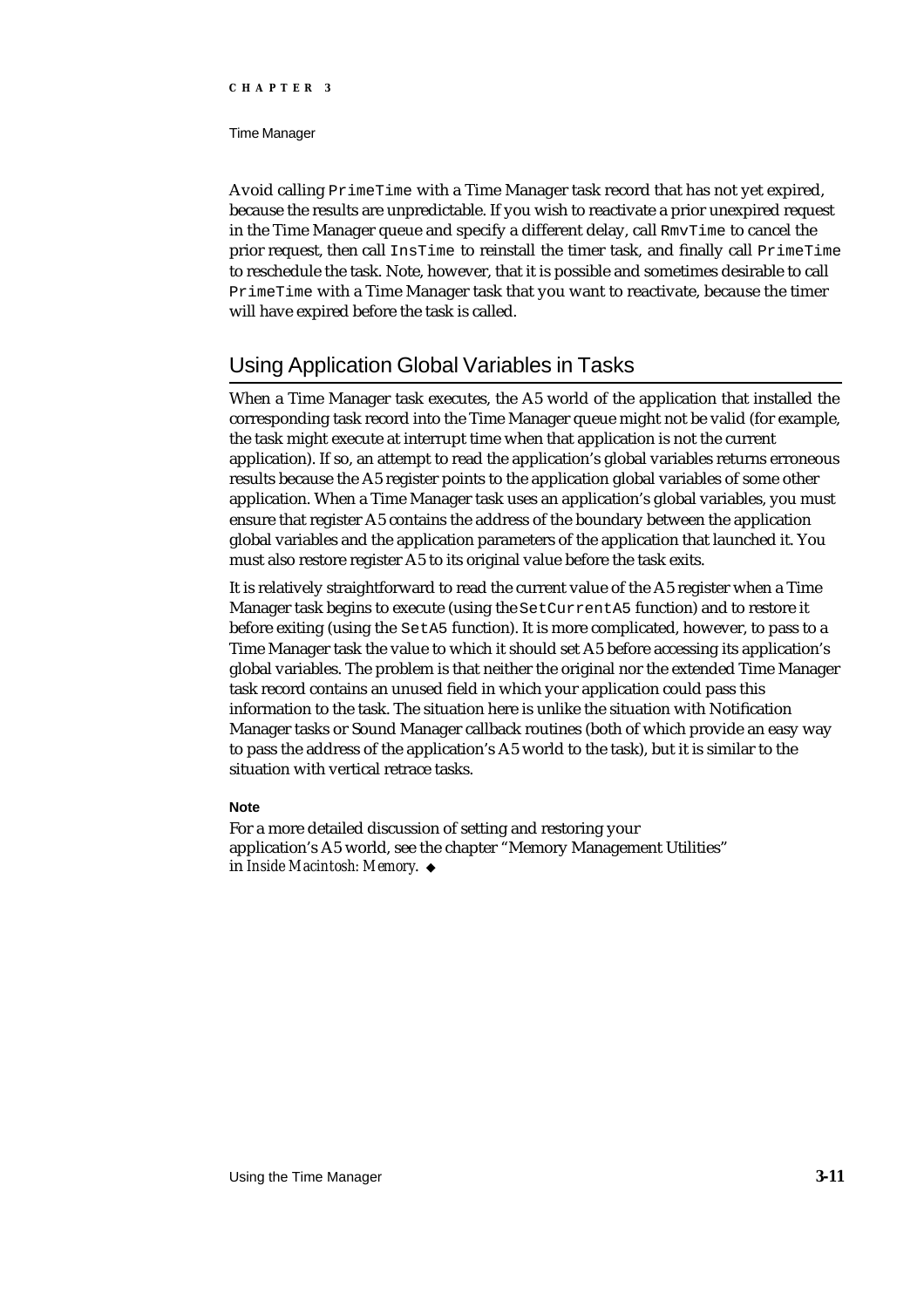### Time Manager

One way to gain access to the global variables of the application that launched a Time Manager task is to pass to InsTime (or InsXTime) and PrimeTime the address of a structure, the first segment of which is simply the corresponding Time Manager task record and the remaining segment of which contains the address of the application's A5 world. For example, you can define a new data structure, a Time Manager information record, as follows:

```
TYPE TMInfo = {Time Manager information record}
  RECORD
     myTMTask: TMTask; {original and revised TM task record}
     tmRefCon: LongInt; {space to pass address of A5 world}
  END;
```
TMInfoPtr = ^TMInfo;

# **Note**

The TMInfo record defined above is intended for use with the extended Time Manager. u

Then you can install and activate your Time Manager task as illustrated in Listing 3-2. The global variable gTMInfo is an information record of type TMInfo.

**Listing 3-2** Passing the address of the application's A5 world to a Time Manager task

```
PROCEDURE InstallTMTask;
CONST
  kDelay = 2000; {delay value}
BEGIN
  gTMInfo.myTMTask.tmAddr := @MyTask; {get address of task}
  gTMInfo.myTMTask.tmWakeUp := 0; {initialize tmWakeUp}
  gTMInfo.myTMTask.tmReserved := 0; {initialize tmReserved}
  gTMInfo.tmRefCon := SetCurrentA5; {store address of A5 }
                                   { world}
  InsTime(@gTMInfo); {install the info record}
  PrimeTime(@gTMInfo, kDelay); {activate the info record}
END;
```
With the revised and extended Time Managers, the task is called with register A1 containing the address passed to InsTime (or InsXTime) and PrimeTime. Thus, the Time Manager task simply needs to retrieve the TMInfo record and extract the appropriate value of the application's A5 world. Listing 3-3 illustrates a task definition for this purpose.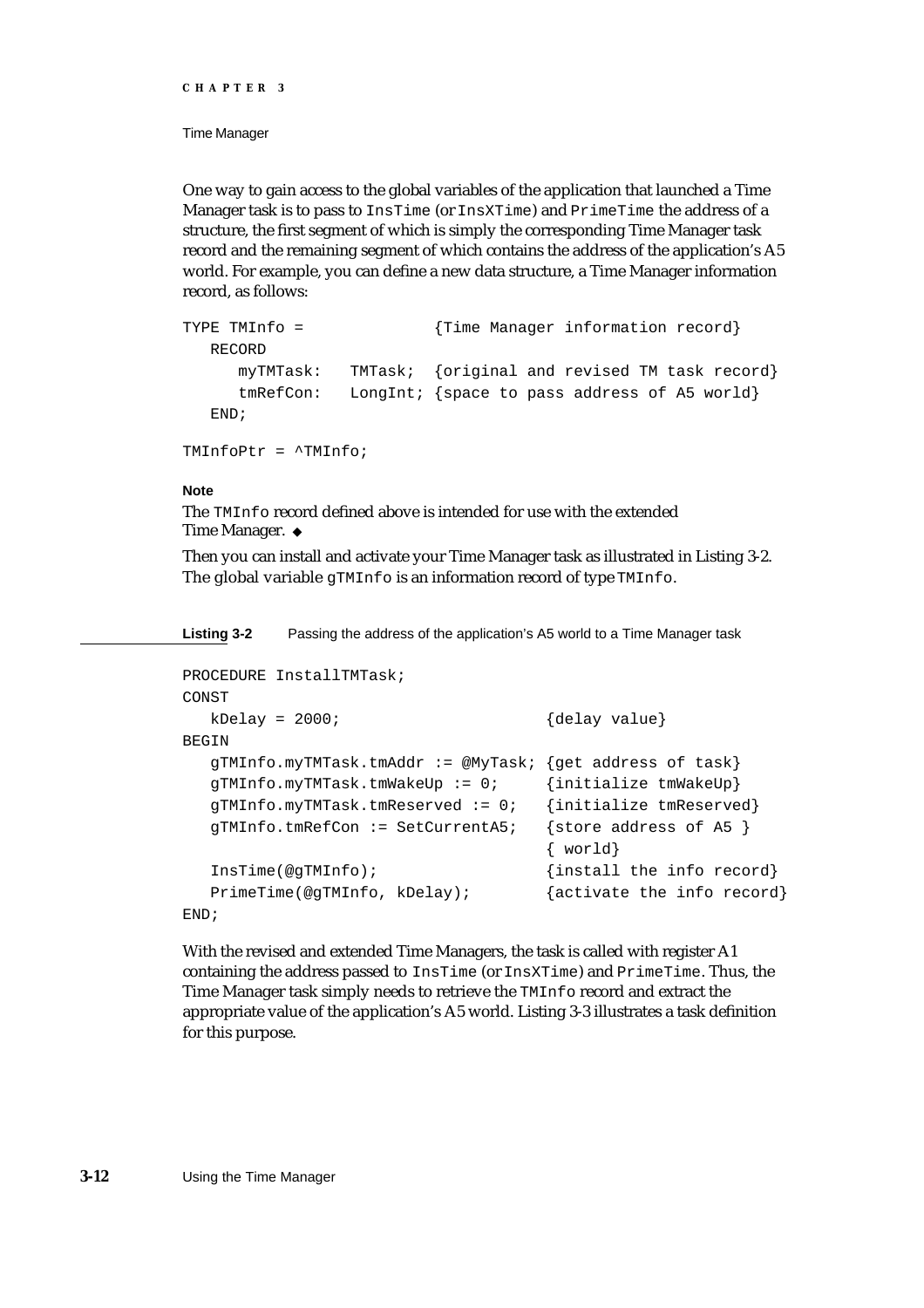```
CHAPTER 3
```
**Listing 3-3** Defining a Time Manager task that can manipulate global variables FUNCTION GetTMInfo: TMInfoPtr; INLINE \$2E89; {MOVE.L A1,(SP)} PROCEDURE MyTask; VAR oldA5: LongInt; {A5 when task is called} recPtr: TMInfoPtr; BEGIN recPtr := GetTMInfo; {first get your record} oldA5 := SetA5(recPtr^.tmRefCon); {set A5 to app's A5 world} {Do something with the application's globals here.} oldA5 := SetA5(oldA5); {restore original A5 } { and ignore result}

# END;

This technique works primarily because the revised and extended Time Managers do not care if the record whose address is passed to InsTime (or InsXTime) and PrimeTime is larger than expected. If you use this technique, however, be sure to retrieve the address of the task record from register A1 as soon as you enter the Time Manager task (because some compilers generate code that uses registers A0 and A1 to dereference structures).

## **IMPORTANT**

You cannot use the technique illustrated in Listing 3-3 with the original Time Manager because it does not pass the address of the task record in register A1. To gain access to your application's global variables when using the original Time Manager, you would need to store your application's A5 value in one of the application's code segments (in particular, in the code segment that contains the Time Manager task). This technique involves the use of self-modifying code segments and is not in general recommended. Applications that attempt to modify their own 'CODE' resources may crash in operating environments (for example, A/UX) that restrict an application's access to its own code segments. s

# Performing Periodic Tasks

One way to install a periodic Time Manager task is to have the task reactivate itself. Because the task record is already inserted into the Time Manager task queue, the task can simply call PrimeTime to reactivate itself. To call PrimeTime, however, the task needs to know the address of the corresponding task record. In the revised and extended Time Managers, the task record's address is placed into register A1 when the task is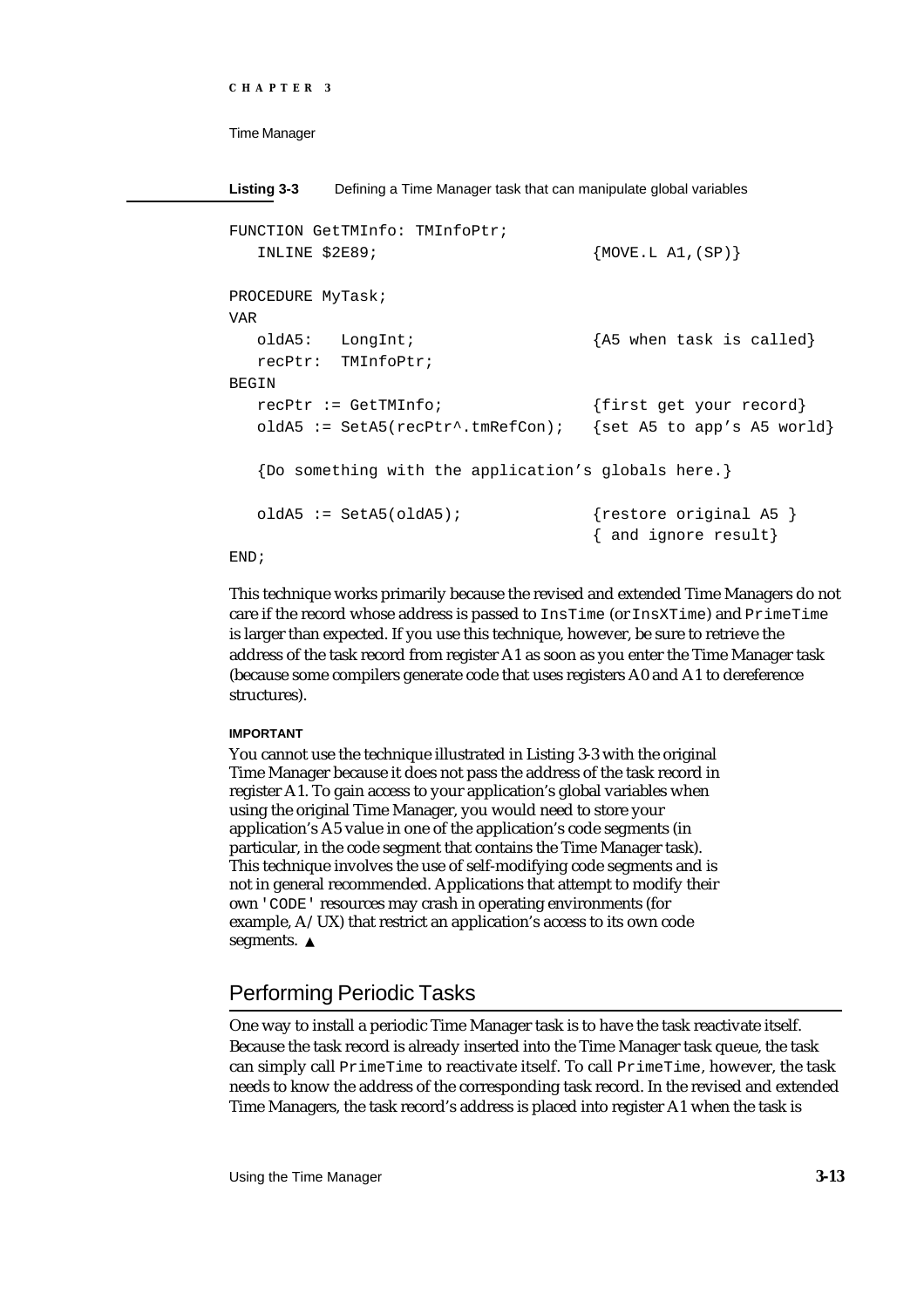```
CHAPTER 3
```

```
called. Listing 3-4 illustrates how the task can reactivate itself by retrieving the address 
in register A1 and passing that address to PrimeTime.
```
**Listing 3-4** Defining a periodic Time Manager task

```
FUNCTION GetTMInfo: TMInfoPtr;
  INLINE $2E89; {Mover.L A1,(SP)}PROCEDURE MyTask; {for> revised and extended TMs}
VAR
  recPtr: TMInfoPtr;
CONST
  kDelay = 2000; {delay value}
BEGIN
  recPtr := GetTMInfo; {first get your own address}
  {Do something here.}
  PrimeTime(QElemPtr(recPtr), kDelay);
END;
```
# **IMPORTANT**

You cannot use the technique illustrated in Listing 3-4 with the original Time Manager because it does not pass the address of the task record in register A1.

# Computing Elapsed Time

In the revised and extended Time Managers, the RmvTime procedure returns, in the tmCount field of the task record, a value representing any unused time. This feature makes the Time Manager extremely useful for computing elapsed times.

To compute the amount of time that a routine takes to run, call PrimeTime at the beginning of the interval to be measured and specify a delay greater than the expected elapsed time. Then call RmvTime at the end of the interval and subtract the unused time returned in tmCount from the original delay passed to PrimeTime.

To obtain the most accurate results, you should calculate all times in microseconds (in which case the tmCount field of the task record has a range of about 35 minutes). To get an exact measurement, compute the overhead associated with calling the Time Manager and subtract it from the preliminary result. Listing 3-5 illustrates a technique for calculating that overhead.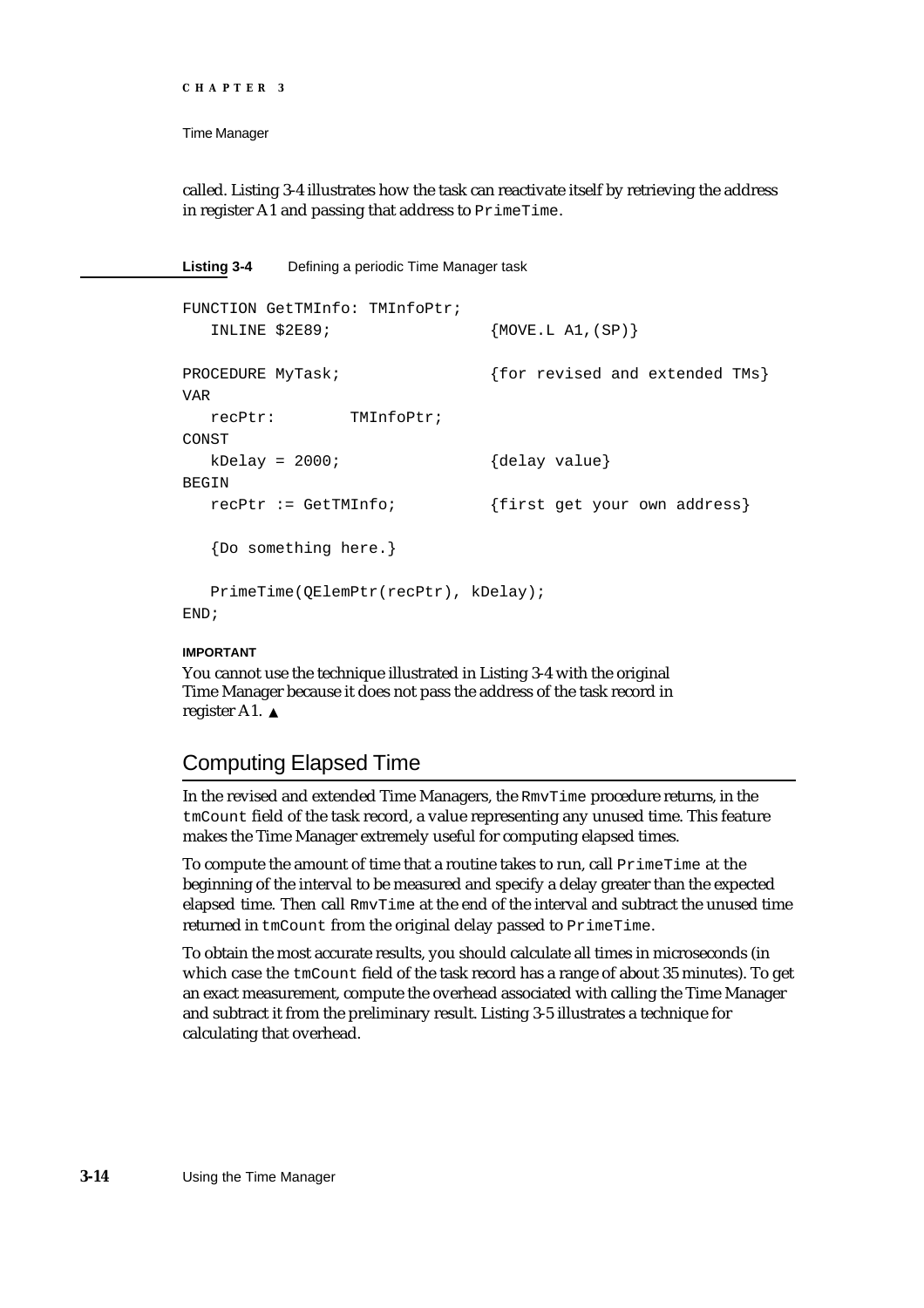```
CHAPTER 3
```

```
Listing 3-5 Calculating the time required to install and activate a Time Manager task
FUNCTION TMOverhead: LongInt;
VAR
  myTask: TMTask; {a Time Manager task record}
  myStart: LongInt; {initial delay passed to PrimeTime}
  myElapsed: LongInt; {elapsed time}
BEGIN
  myStart := -(MAXLONG); {use a large negative number}
  WITH myTask DO {set up the task record}
     BEGIN
        tmAddr := NULL; {no task to execute}
        tmWakeUp := 0;tmReserved := 0;
     END;
  InsTime(@myTask); {install the task}
  PrimeTime(@myTask, myStart); {prime the task}
  RmvTime(@myTask); {remove the task}
  myElapsed := myStart - myTask.timecount;TMOverhead := -(myElapsed); {the elapsed time}
END;
```
The TMOverhead function defined in Listing 3-5 sets up a Time Manager task record with no completion routine. In this case, you can allocate the task record as a local variable on the stack because the task record is removed before the function exits. Then the task is activated by calling PrimeTime with a very large negative value. (The negative value represents microseconds.) Immediately the task is deactivated and removed. The function determines the elapsed time by subtracting the value returned in the tmCount field of the task record from the original delay time.

Listing 3-6 illustrates how to measure the elapsed time associated with a request to delay program execution by 1 tick.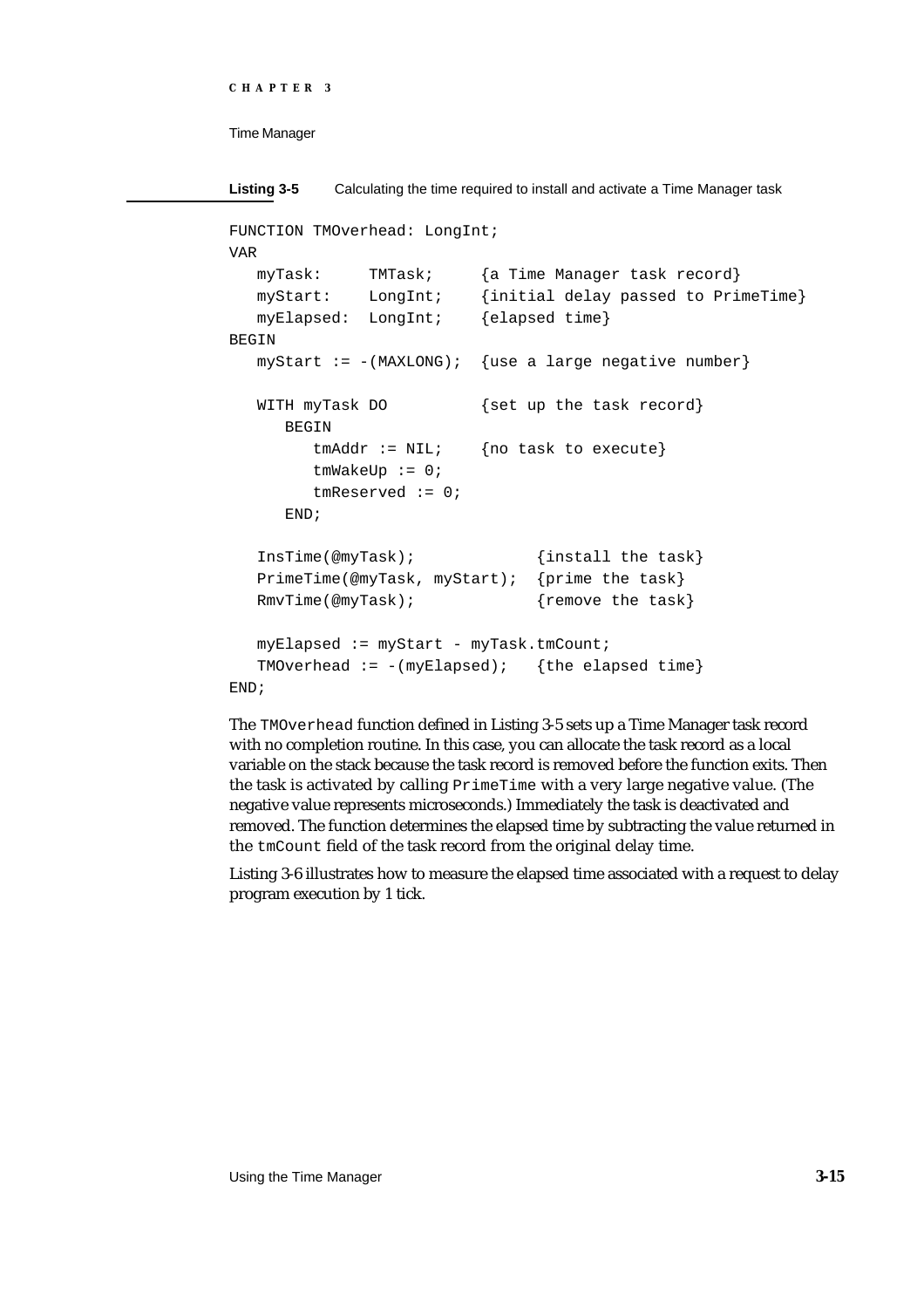```
CHAPTER 3
```

```
Listing 3-6 Calculating the time consumed by a 1-tick delay
FUNCTION CheckDelayTiming: LongInt;
VAR
  myTask: TMTask; {a Time Manager task record}
  myStart: LongInt; {initial delay passed to PrimeTime}
  myEnd: LongInt; {unused time}
  myTicks: LongInt; {ignored; needed for Delay procedure}
  myElapsed: LongInt; {elapsed time}
BEGIN
  myStart := -(MAXLONG); {use a large negative number}
  WITH myTask DO {set up the task record}
     BEGIN
        tmAddr := NIL; {no task to execute}
        tmWakeUp := 0;
        tmReserved := 0;
     END;
  InsTime(@myTask); {install the task}
  PrimeTime(@myTask, myStart); {prime the task}
  Delay(1, myTicks); {delay for 1 tick}
  RmvTime(@myTask); { {remove the task}
  myEnd := myTask.tmCount; {get unused part of myStart}
  IF myEnd < 0 THEN {myEnd is in microseconds}
     myElapped := ABS(myStart - myEnd) - TMOverheadELSE {myEnd is in milliseconds}
     myElapsed := ABS(myStart + (myEnd * 1000)) - TMOverhead;
  CheckDelayTiming := myElapsedi{the elapsed time}
```
END;

The CheckDelayTiming function is similar to the TMOverhead function except that the section of code to be timed occurs between the calls to PrimeTime and RmvTime. The CheckDelayTiming function simply times a call to the Delay procedure with a 1-tick delay time. Once Delay has completed and the task record has been deactivated, CheckDelayTiming determines whether the unused time returned in the tmCount field represents microseconds or milliseconds. The value returned by CheckDelayTiming is in microseconds.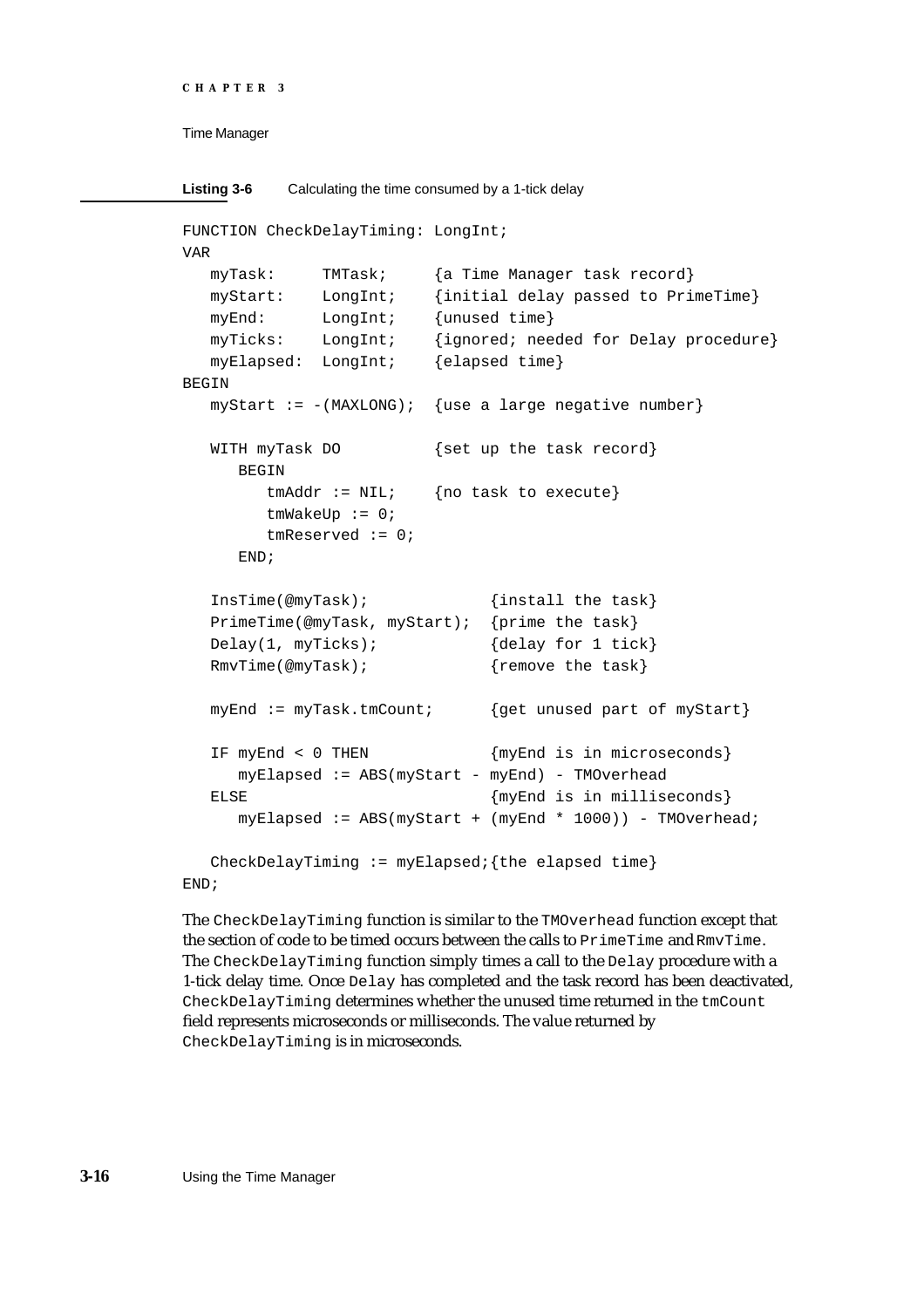Time Manager

# Time Manager Reference

This section describes the data structures and routines that are specific to the Time Manager. It also describes the application-defined Time Manager task procedure whose address is specified in the task record.

# Data Structures

All Time Manager routines require that you pass the address of a Time Manager task record, defined by the TMTask data type. If you are using the original or revised Time Manager, the task record has this structure:

| TYPE TMTask =  |           | {original and revised Time Manager task record} |
|----------------|-----------|-------------------------------------------------|
| RECORD         |           |                                                 |
| qLink:         | OElemPtr; | $\{next$ queue entry                            |
| qType:         | Integer;  | {queue type}                                    |
| $t$ m $Addr$ : | ProcPtr;  | pointer to task}                                |
| $t$ m $Count:$ | LongInt;  | ${reserved}$                                    |
| END:           |           |                                                 |
|                |           |                                                 |

# **Field descriptions**

| qLink   | A pointer to the next element in the Time Manager queue. This field<br>is used internally by the Time Manager.                                                                                                                              |
|---------|---------------------------------------------------------------------------------------------------------------------------------------------------------------------------------------------------------------------------------------------|
| qType   | The type of queue. The Time Manager automatically sets this field<br>to the appropriate value. In the revised Time Manager, the<br>high-order bit of this field is a flag that indicates whether the task is<br>active.                     |
| tmAddr  | A pointer to the routine to be executed after the delay specified in a<br>call to PrimeTime.                                                                                                                                                |
| tmCount | Reserved in the original Time Manager. In the revised Time<br>Manager, the amount of time remaining until the task's scheduled<br>execution time; this field is valid only after you call RmvTime with a<br>task that has not yet executed. |

If you are using the extended Time Manager, the task record has this structure:

| TYPE TMTask =  |           | extended Time Manager task record} |
|----------------|-----------|------------------------------------|
| RECORD         |           |                                    |
| qLink:         | OElemPtr; | $\{next$ queue entry               |
| qType:         | Integer;  | {queue type}                       |
| $t$ m $Addr$ : | ProcPtr;  | {pointer to task}                  |
| $t$ m $Count:$ | LongInt;  | ${unused time}$                    |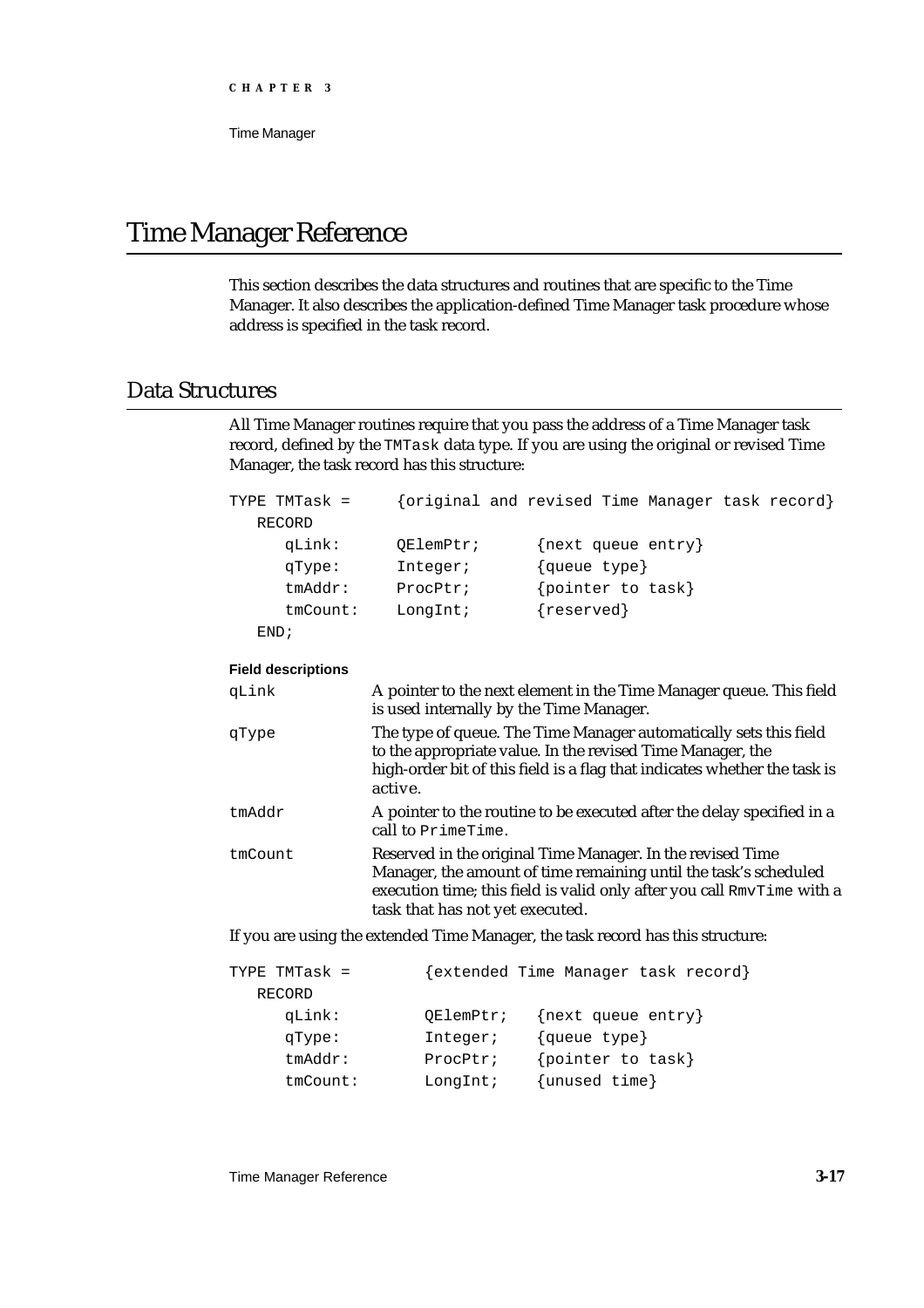```
CHAPTER 3
```

| tmWakeUp:   | LongInt; | {wakeup time}             |
|-------------|----------|---------------------------|
| tmReserved: | LongInt; | {reserved for future use} |
| END;        |          |                           |

## **Field descriptions**

| qLink      | A pointer to the next element in the Time Manager queue. This field<br>is used internally by the Time Manager.                                                                                |
|------------|-----------------------------------------------------------------------------------------------------------------------------------------------------------------------------------------------|
| qType      | The type of queue. The Time Manager automatically sets this field<br>to the appropriate value. The high-order bit of this field is a flag that<br>indicates whether the task is active.       |
| tmAddr     | A pointer to the routine that is to be executed after the delay<br>specified in a call to PrimeTime.                                                                                          |
| tmCount    | The time remaining until the task's scheduled execution time. This<br>field is valid only after you call RmvTime with a task that has not<br>yet executed.                                    |
| tmWakeUp   | The time when the task specified in the tmAddr field was last<br>executed. This field is used internally by the Time Manager. You<br>should set it to 0 when you first install a task record. |
| tmReserved | Reserved.                                                                                                                                                                                     |

# Time Manager Routines

You can insert a task record into the Time Manager's queue by calling InsTime or InsXTime. Use InsXTime only if you wish to use the drift-free, fixed-frequency timing services of the extended Time Manager; use InsTime in all other cases. After you have queued a task record, you can activate it by calling PrimeTime. You can remove a task record from the queue by calling RmvTime.

# **InsTime**

You can install a task record into the Time Manager task queue using the InsTime procedure.

PROCEDURE InsTime (tmTaskPtr: QElemPtr);

tmTaskPtr A pointer to an original task record to be installed in the queue.

## **DESCRIPTION**

The InsTime procedure adds the Time Manager task record specified by  $tmTaskPtr$  to the Time Manager queue. Your application should fill in the tmAddr field of the task record and should set the tmCount field to 0. The tmTaskPtr parameter must point to an original Time Manager task record.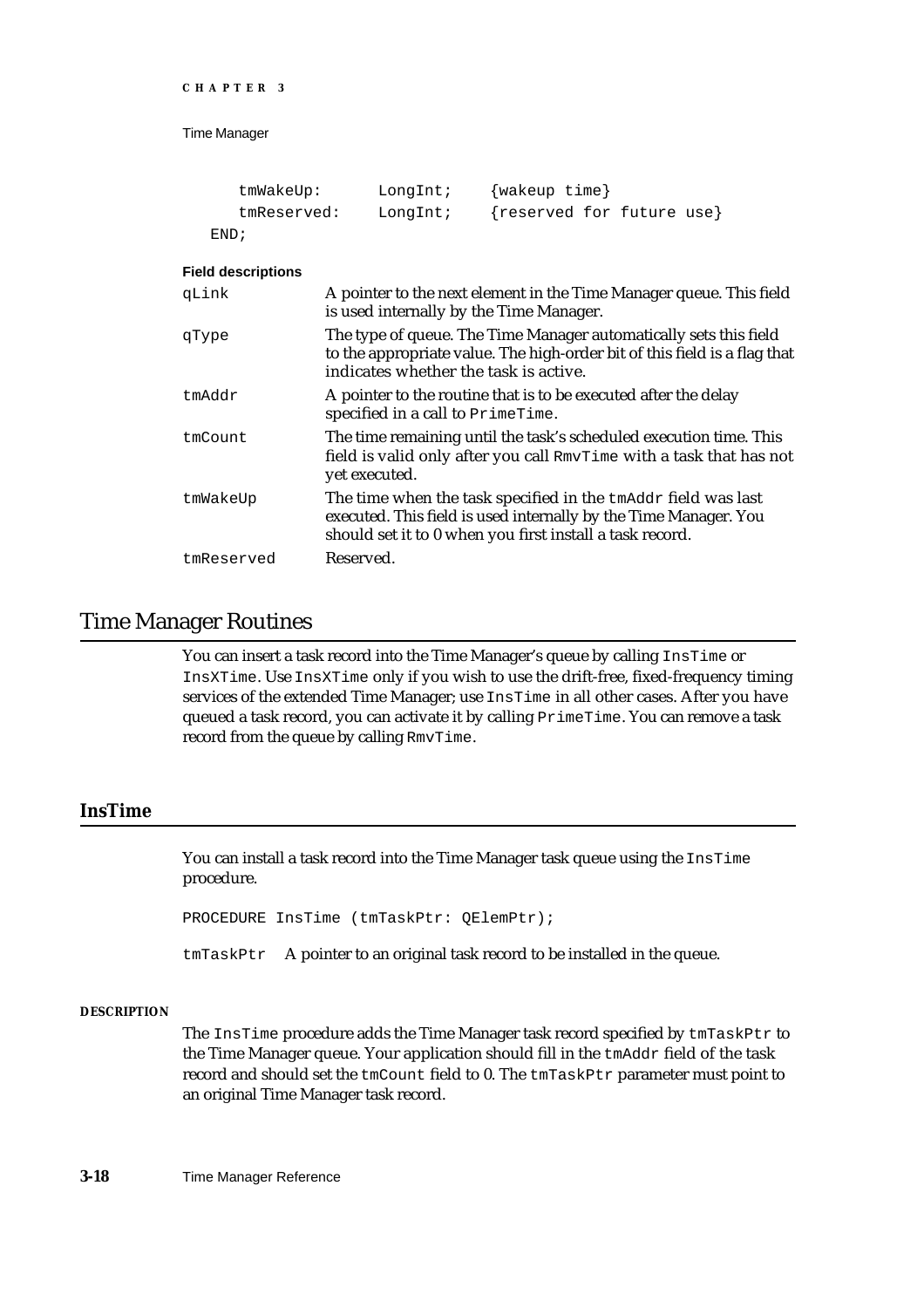Time Manager

With the revised and extended Time Managers, you can set tmAddr to NIL if you do not want a task to execute when the delay passed to PrimeTime expires. Also, the revised Time Manager resets the high-order bit of the  $qType$  field to 0 when you call InsTime.

## **ASSEMBLY-LANGUAGE INFORMATION**

The registers on entry and exit for InsTime are

# **Registers on entry**

A0 Address of the task record

# **Registers on exit**

D0 Result code

## **RESULT CODES**

noErr 0 No error

# **InsXTime**

Use the InsXTime procedure to install a task if you want to take advantage of the drift-free, fixed-frequency timing services of the extended Time Manager.

PROCEDURE InsXTime (tmTaskPtr: QElemPtr);

tmTaskPtr A pointer to an extended task record to be installed in the queue.

## **DESCRIPTION**

The InsXTime procedure adds the Time Manager task record specified by tmTaskPtr to the Time Manager queue. The tmTaskPtr parameter must point to an extended Time Manager task record. Your application must fill in the tmAddr field of that task. You should set the tmWakeUp and tmReserved fields to 0 the first time you call InsXTime.

With the extended Time Manager, you can set tmAddr to NIL if you do not want a task to execute when the delay passed to PrimeTime expires. Also, InsXTime resets the high-order bit of the qType field to 0.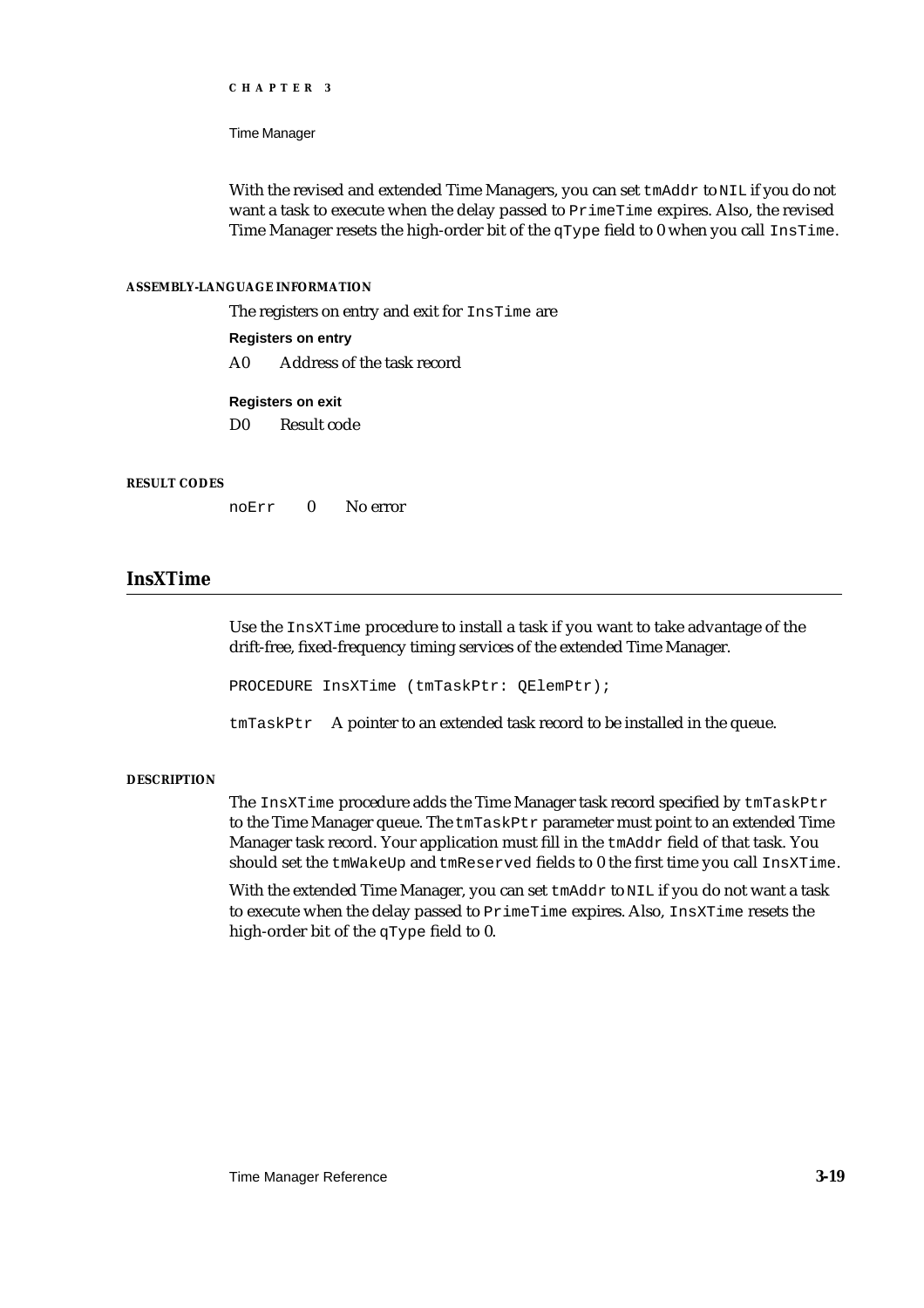Time Manager

#### **ASSEMBLY-LANGUAGE INFORMATION**

The registers on entry and exit for InsXTime are

**Registers on entry**

A0 Address of the task record

**Registers on exit** D0 Result code

## **RESULT CODES**

noErr 0 No error

# **PrimeTime**

Use the PrimeTime procedure to activate a task in the Time Manager queue.

PROCEDURE PrimeTime (tmTaskPtr: QElemPtr; count: LongInt);

|       | $tmTaskPtx$ A pointer to a task record already installed in the queue. |
|-------|------------------------------------------------------------------------|
| count | The desired delay before execution of the task.                        |

#### **DESCRIPTION**

The PrimeTime procedure schedules the task specified by the tmAddr field of tmTaskPtr for execution after the delay specified by the count parameter has elapsed.

If the count parameter is a positive value, it is interpreted as milliseconds. If count is a negative value, it is interpreted in negated microseconds. (Microsecond delays are allowable only in the revised and extended Time Managers.)

The task record specified by  $t$ mTaskP $t$ r must already be installed in the queue (by a previous call to InsTime or InsXTime) before your application calls PrimeTime. PrimeTime returns immediately, and the specified task is executed after the specified delay has elapsed. If you call PrimeTime with a time delay of 0, the task runs as soon as interrupts are enabled.

In the revised and extended Time Managers, PrimeTime sets the high-order bit of the qType field to 1. In addition, any value of the count parameter that exceeds the maximum millisecond delay is reduced to the maximum. If you stop an unexpired task (by calling RmvTime) and then reinstall it (by calling InsXTime), you can continue the previous delay by calling PrimeTime with the count parameter set to 0.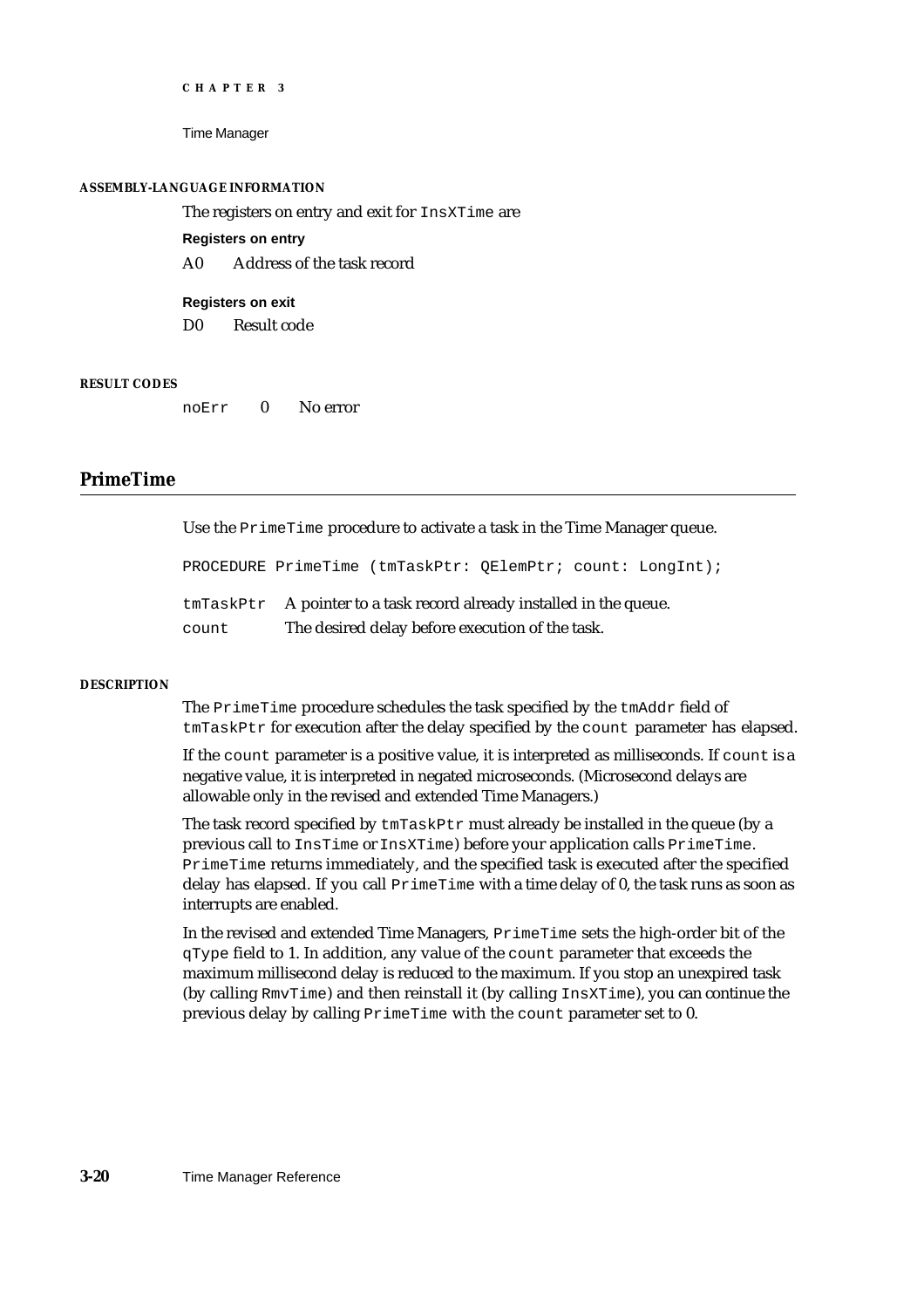Time Manager

#### **ASSEMBLY-LANGUAGE INFORMATION**

The registers on entry and exit for PrimeTime are

## **Registers on entry**

- A0 Address of the task record
- D0 Specified delay time (long)

#### **Registers on exit**

D0 Result code

#### **RESULT CODES**

noErr 0 No error

# **RmvTime**

Use the RmvTime procedure to remove a task from the Time Manager queue.

PROCEDURE RmvTime (tmTaskPtr: QElemPtr);

tmTaskPtr A pointer to a task record to be removed from the queue.

#### **DESCRIPTION**

The RmvTime procedure removes the Time Manager task record specified by tmTaskPtr from the Time Manager queue. In both the revised and extended Time Managers, if the specified task record is active (that is, if it has been activated but the specified time has not yet elapsed), the tmCount field of the task record returns the amount of time remaining. To provide the greatest accuracy, the unused time is reported as negated microseconds if that value is small enough to fit into the tmCount field (even if the delay was originally specified in milliseconds); otherwise, the unused time is reported in positive milliseconds. If the time has already expired, tmCount contains 0.

In the revised and extended Time Managers, RmvTime sets the high-order bit of the qType field to 0.

#### **ASSEMBLY-LANGUAGE INFORMATION**

The registers on entry and exit for RmvTime are

## **Registers on entry**

A0 Address of the task record

# **Registers on exit**

D0 Result code

Time Manager Reference **3-21**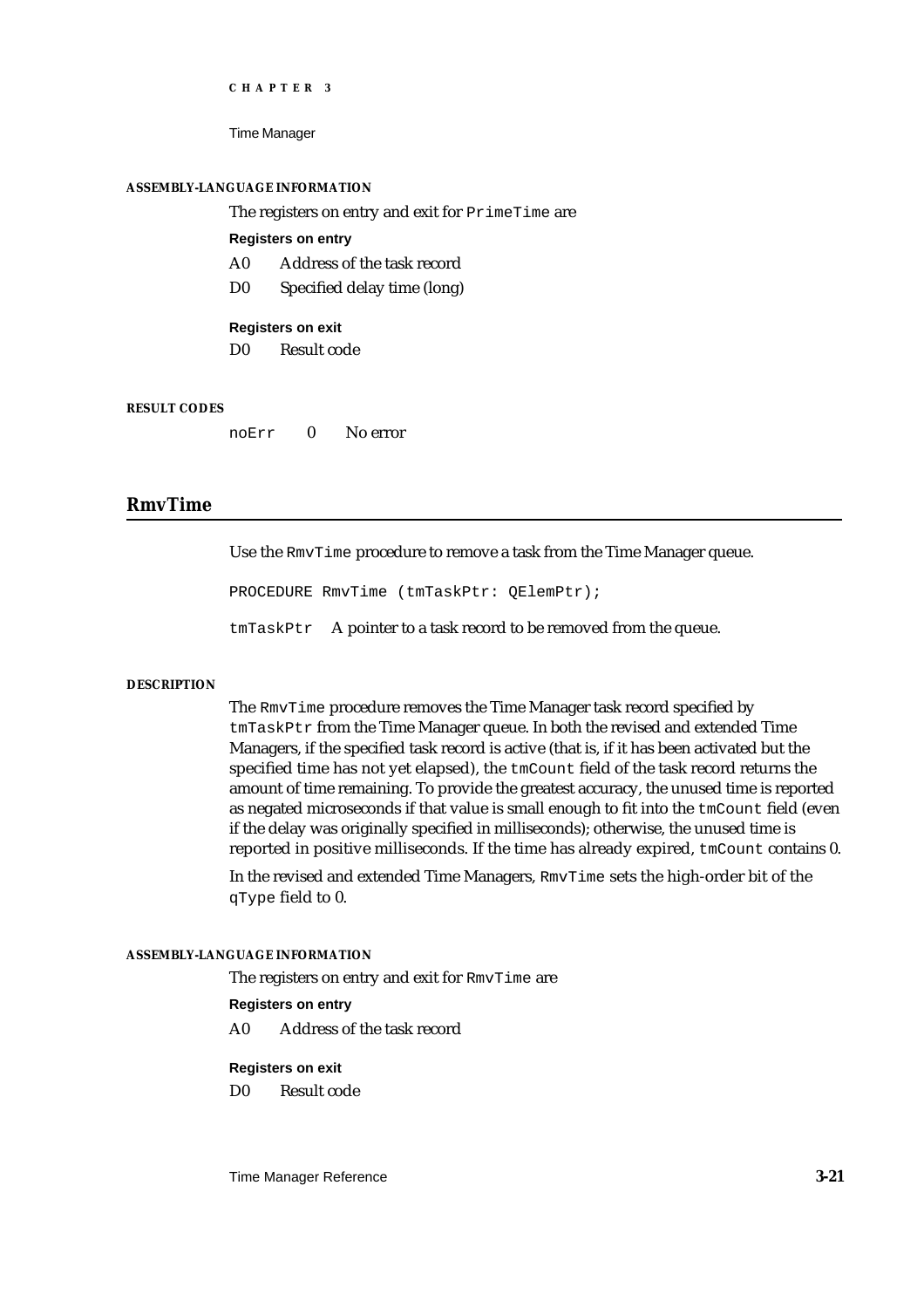Time Manager

## **RESULT CODES**

noErr 0 No error

# Application-Defined Routine

The Time Manager allows your software to install an application-defined routine that is executed after a specified delay.

# Time Manager Tasks

You pass the address of an application-defined Time Manager task in the tmAddr field of the Time Manager task record.

# **MyTimeTask**

A Time Manager task has the following syntax:

PROCEDURE MyTimeTask;

## **DESCRIPTION**

The tmAddr field of a Time Manager task record contains the address of a task procedure that is executed after the delay time passed to PrimeTime.

## **SPECIAL CONSIDERATIONS**

Because the task procedure is executed at interrupt time, it should not allocate, move, or purge memory (either directly or indirectly) and should not depend on the validity of handles to unlocked blocks.

# **ASSEMBLY-LANGUAGE INFORMATION**

In the revised and extended Time Managers, when the task procedure is called, register A1 contains a pointer to the Time Manager task record associated with that procedure.

A task procedure must preserve all registers other than A0–A3 and D0–D3.

## **SEE ALSO**

See the section "Using Application Global Variables in Tasks" on page 3-11 for instructions on how to access your application's global variables from within a task procedure. See "Performing Periodic Tasks" on page 3-13 for instructions on how to define a periodic task procedure.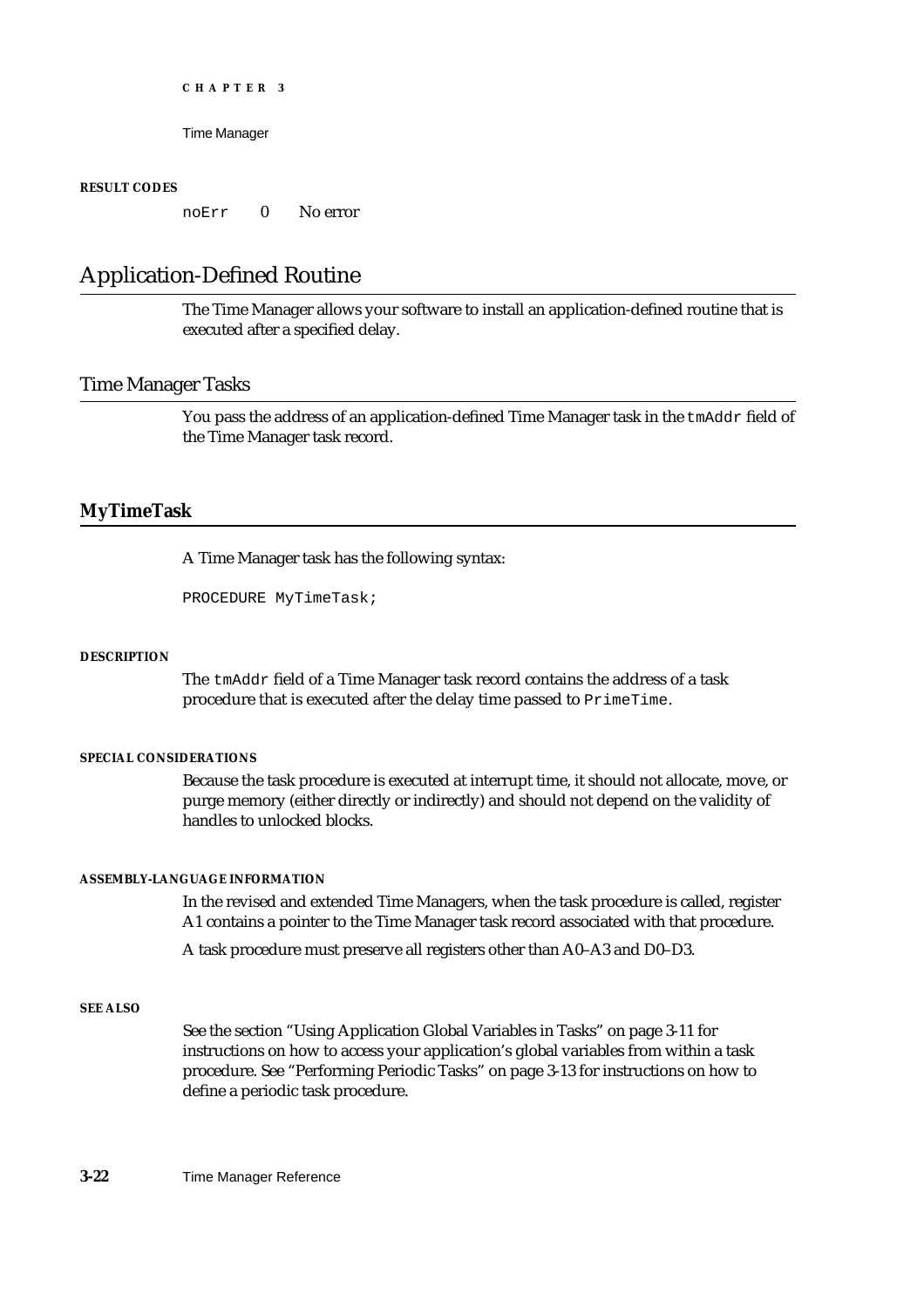```
CHAPTER 3
```
# Summary of the Time Manager

# Pascal Summary

# **Constants**

| CONST                        |             |                         |
|------------------------------|-------------|-------------------------|
| {Gestalt selector}           |             |                         |
| qestaltTimeMqrVersion        | $=$ 'tmqr'; | {Time Manager version}  |
| {values returned by Gestalt} |             |                         |
| qestaltStandardTimeMqr       | $= 1:$      | {original Time Manager} |
| qestaltRevisedTimeMqr        | $= 2i$      | {revised Time Manager}  |
| gestaltExtendedTimeMgr       | $= 3i$      | {extended Time Manager} |

# Data Types

# **Original and Revised Time Manager Task Record**

```
TYPE TMTask = 
  RECORD 
    qLink: QElemPtr; {next queue entry}
    qType: Integer; {queue type}
    tmAddr: ProcPtr; {pointer to task}
    tmCount: LongInt; {reserved}
  END;
```
# **Extended Time Manager Task Record**

```
TYPE TMTask = 
  RECORD 
    qLink: QElemPtr; {next queue entry}
    qType: Integer; {queue type}
    tmAddr: ProcPtr; {pointer to task}
    tmCount: LongInt; {unused time}
    tmWakeUp: LongInt; {wakeup time}
    tmReserved: LongInt; {reserved for future use}
  END;
```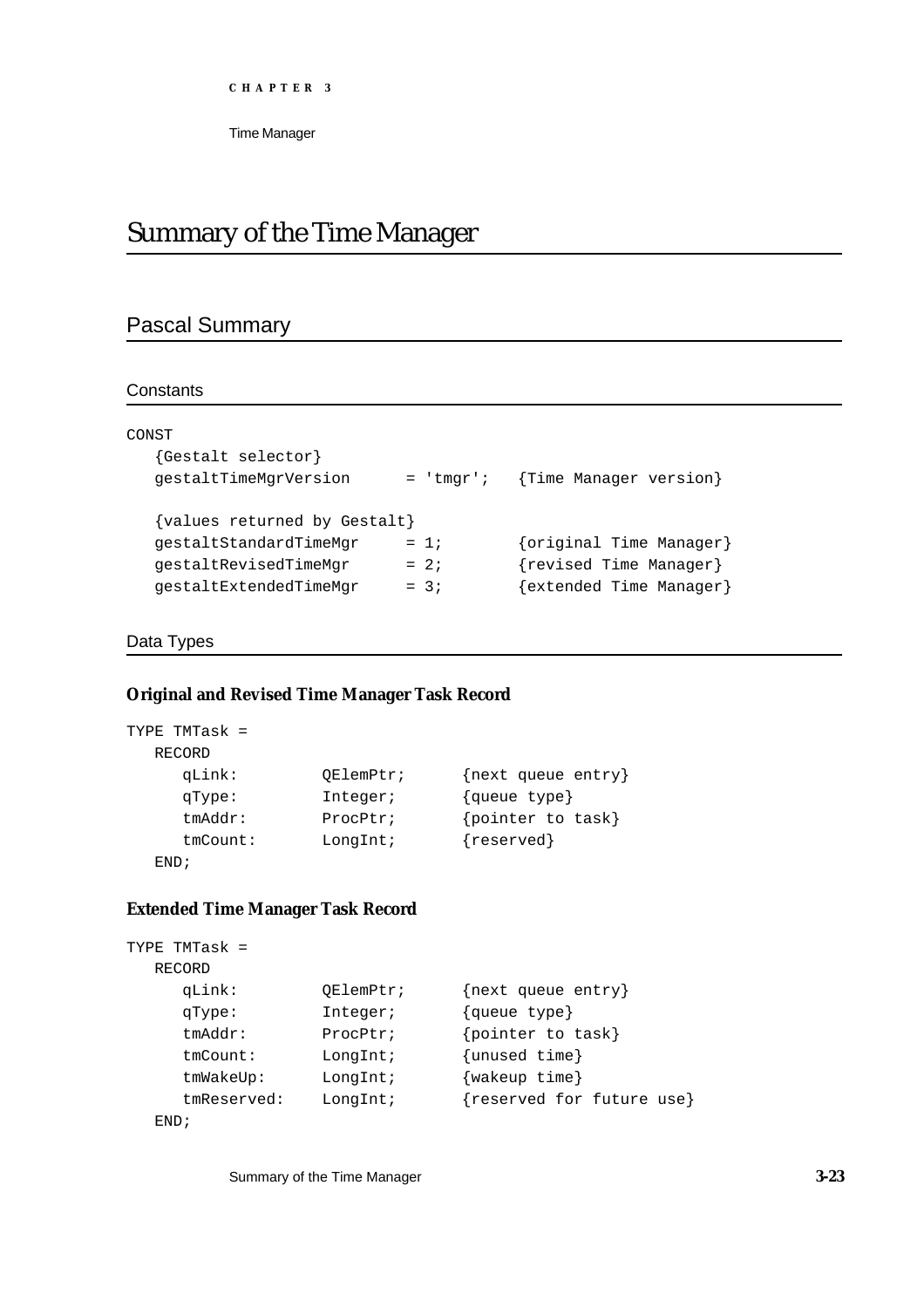```
CHAPTER 3
```
TMTaskPtr = ^TMTask;

# Time Manager Routines

| PROCEDURE InsTime  |                     | (tmTaskPtr: QElemPtr);  |                                        |
|--------------------|---------------------|-------------------------|----------------------------------------|
| PROCEDURE InsXTime |                     | (tmTaskPtr: OElementr); |                                        |
|                    | PROCEDURE PrimeTime |                         | (tmTaskPtr: OElemPtr; count: LongInt); |
| PROCEDURE RmvTime  |                     | (tmTaskPtr: QElemPtr);  |                                        |

# Application-Defined Routine

PROCEDURE MyTimeTask;

# C Summary

# **Constants**

| 'tmqr' | /*Time Manager version*/  |
|--------|---------------------------|
|        |                           |
| 1      | /*original Time Manager*/ |
| 2      | /*revised Time Manager*/  |
| 3      | /*extended Time Manager*/ |
|        |                           |

# Data Types

```
typedef pascal void (*TimerProcPtr)(void);
```
# **Original and Revised Time Manager Task Record**

```
struct TMTask {
    QElemPtr qLink; /*next queue entry*/
    short qType; /*queue type*/
    TimerProcPtr tmAddr; /*pointer to task*/
    long tmCount; /*reserved*/
```

```
};
```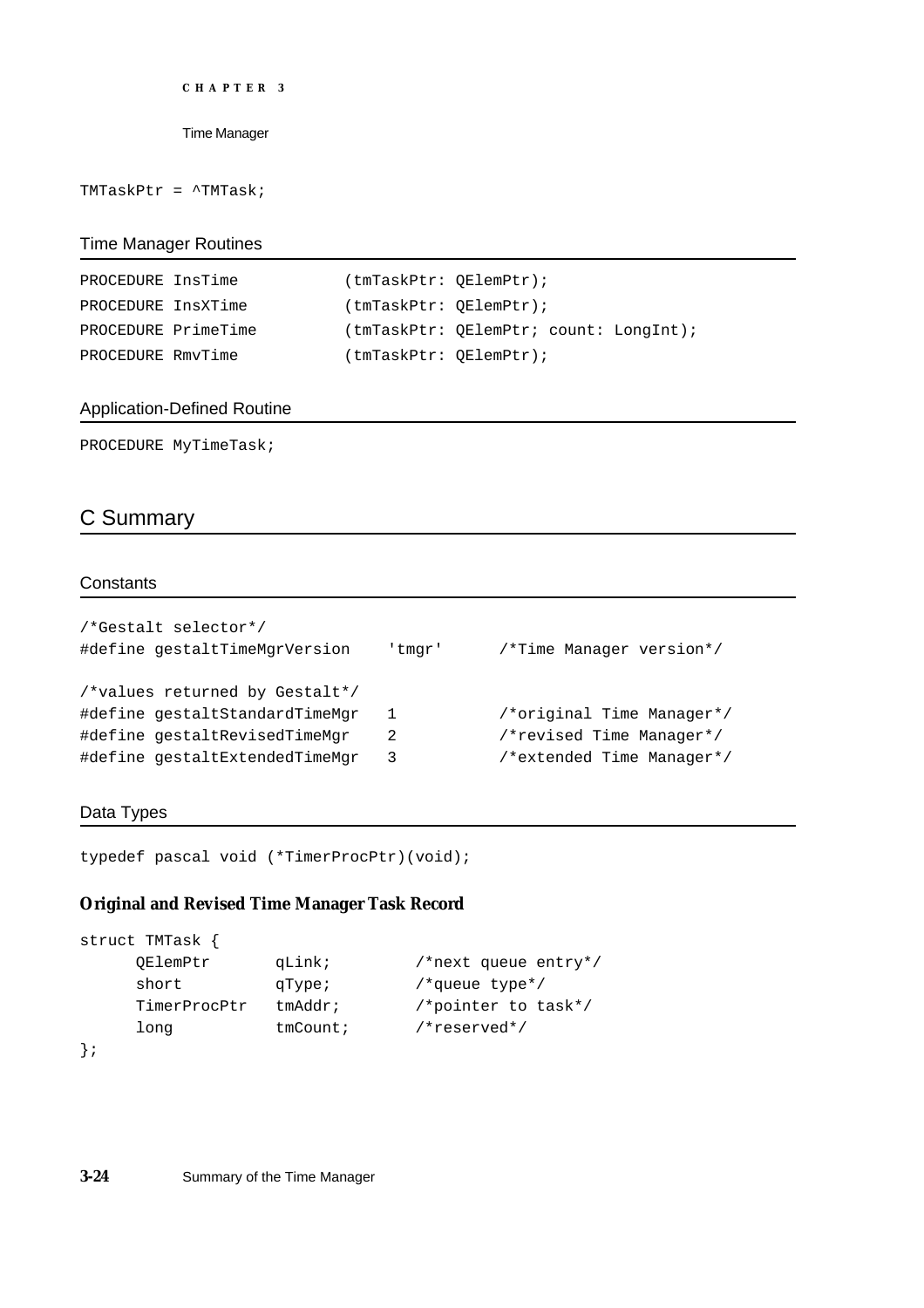```
CHAPTER 3
```
# **Extended Time Manager Task Record**

```
struct TMTask {
              qLink; / *next queue entry*/
    short qType; /*queue type*/
    TimerProcPtr tmAddr; /*pointer to task*/
    long tmCount; /*unused time*/
    long tmWakeUp; /*wakeup time*/
    long tmReserved; /*reserved for future use*/
};
```

```
typedef struct TMTask TMTask;
typedef TMTask *TMTaskPtr;
```
# Time Manager Routines

|  | pascal void InsTime   | (OElemPtr tmTaskPtr);             |
|--|-----------------------|-----------------------------------|
|  | pascal void InsXTime  | $(OElemPtr$ tmTaskPtr);           |
|  | pascal void PrimeTime | (OElemPtr tmTaskPtr, long count); |
|  | pascal void RmvTime   | $(OE LemPtr$ tmTaskPtr);          |

# Application-Defined Routine

|  | pascal void MyTimeTask | $(void)$ ; |
|--|------------------------|------------|
|  |                        |            |

# Assembly-Language Summary

# Data Structures

# **Structure of Original and Revised Time Manager Queue Entry**

|    | qLink   | long | pointer to next queue entry     |
|----|---------|------|---------------------------------|
|    | qType   | word | queue type                      |
| 6  | tmAddr  | long | pointer to task                 |
| 10 | tmCount | long | unused time; returned to caller |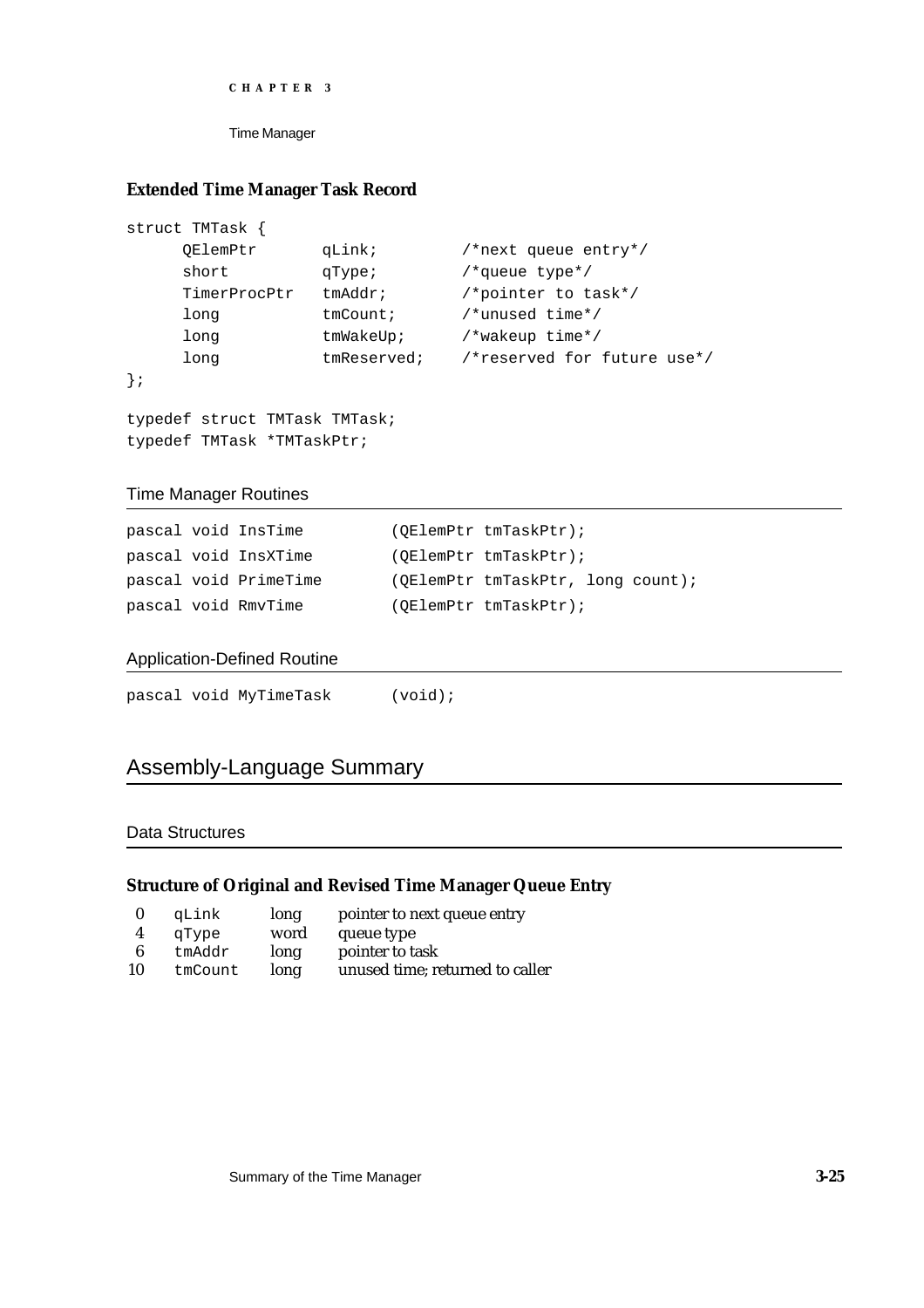Time Manager

# **Structure of Extended Time Manager Queue Entry**

|    | qLink      | long | pointer to next queue entry                      |
|----|------------|------|--------------------------------------------------|
| 4  | qType      | word | queue type                                       |
| 6  | tmAddr     | long | pointer to task                                  |
| 10 | tmCount    | long | unused time; returned to caller                  |
| 14 | tmWakeUp   | long | wakeup time; used internally by the Time Manager |
| 18 | tmReserved | long | reserved for future use                          |

# Result Codes

noErr 0 No error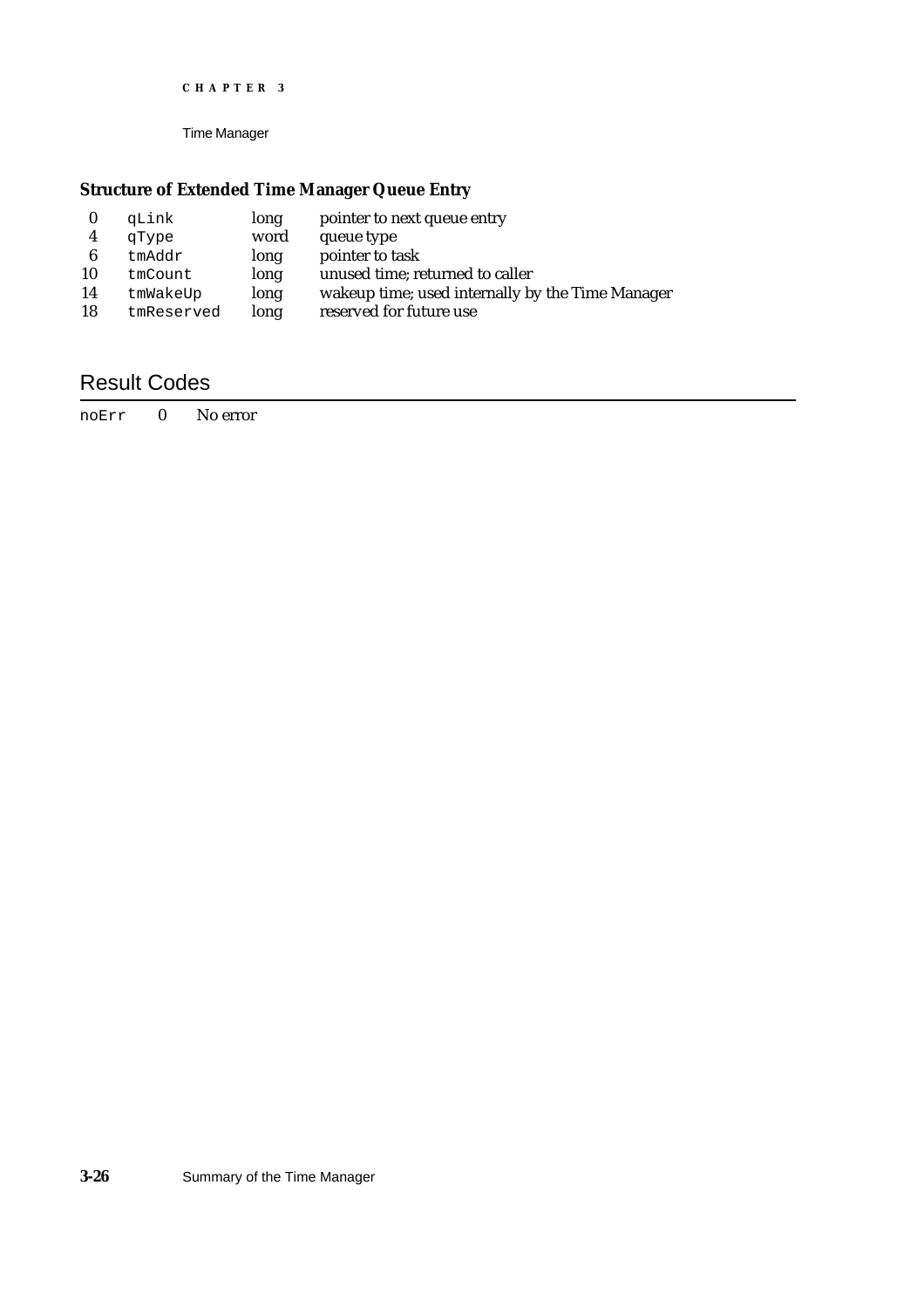# Vertical Retrace Manager

# **Contents**

About the Vertical Retrace Manager 4-4 VBL Tasks Installed by the Operating System 4-5 Types of VBL Tasks 4-5 The VBL Task Record 4-6 Vertical Retrace Queues 4-8 VBL Tasks and Application Execution 4-8 Using the Vertical Retrace Manager 4-10 Installing a VBL Task 4-10 Accessing a Task Record at Interrupt Time 4-12 Accessing Application Global Variables in a VBL Task 4-13 Spinning the Cursor 4-16 Installing a Persistent VBL Task 4-20 Vertical Retrace Manager Reference 4-21 Data Structure 4-21 The VBL Task Record 4-21 Vertical Retrace Manager Routines 4-22 Slot-Based Installation and Removal Routines 4-22 System-Based Installation and Removal Routines 4-24 Utility Routines 4-26 Application-Defined Routine 4-28 VBL Tasks 4-28 Summary of the Vertical Retrace Manager 4-31 Pascal Summary 4-31 Data Type 4-31 Vertical Retrace Manager Routines 4-31 Application-Defined Routine 4-31 C Summary 4-32 Data Types 4-32 Vertical Retrace Manager Routines 4-32 Application-Defined Routine 4-32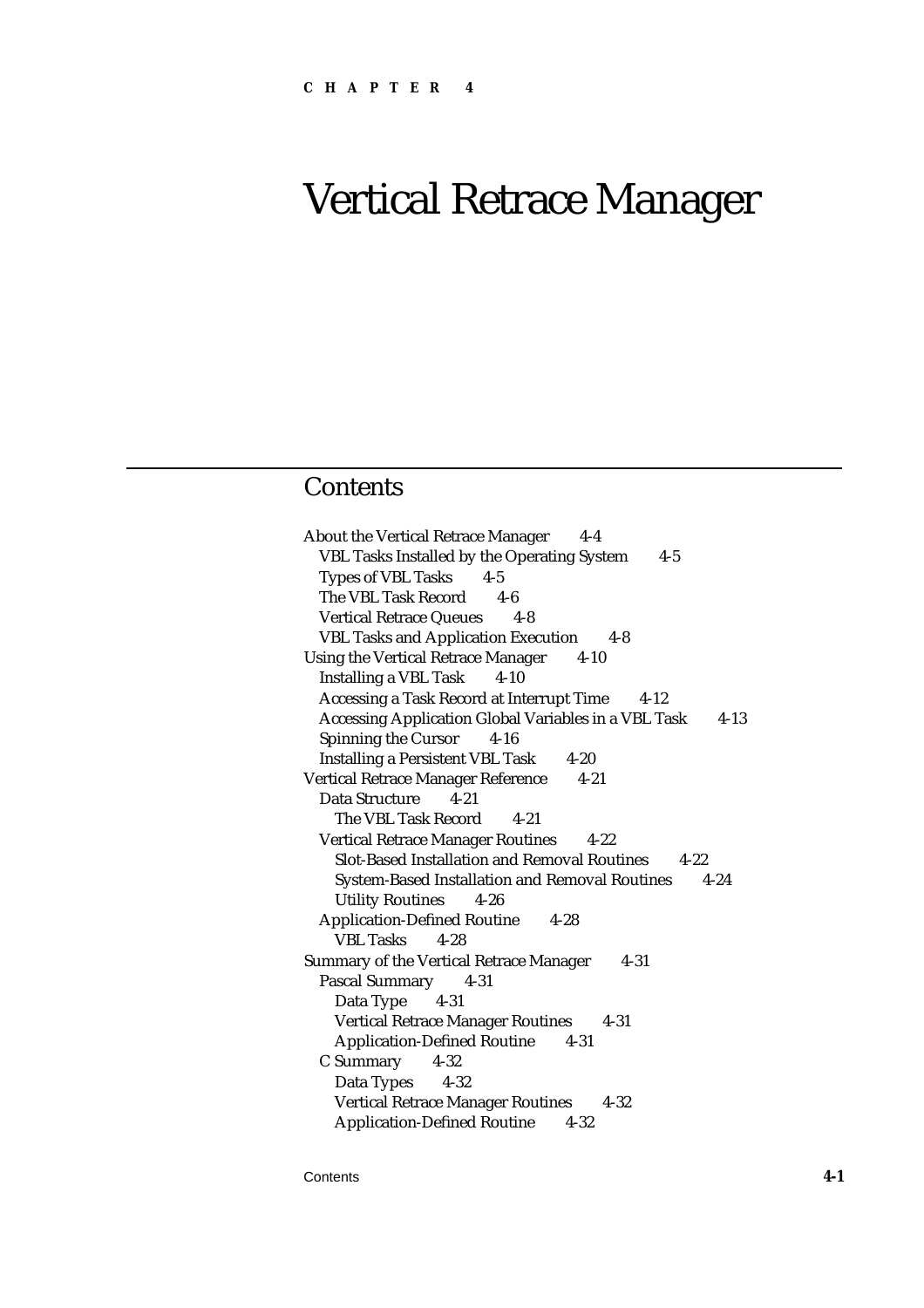Assembly-Language Summary 4-33 Constants 4-33 Data Structures 4-33 Global Variables 4-33 Result Codes 4-33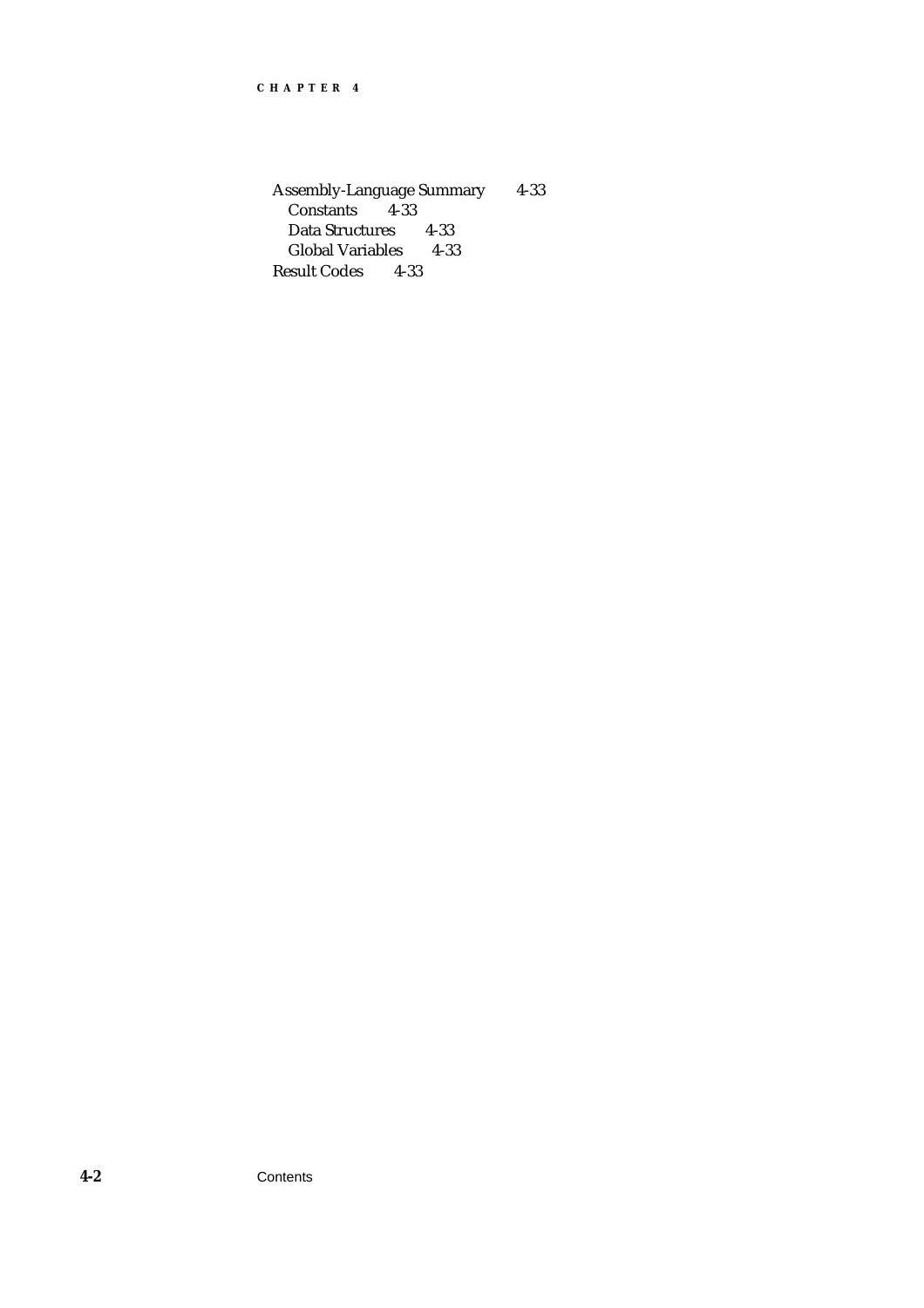#### Vertical Retrace Manager

This chapter describes the Vertical Retrace Manager, the part of the Operating System that schedules and executes recurrent tasks during vertical retrace interrupts. You can use the Vertical Retrace Manager to execute simple, repetitive tasks and avoid having to execute those tasks repeatedly in your application's main event loop.

You should read the information in this chapter if you want your application to schedule tasks for execution during a vertical retrace interrupt. For example, you can use the Vertical Retrace Manager to cycle among a series of cursors while some lengthy operation is happening, thus presenting the illusion of a spinning cursor.

In general, you should use the Vertical Retrace Manager only when you need to synchronize actions with the redrawing of the screen or when the tasks don't need to be executed at very precise intervals. As explained later in this chapter, certain conditions can cause the Operating System to turn off vertical blanking interrupts for a period of time. When this happens, the tasks in the vertical retrace task queue are not executed as scheduled. As a result, you should not use the Vertical Retrace Manager to handle tasks that must be executed consistently or with precise timing. For precise, uninterrupted task execution, you should use the Time Manager. See the chapter "Time Manager" in this book for details.

To use this chapter, you need to be familiar with interrupt-time processing and with the general limitations on such processing. The chapter "Introduction to Processes and Tasks" in this book describes these issues in detail. As emphasized in that chapter, you should in general avoid executing tasks at interrupt time. If you must install a VBL task, the code should be as short as possible. In addition, the code and any data it accesses should be locked into physical memory if virtual memory is in operation.

To use this chapter, you might also need to be familiar with techniques for accessing information in your application's A5 world at interrupt time. The chapter "Introduction to Memory Management" in *Inside Macintosh: Memory* describes the A5 world and the routines you can use to manipulate the A5 register. This chapter provides complete code samples that illustrate how to access your application's A5 world in a VBL task. As a result, you might be able to use the Vertical Retrace Manager to accomplish simple, repetitive tasks without reading that chapter.

This chapter describes how the Vertical Retrace Manager works and then shows how you can use the Vertical Retrace Manager to

- $n$  install a simple task to be executed during vertical retrace interrupts
- access information about a task record installed in the vertical retrace queue from within that task
- access your application's global variables in a vertical retrace task
- $n$  spin the cursor to indicate that the user must wait while the computer completes some lengthy processing
- $n$  install a vertical retrace task in the system heap so that it continues to be executed even when your application is switched out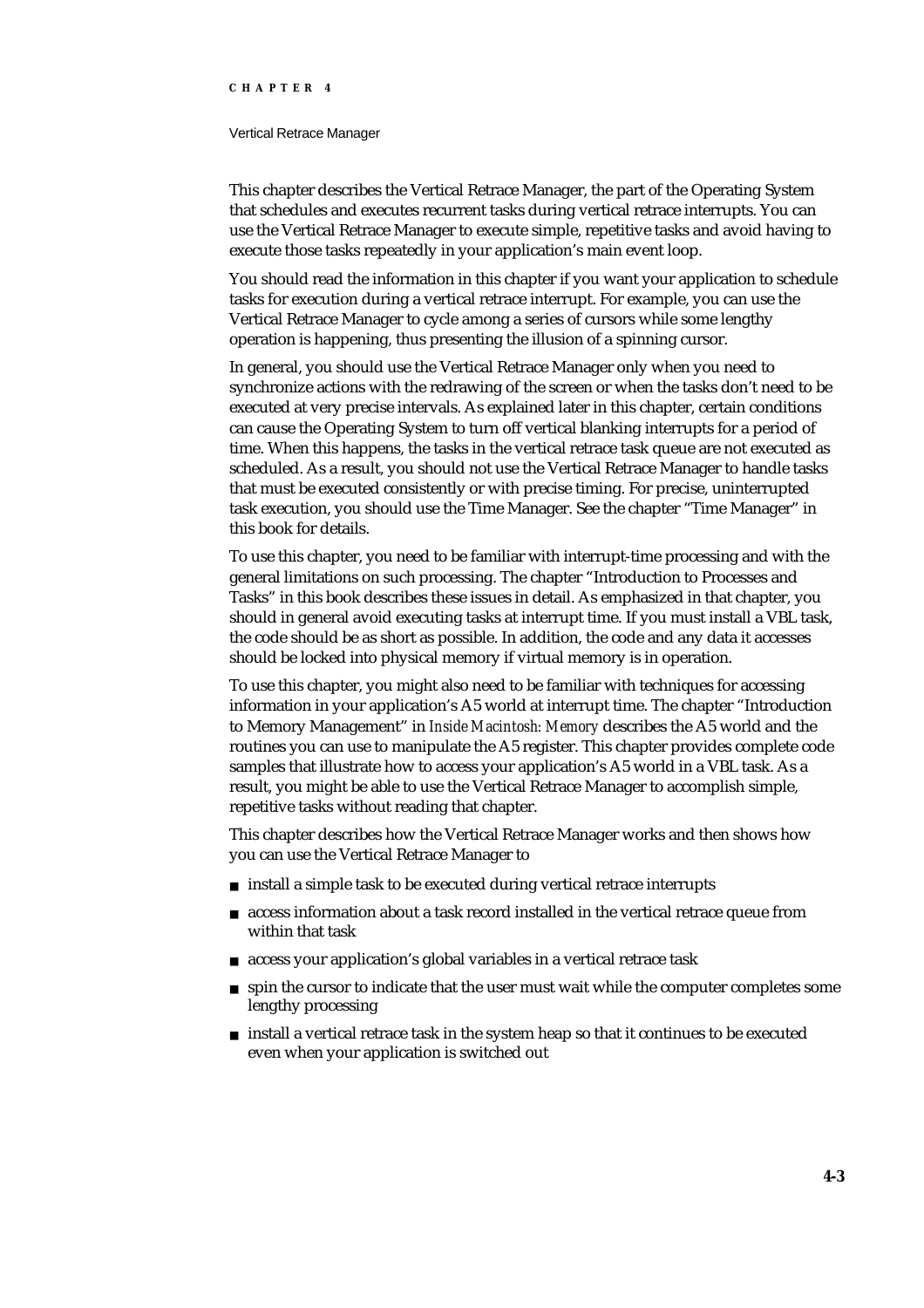Vertical Retrace Manager

# About the Vertical Retrace Manager

The video circuitry in a Macintosh computer, whether built-in or external, refreshes the screen at regular intervals. For built-in monitors, the screen is refreshed approximately 60 times per second; for external monitors, the screen is refreshed at intervals determined by the associated video hardware. To refresh the screen, the monitor's electron beam draws one pixel at a time, starting at the upper-left corner of the screen and moving quickly to the lower-right corner. When the electron beam returns from the lower-right corner of the screen to the upper-left corner, the video circuitry generates a **vertical retrace interrupt** or **vertical blanking (VBL) interrupt.**

The Vertical Retrace Manager is the part of the Operating System that schedules and executes tasks—known as **VBL tasks**—during a vertical retrace interrupt. The Operating System itself uses the Vertical Retrace Manager to perform some important housekeeping operations, such as moving the cursor in response to mouse movements and checking whether the current application's stack has expanded into its heap. Within the limitations described in this chapter, you can use the Vertical Retrace Manager to install your own recurrent tasks. For example, you can use the Vertical Retrace Manager to spin the cursor to indicate that the user must wait while some processing initiated by your application completes.

In general, the Vertical Retrace Manager is useful for small, repetitive tasks that do not allocate or release memory and that you do not want to execute in your main event loop. Whenever possible, it is best to manage periodic tasks within your main event loop. For example, you can call the TextEdit routine TEIdle once each time through the loop, thus causing the insertion point in a block of text to blink. However, if you want some task to execute repetitively at a time when you do not want to reenter your main event loop (perhaps because you don't want your application to be switched out during some lengthy operation), it might be possible to use the Vertical Retrace Manager to execute the task.

The principal limitation on VBL tasks (aside from the limitations on any interrupt-time processing) is that they cannot execute more frequently than once per VBL interrupt. The exact amount of time between successive VBL interrupts depends on the refresh frequency of the screen, which varies. On Macintosh computers that have a built-in screen (such as the Macintosh Plus or Macintosh Classic), the vertical retrace frequency is approximately 60.15 Hz, resulting in a period of approximately 16.63 milliseconds. If you need a task to be executed more often than that, you should use the Time Manager, which has a much finer resolution (up to 250 microseconds for drift-free task execution).

Unlike the Time Manager, the Vertical Retrace Manager is not an absolute timing mechanism. Its operations are always relative to the VBL interrupt, which may be disabled (for instance, during disk access). As a result, you should use the Time Manager in cases where absolute time delays are important. Use the Vertical Retrace Manager, however, in cases where the scheduled actions need simply to be synchronized with other VBL tasks, such as moving the cursor or refreshing the screen.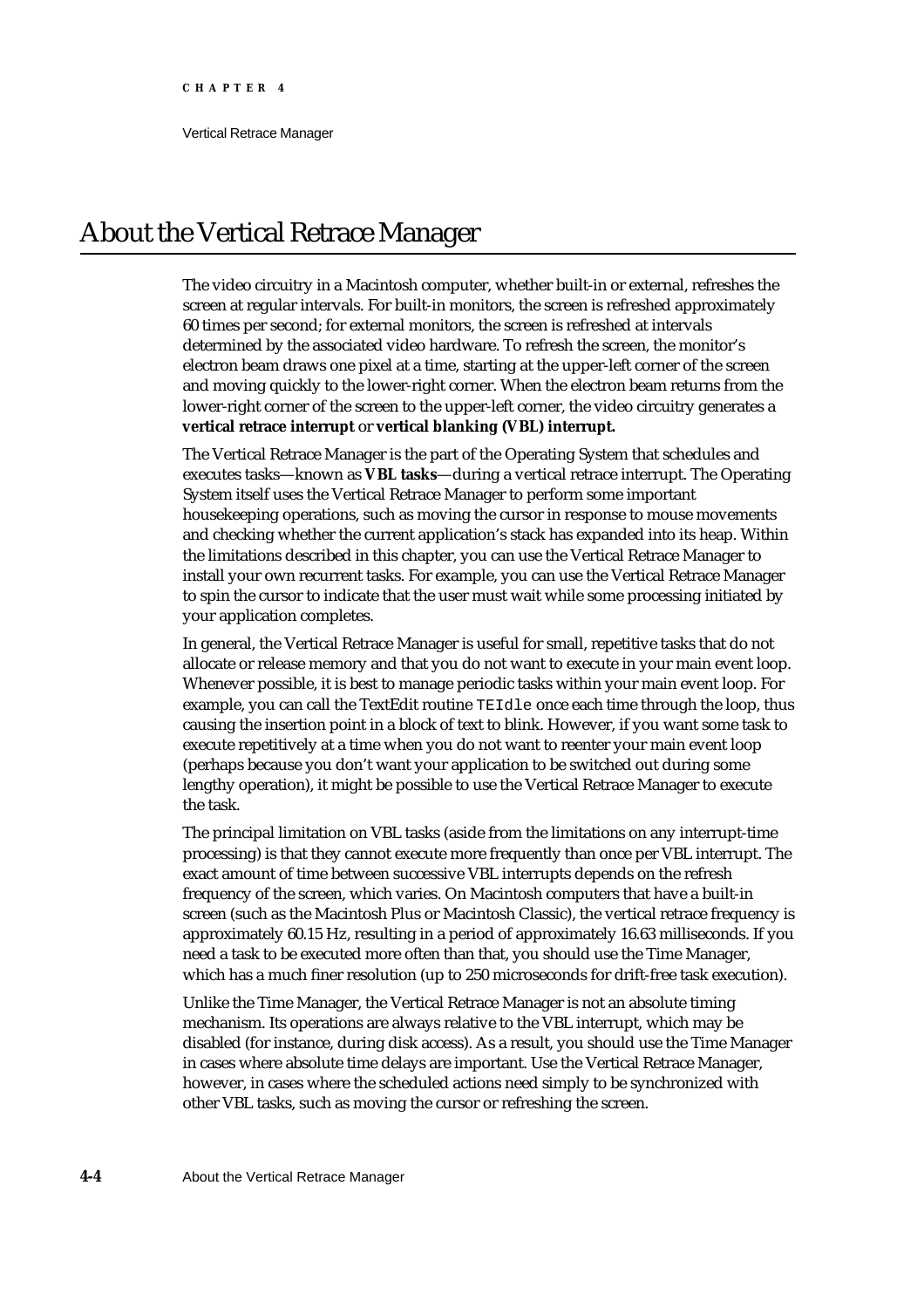## Vertical Retrace Manager

# VBL Tasks Installed by the Operating System

The Operating System uses the Vertical Retrace Manager to accomplish a number of repetitive tasks at uniform intervals. These are some of the VBL tasks installed by the Operating System, grouped by the intervals at which they execute:

- Every interrupt
	- $n$  Update the value of the global variable  $Ticksi$ , which a program may access through the routine TickCount.
	- Call the "stack sniffer" to see if the current application's stack and heap have collided. If so, the task calls the System Error Handler.
	- n Update the position of the cursor.
- Every 30 interrupts
	- Check whether the user has inserted a disk or mounted a volume. If so, the task posts a disk-inserted event.
- Every 32 interrupts
	- $n$  Check whether a keyboard has been reattached after having been detached. If so, the task resets the keyboard.

Some VBL routines may execute only on certain computers or only in certain versions of system software. For example, on early Macintosh computers, a VBL task checks every other interrupt to determine whether the state of the mouse button has changed from its previous state and then remained unchanged for at least four interrupts. If so, that task posts a mouse-down or mouse-up event, as appropriate. In Macintosh computers equipped with Apple Desktop Bus mouse devices, the Operating System uses a different mechanism for posting mouse-down and mouse-up events.

## **Note**

VBL tasks installed by the Operating System are not maintained in the same queue used for application-defined VBL tasks. u

# Types of VBL Tasks

There are two general types of VBL tasks. A **slot-based VBL task** is linked to an external video monitor. Because different monitors can have different refresh rates and hence might execute VBL tasks at different times, the Vertical Retrace Manager maintains a separate task queue for each video device attached to the computer. When a VBL interrupt occurs for a particular device, the Vertical Retrace Manager executes any tasks in the queue for the slot holding that monitor's video card. You can install a slot-based VBL task by calling the SlotVInstall function.

For Macintosh computers that have only a built-in monitor (such as a Macintosh Plus or Macintosh Classic), there is no need to isolate VBL tasks into separate queues. Instead, the Operating System maintains just one task queue and processes the tasks in that queue when it receives a VBL interrupt. A VBL task that is not linked to an external video device is known as a **system-based VBL task.** You can install a system-based VBL task by calling the VInstall function.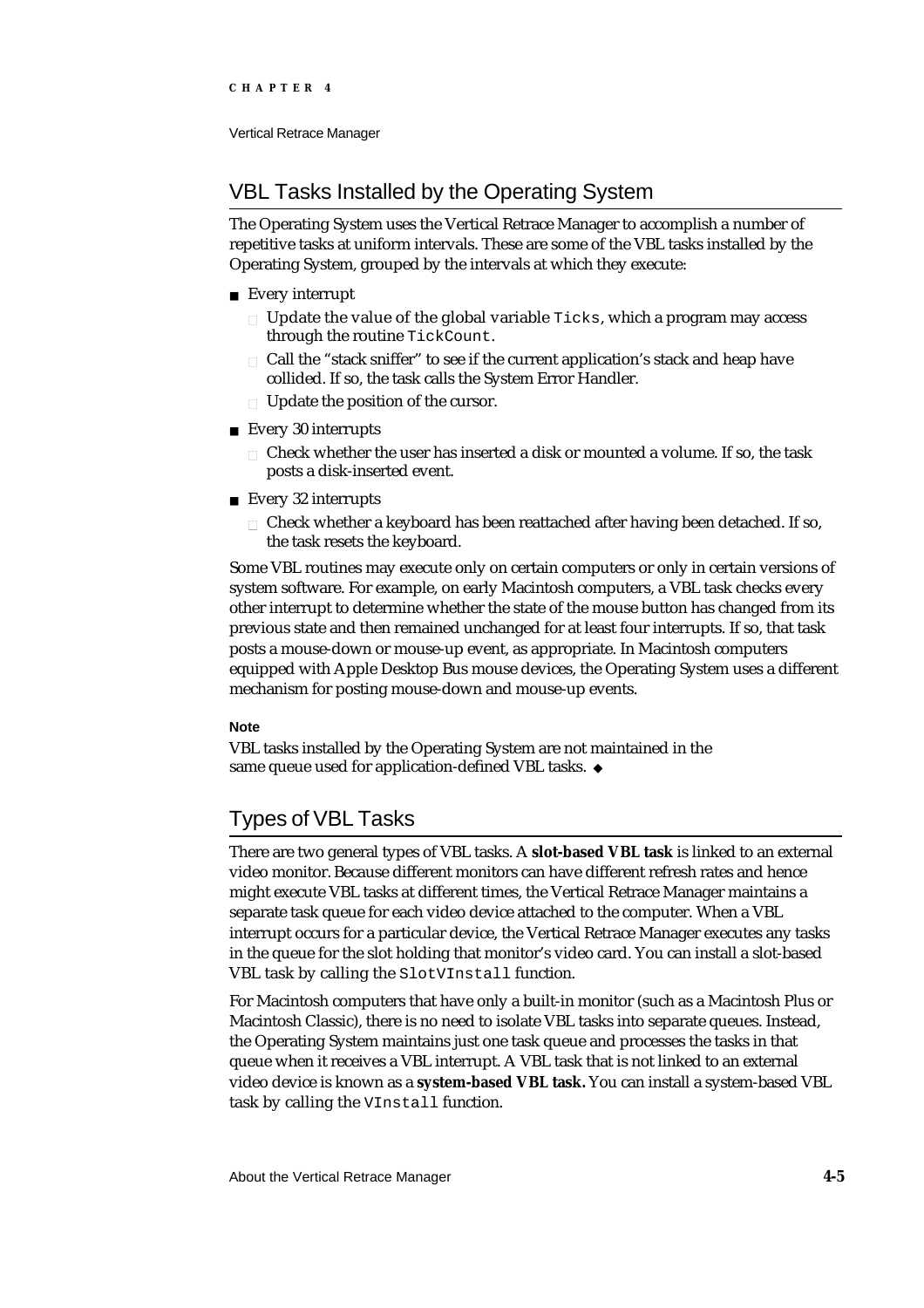#### Vertical Retrace Manager

To maintain compatibility on modular Macintosh computers for software that uses the VInstall function, the Operating System generates a special interrupt at a frequency identical to the retrace rate on compact Macintosh computers. This special interrupt is generated approximately 60.15 times a second and mimics the vertical retrace interrupt on compact models. This ensures that application tasks installed using the VInstall function, as well as periodic system tasks such as updating the tick count and checking whether the stack has expanded into the heap, are performed as usual.

To ensure the synchronization of your VBL task with the retracing of the screen, you should check whether the SlotVInstall function is available in the current operating environment. If it is, you should use the slot-based routines to install and remove your VBL task. If not, you should use the system-based routines.

However, even if you synchronize your VBL task to the retracing of the screen correctly, tasks may not always execute as scheduled. Some types of system activity, such as disk access, may cause VBL interrupts to be disabled temporarily. (This is why cursor movement sometimes becomes jerky during disk operations.) Also, if a VBL task takes longer to perform than the time it takes to retrace the screen, other interrupt tasks may miss one or more vertical retrace interrupts.

Like all interrupt tasks, VBL tasks cannot do everything that ordinary routines can. The following list summarizes the operations that VBL tasks should not perform. A VBL task that violates one of these rules may cause a system crash:

- n A VBL task must not allocate, move, or purge memory, or call any Toolbox routines that might do so.
- A VBL task must preserve all registers other than A0–A3 and D0–D3.
- A VBL task cannot call a routine from another code segment unless it sets up the application's A5 world properly. In addition, that segment must already be loaded in memory.
- A VBL task cannot access your application global variables unless it sets up the application's A5 world properly. This technique is explained in "Accessing Application Global Variables in a VBL Task," beginning on page 4-13.
- $n \Delta$  VBL task's code and any data accessed during the execution of the task must be locked into physical memory if virtual memory is in operation.

# The VBL Task Record

You install a VBL task by passing the Vertical Retrace Manager the address of a **VBL task record,** which holds information about your VBL task. This information includes the address of the procedure the Vertical Retrace Manager is to execute at interrupt time and the number of interrupts before it should next execute the task. The VBLTask data type defines a VBL task record.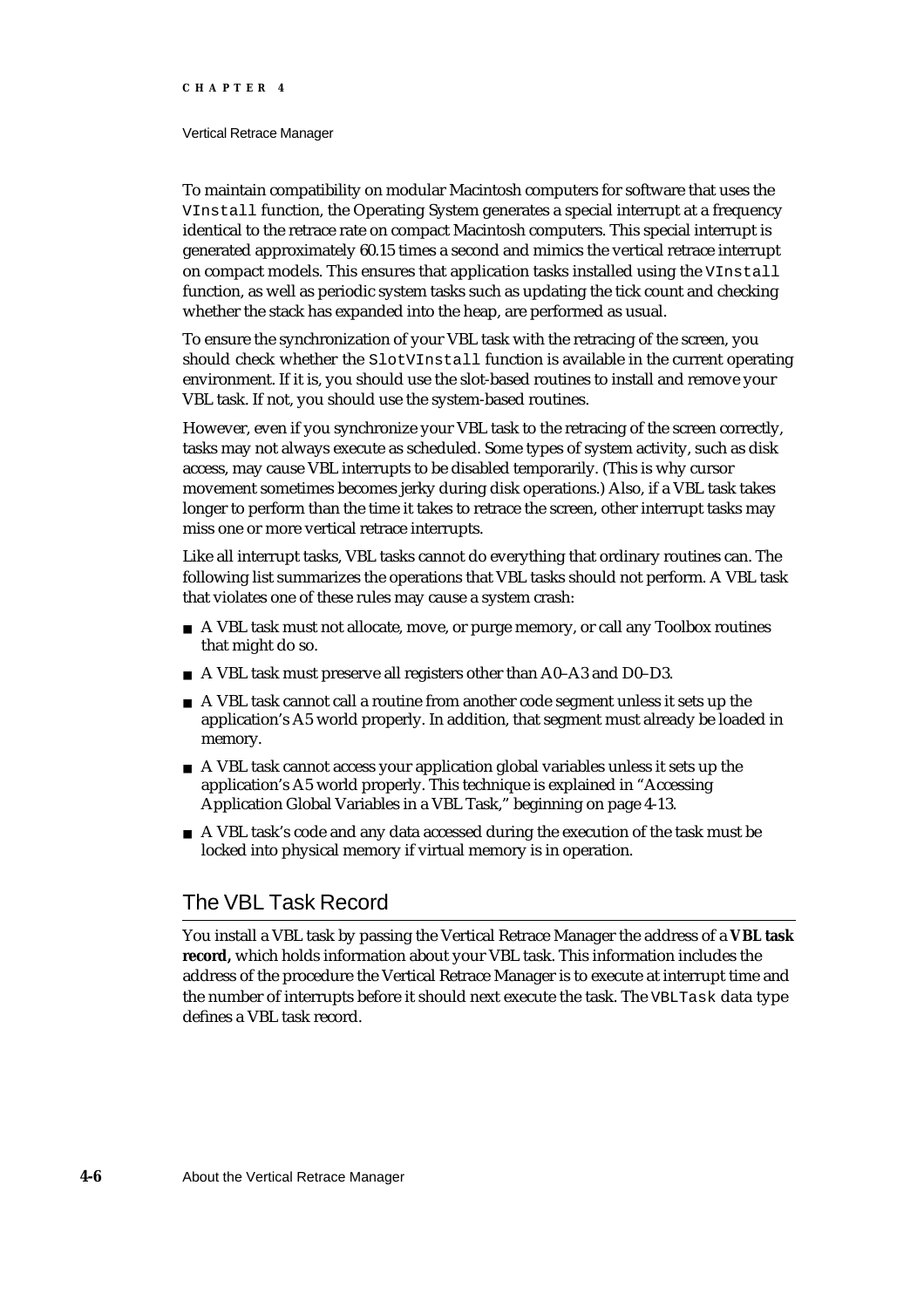```
CHAPTER 4
```
Vertical Retrace Manager

```
TYPE VBLTask = 
RECORD
  qLink: QElemPtr; {next entry in vertical retrace queue}
  qType: Integer; {queue type}
  vblAddr: ProcPtr; {pointer to task procedure}
  vblCount: Integer; {interrupts until next execution}
  vblPhase: Integer; {task phase}
END;
```
Your application needs to fill in only the qType, vblAddr, vblCount, and vblPhase fields of the VBL task record. The  $qLink$  field, which contains a pointer to the next entry in the VBL task's vertical retrace queue, is set by the Vertical Retrace Manager when you install the task by calling VInstall or SlotVInstall. Your application does not need to set up the qLink field.

The Vertical Retrace Manager installs your VBL task record into the appropriate VBL queue. A vertical retrace queue is a standard operating-system queue.

## **Note**

For more information about the structure of operating-system queues, see the chapter "Queue Utilities" in *Inside Macintosh: Operating System Utilities*.

You must set the qType field to  $ORD(vType)$  before you install the task. This specifies that the task's queue is a vertical retrace queue and not some other type of operating-system queue.

The vblAddr field holds a pointer to the procedure that the Vertical Retrace Manager is to execute.

When installing a VBL task, you specify, in the vblCount field, the number of interrupts before the routine first executes. The Vertical Retrace Manager lowers this number by 1 during each interrupt. If decrementing vblCount produces a value of 0, the Vertical Retrace Manager executes the procedure specified in the task record's vblAddr field. If you want the procedure to be executed again, that procedure is responsible for resetting the value of the vblCount field to the desired value.

If you do not want the Vertical Retrace Manager to execute the task again, your task should leave the value of vblCount at 0. Setting the vblCount field to 0 is one way of disabling a task. (A more common approach is to remove the task record from its queue by calling VRemove or SlotVRemove, but this should not be done by the VBL task itself.) Note that if you set vblCount to 0 when installing a VBL task, the task will never execute. If you want a task to execute immediately upon installation, set vblCount to 1.

The vblPhase field specifies the task's phase count, indicating which interrupts are to trigger the execution of the VBL task. You can set two VBL tasks installed at the same time and scheduled for execution after the same number of interrupts out of phase with one another—that is, executed during different interrupts—by specifying different phase counts for each task. Unless you add many tasks to a VBL queue at one time, you can usually set vblPhase to 0.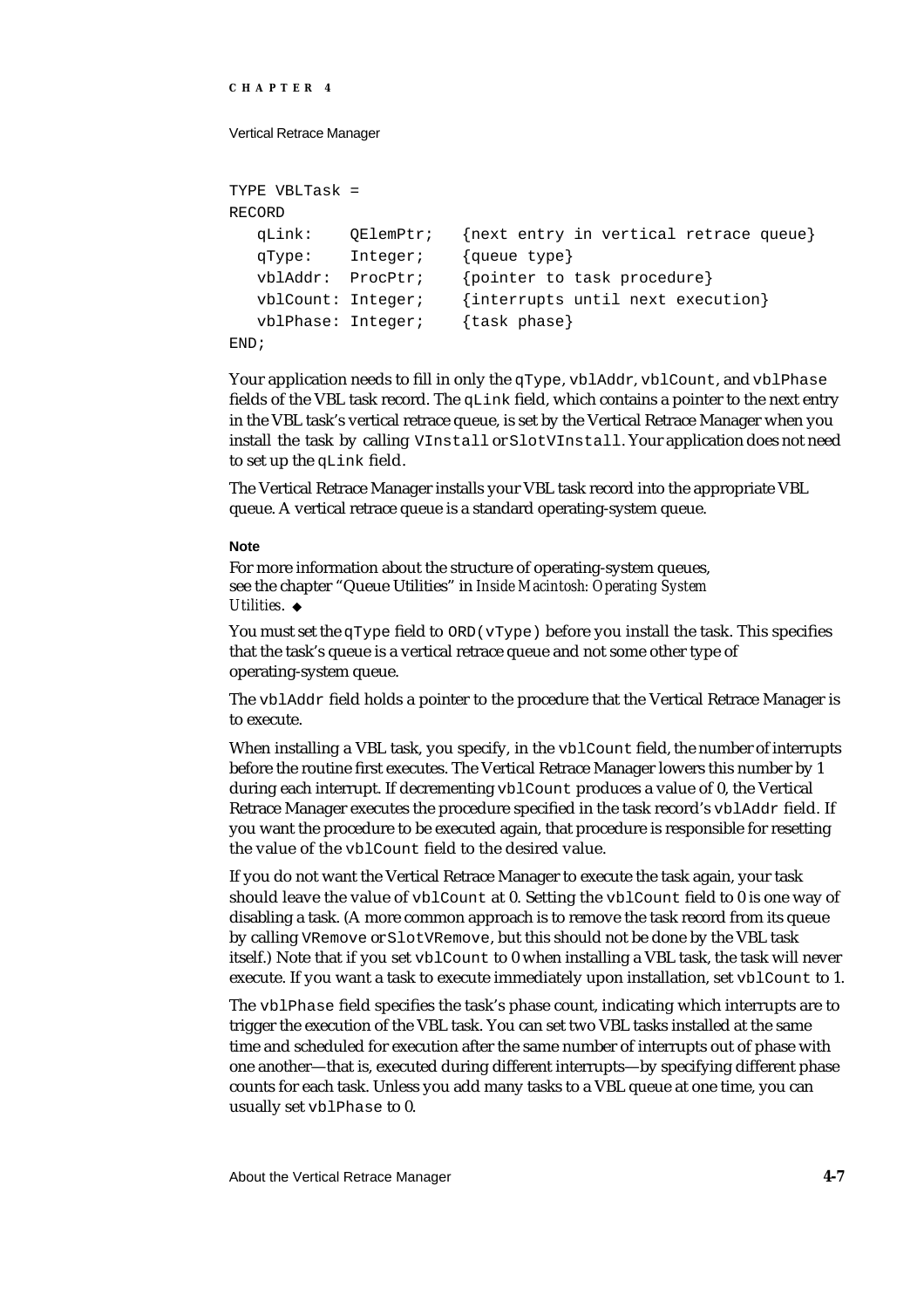Vertical Retrace Manager

# Vertical Retrace Queues

The Vertical Retrace Manager stores application-defined VBL task records in **vertical retrace queues**, which are standard operating-system queues. If multiple tasks in the same vertical retrace queue are scheduled to be executed during the same interrupt, the Vertical Retrace Manager will execute the tasks in the order they were installed in the queue.

Compact Macintosh computers maintain only one vertical retrace queue, because these computers have only one screen. However, computers with multiple screens require multiple vertical retrace queues. Because slot-based task installation and removal routines apply to just one slot, the Vertical Retrace Manager maintains a separate vertical retrace queue for each slot that contains a video card. In addition, to maintain compatibility with the system-based VBL task installation and removal routines, the Vertical Retrace Manager maintains a single, system-based vertical retrace queue for all applications to share.

Ordinarily, you do not need to inspect or manipulate the contents of vertical retrace queues directly. Instead, you can use the Vertical Retrace Manager routines for installing task records in and removing them from vertical retrace queues.

In one case, however, you might need to inspect the header of a vertical retrace queue. If you need to know whether some code is being called in response to a VBL interrupt, you can inspect the  $qF \text{lags}$  field of the queue header. The Vertical Retrace Manager sets bit 6 of the qFlags field in the queue header to indicate that a VBL task in the queue is being executed.

## **Assembly-Language Note**

You can use the global constant inVBL to test this bit. u

# VBL Tasks and Application Execution

Often, a VBL task performs services that are useful only to the application that installed it. For instance, consider the VBL task defined in "Spinning the Cursor" beginning on page 4-16. This task spins the cursor while your application performs some lengthy operation and should be executed only if your application is in the foreground. If the user switches your application into the background while it is occupied with that lengthy operation, you probably want to disable that task for as long as your application is in the background. Otherwise, the cursor will continue to spin, probably confusing the user.

In other cases, a VBL task should continue to be executed even when the application that installed it is no longer in the foreground. For instance, you probably wouldn't want to disable a VBL task that periodically checks for the arrival of electronic mail just because your application is moved to the background.

The Process Manager automatically disables a system-based VBL task when the application that installed it is swapped out in a major or minor switch, if the address of the VBL task is anywhere in the application's partition. Then, when that application regains control of the processor, the Process Manager reenables that VBL task. If,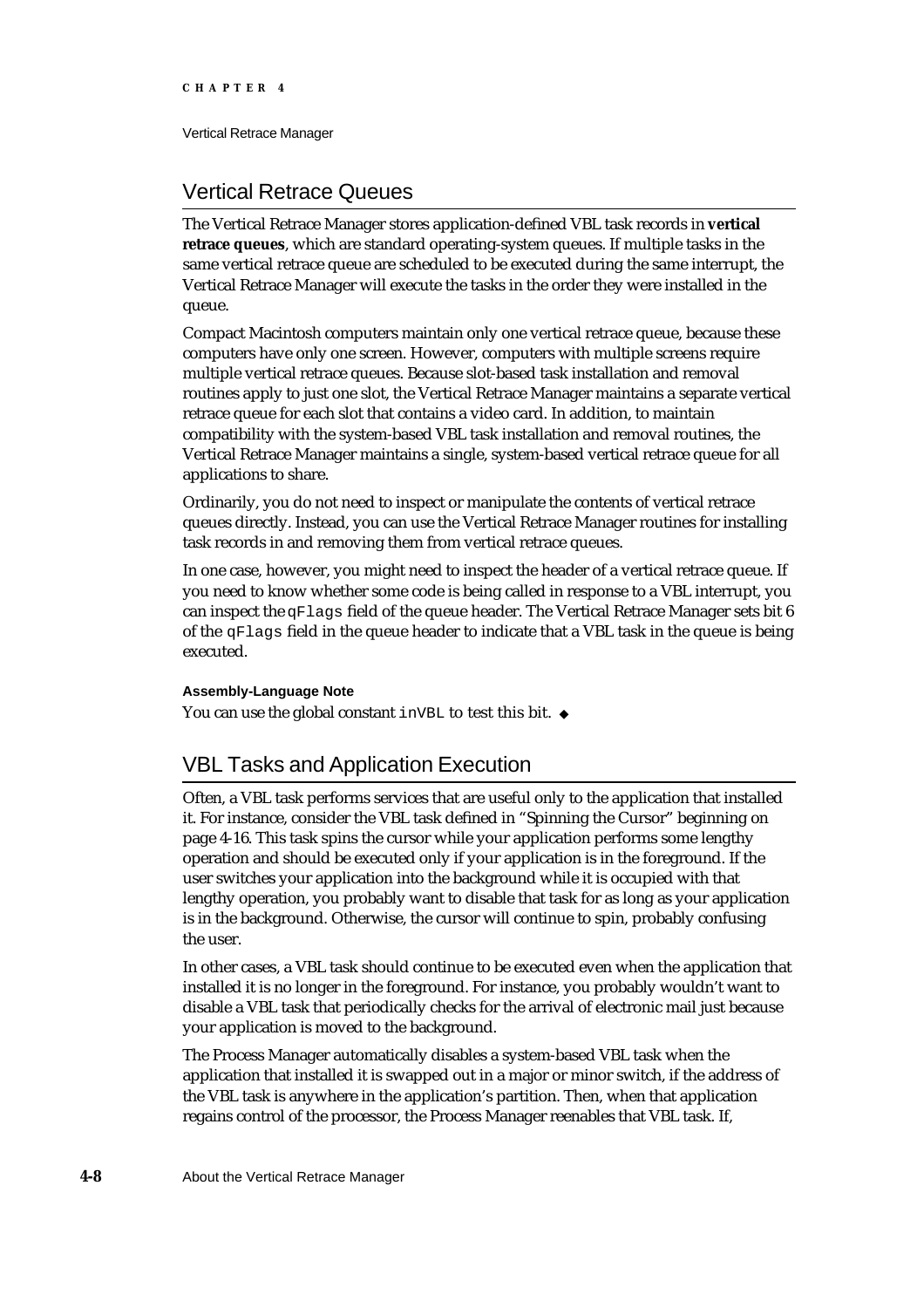#### Vertical Retrace Manager

however, the address of a system-based VBL task is in the system partition, the VBL task continues to be executed, regardless of the processing status of the application that launched it.

## **Note**

When your system-based VBL task continues to be executed in this way, the Process Manager does not restore the context of your application before executing the VBL task. In particular, any trap patches installed by your application might not be available to the VBL task. When a VBL task depends on your application context, your task can call the Process Manager function GetCurrentProcess to check whether your application is the current process and hence that its context is valid.

The address of a system-based VBL task, not the address of the VBL task record, determines whether the Process Manager disables the task. See "Installing a Persistent VBL Task," beginning on page 4-20, for a technique you can use to prevent the disabling of a task when the application that installed it is switched out.

By contrast, the Process Manager never disables a slot-based VBL task, no matter where the task is located. As a result, if you want to disable a slot-based VBL task when your application is in the background, you must do so yourself, either by removing the task record from the VBL queue or by setting the vblCount field of the task record to 0. You can do this in response to a suspend event. Then, when your application receives a resume event, you can reenable the VBL task by reinstalling the task record or by resetting the vblCount field of the task record to the appropriate value.

In some cases, you might want to disable a *system*-based VBL task manually, even though the Process Manager also disables it when your application is switched out. This is because the Process Manager reenables system-based VBL tasks when your application receives processing time as a result of a minor switch, when your application is still in the background. If the VBL task should be executed only when your application is in the foreground, you need to disable it when your application receives a suspend event and reenable it when your application receives a resume event. The easiest way to do this is to set and reset the vblCount field of the task record, as described in the previous paragraph.

The Process Manager treats VBL tasks slightly differently when your application quits or crashes than when it is switched out. If either the task record for a VBL task or the code of the VBL task is located in your application partition, the Process Manager removes that task record from its VBL queue. (This is true for both slot-based and system-based VBL tasks.) Conversely, if both a VBL task record and the task itself are located in the system partition, the Process Manager doesn't remove the task record from its VBL queue when the application that installed them quits or crashes.

#### **WARNING**  $\mathbf{S}$

Failure to remove VBL task records installed in the system partition from their queues can lead to a system crash if the VBL task is located in the system partition but accesses data in your application partition. Because the Process Manager deallocates your application partition when your application quits or crashes, the VBL task may attempt to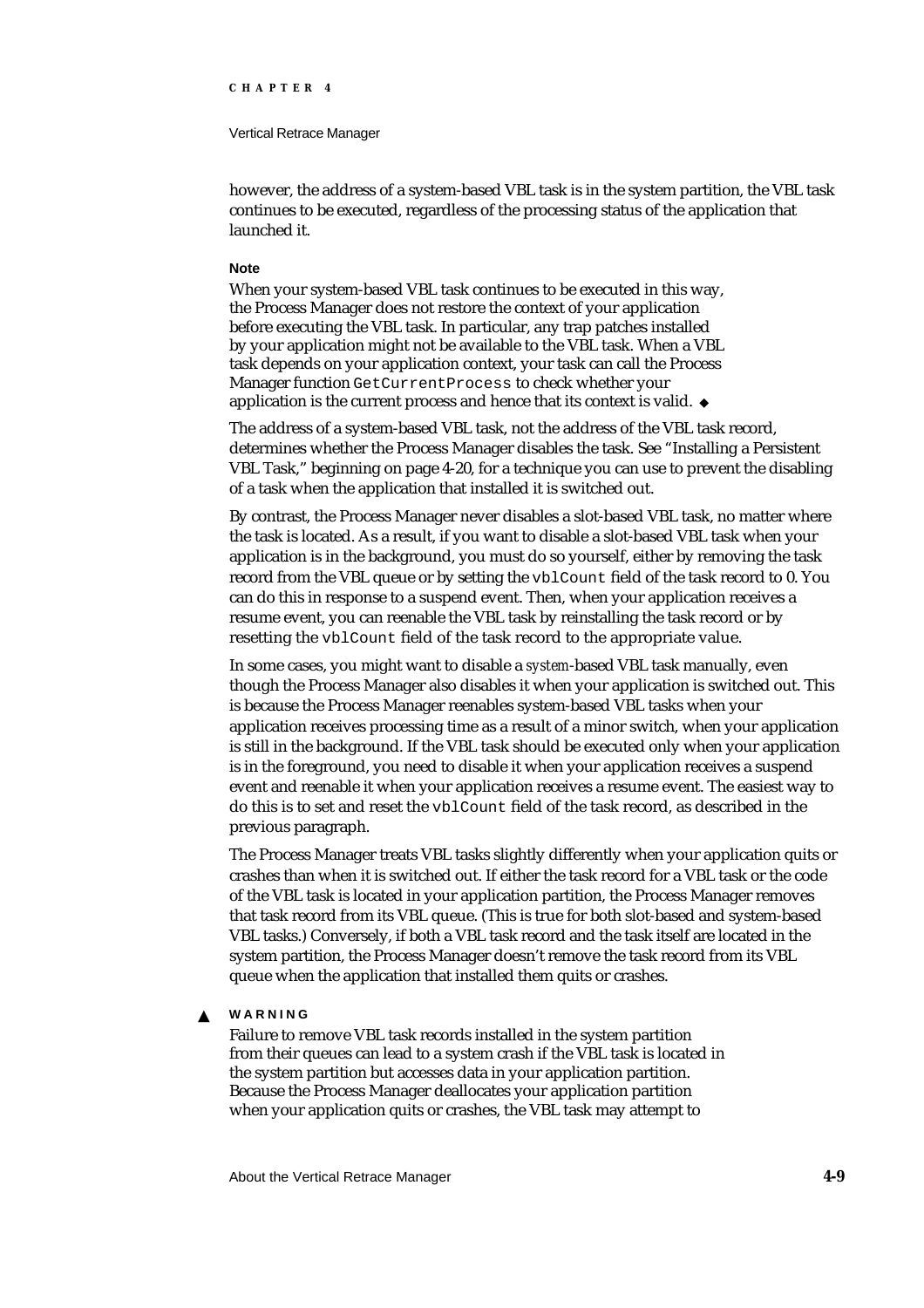Vertical Retrace Manager

access undefined data. The easiest way to avoid this problem is to patch the Process Manager's ExitToShell procedure so that it removes all VBL task records installed by your application.

# Using the Vertical Retrace Manager

You can use the Vertical Retrace Manager to install VBL task records in and remove VBL task records from system-based or slot-based vertical retrace queues. To install a task record, you must first fill in some of its fields and then call either VInstall or SlotVInstall. See the next section, "Installing a VBL Task," for information on installing VBL tasks.

If it is to be executed more than once, a VBL task must access the task record and reset the value of the task record's vblCount field. The section "Accessing a Task Record at Interrupt Time" on page 4-12 describes this technique. To disable a task temporarily, you can simply set the vblCount field of its task record to 0. To remove a VBL task from its VBL queue, call VRemove if you installed the task by calling VInstall or call SlotVRemove if you installed the task by calling SlotVInstall.

If your VBL task needs to access your application global variables, you can put the application's A5 value or the global variables themselves into the second field of a record whose first field contains the VBL task itself. The sections "Accessing Application Global Variables in a VBL Task," beginning on page 4-13, and "Spinning the Cursor," beginning on page 4-16, explain these techniques.

# Installing a VBL Task

For any particular VBL task, you need to decide whether to install it as a system-based VBL task or as a slot-based VBL task. You need to install a task as a slot-based VBL task only if the execution of the task needs to be synchronized with the retrace rate of a particular external monitor. If the task performs no processing that is likely to affect the appearance of the screen or that depends on the state of an external monitor, it is probably safe to install the task as a system-based VBL task.

#### $\overline{\mathbf{s}}$ **WARNING**

If you do decide that the execution of some VBL task needs to be synchronized with the retrace rate of a monitor, you should first check that the SlotVInstall function is available in the operating environment. You can do this by calling the TrapAvailable function defined in the chapter "Gestalt Manager" in *Inside Macintosh: Operating System Utilities*. If you call SlotVInstall and it is not available, your application will crash.

If you are uncertain whether to install a task as a system-based or as a slot-based VBL task, you should first install it as a system-based task (by calling VInstall). Then test your application on a modular Macintosh computer with an external monitor whose refresh rate is different from the refresh rate on a compact Macintosh computer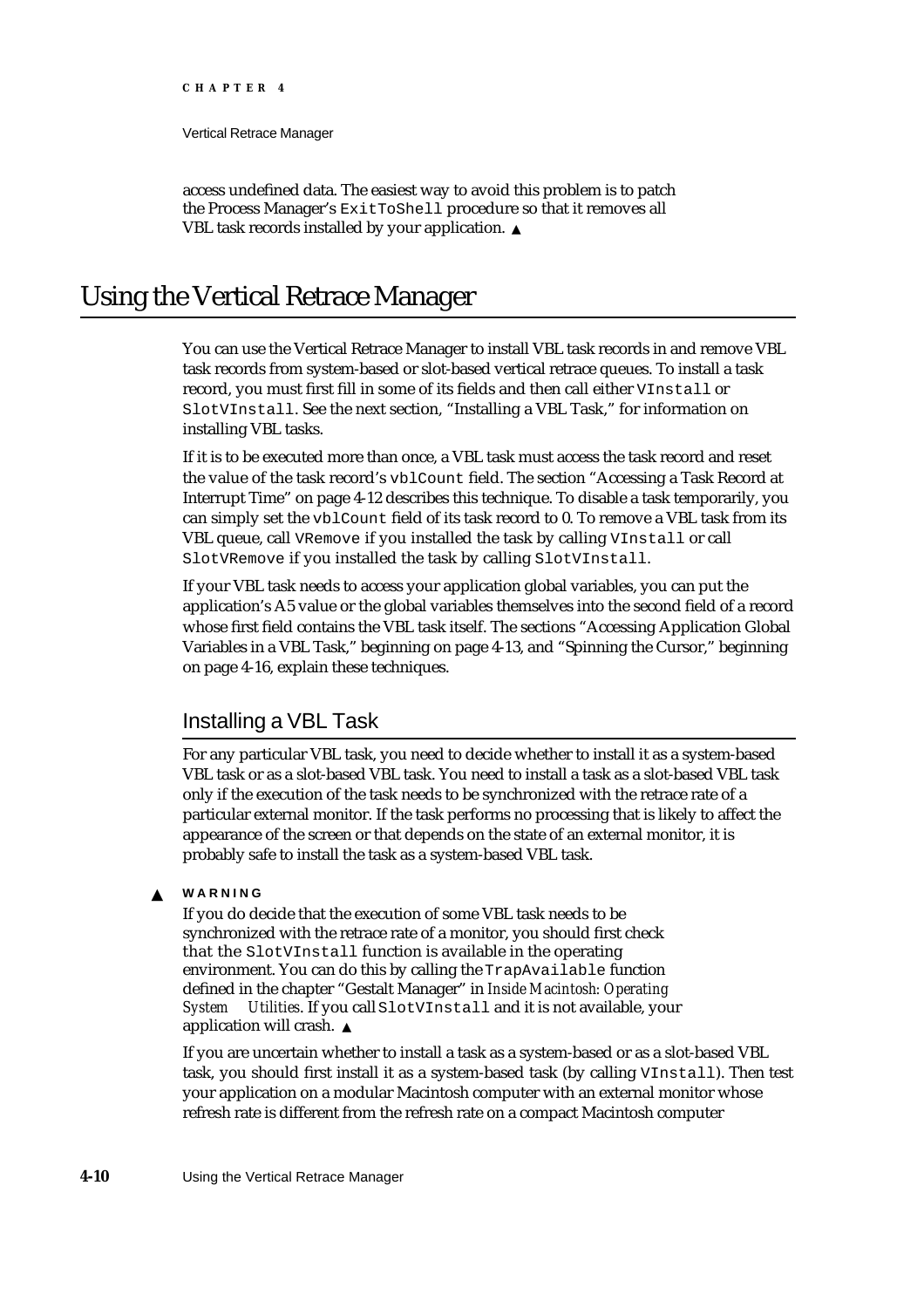#### Vertical Retrace Manager

(approximately 60.15 Hz). If any screen updating that occurs as a result of processing done by your VBL task has an unacceptable appearance, you probably need to install the task as a slot-based VBL task (by calling SlotVInstall). Remember, however, to check whether SlotVInstall is available before you call it; if it isn't available, call VInstall. You can determine whether SlotVInstall is available by calling the SlotRoutinesAvailable function defined in Listing 4-1.

**Listing 4-1** Checking whether you can use slot-based VBL routines

```
FUNCTION SlotRoutinesAvailable: Boolean;
CONST
   _SlotVInstall = $A06F;
BEGIN
   SlotRoutinesAvailable := TrapAvailable(_SlotVInstall);
END;
```
If the slot-based routines are available and you want to use them, you need to know the slot number of the video device to whose retrace the VBL task is to be synchronized. Listing 4-2 illustrates a way to find the slot number of the main graphics device. To access the device control entry for the main graphics device, you must first find the device's reference number. Then you can cast the device control entry into type AuxDCEHandle and access the slot number directly. You can use a similar technique to find the slot number of some other graphics device.

**Listing 4-2** Determining the slot number of the main graphics device

```
FUNCTION MainSlotNumber: Integer;
VAR
  mainDeviceRefNum: Integer; {number of main graphics device}
BEGIN
  mainDeviceRefNum := GetMainDevice^^.gdRefNum;
   MainSlotNumber := 
     AuxDCEHandle(GetDCtlEntry(mainDeviceRefNum))^^.dCtlSlot;
```
END;

## **Note**

For the sake of simplicity, the remainder of this chapter illustrates how to use the Vertical Retrace Manager to handle system-based VBL tasks only. Virtually all of the techniques shown here, however, can be used in connection with slot-based VBL tasks as well.

The InstallVBL function defined in Listing 4-3 shows how to fill in a VBL task record and install it in the system-based VBL queue. It assumes that the task record gMyVBLTask is a global variable of type VBLTask and that you have already defined the procedure DoVBL, the actual VBL task. That procedure is subject to all of the usual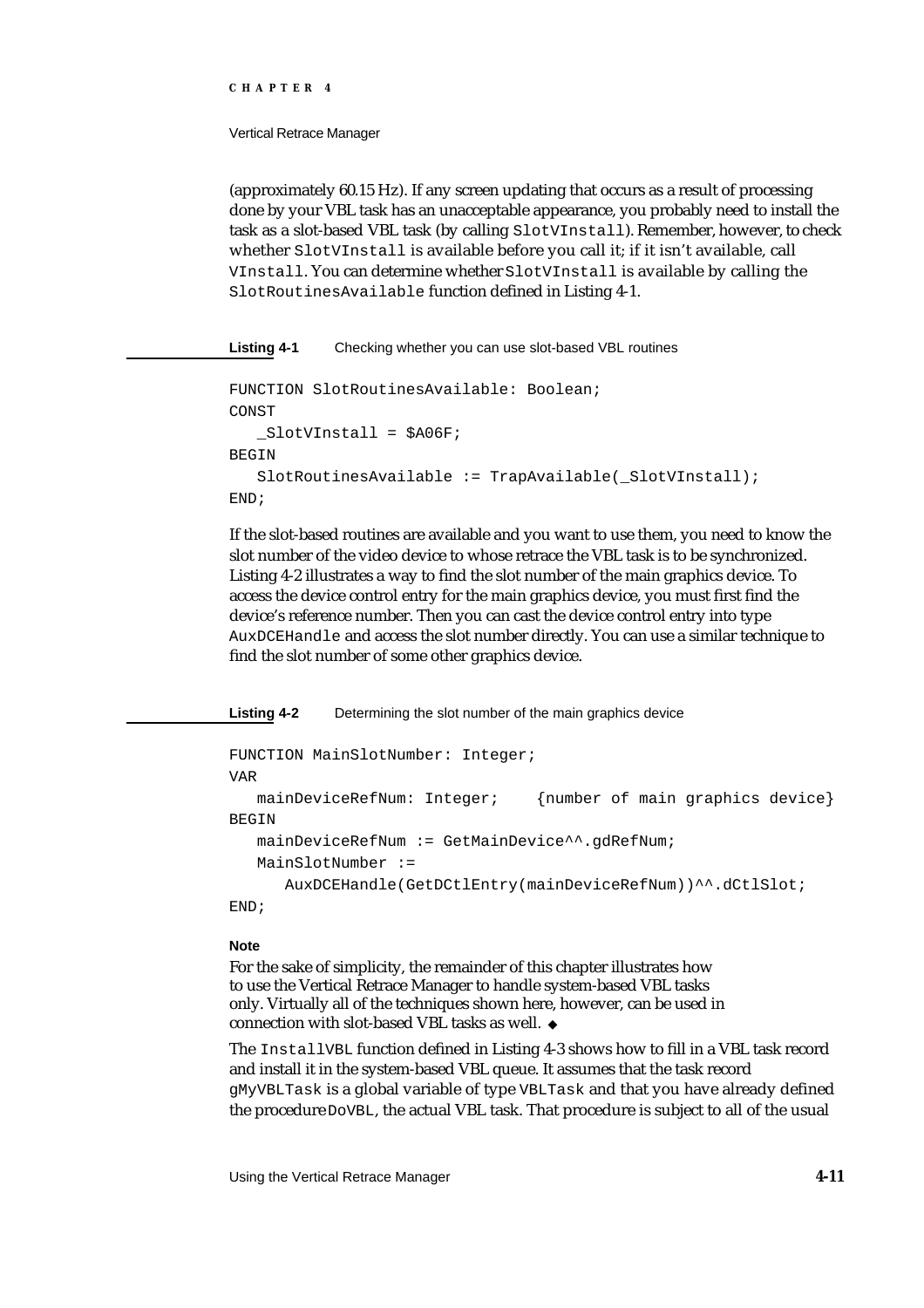```
CHAPTER 4
```
Vertical Retrace Manager

limitations on VBL and other interrupt tasks. Also, if DoVBL is to be executed recurrently, it must reset the vblCount field of the task record each time it is executed. The next section, "Accessing a Task Record at Interrupt Time," describes how to do this.

**Listing 4-3** Initializing and installing a task record

```
FUNCTION InstallVBL: OSErr;
CONST
  kInterval = 6; {frequency in interrupts}BEGIN
  WITH GMyVBLTask DO {initialize the VBL task}
     BEGIN
       qType := ORD(vType); {set queue type}
       vblAddr := @DovBL; {set address of VBL task}
       vblCount := kInterval: {set task frequency}
       vblPhase := 0; {no phase}
     END;
  InstallVBL := VInstall(@gMyVBLTask);
END;
```
# Accessing a Task Record at Interrupt Time

A repetitive VBL task must access its task record so that it can reset the vblCount field. As explained in "The VBL Task Record" on page 4-6, the Vertical Retrace Manager decrements the vblCount field during each interrupt and executes the task when that field reaches 0. The task is removed from its queue if the value of the vblCount field is left at 0.

When the Vertical Retrace Manager executes the VBL task, it places the address of the VBL task record into the A0 register. Listing 4-4 defines an inline function that moves this value onto the stack.

## **Note**

You should call the inline function in Listing 4-4 only from a VBL task. It will not work if called from your main program. In addition, the call to this function should be the first line of your VBL task, because other processing might change the value in A0.

**Listing 4-4** Finding the address of the task record from within a VBL task

```
FUNCTION GetVBLRec: LongInt;
    INLINE $2E88; {MOVE.L A0,(SP)}
```
**4-12** Using the Vertical Retrace Manager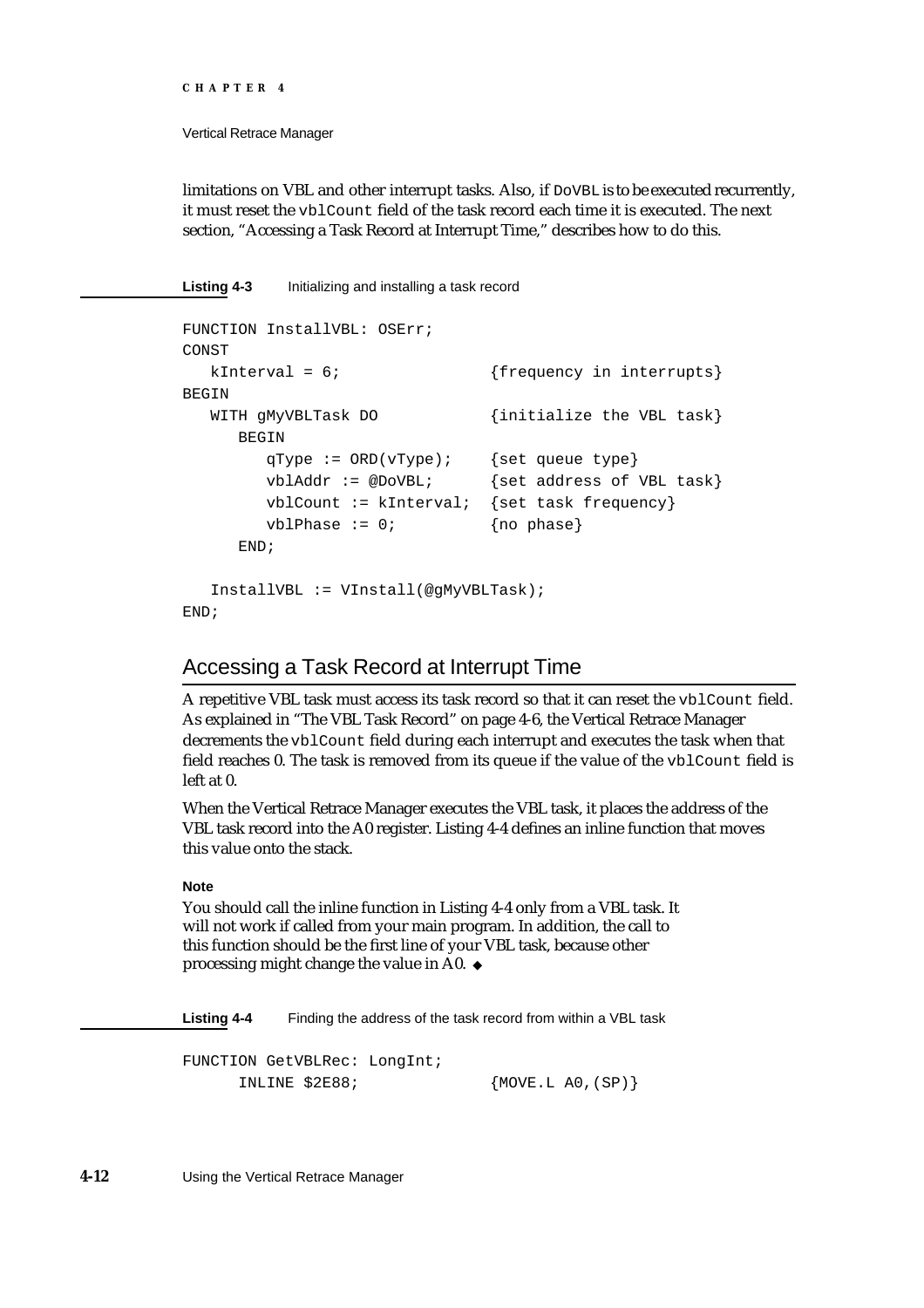#### Vertical Retrace Manager

The GetVBLRec function defined in Listing 4-4 returns a long integer specifying the address of the task record. Now that you can access the task record, you can easily reset the value of the vblCount field. Listing 4-5 provides an example of a generic VBL task that accesses the task record and resets the vblCount field.

### **Listing 4-5** Resetting a VBL task so that it executes again

```
PROCEDURE DoVBL;
CONST
  kInterval = 6; {frequency in interrupts}
TYPE
  VBLTaskPtr = ^VBLTask; {pointer to a VBLTask record}
VAR
  taskPtr: VBLTaskPtr;
BEGIN
  taskPtr := VBLTaskPtr(GetVBLRec); {get address of task record}
  {Put task-specific code here.}
  taskPtr^.vblCount := kInterval; {reset vblCount}
END;
```
# Accessing Application Global Variables in a VBL Task

The Operating System stores the address of the boundary between the current application's global variables and its application parameters in the microprocessor's A5 register. For this reason, most compilers generate references to application global variables as offsets from the address contained in the A5 register. Therefore, if the value in register A5 does not point to the boundary between your application's global variables and its application parameters, your attempts to access your application's global variables will fail.

Ordinarily, applications do not need to keep track of the value in the A5 register. Although all applications share the register, the Process Manager keeps track of the address of your application's A5 world when a major or minor switch causes your application to yield the CPU to other processes, and it restores that value when your application regains access to the CPU. The A5 register is guaranteed to be correct for all code that your application executes directly (that is, for all code that is not executed in response to an interrupt or by a Toolbox or Operating System routine).

Because VBL tasks are interrupt routines, they might be executed when the value in the A5 register does not point to the A5 world of your application. As a result, if you want to access your application's global variables in a VBL task, you need to set the A5 register to its correct value when your VBL task begins executing and restore the previous value upon exit.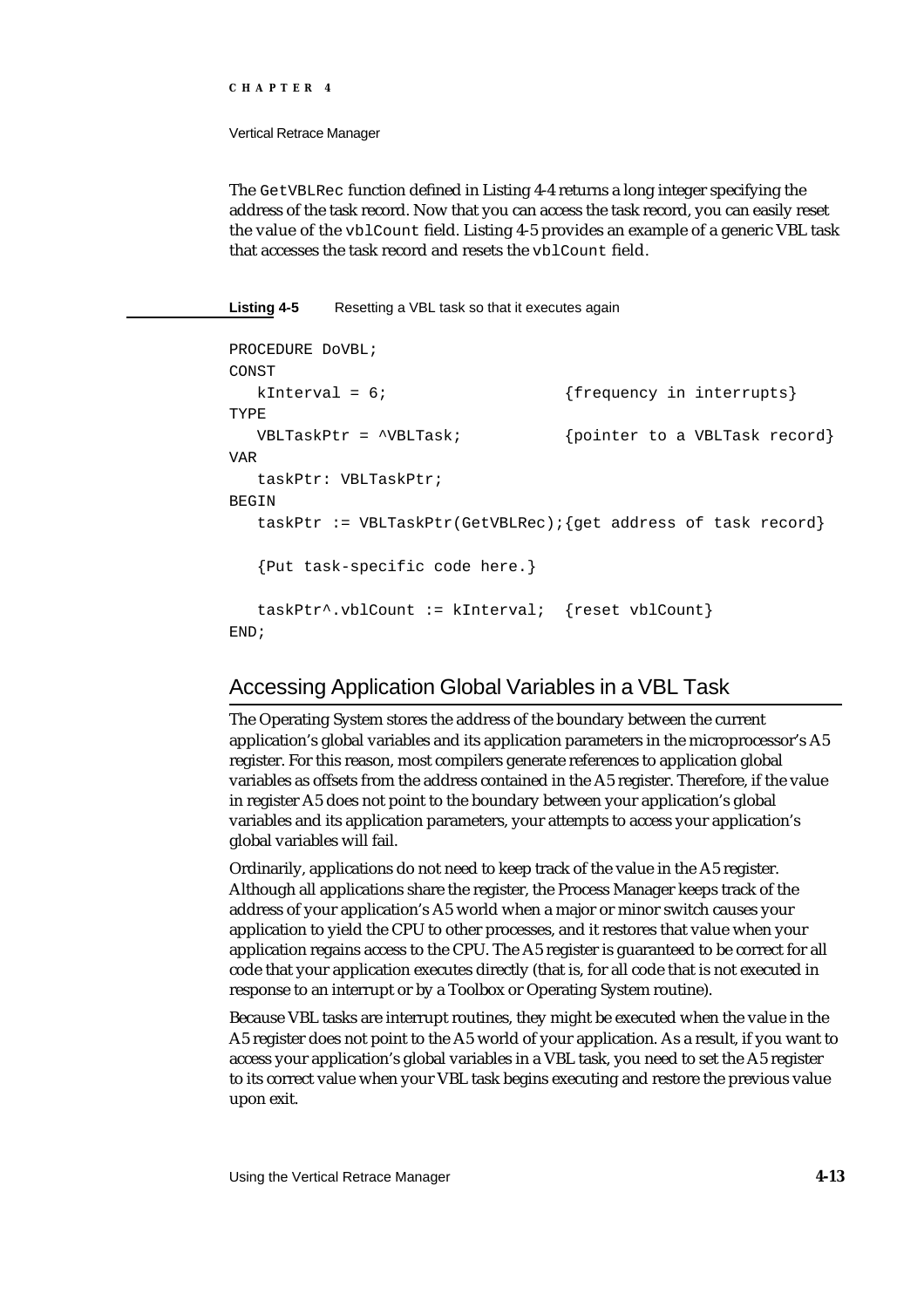#### **Note**

For a more complete discussion of the A5 register, see the chapter "Memory Management Utilities" in *Inside Macintosh: Memory*.

The solution to this problem is to find a memory location that both the main program and the VBL task can access. The main program can store the value of register A5 there, and the VBL task can set A5 correctly by reading that value. The functions SetCurrentA5 and SetA5 can be used for this purpose. The application can store the value of its A5 register by calling SetCurrentA5. Then, at interrupt time, the task can begin by calling SetA5 to set the register to that value and end by calling SetA5 again, this time to restore the register to its initial value, the one used by the main program.

The only memory location that a VBL task has access to is the address of the task record, as explained in the previous section, "Accessing a Task Record at Interrupt Time." So, if your application stores the value of A5 directly following the task record in memory, it can locate the value of A5 by first locating the task record. You can do this by defining a new data type (called VBLRec in Listing 4-6) whose first field contains the VBL task and whose second field contains a long integer specifying the value of the A5 register.

Listing 4-6 Storing the value of the A5 register directly after the task record in memory

```
TYPE VBLRec =
  RECORD
     myVBLTask: VBLTask; {the actual VBL task record}
     vblA5: LongInt; {saved value of application's A5}
  END;
  VBLRecPtr = ^VBLRec;
```
Now you can modify the application-defined procedure that installs a VBL task so that it stores the value of register A5 in the vblA5 field of the VBLRec, as illustrated in Listing 4-7.

**Listing 4-7** Saving the value of the A5 register when installing a VBL task

```
FUNCTION InstallVBL: OSErr;
CONST
  kInterval = 6; {frequency in intervals}BEGIN
  WITH GMyVBLRec.myVBLTask DO {initialize the VBL task}
     BEGIN
       qType := ORD(vType); {set queue type}
       vblAddr := @DoVBL; \{set address of VBL task\}vblCount := kInterval; {set task frequency}
       vblPhase := 0; {no phase}
```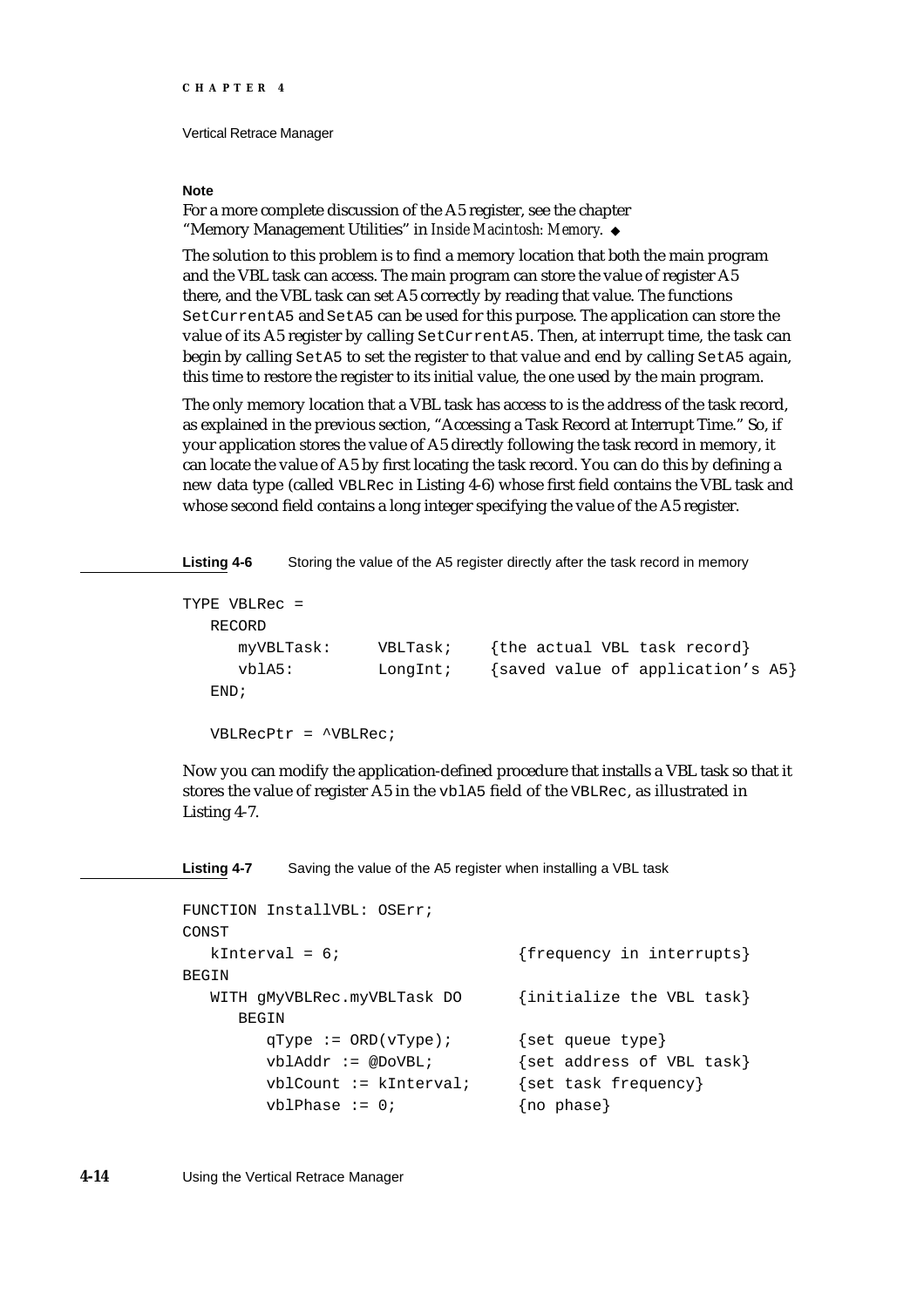Vertical Retrace Manager

```
END;
   myVBLRec.vblA5 := SetCurrentA5; {get our A5}
   InstallVBL := VInstall(@gMyVBLRec.myVBLTask);
END;
```
You must also modify the VBL task so that it sets and restores the value of register A5 correctly. Listing 4-8 illustrates a simple VBL task that increments the global variable gCounter and then resets itself to run again after the specified number of interrupts.

**Listing 4-8** Setting up the A5 register and modifying a global variable in a VBL task

```
PROCEDURE DoVBL;
CONST
  kInterval = 6; {frequency in interrupts}VAR
  curA5: LongInt; {stored value of A5}
  recPtr: VBLRecPtr; {pointer to task record}
BEGIN
  recPtr := VBLRecPtr(GetVBLRec); { qet address of task record}
  curA5 := SetA5(recPtr^.vblA5); {set our application's A5 }
                                { and store old A5 in curA5}
  gCounter := gCounter + 1; {modify a global variable}{Reset vblCount so that this procedure executes again.}
  recPtr^.myVBLTask.vblCount := kInterval;
  curA5 := SetA5(curA5); {r} {restore the old A5 value}
END;
```
Because of the optimizations performed by some compilers, the actual work of the VBL task and the setting and restoring of the A5 register might have to be placed in separate procedures. If necessary, you can define a routine DoVBL that loads the proper value of A5, calls another routine called RunVBL, and then restores the old value of A5. The RunVBL routine does the work of the VBL task and resets the task record's vblCount field so that the DoVBL routine executes again. Listing 4-9 illustrates a sample definition of the RunVBL function that modifies an application global variable.

**Listing 4-9** Modifying application global variables in a VBL task PROCEDURE RunVBL (aRecPtr: VBLRecPtr); CONST kInterval = 6;  ${frequency in interrupts}$ BEGIN

Using the Vertical Retrace Manager **4-15**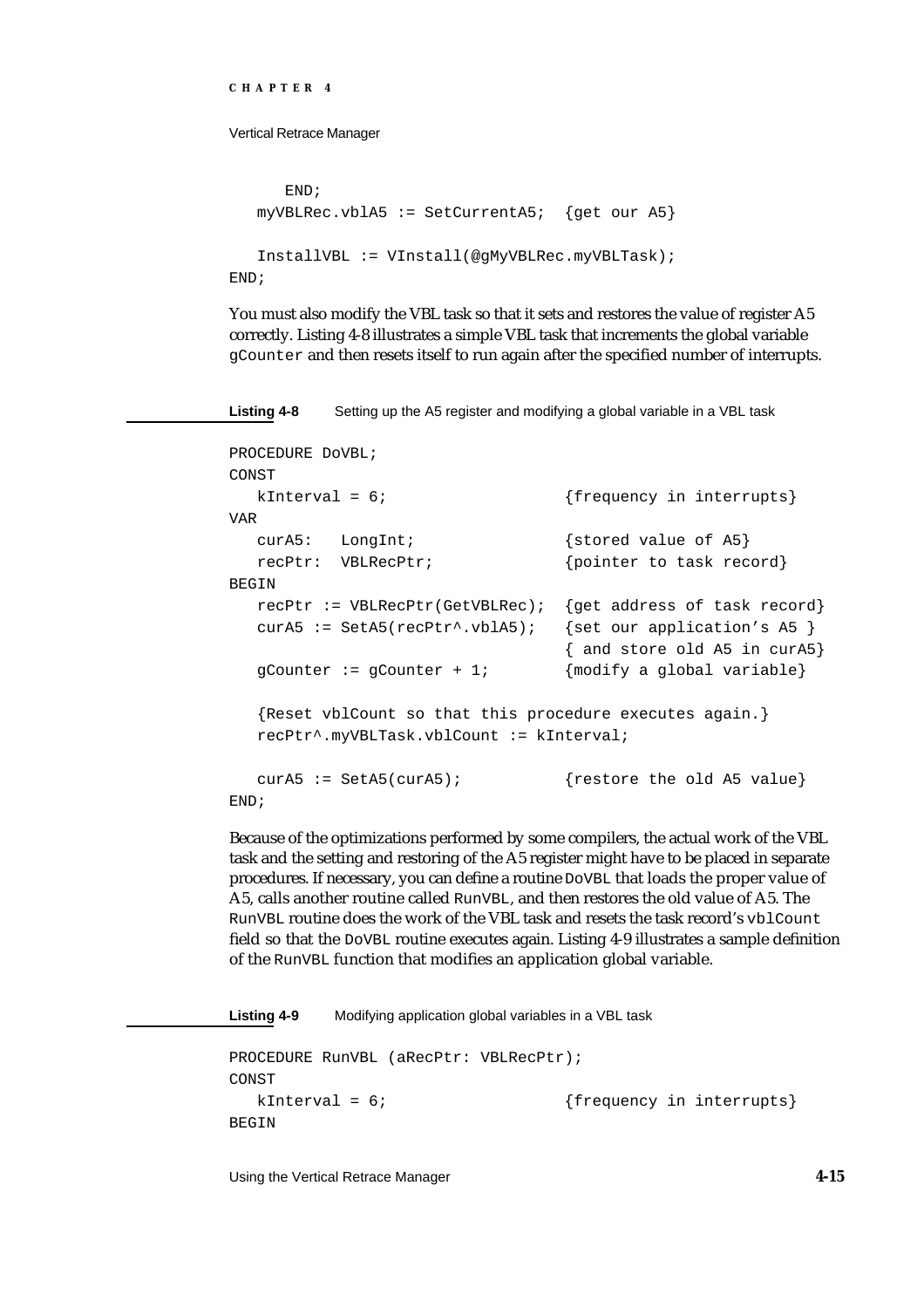```
CHAPTER 4
```

```
gCounter := gCounter + 1; {modify global variable}{Reset vblCount so that this procedure executes again.}
  aRecPtr^.myVBLTask.vblCount := kInterval;
END;
```
Listing 4-10 shows how to call RunVBL from the VBL task.

**Listing 4-10** Setting up and restoring the A5 register in a VBL task

```
PROCEDURE DoVBL;
VAR
  curA5: LongInt; {stored value of A5}
  recPtr: VBLRecPtr; {pointer\ to\ task\ record}BEGIN
  recPtr := VBLRecPtr(GetVBLRec); {get address of task record}
  curA5 := SetA5(recPtr^.vblA5); {set our application's A5 }
                               { and store old A5 in curA5}
  RunVBL(recPtr); {run the actual VBL task}curA5 := SetA5(curA5); {restore the old A5 value}
END;
```
If this separation of routines is necessary, you must make sure that the two routines (DoVBL and RunVBL) are in the same code segment.

# Spinning the Cursor

Some VBL tasks need access only to global variables that they do not share with the main program. For example, you might wish to design a VBL task that animates the beachball or watch cursor to indicate that the user must wait while the computer finishes some lengthy processing. The main application might use the application-defined procedures StartSpinning and StopSpinning to install and remove the VBL task, but the application might not need to know, for example, which beachball or watch cursor the VBL task is displaying at any given time. The VBL task itself would need to know this information, because it must know which cursor to display when it is time to change the cursor.

One way to implement such a VBL task is to use application global variables and set up the A5 register properly, as described in the previous section, "Accessing Application Global Variables in a VBL Task." An alternate method, however, is simply to store the information that the VBL task needs directly after the task record in memory, just as you can store information about the program's A5 value there. Then, because the VBL task has access to all of the information it needs, it does not need to set up and restore the A5 register.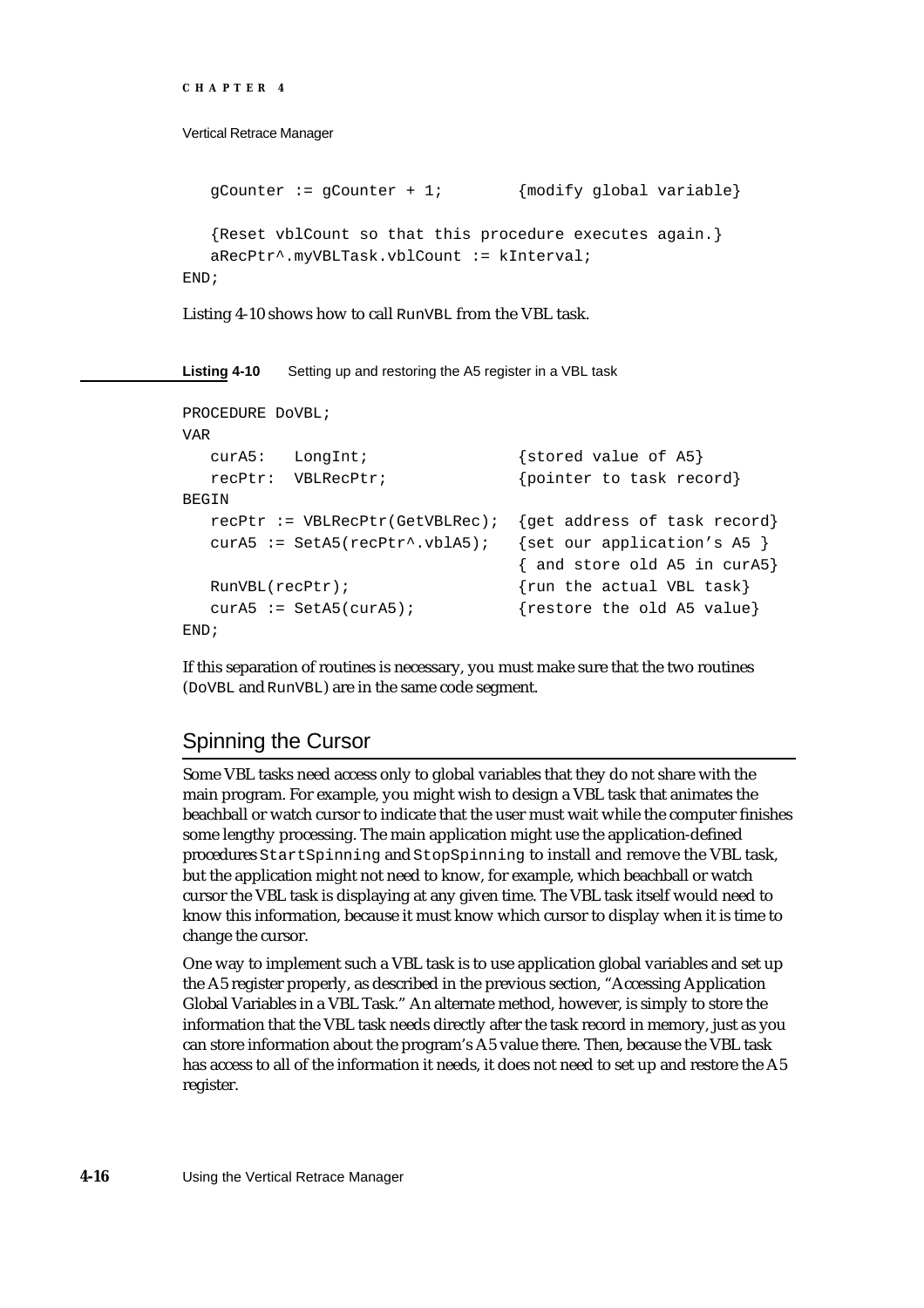#### Vertical Retrace Manager

The listings that follow use that strategy to implement cursor spinning. This cursor spinning task implements simple animation of any number of cursor frames stored in contiguous resources in the program's resource fork.

Listing 4-11 provides a type definition for a cursor information record. This record holds the task record and information specific to cursor spinning. Listing 4-11 also defines several constants and a global variable to hold a cursor information record.

**Listing 4-11** Defining a cursor information record

```
CONST
  kInterval = 4; {frequency in interrupts}kNumberOfCursors = 4; \{total number of frames\}kInitialResID = 128; {ID of first cursor resource}
TYPE
  CursorsList = ARRAY[1..kNumberOfCursors] OF CursHandle;
  CursorTask = 
     RECORD
       myVBLTask: VBLTask; {the actual VBLTask}
       myCursors: CursorsList; {handles to the cursors}
       myFrame: Integer; {cursor frame to display next}
     END;
  CursorTaskPtr = ^CursorTask;
VAR
  gMyCursTask: CursorTask; {global cursor info. record}
```
Listing 4-12 shows the VBL task itself. The task changes the cursor and resets the task record's vblCount field so that the Vertical Retrace Manager executes the task again.

**Listing 4-12** Changing the cursor within a VBL task

```
PROCEDURE ChangeCursor;
TYPE
  BooleanPtr = ^Boolean; {to} check a low-memory global}
VAR
  recPtr: CursorTaskPtr;
BEGIN
  recPtr := CursorTaskPtr(GetVBLRec); {get cursor information}
  {If the cursor is busy, we should not change it.}
  IF NOT BooleanPtr(CrsrBusy)^ THEN
     WITH recPtr^ DO {\text{update cursor information}}BEGIN
        SetCursor(myCursors[myFrame]^^); {display the next cursor}
        myFrame := myFrame + 1; {advance to next cursor frame}
```
Using the Vertical Retrace Manager **4-17**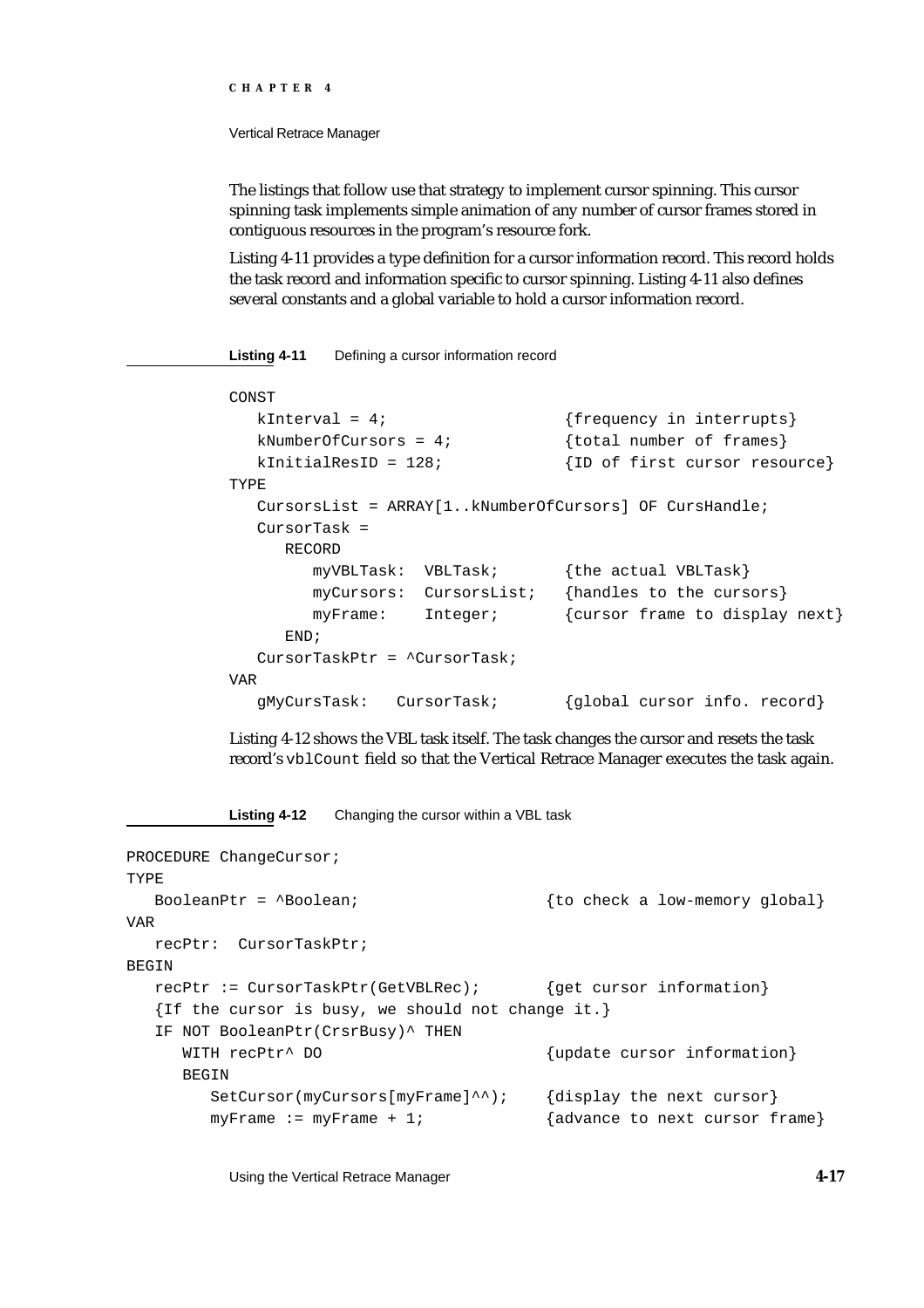```
CHAPTER 4
```

```
IF myFrame > kNumberOfCursors THEN
          myFrame := 1; {wrap around to first frame}
     END;
  recPtr^.myVBLTask.vblCount := kInterval; {set task to run again}
END;
```
The ChangeCursor procedure retrieves the address of the VBL task record. If the cursor isn't already being changed, then ChangeCursor changes the cursor to the next one in sequence and resets the index of the next cursor to display. Finally, ChangeCursor sets itself to run again after the appropriate number of interrupts have occurred.

# **Note**

It is permissible to call SetCursor at interrupt time, provided that the cursor handle is locked and that some other routine is not currently modifying the cursor. The system global variable CrsrBusy has the value TRUE if the cursor is busy; in that case, you should not call SetCursor. Listing 4-12 illustrates the proper way to change the cursor at interrupt time.

Listing 4-13 defines the procedure StartSpinning, which you can call before beginning some lengthy operation. Because VBL tasks cannot depend on the validity of unlocked handles, the StartSpinning procedure must lock the cursor handles in memory before SetCursor is called in the ChangeCursor procedure.

Listing 4-13 Installing the cursor-spinning task into a vertical retrace queue

```
PROCEDURE StartSpinning;
CONST
  kInitialDelay = 120; \{initial \ delay \ before \ starting \ to \ spin\}VAR
  myErr: OSErr;
   count: Integer;
BEGIN
   {Initialize cursor information.}
   FOR count := 1 TO kNumberOfCursors DO
   BEGIN
      {Load cursor into memory.}
      gMyCursTask.myCursors[count] := GetCursor(kInitialResID + count - 1);
      {Lock cursor so that we can call SetCursor at interrupt time.}
     HLockHi(Handle(gMyCursTask.myCursors[count]));
   END;
   gMyCursTask(myFrame := 1; {display cursor with kInitialResID first}
   WITH gMyCursTask.myVBLTask DO {initialize the VBL task record}
   BEGIN
```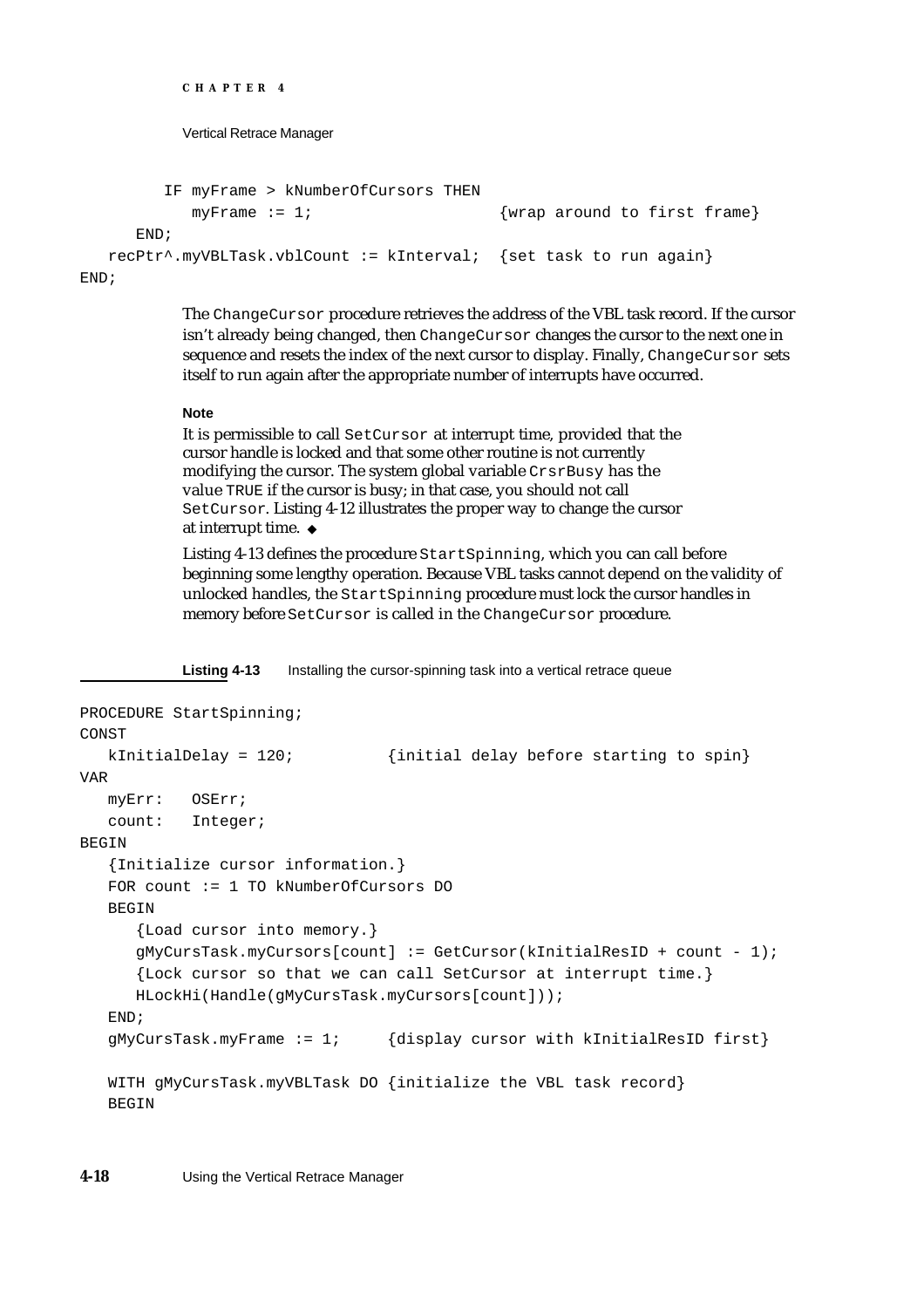```
CHAPTER 4
          Vertical Retrace Manager
     qType := ORD(vType); {set queue type}
     vblAddr := @ChangeCursor: \{get address of VBL task\}vblCount := kInitialDelay: {set task frequency}
     vblPhase := 0; {no phase}
  END;
  myErr := VInstall(@gMyCursTask.myVBLTask);
END;
```
Notice that the initial delay (specified by the kInitialDelay constant in the vblCount field) is much larger than the number of interrupts between subsequent cursor changes (specified by the kInterval constant). This prevents the cursor from starting to spin until a reasonable time (about 2 seconds) has elapsed.

Listing 4-14 shows how to remove the cursor-spinning task from the vertical retrace queue.

Listing 4-14 Removing the cursor-spinning task from its vertical retrace queue

```
PROCEDURE StopSpinning;
VAR
  myErr: OSErr;
  count: Integer;
BEGIN
  {Remove the task record from its queue.}
  myErr := VRemove(@gMyCursTask.myVBLTask);
  {Free memory occupied by the cursors.}
  FOR count := 1 TO kNumberOfCursors DO
     ReleaseResource(Handle(gMyCursTask.myCursors[count]));
  InitCursor; {restore the arrow cursor}END;
```
Depending on the needs of your application, you might want to load the cursors into memory at application-launch time and release them when your application quits. If so, you need to modify the StartSpinning and StopSpinning procedures accordingly.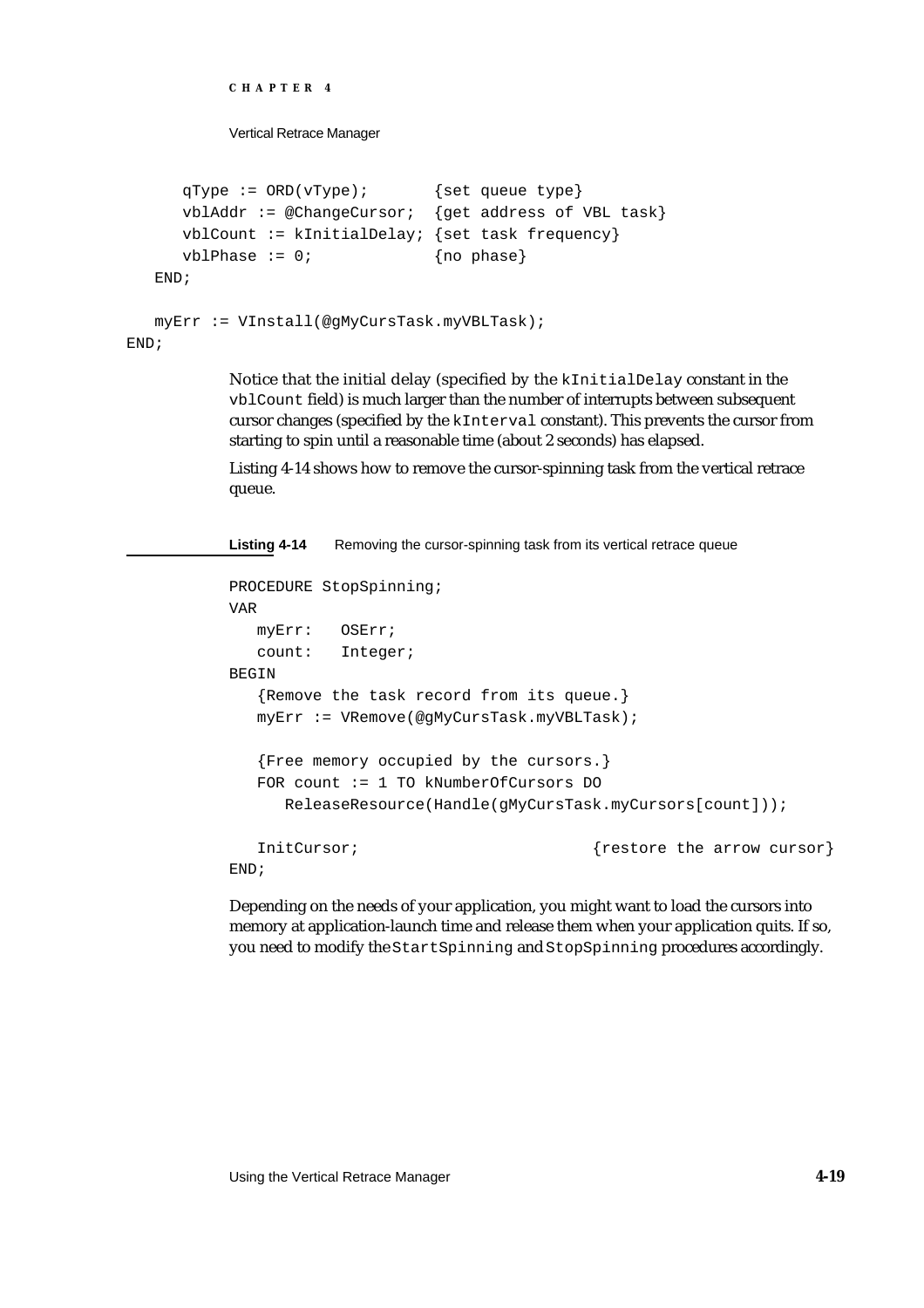# Installing a Persistent VBL Task

A **persistent VBL task** continues to be executed even when the Process Manager switches out the application that installed it and that application is no longer in control of the CPU. If you want to install a persistent system-based VBL task, you need to load its VBL task record into the system partition. (Slot-based VBL tasks are always persistent, no matter where you put the task record.) Listing 4-15 illustrates a simple way to load a VBL task record into the system heap.

**Listing 4-15** Installing a persistent VBL task

```
FUNCTION InstallPersistentVBL (VAR theVBLRec: VBLTask): OSErr;
TYPE
  ProcPtrPtr = ^ProcPtr; {a} pointer to a ProcPtr}
CONST
  kJMPInstr = $4EF9; {thist} {this} is an absolute JMP
  kJMPSize = 6; {size of an absolute JMP}VAR
  myErr: OSErr;
  SysHeapPtr: Ptr;
  tempPtr: Ptr;
BEGIN
  SysHeapPtr := NewPtrSys(kJMPSize); {get a block in system heap}
  myErr := MemError;
  IF myErr <> noErr THEN {m\text{ke}} sure we have the block
     BEGIN
        InstallPersistentVBL := myErr;
       Exit(InstallPersistentVBL);
     END;
  IntegerPtr(SysHeapPtr)^ := kJMPInstr; {move in the JMP instruction}tempPtr := Ptr(ORD(SysHeapPtr)+SizeOf(Integer));
  ProcPtrPtr(tempPtr)^ := theVBLRec.vblAddr; {move in the JMP address}
  theVBLRec.vblAddr := ProcPtr(SysHeapPtr); {point record at sys heap}
  InstallPersistentVBL := VInstall(@theVBLRec);{install the VBL task record}
END;
```
The InstallPersistentVBL function defined in Listing 4-15 allocates enough bytes in the system heap to hold an integer that encodes an assembly-language JMP instruction together with the absolute address to which to jump. It loads into that space the assembly-language instruction and the address of the original VBL task, which is extracted from the VBL task record passed to it as a parameter. Then InstallPersistentVBL replaces the address of the original VBL task in that record with the address of the block in the system heap. The net result is that the vblAddr field of the VBL task record now contains an address in the system partition, making the VBL task persistent.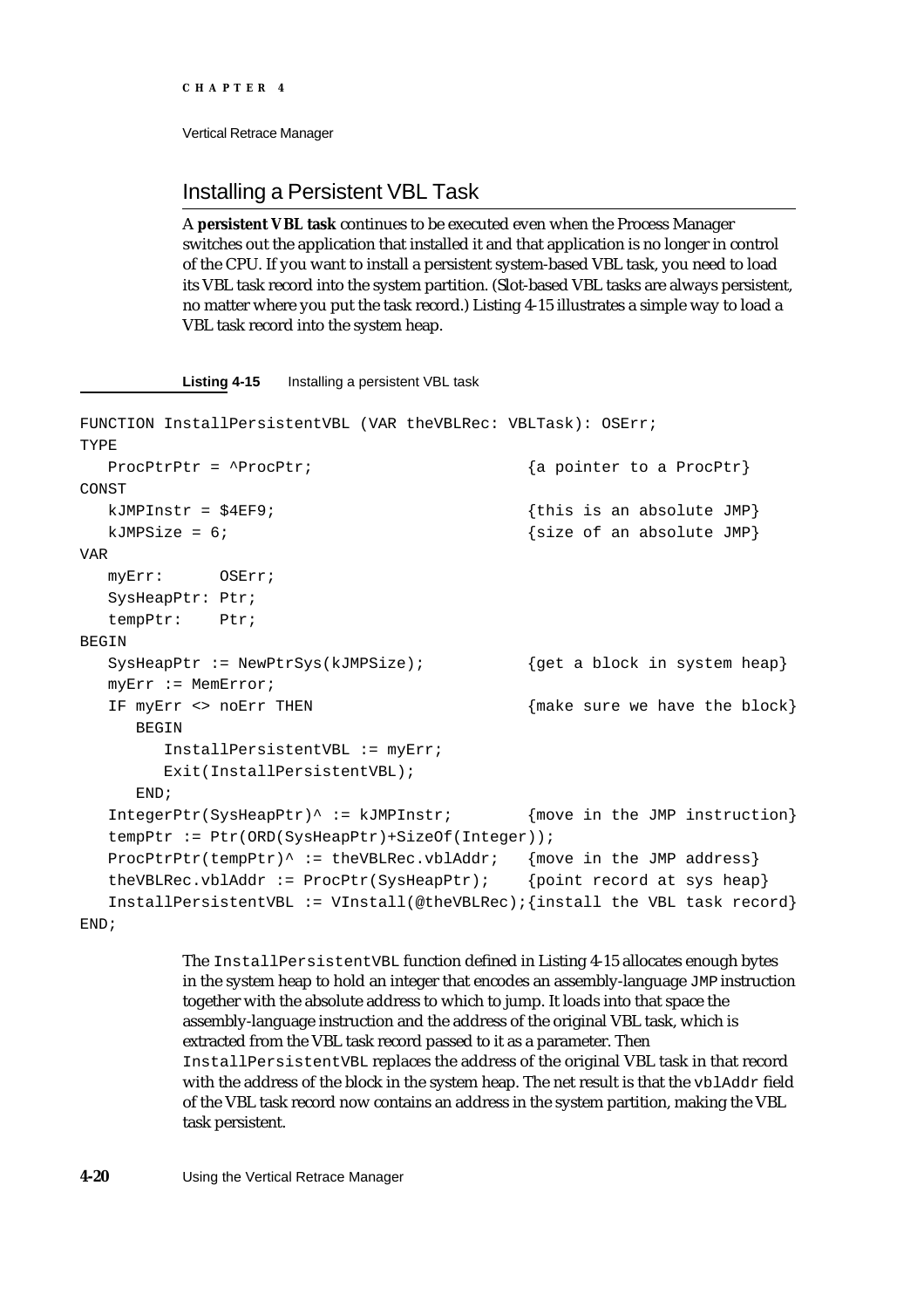# Vertical Retrace Manager Reference

This section describes the data structure and routines provided by the Vertical Retrace Manager. The section "Data Structure" shows the Pascal data structure for the VBL task record. The section "Vertical Retrace Manager Routines" describes the routines you can use to install and remove slot-based and system-based VBL tasks; it also describes several utility routines for advanced programmers. The section "Application-Defined Routine" describes VBL tasks.

# Data Structure

This section describes the VBL task record, the data structure you use to install VBL tasks in and remove them from vertical retrace queues.

# The VBL Task Record

A VBL task record describes a vertical retrace task. It indicates which task record (if any) comes next in the vertical retrace queue, what procedure to use for the task, how many interrupts to wait before the task is executed, and in what phase to execute the task. The VBLTask data type defines a VBL task record.

```
TYPE VBLTask = 
RECORD
  qLink: QElemPtr; {next entry in vertical retrace queue}
  qType: Integer; {queue type}
  vblAddr: ProcPtr; {pointer to task procedure}
  vblCount: Integer; {interrupts until next execution}
  vblPhase: Integer; {task phase}
END;
```
### **Field descriptions**

| qLink    | A pointer to the next entry in the task's vertical retrace queue.                                                                                                                                                                                                                                                                                                                                                                                                                    |
|----------|--------------------------------------------------------------------------------------------------------------------------------------------------------------------------------------------------------------------------------------------------------------------------------------------------------------------------------------------------------------------------------------------------------------------------------------------------------------------------------------|
| qType    | The queue type. This field must be set to $ORD$ ( $vType$ ).                                                                                                                                                                                                                                                                                                                                                                                                                         |
| vblAddr  | A pointer to the VBL task.                                                                                                                                                                                                                                                                                                                                                                                                                                                           |
| vblCount | The number of interrupts between successive calls to the VBL task<br>specified in the vblAddr field. If the value of vblCount is 0, the<br>task will never be executed. The Vertical Retrace Manager<br>decrements the value of this field after each interrupt. If<br>decrementing vblCount produces a value of 0, the Vertical Retrace<br>Manager executes the task. The task must then reset vblCount, or<br>its entry will be removed from the queue after it has been executed. |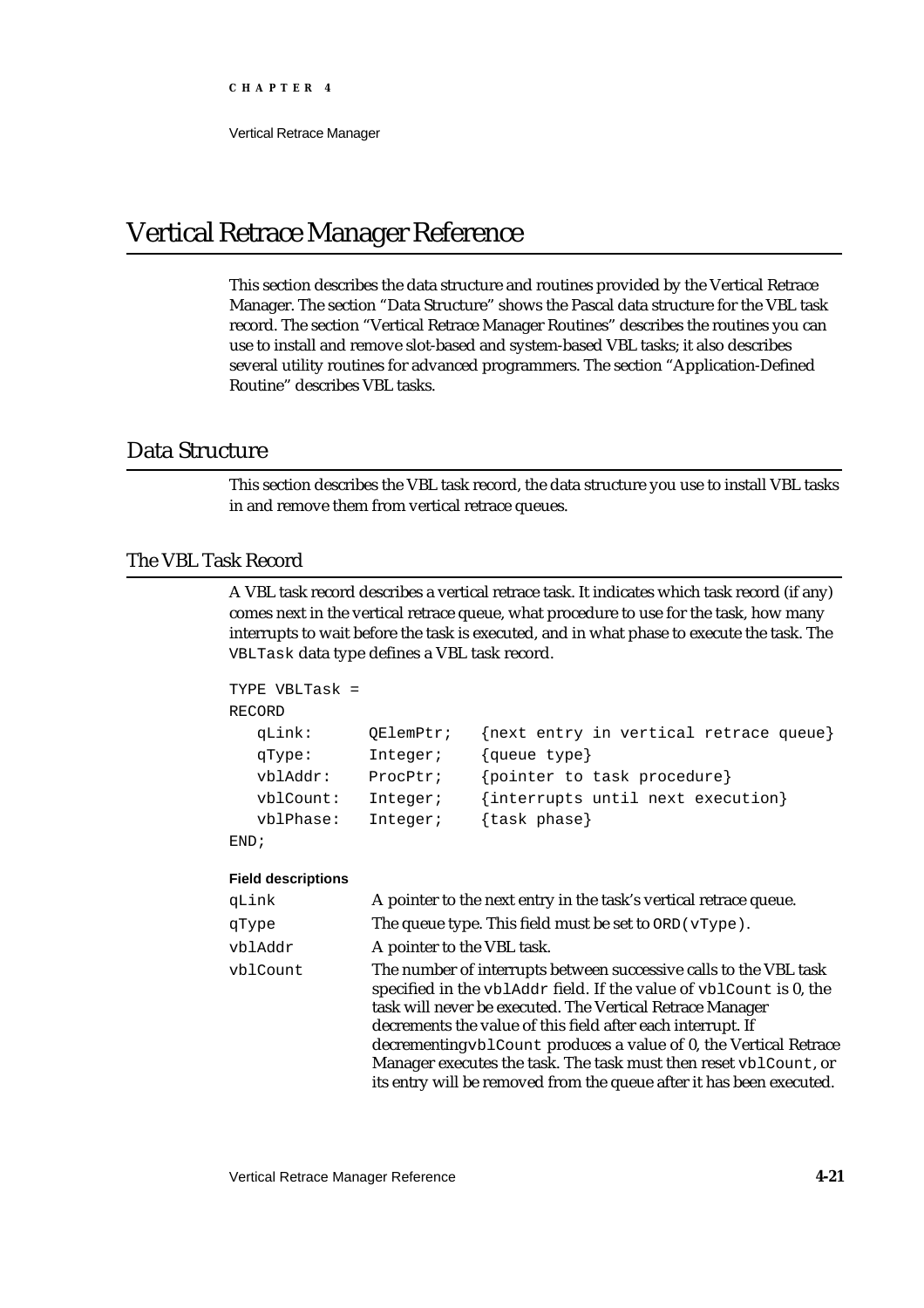Vertical Retrace Manager

vblPhase The phase count of the VBL task. In most cases, you can set this field to 0. However, if you install multiple tasks with the same vblCount at the same time, you can assign them different vblPhase values so that the tasks are not executed during the same interrupt. The value of the vblPhase field must be less than the value of the vblCount field.

For more information about using the vblCount and vblPhase fields, see "The VBL Task Record" on page 4-6.

# Vertical Retrace Manager Routines

This section describes routines that allow you to install slot-based and system-based task records in vertical retrace queues and to remove task records. This section also describes utility routines that are of interest only to advanced programmers.

# Slot-Based Installation and Removal Routines

You can use the functions SlotVInstall and SlotVRemove to install task records in and remove them from slot-based vertical retrace queues.

# **SlotVInstall**

You can use the SlotVInstall function to install a task record in a slot-based vertical retrace queue.

```
FUNCTION SlotVInstall (vblTaskPtr: QElemPtr; theSlot: Integer):
                          OSErr;
```
vblTaskPtr

A pointer to the task record to add to a queue. theSlot The slot number of the video device to whose vertical retrace queue the task record is added.

# **DESCRIPTION**

The SlotVInstall function installs the task record specified by the vblTaskPtr parameter in the vertical retrace queue associated with the video device specified by the theSlot parameter. The Vertical Retrace Manager executes the task at intervals determined by the task record's vblCount and vblPhase fields. The task must reset the value of the task record's vblCount field if you want the task to be executed again.

The Vertical Retrace Manager continues to execute tasks installed using the SlotVInstall function even when the application that installed them is switched out.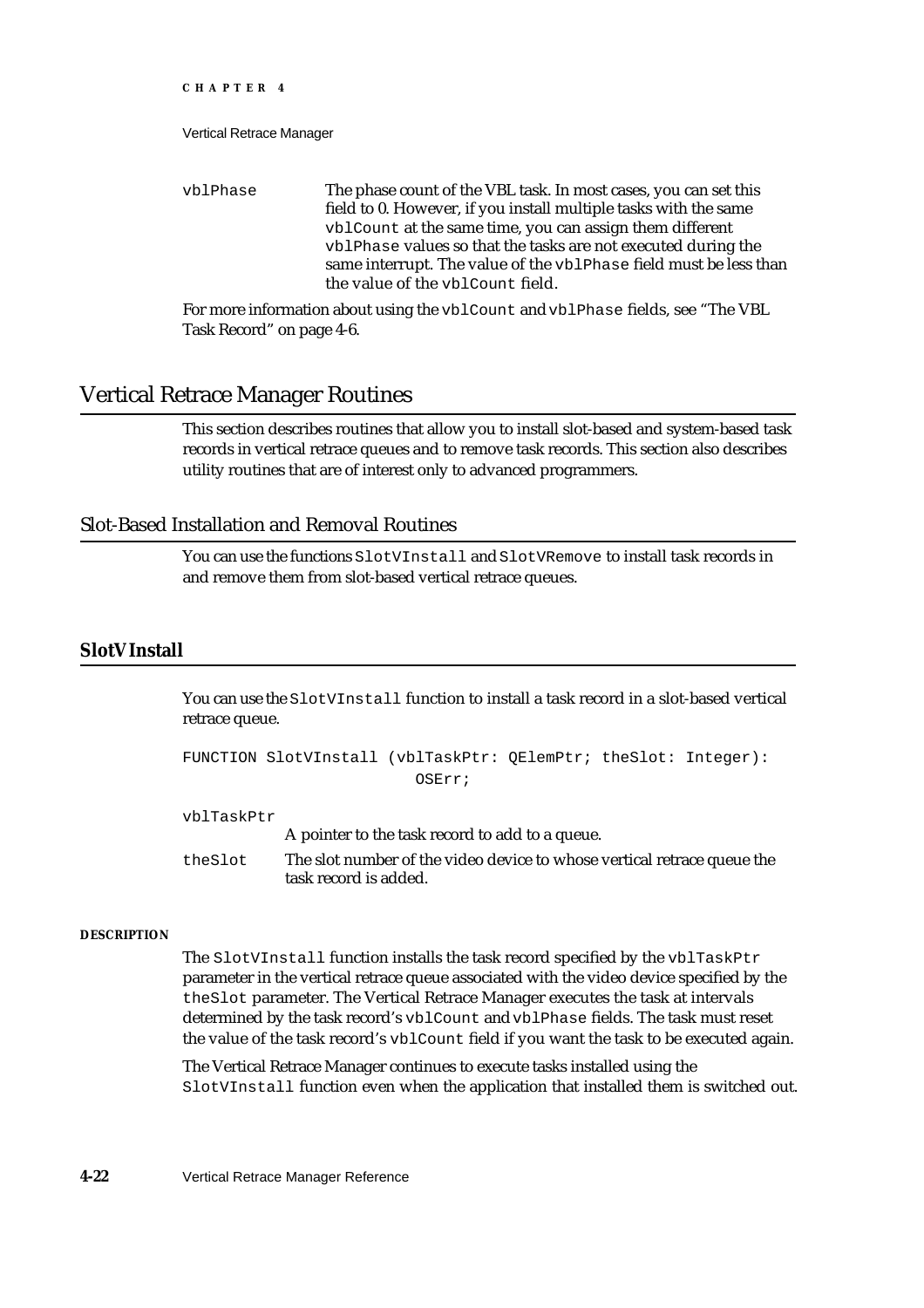Vertical Retrace Manager

### **ASSEMBLY-LANGUAGE INFORMATION**

The registers on entry and exit for SlotVInstall are

### **Registers on entry**

- A0 Pointer to the task record
- D0 Slot number of the device associated with the vertical retrace queue

#### **Registers on exit**

D0 Result code

# **RESULT CODES**

| noErr      |      | No error                                        |
|------------|------|-------------------------------------------------|
| VTypErr    | $-2$ | Invalid $qType$ value (must be ORD ( $vType$ )) |
| slotNumErr | -360 | Invalid slot number                             |

# **SlotVRemove**

You can use the SlotVRemove function to remove a task record from a slot-based vertical retrace queue.

```
FUNCTION SlotVRemove (vblTaskPtr: QElemPtr; theSlot: Integer): 
                       OSErr;
```
vblTaskPtr

A pointer to the task record to remove from its queue.

theSlot The slot number of the video device from whose vertical retrace queue the task record is removed.

# **DESCRIPTION**

The SlotVRemove function removes the task record specified by the vblTaskPtr parameter from the vertical retrace queue associated with the video device specified by the theSlot parameter.

To disable a slot-based VBL task temporarily, you can set the vblCount field of the task record to 0.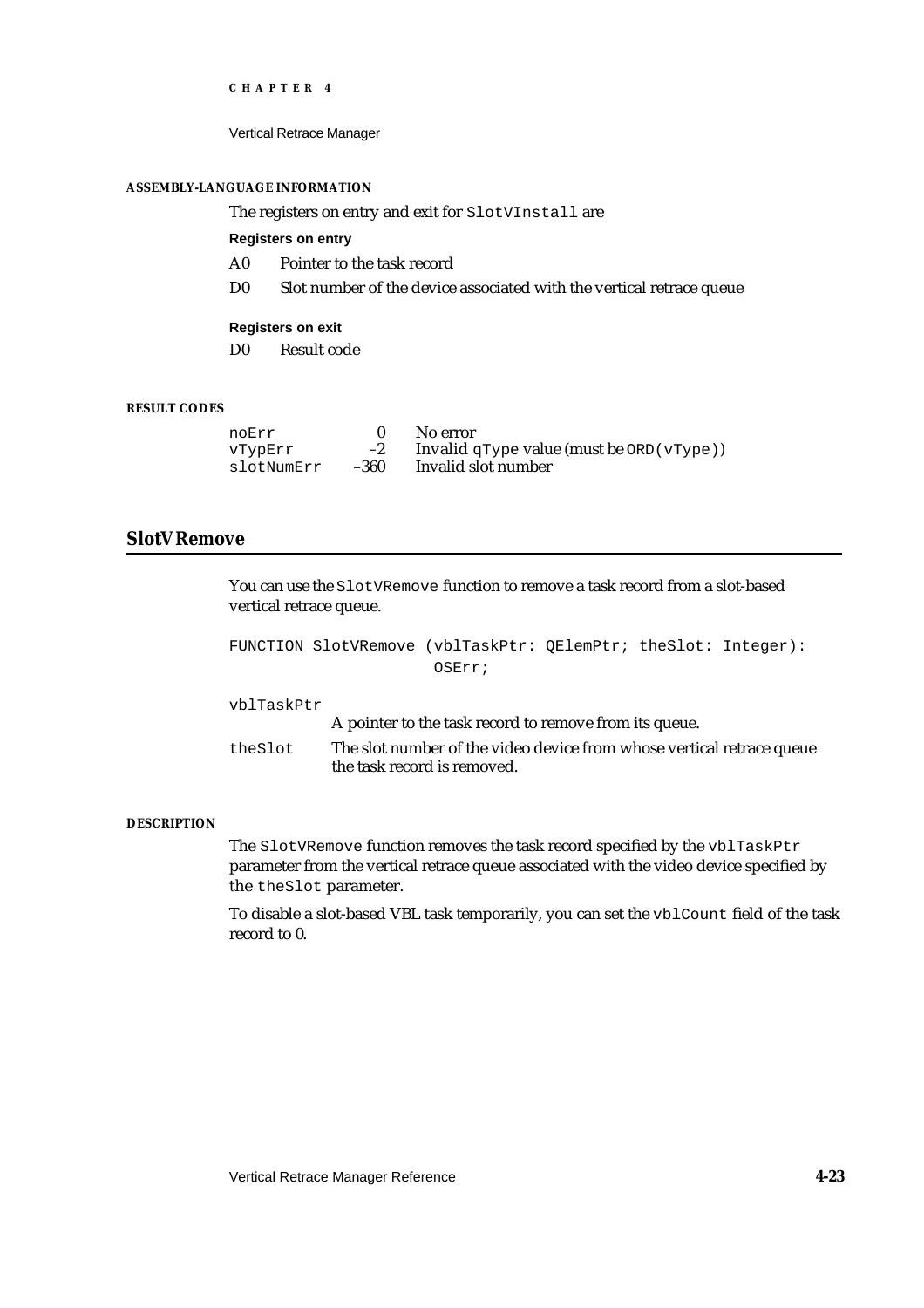Vertical Retrace Manager

#### **ASSEMBLY-LANGUAGE INFORMATION**

The registers on entry and exit for SlotVRemove are

**Registers on entry**

- A0 Pointer to the task record
- D0 Slot number of the device associated with the vertical retrace queue

### **Registers on exit**

D0 Result code

#### **RESULT CODES**

| noErr      |      | No error                                      |
|------------|------|-----------------------------------------------|
| aErr       | $-1$ | Task record isn't in the queue                |
| vTvpErr    | $-2$ | Invalid $qType$ value (must be $ORD(vType)$ ) |
| slotNumErr | -360 | Invalid slot number                           |

# System-Based Installation and Removal Routines

You can use the functions VInstall and VRemove to install task records in and remove them from the system-based vertical retrace queue. These routines exist to provide compatibility with Macintosh computers that have built-in monitors. You can also use these routines when you don't need to synchronize the execution of your VBL task to any monitor.

# **VInstall**

You can use the VInstall function to install a task record into the system-based vertical retrace queue.

FUNCTION VInstall (vblTaskPtr: QElemPtr): OSErr;

vblTaskPtr

A pointer to the task record to add to the queue.

#### **DESCRIPTION**

The VInstall function installs the VBL task record specified by the vblTaskPtr parameter in the system-based vertical retrace queue. The Vertical Retrace Manager executes the task at intervals determined by the task record's vblCount and vblPhase fields. The task must reset the value of the task record's vblCount field if you want the task to be executed again.

In current versions of system software, the Vertical Retrace Manager does not continue to execute tasks installed using the VInstall function when the application that installed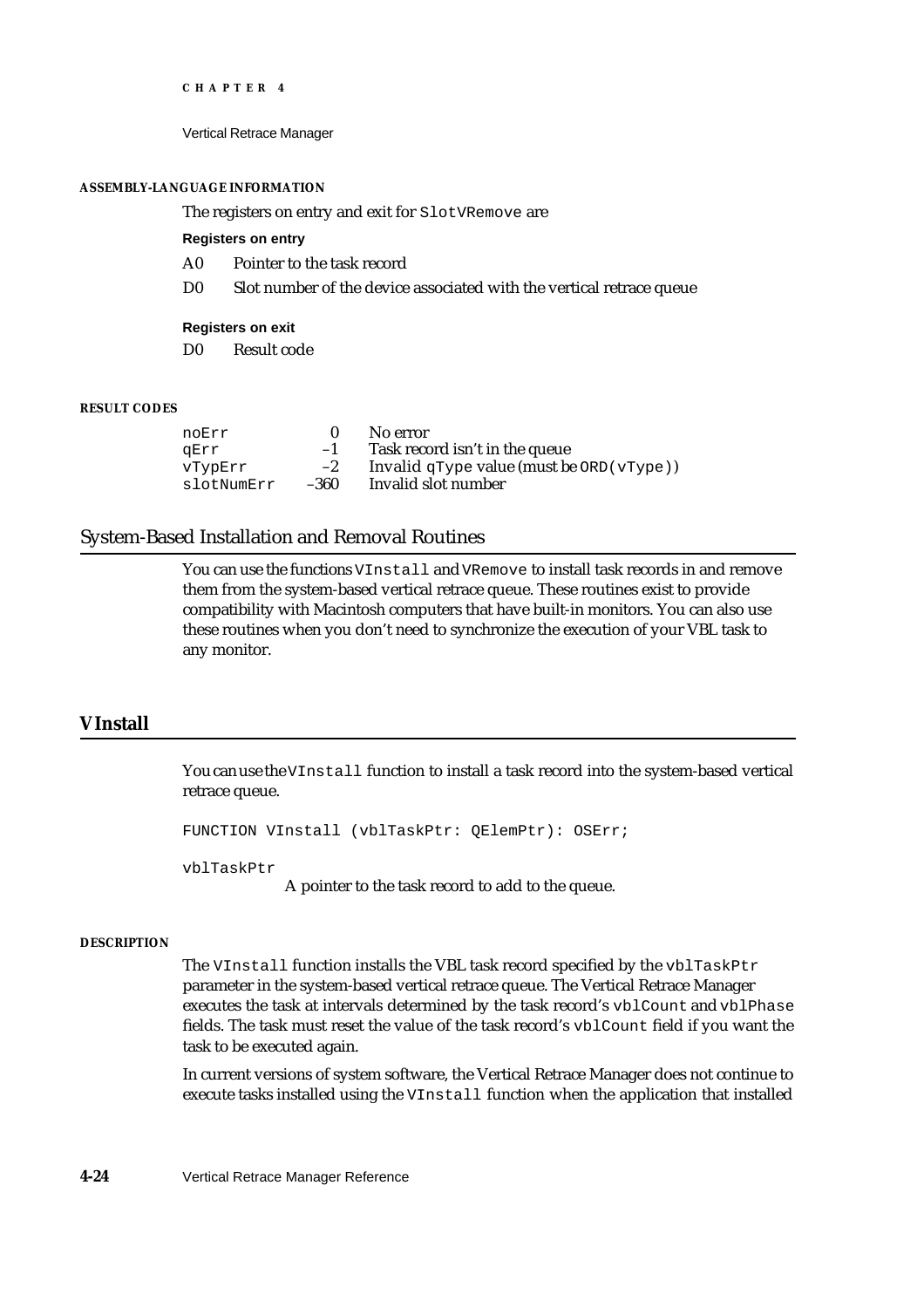Vertical Retrace Manager

them is switched out, unless the address in the vblAddr field of the task record points in the system partition.

# **ASSEMBLY-LANGUAGE INFORMATION**

The registers on entry and exit for VInstall are

**Registers on entry**

A0 Pointer to the task record

# **Registers on exit**

D0 Result code

### **RESULT CODES**

| noErr   |      | No error                                      |
|---------|------|-----------------------------------------------|
| VTypErr | $-2$ | Invalid $qType$ value (must be $ORD(vType)$ ) |

# **VRemove**

You can use the VRemove function to remove a task record from the system-based vertical retrace queue.

FUNCTION VRemove (vblTaskPtr: QElemPtr): OSErr;

vblTaskPtr

A pointer to the task record to remove from the queue.

# **DESCRIPTION**

The VRemove function removes the task record specified by the vblTaskPtr parameter from the system-based vertical retrace queue.

To disable a system-based VBL task temporarily, you can set the vblCount field of the task record to 0.

# **ASSEMBLY-LANGUAGE INFORMATION**

The registers on entry and exit for VRemove are

# **Registers on entry**

A0 Pointer to the task record

### **Registers on exit**

D0 Result code

Vertical Retrace Manager Reference **4-25**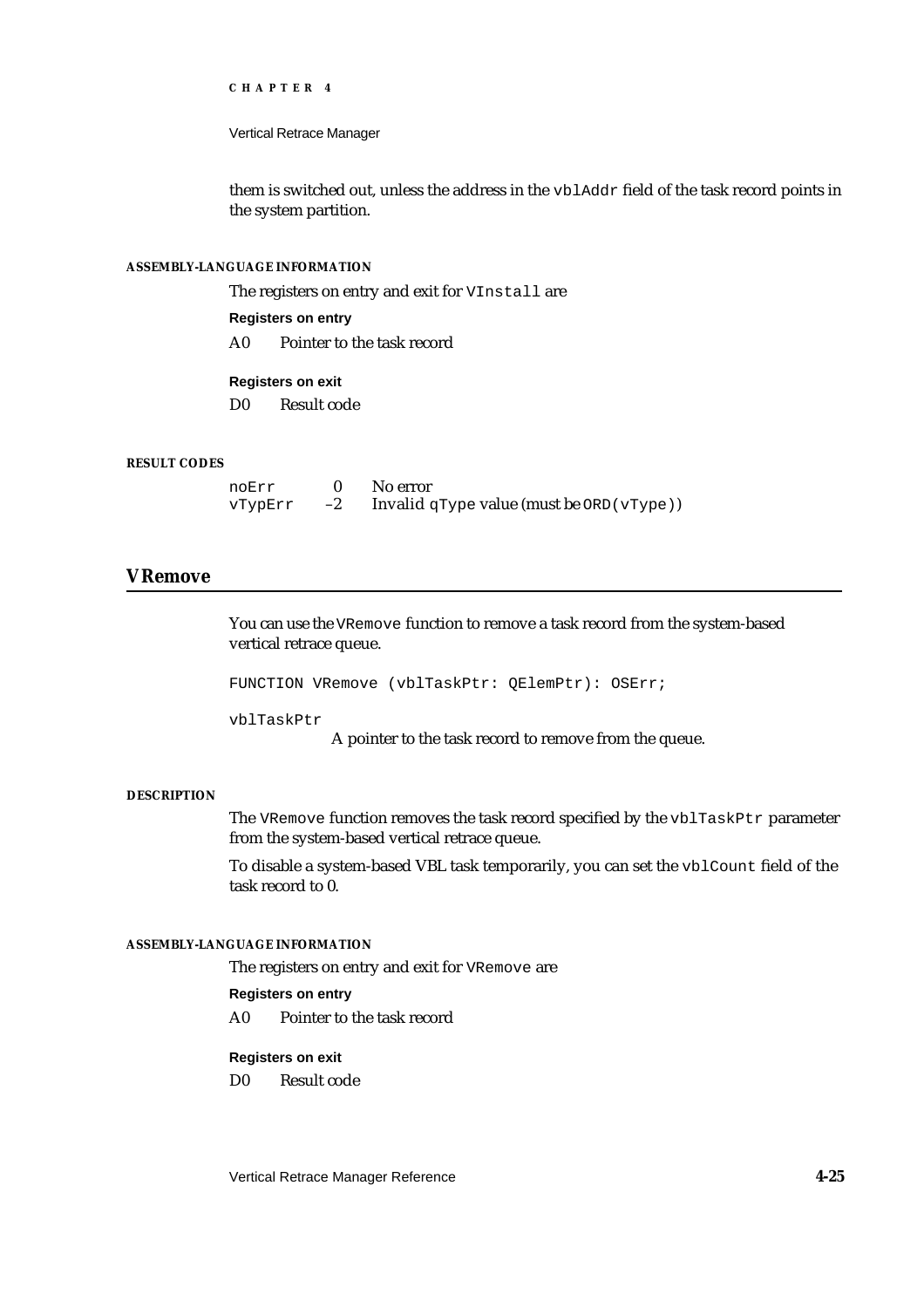Vertical Retrace Manager

#### **RESULT CODES**

| noErr   |      | No error                                      |
|---------|------|-----------------------------------------------|
| aErr    | $-1$ | Task record isn't in the queue                |
| vTvpErr | $-2$ | Invalid $qType$ value (must be $ORD(vType)$ ) |

# Utility Routines

The Vertical Retrace Manager provides several utility routines that allow you to change the slot number of the primary video monitor, execute all tasks in a slot-based vertical retrace queue, and access the head of the system-based vertical retrace queue.

#### **Note**

Most applications do not need to use the routines described in this section. u

# **AttachVBL**

The AttachVBL function changes the slot number of the primary video monitor.

FUNCTION AttachVBL (theSlot: Integer): OSErr;

theSlot The new slot number for the primary video monitor.

#### **DESCRIPTION**

The AttachVBL function changes the slot number of the primary monitor to the number specified by the theSlot parameter. System software uses this routine to ensure correct cursor updating.

### **ASSEMBLY-LANGUAGE INFORMATION**

The registers on entry and exit for AttachVBL are

**Registers on entry**

D0 Slot number

# **Registers on exit**

D0 Result code

#### **RESULT CODES**

| noErr      |      | No error            |
|------------|------|---------------------|
| slotNumErr | -360 | Invalid slot number |

**4-26** Vertical Retrace Manager Reference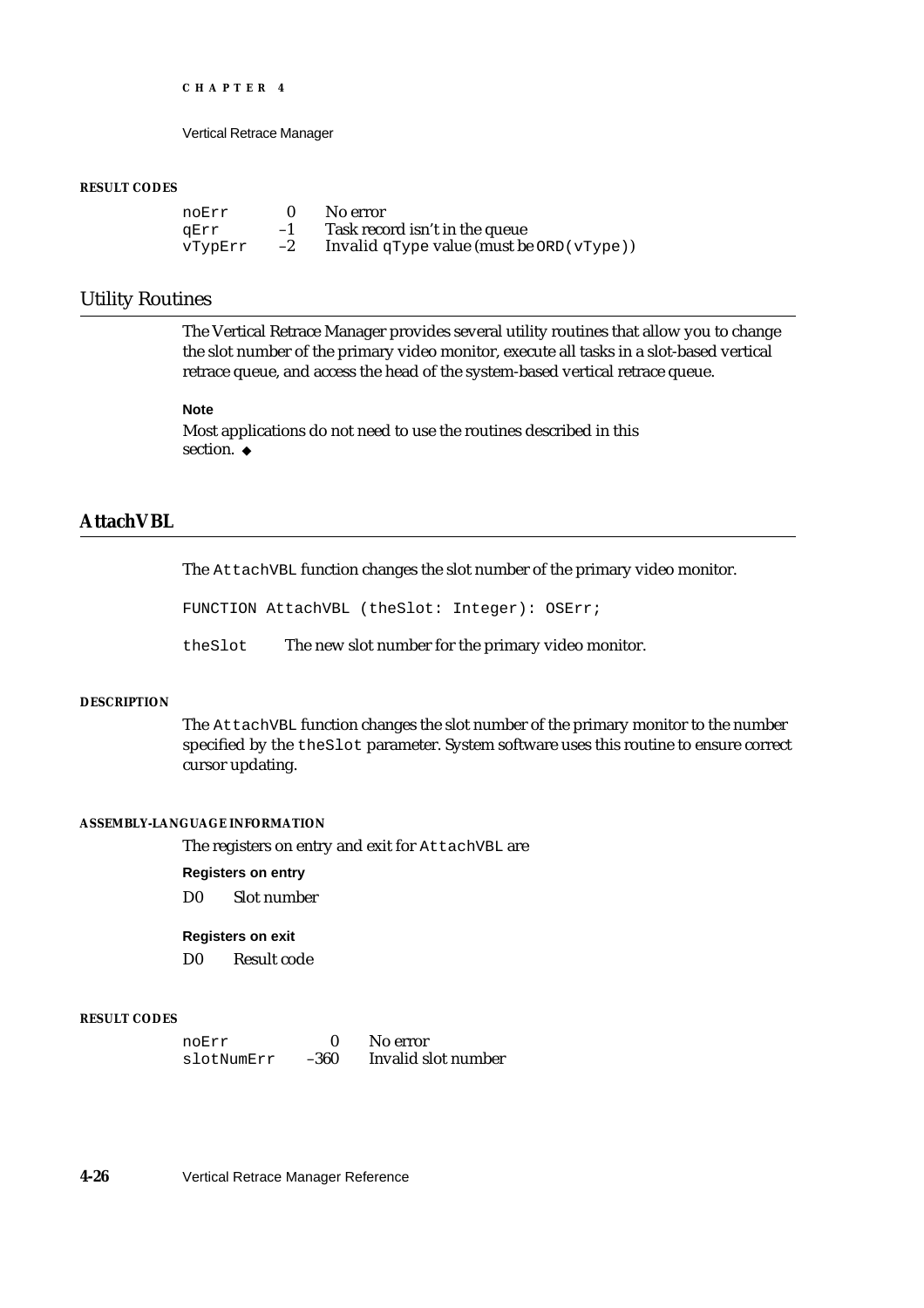```
CHAPTER 4
```
# **DoVBLTask**

Slot interrupt handlers for video cards should call the DoVBLTask function to handle the execution of VBL tasks.

FUNCTION DoVBLTask (theSlot: Integer): OSErr;

theSlot Slot number corresponding to the vertical retrace queue whose tasks are to be executed.

### **DESCRIPTION**

The DoVBLTask function decrements the vblCount field of each task in the vertical retrace queue corresponding to the theSlot parameter (except for tasks whose vblCount field already contains the value 0). The function executes a task if decrementing the vblCount field for a task record results in a value of 0.

If theSlot designates the slot of the primary video device, the position of the cursor is also updated.

Slot interrupt handlers for video cards need to call this function to execute any tasks in the queue for that slot. You can also call this function if you need to simulate vertical retrace interrupts.

### **ASSEMBLY-LANGUAGE INFORMATION**

The registers on entry and exit for DoVBLTask are

**Registers on entry**

D0 Slot number

# **Registers on exit**

D0 Result code

To reduce overhead at interrupt time, instead of executing the \_DoVBLTask trap, you can load the jump vector jDoVBLTask into an address register and execute a JSR instruction using that register.

# **RESULT CODES**

| noErr      |      | No error            |
|------------|------|---------------------|
| slotNumErr | -360 | Invalid slot number |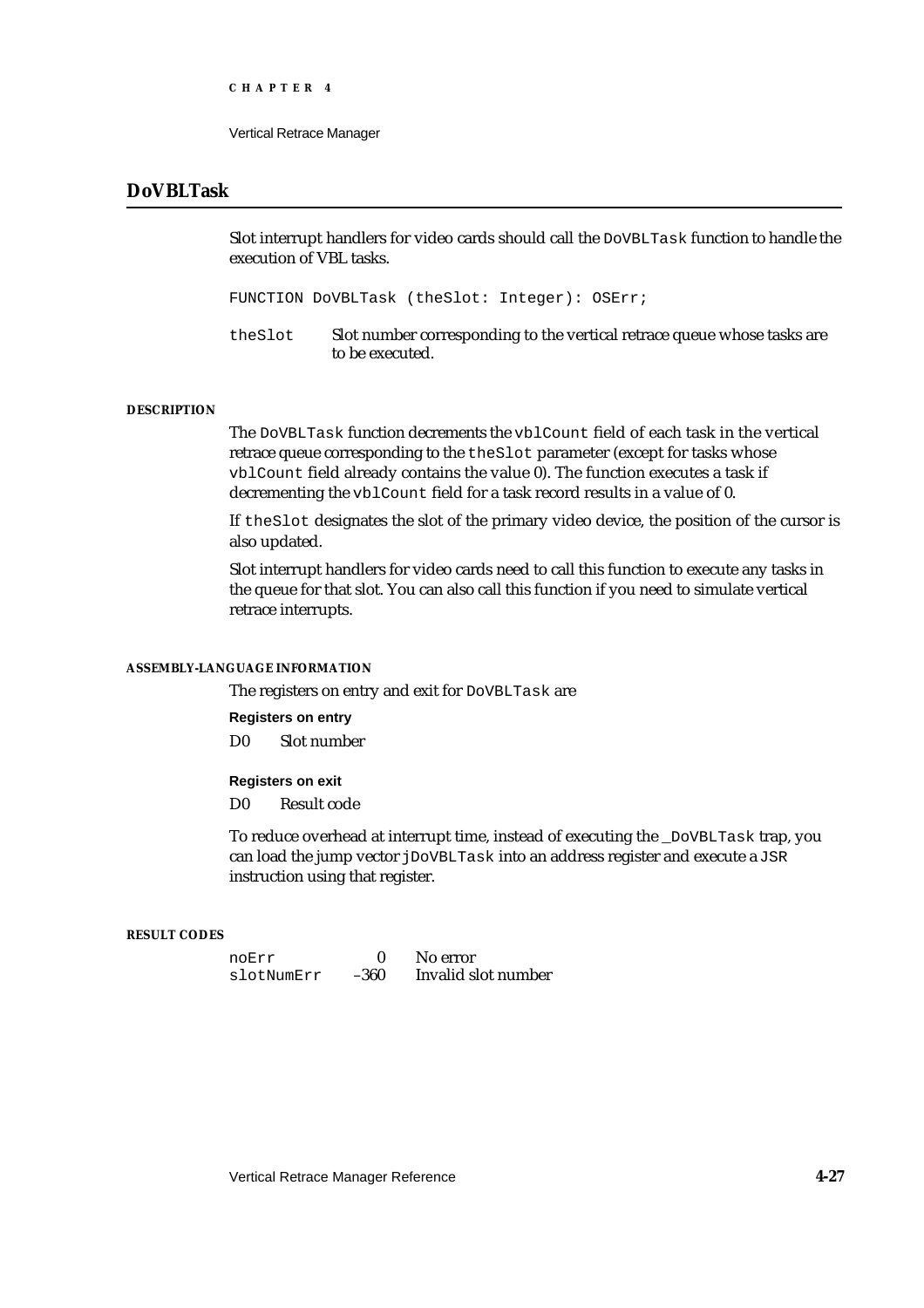Vertical Retrace Manager

# **GetVBLQHdr**

You can obtain the header of the system-based vertical retrace queue by calling the GetVBLQHdr function.

FUNCTION GetVBLQHdr: QHdrPtr;

### **DESCRIPTION**

The GetVBLQHdr function returns a pointer to the header of the system-based vertical retrace queue. In general, you need to call this function only if you want to manipulate the contents of the system-based vertical retrace queue directly or if you want to read the information stored in the queue header.

### **ASSEMBLY-LANGUAGE INFORMATION**

The global variable VBLQueue contains the header of the system-based vertical retrace queue.

The global variable ScrnVBLPtr contains a pointer to the header of the vertical retrace queue associated with the slot for the primary monitor.

# Application-Defined Routine

The Vertical Retrace Manager allows your software to install an application-defined routine that is executed during vertical retrace interrupts.

# VBL Tasks

You pass the address of an application-defined VBL task in the vblAddr field of the VBL task record.

# **MyVBLTask**

A VBL task has the following syntax:

PROCEDURE MyVBLTask;

#### **DESCRIPTION**

The vblAddr field of a VBL task record contains the address of a VBL task that is executed after the number of interrupts specified in the vblCount field of the task record. The task can be set to execute at any frequency (up to once per vertical retrace interrupt). If the task uses application global variables or calls routines in another code

**4-28** Vertical Retrace Manager Reference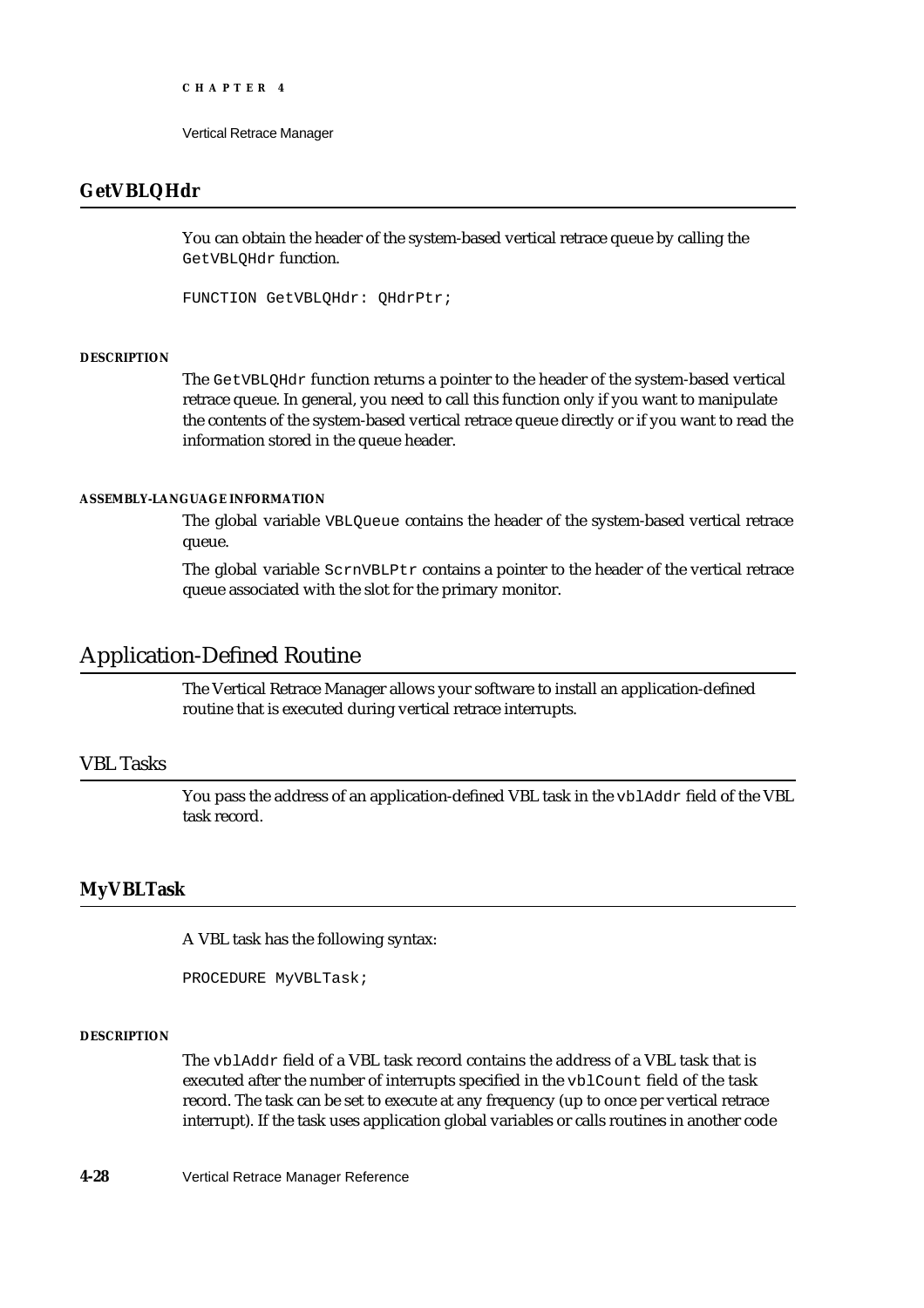#### Vertical Retrace Manager

segment, it must ensure that register A5 contains the address of the boundary between the application global variables and the application parameters. In addition, if your task calls routines in another code segment, that segment must already be loaded in memory.

Because of the optimizations performed by some compilers, the actual work of the VBL task and the setting and restoring of the A5 register might have to be placed in separate procedures. See Listing 4-9 and Listing 4-10 for an example of how you can do this.

Your VBL tasks shouldn't call VRemove or SlotVRemove to remove its entry from the queue. Instead, either your application should call one of those functions at noninterrupt time or your task should simply not reset the vblCount of the task record.

### **SPECIAL CONSIDERATIONS**

Because a VBL task is executed at interrupt time, it should not allocate, move, or purge memory (either directly or indirectly) and should not depend on the validity of handles to unlocked blocks.

The code of the VBL task and any data accessed during its execution must be locked into physical memory if virtual memory is in operation.

Unless directed to do otherwise, some compilers insert code into your compiled application to facilitate debugging operations. This additional code can, however, cause trouble for VBL tasks and other interrupt processing. You might need to disable the generation of debugging code by enclosing the interrupt code between the appropriate compiler directives. Here's an example:

```
{$PUSH}
{5D-}{Don't generate debugging code for this procedure.}
PROCEDURE DoVBL;
BEGIN
   ...
END;
{$POP}
```
Consult the documentation for your development system to see whether this is necessary and, if it is, how to do it.

# **ASSEMBLY-LANGUAGE INFORMATION**

When the VBL task is called, register A0 contains a pointer to the VBL task record associated with that procedure.

A VBL task must preserve all registers other than A0–A3 and D0–D3. It must exit with an RTS instruction.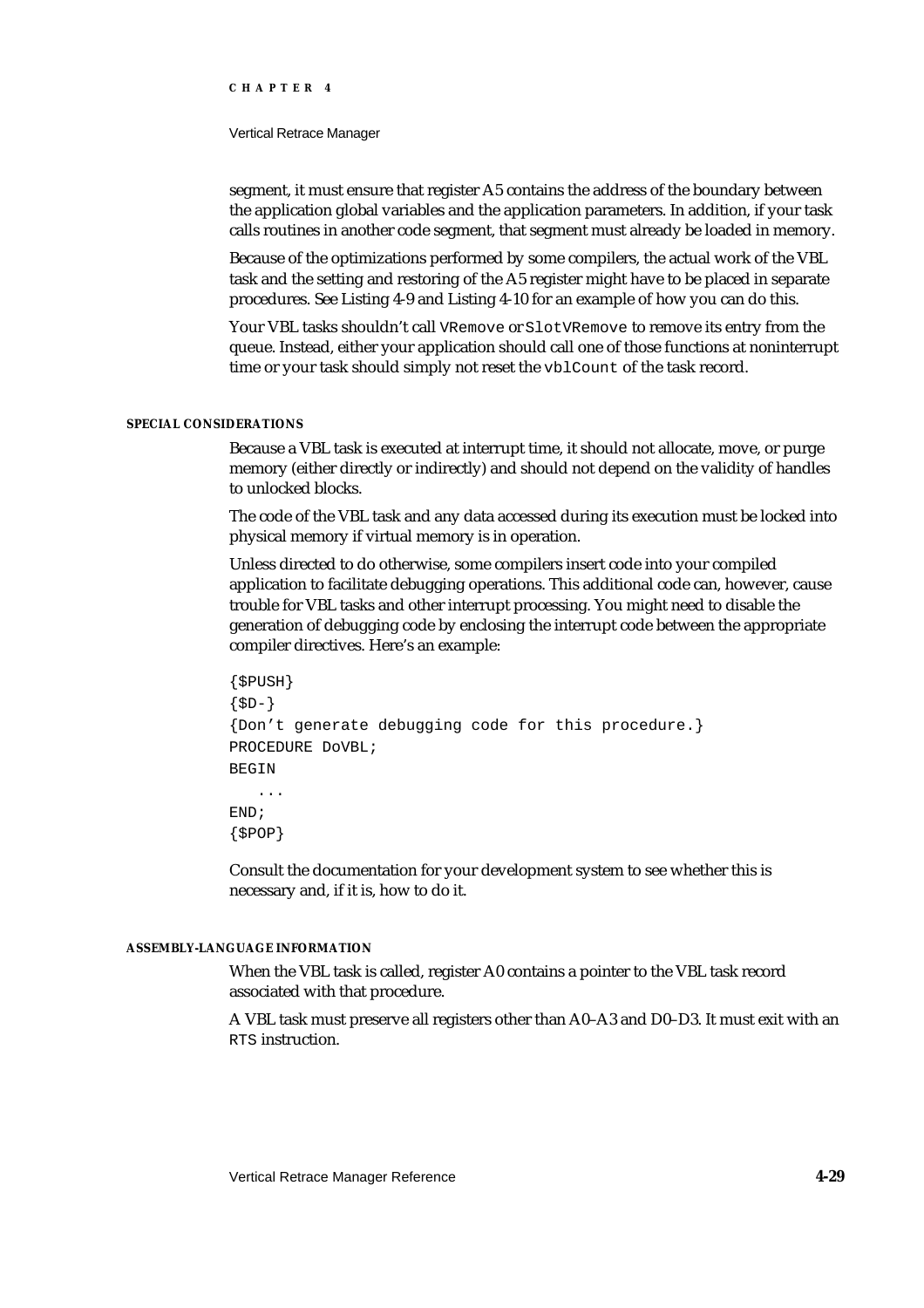```
CHAPTER 4
```
# **SEE ALSO**

See the section "Accessing Application Global Variables in a VBL Task" beginning on page 4-13 for instructions on how to access your application's global variables in a VBL task.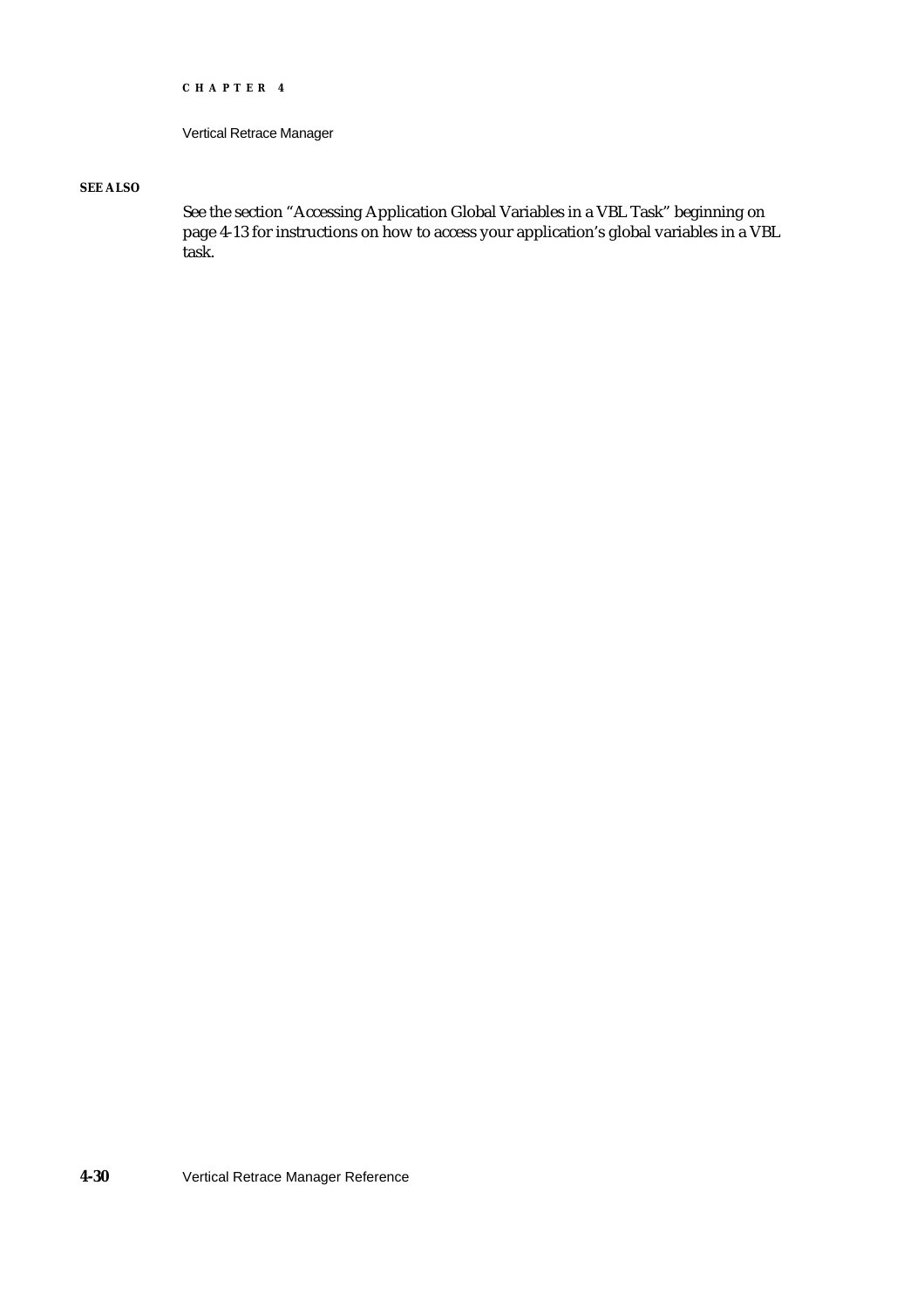# Summary of the Vertical Retrace Manager

# Pascal Summary

Data Type

| TYPE VBLTask<br>$=$ |           | {VBL queue element}                    |
|---------------------|-----------|----------------------------------------|
| RECORD              |           |                                        |
| qLink:              | OElemPtr; | {next entry in vertical retrace queue} |
| qType:              | Integer;  | {queue type}                           |
| vblAddr:            | ProcPtr;  | {pointer to task procedure}            |
| vblCount:           | Integer;  | {interrupts until next execution}      |
| vblPhase:           | Integer;  | {task phase}                           |
| FND;                |           |                                        |

Vertical Retrace Manager Routines

# **Slot-Based Installation and Removal Routines**

| FUNCTION SlotVInstall | (vblTaskPtr: OElemPtr; theSlot: Integer): OSErr; |  |  |
|-----------------------|--------------------------------------------------|--|--|
| FUNCTION SlotVRemove  | (vblTaskPtr: OElemPtr; theSlot: Integer): OSErr; |  |  |

# **System-Based Installation and Removal Routines**

| FUNCTION VInstall | (vblTaskPtr: OElemPtr): OSErr; |  |
|-------------------|--------------------------------|--|
| FUNCTION VRemove  | (vblTaskPtr: OElemPtr): OSErr; |  |

# **Utility Routines**

| FUNCTION AttachVBL  |            | (theSlot: Integer): OSErr; |  |
|---------------------|------------|----------------------------|--|
| FUNCTION DOVBLTask  |            | (theSlot: Integer): OSErr; |  |
| FUNCTION GetVBLOHdr | : OHdrPtr; |                            |  |

# Application-Defined Routine

PROCEDURE MyVBLTask;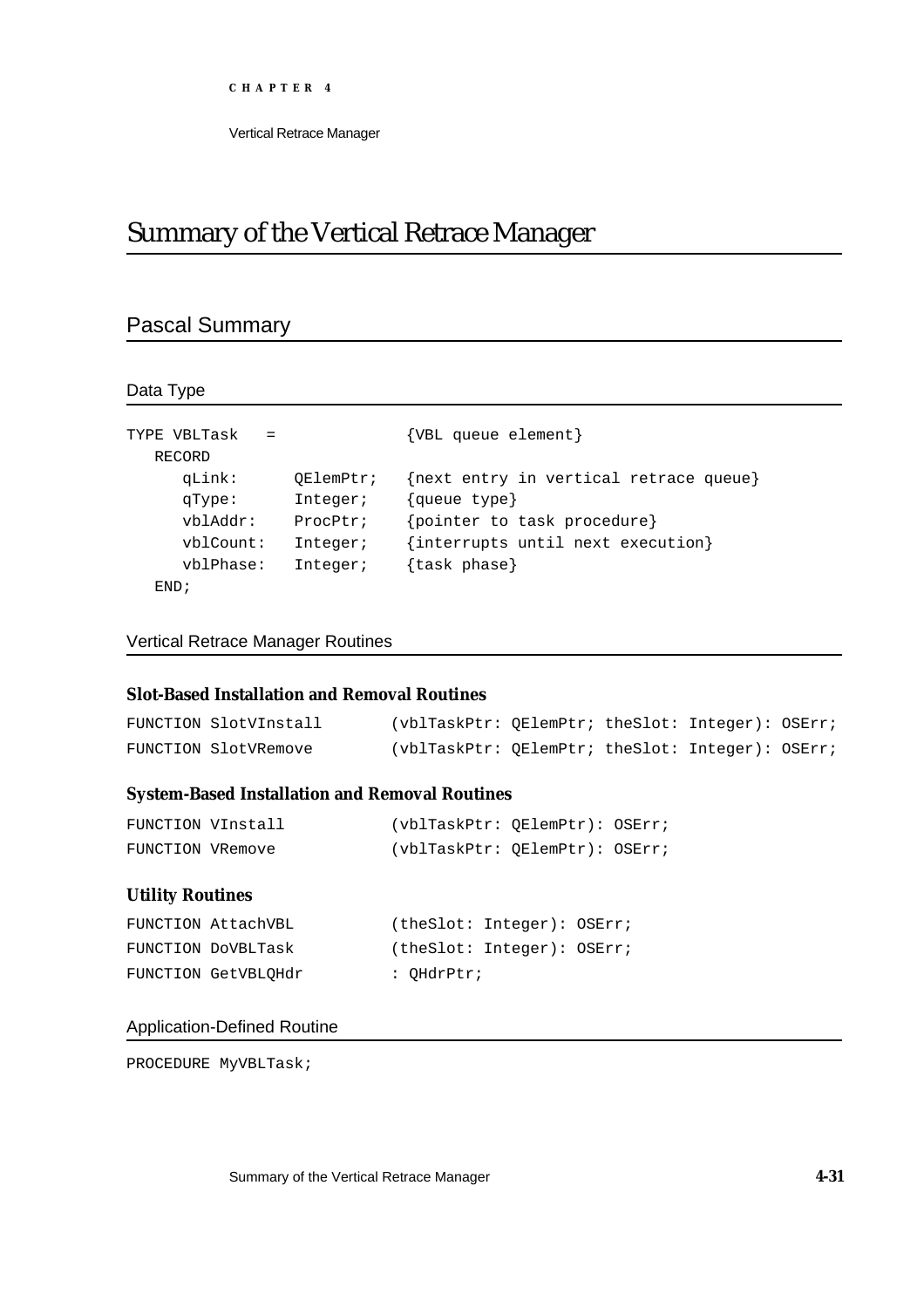```
CHAPTER 4
```
# C Summary

```
Data Types
```

```
typedef pascal void (*VBLProcPtr)(void);
typedef struct { /*VBL queue element*/
    QElemPtr qLink; /*next entry in vertical retrace queue*/
     short qType; /*queue type*/
    VBLProcPtr vblAddr; /*pointer to task procedure*/
     short vblCount; /*interrupts until next execution*/
    short vblPhase; /*task phase*/
} VBLTask;
```
Vertical Retrace Manager Routines

# **Slot-Based Installation and Removal Routines**

|  | pascal OSErr SlotVInstall | (OElemPtr vblTaskPtr, short theSlot); |  |
|--|---------------------------|---------------------------------------|--|
|  | pascal OSErr SlotVRemove  | (OElemPtr vblTaskPtr, short theSlot); |  |

# **System-Based Installation and Removal Routines**

|  | pascal OSErr VInstall | (OElemPtr vblTaskPtr); |
|--|-----------------------|------------------------|
|  | pascal OSErr VRemove  | (OElemPtr vblTaskPtr); |

# **Utility Routines**

| pascal OSErr AttachVBL | $(short \ the Slot)$ ; |
|------------------------|------------------------|
| pascal OSErr DoVBLTask | $(short \ the Slot)$ ; |
| #define GetVBLOHdr()   | ( (OHdrPtr) 0x0160)    |

# Application-Defined Routine

pascal void MyVBLTask (void);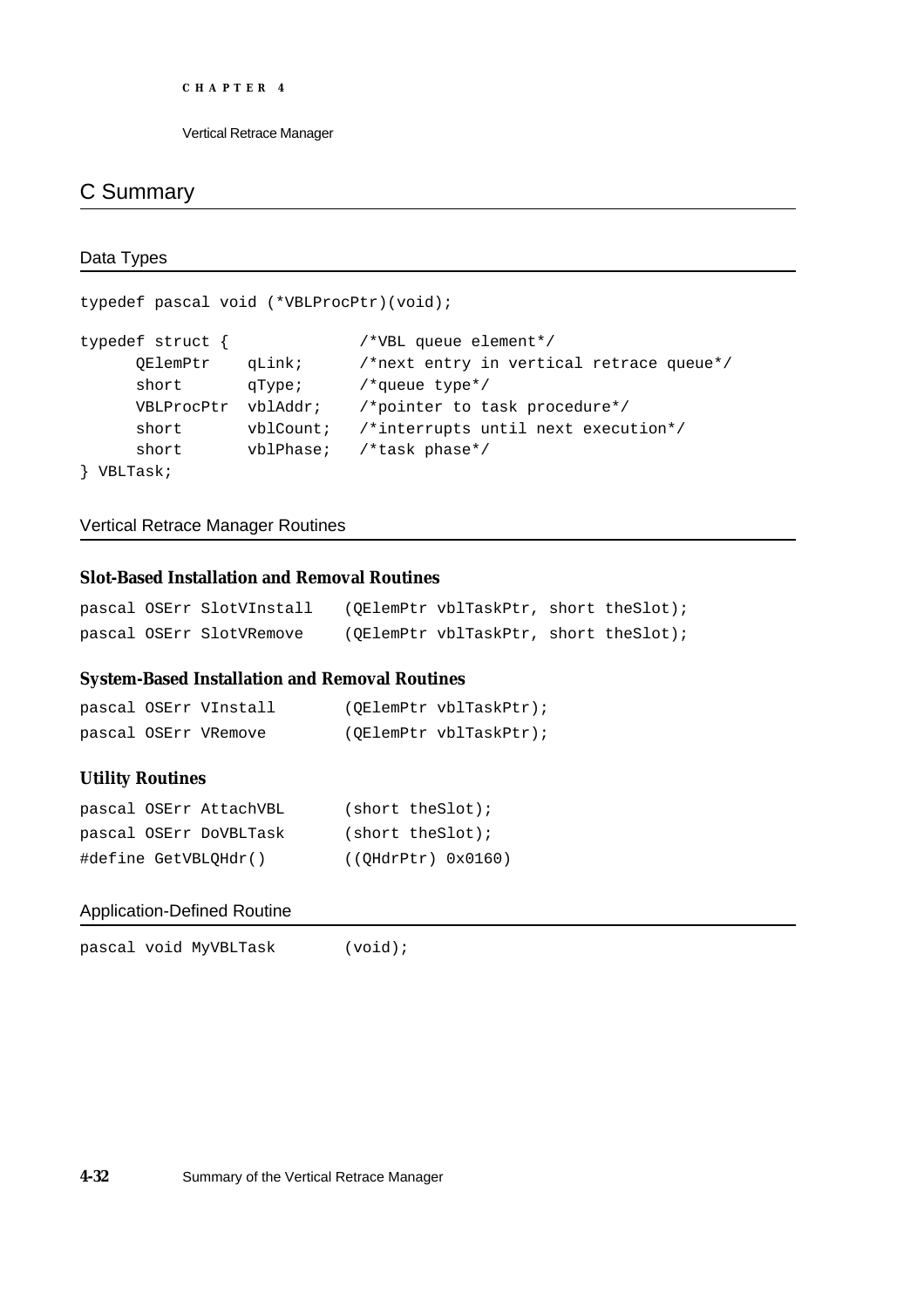Vertical Retrace Manager

# Assembly-Language Summary

| Constants       |     |              |                                |
|-----------------|-----|--------------|--------------------------------|
| vType           | EQU | $\mathbf{1}$ | ; VBL queue element type       |
| inVBL           | EQU | 6            | ibit index for VBL active flag |
| Data Structures |     |              |                                |

# **VBL Queue Element**

|    | vblink   | long | next entry in vertical retrace queue |
|----|----------|------|--------------------------------------|
| 4  | vblType  | word | queue type                           |
| 6  | vblAddr  | long | address of task procedure            |
| 10 | vblCount | word | interrupts until next execution      |
| 12 | vblPhase | word | phase count                          |

# Global Variables

| CrsrBusy   | byte     | Set to TRUE if the cursor is being changed.                       |
|------------|----------|-------------------------------------------------------------------|
| jDoVBLTask | long     | Jump vector for DoVBLTask routine.                                |
| ScrnVBLPtr | long     | Pointer to the primary monitor's vertical retrace queue's header. |
| VBLOueue   | 10 bytes | Header of the vertical retrace queue.                             |

# Result Codes

| noErr      |      | No error                                      |
|------------|------|-----------------------------------------------|
| aErr       | $-1$ | Task entry isn't in the queue                 |
| vTvpErr    | $-2$ | Invalid $qType$ value (must be $ORD(vType)$ ) |
| slotNumErr | -360 | Invalid slot number                           |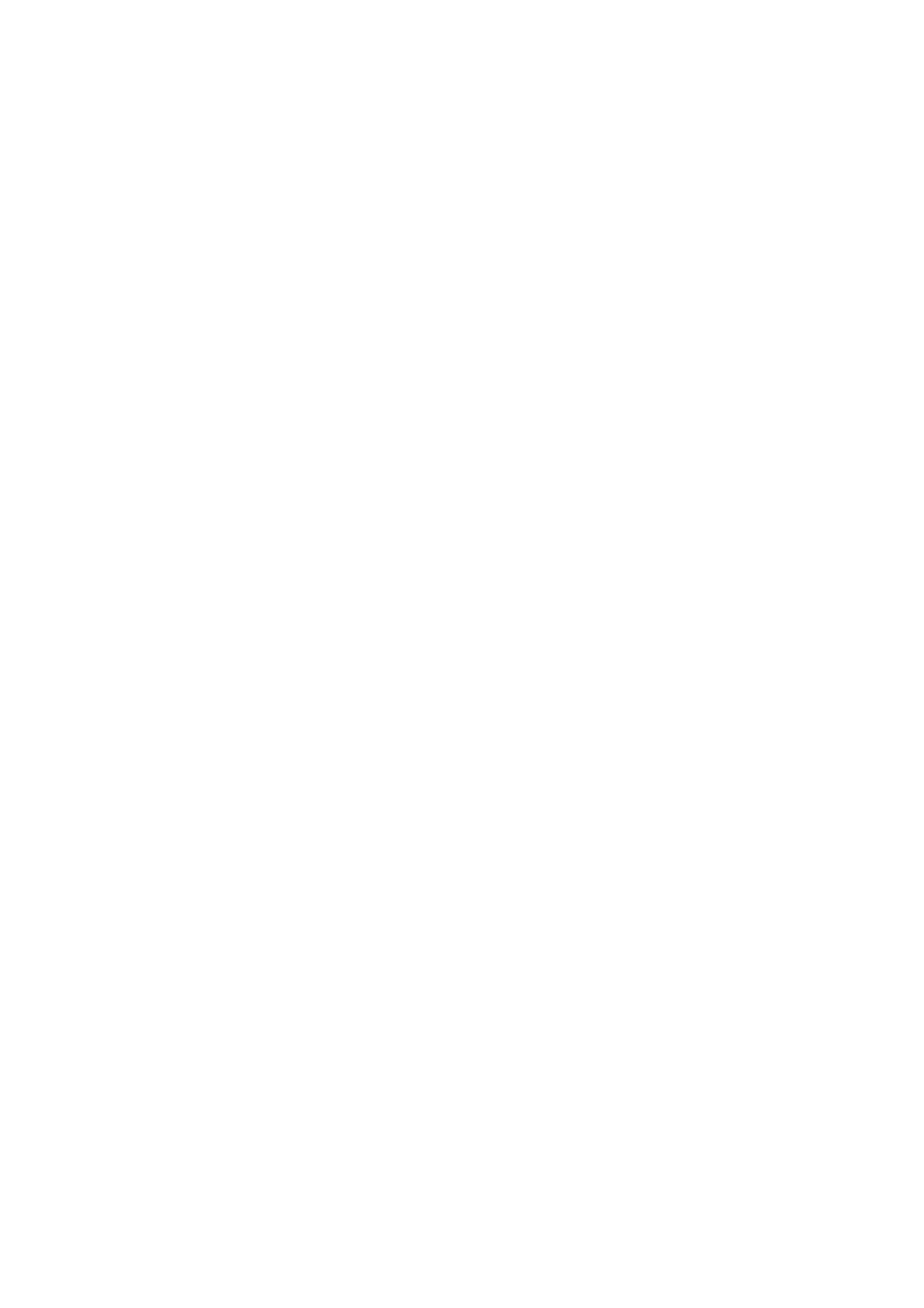# Notification Manager

# **Contents**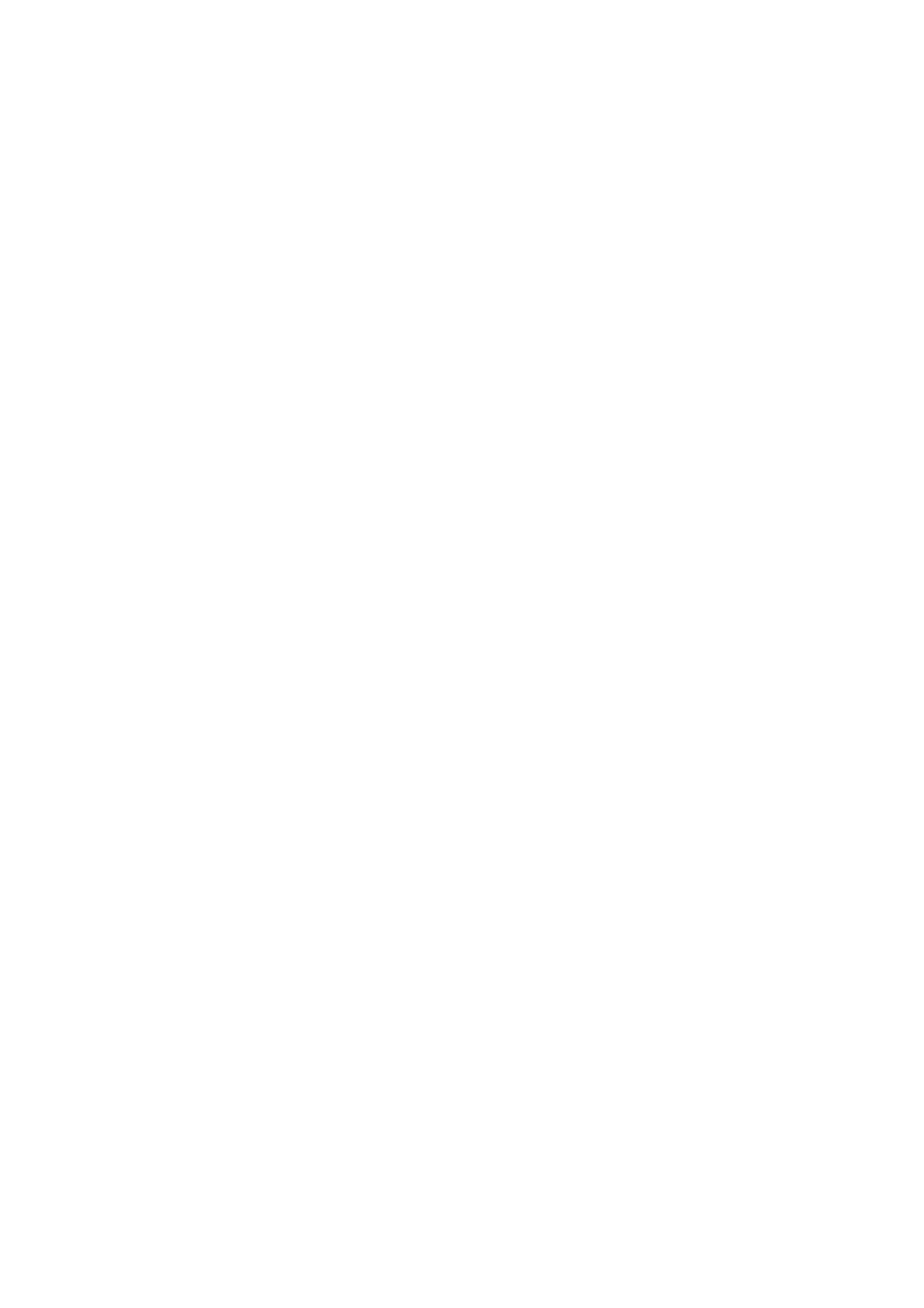#### Notification Manager

This chapter describes how you can use the Notification Manager to inform users of significant occurrences in applications that are running in the background or in software that is largely invisible to the user. This software includes device drivers, vertical blanking (VBL) tasks, Time Manager tasks, completion routines, and desk accessories that operate behind the scenes. It also includes code that executes during the system startup sequence, such as code contained in 'INIT' resources.

The Notification Manager is available in system software versions 6.0 and later. You can use the Gestalt function to determine whether the Notification Manager is present. See the chapter "Gestalt Manager" in *Inside Macintosh: Operating System Utilities* for complete details on using Gestalt.

You need to read this chapter if your application, desk accessory, or device driver might need to notify the user of some occurrence while it is running in the background or is otherwise invisible to the user. You also need to read this chapter if you want to write 'INIT' resources that might need to inform the user of important occurrences during their execution at system startup time.

# About the Notification Manager

The Notification Manager provides a notification service. It allows software running in the background (or otherwise unseen by the user) to communicate information to the user. For example, applications that manage lengthy background tasks (such as printing many documents or transferring large amounts of data to other machines) might need to inform the user that the operation is complete. These applications cannot use the standard methods of communicating with the user, such as alert or dialog boxes, because such windows might easily be obscured by the windows of other applications. Moreover, even if those windows are visible, the background application cannot be certain that the user is aware of the change. A more reliable method is needed to manage the communication between a background application and the user, who might be awaiting the completion of the background task while running some other application in the foreground.

In the same way, relatively invisible operations such as Time Manager tasks, VBL tasks, or device drivers might need to inform the user that some previously started routine is complete or perhaps that some error has rendered further execution undesirable or impossible.

In all these cases, the communication generally needs to occur in one direction only, from the background application (or task, or driver) to the user. The Notification Manager, included in system software versions 6.0 and later, allows you to alert the user by posting a **notification,** which is an audible or visible indication that your application (or other piece of software) requires the user's attention. You post a notification by issuing a **notification request** to the Notification Manager, which places your request in a queue. When your request reaches the top of the queue, the Notification Manager posts a notification to the user.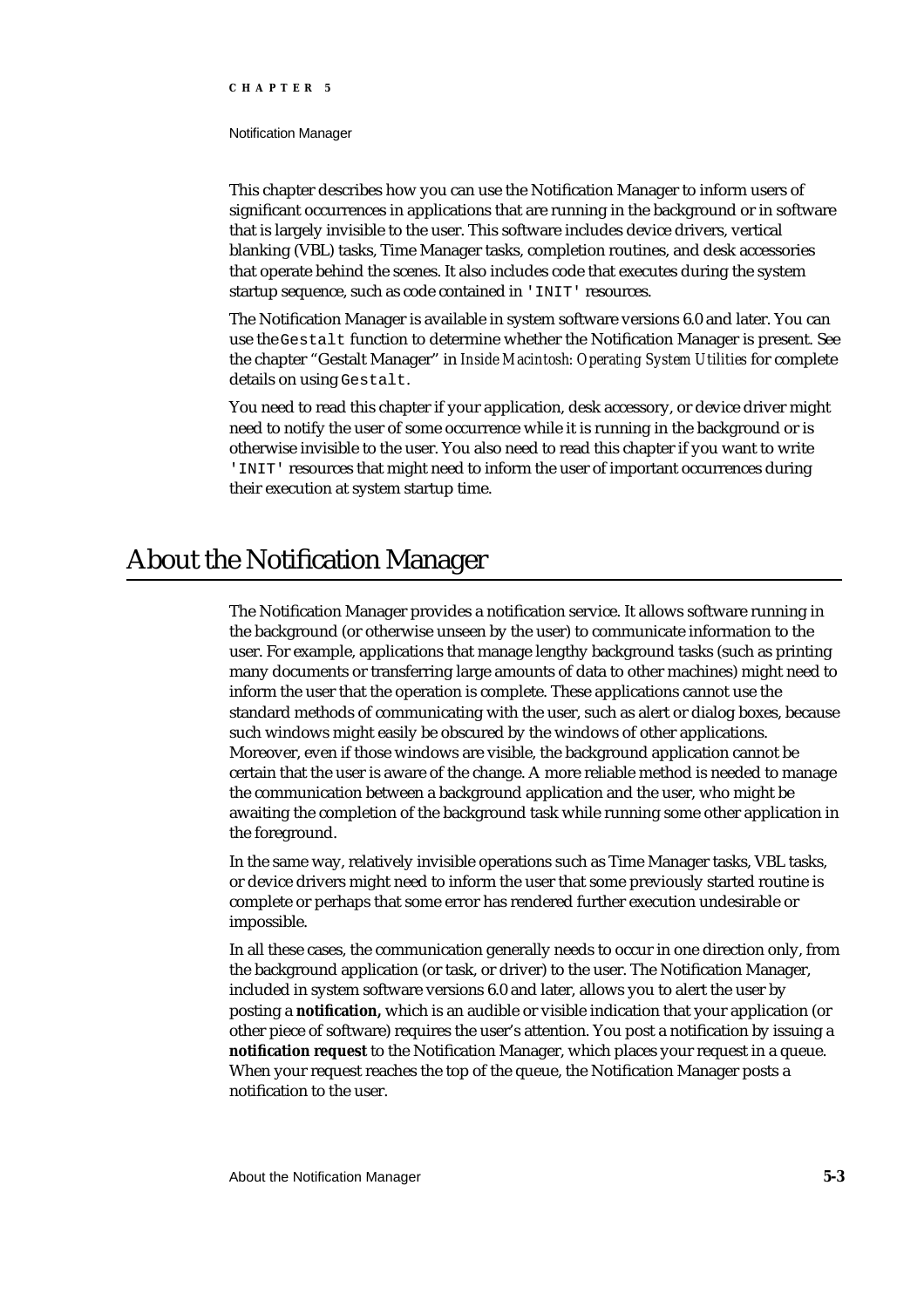#### Notification Manager

You can request three types of notification:

- **Polite notification.** A small icon blinks, by periodically alternating with the Apple menu icon (the Apple logo) or the Application menu icon in the menu bar.
- **Audible notification.** The Sound Manager plays the system alert sound or a sound contained in an 'snd ' resource.
- **Alert notification.** An alert box containing a short message appears on the screen. The user must dismiss the alert box (by clicking the OK button) before foreground processing can continue.

These types of notification are not mutually exclusive; for example, an application can request both audible and alert notifications. Moreover, if the requesting software is listed in the Application menu (and hence represents a process that is loaded into memory), you can instruct the Notification Manager to place a diamond-shaped mark next to the name of the requesting process. The mark is usually intended to prompt the user to switch the marked application into the foreground. Finally, you can request that the Notification Manager execute a **notification response procedure,** which is executed as the final step in a notification.

In short, a notification consists of one or more of five possible actions. If you request more than one action, they occur in the following order:

1. A diamond-shaped mark appears next to the name of your application in the Application menu, as illustrated in Figure 5-1. Note that the diamond is present only when your application is in the background (because the diamond is replaced by a checkmark if your application is the active application). In Figure 5-1, the Traffic Light application is the active application.





2. A small icon blinks, alternating with either the Apple menu icon or the Application menu icon in the menu bar. Typically, the small icon is your application's small icon. Because several applications can post notifications, there might be a series of small icons blinking in the menu bar. The location of each blinking icon varies according to the posting application's mark (if any). If your application is marked with a diamond (or a checkmark) in the Application menu, the icon blinks above the Application menu; otherwise, the icon blinks above the Apple menu.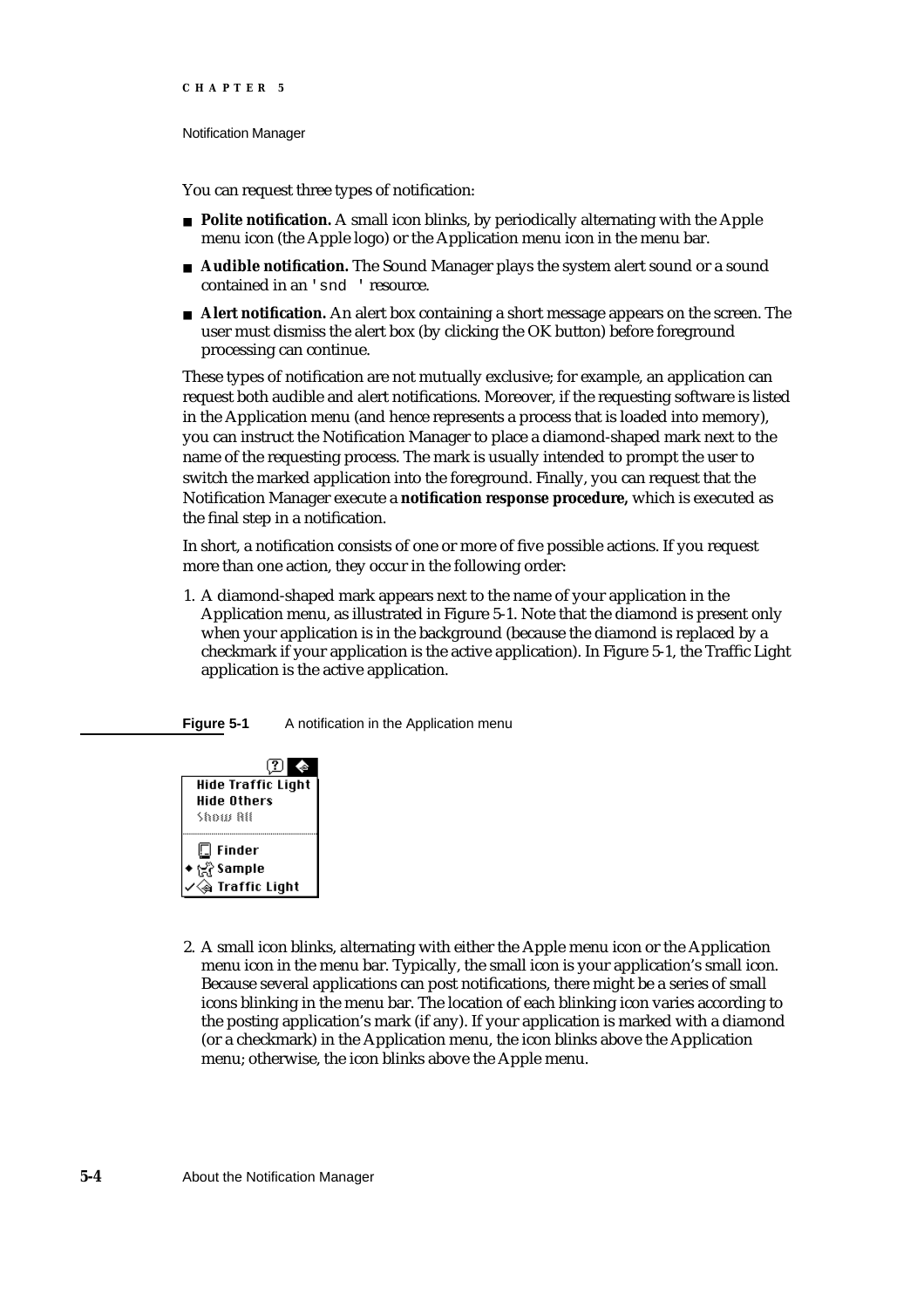Notification Manager

- 3. The Sound Manager plays a sound. Your application can supply its own sound (by passing the Notification Manager a handle to an 'snd ' resource loaded into memory) or request that the Sound Manager use the user's system alert sound.
- 4. An alert box like the one in Figure 5-2 appears, and the user dismisses it. Your application specifies the text in the alert box.

**Figure 5-2** A notification alert box



5. A response procedure is executed. You can use the response procedure to remove the notification request from the queue or perform other processing.

The mark in the Application menu and the blinking small icon remain until the requesting application removes the notification request from the queue. However, the sound and the alert box are presented only once, if at all.

Any applications, desk accessories, tasks, routines, or drivers can use the Notification Manager, whether they are running in the background or not. It is especially useful for background applications, such as the PrintMonitor application. (The system alarm, which is called by the Alarm Clock desk accessory, also uses the Notification Manager.) Foreground applications can, however, use the Notification Manager to achieve effects (such as the blinking small icon) that are otherwise more difficult to create. For the same reasons, the Notification Manager can be useful even to applications that might be executing in a Finder-only environment under system software version 6.0.

The Notification Manager provides applications with a standard user interface for notifying the user of significant events. The following three-level notification strategy for communicating with the user is recommended:

- 1. Display a diamond next to the name of the application in the Application menu.
- 2. Insert a small icon into the list of icons displayed alternately with the Apple menu icon or the Application menu icon in the menu bar, and display a diamond next to the name of your application in the Application menu.
- 3. Display a diamond, insert a small icon, and display an alert box to notify the user that something needs to be done.

Ideally, the user should be allowed to set the desired level of notification. The suggested default level of notification is level 2. In levels 2 and 3, you might also play a sound, but the user should have the ability to turn the sound off. In addition, a user should have the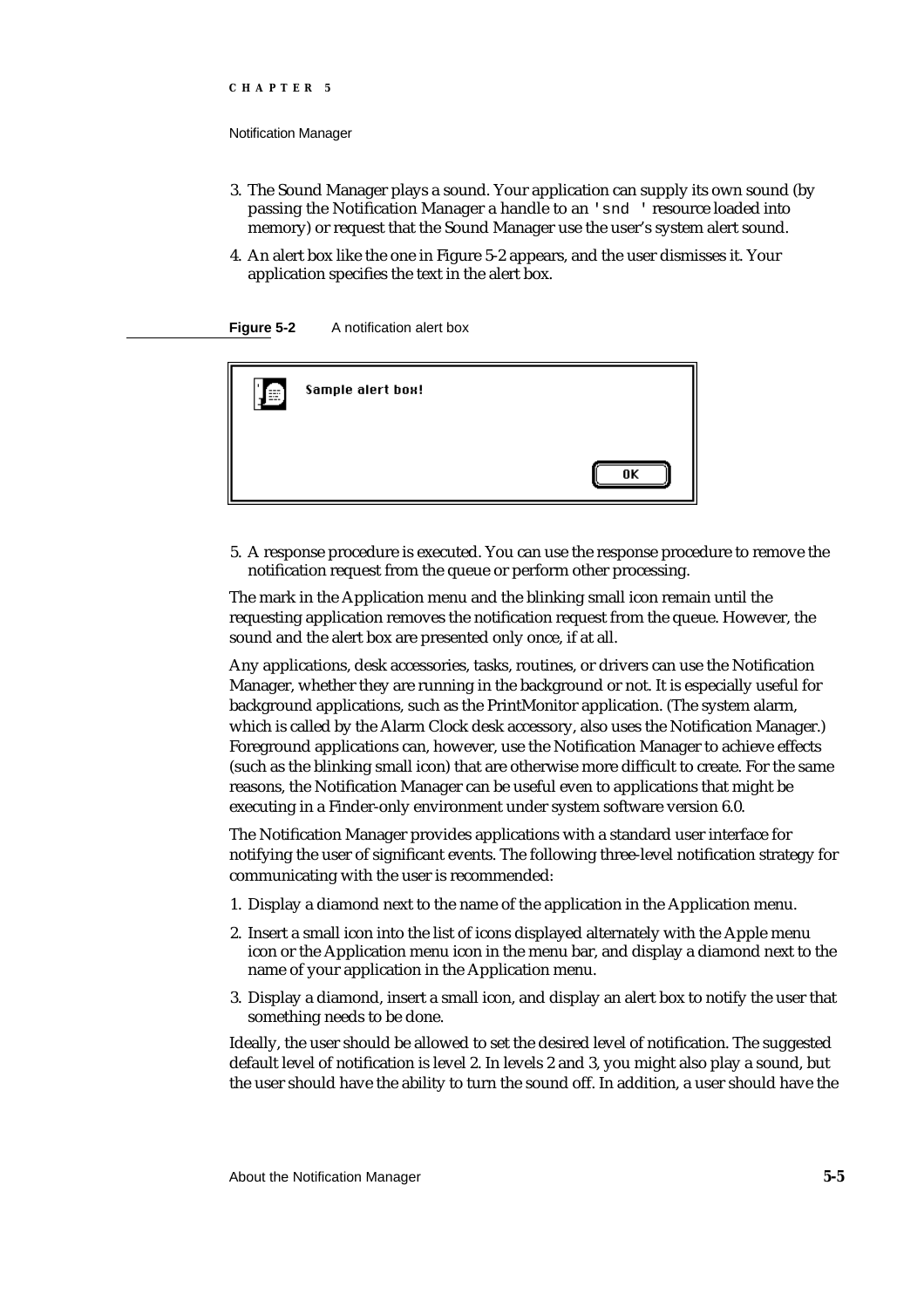#### Notification Manager

ability to turn off background notification altogether, except when damage might occur or data might be lost.

### **Note**

This suggested notification strategy may not be appropriate for your application. Notifications posted by system software might not follow these guidelines. u

Each application, desk accessory, and device driver can issue any number of notification requests. Each requested notification is presented separately to the user. For this reason, avoid posting multiple notification requests for the same occurrence. Depending on the method of notification you specify, multiple requests might result in an annoying number of notification sounds or many alert boxes that the user must dismiss before continuing.

Note that the Notification Manager provides a one-way communications path from an application to the user. There is no provision for carrying information back from the user to the requesting application, although it is possible for the requesting application to determine if the notification was received. If you require this secondary communications link, do not use the Notification Manager. Instead, you should wait until the user switches your application into the foreground and then use standard means (for example, a dialog box) to obtain the required information.

# Using the Notification Manager

To issue a notification to the user, you need to create a notification request and install it in the notification queue. The Notification Manager interprets the request and presents the notification to the user at the earliest possible time. After you have notified the user in the desired manner (that is, placed a diamond mark in the Application menu, added a small blinking icon to the menu bar, played a sound, or displayed an alert box), you might want the Notification Manager to call a response procedure. The response procedure is useful for determining that the user has indeed seen the notification or for reacting to the successful posting of the notification. Eventually, you need to remove the notification request from the notification queue; you can do this in the response procedure or when your application returns to the foreground.

The Notification Manager is automatically initialized at system startup time. It includes two functions, one that allows you to install a request into the notification queue and one that allows you to remove a request from that queue.

# Creating a Notification Request

Information describing each notification request is contained in the **notification queue,** which is a standard operating-system queue (as described in the chapter "Queue Utilities" in *Inside Macintosh: Operating System Utilities*). Each entry in the notification queue is a **notification record**—a static and nonrelocatable record of type NMRec. When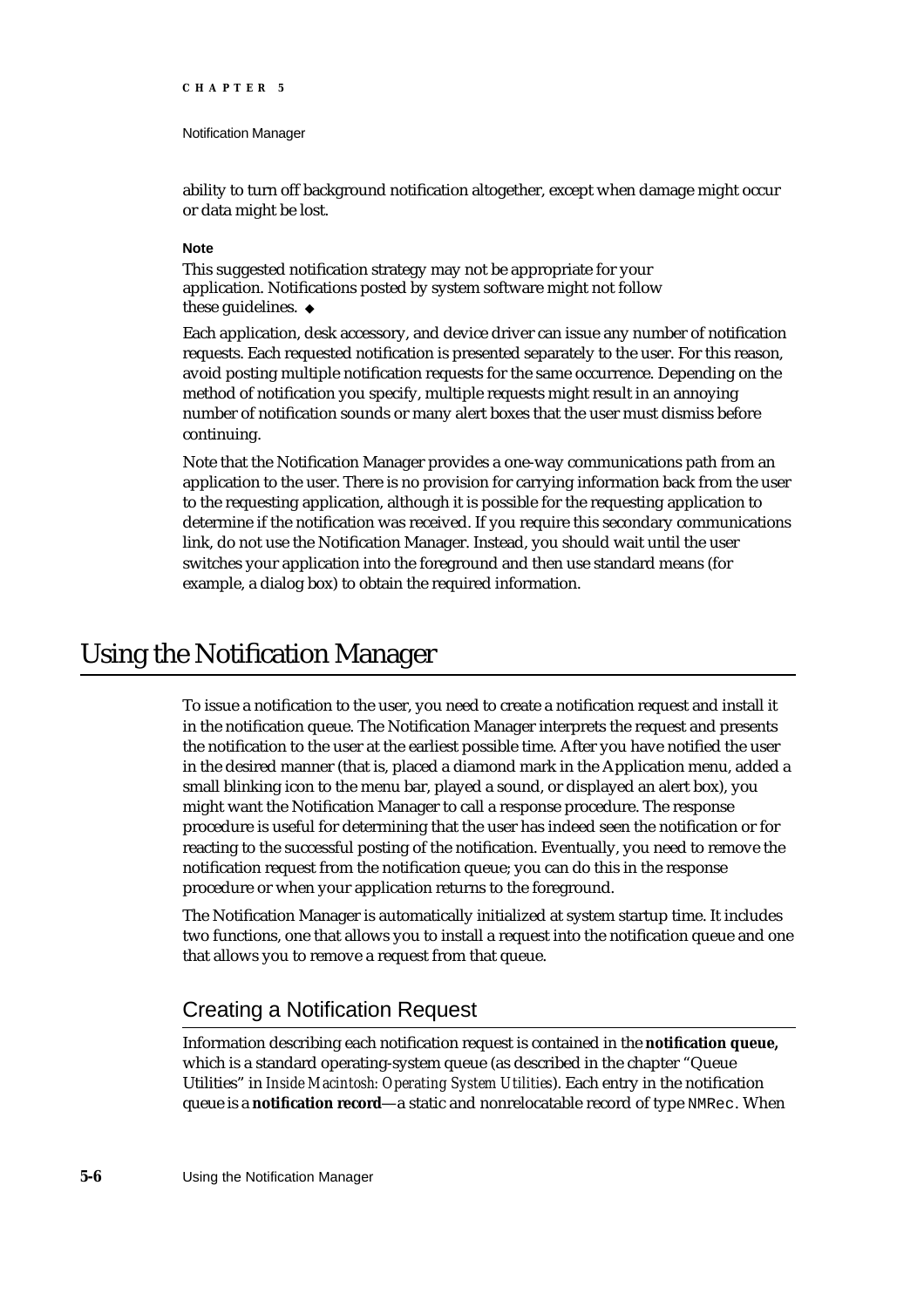#### Notification Manager

**Field descriptions**

installing a request in the notification queue, your application must supply a pointer to a notification record that indicates the type of notification you desire. Here is the NMRec data structure:

```
TYPE NMRec =
  RECORD
     qLink: QElemPtr; {next queue entry}
     qType: Integer; {queue type}
     nmFlags: Integer; {reserved}
     nmPrivate: LongInt; {reserved}
     nmReserved: Integer; {reserved}
     nmMark: Integer; {item to mark in menu}
     nmIcon: Handle; {handle to icon}
     nmSound: Handle; {handle to sound resource}
     nmStr: StringPtr; {string to appear in alert box}
     nmResp: ProcPtr; {pointer to response procedure}
     nmRefCon: LongInt; {for application's use}
  END;
```
To set up a notification request, you need to fill in the fields qType, nmMark, nmIcon, nmSound, nmStr, nmResp, and nmRefCon. The remaining fields of this record are used internally by the Notification Manager or are reserved for use by Apple Computer, Inc.

| <b>FIGIU UGSUTIPUUTS</b> |                                                                                                                                                                                                                                                                                                                                                                                                                                                                                                                                                                                        |
|--------------------------|----------------------------------------------------------------------------------------------------------------------------------------------------------------------------------------------------------------------------------------------------------------------------------------------------------------------------------------------------------------------------------------------------------------------------------------------------------------------------------------------------------------------------------------------------------------------------------------|
| qLink                    | Points to the next element in the queue. This field is used internally<br>by the Notification Manager.                                                                                                                                                                                                                                                                                                                                                                                                                                                                                 |
| qType                    | Indicates the type of queue. You should set this field to the value<br>ORD(nmType), which is 8.                                                                                                                                                                                                                                                                                                                                                                                                                                                                                        |
| nmFlags                  | Reserved for use by Apple Computer, Inc.                                                                                                                                                                                                                                                                                                                                                                                                                                                                                                                                               |
| nmPrivate                | Reserved for use by Apple Computer, Inc.                                                                                                                                                                                                                                                                                                                                                                                                                                                                                                                                               |
| nmReserved               | Reserved for use by Apple Computer, Inc.                                                                                                                                                                                                                                                                                                                                                                                                                                                                                                                                               |
| nmMark                   | Indicates whether to place a diamond-shaped mark next to the<br>name of the application in the Application menu. If the value of<br>nmMark is 0, no such mark appears. If the value of nmMark is 1, the<br>mark appears next to the name of the calling application. If the<br>value of nmMark is neither 0 nor 1, it is interpreted as the reference<br>number of a desk accessory. An application should pass 1, a desk<br>accessory should pass its own reference number, and a driver or a<br>detached background task (such as a VBL task or Time Manager<br>task) should pass 0. |
| nmIcon                   | Contains a handle to a small icon that is to blink periodically in the<br>menu bar. If the value of nmIcon is NIL, no icon appears in the<br>menu bar. This handle must be valid at the time that the notification<br>occurs; it does not need to be locked, but it must be nonpurgeable.                                                                                                                                                                                                                                                                                              |
| nmSound                  | Contains a handle to a sound resource to be played with SndPlay.<br>If the value of nmSound is NIL, no sound is produced. If the value                                                                                                                                                                                                                                                                                                                                                                                                                                                 |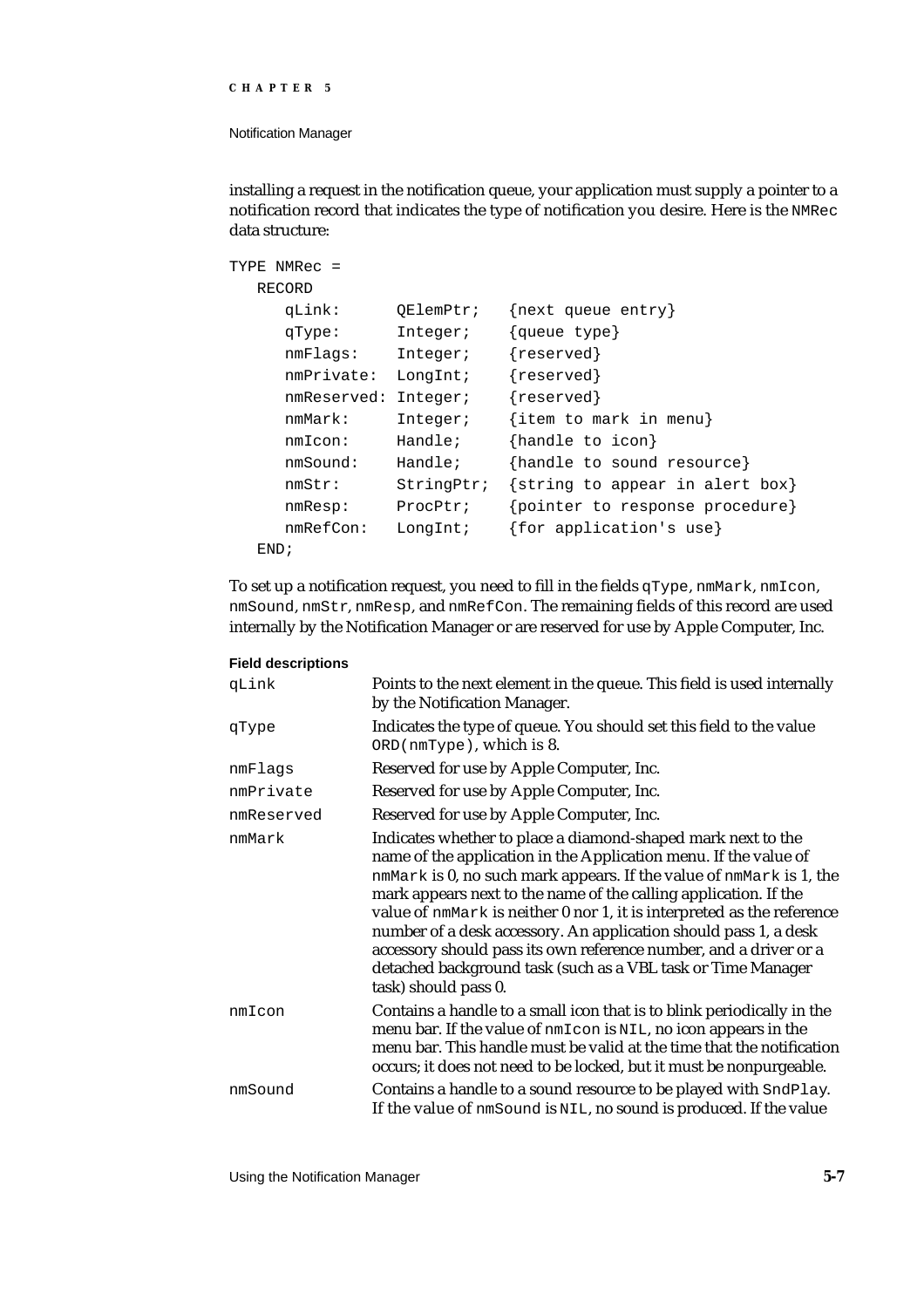#### Notification Manager

|          | of nmSound is -1, then the system alert sound plays. This handle<br>does not need to be locked, but it must be nonpurgeable.                                                                                                                                                    |
|----------|---------------------------------------------------------------------------------------------------------------------------------------------------------------------------------------------------------------------------------------------------------------------------------|
| nmStr    | Points to a string that appears in the alert box. If the value of nmStr<br>is NIL, no alert box appears. Because the Notification Manager does<br>not make a copy of this string, your application should not release<br>this memory until it removes the notification request. |
| nmResp   | Points to a response procedure. If the value of nmResp is NIL, no<br>response procedure is executed when the notification is posted. If<br>the value of nmResp is -1, then a predefined procedure removes the<br>notification request immediately after it has completed.       |
| nmRefCon | A long integer available for your application's own use.                                                                                                                                                                                                                        |

Listing 5-1 illustrates how to set up a notification record. In this listing, gMyNotification is a global variable of type NMRec and gText is a global variable of type Str255.

**Listing 5-1** Setting up a notification record

#### VAR

```
myResNum: Integer; {resource ID of small icon}
  myResHand: Handle; {handle to small icon resource}
BEGIN
  myResNum := 1234; {r} {resource ID in resource fork}
  myResHand := GetResource('SICN', myResNum);
                              {get icon from resource fork}
  gText := 'Sample Alert Box'; {set message for alert box}
  WITH gMyNotification DO
  BEGIN
     qType := ORD(nmType); {set queue type}
     nmMark := 1; \{put mark in Application menu\}nmIcon := myResHand; {blinking icon}
     nmSound := Handle(-1); \{play system alert sound\}nmStr := @gText; {\text{display a } \text{ler} \text{ box}}nmResp := NIL; {no response procedure}
     nmRefCon := 0; {not needed here}
  END;
END;
```
This notification record requests all three types of notification—polite (blinking small icon), audible (system alert sound), and alert (alert box). In addition, the diamond appears in front of the application's name in the Application menu. In this case, the small icon has resource ID 1234 of type 'SICN' in the application's resource fork.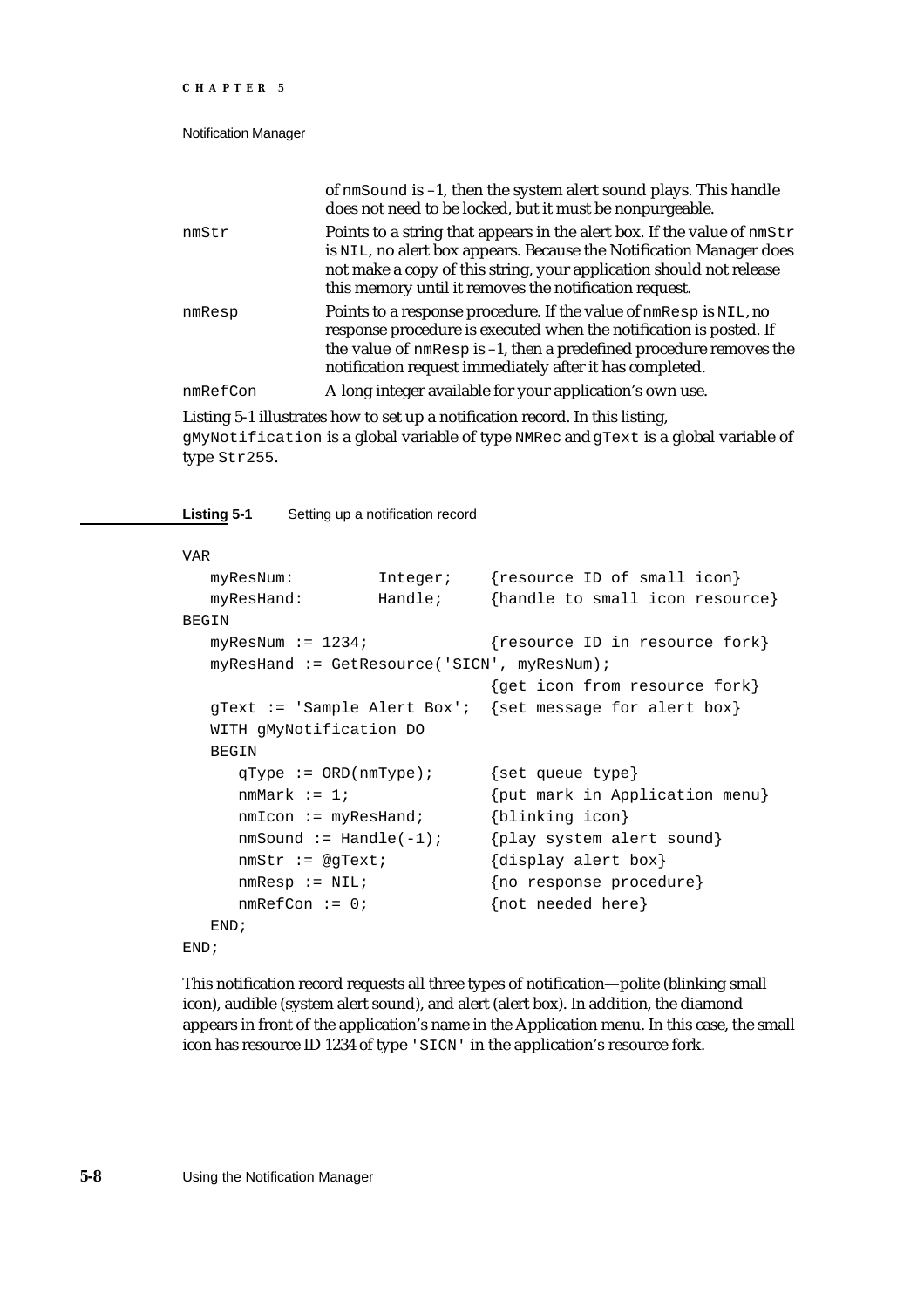Notification Manager

# Defining a Response Procedure

The nmResp field of the notification record contains the address of a response procedure executed as the final stage of a notification. If no processing is necessary in response to the notification, then you can supply the value NIL in that field. If you supply the address of your own response procedure in the nmResp field, the Notification Manager passes it one parameter, a pointer to your notification record. For example, this is how you would declare a response procedure having the name MyResponse:

PROCEDURE MyResponse (nmReqPtr: NMRecPtr);

When the Notification Manager calls this response procedure, it does not set up the A5 register or application-specific system global variables for you. If you need to access your application's global variables, you should save its A5 value in the nmRefCon field. See the chapter "Memory Management Utilities" in the book *Inside Macintosh: Memory* for more information on saving and restoring the A5 world.

Response procedures should never cause anything to be drawn on the screen or otherwise affect the human interface. Rather, you should use them simply to remove notification requests from the notification queue and free any memory. If you specify the special  $\mu_{\text{R}}$  special  $\mu_{\text{R}}$  value of -1, the Notification Manager removes the queue element from the queue automatically, and you don't have to do it yourself. You have to pass your own response routine, however, if you need to do anything else in the response procedure, such as free the memory block containing the queue element or set an application global variable indicating that the notification was received.

If you use audible or alert notifications, you should probably set  $n$ mResp to  $-1$  to remove the notification record from the queue as soon as the sound ends or the user dismisses the alert box. However, if either nmMark or nmIcon has a nonzero value, you should not set nmResp to –1 (because the Notification Manager would remove the diamond mark or the small icon before the user could see it). Note that when the value of  $n_{\text{m}}$ Resp is -1, the Notification Manager does not free the memory block containing the queue element; it merely removes that element from the notification queue.

Because the execution of the response procedure is the last step in the notification process, your application can determine whether the notification was posted by examining a global variable that you set in the response procedure. In addition, to determine that the user has actually received the notification, you need to request an alert notification. This is necessary because the response procedure is executed only after the user clicks the OK button in the alert box.

# Installing a Notification Request

To add a notification request to the notification queue, call the NMInstall function. For example, you can install the notification request defined in Listing 5-1 with the following line of code:

myErr := NMInstall(@gMyNotification); {install request}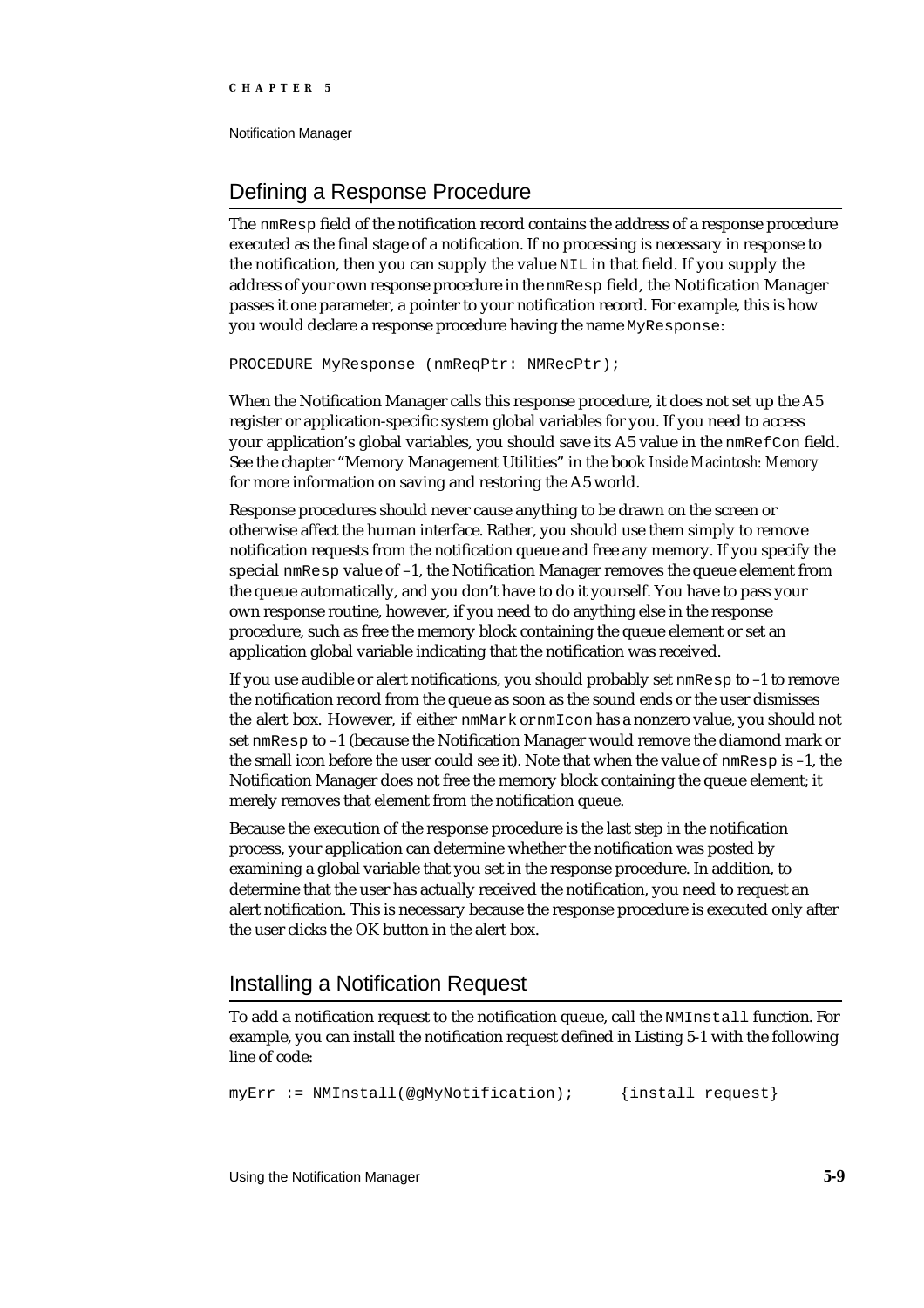Notification Manager

If the call to NMInstall returns an error, then you cannot install the notification request in the notification queue. In that case, your application should wait for the user to switch it to the foreground before doing further processing. While waiting for a resume event, your application should take care of other events, such as updates. Note, however, that NMInstall fails only if it is passed invalid information, namely, the wrong value for qType.

You can install notification requests at any time, even when the system is executing 'INIT' resources as part of the system startup sequence. If you need to notify the user of some important occurrence during the execution of your 'INIT' resource, use the Notification Manager to install a request in the notification queue. The system notifies the user after the startup process completes, that is, when the normal event mechanism begins. This saves you from having to interrupt the system startup sequence with dialog or alert boxes and results in a cleaner and more uniform startup appearance.

# Removing a Notification Request

To remove a notification request from the notification queue, call the NMRemove function. For example, you can remove a notification request with this code:

```
myErr := NMRemove(@gMyNotification); {remove request}
```
You can remove requests at any time, either before or after the notification actually occurs. Note that requests already issued by the Notification Manager are not automatically removed from the queue.

# Notification Manager Reference

This section describes the routines that are specific to the Notification Manager. It also describes the application-defined notification response procedure.

# Notification Manager Routines

The Notification Manager includes two functions, one to install a notification request and one to remove it.

# **NMInstall**

To install a notification request, use the NMInstall function.

FUNCTION NMInstall (nmReqPtr: NMRecPtr): OSErr;

nmReqPtr A pointer to a notification record.

**5-10** Notification Manager Reference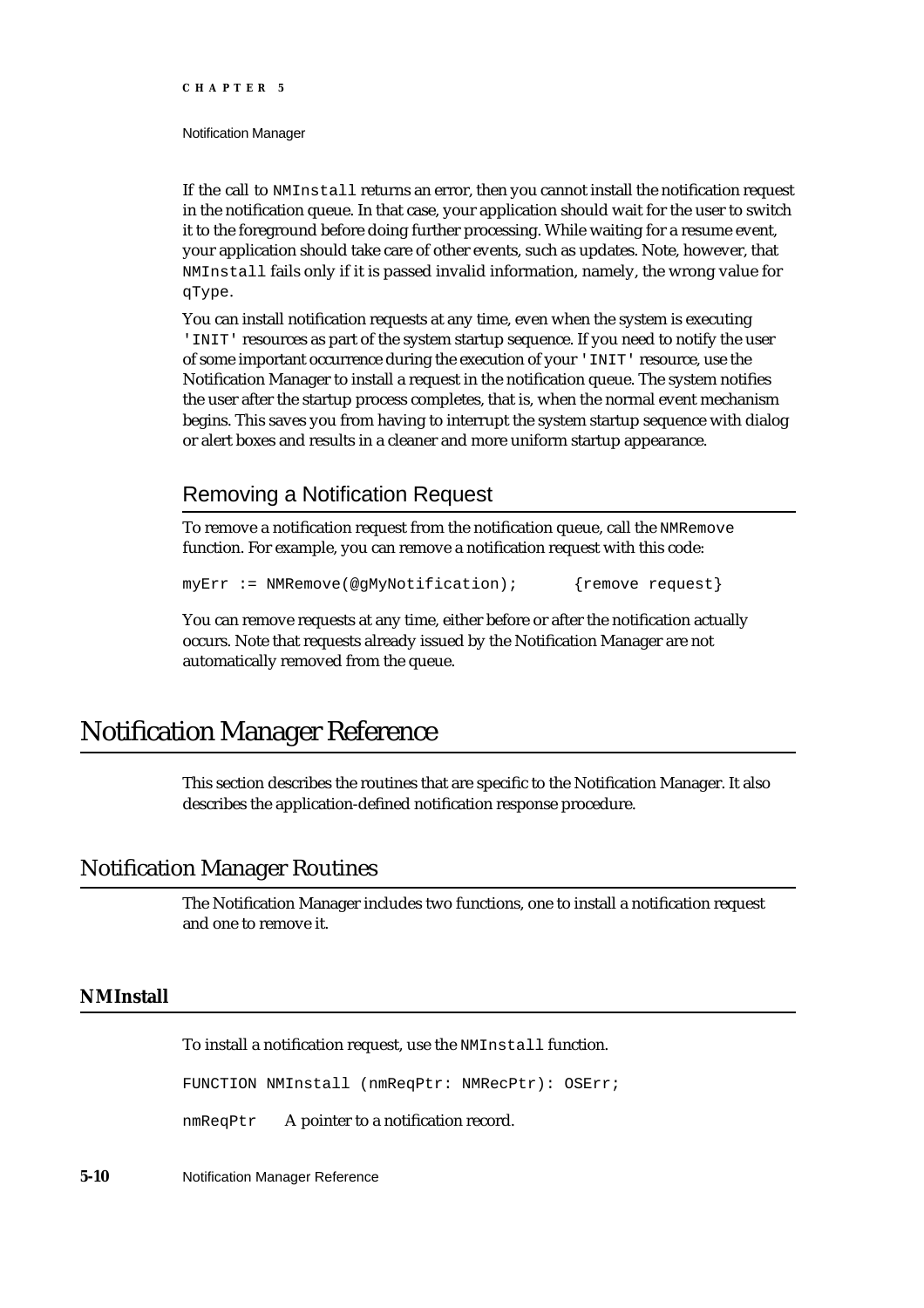Notification Manager

#### **DESCRIPTION**

The NMInstall function adds the notification request specified by the nmReqPtr parameter to the notification queue and returns a result code.

# **SPECIAL CONSIDERATIONS**

Because NMInstall does not move or purge memory, you can call it from completion routines or interrupt handlers as well as from the main body of an application and from the response procedure of a notification request.

#### **ASSEMBLY-LANGUAGE INFORMATION**

The registers on entry and exit for NMInstall are

### **Registers on entry**

A0 Address of NMRec record

# **Registers on exit**

D0 Result code

### **RESULT CODES**

| noErr    |      | No error                                      |
|----------|------|-----------------------------------------------|
| nmTypErr | -299 | Invalid $q$ Type value (must be ORD (nmType)) |

# **NMRemove**

To remove a notification request, use the NMRemove function.

FUNCTION NMRemove (nmReqPtr: NMRecPtr): OSErr;

nmReqPtr A pointer to a notification record.

### **DESCRIPTION**

The NMRemove function removes the notification request identified by the  $nmRegPtr$ parameter from the notification queue and returns a result code.

### **SPECIAL CONSIDERATIONS**

Because NMRemove does not move or purge memory, you can call it from completion routines or interrupt handlers as well as from the main body of an application and from the response procedure of a notification request.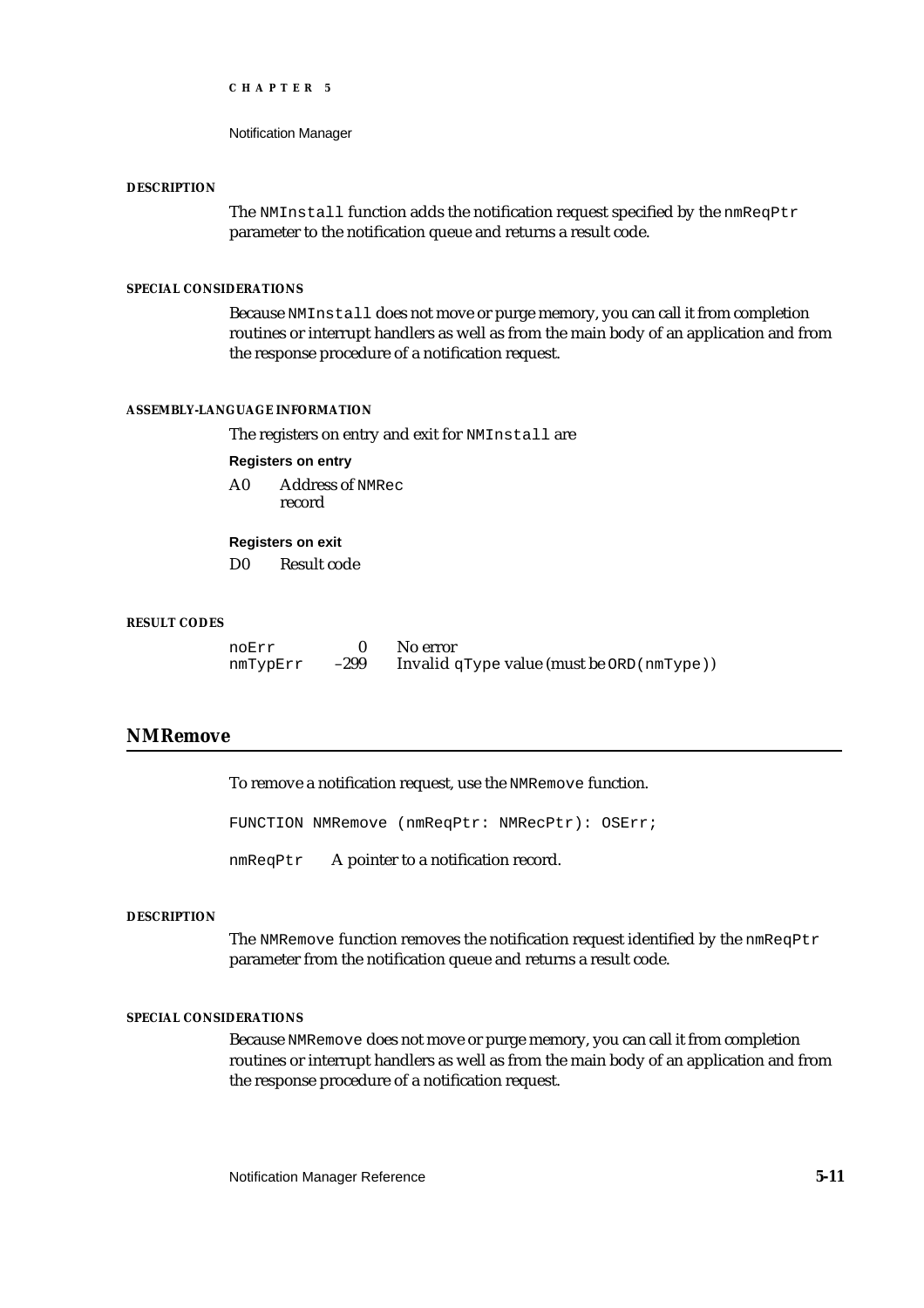Notification Manager

#### **ASSEMBLY-LANGUAGE INFORMATION**

The registers on entry and exit for NMRemove are

#### **Registers on entry**

A0 Address of NMRec record

**Registers on exit**

D0 Result code

# **RESULT CODES**

| noErr    |        | No error                                   |
|----------|--------|--------------------------------------------|
| aErr     | $-1$   | Not in queue                               |
| nmTypErr | $-299$ | Invalid $qType$ (must be ORD ( $nmType$ )) |

# Application-Defined Routine

The Notification Manager allows you to define a notification response procedure.

# Notification Response Procedures

You pass the address of an application-defined notification response procedure in the nmResp field of a notification record.

# **MyResponse**

If desired, you can specify the address of a completion or response procedure that is executed as the last stage in a notification. The response procedure should have this syntax:

PROCEDURE MyResponse (nmReqPtr: NMRecPtr);

nmReqPtr A pointer to a notification record.

# **DESCRIPTION**

The nmResp field of the notification record contains the address of a response procedure executed as the final stage of a notification. If no processing is necessary in response to the notification, then you can supply the value NIL in that field. If you supply the address of your own response procedure in the nmResp field, the Notification Manager passes it one parameter, a pointer to your notification record.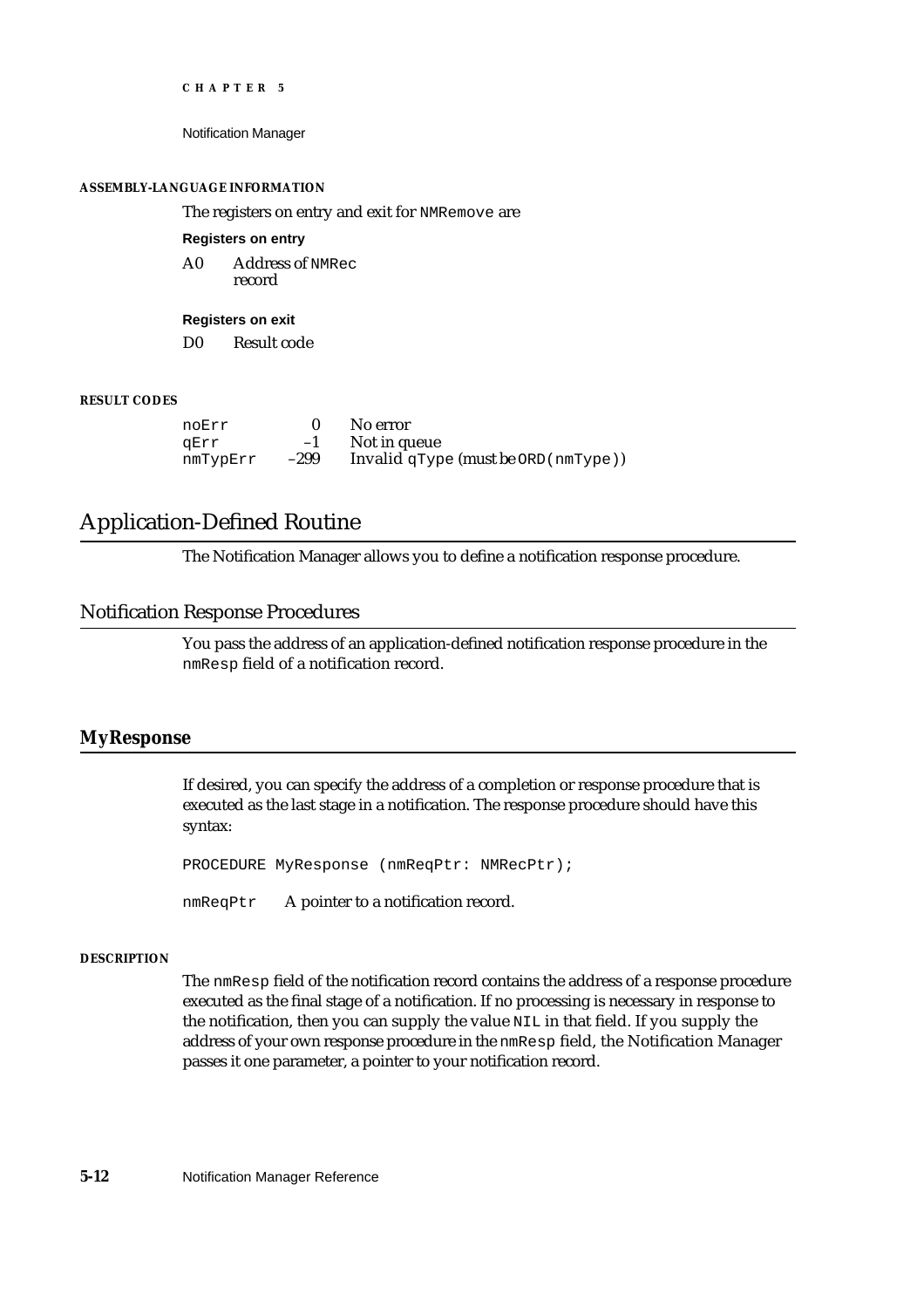```
CHAPTER 5
```
Notification Manager

**SEE ALSO**

For more details on a response procedure, see "Defining a Response Procedure" on page 5-9.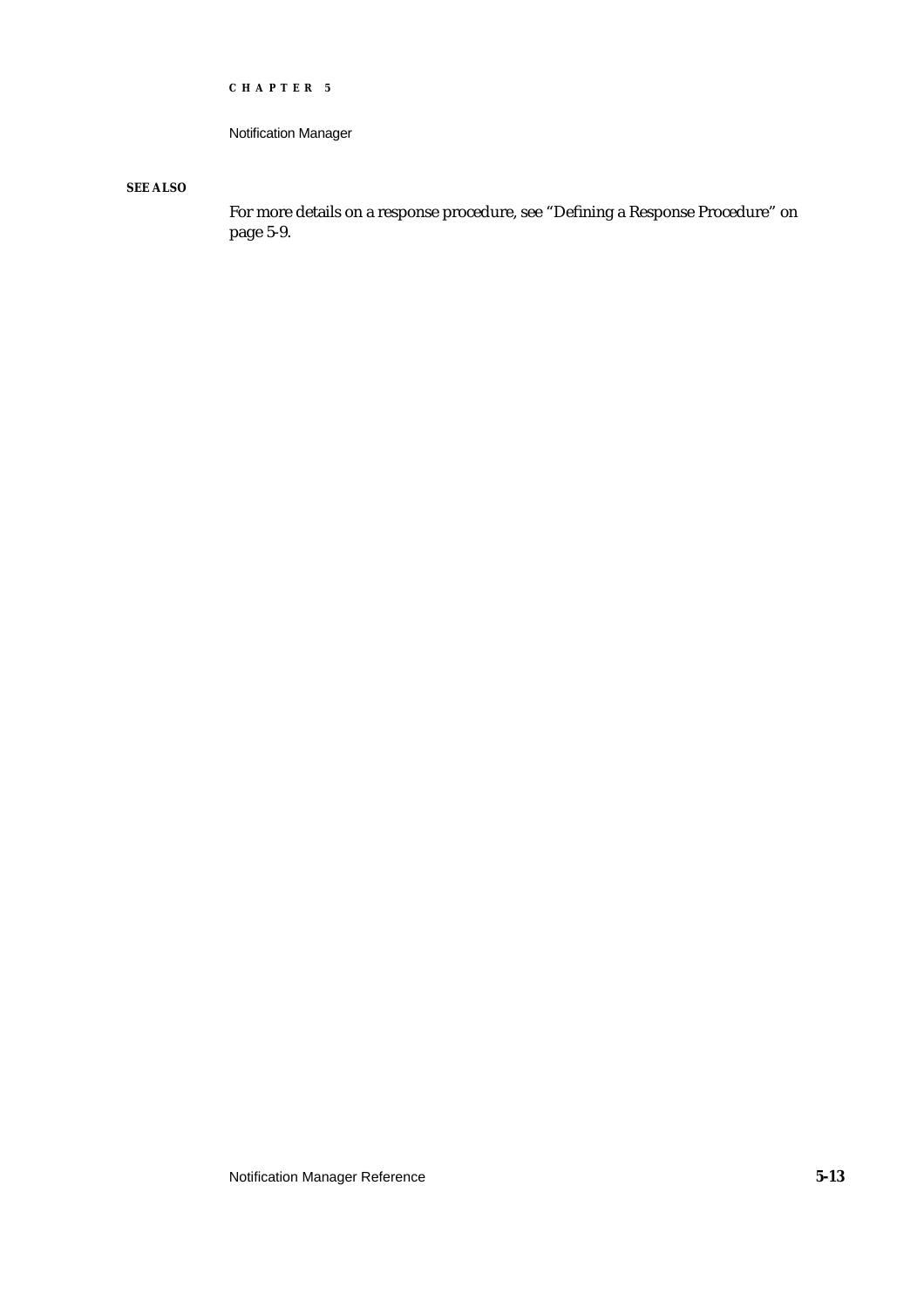Notification Manager

# Summary of the Notification Manager

# Pascal Summary

| CONST                      |            |                                    |
|----------------------------|------------|------------------------------------|
| nmType                     | $= 8i$     | {queue type of notification queue} |
| Data Types                 |            |                                    |
| TYPE NMRec =               |            |                                    |
| RECORD                     |            |                                    |
| qLink:                     | OElemPtr;  | {next queue entry}                 |
| qType:                     | Integer;   | {queue type}                       |
| nmFlags:                   | Integer;   | {reserved}                         |
| nmPrivate:                 | LongInt;   | {reserved}                         |
| nmReserved:                | Integer;   | {reserved}                         |
| mmMark:                    | Integer;   | $\{item to mark in menu\}$         |
| nmIcon:                    | Handle;    | {handle to icon}                   |
| nmSound:                   | Handle;    | {handle to sound resource}         |
| nmStr:                     | StringPtr; | {string to appear in alert box}    |
| nmResp:                    | ProcPtr;   | {pointer to response procedure}    |
| nmRefCon:                  | LongInt;   | {for application's use}            |
| END:                       |            |                                    |
| $NMRecPtr = \wedge NMRec;$ |            |                                    |

# Notification Manager Routines

| FUNCTION NMInstall | (nmReqPtr: NMRecPtr): OSErr; |  |
|--------------------|------------------------------|--|
| FUNCTION NMRemove  | (nmReqPtr: NMRecPtr): OSErr; |  |

# Application-Defined Routine

PROCEDURE MyResponse (nmReqPtr: NMRecPtr);

**5-14** Summary of the Notification Manager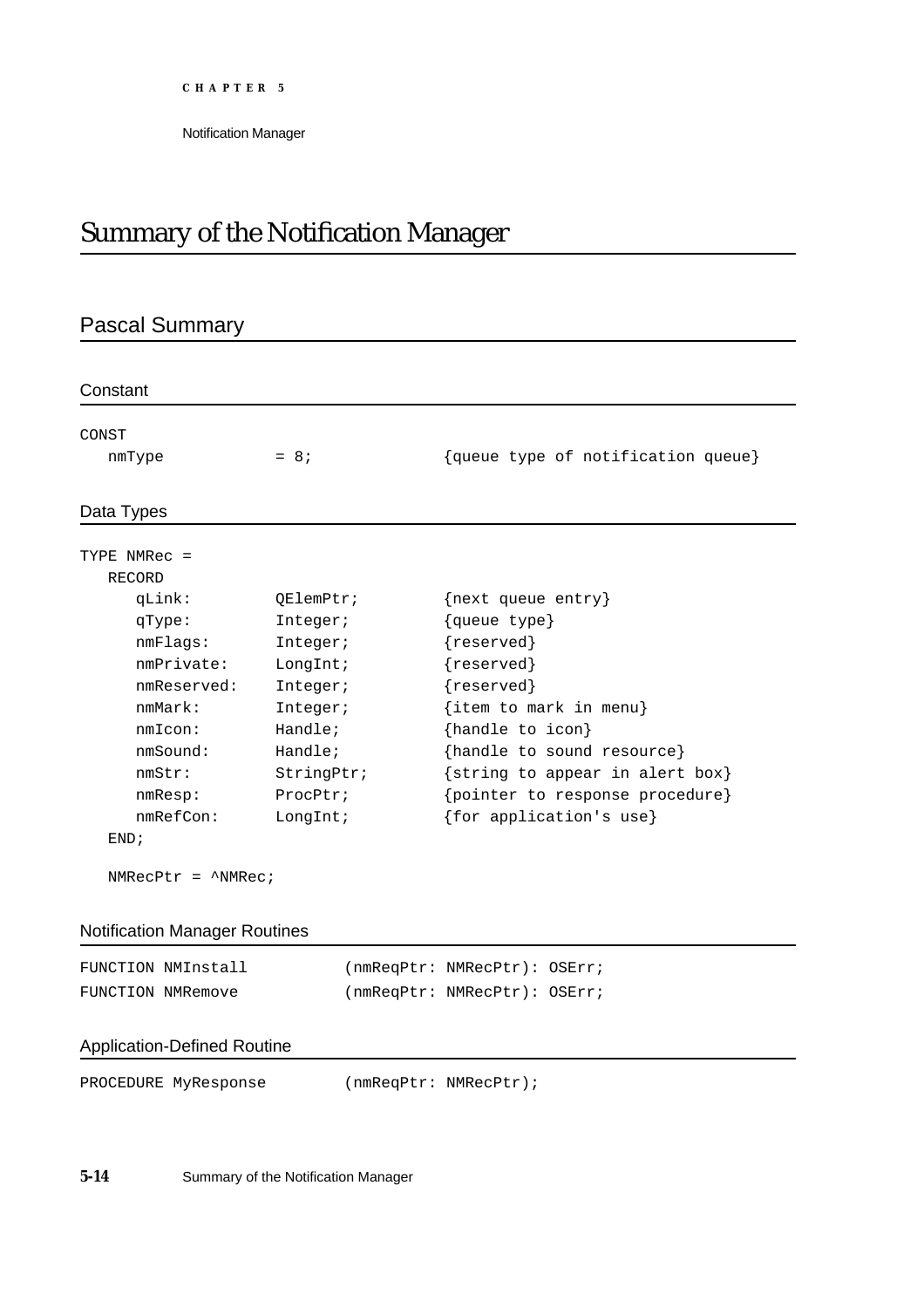Notification Manager

# C Summary

| Constant |                                                         |             |  |                                      |  |
|----------|---------------------------------------------------------|-------------|--|--------------------------------------|--|
|          | enum {nmType                                            | $= 8;$      |  | /*queue type of notification queue*/ |  |
|          | Data Types                                              |             |  |                                      |  |
|          | typedef pascal void (*NMProcPtr) (struct NMRec *);      |             |  |                                      |  |
|          | struct NMRec {                                          |             |  |                                      |  |
|          | QElemPtr                                                | qLink;      |  | /*next queue entry*/                 |  |
|          | short                                                   | qType;      |  | /*queue type*/                       |  |
|          | short                                                   | nmFlags;    |  | /*reserved*/                         |  |
|          | long                                                    | nmPrivate;  |  | /*reserved*/                         |  |
|          | short                                                   | nmReserved; |  | /*reserved*/                         |  |
|          | short                                                   | nmMark;     |  | /*item to mark in menu*/             |  |
|          | Handle                                                  | nmIcon;     |  | /*handle to icon*/                   |  |
|          | Handle                                                  | nmSound;    |  | /*handle to sound resource*/         |  |
|          | StringPtr                                               | nmStr;      |  | /*string to appear in alert box*/    |  |
|          | NMProcPtr                                               | nmResp;     |  | /*pointer to response procedure*/    |  |
|          | long                                                    | nmRefCon;   |  | /*for application's use*/            |  |
| $\}$ ;   |                                                         |             |  |                                      |  |
|          | typedef struct NMRec NMRec;<br>typedef NMRec *NMRecPtr; |             |  |                                      |  |
|          | <b>Notification Manager Routines</b>                    |             |  |                                      |  |
|          | pascal OSErr NMInstall                                  |             |  | (NMRecPtr nmReqPtr);                 |  |
|          | pascal OSErr NMRemove                                   |             |  | (NMRecPtr nmReqPtr);                 |  |
|          | <b>Application-Defined Routine</b>                      |             |  |                                      |  |
|          | pascal void MyResponse                                  |             |  | (NMRecPtr nmReqPtr);                 |  |

# Result Codes

| noErr    |        | No error                                       |
|----------|--------|------------------------------------------------|
| aErr     | $-1$   | Not in queue                                   |
| nmTypErr | $-299$ | Invalid $qType$ value (must be $ORD(nmType)$ ) |

Summary of the Notification Manager **5-15**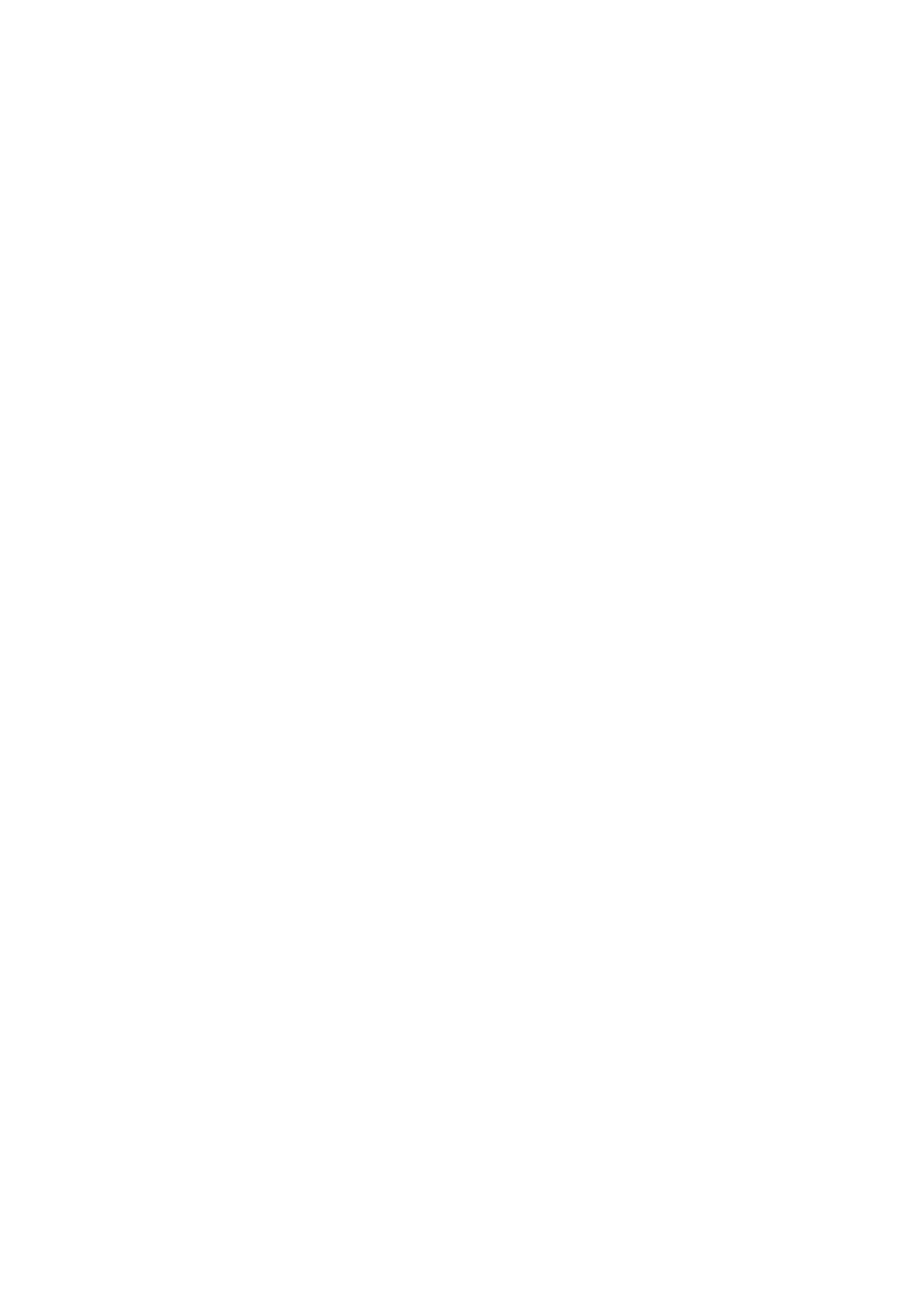# **Contents**

| <b>About the Deferred Task Manager</b><br>6-3           |
|---------------------------------------------------------|
| <b>Using the Deferred Task Manager</b><br>$6-6$         |
| <b>Checking for the Deferred Task Manager</b><br>6-6    |
| <b>Installing a Deferred Task</b><br>$6-7$              |
| Defining a Deferred Task<br>$6 - 8$                     |
| Deferring a Slot-Based VBL Task<br>$6-9$                |
| Deferred Task Manager Reference<br>$6-11$               |
| $6 - 11$<br>Data Structure                              |
| <b>Deferred Task Manager Routine</b><br>$6 - 12$        |
| <b>Application-Defined Routine 6-13</b>                 |
| Deferred Tasks<br>$6-13$                                |
| <b>Summary of the Deferred Task Manager</b><br>$6 - 14$ |
| Pascal Summary 6-14                                     |
| Data Type 6-14                                          |
| <b>Deferred Task Manager Routine</b><br>$6 - 14$        |
| <b>Application-Defined Routine</b><br>$6 - 14$          |
|                                                         |
| C Summary<br>$6 - 14$                                   |
| Data Type 6-14                                          |
| <b>Deferred Task Manager Routine</b><br>$6 - 15$        |
| <b>Application-Defined Routine</b><br>$6-15$            |
| <b>Assembly-Language Summary</b><br>$6 - 15$            |
| <b>Global Variables</b><br>$6 - 15$                     |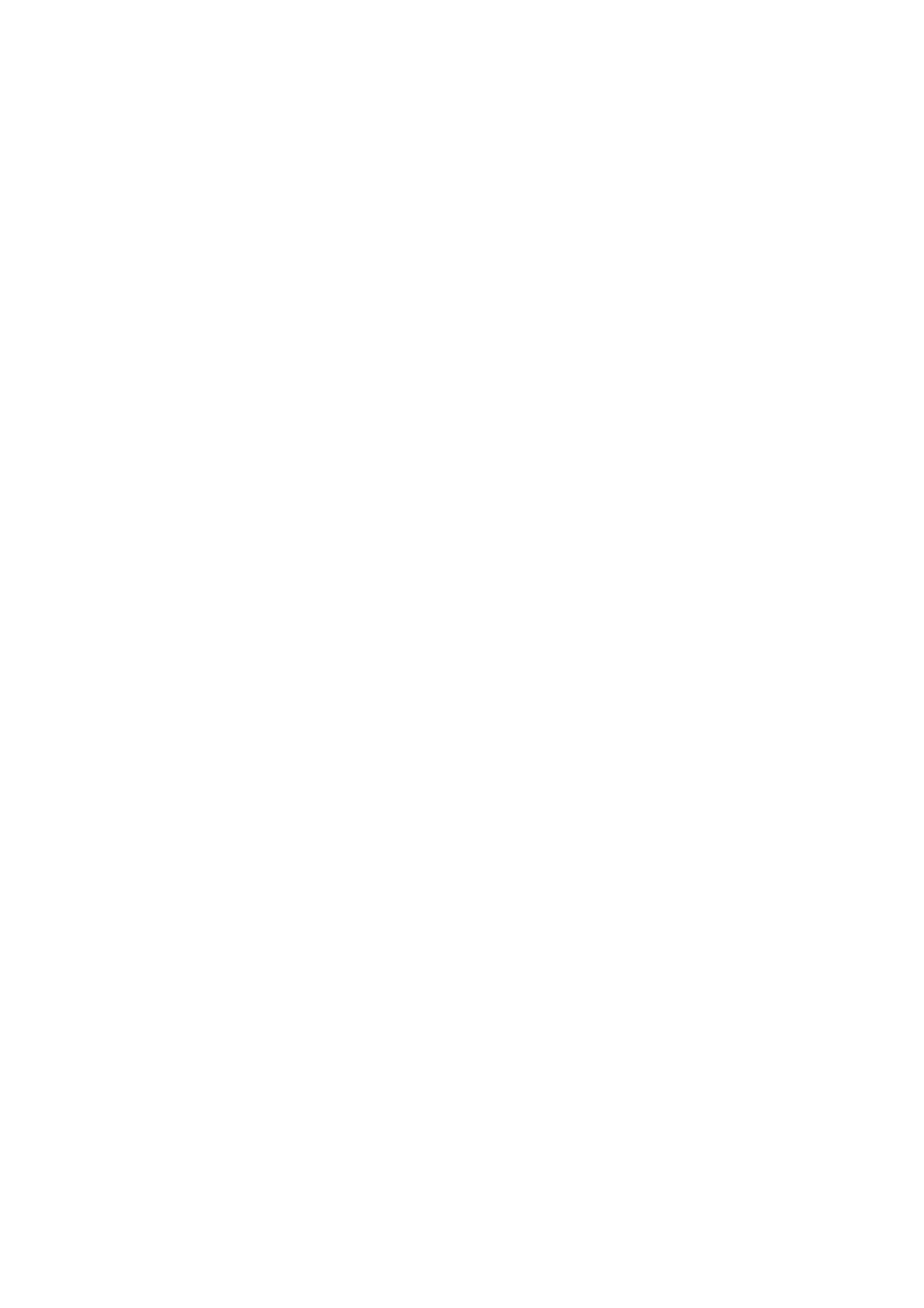#### Deferred Task Manager

This chapter describes how your application or device driver can use the Deferred Task Manager to defer the execution of lengthy tasks until interrupts are reenabled. Time-consuming tasks, if executed at interrupt time, can prevent the execution of interrupt tasks having the same or lower priority. The Deferred Task Manager allows you to improve interrupt handling by deferring a task until all other interrupts have been serviced.

Lengthy tasks are often initiated by slot cards. As a result, you probably need to read the information in this chapter only if your application or driver deals with slot-card interrupts. However, you can use the services provided by the Deferred Task Manager whenever you need to install a lengthy interrupt task capable of running with all interrupts enabled. You can, for example, defer the execution of completion routines, Time Manager routines, and VBL tasks.

To use this chapter, you should be familiar with interrupts and interrupt tasks in general. See the chapter "Introduction to Processes and Tasks" in this book for an overview of both interrupt and noninterrupt processing. Because the Deferred Task Manager maintains all deferred tasks in a queue until their execution, you should also be familiar with operating-system queues, as described in the chapter "Queue Utilities" in *Inside Macintosh: Operating System Utilities*.

This chapter begins with a description of interrupt priority levels and explains when you might need to use the Deferred Task Manager. Then it shows how you can use the Deferred Task Manager to defer a task. The chapter concludes with a description of the Deferred Task Manager's data structure and routine.

# About the Deferred Task Manager

Every type of interrupt has an **interrupt priority level,** a number that identifies the importance of the interrupt. The microprocessor also maintains several bits in the status register of the CPU that indicate which interrupts are currently to be processed and which are to be ignored. This **processor priority** is always set to the interrupt priority level of the highest-priority interrupt currently executing. For example, if no interrupts are being serviced, the processor priority is 0. If the current application is then interrupted by a vertical retrace interrupt, the interrupt priority is set to 1 during the servicing of the interrupt and restored to 0 upon completion. If, during the servicing of the vertical retrace interrupt, a level-2 interrupt occurs, the processor priority is set to 2 during the servicing of the interrupt and restored to 1 upon completion of any level-2 interrupt tasks.

The microprocessor ordinarily services an interrupt only if its interrupt priority level is higher than the processor priority. Accordingly, when no interrupt routines are executing, the microprocessor can service any new interrupt. If, however, a slot interrupt is executing, the microprocessor ignores other slot interrupts and interrupts of lower priority. As a result, a lower-priority interrupt (for example, a vertical retrace interrupt) might not execute on schedule.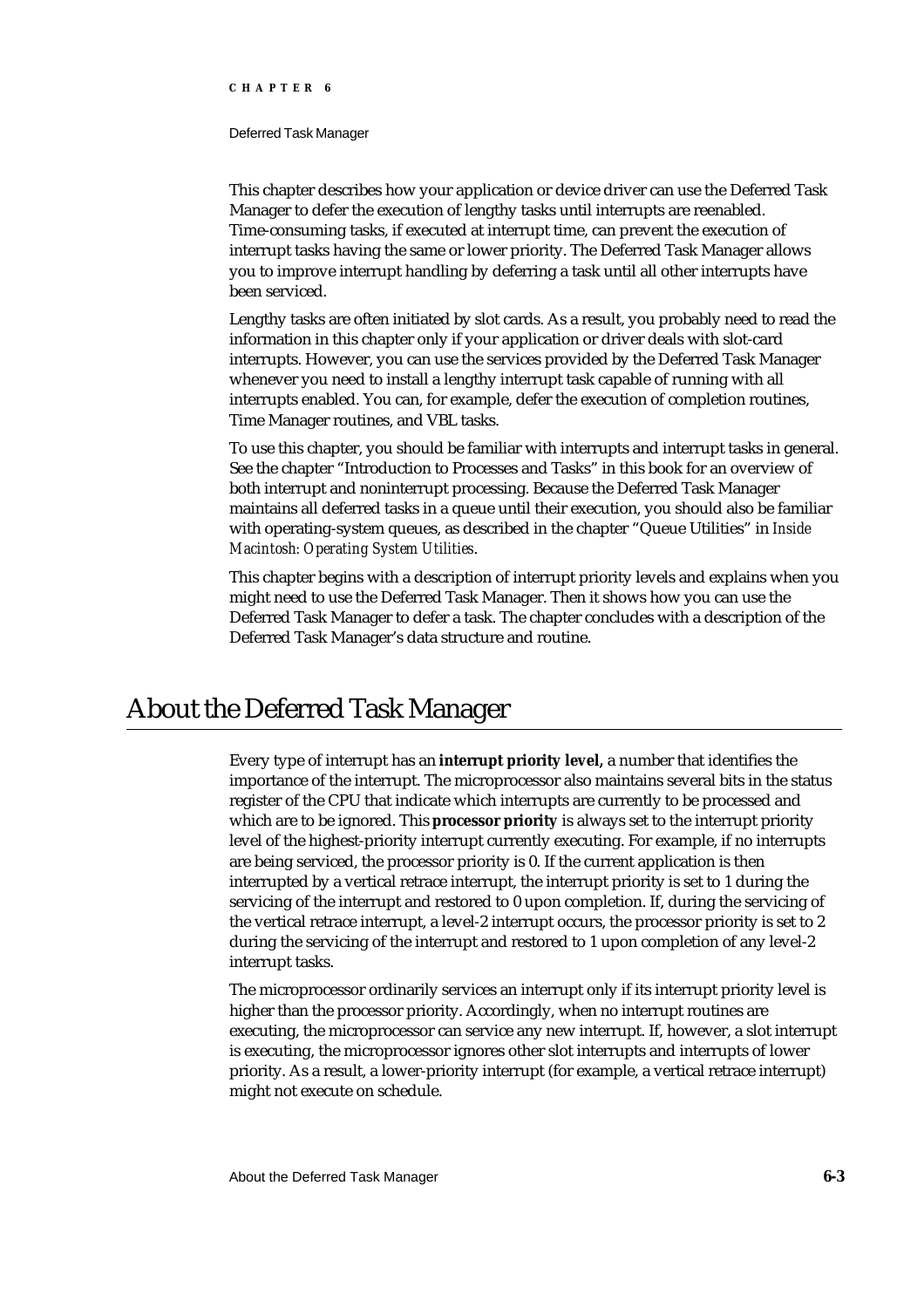#### Deferred Task Manager

When the microprocessor is servicing one interrupt, it is said to **disable** other interrupts whose priority level is lower than or the same as that of the interrupt being serviced. This feature prevents the interruption of tasks by interrupts of lesser or equal priority. You might, however, initiate an interrupt task that does not need this extra protection. If an interrupt task takes so much time to execute that the disabling of other interrupts during execution becomes significant, you might prefer it to have your interrupt task executed at a time when all other interrupt tasks have been serviced and interrupts are reenabled. The Deferred Task Manager provides a mechanism for this purpose.

Instead of immediately performing the main work of a task, such as a slot-interrupt task, you can **defer** the task, or schedule it for execution when all interrupts have been reenabled. You do this by placing information about the task to be deferred in a **deferred task record,** which you then insert in the **deferred task queue.** The task is then known as a **deferred task.** All system interrupt handlers check the deferred task queue just before returning. If there are tasks in the queue and the microprocessor's status register is about to be reset to 0, the system interrupt handlers reenable interrupts and pass control to the Deferred Task Manager to execute all the deferred tasks.

The Deferred Task Manager checks whether a VBL task is active. If so, the Deferred Task Manager exits, and the deferred tasks remain deferred until the VBL task completes. (The VBL task is interrupt code, and so the Deferred Task Manager is called again when the Vertical Retrace Manager returns control to the primary interrupt handler.) If a VBL task is not active, the Deferred Task Manager checks whether a deferred task is already active. If so, the Deferred Task Manager exits. Otherwise, a deferred task is removed from the queue and executed. When all deferred tasks have been removed from the queue and executed, the Deferred Task Manager returns control to the primary interrupt handler.

Each interrupt task is removed from the deferred task queue before it is executed. For this reason, your interrupt code must reinstall the task record into the queue each time the task is to be deferred. If your task is simple enough that reinstalling the task record into the deferred task queue takes about as much time as doing the real work of the task, then the Deferred Task Manager is not useful for your application. Note that interrupts are disabled during the reinstallation of a task record into the deferred task queue, even though they are reenabled before the reinstalled task is executed.

Although you can use the Deferred Task Manager for all types of interrupt tasks, it is especially convenient for slot-interrupt tasks. Interrupts from  $\text{NuBus}^{\text{m}}$  slot devices are received and decoded by special hardware on the main logic board. This hardware generates level-2 interrupts. Because of the way the hardware works, the microprocessor must disable lower-priority interrupts until it services the level-2 interrupts (otherwise, a system error occurs). During the execution of slot-interrupt tasks, the microprocessor disables other level-2 interrupts, such as those for sound, as well as all level-1 interrupts. By using the Deferred Task Manager, you can defer the processing of slot interrupts until all of the slots are scanned. Just before returning, the slot-interrupt handler executes any tasks having records in the deferred task queue.

It is important to remember that deferred tasks are executed at the end of a hardware interrupt cycle, before the secondary interrupt handler returns. In addition, the tasks in the deferred task queue are executed only if the status register is being restored to 0 (that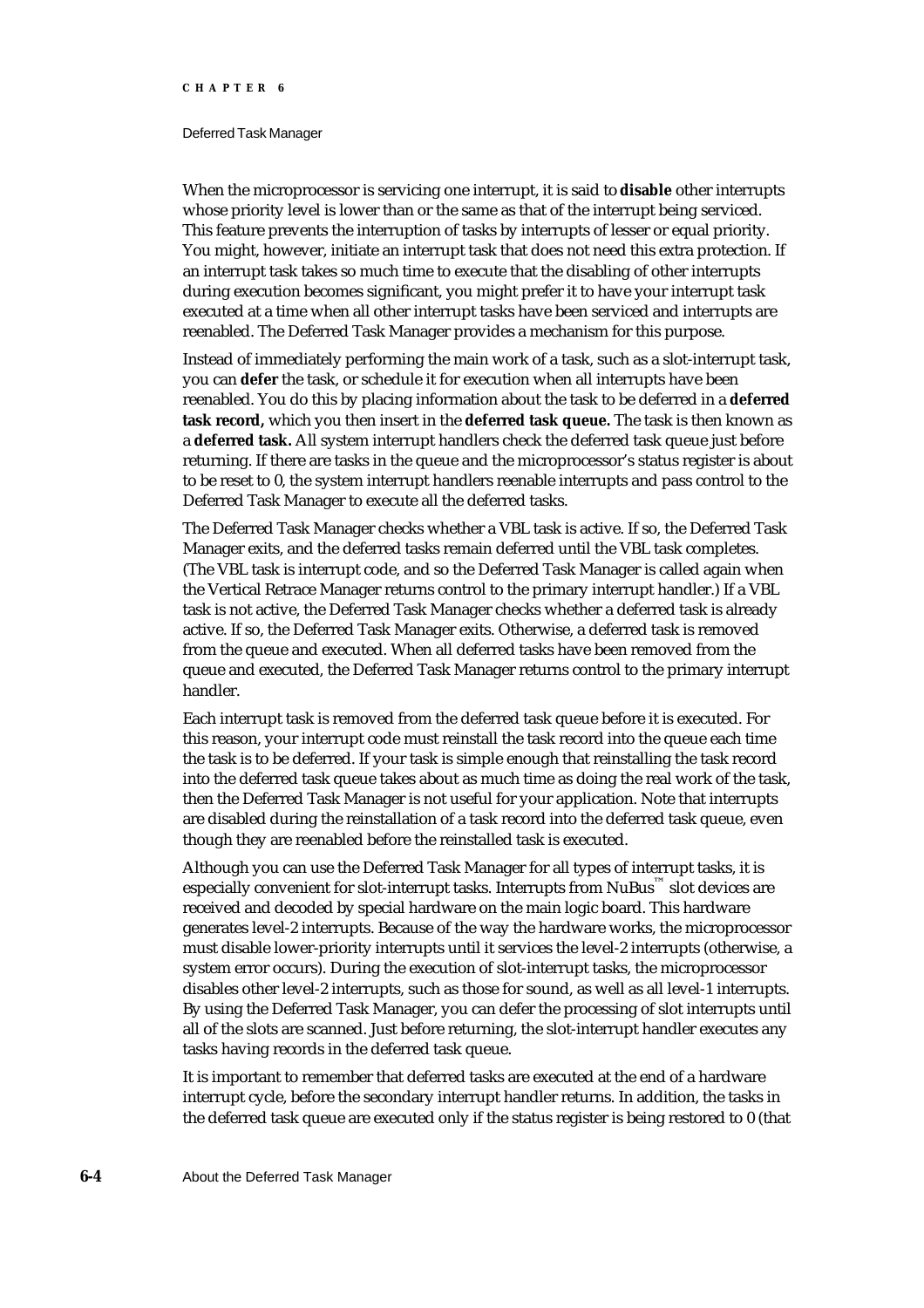#### Deferred Task Manager

is, all interrupts reenabled). If the status register is not being restored to 0, but only to some higher level, deferred tasks are not executed during that hardware interrupt cycle.

This behavior, if not properly understood, can lead to some puzzling situations. For example, applications can mask the CPU's status register to disable certain interrupts. Suppose that your application installs and activates a Time Manager task, which is triggered by level-2 interrupts. If you don't want the task to be executed during a specific period of time, you can set the status register to 2, thus disabling all level-1 and level-2 interrupts. (In this case, the status register is set to 2, but not in response to a level-2 interrupt.)

Now suppose that a level-4 interrupt occurs, perhaps triggered by the arrival of some LocalTalk data at a serial port. The LocalTalk interrupt handler is executed with the status register set to 4. That handler might install a deferred task and then return. Because the interrupt cycle is nearly complete, the system interrupt handler checks whether the status register is about to be restored to 0. In the situation described, the status register is about to be restored to 2, not to 0. As a result, any pending deferred tasks, including the newly installed LocalTalk deferred task, are ignored. Moreover, if the status register remains masked at 2, any additional deferred tasks installed by the LocalTalk interrupt handler remains queued and are not executed.

Eventually, the application that masked the status register (to disable its Time Manager task) will restore the status register to 0. At the end of the next hardware interrupt cycle, all the pending deferred tasks are finally executed.

As you can see, it's possible for an interrupt routine—in this example, the LocalTalk interrupt handler—to install a deferred task that is not executed until after some future hardware interrupt cycle. Indeed, that future hardware interrupt might well be another LocalTalk interrupt. In other words, it's possible for an interrupt routine to install a deferred task and to be called again, *before* the deferred task has been executed. It's even possible for the interrupt routine to interrupt the deferred task that it installed during some previous interrupt cycle. You need to make sure, for instance, that your interrupt code doesn't modify a data buffer that a deferred task is processing.

Keep these points in mind when you use the Deferred Task Manager to defer tasks:

- $n$  The purpose of the Deferred Task Manager is to allow lengthy interrupt tasks to be deferred until all interrupts can be reenabled.
- n Deferred tasks are executed with all interrupts enabled (that is, with the status register set to 0).
- Deferred tasks are not executed if some other interrupt code is executing. For example, a deferred task will not interrupt a VBL task.
- A deferred task is not executed if some other deferred task is being executed. A deferred task cannot interrupt another deferred task.
- n Deferred tasks can be interrupted.
- n Deferred tasks are executed within the hardware interrupt cycle, even though the status register is set to 0 before the tasks are executed. As a result, deferred tasks are subject to all the normal limitations on interrupt-level code. In particular, deferred tasks cannot call any routine that directly or indirectly allocates or moves memory,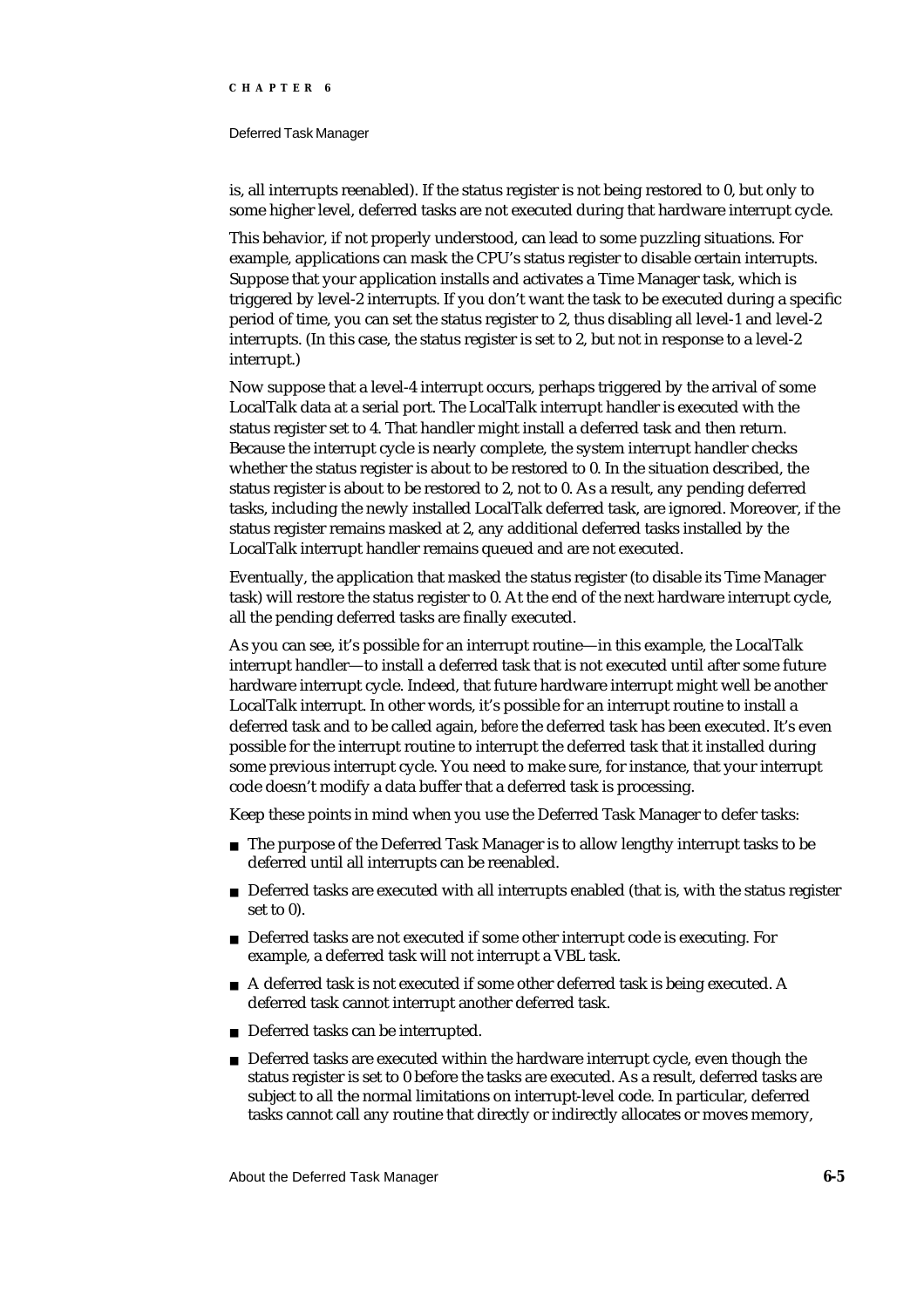and cannot depend on the validity of unlocked handles. See the chapter "Introduction to Processes and Tasks" in this book for a complete description of these limitations.

n Deferred tasks are not prioritized. They are executed in the order they were added to the deferred task queue, no matter what interrupt level the code that installed them was running at.

# Using the Deferred Task Manager

You can use the Deferred Task Manager to defer the execution of some code that is to be executed as a result of an interrupt. This section shows how to install a deferred task and how to use a high-level language to access the optional parameter passed to your task in register A1. Because the Deferred Task Manager is not available in all operating environments, you need to check that it is available before using it. The following section shows how to do this.

# Checking for the Deferred Task Manager

The Deferred Task Manager was introduced primarily to allow slot handlers to defer lengthy processing initiated by a slot interrupt and, until system software version 7.0, was not available on all computers running the Macintosh Operating System. For example, the Deferred Task Manager is not available on Macintosh Plus or Macintosh SE computers running system software version 6.0. In addition, there is no support for the Deferred Task Manager in versions of A/UX earlier than version 3.0.

As a result, you should always make sure that the Deferred Task Manager is available in the current operating environment before attempting to use it. You can use the function DeferredTasksAvailable, defined in Listing 6-1, to do this.

**Listing 6-1** Checking for the availability of the Deferred Task Manager

```
FUNCTION DeferredTasksAvailable: Boolean;
CONST
   DTInstall = $A082;BEGIN
   DeferredTasksAvailable := TrapAvailable(_DTInstall);
END;
```
The DeferredTasksAvailable function simply calls the function TrapAvailable to determine whether the trap \_DTInstall is implemented. See the chapter "Gestalt Manager" in *Inside Macintosh: Operating System Utilities* for a definition of the TrapAvailable function.

System software versions 7.0 and later support the Deferred Task Manager on all Macintosh computers, including the Macintosh Plus and Macintosh SE. However, the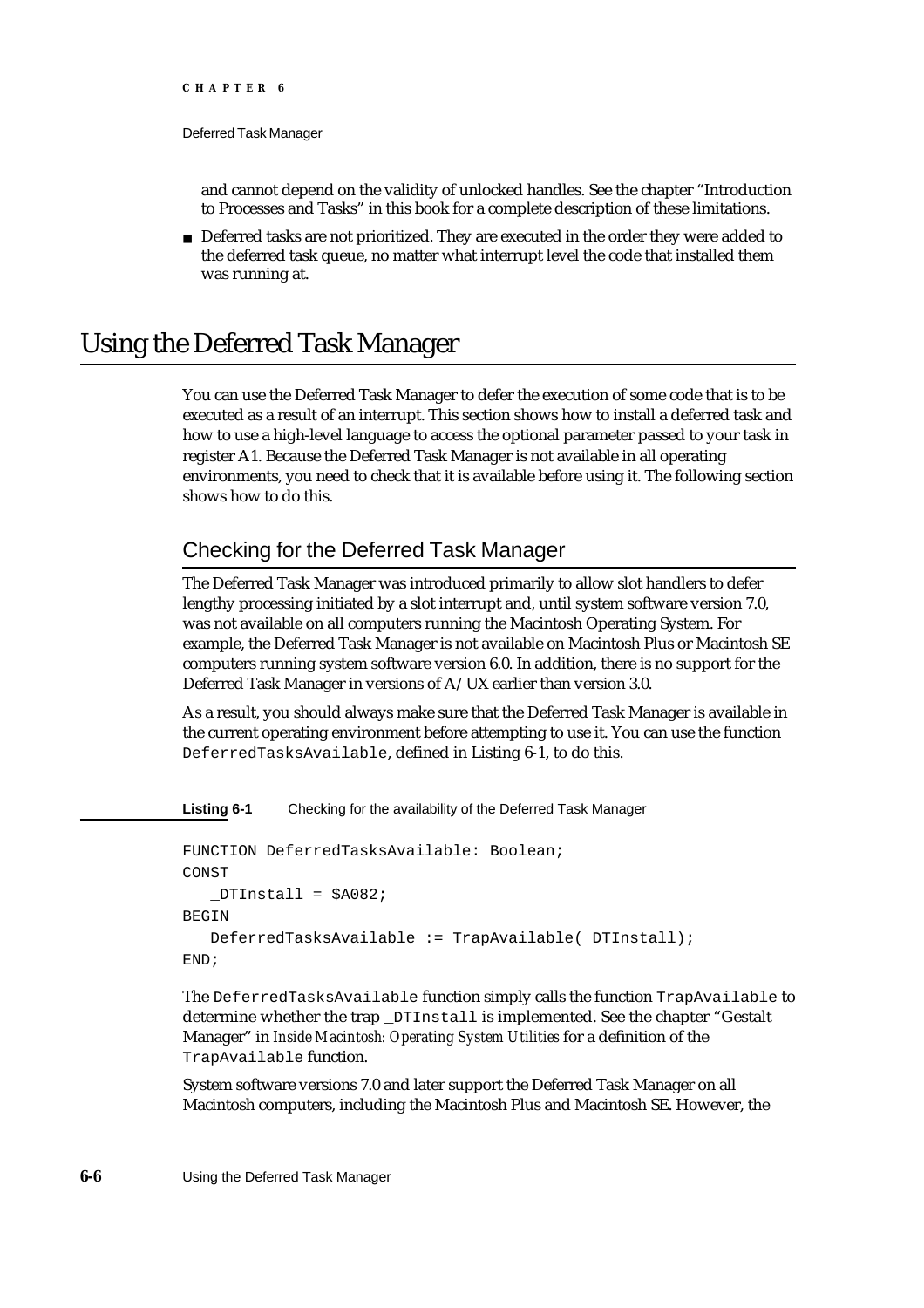Deferred Task Manager

system global variables DTQueue (containing the address of the deferred task queue header) and jDTInstall (containing the jump vector for the DTInstall function) are not supported on the Macintosh Plus. You should not use DTQueue or jDTInstall on the Macintosh Plus.

### Installing a Deferred Task

The Deferred Task Manager provides a single routine, DTInstall, that you can use to install elements into the deferred task queue. The deferred task queue is a standard operating-system queue whose elements are defined by the DeferredTask data type.

```
TYPE DeferredTask =
RECORD
  qLink: QElemPtr; {next queue entry}
  qType: Integer; {queue type}
  dtFlags: Integer; {reserved}
  dtAddr: ProcPtr; {pointer to task}
  dtParm: LongInt; {optional parameter passed in A1}
  dtReserved: LongInt; {reserved; should be 0}
END;
```
Your application or driver needs to fill in only the qType, dtAddr, and dtReserved fields. The dtAddr field specifies the address of the routine whose execution you want to defer. You can also specify a value for the  $d$ t Parm field, which contains an optional parameter that is loaded into register A1 just before the routine specified by the dtAddr field is executed. The dtFlags and dtReserved fields of the deferred task record are reserved. You should set the dtReserved field to 0.

Listing 6-2 defines a routine, InstallDeferredTask, for installing a task element in the deferred task queue. This element corresponds to the routine MyDeferredTask, which does the real work of your interrupt task. The InstallDeferredTask routine sets up a deferred task record and then installs it in the deferred task queue by calling the DTInstall function. Note that you should call DTInstall only at interrupt time.

**Listing 6-2** Installing a task into the deferred task queue

```
PROCEDURE InstallDeferredTask (theTask: DeferredTask);
VAR
  myErr: OSErr;
BEGIN
  WITH theTask DO
  BEGIN
     qType := ORD(dtQType); {set the queue type}
     dtAddr := @MyDeferredTask; {set address of deferred task}
     dtParm := 0; {no parameter needed here}
```
Using the Deferred Task Manager **6-7**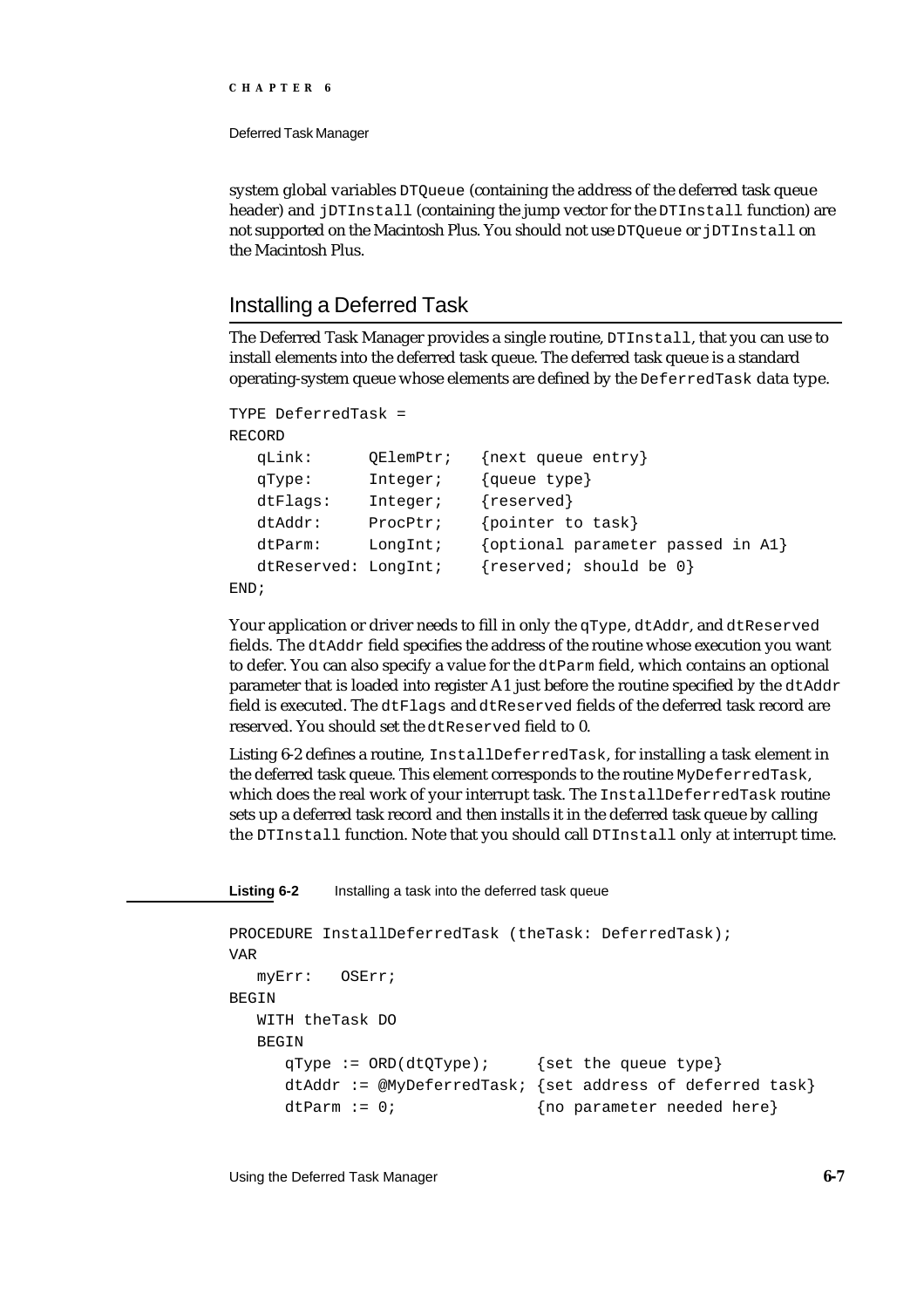```
CHAPTER 6
```

```
dtReserved := 0; {clear reserved field}END;
  myErr := DTInstall(@theTask);
END;
```
# Defining a Deferred Task

You define a deferred task as a procedure taking no parameters and put the address of that procedure in the deferred task element whose address you pass to the DTInstall function. When your task is executed, register A1 contains the optional parameter that you put in the dtParm field of the task record.

If you write your deferred task in a high-level language, such as Pascal, you might need to retrieve the value loaded into register A1. The function GetA1 defined in Listing 6-3 returns the value of the A1 register.

**Listing 6-3** Finding the value of the A1 register

```
FUNCTION GetA1: LongInt;
INLINE
  $2E89; {MOVE.L A1,(SP)}
```
You can call GetA1 in your deferred task, as illustrated in Listing 6-4.

```
Listing 6-4 Defining a deferred task
```

```
PROCEDURE DoDeferredTask (dtParm: LongInt);
BEGIN
   {Your deferred task code goes here.}
END;
PROCEDURE MyDeferredTask;
VAR
  myParm: LongInt;
BEGIN
  myParm := GetA1; {retrieve parameter put in register A1}
  DoDeferredTask(myParm); {run the deferred task}
END;
```
Note that MyDeferredTask calls GetA1 to retrieve the parameter passed in the register A1. Then MyDeferredTask calls the application-defined procedure DoDeferredTask, passing it that parameter. The DoDeferredTask procedure does the real work of the deferred task. (This division into two routines is necessary to prevent problems caused by some optimizing compilers.)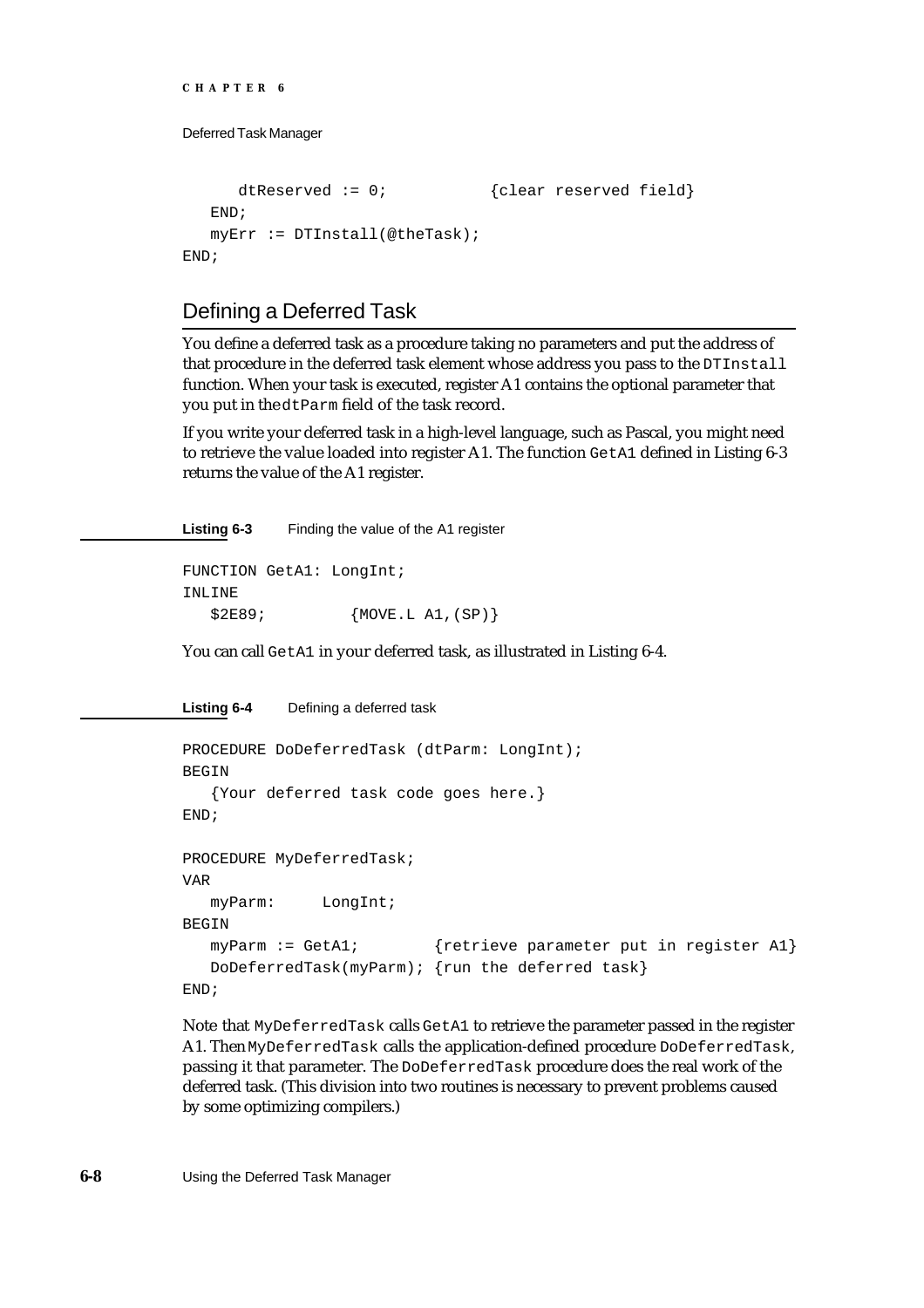# Deferring a Slot-Based VBL Task

As indicated earlier in this chapter, you are most likely to use the Deferred Task Manager when dealing with slot interrupts. All slot interrupts, including slot-based VBL interrupts, disable all other slot interrupts. For this reason, as a slot-interrupt routine (installed using SIntInstall) or a slot-based VBL interrupt routine (installed using SlotVInstall) runs to completion, interrupts at that level and below are disabled. You can help improve interrupt handling by using the Deferred Task Manager to defer your slot-interrupt processing until interrupts have been reenabled.

Listing 6-5 provides another example of how to use the Deferred Task Manager. The program defined there defers the cursor updating that would normally occur as a slot-based VBL task. The time required to update the cursor can range from about 700 to 900 microseconds for monitors having a screen depth of 1 to 8 bits. Because the cursor updating is done at slot-based VBL time, all other slot interrupts are put off until updating is finished. This might adversely affect interrupt processing by your application. Accordingly, it is useful to defer the cursor updating to noninterrupt time by installing the updating as a deferred task.

The program defined in Listing 6-5 replaces the cursor-updating routine pointed at by the system global variable jCrsrTask with a different routine. This new routine installs the original routine as a deferred task.

| *** MyDefTask   |                             |                                                   |  |  |  |
|-----------------|-----------------------------|---------------------------------------------------|--|--|--|
| TaskBegin       |                             |                                                   |  |  |  |
| MyDefTask       |                             |                                                   |  |  |  |
| DC.L            | $\mathbf 0$                 | <i>i</i> qLink (handled by OS)                    |  |  |  |
| DC.W            | $\Omega$                    | iqType (queue type: dtQType)                      |  |  |  |
| DC.W            | $\mathbf 0$                 | <i>i</i> dtFlags (reserved)                       |  |  |  |
| DC.L            | $\Omega$                    | idtAddr (pointer to routine to be executed)       |  |  |  |
| DC.L            | $\Omega$                    | idtParm (optional parameter; not used here)       |  |  |  |
| DC.L            | $\Omega$                    | idtReserved (should be zero)                      |  |  |  |
| SysCrsrTask     |                             |                                                   |  |  |  |
| DC.L            | 0                           | <i>i</i> pointer to system jCrsrTask              |  |  |  |
| DefCrsrFlag     |                             |                                                   |  |  |  |
| DC.W            | $\Omega$                    | <i>i</i> 1 if using a deferred task, 0 otherwise  |  |  |  |
| PendingFlag     |                             |                                                   |  |  |  |
| DC.W            | $\Omega$                    | <i>i</i> 1 if a jCrsrTask is pending, 0 otherwise |  |  |  |
| *** MyjCrsrTask |                             |                                                   |  |  |  |
| MyjCrsrTask     |                             |                                                   |  |  |  |
|                 | $MOVEM.L$ $A0/A1/D0, -(SP)$ |                                                   |  |  |  |
| LEA             | PendingFlag,A0              | isee if a deferred jCrsrTask task is pending      |  |  |  |
| TST.W           | (AO)                        |                                                   |  |  |  |

**Listing 6-5** Deferring cursor updating to noninterrupt time

Using the Deferred Task Manager **6-9**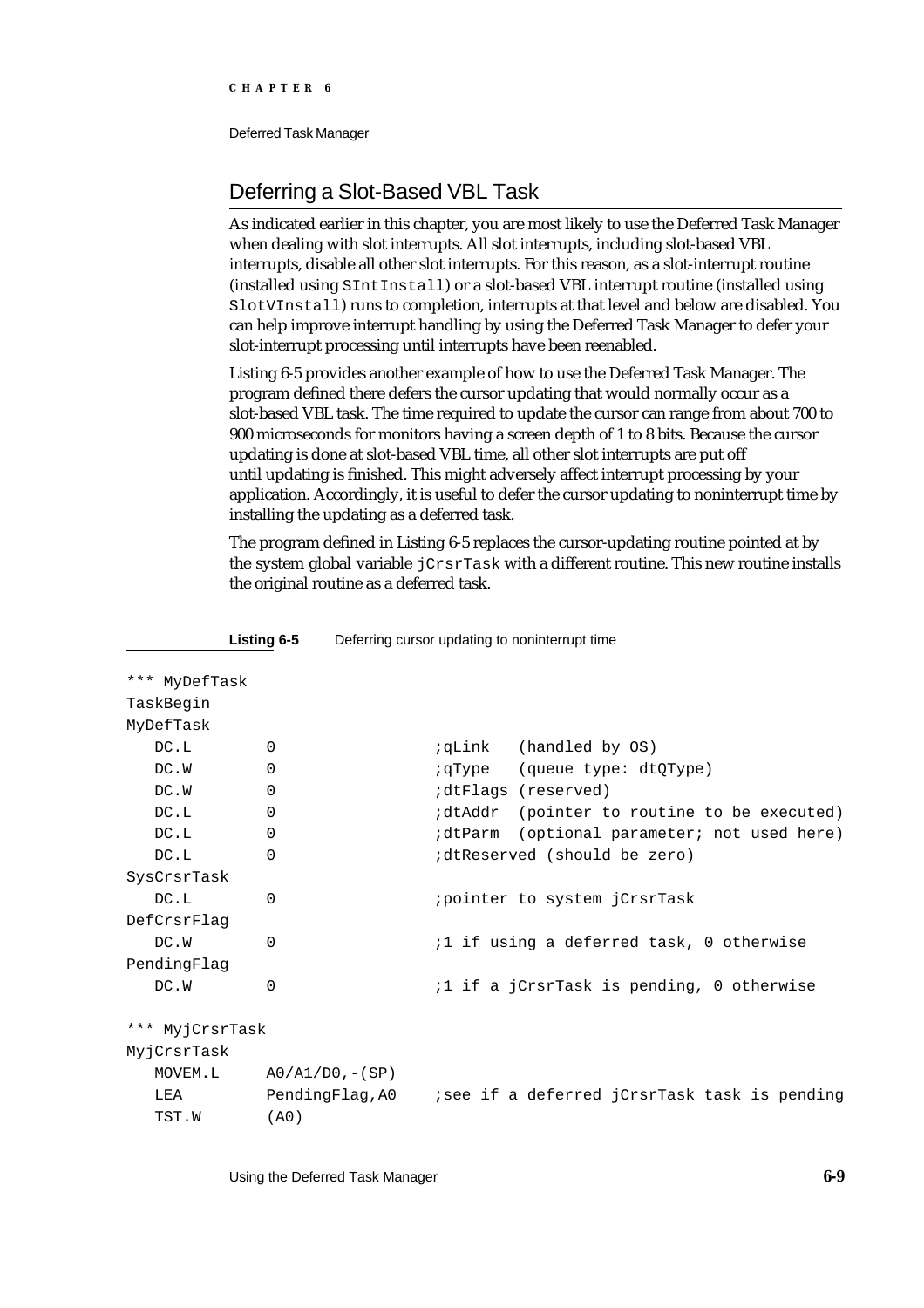```
CHAPTER 6
```

```
Deferred Task Manager
```

```
BNE.S bailOut :if yes, exit
  MOVE.W #1, (A0) if no, set the pending flag
  LEA MyDefTask, A0 ipoint to our deferred task element
  LEA DefjCrsrTask, A1 iget address of deferred task routine
  MOVE.L A1, dtAddr(A0) ; set up pointer to routine
  MOVE.W #dtQType,dtType(A0) ;set queue type
  _DTInstall ;install the task
  MOVEM.L (SP)+,A0/A1/D0
  RTS
bailOut
  MOVEM.L (SP)+,A0/A1/D0
  RTS
DefjCrsrTask
  MOVEM.L A0, -(SP)LEA SysCrsrTask,A0 ; qet system cursor task address
  MOVEA.L (A0),A0
  JSR (A0) iand call it
  LEA PendingFlag, A0 ; clear pending call flag
  CLR.W (A0)
  MOVEM.L (SP)+,A0
  RTS
TaskEnd
*** Entry
TaskSize EQU TaskEnd-TaskBegin
Entry
  MOVE.L #TaskSize, D0 iput TaskSize into D0
  NewPtr SYS, CLEAR : imake a block in the system heap
  BNE.S Quit \qquad \qquad ;no room in system heap, so quit
  MOVE.L 0, A2 :got a good pointer; keep a copy
  MOVE.L A0, A1 :set up registers for BlockMove
  LEA MyDefTask,A0
  MOVE.W #TaskSize,D0
  _BlockMove                               ;copy the task etc. into system heap
  LEA dtQElSize(A2),A0 ;move original task pointer into our 
  MOVE.L jCrsrTask,(A0) ; pointer holder
  LEA dtQElSize+4(A2),A0;replace jCrsrTask pointer with a pointer
  MOVE.L A0, jCrsrTask \qquad ; to our jCrsrTask
Quit
  RTS in the program is the program
END
```
**6-10** Using the Deferred Task Manager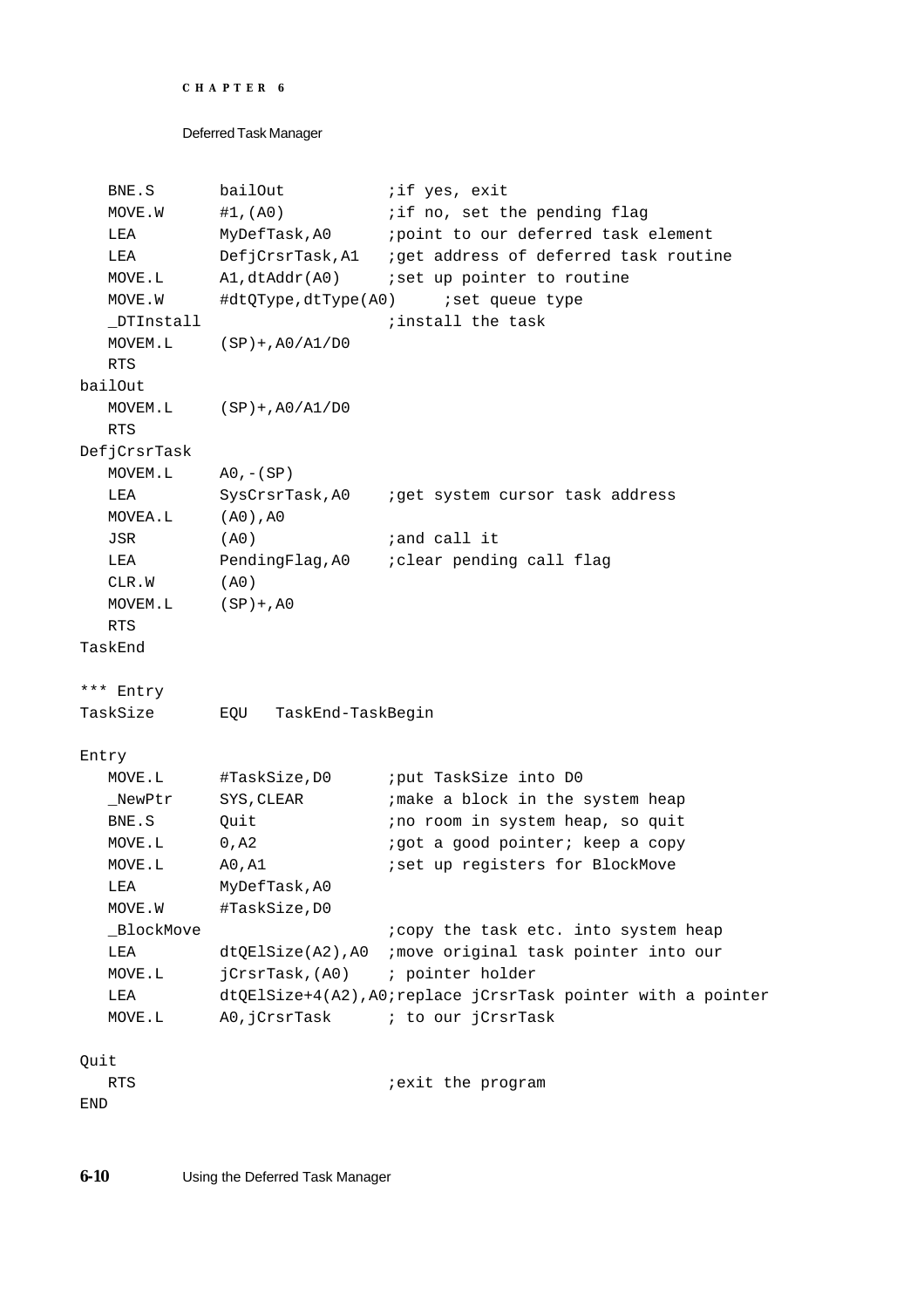Deferred Task Manager

This code allocates a block of memory in the system heap. The allocated block is large enough to hold a deferred task element, a pointer to the original cursor-updating routine, and the replacement routine. The replacement routine simply retrieves the relevant information (namely, the deferred task element and the saved address of the original cursor-updating routine) stored in that block of memory and calls \_DTInstall to install a deferred task. The address of the replacement routine is placed into the low-memory global variable jCrsrTask, whose original contents are stored in the system heap.

Once the program defined in Listing 6-5 is run, the cursor-updating routine is subsequently performed with interrupts enabled, thereby allowing other interrupts. Because the cursor-updating routine is run with interrupts enabled, you may see a slight flickering of the cursor when using this technique.

# Deferred Task Manager Reference

This section summarizes the structure of the deferred task record and describes the DTInstall function, which you can use to install a deferred task record into the deferred task queue. It also describes the application-defined deferred task.

### Data Structure

The deferred task queue is a standard operating-system queue. The DeferredTask data type defines an element in the deferred task queue.

```
TYPE DeferredTask =
RECORD
  qLink: QElemPtr; {next queue entry}
  qType: Integer; {queue type}
  dtFlags: Integer; {reserved}
  dtAddr: ProcPtr; {pointer to task}
  dtParm: LongInt; {optional parameter passed in A1}
  dtReserved: LongInt; {reserved; should be 0}
```

```
END;
```
#### **Field descriptions**

| qLink   | A pointer to the next entry in the deferred task queue, or NIL if<br>there are no more entries in the queue. You do not need to set this<br>field; the Deferred Task Manager does it for you. |
|---------|-----------------------------------------------------------------------------------------------------------------------------------------------------------------------------------------------|
| qType   | The queue type. You must set this field to ORD (dtQType).                                                                                                                                     |
| dtFlags | Reserved.                                                                                                                                                                                     |
| dtAddr  | A pointer to the task to be executed. Set this field to the address of<br>the routine that you want to execute after interrupts have been<br>enabled.                                         |

Deferred Task Manager Reference **6-11**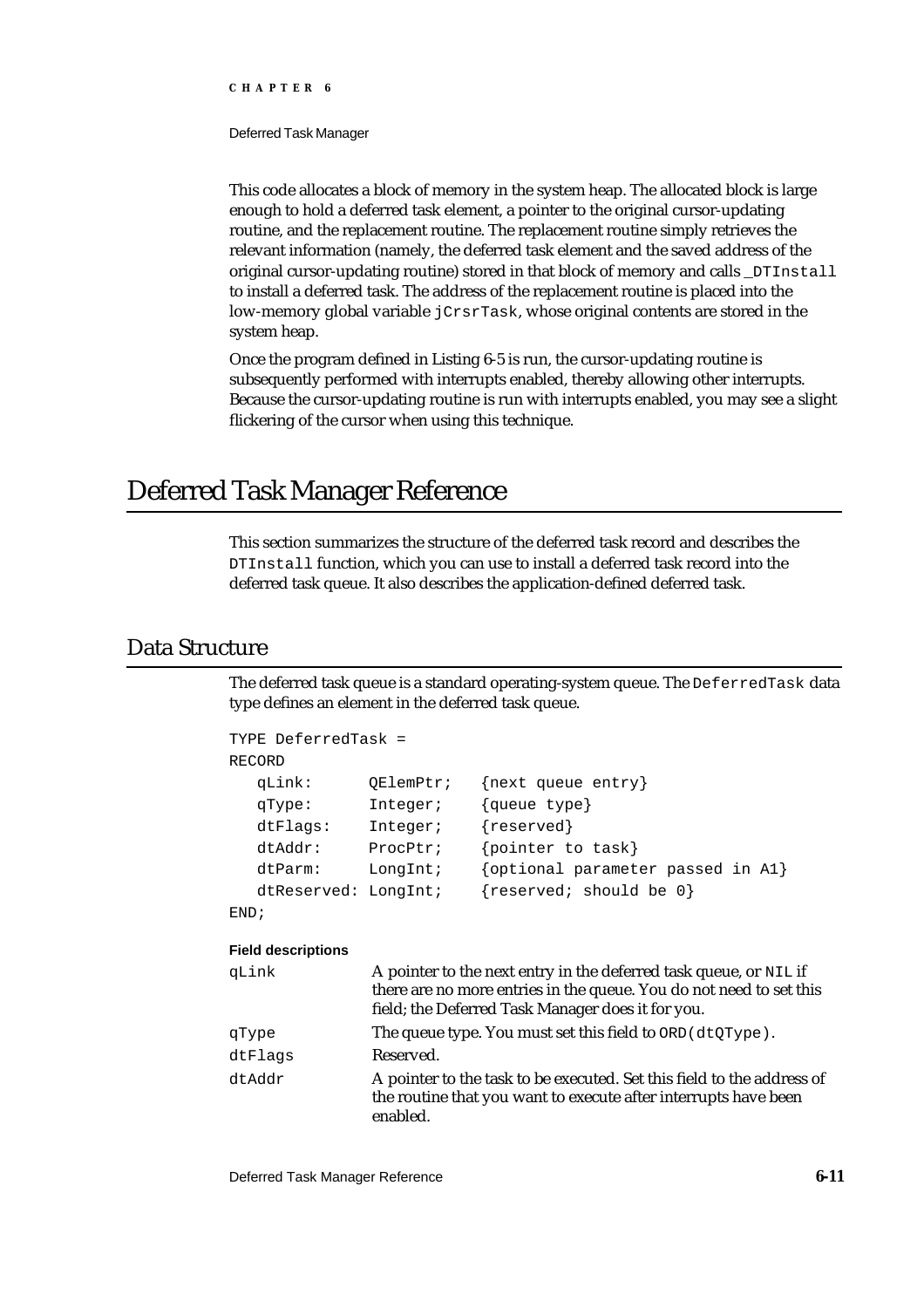| dtParm     | An optional parameter that is loaded into register A1 just before the<br>routine specified by the dtAddr field is executed. |
|------------|-----------------------------------------------------------------------------------------------------------------------------|
| dtReserved | Reserved. You should set this field to 0.                                                                                   |

### Deferred Task Manager Routine

The Deferred Task Manager provides a single routine for installing task records into the deferred task queue, the DTInstall function.

### **DTInstall**

After defining the fields of a deferred task record, you can call the DTInstall function to install the record into the deferred task queue.

FUNCTION DTInstall (dtTaskPtr: QElemPtr): OSErr;

dtTaskPtr A pointer to a queue element to add to the deferred task queue.

#### **DESCRIPTION**

The DTInstall function adds the specified task record to the deferred task queue. Your application should fill in all fields of the task record except qLink and qFlags.

Ordinarily, you call DTInstall only at interrupt time. The DTInstall function does not actually execute the routine specified in the dtAddr field of the task record. Each system interrupt handler executes routines stored in the deferred task queue after reenabling interrupts. After a routine in the queue is executed, it is removed from the deferred task queue.

If the qType field of the task record is not set to ORD(dtQType), DTInstall returns vTypErr and does not add the record to the queue. Otherwise, DTInstall returns noErr.

#### **ASSEMBLY-LANGUAGE INFORMATION**

The registers on entry and exit for DTInstall are

**Registers on entry**

A0 Pointer to new queue entry

#### **Registers on exit**

D0 Result code

To reduce overhead at interrupt time, instead of executing the DTInstall trap, you can load the jump vector jDTInstall into an address register other than A0 and execute a JSR instruction using that register.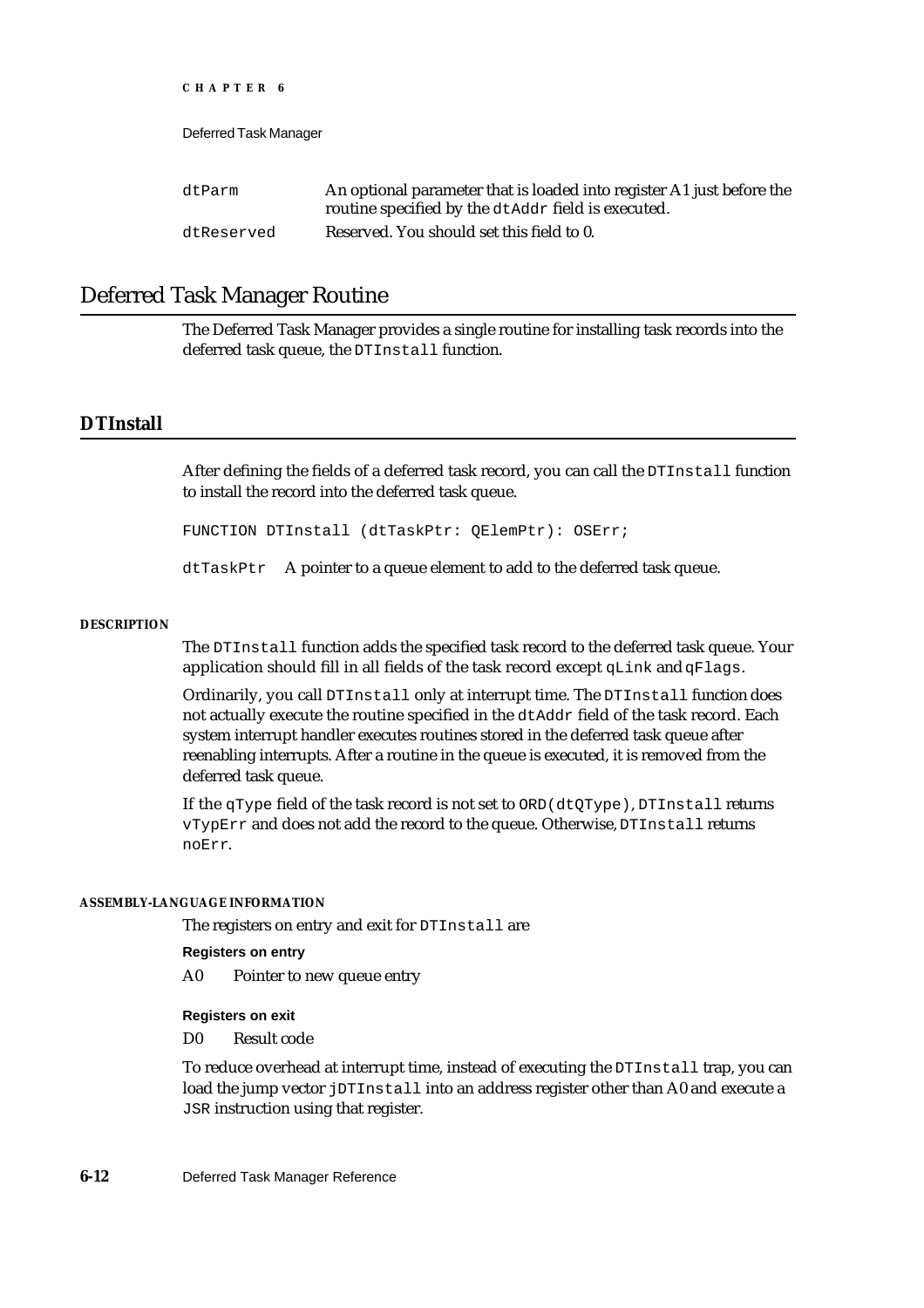Deferred Task Manager

#### **RESULT CODES**

noErr 0 No error<br>vTvpErr -2 Invalid  $vTypErr -2$  Invalid qType value (must be ORD (dtQType))

### Application-Defined Routine

The Deferred Task Manager allows your interrupt routines to install an application-defined routine whose execution is deferred until after all interrupts are reenabled.

### Deferred Tasks

You pass the address of an application-defined deferred task in the dtAddr field of a deferred task record.

#### **MyDeferredTask**

A deferred task has the following syntax:

PROCEDURE MyDeferredTask;

#### **DESCRIPTION**

The dtAddr field of a deferred task record contains the address of a procedure that is executed at the end of a hardware interrupt cycle when all interrupts are reenabled.

#### **SPECIAL CONSIDERATIONS**

Because the deferred task is executed during a hardware interrupt cycle, it should not allocate, move, or purge memory (either directly or indirectly) and should not depend on the validity of handles to unlocked blocks.

If a deferred task uses application global variables, it must ensure that register A5 contains the address of the boundary between the application global variables and application parameters. For details, see the discussion of setting up and restoring the A5 register in the chapter "Memory Management Utilities" in *Inside Macintosh: Memory*.

A deferred task should avoid accessing system global variables or calling a trap that would access one.

#### **ASSEMBLY-LANGUAGE INFORMATION**

When the deferred task is called, register A1 contains the value of the dtParm field in the deferred task record passed to DTInstall.

A deferred task must preserve all registers other than A0–A3 and D0–D3.

Deferred Task Manager Reference **6-13**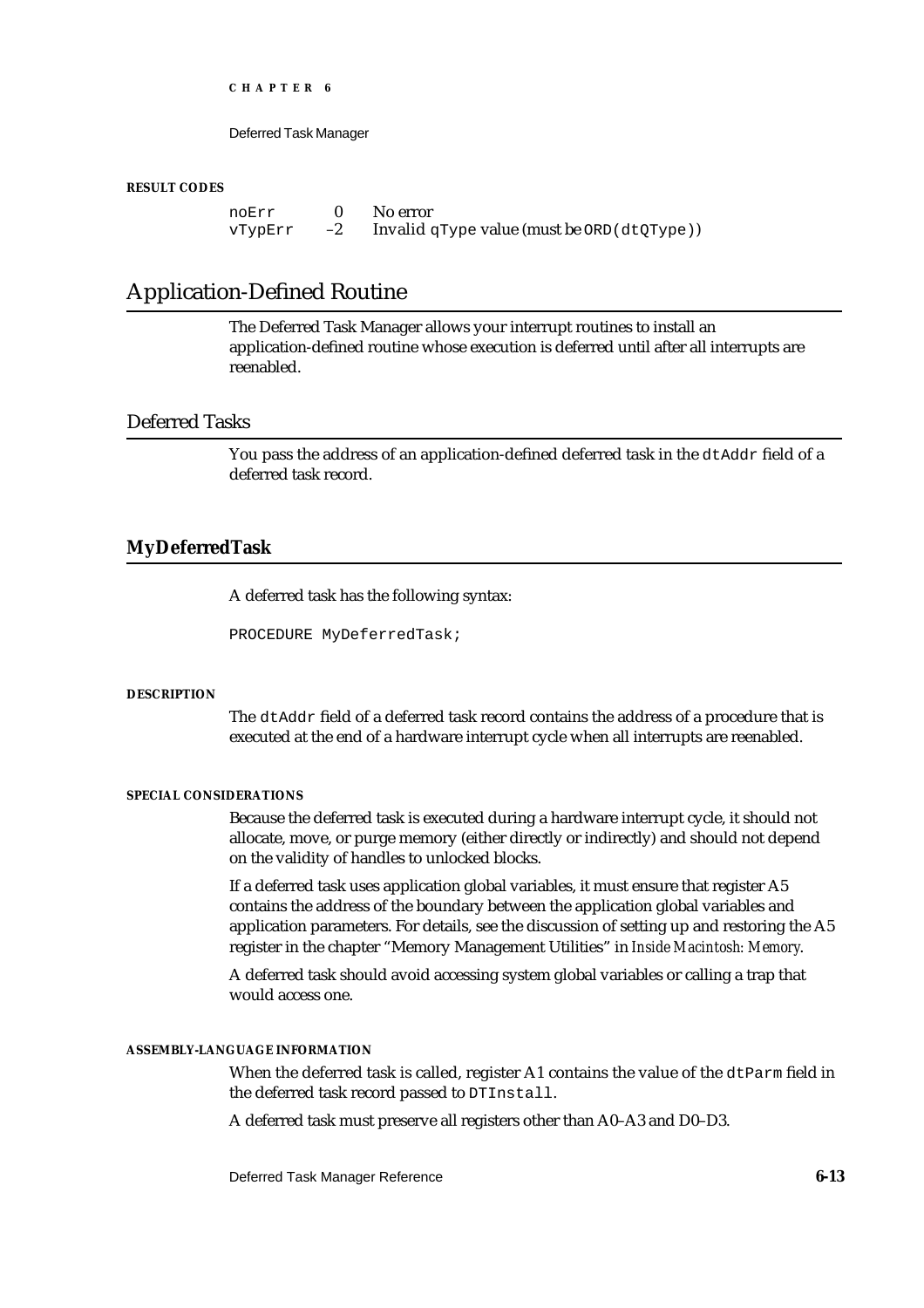# Summary of the Deferred Task Manager

# Pascal Summary

Data Type

| TYPE DeferredTask =  |           |                                   |
|----------------------|-----------|-----------------------------------|
| RECORD               |           |                                   |
| qLink:               | OElemPtr; | {next queue entry}                |
| qType:               | Integer;  | {queue type}                      |
| $d$ t $Fla$ q $s$ :  | Integer;  | ${reserved}$                      |
| $dt$ Addr:           | ProcPtr;  | pointer to task}                  |
| dtParm:              | LongInt;  | {optional parameter passed in A1} |
| dtReserved: LongInt; |           | {reserved; should be 0}           |
| END:                 |           |                                   |

### Deferred Task Manager Routine

| FUNCTION DTInstall | (dtTaskPtr: QElemPtr): OSErr; |  |  |
|--------------------|-------------------------------|--|--|
|--------------------|-------------------------------|--|--|

### Application-Defined Routine

PROCEDURE MyDeferredTask;

### C Summary

### Data Type

```
struct DeferredTask {
    QElemPtr qLink; /*next queue entry*/
    short qType; /*queue type*/
    short dtFlags; /*reserved*/
    ProcPtr dtAddr; /*pointer to task*/
    long dtParm; /*optional parameter passed in A1*/
    long dtReserved; /*reserved; should be 0*/
```
};

**6-14** Summary of the Deferred Task Manager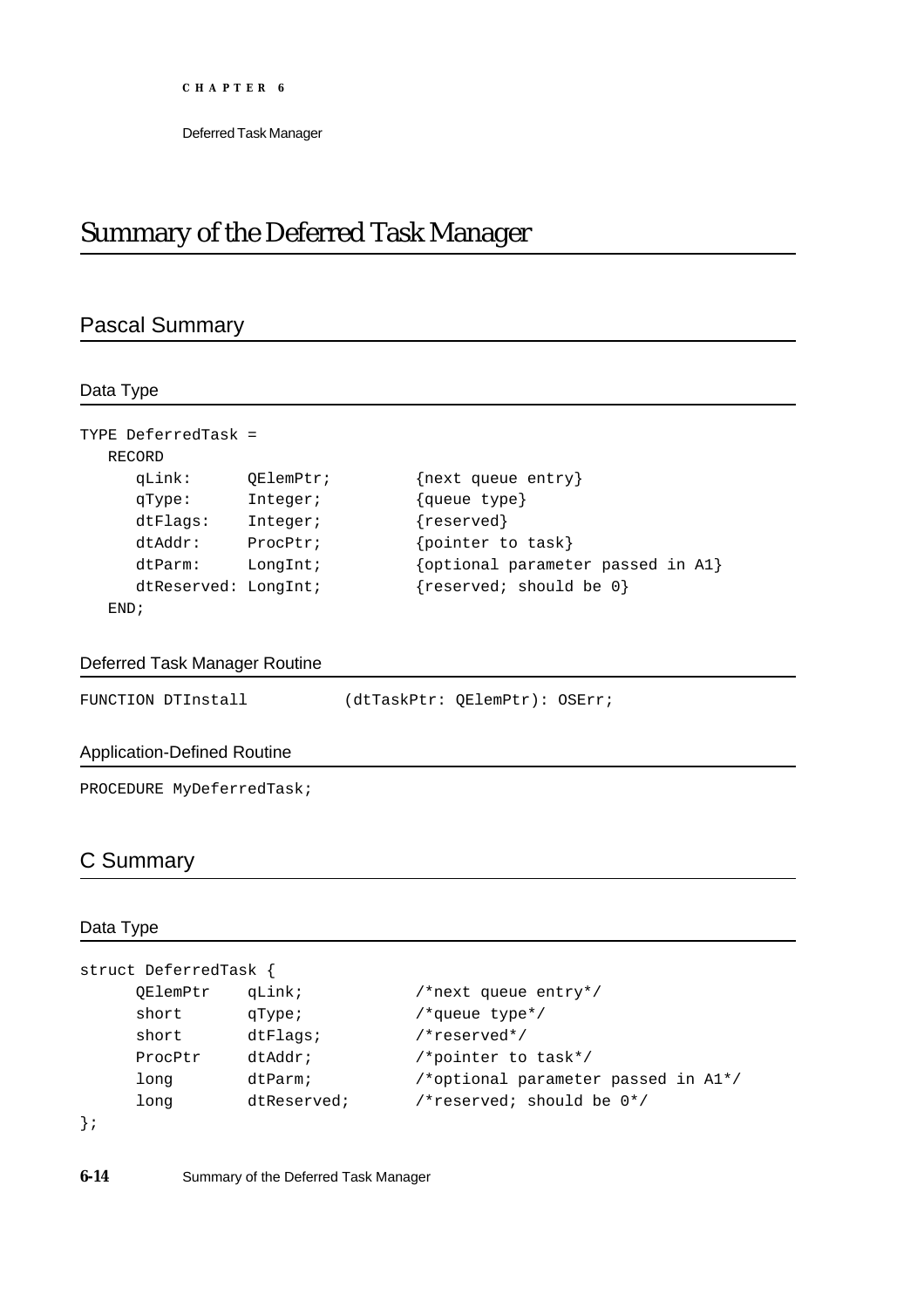Deferred Task Manager

### Deferred Task Manager Routine

pascal OSErr DTInstall (QElemPtr dtTaskPtr);

### Application-Defined Routine

pascal void MyDeferredTask (void);

# Assembly-Language Summary

### **Deferred Task Manager Queue Element**

|    | qLink      | long | pointer to next queue entry           |
|----|------------|------|---------------------------------------|
| 4  | qType      | word | queue type                            |
| 6  | dtFlags    | word | reserved                              |
| 8  | dtAddr     | long | pointer to task                       |
| 12 | dtParm     | long | optional parameter to be passed in A1 |
| 16 | dtReserved | long | reserved; should be 0                 |

#### Global Variables

| <b>DTOueue</b> | 10 bytes | Deferred task queue header.         |
|----------------|----------|-------------------------------------|
| jDTInstall     | long     | Jump vector for DTInstall function. |

# Result Codes

| noErr   |      | No error                                        |
|---------|------|-------------------------------------------------|
| vTypErr | $-2$ | Invalid $qType$ value (must be $ORD$ (dtQType)) |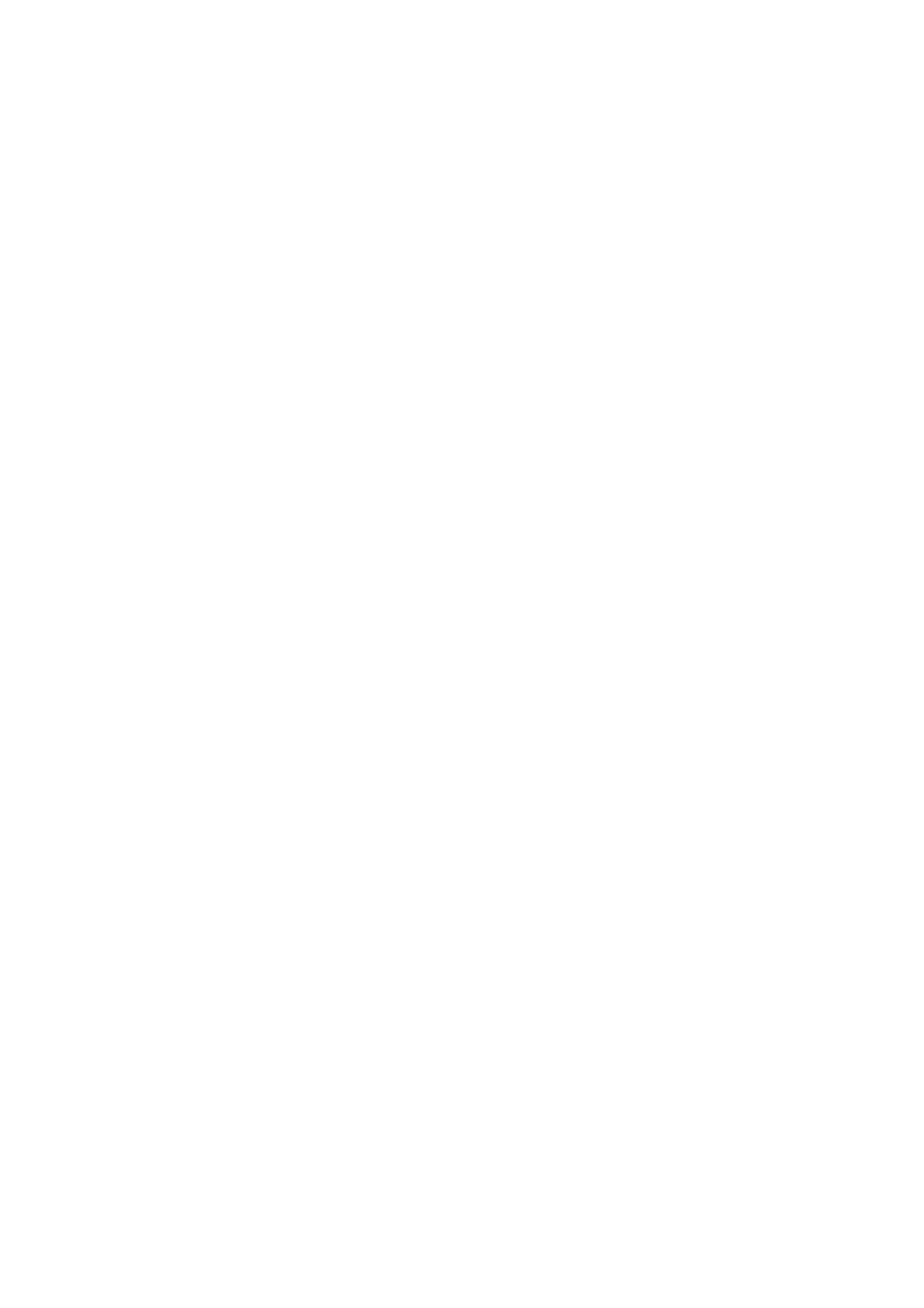# Segment Manager

# **Contents**

| <b>About the Segment Manager</b><br>$7-3$  |      |
|--------------------------------------------|------|
| <b>Code Segmentation</b><br>7-4            |      |
| The Jump Table 7-5                         |      |
| <b>Using the Segment Manager</b><br>7-8    |      |
| <b>Unloading Code Segments</b><br>$7 - 8$  |      |
| <b>Loading Code Segments</b><br>7-9        |      |
| <b>Segment Manager Reference</b><br>$7-10$ |      |
| Routine<br>7-10                            |      |
| <b>Summary of the Segment Manager</b>      | 7-11 |
| Pascal Summary 7-11                        |      |
| Routine 7-11                               |      |
| C Summary 7-11                             |      |
| Routine 7-11                               |      |
| <b>Assembly-Language Summary</b>           | 7-11 |
| Global Variables 7-11                      |      |
| <b>Advanced Routine</b><br>7-11            |      |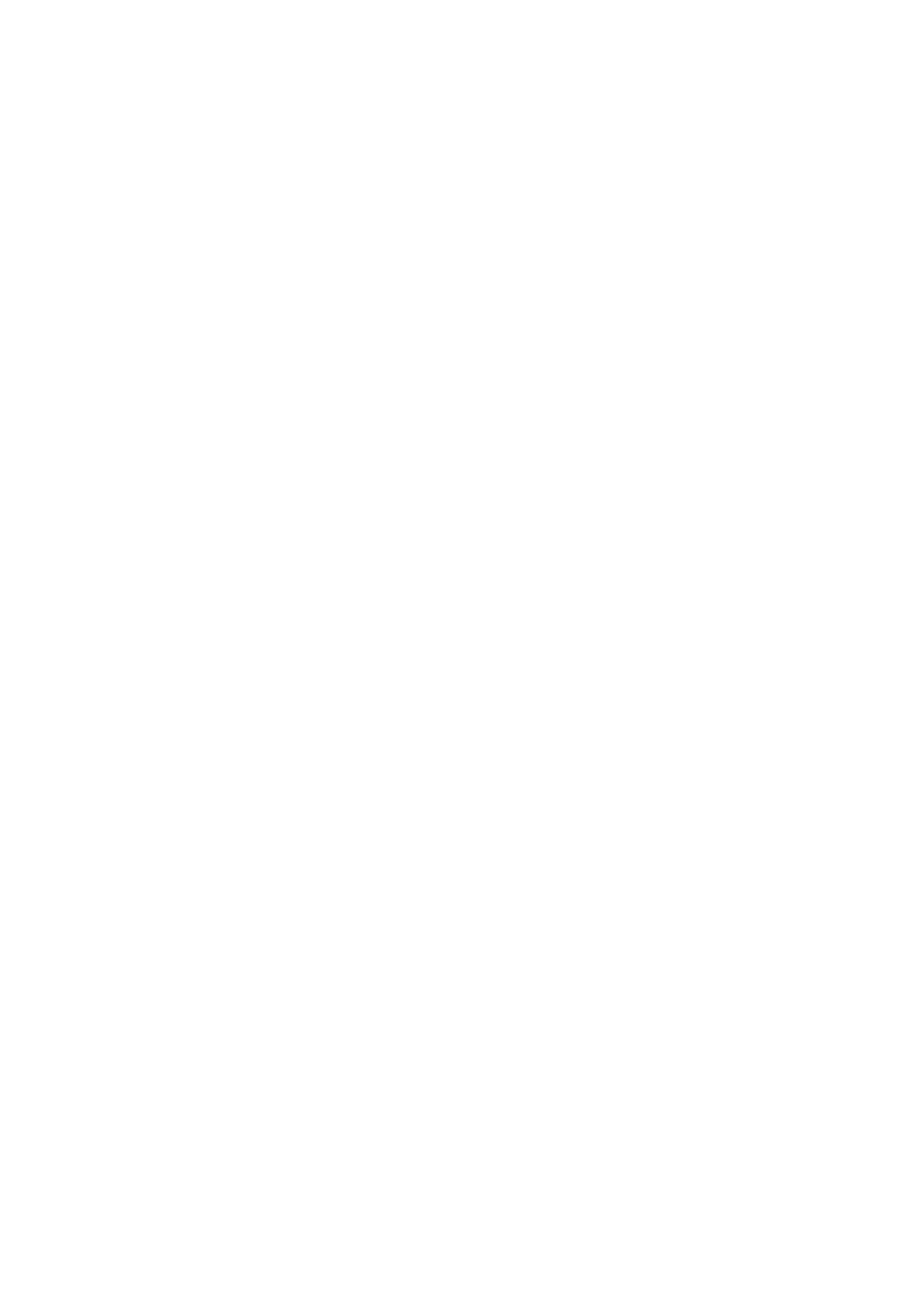Segment Manager

This chapter describes the Segment Manager, the part of the Macintosh Operating System that loads and unloads your application's code segments into and out of memory. By dividing your application's executable code into segments, you allow it to run in a memory partition that is smaller than the total size of the application itself and the data it is using.

To use this chapter, you should already be familiar with the basic concepts of the Resource Manager and the Memory Manager. You need to know about the basic operation of the Resource Manager because segments are stored as resources. You need to know about the basic operation of the Memory Manager to understand when and why segments might be purged from memory. See the chapter "Introduction to Memory Management" in *Inside Macintosh: Memory*.

You should read this chapter if your application contains multiple code segments that do not all need to be in memory at one time.

# About the Segment Manager

Your application's executable code is stored in its resource fork as one or more resources of type 'CODE'. These code resources are known as **segments** because the division of routines into code resources is controlled by segmentation directives you provide to your development system.

The Process Manager loads some code segments into memory when your application is launched. The Segment Manager loads other segments whenever you call any externally referenced routine contained in those segments. Both of these operations occur completely automatically and rely on information stored in your application's jump table and in the individual code segments themselves.

The Segment Manager loads segments into relocatable, purgeable blocks in your application heap. A segment is locked when it is first read into memory and at any time thereafter when routines in the segment are executing. This locking prevents the block from being moved during heap compaction and from being purged during heap purging.

Although needed code segments are loaded into memory automatically, it is your application's responsibility to unload any segments that are not currently being used. The Segment Manager provides a single procedure, UnloadSeg, that you can call to unload a segment. To **unload** a segment is simply to unlock it. By unlocking unneeded segments, you allow them to be relocated or purged if necessary to accommodate a later memory-allocation request. Thus, using the Segment Manager to unload unneeded segments is one important aspect of an efficient memory-management policy.

The following sections describe in detail the reasons for segmenting an application and the structure of the jump table.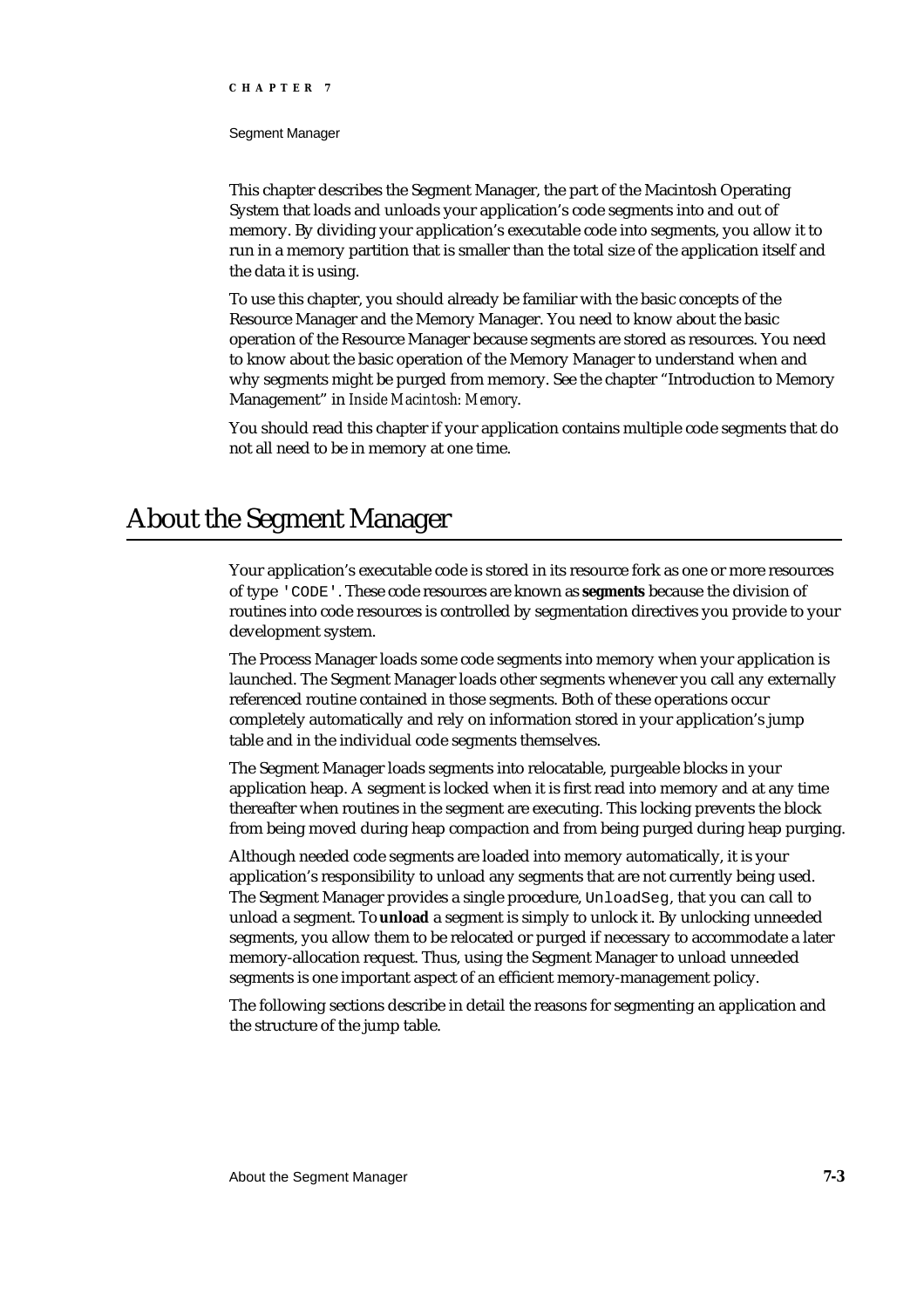Segment Manager

# Code Segmentation

Your development system's linker divides your application's executable code into segments according to directives that you provide. The **main segment** contains the main program. This segment is loaded into memory when your application starts to run and is never purged or unlocked as long as the application is running. The main event loop and other frequently needed small routines are generally stored in the main segment.

Most applications, however, consist of multiple code segments. There are two principal reasons for dividing code into different segments:

- **Compiler limitations.** Most development systems generate PC-relative instructions for intrasegment references (references to other routines within the same code segment). Because PC-relative instructions on an MC68000 use a 16-bit offset, the offset to the last routine in the segment cannot be larger than 32K bytes. Some development systems therefore restrict the size of any one code segment to 32K bytes.
- **Memory limitations.** Many applications are so large that the entire executable code, together with static data (such as your application's global data and resources) and data created dynamically during the execution of the application (such as windows and the items they contain), simply cannot fit into a memory partition of reasonable size.

By dividing your executable code into segments, you can circumvent both these limitations. The size of your application can increase as required to provide the desired capabilities without necessitating an increased run-time memory partition. For example, code that isn't executed very often (such as code for printing a document) can be put into a separate segment; it's loaded when needed and can be unloaded to free the memory for other uses when it's no longer needed.

#### **Note**

Some development systems allow you to create segments that are larger than 32K bytes. Consult your development system's documentation to determine how and when to increase segment size.

The key fact to keep in mind when deciding how to group routines into segments is that an entire segment is loaded into memory whenever you call one of the routines in the segment. It makes sense, therefore, to group related routines in the same segment. You should segment routines according to your run-time call chain rather than on a simple file-by-file basis.

There are also some less obvious guidelines to follow when grouping routines into segments.

- n Put your main event loop into the main segment.
- n Put any routines that handle low-memory conditions into a locked segment (commonly the main segment). For example, if your application provides a grow-zone function, put that function into a locked segment.
- Put any routines that execute at interrupt time, including VBL tasks and Time Manager tasks, into a locked segment (commonly the main segment).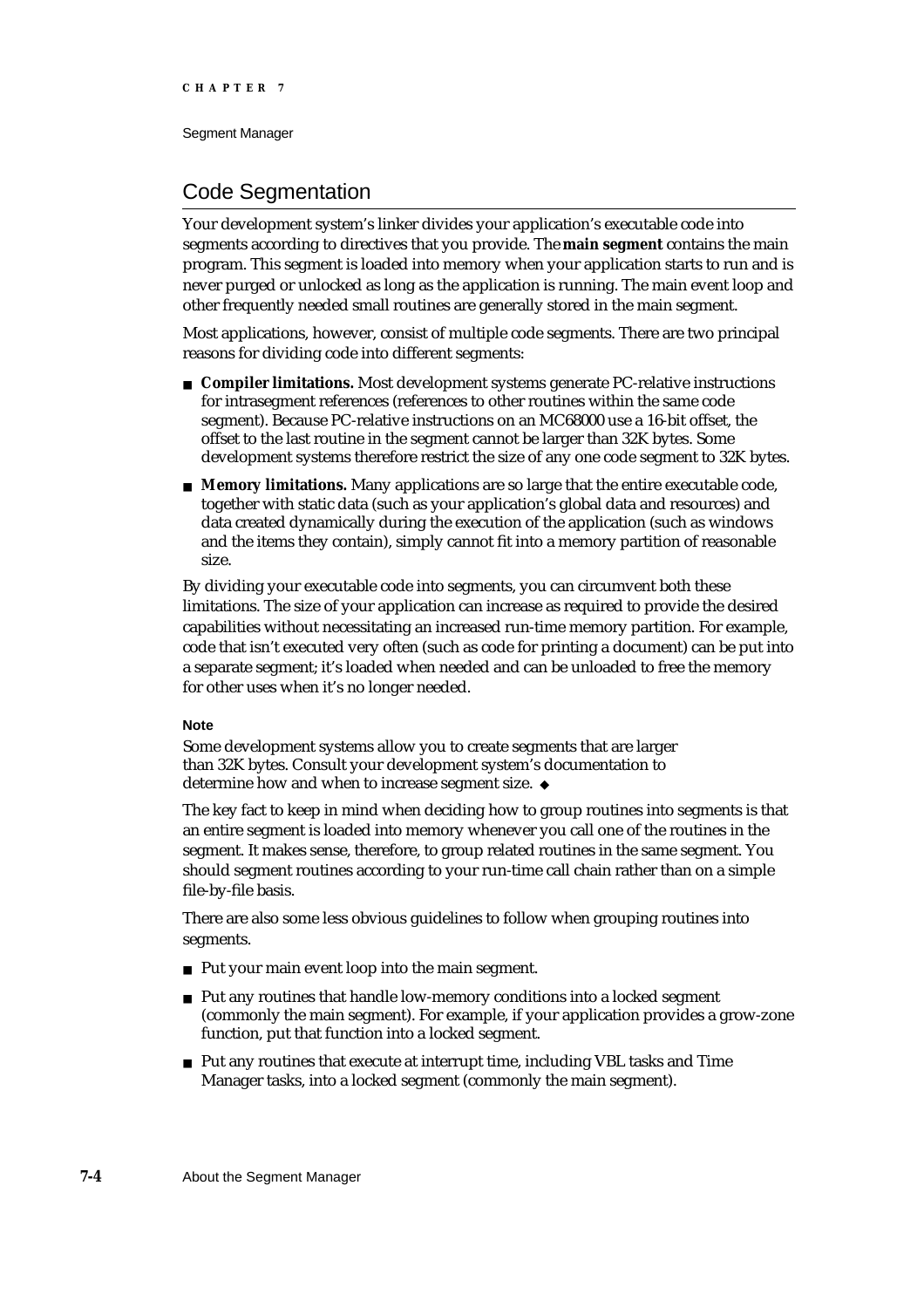#### Segment Manager

 $n$  Put into a separate segment any initialization routines that are executed exactly once at application startup time. Then unload that segment after those routines are executed. There is, however, at least one important exception to this rule. Routines that allocate nonrelocatable objects in your application heap should be called in the main segment, before you load any code segments that will later be unloaded. If you put such allocation routines into a code segment that is later unloaded and purged, you increase heap fragmentation. Routines such as MoreMasters and InitWindows, which are typically called at the beginning of an application, allocate nonrelocatable objects and should therefore be in the main segment.

### The Jump Table

#### **Note**

This section describes how the Segment Manager works internally and is included for informational purposes only. You don't need this information to use the Segment Manager routine. Moreover, the information presented here might not be accurate for your development system. See the note on page 7-7. u

The loading and unloading of segments are implemented through your application's **jump table,** an area of memory in your application's partition that contains one entry for every externally referenced routine in every code segment of your application. The location of the jump table is illustrated in Figure 7-1.



**Figure 7-1** The location of the jump table

About the Segment Manager **7-5**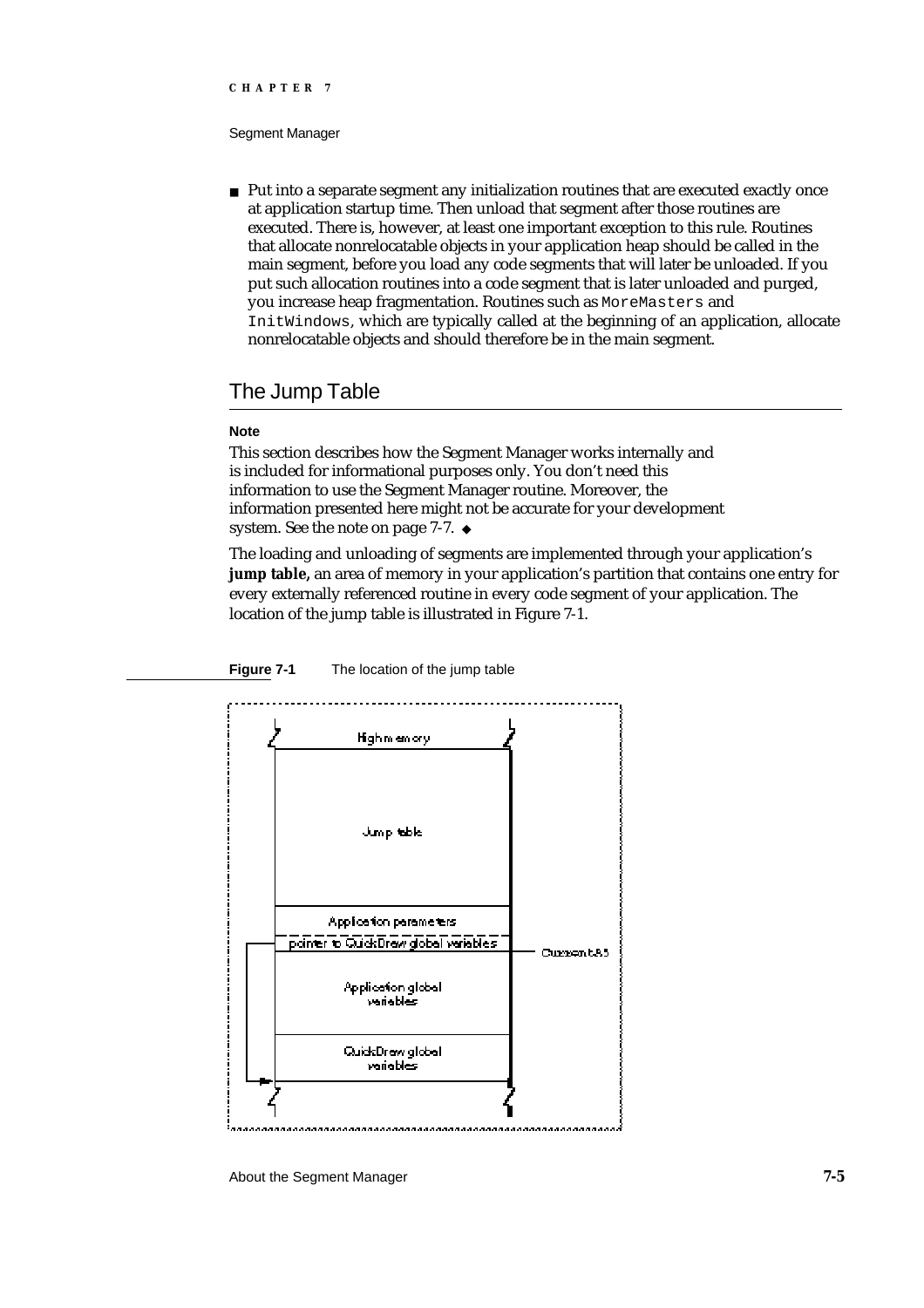Segment Manager

The jump table is accessed through the A5 register and is therefore part of your application's A5 world.

The jump table is created by your development system's linker and is stored in segment 0 of your application (which is the 'CODE' resource with an ID of 0). Segment 0 is a special segment created by the linker for every application; it contains information about the A5 world and the jump table. Figure 7-2 illustrates the structure of segment 0.





Segment 0 consists of these elements:

- $n$  Size above A5. The size (in bytes) from the location pointed to by register A5 to the upper end of the application space.
- n Size of globals. The size (in bytes) of the application global variables plus the QuickDraw global variables.
- n Length of jump table. The size (in bytes) of the jump table.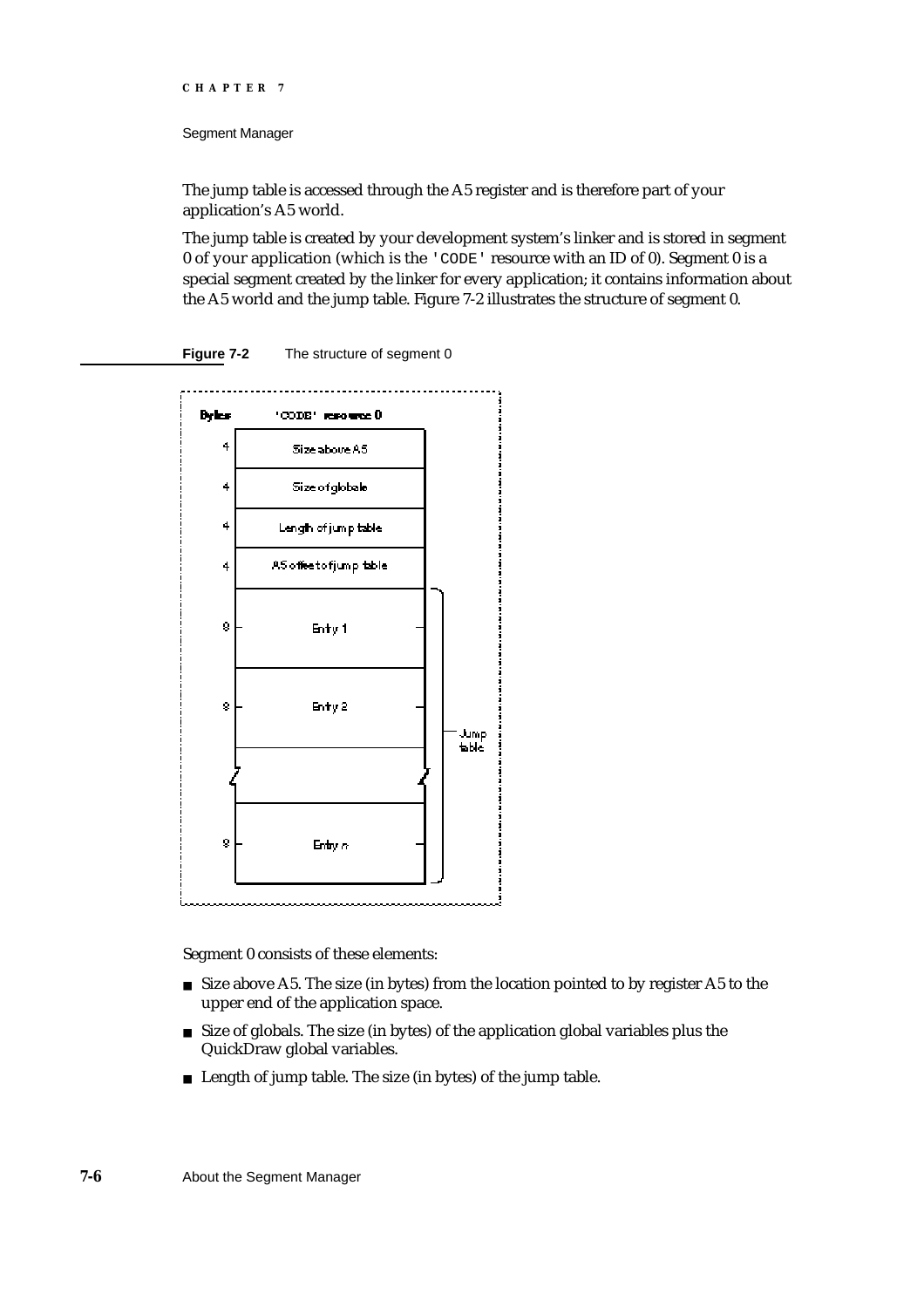#### Segment Manager

- n A5 offset of jump table. The offset (in bytes) to the jump table from the location pointed to by register A5. This offset is stored in the global variable CurJTOffset.
- n Jump table. A contiguous list of jump table entries.

When the MPW linker encounters a call to a routine in another code segment, it creates a **jump table entry** for that routine. (All entries for a particular segment are stored contiguously in the jump table.) The structure of a jump table entry varies according to whether the segment it references is loaded or unloaded. If the segment is not yet loaded into memory, the jump table entry has the structure illustrated in Figure 7-3.

**Figure 7-3** Format of an MPW jump table entry when the segment is unloaded



#### **Note**

Some development systems use a different format for jump table entries of unloaded routines to circumvent the 32K-byte limitation on the size of segments, global data, or the jump table itself. Consult the documentation for your development system to see whether it uses the jump table entry formats described in this section and whether you can safely call the UnloadSeg procedure (which changes jump table entries). u

The jump table refers to segments by segment numbers assigned by the linker. If the segment isn't loaded, the entry contains code that loads the segment. When a segment is unloaded, all its jump table entries are in the "unloaded" state. When a call to a routine in an unloaded segment is made, the code in the last 6 bytes of its jump table entry is executed. This code calls the \_LoadSeg trap, which loads the segment into memory, transforms all of its jump table entries to a "loaded" state, and invokes the routine by executing the instruction in the last 6 bytes of its jump table entry. Figure 7-4 illustrates the format of a jump table entry in the "loaded" state.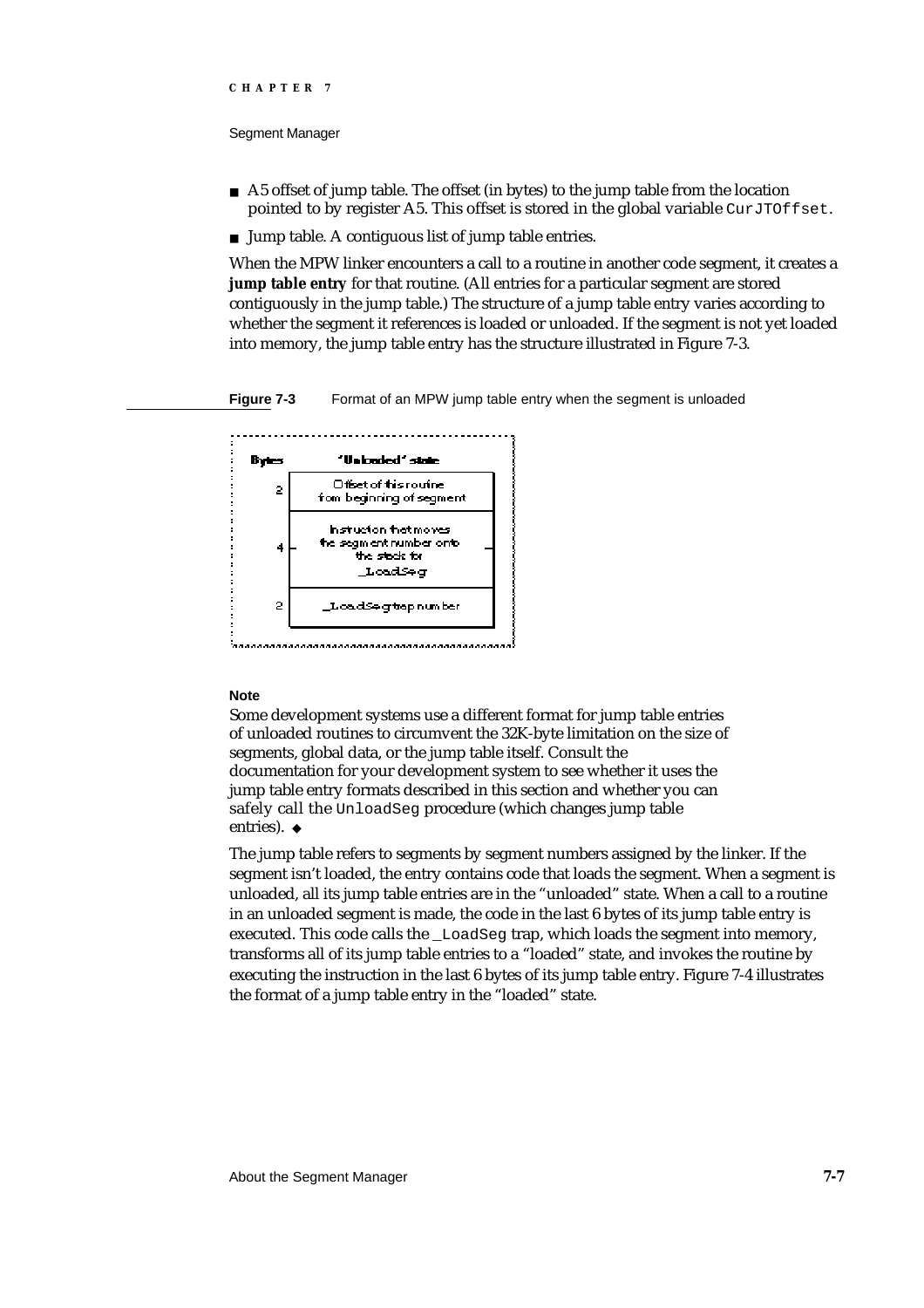```
CHAPTER 7
```
Segment Manager

**Figure 7-4** Format of an MPW jump table entry when the segment is loaded



Subsequent calls to the routine also execute this instruction. When you call UnloadSeg, it restores the jump table entries to their "unloaded" state. Notice that the last 6 bytes of the jump table entry are always executed; the effect depends on the state of the entry at the time.

To set all the jump table entries for a segment to a particular state, the Segment Manager needs to know exactly where in the jump table all the entries are located. It gets this information from the **segment header,** 4 bytes at the beginning of the segment that contain the offset of the first routine's entry from the beginning of the jump table (2 bytes) and the number of entries for the segment (2 bytes).

# Using the Segment Manager

The Segment Manager provides one routine for use by applications, the UnloadSeg procedure. You use this routine to unload code segments. The Operating System also provides two low-memory global variables that you can use to override the default segment-loading behavior and to monitor the system's automatic loading of code segments.

# Unloading Code Segments

You can use the UnloadSeg procedure to unload segments. To unload a particular segment, pass UnloadSeg the address of any externally referenced routine contained in that segment. For example, to unload the segment that contains the procedure DoPrintFile, execute this line of code:

```
UnloadSeg(@DoPrintFile);
```
You can call UnloadSeg at any time except when you are executing code contained in the segment to be unloaded. A typical strategy is to unload all code segments except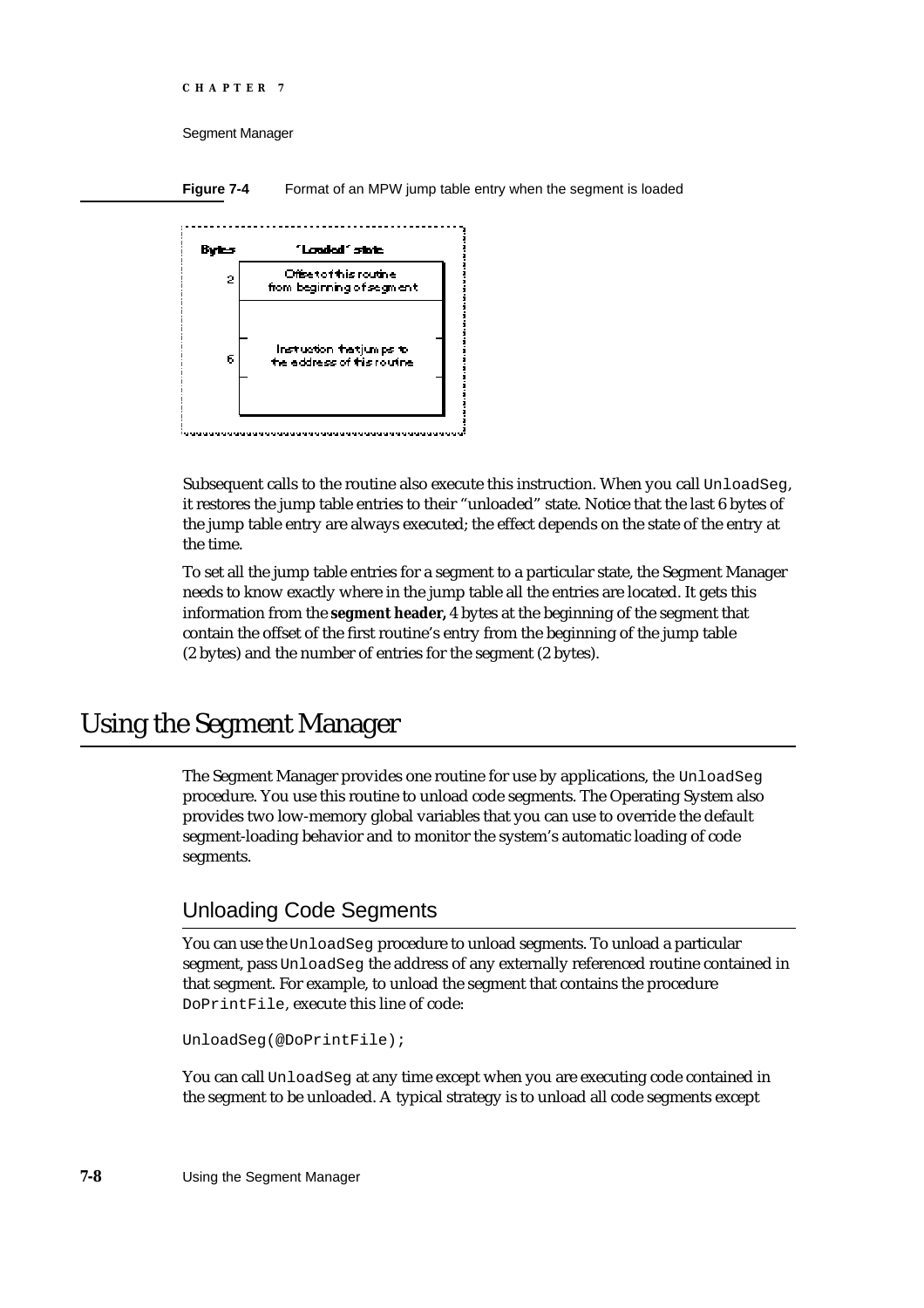#### Segment Manager

segment 1 and any other essential code segments each time through your application's main event loop.

#### **WARNING** s

Before you unload a segment, make sure that your application no longer needs it. Never unload a segment that contains a completion routine or other interrupt task (such as a Time Manager task or VBL task) that might be executed after the segment is unloaded. Never unload a segment that contains routines in the current call chain. s

The UnloadSeg procedure does not actually remove the segment from memory. Instead, it unlocks the segment, thereby making the segment relocatable and purgeable. This permits the Memory Manager to relocate or purge the segment if necessary to gain some space in the application heap.

# Loading Code Segments

The Segment Manager loads a code segment into memory automatically when you call any externally referenced routine in that segment. In most cases, the Segment Manager moves the block occupied by the code segment as high in the application heap as possible (by calling the Memory Manager procedure MoveHHi) and locks the block (by calling HLock) so that it cannot be moved or purged. You can disable or enable the call to MoveHHi and monitor the loading of segments into memory by manipulating two low-memory global variables.

If a code segment to be loaded is unlocked (that is, if it's not in memory and its resLocked attribute is clear, or if it is in memory and is unlocked), then the \_LoadSeg trap calls the Memory Manager procedure MoveHHi to move the segment toward the top of the current heap. To prevent heap fragmentation, you should call the Memory Manager procedure MaxApplZone early in your application's execution. Otherwise, the heap will grow incrementally, and these automatic calls to MoveHHi may leave your code segments scattered throughout the heap. You can, however, disable the call to MoveHHi by setting the low-memory global variable SegHiEnable to 0. If this variable contains the value 0, \_LoadSeg does not call MoveHHi to move the segment toward the top of the heap.

Occasionally, especially during application development, it is useful to monitor the otherwise largely invisible process of loading segments. You can do this by manipulating the system global variable LoadTrap. Before any routine in a newly loaded code segment is executed, the \_LoadSeg trap inspects the LoadTrap global variable. If LoadTrap has a nonzero value, then \_LoadSeg calls the \_Debugger trap. This provides a useful way for you to monitor the loading of segments by the Segment Manager.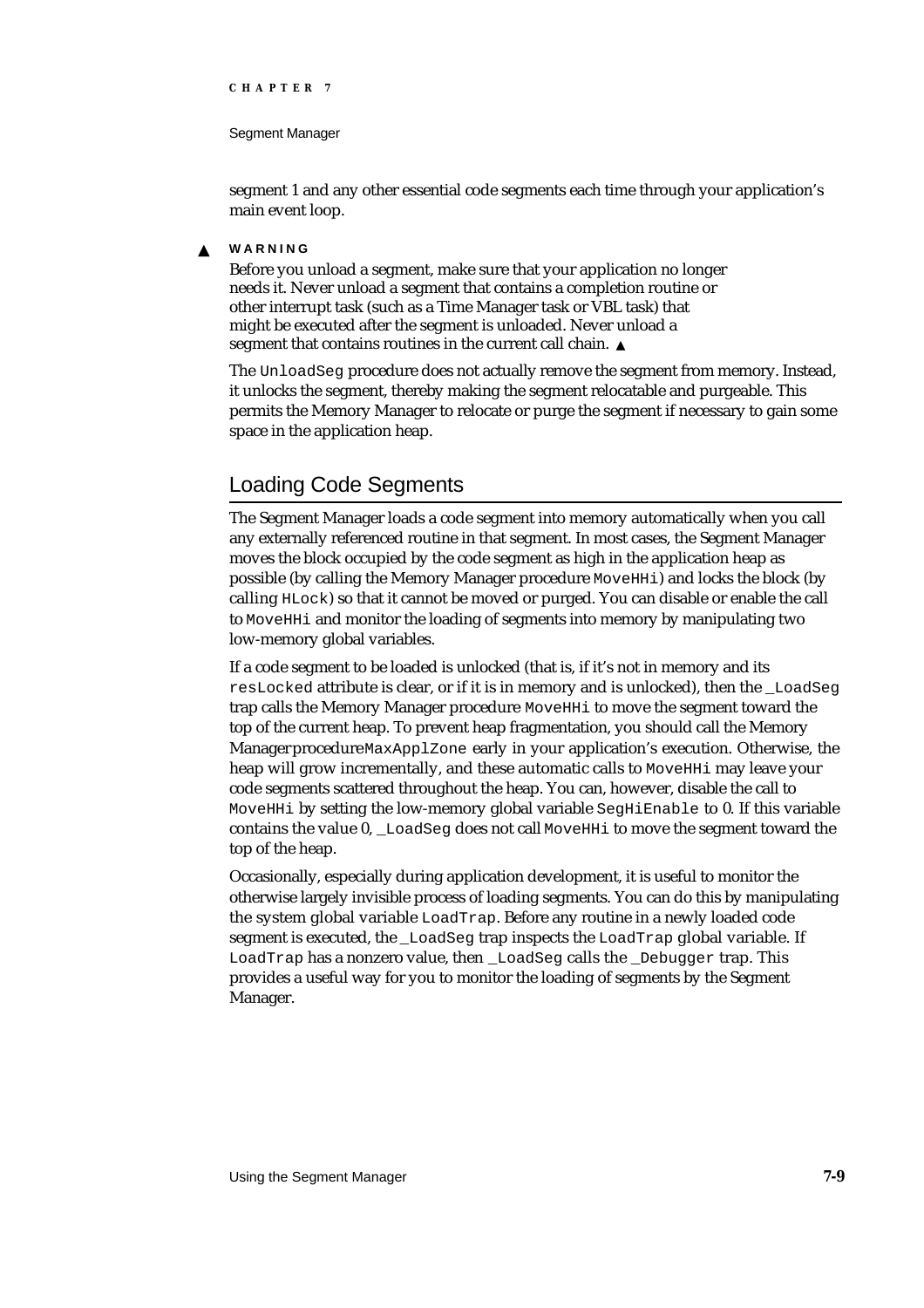Segment Manager

# Segment Manager Reference

This section describes the routine provided by the Segment Manager.

### Routine

The Segment Manager provides only one routine, the UnloadSeg procedure.

#### **UnloadSeg**

You can unload a segment by calling the UnloadSeg procedure.

PROCEDURE UnloadSeg (routineAddr: Ptr);

routineAddr

The address of any externally referenced routine in the segment to unload.

#### **DESCRIPTION**

The UnloadSeg procedure unloads a segment, making its storage relocatable and purgeable. You specify which segment to unload by passing the address of any externally referenced routine in that segment. The segment won't actually be purged until the memory it occupies is needed. If the segment is purged, the Segment Manager reloads it the next time one of the routines in it is called.

#### **Note**

The UnloadSeg procedure works only if called from outside the segment to be unloaded. u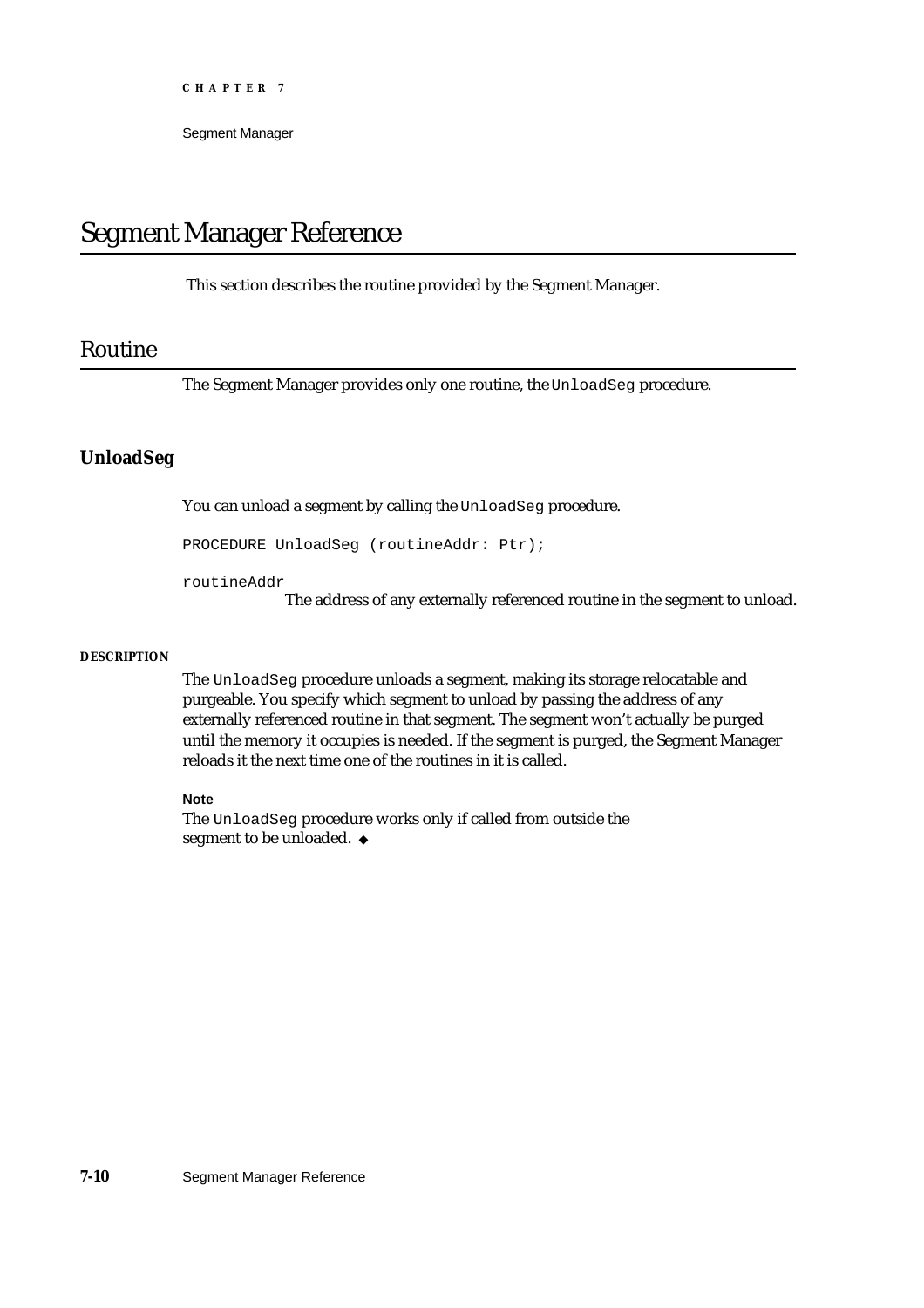Segment Manager

# Summary of the Segment Manager

# Pascal Summary

Routine

PROCEDURE UnloadSeg (routineAddr: Ptr);

# C Summary

#### Routine

pascal void UnloadSeg (void \*routineAddr);

# Assembly-Language Summary

| <b>Global Variables</b> |      |                                                                                   |  |
|-------------------------|------|-----------------------------------------------------------------------------------|--|
| CurJTOffset             | word | Offset to jump table from location pointed to by A5.                              |  |
| LoadTrap                | byte | If nonzero, call _Debugger before executing routine in a newly loaded<br>segment. |  |
| SegHiEnable             | byte | If nonzero, don't call MoveHHi when loading segments.                             |  |

### Advanced Routine

| Trap macro | On entry                     |
|------------|------------------------------|
| LoadSeq    | stack: segment number (word) |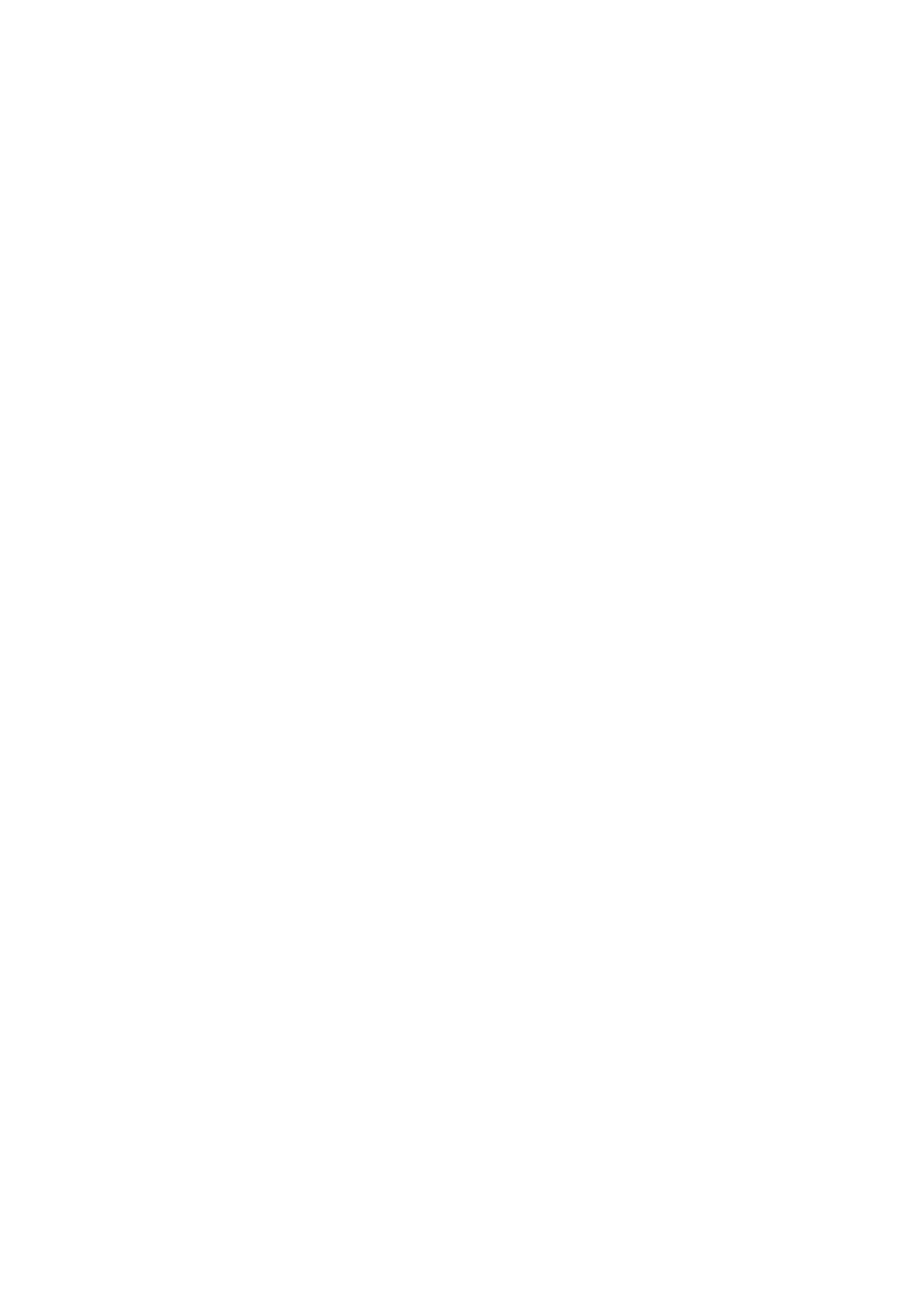# Shutdown Manager

# **Contents**

About the Shutdown Manager 8-3 The Shutdown Process 8-4 Closing Open Applications 8-5 Checking for Custom Shutdown Procedures 8-5 Checking for Open Device Drivers 8-5 Saving the Desk Scrap 8-6 Unmounting Volumes 8-6 Turning Off the Computer 8-6 Using the Shutdown Manager 8-7 Sending a Shutdown or Restart Event 8-7 Installing a Custom Shutdown Procedure 8-9 Shutdown Manager Reference 8-11 Shutdown Manager Routines 8-11 Shutting Down or Restarting a Macintosh Computer 8-12 Installing or Removing a Shutdown Procedure 8-13 Application-Defined Routine 8-16 Shutdown Procedures 8-16 Summary of the Shutdown Manager 8-18 Pascal Summary 8-18 Constants 8-18 Shutdown Manager Routines 8-18 Application-Defined Routine 8-18 C Summary 8-19 Constants 8-19 Data Types 8-19 Shutdown Manager Routines 8-19 Application-Defined Routine 8-19 Assembly-Language Summary 8-20 Constants 8-20 Trap Macros Requiring Routine Selectors 8-20

Contents **8-1**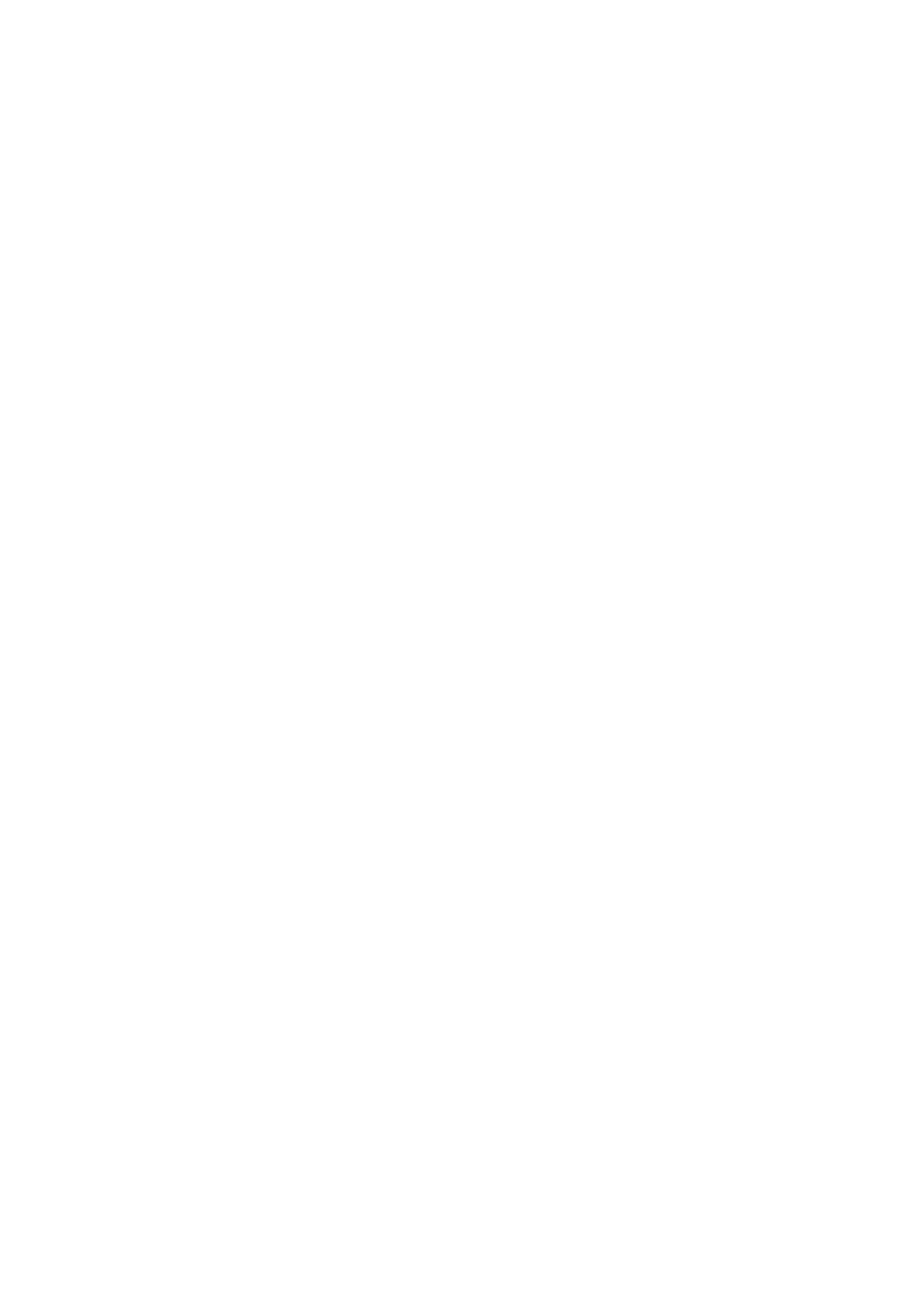#### Shutdown Manager

This chapter describes the Shutdown Manager, the part of the Operating System that manages the final stages of shutting down or restarting a Macintosh computer. The Shutdown Manager allows you to install a custom procedure that is executed during the process of shutting down or restarting. You can also use the Shutdown Manager to restart or shut down the computer directly, although this practice is strongly discouraged.

#### **WARNING** <sub>S</sub>

For reasons described later, you should avoid shutting down or restarting the computer directly except in an emergency (for instance, when data on the disk might be destroyed). If you need to restart or shut down the system, send a Shutdown or Restart event to the Finder, as described in "Sending a Shutdown or Restart Event" on page 8-7.

Read the information in this chapter if your application or other software component needs to intervene in the standard process of shutting down or restarting the computer. In general, applications do not need to intervene in this process. You are likely to use the Shutdown Manager only if you are designing a device driver or system extension requiring notification that the computer is about to be shut down or restarted.

If you want to install a custom shutdown procedure, you should know how to install a code segment into the system heap, as described in the chapter "Memory Manager" in *Inside Macintosh: Memory*. If you want to shut down or restart the computer and need to familiarize yourself with the process of sending Apple events, see the chapter "Apple Event Manager" in *Inside Macintosh: Interapplication Communication.*

This chapter begins with a description of the Shutdown Manager and of the typical shutdown or restart process. Then it describes how you can

- n use Apple events to request that the system be shut down or restarted
- n install a custom shutdown procedure to be executed during the shutdown or restart process
- remove a shutdown procedure that you have previously installed

# About the Shutdown Manager

The Shutdown Manager gives applications and other software a chance to perform any necessary shutdown processing before the computer is turned off or restarted. It also shuts down or restarts Macintosh computers, providing a consistent human interface for shutting down and restarting different models. Before restarting a computer or turning off the power, the Shutdown Manager checks for open device drivers and desk accessories and allows them to perform any necessary housekeeping.

The Shutdown Manager does not notify open applications that they are about to be shut down. This notification is handled by the Process Manager, as explained in "Using the Shutdown Manager" beginning on page 8-7. The Shutdown Manager provides two procedures that allow you to shut down or restart a Macintosh computer. However, these procedures do not perform the preliminary tasks that the Finder initiates when a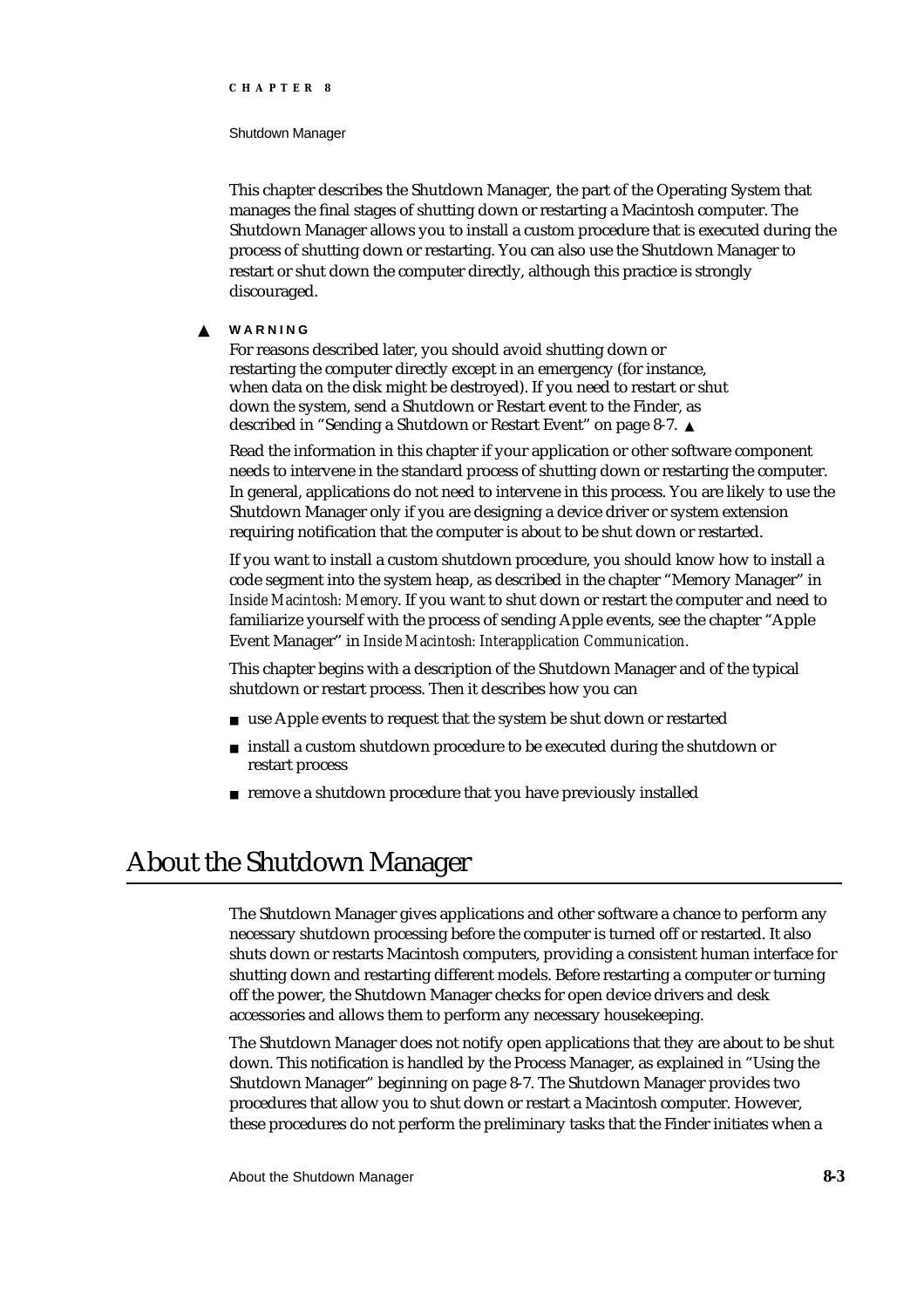#### Shutdown Manager

user chooses Shut Down or Restart from the Finder's Special menu. Accordingly, your application should not call these procedures directly because all open applications will terminate abruptly without the opportunity to save their current states and exit gracefully. Instead, your application should send a Shutdown or Restart event to the Finder, as described in "Sending a Shutdown or Restart Event" on page 8-7.

The main function of the Shutdown Manager is to execute a custom **shutdown procedure** that lets your application perform some additional tasks before the computer shuts down. The types of software most likely to install shutdown procedures are device drivers and system extensions. For example, drivers of early hard disk drives that use stepper motors usually need to park the drive heads in a safe zone before the power is turned off. A shutdown procedure could notify a driver to park the head. In another case, a user could install a system extension that displays an alert box asking whether to back up the hard disk before the computer shuts down.

# The Shutdown Process

When a user chooses Shut Down or Restart from the Finder's Special menu, the tasks performed to shut down or restart a Macintosh computer differ in one important respect from those performed when you call the Shutdown Manager directly. In the former case, the Finder receives notification of a Shutdown or Restart event and calls the Process Manager to notify any open applications to quit. Only after the applications return does the Finder call the appropriate Shutdown Manager procedures to shut down or restart the system. To have your driver or application initiate this process, you can send a Shutdown or Restart event to the Finder, as described in "Sending a Shutdown or Restart Event" on page 8-7.

The Shutdown Manager procedures for shutting down or restarting the system (either ShutDwnPower or ShutDwnStart) perform an identical five-step process:

- 1. Checking for and executing custom shutdown procedures installed by calls to ShutDwnInstall. (This step occurs three times during the shutdown process.)
- 2. Checking the Device Manager's unit table to determine whether any drivers or desk accessories are open and, if so, notifying them of the impending shutdown or restart.
- 3. Saving the desk scrap, if any.
- 4. Unmounting mounted volumes.
- 5. Turning off the computer.

This section describes the shutdown process in detail, beginning with the preliminary step, mediated by the Finder, of closing applications.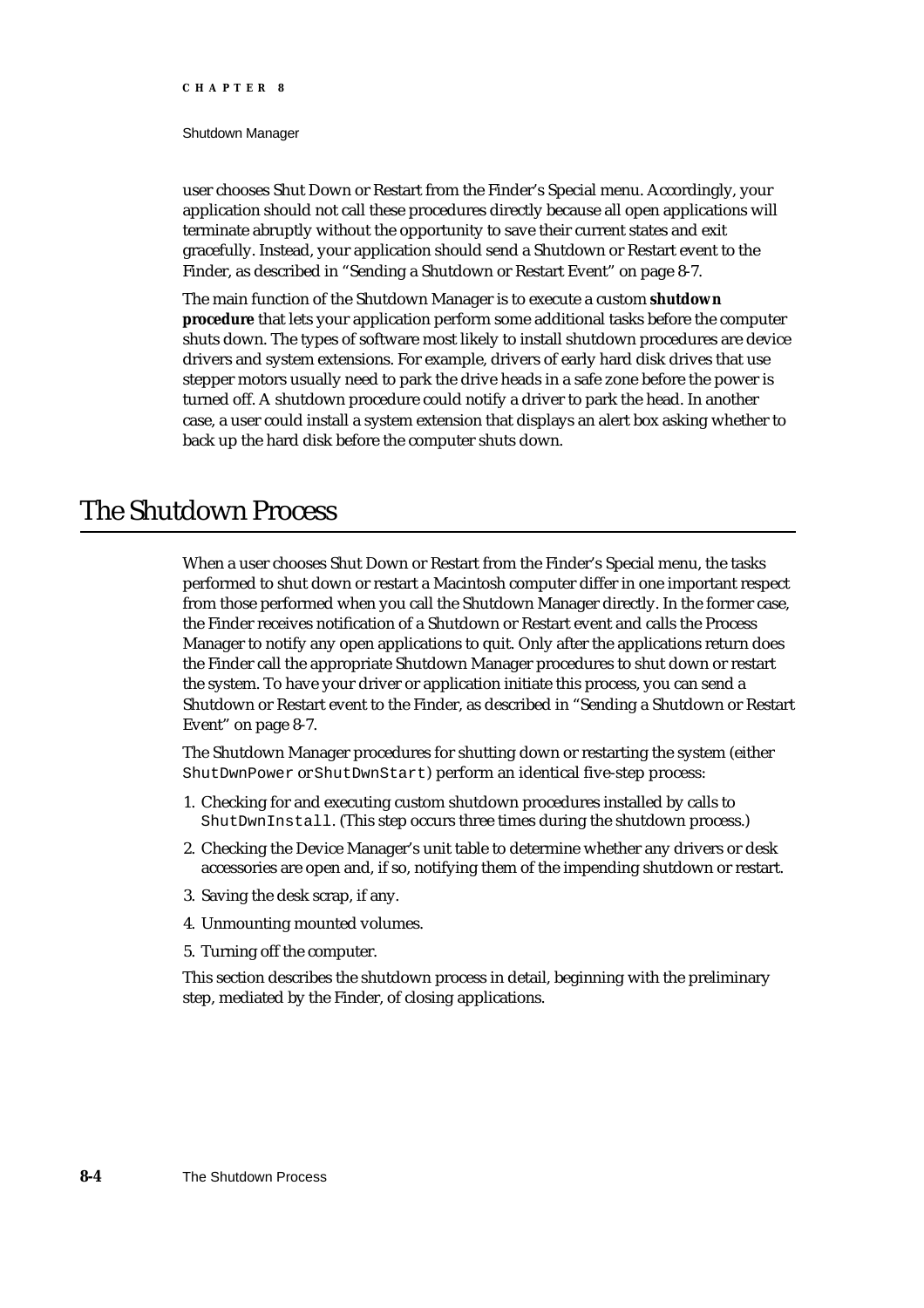Shutdown Manager

# Closing Open Applications

When a user or application notifies the Finder to shut down or restart the computer, the Finder calls the Process Manager. The Process Manager performs the important task of notifying all open applications to quit. It checks its list of open applications and sends a Quit Application event to those applications that can process Apple events. For applications that cannot process Apple events, the Process Manager sends a mouse-down event indicating that Quit was chosen from the File menu. This technique works for applications that display Quit in the File menu. Applications that display Quit in a different menu or that display a different form of Quit (such as Quit Document or Quit...) must specify a resource of type ' $mstr'$  or ' $mst#$ ' with a resource ID of 100 or 101, respectively. The Process Manager reads these resources to locate the menu containing the Quit item or to find the exact Quit string to send to the application.

Once notified, open applications have the opportunity to save data and execute other exit procedures before they quit. Note that ShutDwnPower and ShutDwnStart do not notify open applications to quit. For this reason, you should not call these routines directly.

# Checking for Custom Shutdown Procedures

After all open applications have quit, the Finder calls either ShutDwnPower or ShutDwnStart, respectively, depending on whether the user chose Shut Down or Restart from the Finder's Special menu. Because these two procedures perform the same set of tasks, the ensuing explanation applies to both routines.

The ShutDwnPower routine first checks for custom shutdown procedures installed by calls to ShutDwnInstall. The Shutdown Manager maintains a queue that contains the address of each custom procedure and a constant indicating when during the shutdown process to execute each procedure. The ShutDwnPower routine reads this queue three times during the shutdown process: before notifying drivers to shut down, before unmounting volumes, and before turning off the power. (See the description of ShutDwnInstall on page 8-13 for an explanation of the shutdown constants.) At this point, ShutDwnPower executes any custom procedures that specify the sdOnDrivers constant. Then it begins the next step of the shutdown process: checking for open device drivers.

# Checking for Open Device Drivers

After locating any custom shutdown procedures, ShutDwnPower checks the Device Manager's unit table to determine whether any device drivers or desk accessories are open. It also inspects the dNeedGoodBye bit in the drvrFlags word for each driver. This bit, if set, indicates that the driver requests notification when the application heap is reinitialized or the system shuts down. Accordingly, ShutDwnPower calls the driver's Control function with the csCode field set to –1 (the goodBye global constant). This notification of impending termination is called a **good-bye message.**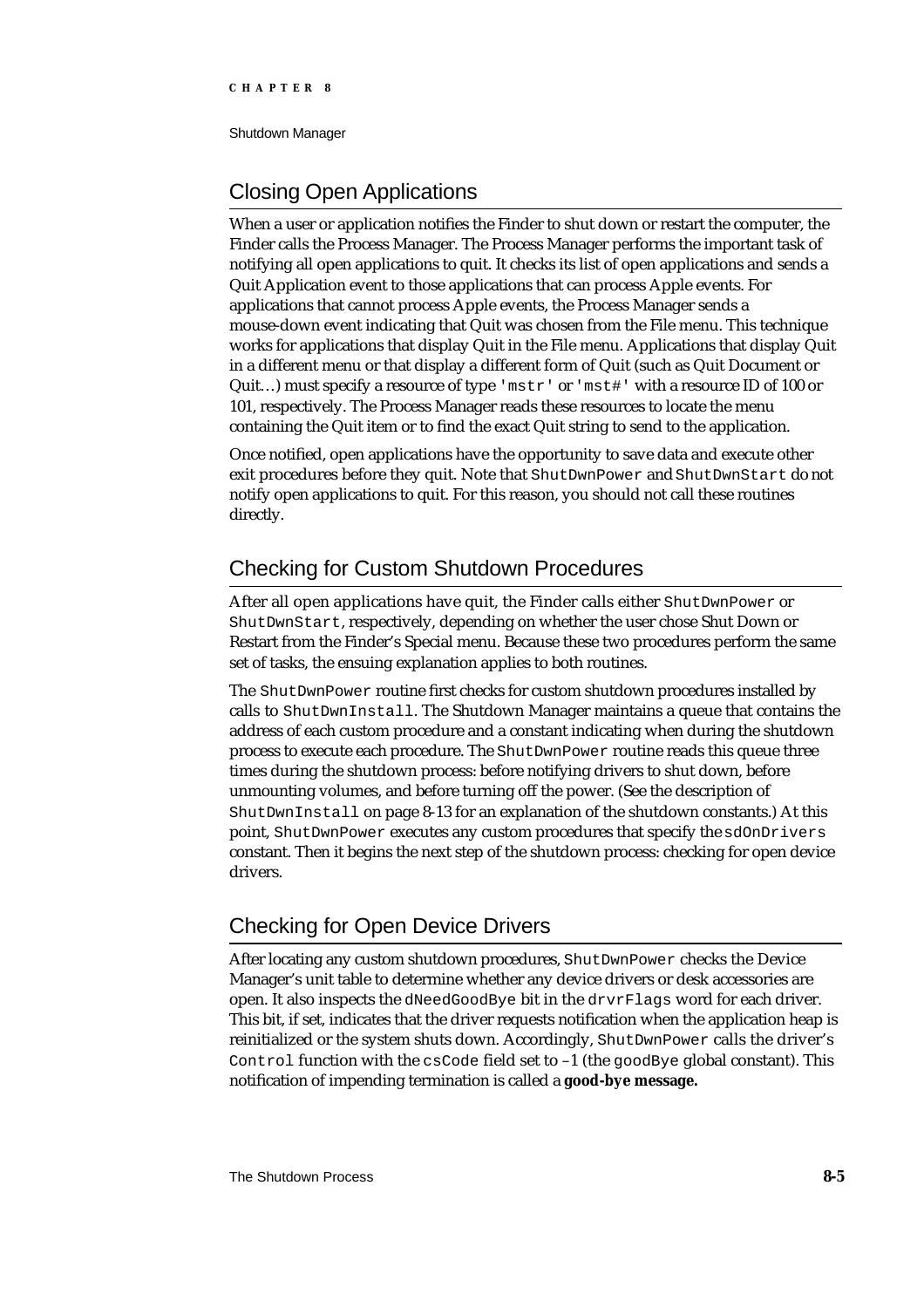Shutdown Manager

A driver in an application heap also receives a good-bye message every time an application quits. For this reason, the driver cannot always determine whether a good-bye message means that the system is about to shut down. If making this distinction is important, you can call ShutDwnInstall to install a simple procedure that informs your driver when the computer is about to shut down. For more information about the drvrFlags word and the Control function, see the chapter "Device Manager" in *Inside Macintosh: Devices.*

The ShutDwnPower procedure does not actually close the drivers. They stay open until the power is switched off.

# Saving the Desk Scrap

Having sent a good-bye message to any open driver that requested one, ShutDwnPower next calls the Scrap Manager function UnloadScrap to write the desk scrap, if any, from the Clipboard to the disk. Later, when the user restarts the computer, your application can retrieve the desk scrap by calling the LoadScrap function, as described in the chapter "Scrap Manager" of *Inside Macintosh: More Macintosh Toolbox*.

# Unmounting Volumes

After saving the desk scrap, the ShutDwnPower procedure reads the Shutdown Manager's queue and executes any shutdown procedures that specify the sdOnUnmount constant. Next, ShutDwnPower searches the volume control block queue for mounted volumes. It unmounts each one by calling the File Manager functions Eject and UnmountVol. The ShutDwnPower procedure then reads the Shutdown Manager's queue and executes any shutdown procedures that specify the sdOnRestart constant, the sdOnPowerOff constant, or both.

# Turning Off the Computer

Currently, there are two methods of turning off the various Macintosh models: one is software-controlled; the other, manual. With the software-controlled method, the Shutdown Manager actually turns off the power. With the manual method, by contrast, the Shutdown Manager darkens the screen and displays an alert box (Figure 8-1) stating that it is safe to turn off the computer.



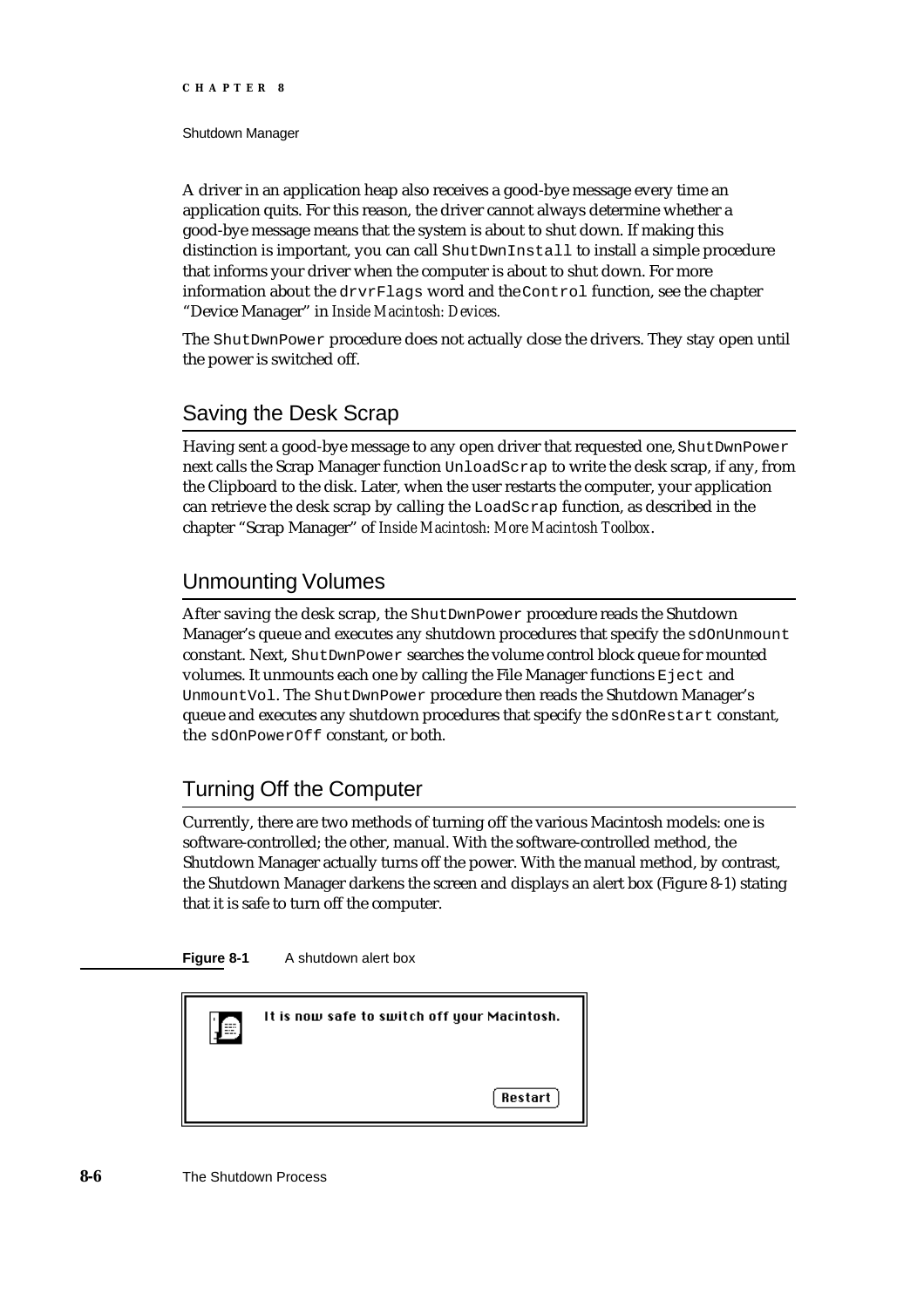#### Shutdown Manager

Currently, the product lines that employ the software-controlled method are the Macintosh II models, the Macintosh Quadra models, the Macintosh Portable computers, and the PowerBook computers. Those that employ the manual method are the Macintosh LC computers, the Macintosh SE computers, the Macintosh Classic computers, the Macintosh Plus models, and all earlier models.

All Macintosh models restart the same way when a user chooses Restart from the Special menu or when the Finder or other software calls the ShutDwnStart procedure. Remember not to call ShutDwnPower and ShutDwnStart directly because these procedures abruptly terminate other applications that are currently running, possibly resulting in a loss of data.

# Using the Shutdown Manager

The Shutdown Manager provides four procedures. The procedures ShutDwnPower and ShutDwnStart perform the same set of shutdown tasks, except that ShutDwnPower turns off a Macintosh computer, whereas ShutDwnStart restarts it. The ShutDwnInstall routine installs a custom shutdown procedure to perform a certain task before the computer shuts down or restarts. The ShutDwnPower or ShutDwnRestart routine calls your shutdown procedure at a predetermined point during the shutdown or restart process. The last procedure, ShutDwnRemove, removes custom shutdown procedures installed by ShutDwnInstall.

#### **WARNING**  $\mathbf{s}$

Usually, only the Finder or other system software should call ShutDwnPower and ShutDwnInstall. An application calling these procedures will cause other open applications to terminate abruptly, potentially destroying their data.

# Sending a Shutdown or Restart Event

Applications that support high-level events can send a Shutdown or Restart event to the Finder to request the system to shut down or restart. Once notified, the Finder calls the Process Manager, which gives open applications the opportunity to exit gracefully before the computer shuts down or restarts. The Process Manager checks its list of open applications and sends a Quit Application event to applications that can process Apple events. For applications that can't, the Process Manager sends a mouse-down event indicating that Quit was chosen from the File menu. Applications that display the Quit item in a different menu or that use a different wording must specify a resource of type 'mstr' or 'mst#' with a resource ID of 100 or 101, respectively. Once notified, the open applications then have time to perform cleanup operations (such as displaying a Save Changes alert box) before quitting.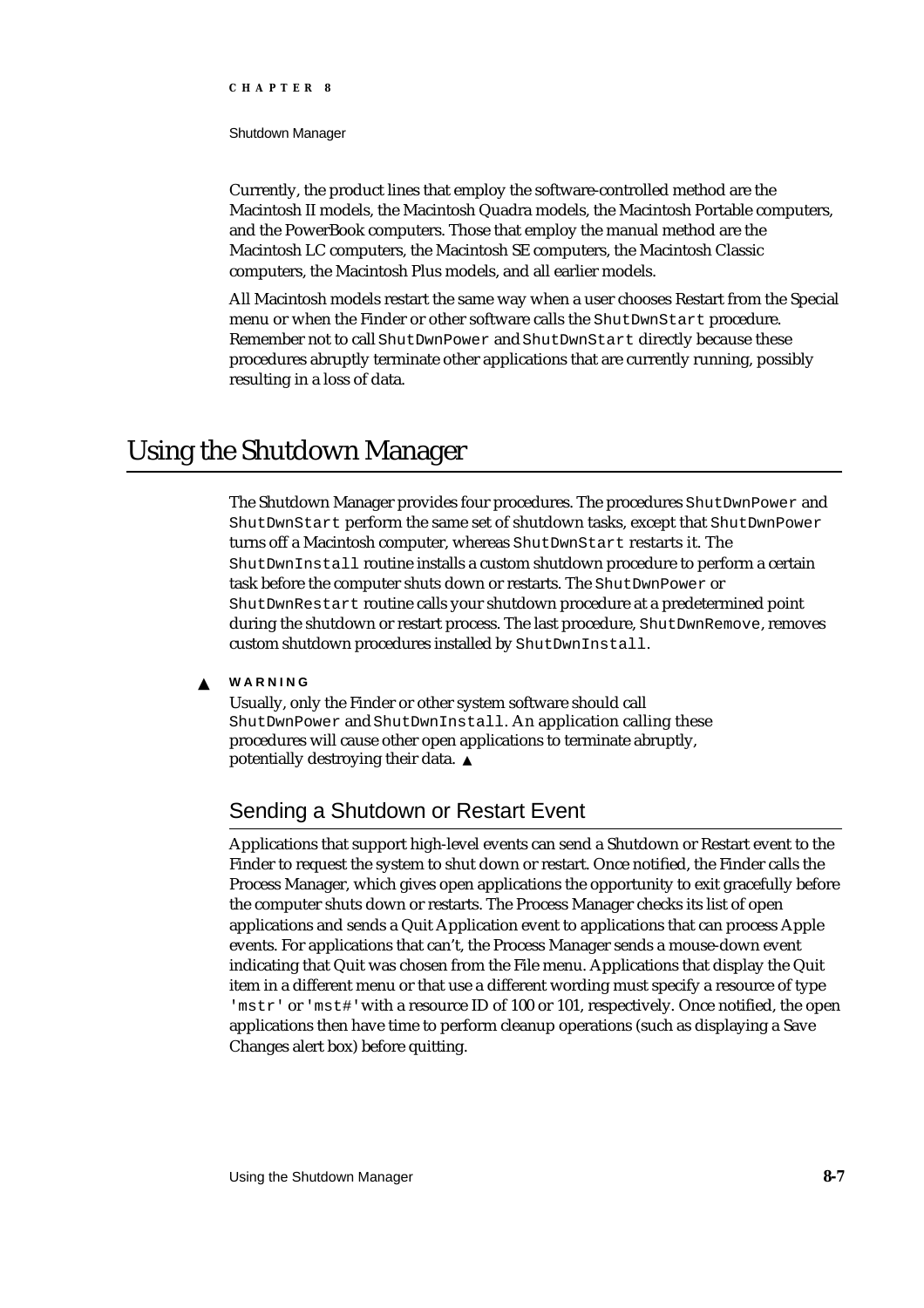The Shutdown and Restart events have the event class defined by the kAEFinderEvents constant.

```
CONST
   kAEFinderEvents = 'FNDR'; \{ (event class for Finder)
```
The Restart event has the event ID defined by the kAERestart constant, and the Shutdown event has the event ID defined by the kAEShutDown constant:

CONST

```
kAERestart = 'rest'; {event ID for Restart event}
kAEShutDown = 'shut'; {event ID for Shutdown event}
```
Listing 8-1 defines a function that sends a Shutdown event to the Finder.

```
Listing 8-1 Sending a Shutdown event
FUNCTION ShutDownSafely: OSErr;
CONST
   kFinderSig = 'FNDR';
VAR
  myErr: OSErr;
   finderAddr: AEDesc;
  myShutDown: AppleEvent;
  nilReply: AppleEvent;
BEGIN
  myErr := AECreateDesc(typeApplSignature, kFinderSig,
                        SizeOf(OSType), finderAddr);
   IF myErr = noErr THEN
      myErr := AECreateAppleEvent(kAEFinderEvents, kAEShutDown,
                              finderAddr, kAutoGenerateReturnID,
                              kAnyTransactionID, myShutDown);
   IF myErr = noErr THEN
      myErr := AESend(myShutDown, nilReply, kAENoReply +
                  kAECanSwitchLayer + kAEAlwaysInteract,
                  kAENormalPriority, kAEDefaultTimeout, NIL, NIL);
   ShutDownSafely := myErr;
END;
```
To send a Shutdown or Restart event, you must call three Apple Event Manager functions. First, use the AECreateDesc function to create an address descriptor record that specifies the address of the Finder. You can specify the address of the Finder by its signature, 'FNDR'. Next, call AECreateAppleEvent to create the Apple event you want to send. Finally, call the AESend function. Use the Apple event returned in the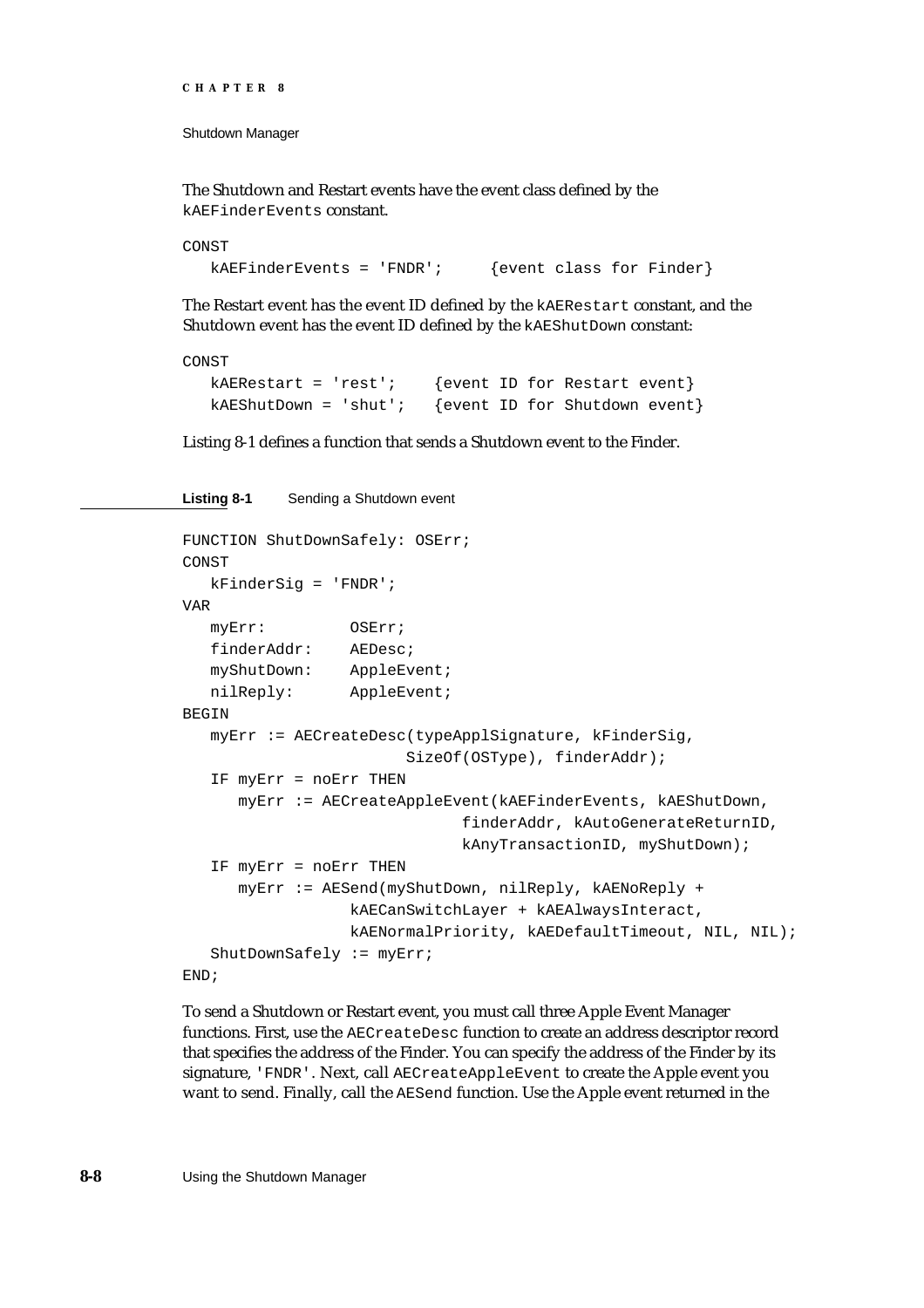#### Shutdown Manager

myShutDown variable of the AECreateAppleEvent function as the Apple event to send in AESend.

After sending the event, remember to dispose of the descriptor record and Apple event at some point, by calling the AEDisposeDesc function. For complete details about this function and the ones used in Listing 8-1, see the chapter "Apple Event Manager" in *Inside Macintosh: Interapplication Communication*.

#### **Note**

Applications running under system software version 6.0.x cannot send Apple events to MultiFinder because it cannot process them. As a result, your application cannot request that open applications be notified to quit before it calls ShutDwnPower and ShutDwnStart. Therefore, you should avoid calling these procedures unless absolutely necessary. u

# Installing a Custom Shutdown Procedure

If you write a shutdown procedure, you can install a pointer to it in the Shutdown Manager's queue by calling the ShutDwnInstall procedure. You're most likely to need to use a custom shutdown procedure if you are writing a device driver or a system extension. For example, drivers for early hard disk drives that use stepper motors usually need to park the drive heads in a safe zone before the power is turned off. Similarly, drivers for floppy disks and CD-ROM discs use a shutdown procedure that ejects the disks so that they don't remain in the drives when the computer shuts down.

If you are developing an application, you can also make use of shutdown procedures. For example, a remote backup application might install a shutdown procedure that reminds a user about scheduled backups. If the user attempts to shut down the computer before the application has backed up the disk, the shutdown procedure could display an alert box asking whether the user wants to back up the disk before the computer shuts down.

Remember that the Process Manager frees all application heaps before the Finder calls ShutDwnPower. For this reason, you can't rely on your heap being intact. You should load your shutdown procedure into the system heap and specify the constants sdOnDrivers or sdOnUnmount to ensure that the procedure is executed while the system heap and any necessary system software components are still available.

The ShutDwnInstall procedure accepts a number of constants that specify when during the shutdown process ShutDwnPower or ShutDwnStart should execute your custom procedure. You can specify more than one constant to have your procedure executed at different phases of the process. The points indicated by these constants are: before the drivers receive good-bye messages, before volumes are unmounted, or before the computer is restarted or the power supply is switched off. However, Apple Computer, Inc., cannot guarantee the state of the computer after volumes are unmounted. Accordingly, if you plan to use the system heap or call Toolbox or Operating System routines to open a file, display a dialog box, play a sound, and so forth, be sure to specify the sdOnDrivers or sdOnUnmount constants. For more information about these constants, see the description of the ShutDwnInstall routine on page 8-13.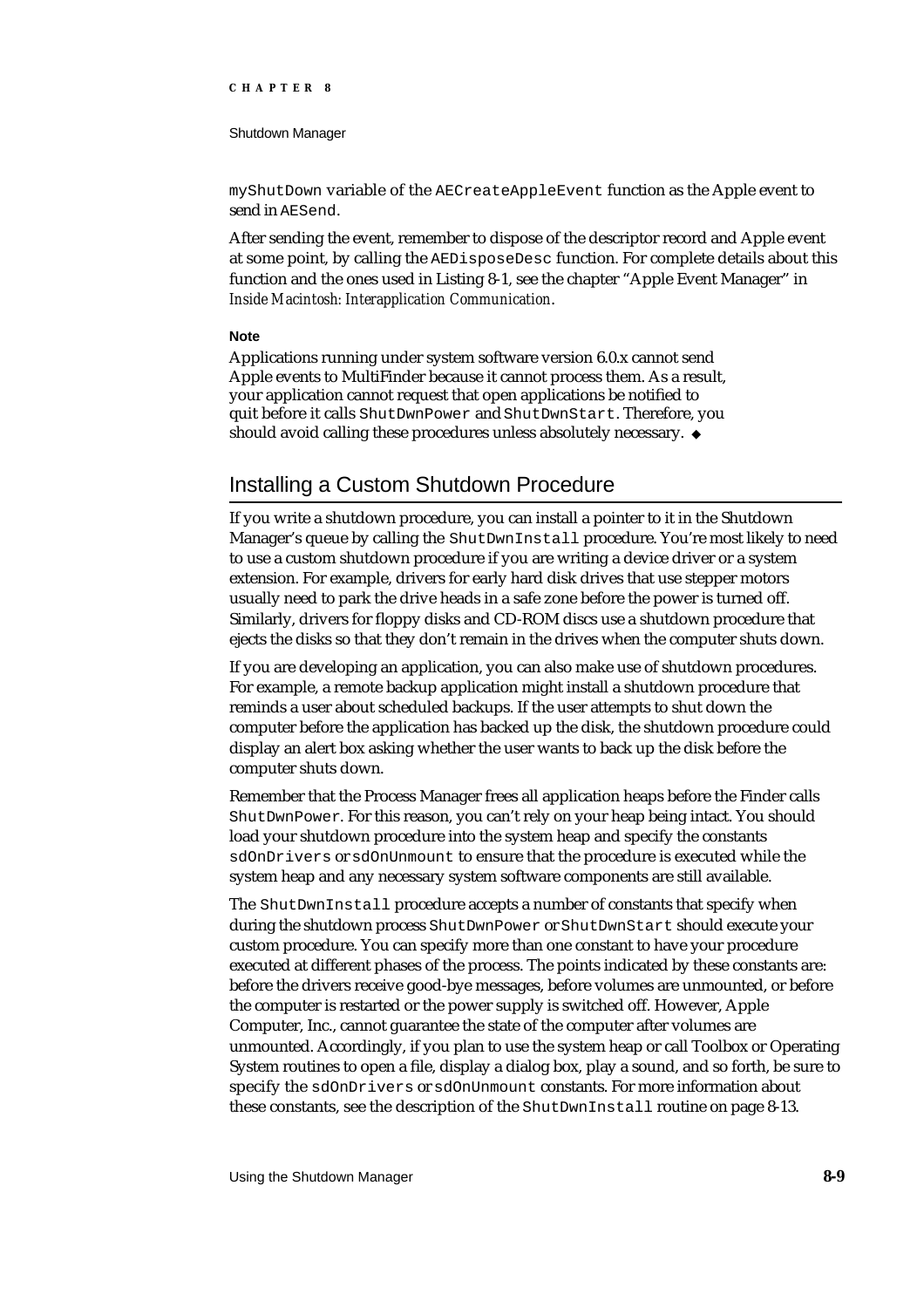Shutdown Manager

Listing 8-2 illustrates a sample custom shutdown procedure that ejects a CD-ROM disc just before the Macintosh computer shuts down or restarts.

**Listing 8-2** A sample custom shutdown procedure

```
PROCEDURE MyShutDownProc;
CONST
  kMaxScsiID = 7;VAR
  MyDCEHandle: DCtlHandle;
  CDRefNum: Integer; {driver reference number}
  myID: Integer; {SCSI ID}
  MyDevStatHandle: DevStatHandle; {handle to driver's array}
BEGIN
   {Read driver reference number from the unit table.}
  CDRefNum := GetMyRefNum;
  IF CDRefNum = 0 THEN 
     Exit(MyShutDownProc);
   {Get handle to driver's device control entry.}
  MyDCEHandle := GetDCtlEntry(CDRefNum);
  {If handle is NIL, couldn't get device control entry.}
  IF MyDCEHandle = NIL THEN 
     Exit(MyShutDownProc);
  {Eject all mounted CD-ROM discs.}
  MyDevStatHandle := DevStatHandle(MyDCEHandle^^.dCtlStorage);
  FOR myID := 0 to kMaxScsiID DO
  IF (MyDevStatHandle^^[myID].isMyCDDrive = TRUE) AND
     (MyDevStatHandle^^[myID].mounted = TRUE) THEN
     MyEjectCDProc(myID); {your routine to eject CDS}END;
```
In Listing 8-2, GetMyRefNum returns the reference number for a CD device driver from the Device Manager's unit table. A value of 0 indicates that GetMyRefNum did not find a CD device driver. Next, MyShutDownProc calls GetDCtlEntry to retrieve the handle to the CD driver's device control entry record. Both the handle (of type DCtlHandle) and the device control entry record (of type DCE) are described in the chapter "Device Manager" in *Inside Macintosh: Devices.* If the value returned is NIL, then GetDCtlEntry did not find the device control entry, and MyShutDownProc returns. The MyShutDownProc procedure next loops through the driver's device status array looking for and ejecting mounted compact discs. The MyDevStatHandle handle points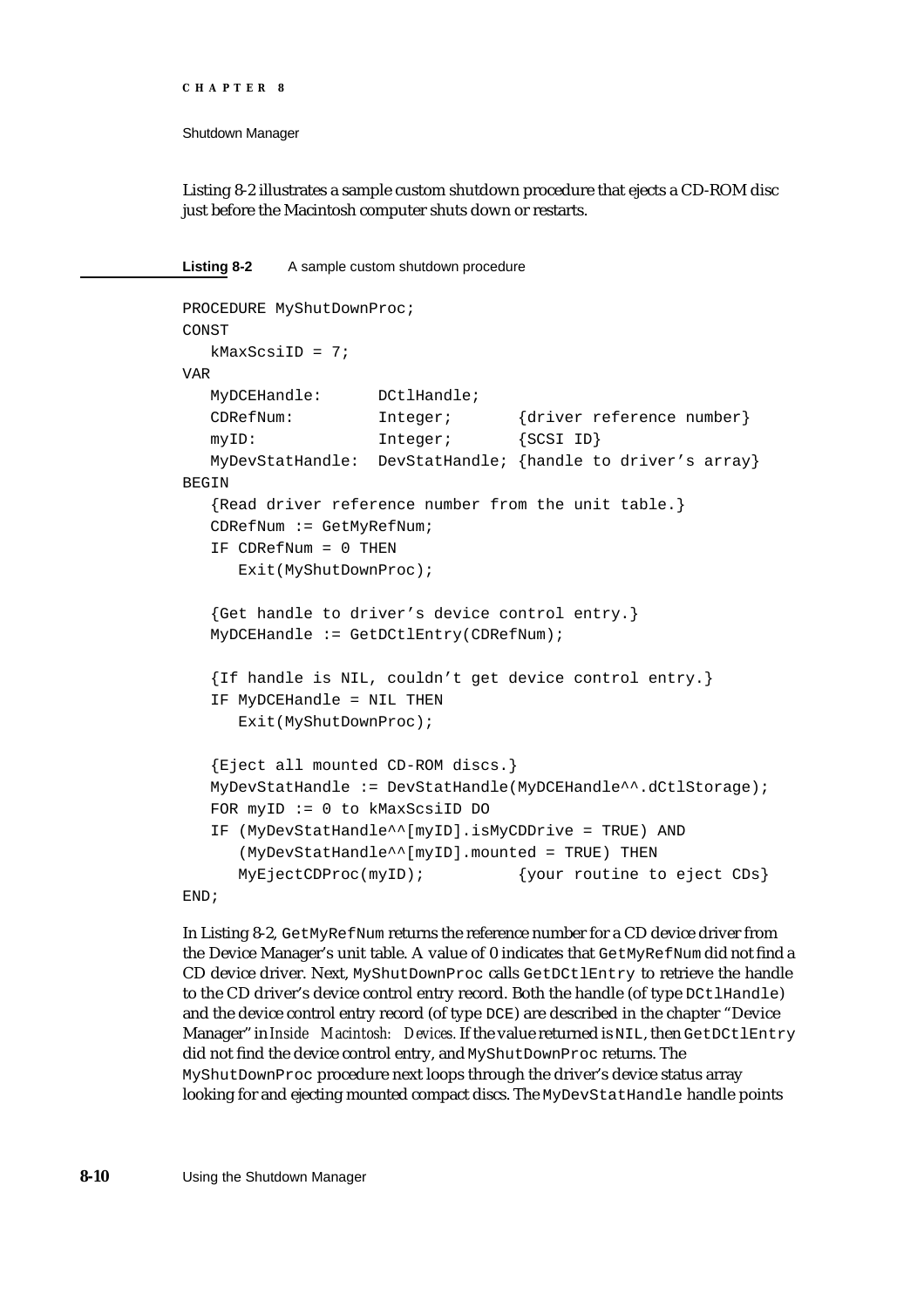Shutdown Manager

to the driver's array. After checking all elements in the array, MyShutDownProc returns control to the Shutdown Manager.

#### **Note**

Listing 8-2 does not define the device driver's array or the GetMyRefNum and MyEjectCDProc routines. These items are internal to the CD-ROM driver.

Once you have finished writing your shutdown procedure, you can install it by calling ShutDwnInstall. Your call to ShutDwnInstall should specify a pointer to MyShutDownProc, as follows.

ShutDwnInstall(@MyShutDwnProc, sdOnDrivers);

#### **Assembly-Language Note**

When the Shutdown Manager calls a shutdown procedure, it sets a bit in the D0 register indicating the current phase of the shutdown process. The values 0, 1, 2, and 3 represent the constants sdOnPowerOff, sdOnRestart, sdOnUnmount, and sdOnDrivers, respectively. You can have your shutdown procedure read D0 if it needs to keep track of the shutdown process.

The Shutdown Manager follows the standard conventions for saving registers specified in *Inside Macintosh: Overview.*

You can remove your shutdown procedure at any time by calling ShutDwnRemove.

# Shutdown Manager Reference

This section describes the routines and constants that are specific to the Shutdown Manager. For a description of the constants provided by the Shutdown Manager, see the description of the ShutDwnInstall procedure on page 8-13. The section "Summary of the Shutdown Manager" lists these routines and constants for your reference.

# Shutdown Manager Routines

This section first describes the routines for shutting down or restarting a Macintosh computer. It then describes the routines for installing or removing a custom shutdown procedure.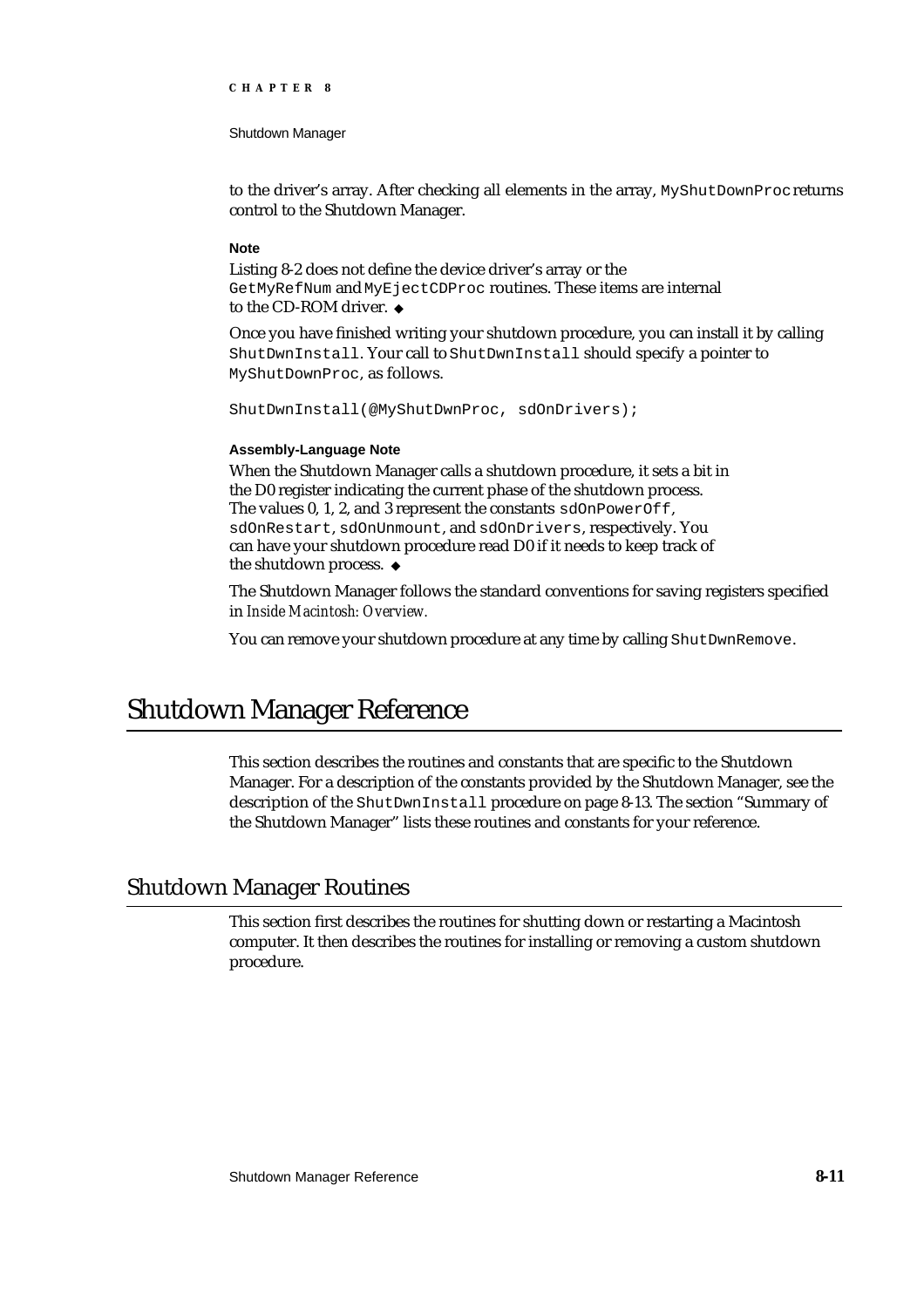Shutdown Manager

#### Shutting Down or Restarting a Macintosh Computer

The Shutdown Manager provides the routines ShutDwnPower and ShutDwnStart to shut down or restart the computer.

#### **WARNING**  $\mathbf{s}$

The ShutDwnPower and ShutDwnStart procedures are used by the Finder and other system software. You usually do not need to call these two routines. s

## **ShutDwnPower**

The system software calls the ShutDwnPower procedure to shut down a Macintosh computer.

PROCEDURE ShutDwnPower;

#### **DESCRIPTION**

The ShutDwnPower procedure initiates the final stage of the system shutdown process. It performs system housekeeping, executes any custom shutdown procedures installed by calls to ShutDwnInstall, and, if possible, turns the computer off. (The Shutdown Manager displays the Shutdown alert box if the user has to turn the computer off manually.) The system housekeeping functions consist of a five-step process, described in full in "The Shutdown Process" on page 8-4.

You should always call ShutDwnPower indirectly, through the Finder, to give any other applications running at the time a chance to exit gracefully. "Sending a Shutdown or Restart Event" on page 8-7 describes the correct way to shut down a Macintosh computer.

#### **ASSEMBLY-LANGUAGE INFORMATION**

The trap macro and routine selector for the ShutDwnPower procedure are

| Trap macro | <b>Selector</b> |  |  |
|------------|-----------------|--|--|
| Shutdown   | <b>S0001</b>    |  |  |

#### **ShutDwnStart**

The system software calls the ShutDwnStart procedure to restart a Macintosh computer.

PROCEDURE ShutDwnStart;

**8-12** Shutdown Manager Reference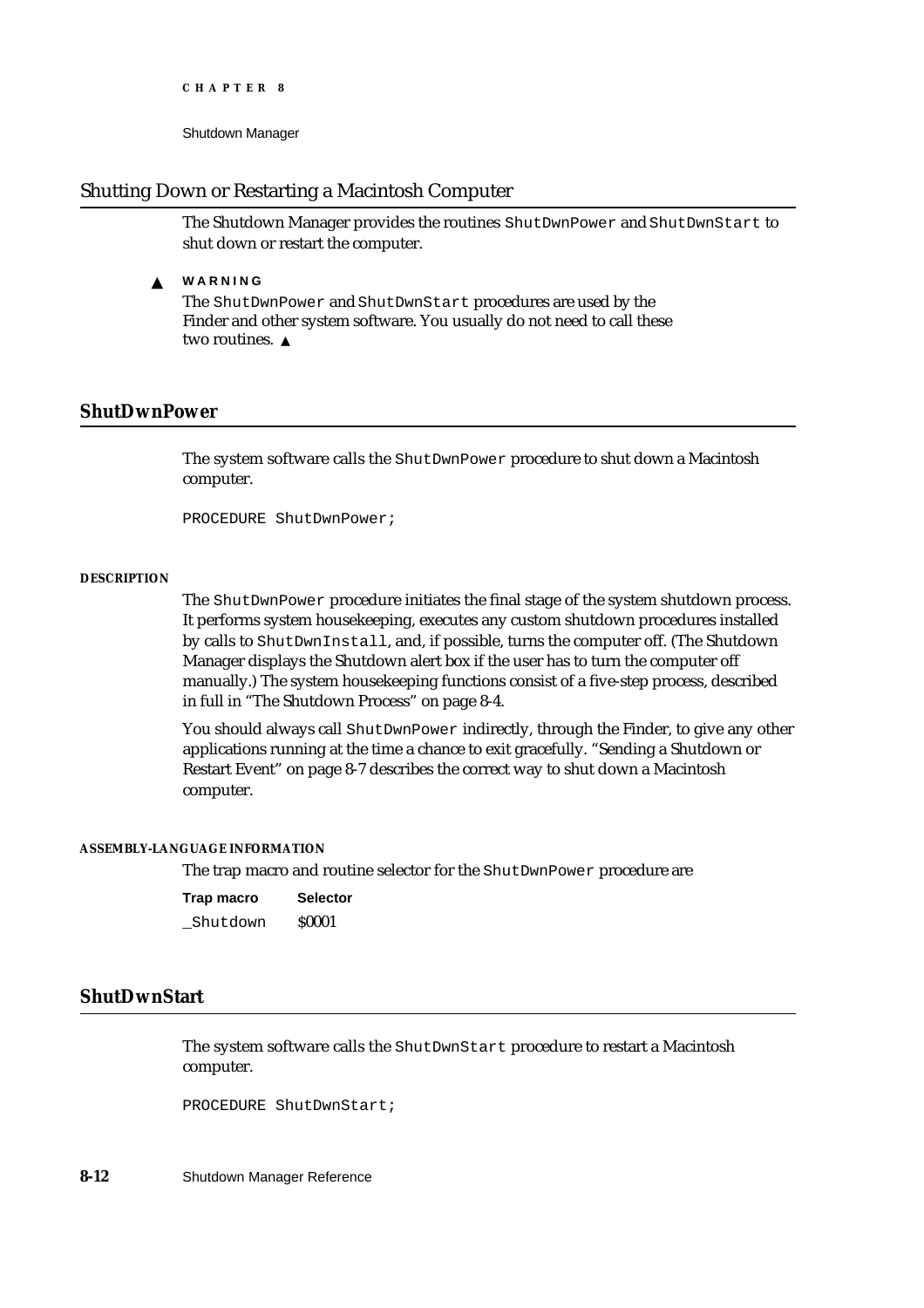Shutdown Manager

#### **DESCRIPTION**

The ShutDwnStart procedure initiates the final stage of restarting the system. It performs system housekeeping, executes any custom shutdown procedures installed with ShutDwnInstall, and restarts the computer. The system house keeping functions consist of a five-step process, described in full in "The Shutdown Process" on page 8-4.

You should always call ShutDwnStart indirectly, through the Finder, to give any other applications running at the time a chance to exit gracefully. "Sending a Shutdown or Restart Event" on page 8-7 describes the correct way to restart a Macintosh computer.

#### **ASSEMBLY-LANGUAGE INFORMATION**

The trap macro and routine selector for the ShutDwnStart procedure are

**Trap macro Selector** Shutdown \$0002

#### Installing or Removing a Shutdown Procedure

The Shutdown Manager provides the routines ShutDwnInstall and ShutDwnRemove to install and remove custom shutdown procedures.

## **ShutDwnInstall**

You can use the ShutDwnInstall procedure to install a custom shutdown procedure that performs a certain task before the computer shuts down or restarts.

PROCEDURE ShutDwnInstall (shutDownProc: ProcPtr; flags: Integer);

shutDownProc

A pointer to your shutdown procedure.

flags An integer that indicates when during the shutdown process to execute your shutdown procedure.

#### **DESCRIPTION**

The ShutDwnInstall procedure installs the custom shutdown procedure pointed to by the shutDownProc parameter. You can install more than one custom procedure; simply call ShutDwnInstall for each one. For complete information on using a shutdown procedure, see "Installing a Custom Shutdown Procedure" on page 8-9.

The flags parameter indicates when during the shutdown process ShutDwnPower or ShutDwnStart executes your shutdown procedure. The following constants serve as masks for setting the bits in the flags parameter. Set the appropriate bits to have your procedure executed at different points during shutdown.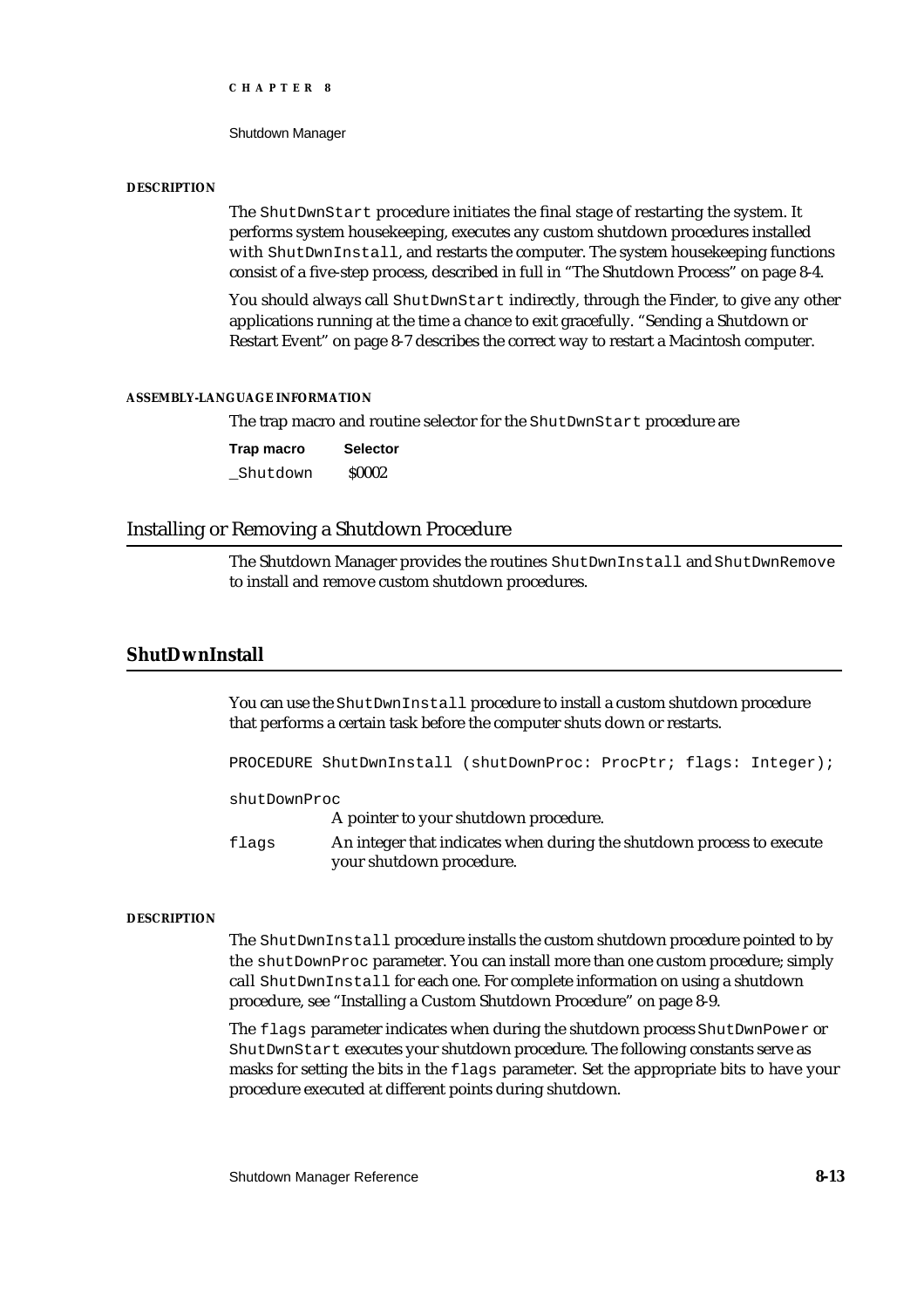#### Shutdown Manager

#### CONST

| sdOnPowerOff |  | = 1; $\{call procedure before power off\}$                  |
|--------------|--|-------------------------------------------------------------|
| sdOnRestart  |  | = 2; $\{call\ procedure\ before\ restart\}$                 |
|              |  | sdRestartOrPower = $3$ ; {call procedure before power off } |
|              |  | { or restart}                                               |
| sdOnUnmount  |  | $= 4; \{call procedure before unmounting \}$                |
|              |  | $\{$ volumes $\}$                                           |
| sdOnDrivers  |  | $= 8$ ; {call procedure before checking for }               |
|              |  | { open drivers}                                             |

The following list indicates when ShutDwnPower or ShutDwnStart executes your procedure and summarizes the known state of the computer at the point specified by each constant:

| <b>Constant</b>  | <b>Description</b>                                                                                                                                                                                                                                                                                       |
|------------------|----------------------------------------------------------------------------------------------------------------------------------------------------------------------------------------------------------------------------------------------------------------------------------------------------------|
| sdOnDrivers      | The Shutdown Manager executes your procedure before checking<br>the Device Manager's unit table for open drivers. All Toolbox and<br>Operating System managers are available. The system heap is<br>available. It is safe to open files, display dialog boxes, play sounds,<br>or perform similar tasks. |
| sdOnUnmount      | The Shutdown Manager executes your procedure before<br>unmounting volumes. All Toolbox and Operating System managers<br>are available. The system heap is available. It is safe to open files,<br>display dialog boxes, play sounds, or perform similar tasks.                                           |
| sdOnRestart      | The Shutdown Manager executes your procedure before restarting<br>the computer. The system heap is still available. However, in other<br>respects, the state of the computer is indeterminate.                                                                                                           |
| sdOnPowerOff     | The Shutdown Manager executes your procedure before switching<br>off the power supply or displaying the shutdown alert box. The<br>system heap is still available. However, in other respects, the state<br>of the computer is indeterminate.                                                            |
| sdRestartOrPower |                                                                                                                                                                                                                                                                                                          |
|                  | The Shutdown Manager executes your procedure before restarting<br>the computer or before switching off the power supply or<br>displaying the shutdown alert box. The system heap is still<br>available. However, in other respects, the state of the computer is                                         |

indeterminate.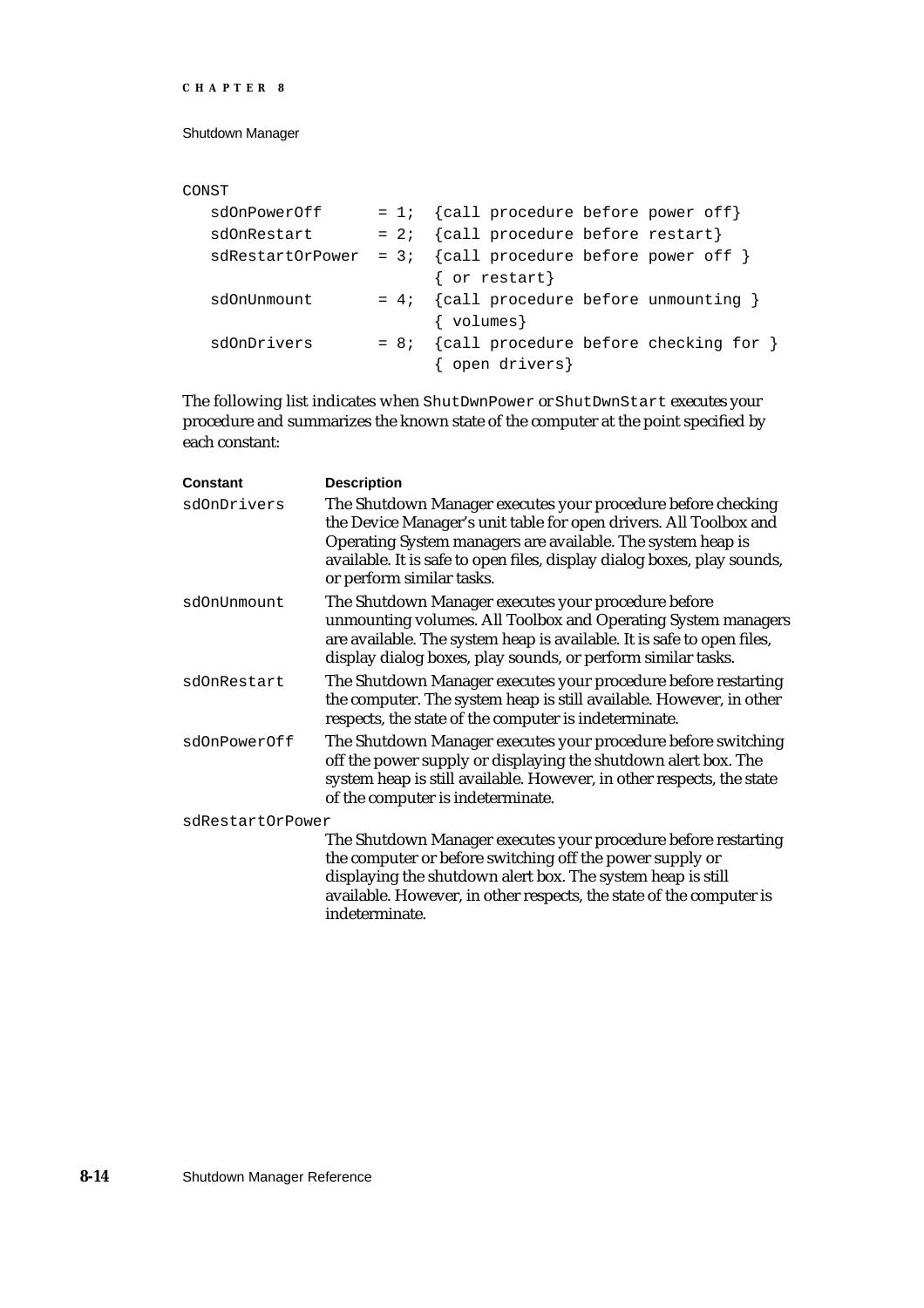Shutdown Manager

You can also combine these constants in the following ways:

| <b>Expression</b>          | <b>Description</b>                                                                                                    |
|----------------------------|-----------------------------------------------------------------------------------------------------------------------|
| sdOnPowerOff + sdOnDrivers | When the computer is shutting down, ShutDwnPower calls your<br>shutdown procedure before checking for open drivers.   |
| sdOnPowerOff + sdOnUnmount | When the computer is shutting down, ShutDwnPower calls your<br>shutdown procedure before unmounting volumes.          |
| sdOnRestart + sdOnDrivers  | When the computer is to be restarted, ShutDwnStart calls your<br>shutdown procedure before checking for open drivers. |
| sdOnRestart + sdOnUnmount  | When the computer is to be restarted, ShutDwnStart calls your<br>shutdown procedure before unmounting volumes.        |

#### **Note**

These combinations of constants are recognized by the Shutdown Manager only in system software versions 7.0 and later. u

The Shutdown Manager executes a custom shutdown procedure just once. As soon as a custom procedure returns, the Shutdown Manager removes the address and flag entries for that procedure from its shutdown queue. As a result, the combination sdOnDrivers + sdOnUnmount does not work.

If your driver or system extension remains resident in memory after the boot process, be sure to load your shutdown procedure into the system heap because the Process Manager frees all application and other temporary heaps before calling the Shutdown Manager.

#### **ASSEMBLY-LANGUAGE INFORMATION**

The trap macro and routine selector for the ShutDwnInstall procedure are

| Trap macro | <b>Selector</b> |  |  |
|------------|-----------------|--|--|
| Shutdown   | <b>S0003</b>    |  |  |

# **ShutDwnRemove**

The ShutDwnRemove procedure removes a shutdown procedure that you have previously installed by calling ShutDwnInstall.

PROCEDURE ShutDwnRemove (shutDownProc: ProcPtr);

shutDownProc

A pointer to your shutdown procedure.

Shutdown Manager Reference **8-15**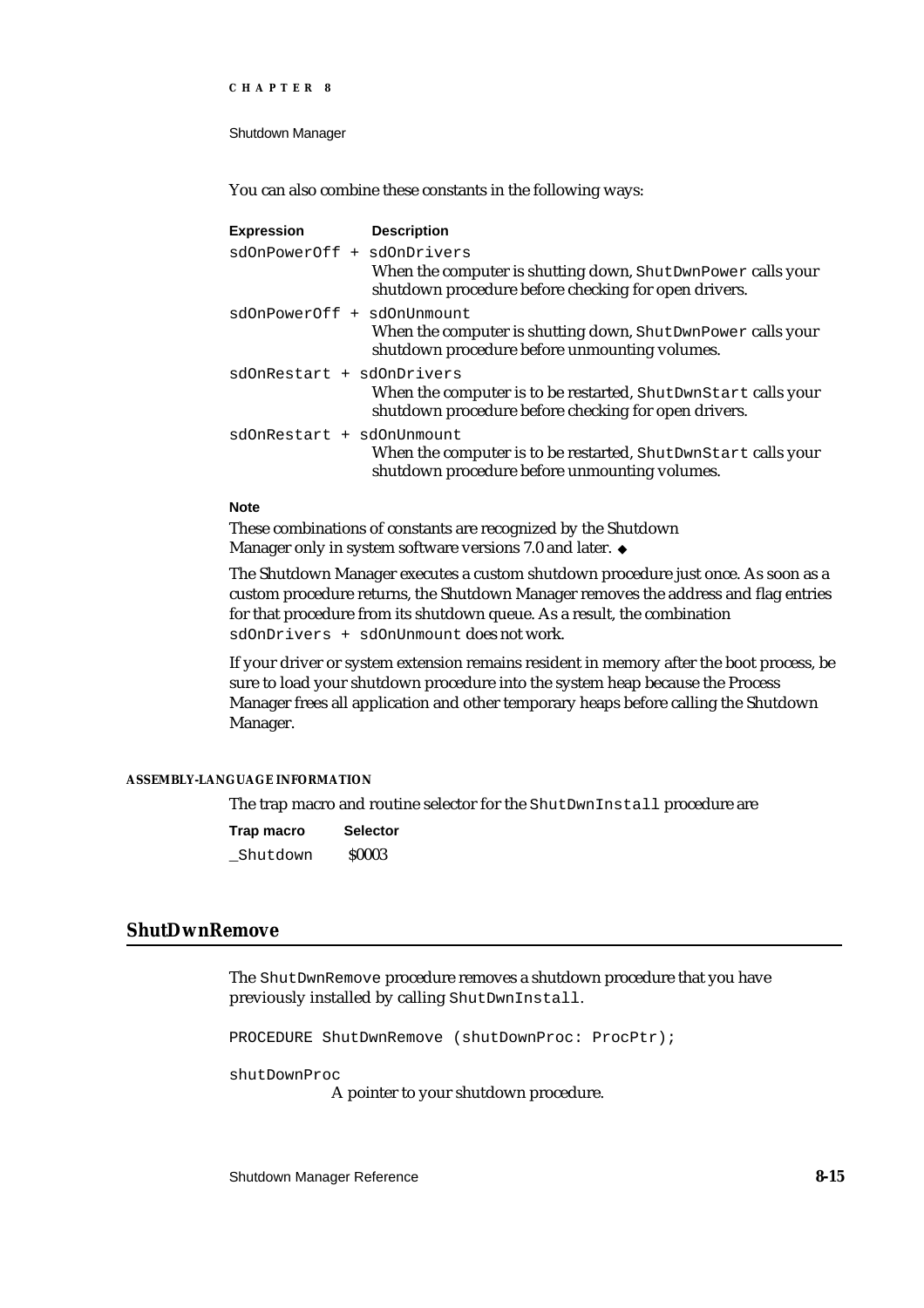Shutdown Manager

#### **DESCRIPTION**

The ShutDwnRemove procedure removes the shutdown procedure pointed to by the shutDownProc parameter. The ShutDwnRemove procedure is useful for removing a shutdown procedure when the device controlled by the driver that installed the shutdown procedure is not operating.

If you have specified that your procedure should be executed at several points during the shutdown process (for instance, before unmounting at restart and before unmounting at power off), ShutDwnRemove removes it at all points.

#### **ASSEMBLY-LANGUAGE INFORMATION**

The trap macro and routine selector for the ShutDwnRemove procedure are

**Trap macro Selector** Shutdown \$0004

# Application-Defined Routine

While the computer is restarting or shutting down, you can provide a custom shutdown procedure to perform any housekeeping tasks that your device driver or system extension requires. For example, your device driver might have to park the drive head or your system extension might have to write some statistics to a log. However, under normal circumstances, applications don't need to use a custom shutdown procedure.

# Shutdown Procedures

A shutdown procedure performs any last-minute tasks required to put a device driver (or, in rare cases, an application) in a stable state before the computer restarts or shuts down.

#### **Note**

Applications can usually perform housekeeping tasks before they quit. If your application requires that some action be taken after it quits, such as having the system display a dialog box, you should use a system extension whenever possible.

#### **MyShutDownProc**

A typical shutdown procedure has the following form:

PROCEDURE MyShutDownProc;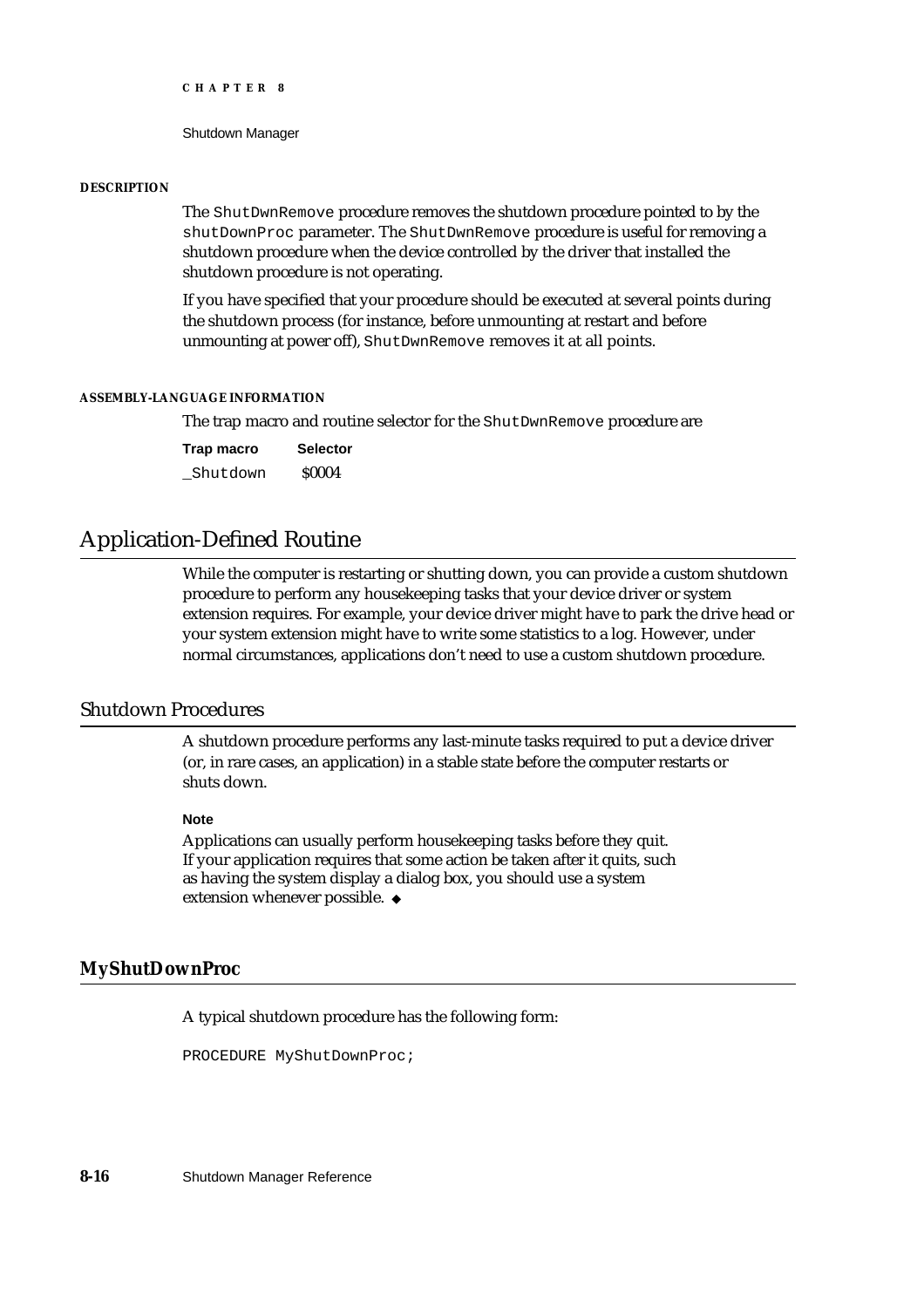Shutdown Manager

#### **DESCRIPTION**

You can install the address of your shutdown procedure in the Shutdown Manager's queue by calling the ShutDwnInstall procedure. When the computer restarts or shuts down, the Shutdown Manager searches its queue, reads the addresses it finds there, and executes the procedures at the points specified by the shutdown flag or flags that you passed with ShutDwnInstall. See the description of ShutDwnInstall on page 8-13 for details.

To remove your shutdown procedure, call the ShutDwnRemove routine, passing it a pointer to your procedure.

Be sure to install your shutdown procedure in the system heap. Because the Process Manager deallocates memory for all application heaps before the Finder calls ShutDwnPower, you can't rely on the application heap being intact. In addition, if you need to use Toolbox managers, specify the constants sdOnDrivers or sdOnUnmount to ensure that your procedure is executed while these managers are still available.

#### **ASSEMBLY-LANGUAGE INFORMATION**

The Shutdown Manager conforms with the standard assembly-language conventions for saving registers. The Shutdown Manager does not preserve the contents of these registers. Therefore, be sure to save and restore the data and address registers before issuing a jump instruction to your shutdown procedure.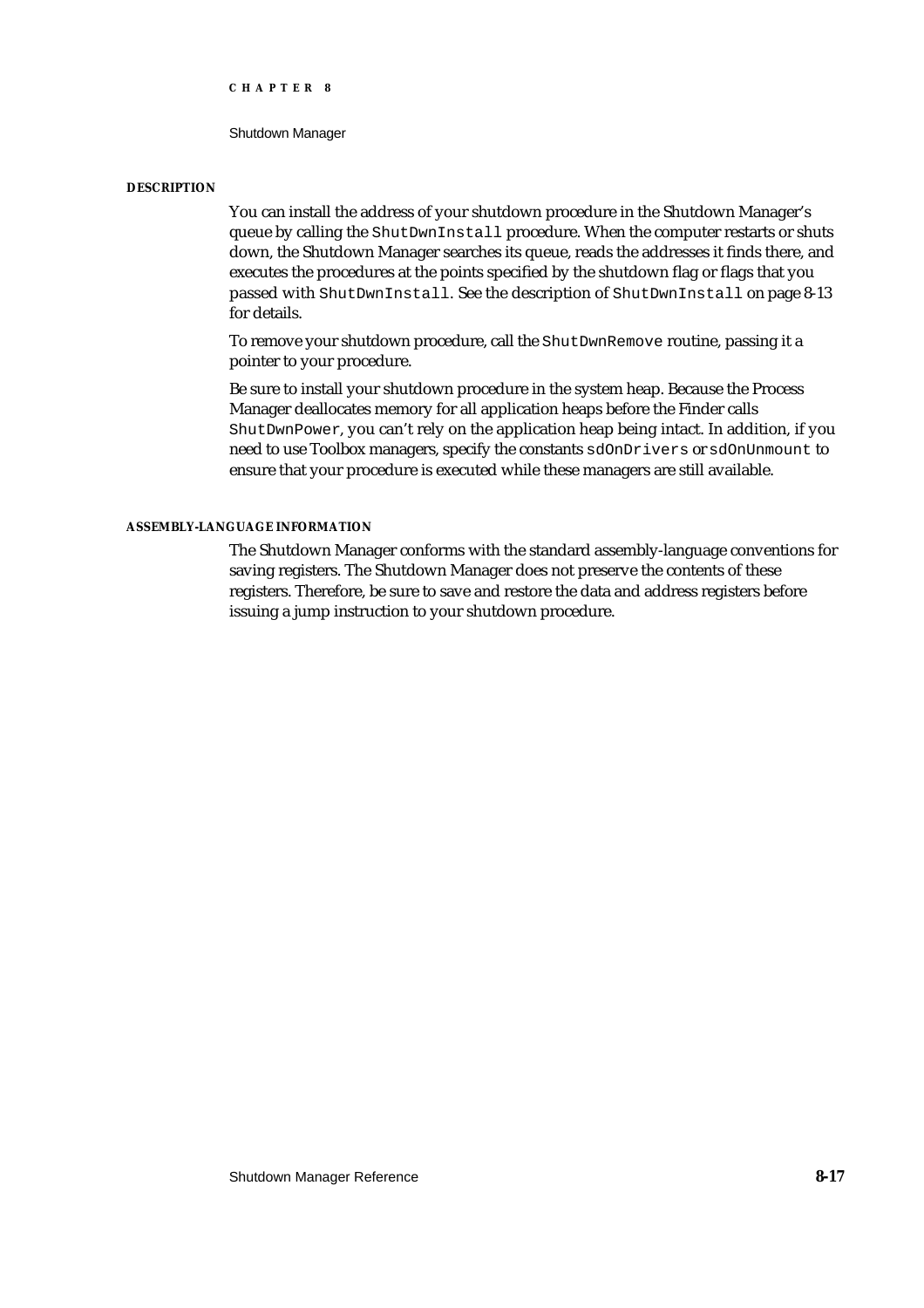# Summary of the Shutdown Manager

# Pascal Summary

#### **Constants**

| CONST                            |                                                          |
|----------------------------------|----------------------------------------------------------|
| {masks for ShutDwnInstall flags} |                                                          |
| sdOnPowerOff                     | = 1; $\{call\ procedure\ before\ power\ off\}$           |
| sdOnRestart                      | = 2; $\{call\ procedure\ before\ restart\}$              |
| sdRestartOrPower                 | = 3; {call procedure before power off or restart}        |
| sdOnUnmount                      | = 4; {call procedure before unmounting volumes}          |
| sdOnDrivers                      | $= 8i$ {call procedure before checking for open drivers} |

#### Shutdown Manager Routines

# **Shutting Down or Restarting the Computer**

PROCEDURE ShutDwnPower; PROCEDURE ShutDwnStart;

#### **Installing or Removing a Shutdown Procedure**

| PROCEDURE ShutDwnInstall | (shutDownProc: ProcPtr; flags: Integer); |  |  |
|--------------------------|------------------------------------------|--|--|
| PROCEDURE ShutDwnRemove  | (shutDownProc: ProcPtr);                 |  |  |

#### Application-Defined Routine

#### **Shutdown Procedures**

PROCEDURE MyShutDownProc;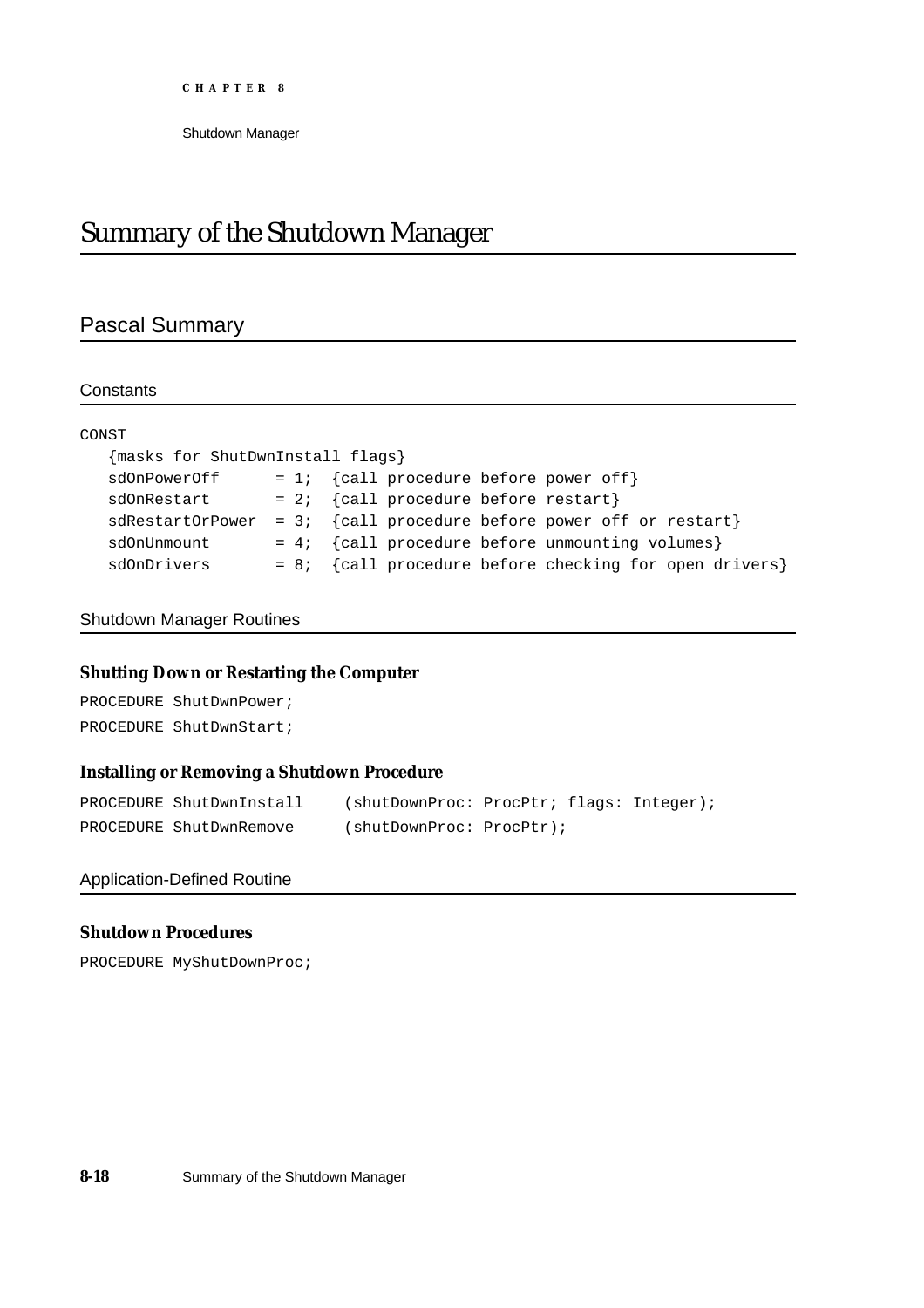```
CHAPTER 8
```
# C Summary

**Constants** 

```
/*masks for ShutDwnInstall flags*/
enum {
  sdOnPowerOff = 1, /*call procedure before power off*/
  sdOnRestart = 2, /*call procedure before restart*/
  sdRestartOrPower = 3, /*call procedure before power off or restart*/
  sdOnUnmount = 4, /*call procedure before unmounting volumes*/
  sdOnDrivers = 8 /*call procedure before checking for open */}; /* drivers*/
```
Data Types

typedef pascal void (\*ShutDwnProcPtr)(void)

## Shutdown Manager Routines

#### **Shutting Down or Restarting the Computer**

|  | pascal void ShutDwnPower | $(void)$ ; |
|--|--------------------------|------------|
|  | pascal void ShutDwnStart | $(void)$ ; |

#### **Installing or Removing a Shutdown Procedure**

```
pascal void ShutDwnInstall (ShutDwnProcPtr shutDownProc, short flags);
pascal void ShutDwnRemove (ShutDwnProcPtr shutDownProc);
```
#### Application-Defined Routine

#### **Shutdown Procedures**

pascal void MyShutDownProc (void);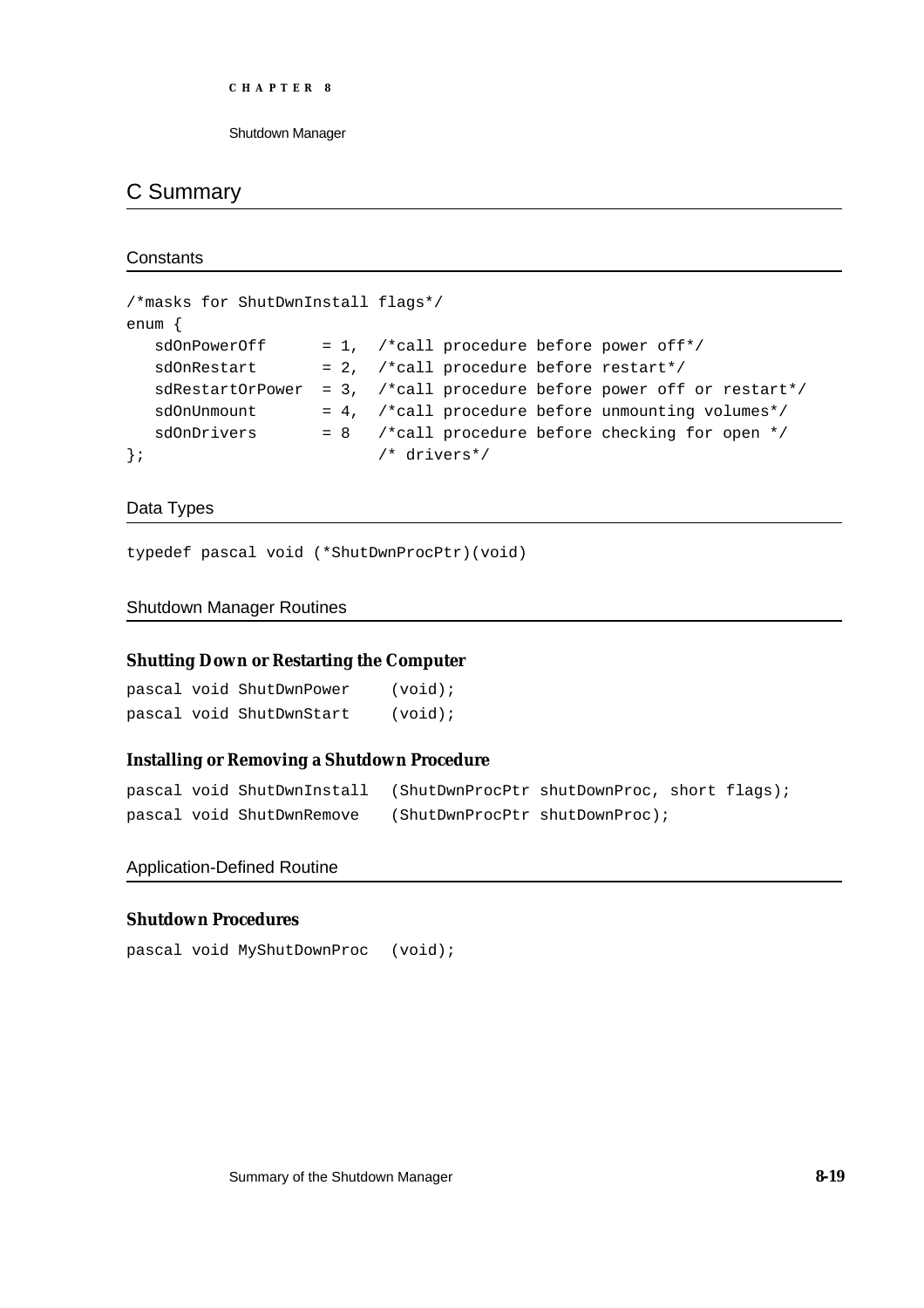# Assembly-Language Summary

# **Constants**

| sdPowerOff | EOU | Т.  |  | iselector for ShutDwnPower   |
|------------|-----|-----|--|------------------------------|
| sdRestart  | EOU | -2  |  | iselector for ShutDwnStart   |
| sdInstall  | EOU | - 3 |  | iselector for ShutDwnInstall |
| sdRemove   | EOU | 4   |  | iselector for ShutDwnRemove  |

# Trap Macros Requiring Routine Selectors

## \_Shutdown

| <b>Selector</b> | Routine        |
|-----------------|----------------|
| \$0001          | ShutDwnPower   |
| <b>S0002</b>    | ShutDwnStart   |
| \$0003          | ShutDwnInstall |
| \$0004          | ShutDwnRemove  |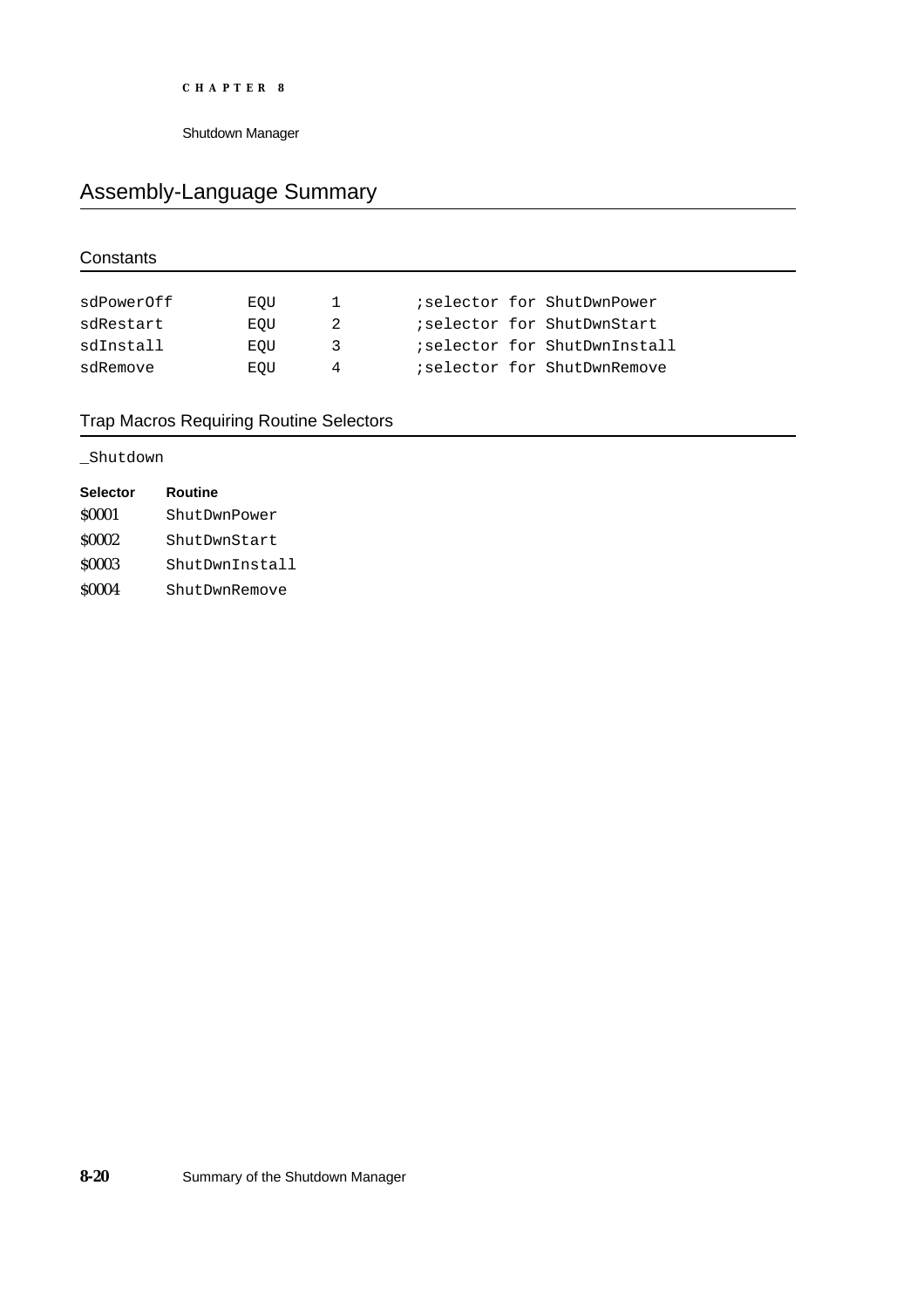# **Glossary**

**A5 world** An area of memory in an application's partition that contains the QuickDraw global variables, the application global variables, the application parameters, and the jump table—all of which are accessed through the A5 register.

**active application** The application currently interacting with the user. Its icon appears on the right side of the menu bar. See also **current process, foreground process.**

**alert notification** A notification in which an alert box containing a short message appears on the screen.

**Apple events** High-level events whose structure and interpretation are determined by the Apple Event Interprocess Messaging Protocol.

**application heap** An area of memory in the application heap zone in which memory is dynamically allocated and released on demand. The heap contains the application's 'CODE' segment 1, data structures, resources, and other code segments as needed.

**application partition** A partition of memory reserved for use by an application. The application partition consists of free space, the application heap, the application's stack, and the application's A5 world.

**asynchronous execution** A mode of invoking a routine. During the asynchronous execution of a routine, an application is free to perform other tasks. See also **completion routine.**

**audible notification** A notification in which the Sound Manager plays the system alert sound or a sound contained in an 'snd ' resource.

**background-only application** An application that does not have a user interface.

**background process** A process that isn't currently interacting with the user. See also **foreground process.**

**completion routine** A routine that is executed when an asynchronous call to some other routine is completed.

**context** Information the Process Manager maintains about a process. This information includes the current state of the process, the address and size of its partition, its type, its creator, a copy of its low-memory global variables, information about its 'SIZE' resource, and its process serial number.

**context switch** A major or minor switch.

**cooperative multitasking environment** A multitasking environment in which applications explicitly cooperate to share the available system resources. See also **multitasking environment.**

**current process** The process that is currently executing and whose A5 world is valid. This process can be in the background or foreground.

**defer** To postpone the execution of an interrupt task until all interrupts have been reenabled.

**deferred task** An interrupt task whose execution has been postponed until interrupts have been reenabled.

**Deferred Task Manager** The part of the Macintosh Operating System that allows you to defer the execution of lengthy interrupt tasks until interrupts have been reenabled.

**deferred task queue** An operating-system queue that contains deferred task records.

**deferred task record** A record that contains information about a deferred task. Defined by the DeferredTask data type.

**desk accessory** A "mini-application" that is available from the Apple menu regardless of which application you're using—for example, the Calculator, Note Pad, Alarm Clock, Puzzle, Scrapbook, Key Caps, and Chooser.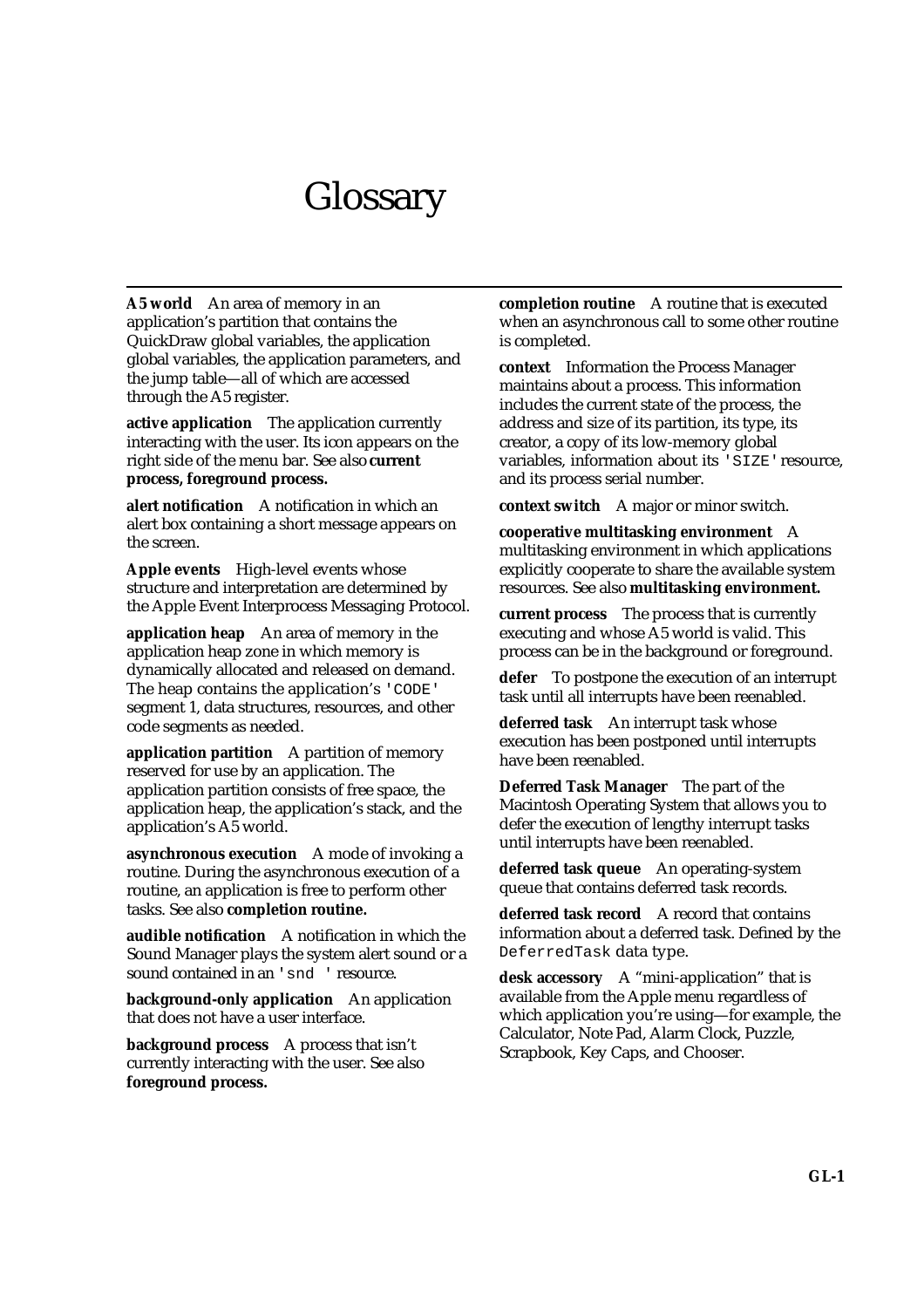**desktop** The working environment on the computer—the menu bar and the gray area on the screen. The user can have a number of documents on the desktop at the same time. At the Finder level, the desktop displays the Trash icon and the icons (and windows) of volumes that have been mounted.

**device** A part of a computer, or a piece of external equipment, that can transfer data into or out of the computer.

**device driver** A program that controls the exchange of information between an application and a device.

**Device Manager** The part of the Macintosh Operating System that supports device I/O.

**disabled interrupt** An interrupt whose priority level is lower than or the same as that of an interrupt that is currently being serviced.

**drift** To deviate or vary from scheduled execution.

**drift-free** Executed precisely as scheduled, without drifting.

**event** The means by which the Event Manager communicates information about user actions, changes in the processing status of the application, and other occurrences that require a response from the application.

**Event Manager** The collection of routines that an application can use to receive information about actions performed by the user, to receive notice of changes in the processing status of the application, and to communicate with other applications.

**exception** An error or other special condition detected by the microprocessor in the course of program execution.

**external reference** A reference to a routine or variable defined in another code segment.

**fixed-frequency** Of constant frequency.

**foreground process** The process that is currently interacting with the user; it appears to the user as the active application. The foreground process displays its menu bar, and its windows are in front of the windows of all other applications. See also **background process.**

**frequency** The number of times per second that an action (such as the issuance of an interrupt) occurs. An action's frequency is measured in cycles per second, or hertz. See also **period.**

**good-bye messag**e A message sent by the Operating System to notify device drivers when an application quits or the system shuts down. To receive a good-bye message, drivers must set the dNeedGoodBye bit in the drvrFlags word.

**hertz (Hz)** A unit of frequency, equal to one cycle per second.

**interrupt** An exception signaled by a device to the processor, notifying it of a change in the condition of the device, such as the completion of an I/O request.

**interrupt handle** A routine that services interrupts.

**interrupt priority level** A number that identifies the importance of an interrupt. It indicates which device is interrupting, and which interrupt handler should be executed in response to the interrupt.

**interrupt table** A list (stored in low memory) of interrupt vectors.

**interrupt task** A routine executed as the result of an interrupt.

**interrupt vector** The address of an interrupt handler.

**jump table** An area of memory in an application's A5 world that contains one entry for every externally referenced routine in every code segment of the application. The jump table is the means by which segments are loaded and unloaded.

**jump table entry** A single entry in a jump table.

**kill** To cause a process or task to stop executing.

**load** To move a segment into RAM.

**Macintosh Operating System** The part of Macintosh system software that manages basic low-level operations such as file reading and writing, memory allocation and deallocation, process execution, and interrupt handling.

**main segment** The segment that contains the main program.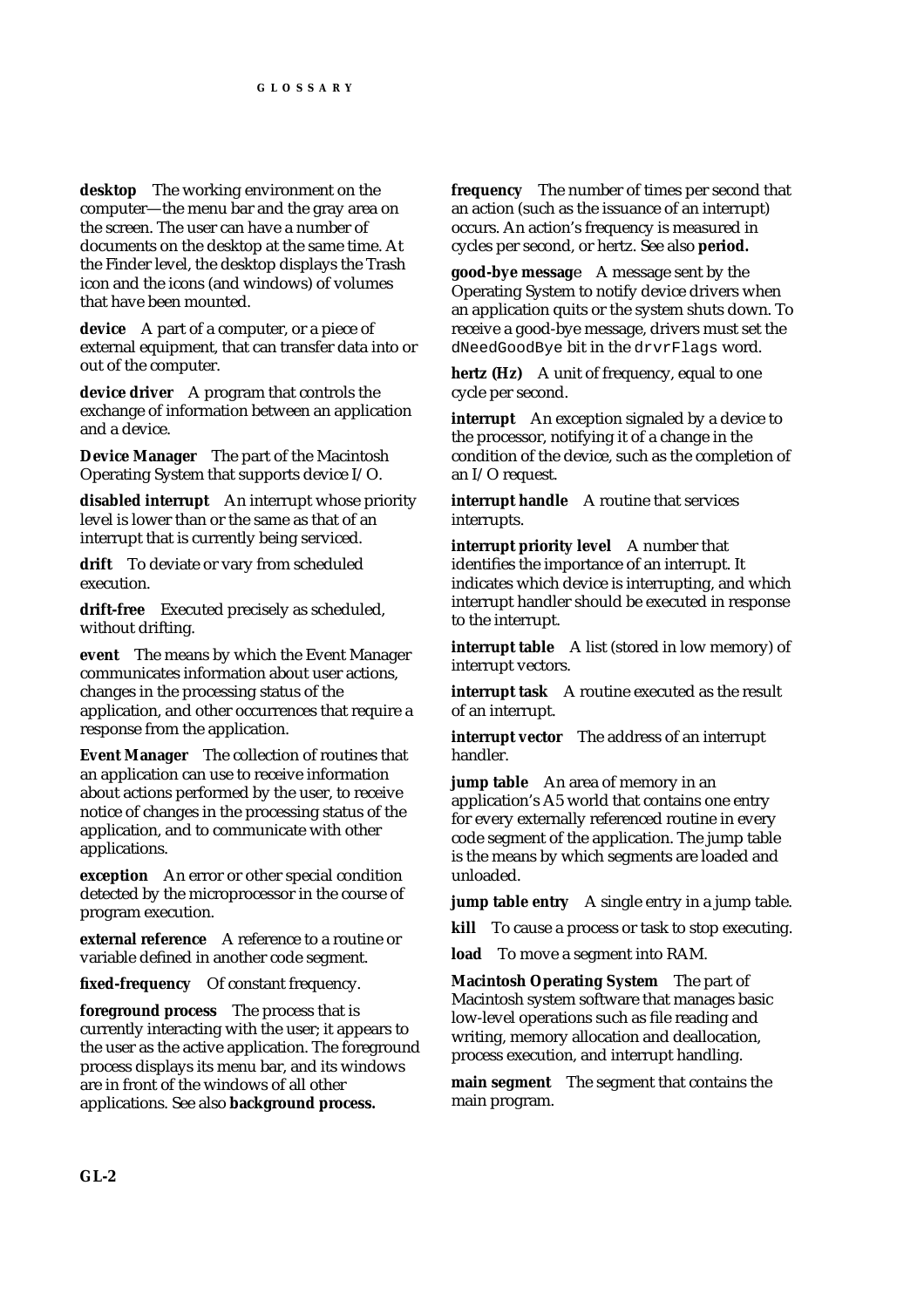**major switch** The process of switching the context of the foreground process with the context of a background process (including the A5 worlds and application-specific system global variables) and bringing the background process to the front, sending the previous foreground process to the background. See also **context, minor switch.**

**microsecond** A unit of time equal to one millionth of a second. Abbreviated usec.

**millisecond** A unit of time equal to one thousandth of a second. Abbreviated msec.

**minor switch** The process of switching the context of a process to give time to a background process without bringing the background process to the front. See also **context, major switch.**

**multitasking environment** An environment in which several independent applications or other processes can be open at once. See also **cooperative multitasking environment.**

**notification** An audible or visible indication that your application (or other piece of software) requires the user's attention. See also **alert notification, audible notification,** and **polite notification.**

**Notification Manager** The part of the Macintosh Operating System that allows you to inform users of significant occurrences in applications that are running in the background or in software that is largely invisible to the user.

**notification queue** The Notification Manager's list of pending notification requests.

**notification record** The internal representation of a notification request, through which you specify how a notification is to occur. Defined by the NMRec data type.

**notification request** A request to the Notification Manager to create a notification.

**notification response procedure** A procedure that the Notification Manager can execute as the final step in a notification.

**null event** An event signaling that there are no more events to report.

**open application** An application that is loaded into memory.

#### **Operating System** See **Macintosh Operating System.**

**operating-system event** An event returned by the Event Manager to communicate changes in the operating status of applications (suspend and resume events) and movement of the mouse outside of an area defined by the application (mouse-moved events).

**operating-system queue** See **queue.**

**partition** A contiguous block of memory reserved for use by the Operating System or by an application. See also **application partition** and **system partition.**

**period** The time elapsed during one complete cycle. See also **frequency.**

**persistent VBL task** A VBL task that is executed as scheduled, even when the application that installed it is switched out and is no longer in control of the CPU.

**polite notification** A notification in which a small icon blinks in the menu bar at the location of the Apple menu icon (the Apple logo) or the Application menu icon.

**prime** To activate a Time Manager task that is already installed in the Time Manager queue.

**process** An open application or, in some cases, an open desk accessory. (Only desk accessories that are not opened in the context of another application are considered processes.)

**Process Manager** The part of the Macintosh Operating System that provides a cooperative multitasking environment by controlling access to shared resources and managing the scheduling, execution, and termination of applications.

**processor priority** Bits in the status register of the CPU that indicate which interrupts are to be processed and which are to be ignored.

**process serial number** A number assigned by the Process Manager that identifies a particular instance of an application; this number is unique during a single boot of the local machine. Defined by the ProcessSerialNumber data type.

**queue** A list of identically structured entries linked together by pointers.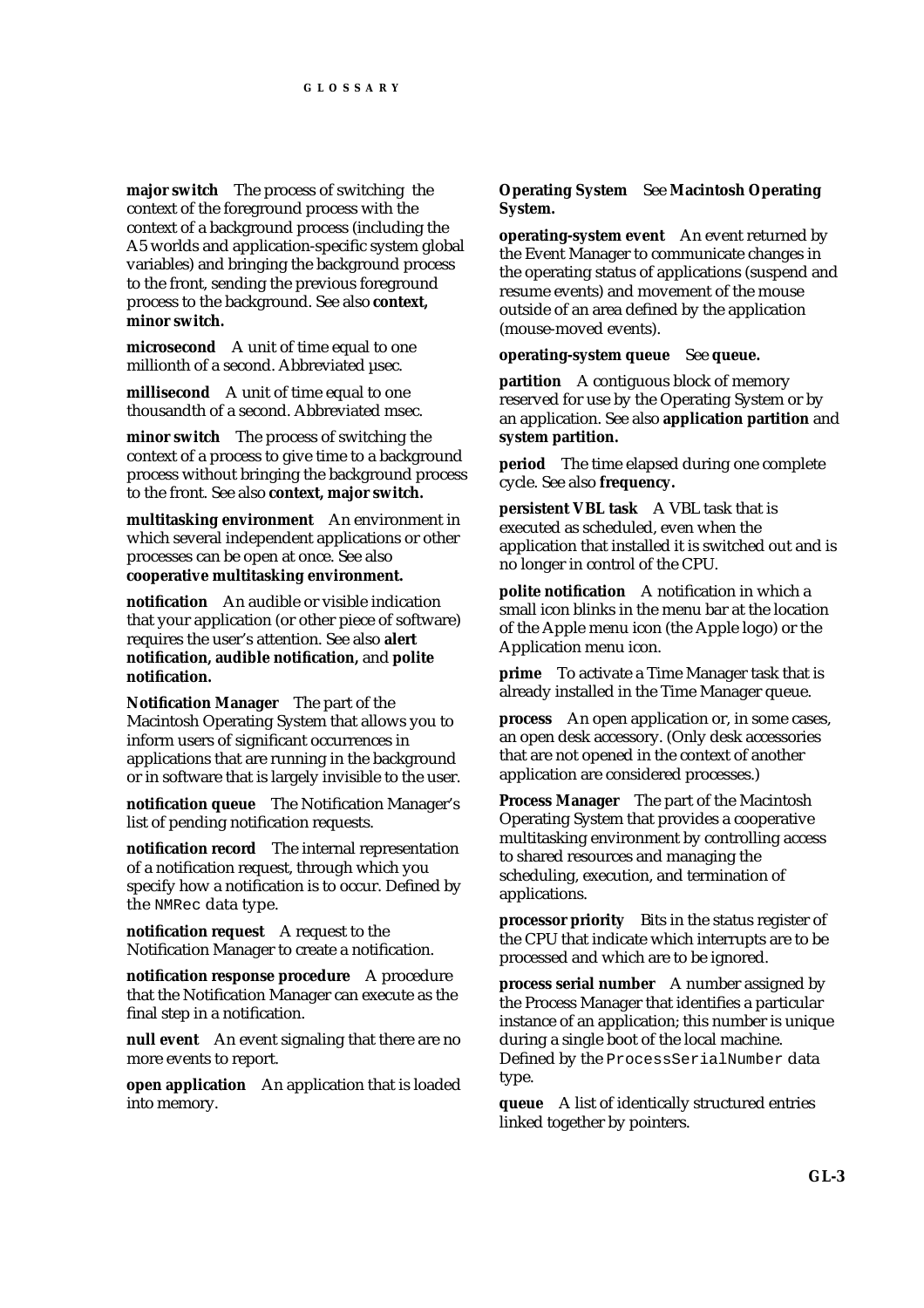**resume event** An operating-system event that indicates that the execution of your application is about to be resumed. See also **suspend event.**

**segment** One of several logical divisions of the code of an application. Not all segments need to be in memory at the same time.

**segment header** A 4-byte area at the beginning of a segment that contains the offset of the first routine's entry from the beginning of the jump table (2 bytes) and the number of entries for the segment (2 bytes).

**Segment Manager** The part of the Macintosh Operating System that loads and unloads your application's code segments into and out of memory.

**service** To handle an interrupt by executing its interrupt handler.

**Shutdown Manager** The part of the Macintosh Operating System that manages the final stages of shutting down or restarting a Macintosh computer.

**shutdown procedure** An custom procedure installed by calling the ShutDwnInstall procedure and executed by the Shutdown Manager before the computer restarts or shuts down.

**slot-based VBL task** A VBL task that is linked to an external video monitor.

**slot-card interrupt** An interrupt sent by a slot device.

**stack** An area of memory in the application partition that is used to store temporary variables.

**suspend event** An operating-system event that indicates that the execution of your application is about to be suspended. See also **resume event.**

**switch** See **major switch** and **minor switch.**

**synchronous execution** A mode of invoking a routine. After calling a routine synchronously, an application cannot perform other tasks until the routine is completed.

**system-based VBL task** A VBL task that is not linked to an external video monitor.

**system partition** A partition of memory reserved for use by the Operating System. **terminate** To end the execution of a process. A process can terminate by crashing, by quitting, or by being killed by some other process.

**Time Manager** The part of the Macintosh Operating System that lets you schedule the execution of a routine after a certain time has elapsed.

**Time Manager queue** A list of all installed Time Manager tasks.

**Time Manager task record** A data structure that contains information about a Time Manager task. Defined by the TMTask data type.

**unload** To unlock a segment. By unlocking unneeded segments, you allow them to be relocated or purged if necessary to accommodate a later memory-allocation request.

**VBL** See **vertical retrace interrupt.**

**VBL task** A task executed during a vertical retrace interrupt. See also **slot-based VBL task** and **system-based VBL task**.

**VBL task record** A data structure that contains information about a VBL task. Defined by the VBLTask data type.

**vertical blanking interrupt (VBL)** See **vertical retrace interrupt.**

**vertical retrace interrupt** An interrupt generated by the video circuitry each time the electron beam of a monitor's display tube returns from the lower-right corner of the screen to the upper-left corner.

**Vertical Retrace Manager** The part of the Operating System that schedules and executes tasks during a vertical retrace interrupt.

**vertical retrace queue** A list of the tasks to be executed during a vertical retrace interrupt.

**virtual memory** Addressable memory beyond the limits of the available physical RAM. The Operating System extends the logical address space by allowing unused applications and data to be stored on a secondary storage device instead of in physical RAM.

wake up To make a previously suspended process eligible to receive CPU time.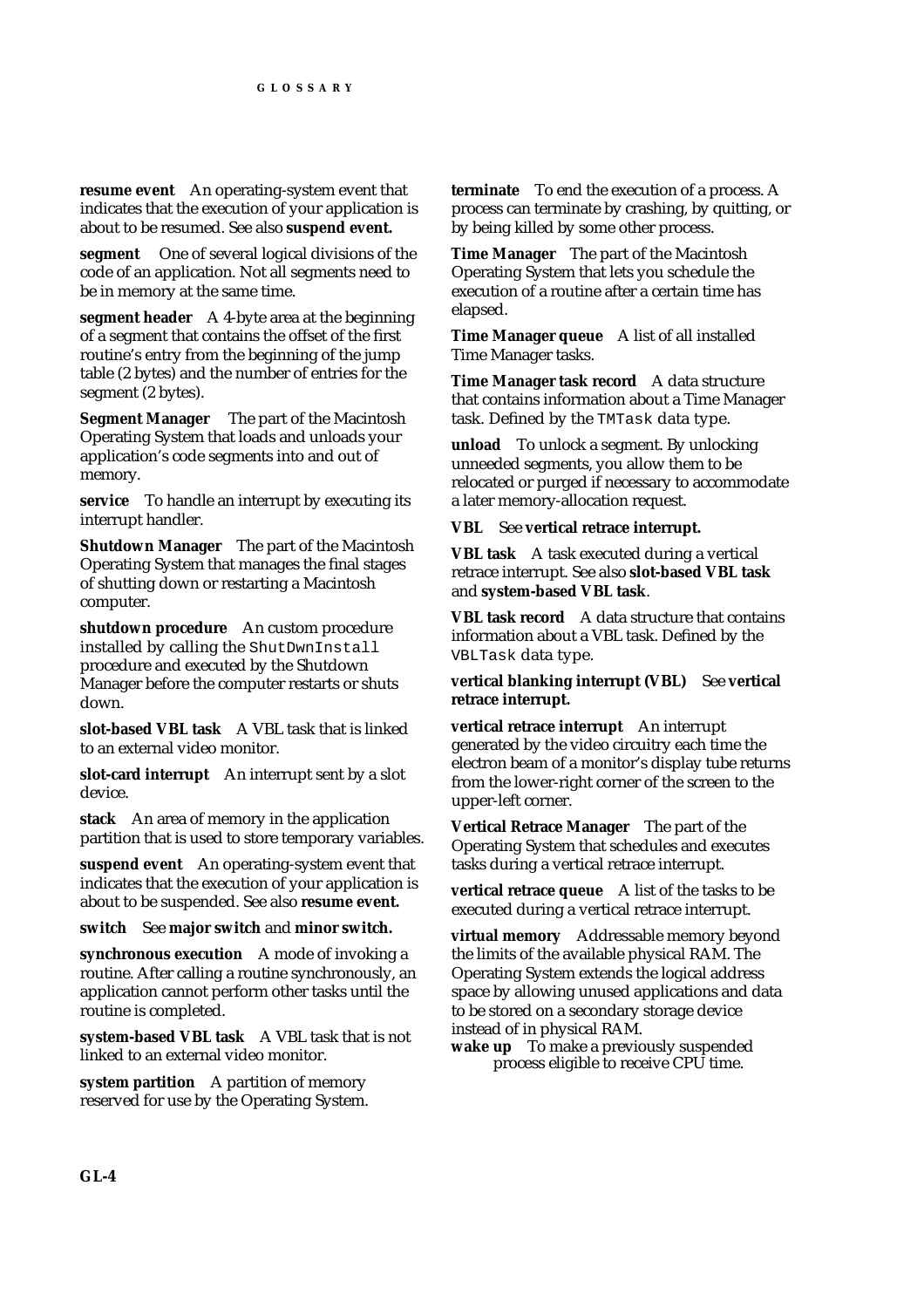# Index

## A

A0 register and the Vertical Retrace Manager 4-12 A1 register and the Time Manager 3-12 to 3-13, 3-22 and the Deferred Task Manager 6-7 obtaining value of 6-8 A5 register setting in interrupt tasks 1-12 setting in Notification Manager response procedures 5-9 setting in Time Manager tasks 1-12, 3-12, 3-13 setting in VBL tasks 4-13 to 4-16 A5 world and context switches 1-7 and the Notification Manager 5-9 and the Time Manager 3-11 to 3-13 and the Vertical Retrace Manager 4-13 to 4-16, 4-29 how the Process Manager creates 1-6 acceptAppDied constant 2-13 active application 1-4, 1-5 AECreateAppleEvent function, creating a Shutdown or Restart event with 8-9 AECreateDesc function, specifying address of the Finder 8-9 AEDisposeDesc function, disposing of Finder address 8-9 AESend function, sending a Shutdown or Restart event with 8-9 alert boxes, displayed by Notification Manager 5-4 alert notifications 5-4, 5-8, 5-9 allocating or moving memory, in interrupt tasks 1-12 Apple events Application Died 2-11, 2-13 disposing of sent event 8-9 MultiFinder cannot send 8-9 procedure for sending 8-9 Quit Application 8-5 Restart 8-4, 8-9 Shutdown 8-4, 8-9 Apple menu, blinking icon and 5-4, 5-7 Application Died Apple event 2-11, 2-13 application heap 1-6 Application menu blinking icon in 5-4, 5-7 diamond-shaped mark in 5-4, 5-7 application parameters record 2-20 to 2-21 application partitions. *See* partitions

applications closing before shutdown 8-5 launching 2-7 to 2-11, 2-28 to 2-29 terminating 2-11 to 2-13, 2-31 application stack 1-6 AppParameters data type 2-20 to 2-21 AttachVBL function 4-26 audible notifications 5-4, 5-8, 5-9 A/UX, modifying code segments under 3-13

# B

background applications, making notification requests 5-3, 5-5, 5-7 background-only application 1-5 background processes 1-5 background tasks, making notification requests 5-3, 5-5, 5-7 blinking icon in menu bar 5-4, 5-7

# $\mathsf{C}$

canBackground flag 1-5 code, self-modifying 3-13 'CODE' resource type 3-13, 7-3 code segments. *See* segments context of a process and interrupt tasks 1-12 defined 1-5 switching 1-7 Control function, called by ShutDwnPower 8-5, 8-6 cooperative multitasking environment 1-3 to 1-5 CrsrBusy global variable 4-18 CurJTOffset global variable 7-7 CurrentA5 global variable 1-12 current process 1-4, 2-5 cursors animation with VBL tasks 4-16 to 4-19 changing at interrupt time 4-18 jerky movement 4-6 updating of position 4-5 custom shutdown procedures. *See* shutdown procedures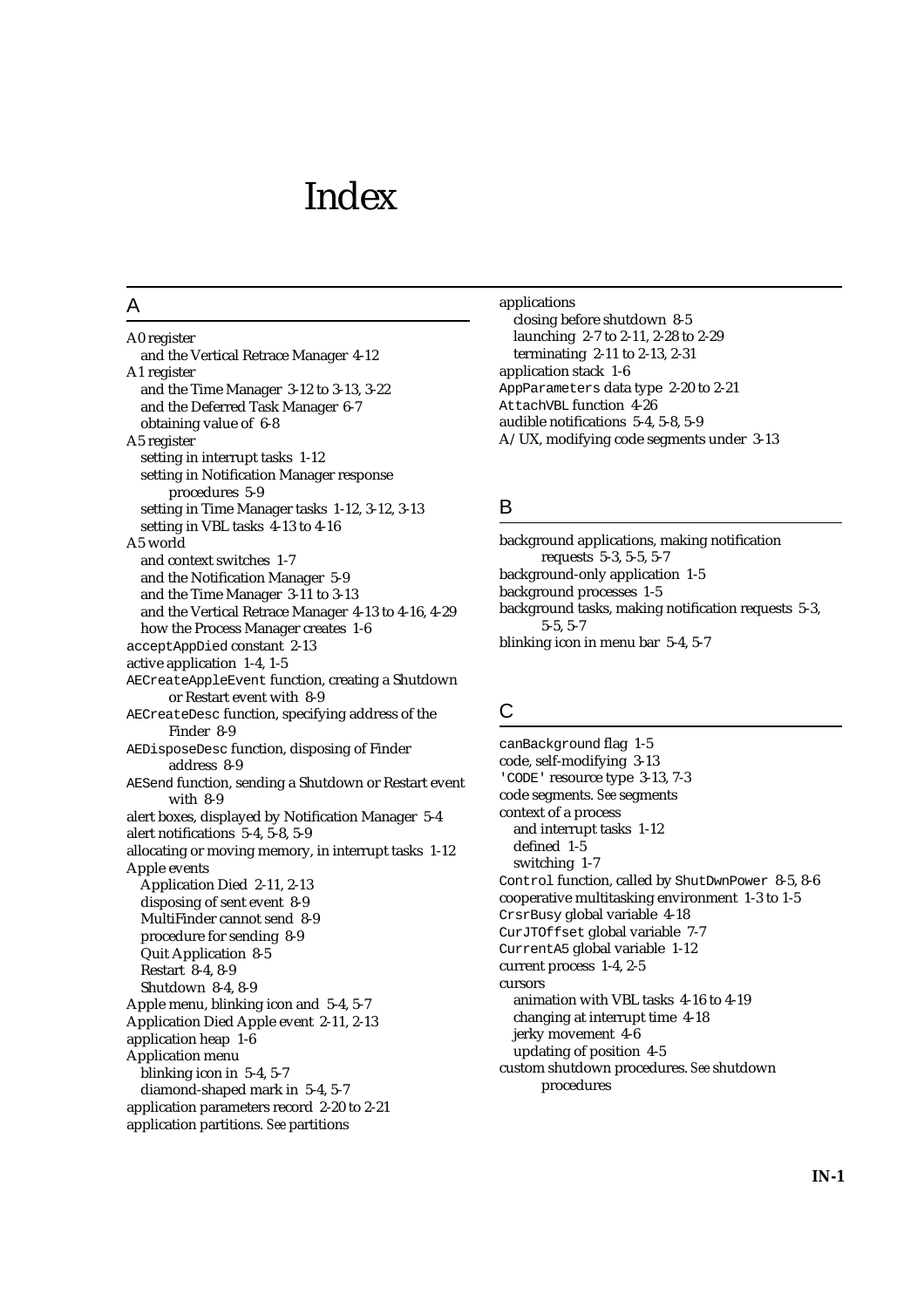# D

Debugger trap 7-9 default directory, set by LaunchApplication 2-9 DeferredTask data type 6-7, 6-11 Deferred Task Manager 6-3 to 6-15 and the A1 register 6-7 application-defined routines in 6-13 data structures in 6-11 to 6-12 defining a deferred task 6-8 defining a task that defers another task 6-8 routines in 6-12 to 6-13 types of tasks useful for 6-4 deferred task queues 6-4 deferred task record 6-4, 6-7, 6-11 deferred tasks 6-4, 6-13 delayed execution 3-3, 3-22 desk accessories checking for open accessories before shutdown 8-5 launching 2-11 desk scrap, saving before shutdown 8-6 desktop 1-4 device drivers, making notification requests 5-3 Device Manager Control function called by ShutDwnPower 8-5, 8-6 unit table checked by ShutDwnPower 8-5 dialog boxes, movable modal 1-8 diamond-shaped mark in Application menu 5-7 disabled interrupts 1-11 disk access, delaying VBL tasks 4-6 disk-inserted events, posting of 4-5 DoVBLTask function 4-27 drift-free, fixed-frequency timing services 3-6, 3-19 drivers checking for open drivers before shutdown 8-5 reasons for using shutdown procedures 8-9 sending good-bye message to 8-5 when closed during shutdown process 8-6 DTInstall function 6-6, 6-12 to 6-13 DTQueue global variable 6-7, 6-15

# E

Eject function, called by ShutDwnPower 8-6 elapsed times, computing 3-3, 3-14 to 3-16 EventAvail function 1-6, 1-9, 2-26 events resume 1-8, 4-9. *See also* Apple events suspend 1-7, 4-9 exceptions 1-9 ExitToShell procedure patching to remove VBL tasks 4-10 using to terminate applications 2-12, 2-31 external reference 7-3

File Manager, unmounting volumes with during shutdown 8-6 Finder event class 8-8 sending Shutdown or Restart event to 8-4, 8-7 fixed-frequency timing services drift-free 3-6, 3-19 drifting 3-6 'FNDR' signature, use with AECreateDesc function 8-8 foreground process calling Notification Manager 5-5 defined 1-5 future execution, scheduling routines for 3-3, 3-22

# G, H

Gestalt function testing for Notification Manager availability 5-3 testing for Process Manager availability 2-14 testing for Time Manager version 3-4 GetCurrentProcess function 1-12, 2-5, 2-21 to 2-22, 4-9 GetFrontProcess function 2-5, 2-25 to 2-26 GetNextEvent function 1-6 GetNextProcess function 2-5, 2-6, 2-22 to 2-23 GetProcessInformation function 2-6 to 2-7, 2-23 to 2-24 GetVBLQHdr function 4-28 global variables accessing from VBL tasks 4-13 to 4-16 embedding in VBL task records 4-16 in deferred tasks 6-13 in Time Manager tasks 3-11 to 3-13 good-bye message defined 8-5 requested by driver 8-5 sent to indicate shutdown 8-6 sent when application quits 8-6 grow-zone functions, in a locked segment 7-4

# I

initialization routines, in an unloadable segment 7-5 'INIT' resource type, making notification requests 5-10 InsTime procedure 3-5, 3-6, 3-9, 3-18 to 3-19 InsXTime procedure 3-8, 3-9, 3-19 to 3-20 interrupt handlers 1-10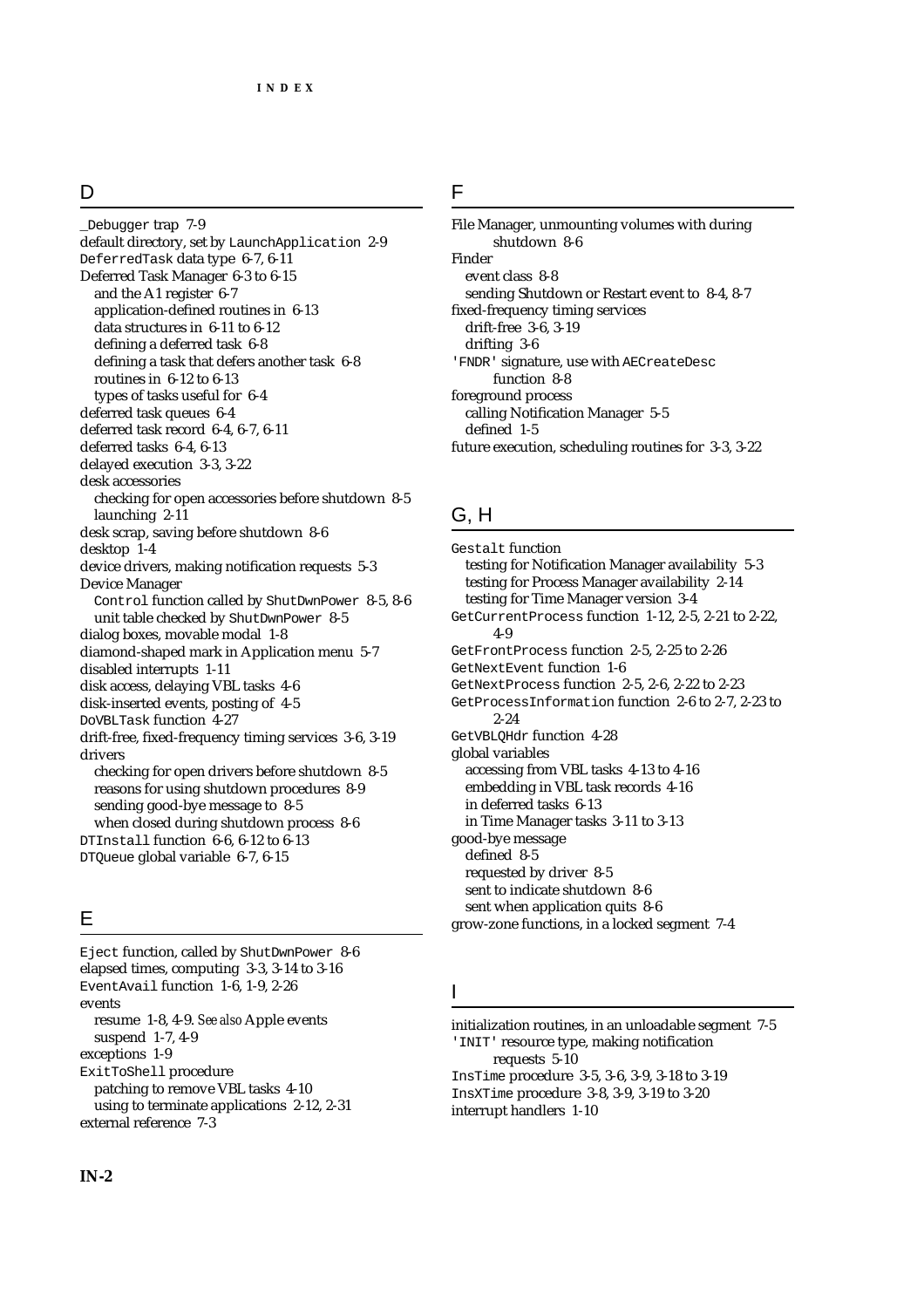interrupt latency 3-6 interrupt priority levels 1-11, 6-3 interrupts 1-9 interrupts, VBL. *See* vertical retrace interrupts interrupt tables 1-10 interrupt tasks accessing global variables 1-12 allocating or moving memory 1-12 and application context 1-12 and the A5 world 1-12, 1-13 and virtual memory 1-12 calling routines in other segments 1-12 executing when interrupts are enabled 6-3 to 6-15 guidelines for using 1-13 in a locked segment 7-4 preserving registers 1-13 scheduling of 1-11 to 1-12 side effects of lengthy tasks 6-3 unloading code segments 1-13 using locked handles 1-12 interrupt vectors 1-10 inVBL global constant 4-8 isHighLevelEventAware flag 2-4

## J

jDoVBLTask global variable 4-27 jDTInstall global variable 6-7, 6-12 jump table entries defined 7-7 for loaded segments 7-7 for unloaded segments 7-7 jump tables 1-6, 7-5 to 7-8

# K

keyboards, resetting of 4-5

#### L

LaunchApplication function 2-7 to 2-11, 2-28 to 2-29 LaunchDeskAccessory function 2-11, 2-30 launching applications 2-7 to 2-11, 2-28 to 2-29 desk accessories 2-11, 2-30 options 2-15 LaunchParamBlockRec data type 2-8, 2-19 to 2-20 launch parameter block 2-8, 2-19 to 2-20

Launch trap macro 2-7, 2-14

loading segments 7-9 \_LoadSeg trap 7-7, 7-9 LoadTrap global variable 7-9 locked handles, using in interrupt tasks 1-12

#### M

main event loop, in the main segment 7-4 main segment 7-4 major switches 1-7 menu bar, blinking icon in 5-4, 5-7 minor switches 1-8 mouse-down events, posting of 4-5 mouse-up events, posting of 4-5 'mst#' resource type, use with Quit command 8-5, 8-7 'mstr' resource type, use with Quit command 8-5, 8-7 MultiFinder 1-4, 8-9 multitasking environment 1-3 to 1-5

# N

NMInstall function 5-9, 5-10 to 5-11 NMRec data type 5-7 to 5-8 NMRemove function 5-10, 5-11 to 5-12 Notification Manager 5-3 to 5-15 application-defined routines in 5-12 to 5-13 multiple requests 5-6 response procedures 5-4, 5-8, 5-9, 5-12 routines in 5-10 to 5-12 suggested notification strategy 5-6 testing for availability 5-3 types of notifications 5-4 to 5-5 use by foreground applications 5-5 notification queue defined 5-7 installing entries in 5-9 to 5-10, 5-10 to 5-11 removing entries from 5-10, 5-11 to 5-12 notification records defined 5-7 setting up 5-8 notification requests creating 5-6 to 5-8 installing 5-9 to 5-10, 5-10 to 5-11 removing 5-10, 5-11 to 5-12 notification response procedures 5-4, 5-8, 5-9, 5-12 to 5-13 notifications defined 5-3 types of 5-4 to 5-5 null events 1-8, 1-9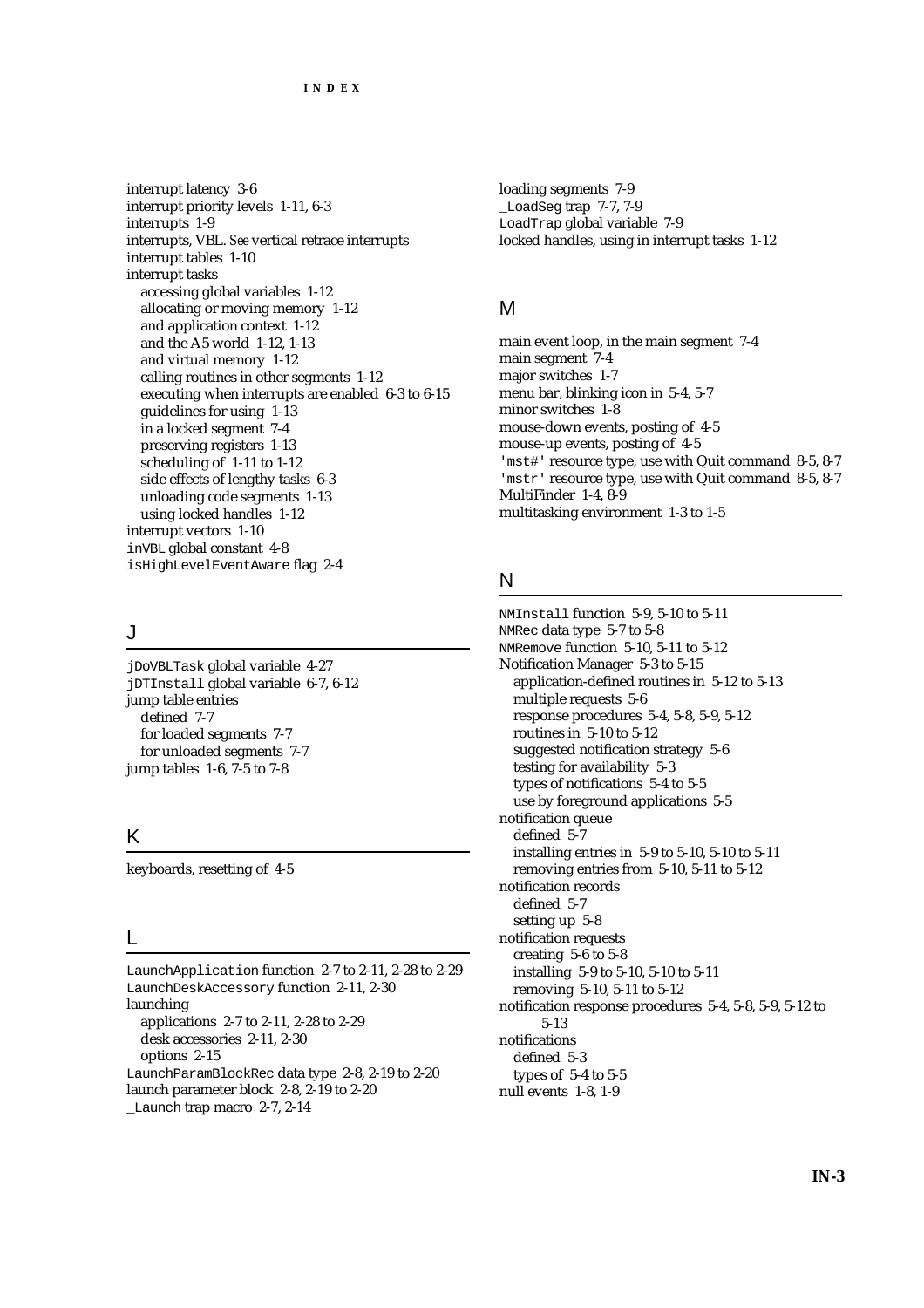# O

onlyBackground flag 1-5, 2-16 open applications avoiding abrupt termination of 8-4, 8-7 procedure for closing 8-5, 8-7 OpenDeskAcc function 2-11, 2-30 opening. *See* launching Operating System, installing VBL tasks 4-5 operating-system queues 1-10

#### P

partitions created by Process Manager 1-6 defined 1-6 finding the available free memory in 2-18 periodic execution, scheduling routines for 3-3, 3-13 to 3-14, 4-12 to 4-13 persistent VBL tasks 4-20 polite notifications 5-4, 5-8 primary video device changing 4-26 determining slot number 4-11 prime 3-5 PrimeTime procedure 3-5, 3-20 to 3-21 introduced 3-5 with extended Time Manager 3-7 to 3-8 with global variables 3-11 to 3-13 with periodic tasks 3-13 to 3-14 with revised Time Manager 3-6 processes background 1-5 constants used to identify 2-14 to 2-15 context of 1-5, 1-7 creating 1-6 current 1-4, 2-5 foreground 1-5 getting information about 2-5 to 2-6, 2-21 to 2-28 scheduling 1-7 to 1-9, 2-27 terminating 2-11 to 2-13, 2-31 ProcessInfoRec data type 2-6, 2-16 to 2-18 process information record 2-6, 2-16 to 2-18 Process Manager 2-3 to 2-40 closing open applications with during shutdown 8-5, 8-7 constants in 2-14 to 2-16 context switches 1-7 creating processes 1-6 data structures in 2-16 to 2-21 defined 2-3 getting information about processes 2-5 to 2-7, 2-21 to 2-28

launching applications 2-7 to 2-11, 2-15, 2-28 to 2-29 launching desk accessories 2-11, 2-30 routines in 2-21 to 2-31 scheduling processes 1-7 to 1-9, 2-27 terminating processes 2-11 to 2-13, 2-31 testing for availability 2-14 processor priority 1-11, 6-3 ProcessSerialNumber data type 2-16 process serial numbers 1-5, 2-4, 2-16

# Q

queues notification. *See* notification queue Time Manager 3-5, 3-21 Quit Application event 8-5 Quit command (File menu) 8-5

## R

registers, preserving in interrupt tasks 1-13 resource types 'CODE' 3-13, 7-3 'INIT' 5-10 'mst#' 8-5, 8-7 'mstr' 8-5, 8-7 'SIZE' 1-3, 1-5, 1-6, 2-13 'snd ' 5-4 response procedures, of Notification Manager 5-4, 5-8, 5-9, 5-12 Restart command (Special menu) 8-4, 8-5, 8-7 Restart event 8-4, 8-7 to 8-9 Restart event ID 8-8 restart steps. *See* shutdown steps resume events 1-8, 4-9 RmvTime procedure 3-21 to 3-22 introduced 3-5 using to compute elapsed times 3-14 to 3-16

# S

SameProcess function 2-16, 2-24 to 2-25 scheduling of processes by the Process Manager 1-7 routines for future execution 3-3 setting options 1-9 switching contexts 1-7 Scrap Manager, saving the desk scrap with during shutdown 8-6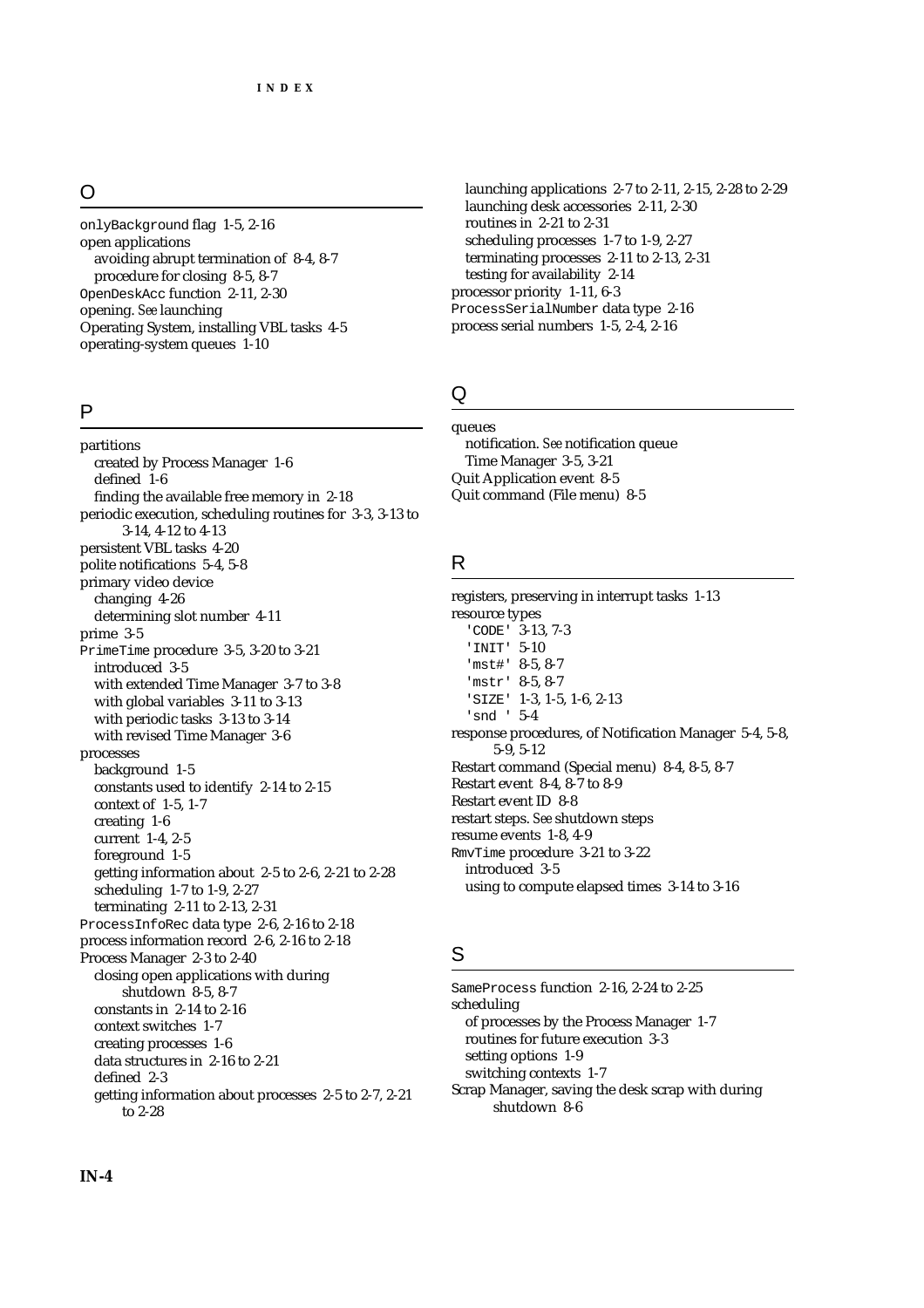ScrnVBLPtr global variable 4-28 SegHiEnable global variable 7-9 segment headers 7-8 Segment Loader. *See* Segment Manager Segment Manager 7-3 to 7-11 routine in 7-10 using to load segments 7-9 using to unload segments 7-8 segments defined 7-3 guidelines for creating 7-4 loading 7-9 self-modifying 3-13 unloading 7-8 self-modifying code 3-13 servicing interrupts 1-10 SetA5 function 3-11, 4-14 SetCurrentA5 function 3-11, 4-14 SetCursor procedure, calling at interrupt time 4-18 SetFrontProcess function 2-26 to 2-27 Shut Down command (Special menu) 8-4, 8-5 Shutdown event 8-4, 8-7 to 8-9 Shutdown event ID 8-8 Shutdown Manager 8-3 to 8-20 application-defined routines in 8-16 to 8-17 constants for 8-14 installing a shutdown procedure 8-9 to 8-11 methods for turning off computer 8-6 removing a shutdown procedure 8-15 to 8-16 routines in 8-11 to 8-16 sending Apple events to Finder 8-4, 8-8 shutdown steps 8-4 to 8-7 shutdown procedures 8-16 to 8-17 flags for specifying execution times 8-9, 8-13 to 8-15 installing 8-9 to 8-11, 8-13 to 8-15 installing in system heap 8-9, 8-15 introduced 8-4 problems with applications using 8-15 removing 8-11, 8-15 to 8-16 when removed from shutdown queue 8-15 shutdown queue 8-5, 8-15 shutdown steps 8-4 checking for custom procedures 8-5 checking for open drivers 8-5 closing open applications before 8-5 saving the desk scrap 8-6 unmounting volumes 8-6 ShutDwnInstall procedure 8-9, 8-11, 8-13 to 8-15 ShutDwnPower procedure 8-12 called by Finder 8-4, 8-5 calls Device Manager Control function 8-5, 8-6 problems with direct calls to 8-5, 8-7 ShutDwnRemove procedure 8-11, 8-15 to 8-16 ShutDwnStart procedure 8-12 to 8-13 called by Finder 8-4, 8-5

problems with direct calls to 8-5, 8-7 'SIZE' resource type specifying partition size 1-3, 1-6 setting termination flags 2-13 slot-based VBL tasks. *See* VBL tasks, slot-based slot number of primary video device changing 4-26 finding 4-11 SlotVInstall function 4-5, 4-22 to 4-23 persistent 1-11 testing for availability 4-11 SlotVRemove function 4-7, 4-23 to 4-24 'snd ' resource type 5-4 sounds, as notification 5-4, 5-8 spinning cursors 4-16 to 4-19 stack 1-6 stack sniffer 4-5 suspend events 1-7, 4-9 switching process contexts 1-7 synchronizing actions 3-3 system alarm, making notification requests 5-5 system alert sounds 5-4 system-based VBL tasks. *See* VBL tasks, system-based system extensions, using shutdown procedures 8-9

#### T

tasks. *See* interrupt tasks terminating applications 2-11 to 2-13, 2-31 Ticks global variable, updating of 4-5 time delays microseconds 3-5 to 3-6 milliseconds 3-4 Time Manager 3-3 to 3-26 application-defined routines in 3-22 data structures in 3-17 to 3-18 delays 3-4, 3-5 extended 3-6 to 3-9 original 3-4 to 3-5 queues. *See* Time Manager queues revised 3-5 to 3-6 routines in 3-18 to 3-22 task records. *See* Time Manager task records tasks. *See* Time Manager tasks testing for version 3-3, 3-4 Time Manager queues 3-5, 3-21 Time Manager task records 3-3 extended 3-5, 3-18 original and revised 3-4, 3-17 Time Manager tasks activating 3-5, 3-10, 3-20 to 3-21 installing 3-5, 3-8, 3-10 to 3-11, 3-18 to 3-20 making notification requests 5-3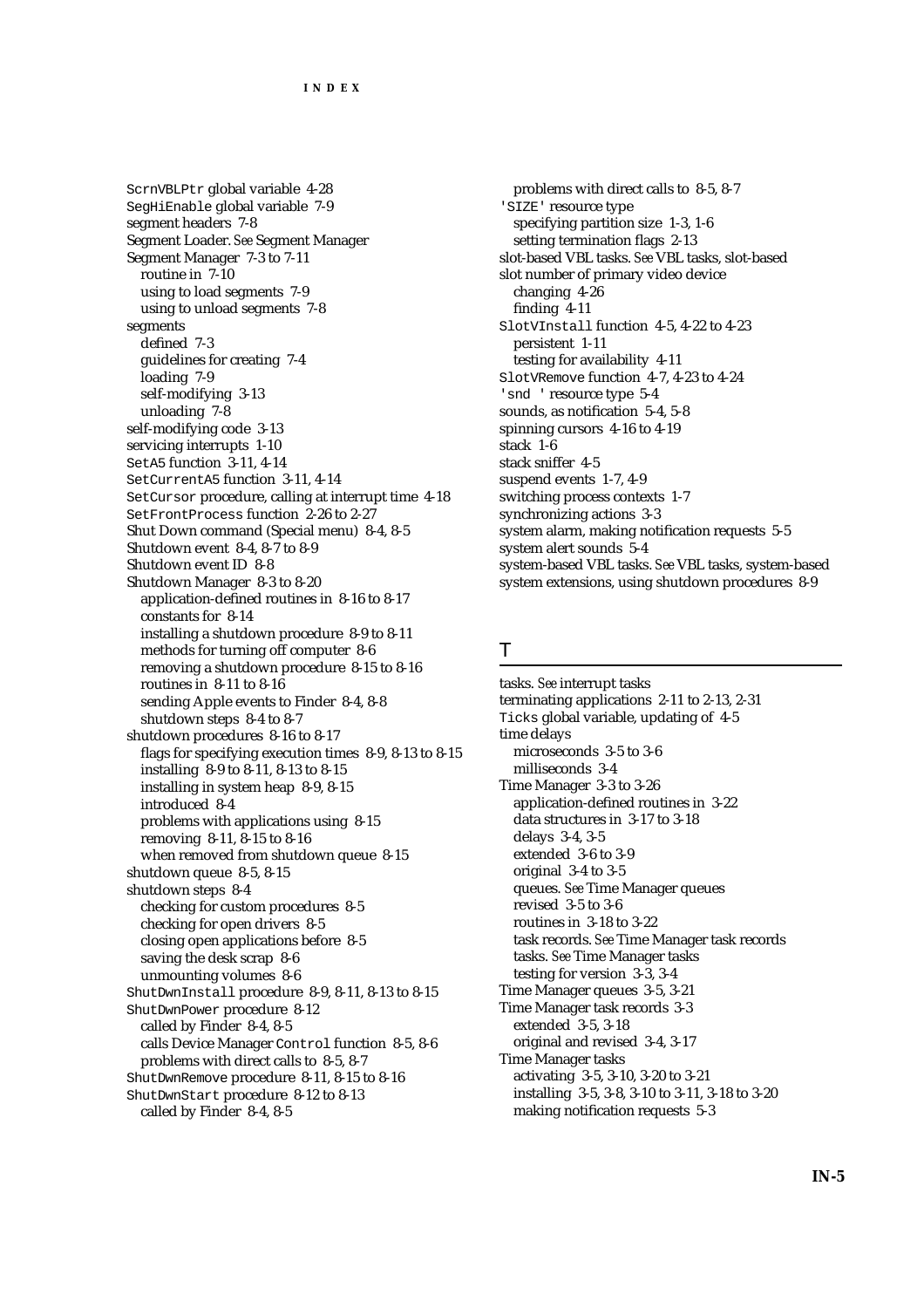Time Manager tasks *(continued)* periodic 3-13 to 3-14 reactivating 3-5 removing 3-5, 3-21 structure of records 3-4, 3-8, 3-17 to 3-18 using global variables in 3-11 to 3-13 TMTask data type 3-4, 3-8, 3-17, 3-18 turning off the computer, methods for 8-6 to 8-7

# U

unloading code segments 7-8 UnloadScrap function 8-6 UnloadSeg procedure 7-8, 7-10 unmounting volumes, during shutdown process 8-6 UnmountVol function, called by ShutDwnPower 8-6

### V

VBLQueue global variable 4-28 VBLTask data type 4-6 to 4-7, 4-21 to 4-22 VBL task records A0 register 4-12 accessing at interrupt time 4-12 to 4-13 defined 4-6 to 4-7, 4-21 to 4-22 embedding in other records 4-14 VBL tasks accessing global variables 4-13 to 4-16 and application execution 4-8 to 4-10 and process termination 4-9 and virtual memory 4-6 causing system crashes 4-6 defined 4-4 disabled by the Process Manager 4-9 disabling during a suspend event 4-9 enabling during a resume event 4-9 executing immediately 4-7 execution order 4-8 installing 4-5, 4-10 to 4-12, 4-22 to 4-23, 4-24 to 4-25 limitations on 4-6, 4-29 making notification requests 5-3, 5-7 missing vertical retrace interrupts 4-6 persistent defined 4-20 installing 4-20 reenabled by the Process Manager 4-9 reexecuting 4-13 scheduling 1-8 slot-based defined 4-5 installing 4-22 to 4-23

removing 4-23 to 4-24 stopping 4-7 synchronizing with screen 4-6 system-based defined 4-5 installing 4-24 to 4-25 removing 4-25 to 4-26 timing of 4-5 to 4-6 turning off debugging code for 4-29 types of 4-5 to 4-6 vector tables 1-10 vertical blanking interrupts 4-4 vertical retrace interrupts 4-4 Vertical Retrace Manager 4-3 to 4-33 application-defined routines in 4-28 to 4-30 data structures in 4-21 to 4-22 determining availability of slot-based routines 4-11 installing VBL tasks 4-5, 4-10 to 4-12, 4-22 to 4-23, 4-24 to 4-25 routines in 4-22 to 4-28 vertical retrace queues defined 4-8 getting headers of 4-28 number of 4-8 VInstall function 4-5 to 4-6, 4-10 to 4-11, 4-24 to 4-25 introduced 1-11 using instead of SlotVInstall 4-11 virtual memory, and interrupt tasks 1-12 volumes, unmounting during shutdown process 8-6 VRemove function 4-7, 4-25 to 4-26

# W, X, Y, Z

WaitNextEvent function 1-6 to 1-9, 2-26, 2-27 to 2-28 WakeUpProcess function 1-9, 2-27 to 2-28